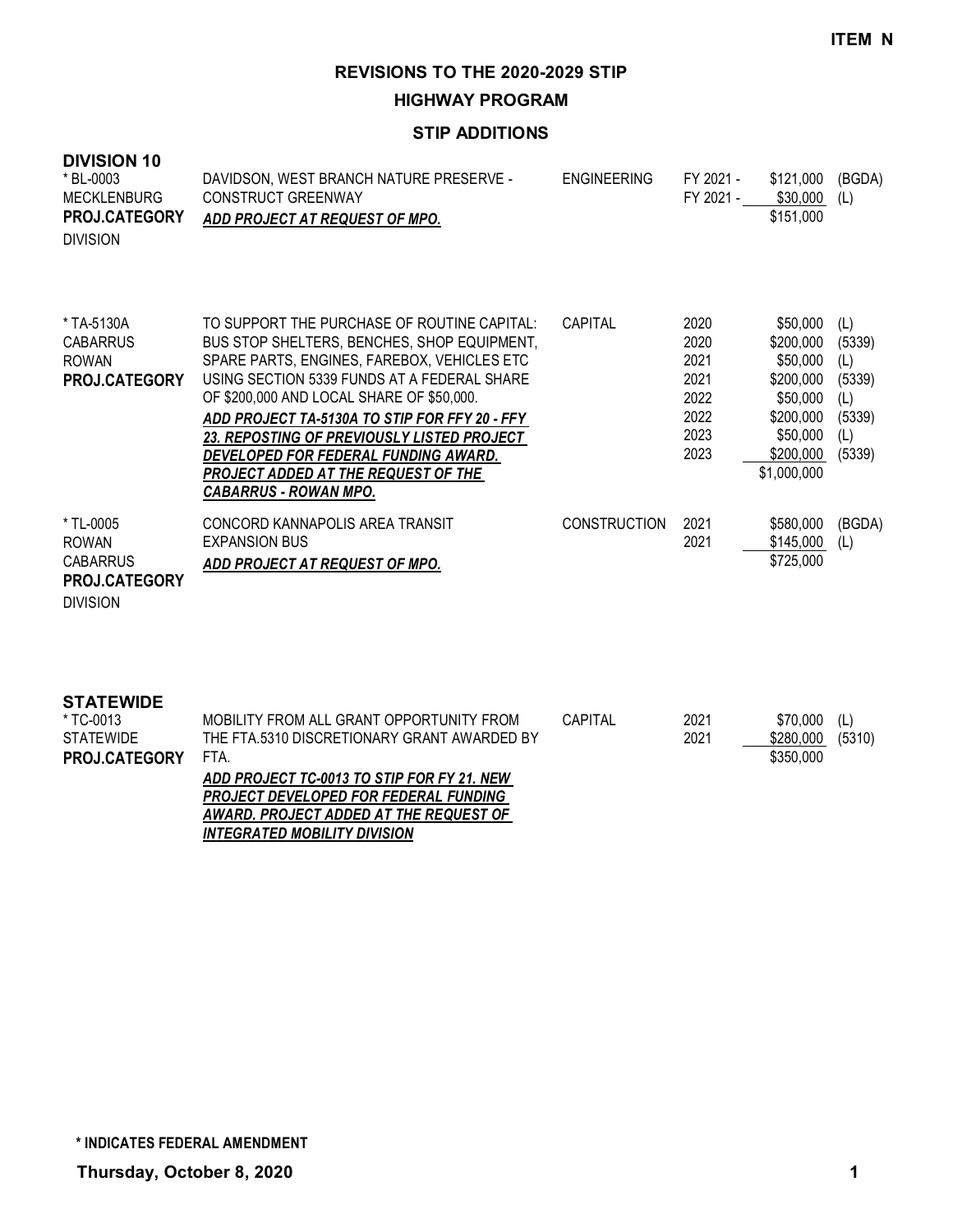**HIGHWAY PROGRAM**

#### **STIP MODIFICATIONS**

| <b>DIVISION 1</b><br>*B-5606<br><b>PERQUIMANS</b><br>PROJ.CATEGORY<br><b>DIVISION</b> | SR 1338 (WYNNE FORK ROAD), REPLACE BRIDGE<br>710011 OVER RACOON CREEK.<br>PROJECT TO UTILIZE BUILD NC BONDS. ADD<br><b>PRELIMINARY ENGINEERING IN FY 21 NOT</b><br>PREVIOUSLY PROGRAMMED.                       | <b>ENGINEERING</b><br><b>BUILD NC CON</b> | FY 2021 -<br>FY 2022 -<br>FY 2023 -<br>FY 2024 -<br>FY 2025 -<br>FY 2026 -<br>FY 2027 -<br>FY 2028 -<br>FY 2029 -<br>POST YR<br>FY 2021 -<br>FY 2022 -<br>FY 2023 -<br>FY 2024 -<br>FY 2025 -<br>FY 2026 -<br>FY 2027 -<br>FY 2028 -<br>FY 2029 - | \$26,000<br>\$26,000<br>\$26,000<br>\$26,000<br>\$26,000<br>\$26,000<br>\$26,000<br>\$26,000<br>\$26,000<br>\$156,000<br>\$76,000<br>\$76,000<br>\$76,000<br>\$76,000<br>\$76,000<br>\$76,000<br>\$76,000<br>\$76,000<br>\$76,000 | (T)<br>(T)<br>(T)<br>(T)<br>(T)<br>(T)<br>(T)<br>(T)<br>(T)<br>(T)<br>(T)<br>(T)<br>(T)<br>(T)<br>(T)<br>(T)<br>(T)<br>(T)<br>(T) |
|---------------------------------------------------------------------------------------|-----------------------------------------------------------------------------------------------------------------------------------------------------------------------------------------------------------------|-------------------------------------------|---------------------------------------------------------------------------------------------------------------------------------------------------------------------------------------------------------------------------------------------------|-----------------------------------------------------------------------------------------------------------------------------------------------------------------------------------------------------------------------------------|-----------------------------------------------------------------------------------------------------------------------------------|
|                                                                                       |                                                                                                                                                                                                                 | <b>CONSTRUCTION</b>                       | POST YR<br>FY 2020 -                                                                                                                                                                                                                              | \$456,000<br>\$306,000<br>\$1,836,000                                                                                                                                                                                             | (T)<br>(T)                                                                                                                        |
| I-5931<br>NORTHAMPTON<br>PROJ.CATEGORY<br><b>STATEWIDE</b>                            | I-95, HALIFAX COUNTY LINE (MILE MARKER 173.9) TO<br>THE VIRGINIA STATE LINE (MILE MARKER 181.4).<br>PAVEMENT REHABILITATION.<br>TO ASSIST IN BALANCING FUNDS, DELAY<br><b>CONSTRUCTION FROM FY 25 TO FY 29.</b> | CONSTRUCTION                              | FY 2029 -<br>POST YR                                                                                                                                                                                                                              | \$4,650,000<br>\$4,650,000<br>\$9,300,000                                                                                                                                                                                         | (NHPIM)<br>(NHPIM)                                                                                                                |
| * I-6026<br><b>CAMDEN</b><br>PROJ.CATEGORY<br><b>STATEWIDE</b>                        | US 17 (FUTURE I-87), PASQUOTANK COUNTY LINE TO<br>VIRGINIA STATE LINE. PAVEMENT REHABILITATION.<br>TO ASSIST IN BALANCING FUNDS, DELAY<br><b>CONSTRUCTION FROM FY 22 TO FY 25.</b>                              | <b>CONSTRUCTION</b>                       | FY 2025 -<br>FY 2026 -                                                                                                                                                                                                                            | \$3,050,000<br>\$3,050,000<br>\$6,100,000                                                                                                                                                                                         | (NHPIM)<br>(NHPIM)                                                                                                                |
| * I-6027<br><b>CHOWAN</b><br><b>PROJ.CATEGORY</b><br><b>STATEWIDE</b>                 | US 17 (FUTURE I-87), BERTIE COUNTY LINE TO<br>PERQUIMANS COUNTY LINE. PAVEMENT<br>REHABILITATION.<br>TO ASSIST IN BALANCING FUNDS, DELAY                                                                        | <b>CONSTRUCTION</b>                       | FY 2025 -                                                                                                                                                                                                                                         | \$2,750,000<br>FY 2026 - \$2,750,000<br>\$5,500,000                                                                                                                                                                               | (NHPIM)<br>(NHPIM)                                                                                                                |

*CONSTRUCTION FROM FY 22 TO FY 25.*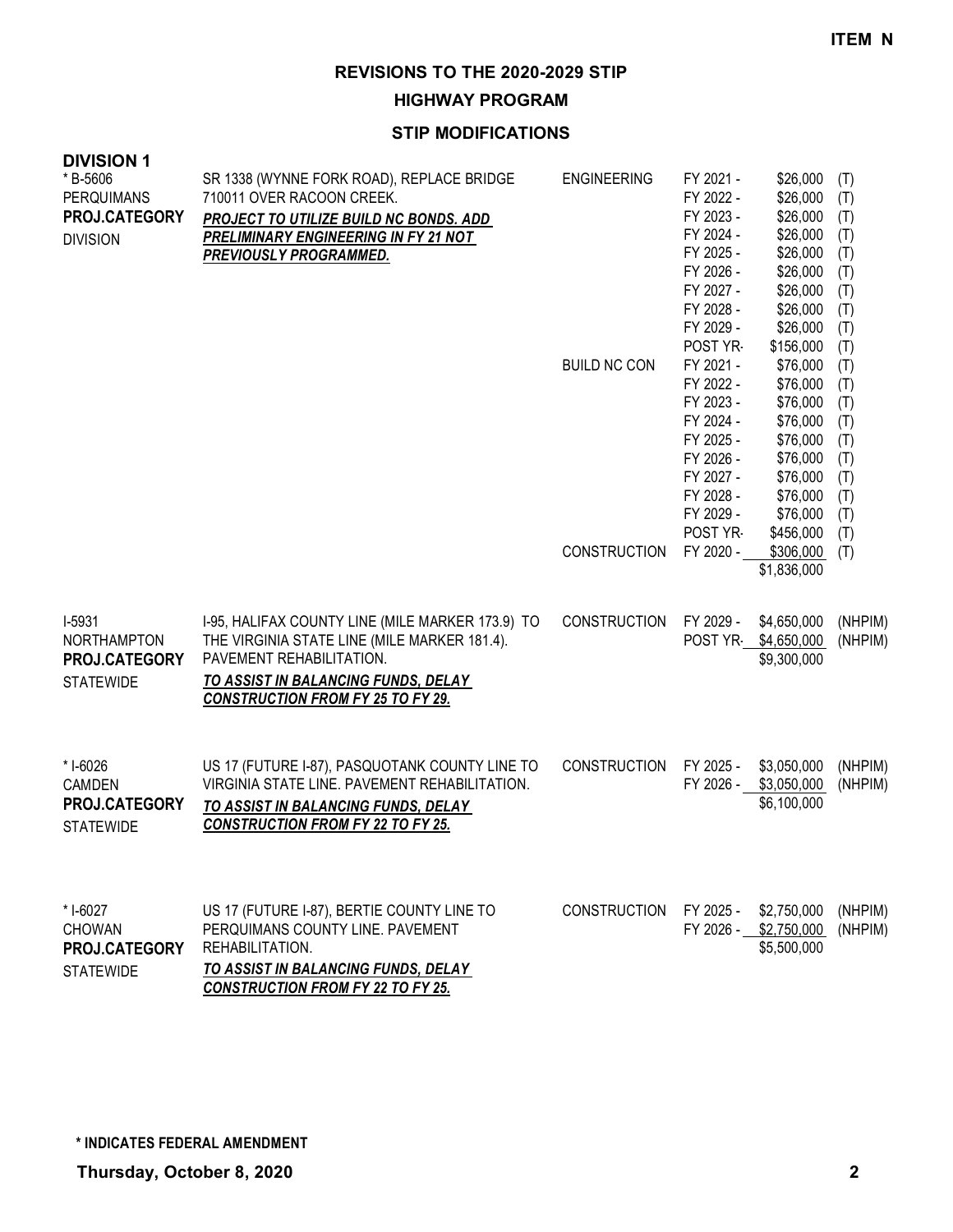**HIGHWAY PROGRAM**

#### **STIP MODIFICATIONS**

#### **DIVISION 1** US 64 (FUTURE I-87), NC 125 TO US 13/17 AND US 64 INTERCHANGE. *TO ASSIST IN BALANCING FUNDS, DELAY CONSTRUCTION FROM FY 22 TO FY 25.* CONSTRUCTION FY 2025 - \$5,400,000 (NHPIM) \$5,400,000 \* I-6028C MARTIN **STATEWIDE PROJ.CATEGORY** US 17 (FUTURE I-87), SR 1101 (EAST BEAR SWAMP ROAD) TO US 17 BUSINESS. PAVEMENT REHABILITATION. *TO ASSIST IN BALANCING FUNDS, DELAY CONSTRUCTION FROM FY 22 TO FY 25.* CONSTRUCTION FY 2025 - \$2,500,000 (NHPIM) FY 2026 - \$2,500,000 (NHPIM) \$5,000,000 \* I-6030 **PERQUIMANS STATEWIDE PROJ.CATEGORY** US 158 (SHORTCUT ROAD), EAST OF NC 34 (SHAWBORO ROAD) AT BELCROSS IN CAMDEN RIGHT-OF-WAY FY 2026 - \$5,865,000 (T) FY 2027 - \$5,865,000 (T) \* R-2574 CAMDEN

| V1 V1 V1 V1 V1 V1    | $\sim$                                        |                                        | . . <i>L</i> vl | vu.uuu.uuu                | $\cdots$ |
|----------------------|-----------------------------------------------|----------------------------------------|-----------------|---------------------------|----------|
| CURRITUCK            | COUNTY TO US 158/NC 168 (CARATOKE HIGHWAY) IN | UTILITIES                              | FY 2026 -       | \$1,760,000 (T)           |          |
| <b>PROJ.CATEGORY</b> | CURRITUCK COUNTY. WIDEN TO MULTI-LANES.       | BUILD NC CON                           |                 | FY 2028 - \$6,006,000 (T) |          |
| REGIONAL             | TO ASSIST IN BALANCING FUNDS, DELAY RIGHT-OF- |                                        |                 | FY 2029 - \$6,006,000 (T) |          |
|                      | WAY FROM FY 23 TO FY 26 AND CONSTRUCTION      |                                        |                 | POST YR \$78,078,000 (T)  |          |
|                      | <b>FROM FY 25 TO FY 28.</b>                   | CONSTRUCTION FY 2028 - \$7,800,000 (T) |                 |                           |          |
|                      |                                               |                                        |                 | \$111,380,000             |          |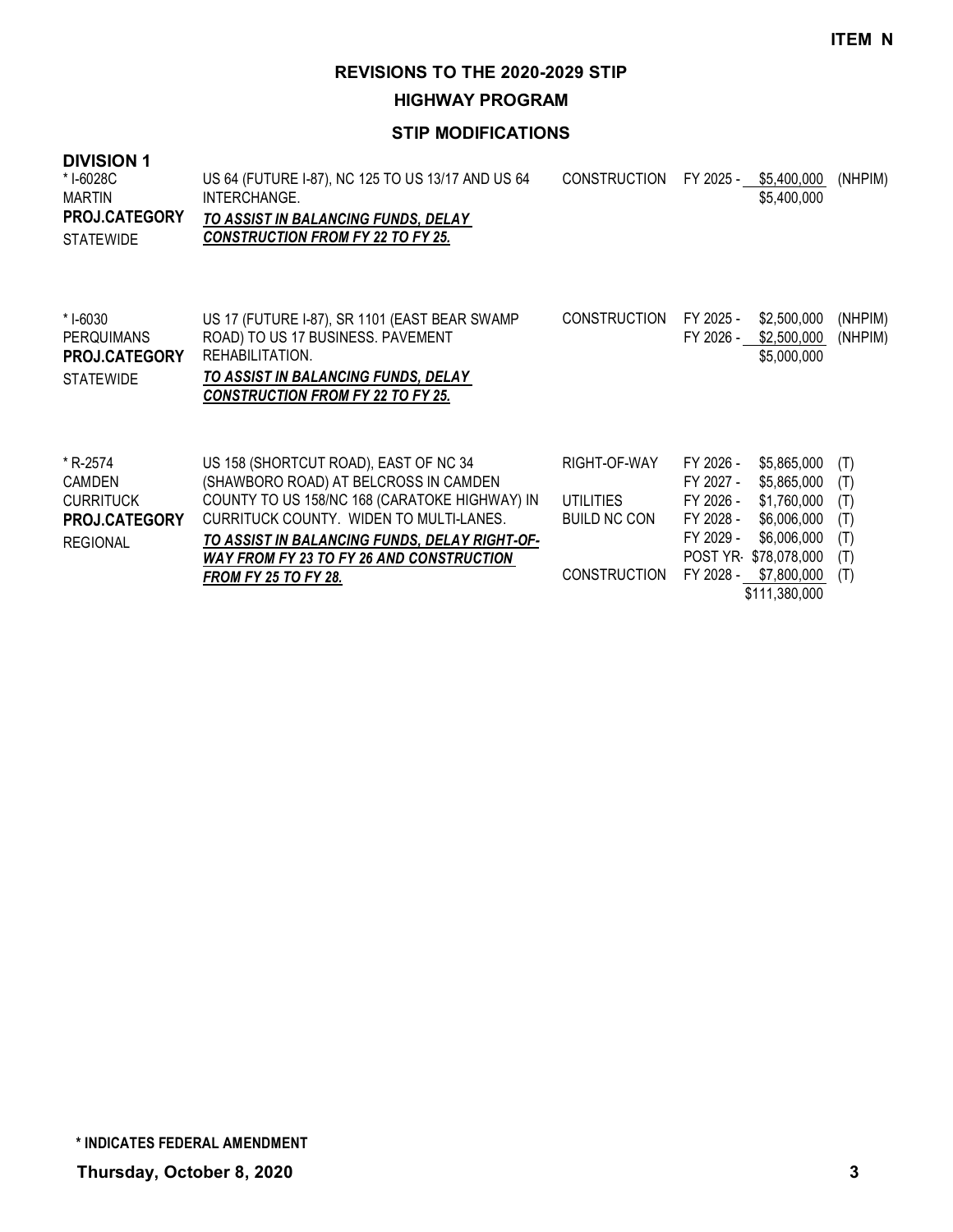**HIGHWAY PROGRAM**

| <b>DIVISION 1</b><br>R-2576<br><b>CURRITUCK</b><br>PROJ.CATEGORY<br><b>DIVISION</b> | NEW ROUTE, MID-CURRITUCK BRIDGE, COINJOCK TO<br>COROLLA. NEW STRUCTURE OVER CURRITUCK<br>SOUND AND UPGRADE APPROACHES.<br>TO ASSIST IN BALANCING FUNDS, DELAY RIGHT-OF-<br>WAY FROM FY 21 TO FY 22 AND CONSTRUCTION<br><b>FROM FY 21 TO FY 22.</b> | <b>GARVEE ROW</b>                                       | FY 2022 -<br>\$1,647,000<br>FY 2023 -<br>\$1,647,000<br>FY 2024 -<br>\$1,647,000<br>FY 2025 -<br>\$1,647,000<br>FY 2026 -<br>\$1,647,000<br>FY 2027 -<br>\$1,647,000<br>FY 2028 -<br>\$1,647,000<br>FY 2029 -<br>\$1,647,000                                                                                                                                     | (BGLT5)<br>(BGLT5)<br>(BGLT5)<br>(BGLT5)<br>(BGLT5)<br>(BGLT5)<br>(BGLT5)<br>(BGLT5)                                                      |
|-------------------------------------------------------------------------------------|----------------------------------------------------------------------------------------------------------------------------------------------------------------------------------------------------------------------------------------------------|---------------------------------------------------------|------------------------------------------------------------------------------------------------------------------------------------------------------------------------------------------------------------------------------------------------------------------------------------------------------------------------------------------------------------------|-------------------------------------------------------------------------------------------------------------------------------------------|
|                                                                                     |                                                                                                                                                                                                                                                    | RIGHT-OF-WAY<br><b>UTILITIES</b><br><b>GARVEE CON</b>   | POST YR \$11,529,000<br>FY 2022 -<br>\$3,200,000<br>FY 2023 -<br>\$3,200,000<br>FY 2022 -<br>\$1,947,000<br>FY 2022 -<br>\$9,380,000<br>FY 2023 -<br>\$9,380,000<br>FY 2024 -<br>\$9,380,000<br>FY 2025 -<br>\$9,380,000<br>FY 2026 -<br>\$9,380,000<br>FY 2027 -<br>\$9,380,000<br>FY 2028 -<br>\$9,380,000<br>FY 2029 -<br>\$9,380,000<br>POST YR \$65,660,000 | (BGLT5)<br>(S(M))<br>(S(M))<br>(BGLT5)<br>(BGLT5)<br>(BGLT5)<br>(BGLT5)<br>(BGLT5)<br>(BGLT5)<br>(BGLT5)<br>(BGLT5)<br>(BGLT5)<br>(BGLT5) |
|                                                                                     |                                                                                                                                                                                                                                                    | <b>CONSTRUCTION</b>                                     | FY 2022 -<br>\$9,110,000<br>FY 2022 - \$59,379,000<br>FY 2023 -<br>\$9,110,000<br>FY 2023 - \$59,379,000<br>FY 2024 -<br>\$9,110,000<br>FY 2024 - \$59,379,000<br>FY 2025 -<br>\$9,110,000<br>FY 2025 - \$59,379,000<br>\$447,708,000                                                                                                                            | (S(M))<br>(BOND R)<br>(S(M))<br>(BOND R)<br>(S(M))<br>(BOND R)<br>(S(M))<br>(BOND R)                                                      |
| R-3419<br><b>DARE</b><br>PROJ.CATEGORY<br><b>STATEWIDE</b>                          | US 158, US 64-NC 12 TO EASTERN END OF<br>CURRITUCK SOUND BRIDGE. ACCESS MANAGEMENT<br>IMPROVEMENTS.<br><u>TO ASSIST IN BALANCING FUNDS, DELAY RIGHT-OF-</u><br><b>WAY FROM FY 25 TO FY 28 AND CONSTRUCTION</b><br><b>FROM FY 29 TO POST YEAR.</b>  | RIGHT-OF-WAY<br><b>UTILITIES</b><br><b>CONSTRUCTION</b> | FY 2028 -<br>\$3,000,000<br>FY 2028 -<br>\$2,960,000<br>POST YR \$74,900,000<br>\$80,860,000                                                                                                                                                                                                                                                                     | (T)<br>(T)<br>(T)                                                                                                                         |
| R-4457<br><b>DARE</b><br>PROJ.CATEGORY<br><b>REGIONAL</b>                           | US 158, NC 12. IMPROVE INTERSECTION.<br><u>TO ASSIST IN BALANCING FUNDS, DELAY RIGHT-OF-</u><br>WAY FROM FY 27 TO FY 29.                                                                                                                           | RIGHT-OF-WAY<br>UTILITIES<br><b>CONSTRUCTION</b>        | FY 2029 -<br>\$3,850,000<br>\$3,850,000<br>POST YR-<br>\$336,000<br>FY 2029 -<br>POST YR \$24,024,000<br>\$32,060,000                                                                                                                                                                                                                                            | (NHP)<br>(NHP)<br>(NHP)<br>(NHP)                                                                                                          |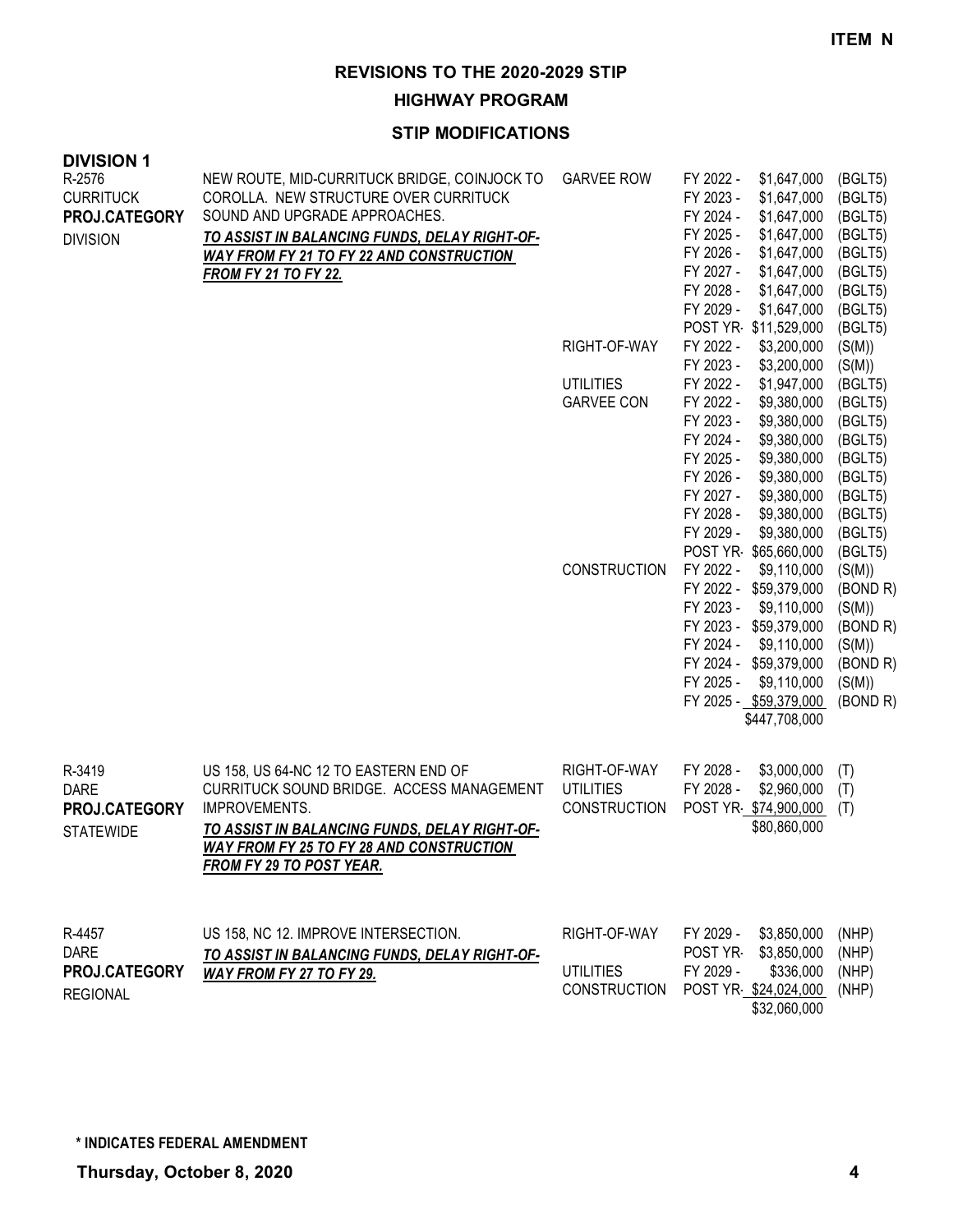**HIGHWAY PROGRAM**

| <b>DIVISION 1</b><br>* R-4467<br><b>PERQUIMANS</b><br>PROJ.CATEGORY<br><b>REGIONAL</b> | US 17 BUSINESS/ NC 37, FROM SOUTH OF<br>PERQUIMANS RIVER BRIDGE TO NORTH OF NC 37.<br>REPLACE BRIDGE 710008.<br>ADD PRELIMINARY ENGINEERING IN FY 21 NOT<br><b>PREVIOUSLY PROGRAMMED.</b>                                                                                            | <b>ENGINEERING</b><br><b>BUILD NC CON</b>               | FY 2021 -<br>FY 2022 -<br>FY 2023 -<br>FY 2024 -<br>FY 2025 -<br>FY 2026 -<br>FY 2027 -<br>FY 2028 -<br>FY 2029 -<br>POST YR<br>FY 2020 -<br>FY 2021 -<br>FY 2022 -<br>FY 2023 -<br>FY 2024 -<br>FY 2025 -<br>FY 2026 -<br>FY 2027 -<br>FY 2028 -<br>FY 2029 - | \$154,000<br>\$154,000<br>\$154,000<br>\$154,000<br>\$154,000<br>\$154,000<br>\$154,000<br>\$154,000<br>\$154,000<br>\$924,000<br>\$476,000<br>\$3,654,000<br>\$3,654,000<br>\$3,654,000<br>\$3,654,000<br>\$3,654,000<br>\$3,654,000<br>\$3,654,000<br>\$3,654,000<br>\$3,654,000 | (T)<br>(T)<br>(T)<br>(T)<br>(T)<br>(T)<br>(T)<br>(T)<br>(T)<br>(T)<br>(T)<br>(T)<br>(T)<br>(T)<br>(T)<br>(T)<br>(T)<br>(T)<br>(T)<br>(T) |
|----------------------------------------------------------------------------------------|--------------------------------------------------------------------------------------------------------------------------------------------------------------------------------------------------------------------------------------------------------------------------------------|---------------------------------------------------------|----------------------------------------------------------------------------------------------------------------------------------------------------------------------------------------------------------------------------------------------------------------|------------------------------------------------------------------------------------------------------------------------------------------------------------------------------------------------------------------------------------------------------------------------------------|------------------------------------------------------------------------------------------------------------------------------------------|
|                                                                                        |                                                                                                                                                                                                                                                                                      | <b>CONSTRUCTION</b>                                     |                                                                                                                                                                                                                                                                | POST YR \$21,448,000<br>FY 2020 - \$6,297,000<br>\$63,417,000                                                                                                                                                                                                                      | (T)<br>(T)                                                                                                                               |
| * R-4705<br><b>MARTIN</b><br>PROJ.CATEGORY<br><b>DIVISION</b>                          | SR 1142 (PRISON CAMP ROAD), NC 903 TO SR 1182<br>(EAST COLLEGE ROAD). UPGRADE FACILITY.<br><b>PROJECT NO LONGER UTILIZING BUILD NC BONDS.</b><br>TO ASSIST IN BALANCING FUNDS, DELAY<br><b>CONSTRUCTION FROM FY 21 TO FY 22.</b>                                                     | CONSTRUCTION                                            |                                                                                                                                                                                                                                                                | FY 2022 - \$11,400,000<br>FY 2023 - \$11,400,000<br>FY 2024 - \$11,400,000<br>\$34,200,000                                                                                                                                                                                         | (T)<br>(T)<br>(T)                                                                                                                        |
| * R-5311B<br><b>HERTFORD</b><br>PROJ.CATEGORY<br><b>REGIONAL</b>                       | US 13/NC 11, NC 11/NC 561 INTERSECTION NEAR<br>AHOSKIE TO US 13/US 158/NC 45 INTERSECTION<br>NEAR WINTON.<br>PROJECT NO LONGER UTILIZING BUILD NC BONDS.<br>TO ASSIST IN BALANCING FUNDS, DELAY RIGHT-OF-<br>WAY FROM FY 23 TO FY 26 AND CONSTRUCTION<br><b>FROM FY 25 TO FY 29.</b> | RIGHT-OF-WAY<br><b>UTILITIES</b><br><b>CONSTRUCTION</b> | FY 2026 -<br>FY 2027 -<br>FY 2026 -                                                                                                                                                                                                                            | \$5,450,000<br>\$5,450,000<br>\$1,600,000<br>FY 2029 - \$12,050,000<br>POST YR \$36,150,000<br>\$60,700,000                                                                                                                                                                        | (T)<br>(T)<br>(T)<br>(T)<br>(T)                                                                                                          |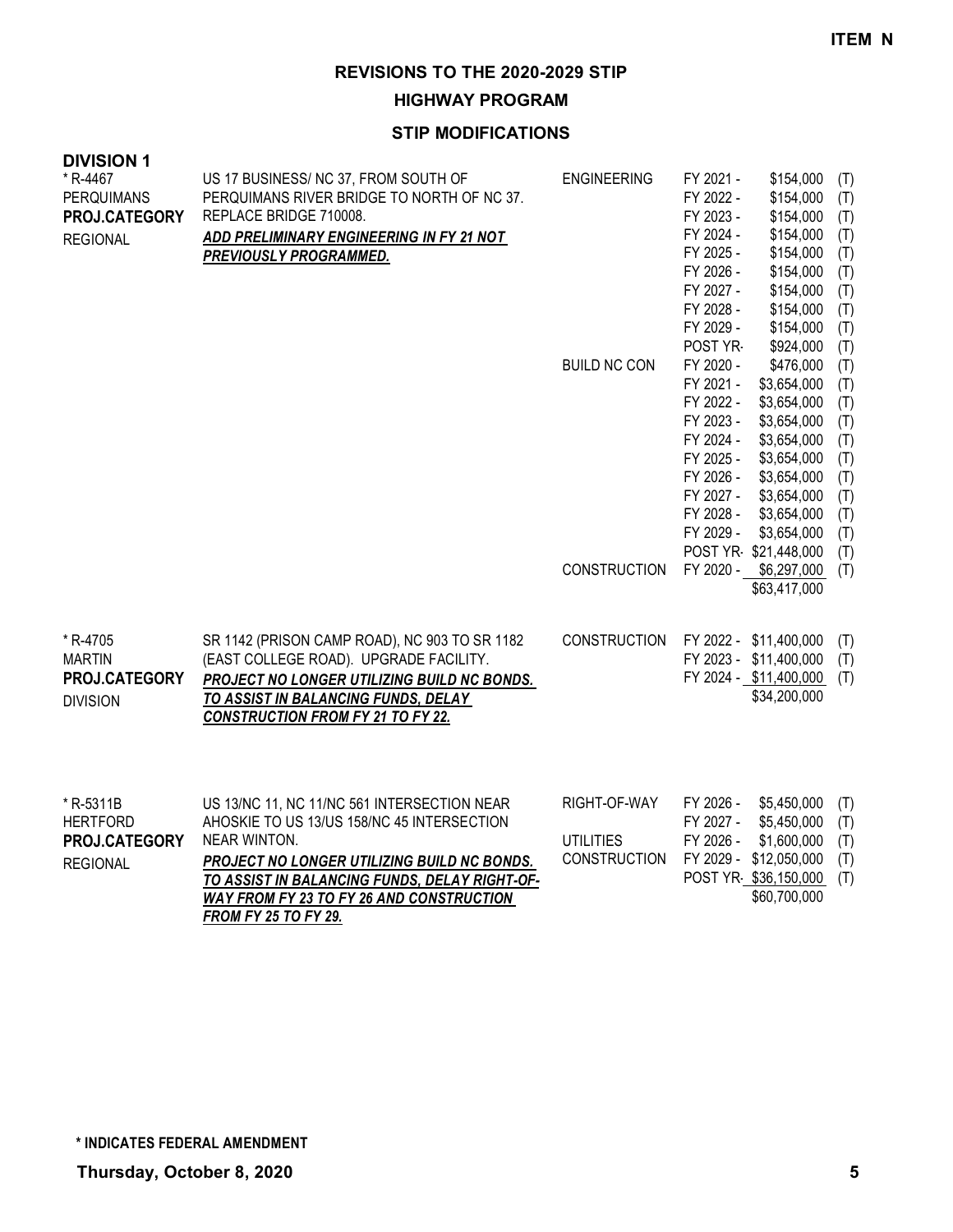**HIGHWAY PROGRAM**

| <b>DIVISION 1</b><br>R-5740 | SR 1329 (WOODVILLE ROAD), SR 1331 (RED BANK                                                     | <b>ENGINEERING</b>  | FY 2020 -              | \$69,000                 | (T)        |
|-----------------------------|-------------------------------------------------------------------------------------------------|---------------------|------------------------|--------------------------|------------|
| PERQUIMANS                  | ROAD) TO SR 1300 (NEW HOPE ROAD). UPGRADE                                                       |                     | FY 2021 -              | \$69,000                 | (T)        |
| PROJ.CATEGORY               | ROADWAY.                                                                                        |                     | FY 2022 -<br>FY 2023 - | \$69,000<br>\$69,000     | (T)<br>(T) |
| <b>DIVISION</b>             | <b>ACCELERATE CONSTRUCTION FROM FY 22 TO FY 21</b><br><b>TO STRATEGICALLY BALANCE LETTINGS.</b> |                     | FY 2024 -              | \$69,000                 | (T)        |
|                             |                                                                                                 |                     | FY 2025 -              | \$69,000                 | (T)        |
|                             |                                                                                                 |                     | FY 2026 -              | \$69,000                 | (T)        |
|                             |                                                                                                 |                     | FY 2027 -              | \$69,000                 | (T)        |
|                             |                                                                                                 |                     | FY 2028 -              | \$69,000                 | (T)        |
|                             |                                                                                                 |                     | FY 2029 -              | \$69,000                 | (T)        |
|                             |                                                                                                 |                     | POST YR                | \$345,000                | (T)        |
|                             |                                                                                                 | <b>BUILD NC ROW</b> | FY 2020 -<br>FY 2021 - | \$102,000<br>\$51,000    | (T)<br>(T) |
|                             |                                                                                                 |                     | FY 2022 -              | \$51,000                 | (T)        |
|                             |                                                                                                 |                     | FY 2023 -              | \$51,000                 | (T)        |
|                             |                                                                                                 |                     | FY 2024 -              | \$51,000                 | (T)        |
|                             |                                                                                                 |                     | FY 2025 -              | \$51,000                 | (T)        |
|                             |                                                                                                 |                     | FY 2026 -              | \$51,000                 | (T)        |
|                             |                                                                                                 |                     | FY 2027 -              | \$51,000                 | (T)        |
|                             |                                                                                                 |                     | FY 2028 -              | \$51,000                 | (T)        |
|                             |                                                                                                 |                     | FY 2029 -              | \$51,000                 | (T)        |
|                             |                                                                                                 | <b>CONSTRUCTION</b> | POST YR<br>FY 2021 -   | \$204,000<br>\$3,800,000 | (T)<br>(T) |
|                             |                                                                                                 |                     | FY 2022 -              | \$3,800,000              | (T)        |
|                             |                                                                                                 |                     |                        | \$9,400,000              |            |
|                             |                                                                                                 |                     |                        |                          |            |
| R-5757                      | NC 305, SEABOARD TOWN LIMITS TO HERTFORD                                                        | RIGHT-OF-WAY        | FY 2023 -              | \$100,000                | (T)        |
| NORTHAMPTON                 | COUNTY LINE. UPGRADE ROADWAY.                                                                   | <b>CONSTRUCTION</b> | FY 2024 - \$10,900,000 |                          | (T)        |
| PROJ.CATEGORY               | TO ASSIST IN BALANCING FUNDS, DELAY RIGHT-OF-                                                   |                     | FY 2025 - \$10,900,000 |                          | (T)        |
| <b>DIVISION</b>             | <b>WAY FROM FY 22 TO FY 23 AND CONSTRUCTION</b>                                                 |                     | FY 2026 - \$10,900,000 |                          | (T)        |
|                             | <b>FROM FY 23 TO FY 24.</b>                                                                     |                     |                        | \$32,800,000             |            |
|                             |                                                                                                 |                     |                        |                          |            |
|                             |                                                                                                 | RIGHT-OF-WAY        |                        | \$700,000                |            |
| * R-5810<br><b>MARTIN</b>   | US 17, SR 1119 (RALPH TAYLOR ROAD) TO SR 1205<br>(HOLLY CREEK ROAD). ACCESS MANAGEMENT.         |                     | FY 2023 -<br>FY 2024 - | \$700,000                | (T)<br>(T) |
| PROJ.CATEGORY               | TO ASSIST IN BALANCING FUNDS, DELAY RIGHT-OF-                                                   | <b>UTILITIES</b>    | FY 2023 -              | \$250,000                | (T)        |
| <b>DIVISION</b>             | <b>WAY FROM FY 22 TO FY 23 AND CONSTRUCTION</b>                                                 |                     | FY 2024 -              | \$250,000                | (T)        |
|                             | <b>FROM FY 24 TO FY 25.</b>                                                                     | <b>CONSTRUCTION</b> | FY 2025 -              | \$2,433,000              | (T)        |
|                             |                                                                                                 |                     | FY 2026 -              | \$2,433,000              | (T)        |
|                             |                                                                                                 |                     | FY 2027 -              | \$2,434,000              | (T)        |
|                             |                                                                                                 |                     |                        | \$9,200,000              |            |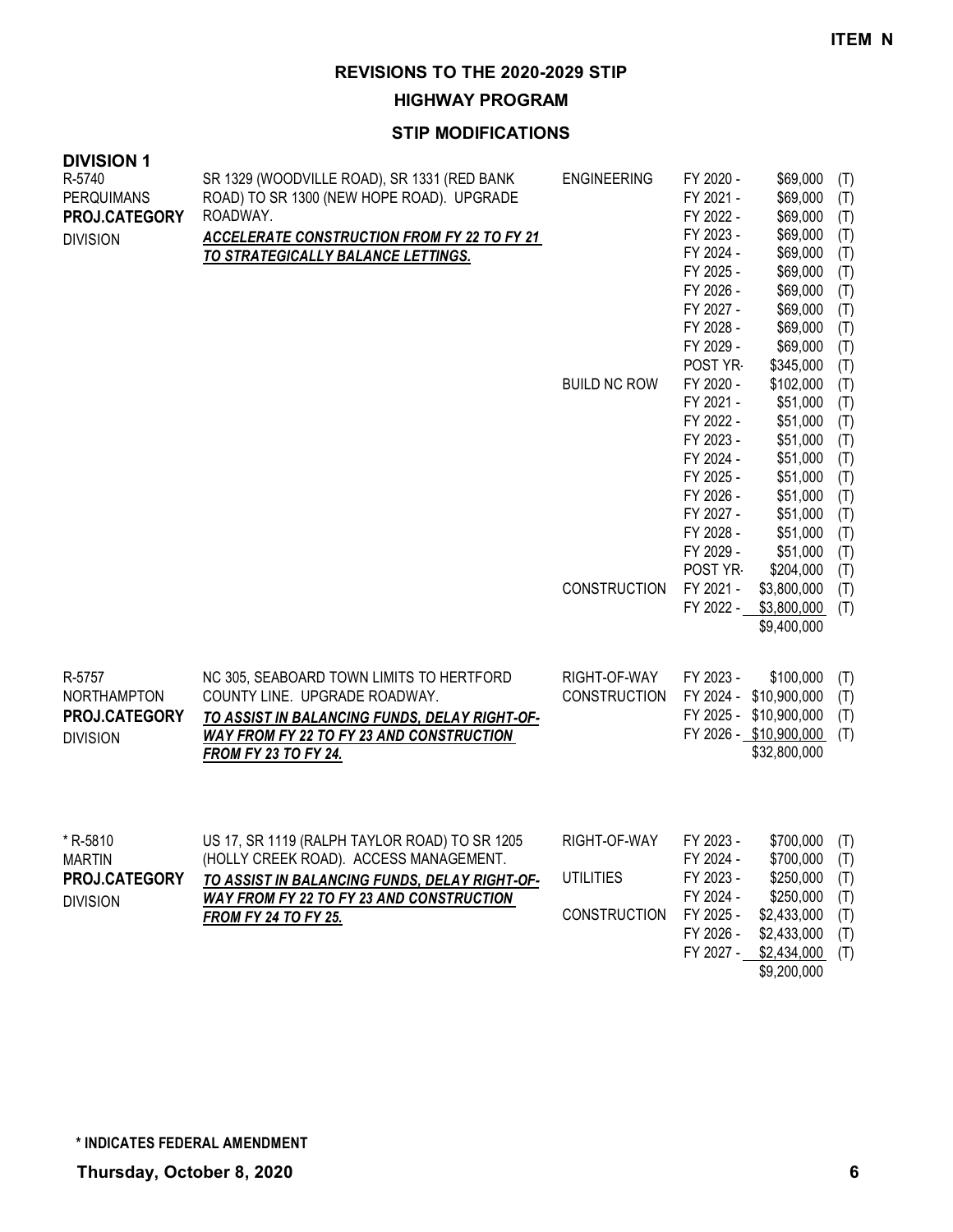**HIGHWAY PROGRAM**

| <b>DIVISION 1</b><br>R-5869A<br>PERQUIMANS<br>PROJ.CATEGORY<br><b>DIVISION</b> | US 17, SR 1336 (HARVEY POINT ROAD) AND SR 1338<br>(WAYNE FORK ROAD). CONVERT AT-GRADE<br>INTERSECTION TO AN INTERCHANGE.<br>TO ASSIST IN BALANCING FUNDS, DELAY RIGHT-OF-<br><b>WAY FROM FY 26 TO FY 27 AND CONSTRUCTION</b><br><b>FROM FY 28 TO FY 29.</b> | RIGHT-OF-WAY<br><b>UTILITIES</b><br><b>CONSTRUCTION</b> | FY 2027 -<br>\$3,000,000<br>\$3,000,000<br>FY 2028 -<br>FY 2027 -<br>\$450,000<br>FY 2028 -<br>\$450,000<br>FY 2029 -<br>\$7,500,000<br>POST YR \$22,500,000<br>\$36,900,000 | (NHP)<br>(NHP)<br>(NHP)<br>(NHP)<br>(NHP)<br>(NHP) |
|--------------------------------------------------------------------------------|-------------------------------------------------------------------------------------------------------------------------------------------------------------------------------------------------------------------------------------------------------------|---------------------------------------------------------|------------------------------------------------------------------------------------------------------------------------------------------------------------------------------|----------------------------------------------------|
| R-5869B<br>PERQUIMANS<br>PROJ.CATEGORY<br><b>DIVISION</b>                      | US 17, SR 1300 (NEW HOPE ROAD). CONVERT AT-<br>GRADE INTERSECTION TO INTERCHANGE.<br>TO ASSIST IN BALANCING FUNDS, DELAY RIGHT-OF-<br><b>WAY FROM FY 26 TO FY 27 AND CONSTRUCTION</b><br><b>FROM FY 28 TO FY 29.</b>                                        | RIGHT-OF-WAY<br><b>UTILITIES</b><br><b>CONSTRUCTION</b> | FY 2027 -<br>\$1,700,000<br>FY 2028 -<br>\$1,700,000<br>FY 2027 -<br>\$500,000<br>FY 2029 -<br>\$4,950,000<br>POST YR \$14,850,000<br>\$23,700,000                           | (NHP)<br>(NHP)<br>(NHP)<br>(NHP)<br>(NHP)          |
| R-5936<br><b>WASHINGTON</b><br>PROJ.CATEGORY<br><b>DIVISION</b>                | SR 1126 (ROPER NEWLAND ROAD), SR 1128 (A CANAL<br>ROAD) TO SR 1183 (SHORE DRIVE). MODERNIZE<br>ROADWAY.<br>TO ASSIST IN BALANCING FUNDS, DELAY RIGHT-OF-<br><b>WAY FROM FY 25 TO FY 26 AND CONSTRUCTION</b><br><b>FROM FY 27 TO FY 28.</b>                  | RIGHT-OF-WAY<br><b>UTILITIES</b><br><b>CONSTRUCTION</b> | FY 2026 -<br>\$200,000<br>FY 2026 -<br>\$184,000<br>FY 2028 -<br>\$3,434,000<br>FY 2029 -<br>\$3,433,000<br>POST YR<br>\$3,433,000<br>\$10,684,000                           | (T)<br>(T)<br>(T)<br>(T)<br>(T)                    |
| R-5937<br><b>WASHINGTON</b><br>PROJ.CATEGORY<br><b>DIVISION</b>                | SR 1106 (MORATTOCK ROAD), SR 1100 (LONG RIDGE<br>ROAD) TO NC 32 SOUTH. MODERNIZE ROADWAY.<br>TO ASSIST IN BALANCING FUNDS, DELAY RIGHT-OF-<br><b>WAY FROM FY 25 TO FY 28 AND CONSTRUCTION</b><br>FROM FY 27 TO POST YEAR.                                   | RIGHT-OF-WAY<br><b>UTILITIES</b><br><b>CONSTRUCTION</b> | FY 2028 -<br>\$2,300,000<br>FY 2028 -<br>\$112,000<br>\$8,600,000<br>POST YR-<br>\$11,012,000                                                                                | (T)<br>(T)<br>(T)                                  |
| R-5938<br><b>CHOWAN</b><br><b>GATES</b><br>PROJ.CATEGORY<br><b>DIVISION</b>    | NC 32, NC 37 (GLIDEN ROAD) TO VIRGINIA STATE<br>LINE. MODERNIZE ROADWAY.<br>TO ASSIST IN BALANCING FUNDS, DELAY RIGHT-OF-<br><b>WAY FROM FY 25 TO FY 28 AND CONSTRUCTION</b><br><b>FROM FY 27 TO POST YEAR.</b>                                             | RIGHT-OF-WAY<br><b>UTILITIES</b><br><b>CONSTRUCTION</b> | FY 2028 -<br>\$4,000,000<br>FY 2028 -<br>\$7,928,000<br>POST YR \$54,900,000<br>\$66,828,000                                                                                 | (T)<br>(T)<br>(T)                                  |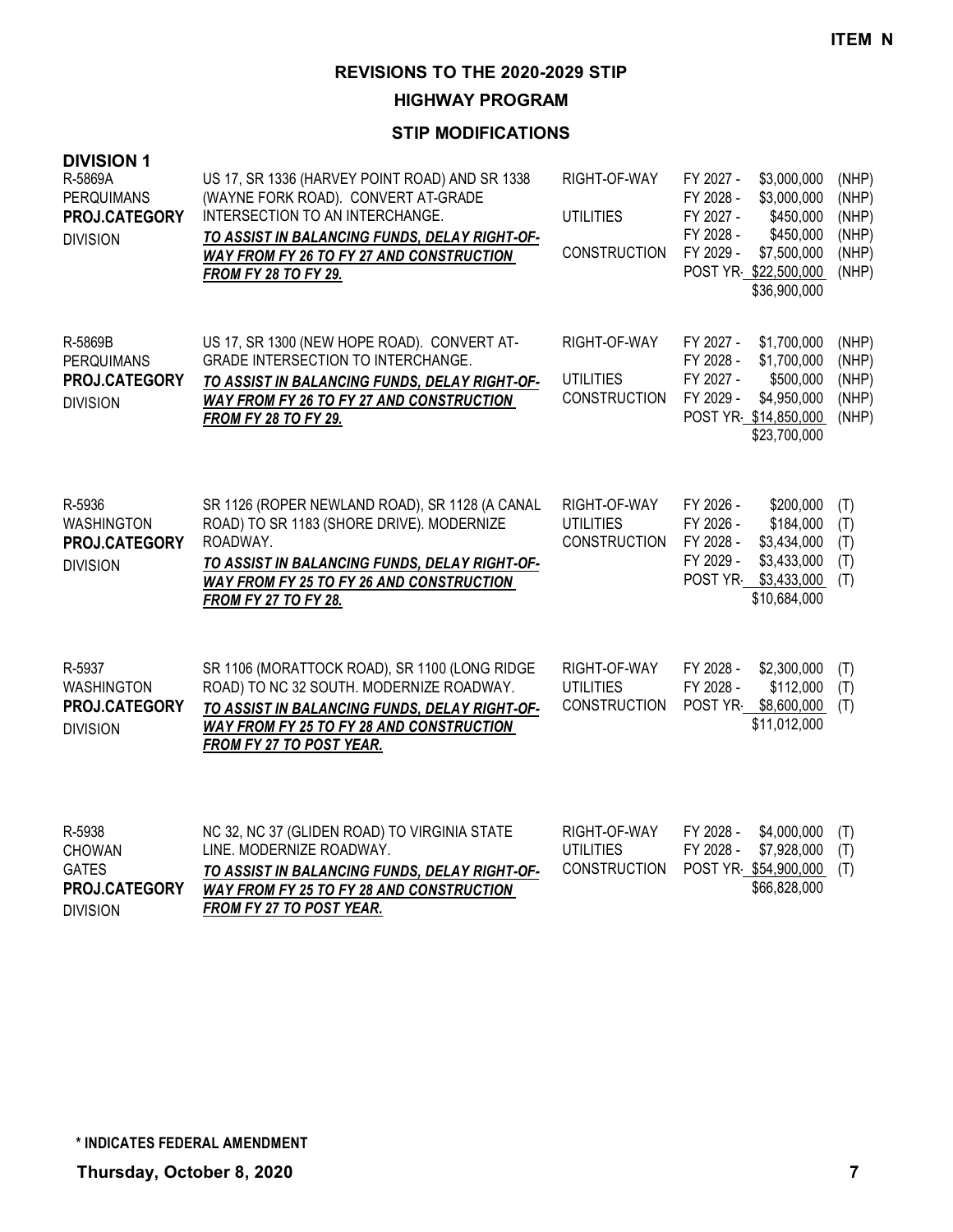**HIGHWAY PROGRAM**

| <b>DIVISION 1</b><br>R-5939<br>PERQUIMANS<br>PROJ.CATEGORY<br><b>DIVISION</b>         | SR 1300 (NEW HOPE ROAD), WOODLAND CHURCH<br>ROAD TO WOODVILLE ROAD (SR 1329). MODERNIZE<br>ROADWAY.<br>TO ASSIST IN BALANCING FUNDS, DELAY RIGHT-OF-<br><b>WAY FROM FY 25 TO FY 28 AND CONSTRUCTION</b><br>FROM FY 27 TO POST YEAR.                  | RIGHT-OF-WAY<br><b>UTILITIES</b><br><b>CONSTRUCTION</b> | FY 2028 -<br>FY 2028 -<br>POST YR                                                     | \$1,300,000<br>\$700,000<br>\$6,000,000<br>\$8,000,000                                                              | (T)<br>(T)<br>(T)                             |
|---------------------------------------------------------------------------------------|------------------------------------------------------------------------------------------------------------------------------------------------------------------------------------------------------------------------------------------------------|---------------------------------------------------------|---------------------------------------------------------------------------------------|---------------------------------------------------------------------------------------------------------------------|-----------------------------------------------|
| R-5940<br><b>TYRRELL</b><br>PROJ.CATEGORY<br><b>DIVISION</b>                          | US 64, COLUMBIA TO ALLIGATOR RIVER BRIDGE.<br>MODERNIZE ROADWAY.<br>TO ASSIST IN BALANCING FUNDS, DELAY RIGHT-OF-<br>WAY FROM FY 25 TO FY 28 AND CONSTRUCTION<br><b>FROM FY 27 TO POST YEAR.</b>                                                     | RIGHT-OF-WAY<br><b>UTILITIES</b><br><b>CONSTRUCTION</b> | FY 2028 -<br>FY 2028 -<br>POST YR \$16,200,000                                        | \$2,400,000<br>\$300,000<br>\$18,900,000                                                                            | (NHP)<br>(NHP)<br>(NHP)                       |
| * U-5940<br>PASQUOTANK<br>PROJ.CATEGORY<br><b>REGIONAL</b>                            | US 17 (HUGHES BOULEVARD), SR 1308 (CHURCH<br>STREET) TO US 17 BUSINESS (NORTH ROAD<br>STREET). ACCESS MANAGEMENT.<br>TO ASSIST IN BALANCING FUNDS, DELAY RIGHT-OF-<br><b>WAY FROM FY 21 TO FY 26 AND CONSTRUCTION</b><br><b>FROM FY 23 TO FY 28.</b> | RIGHT-OF-WAY<br><b>UTILITIES</b><br><b>CONSTRUCTION</b> | FY 2026 -<br>FY 2027 -<br>FY 2026 -<br>FY 2027 -<br>FY 2028 -<br>FY 2029 -<br>POST YR | \$1,515,000<br>\$4,546,000<br>\$370,000<br>\$1,108,000<br>\$3,026,000<br>\$3,026,000<br>\$6,052,000<br>\$19,643,000 | (T)<br>(T)<br>(T)<br>(T)<br>(T)<br>(T)<br>(T) |
| <b>DIVISION 2</b><br>* AV-5743<br><b>BEAUFORT</b><br>PROJ.CATEGORY<br><b>DIVISION</b> | WARREN FIELD (OCW), ACQUIRE LAND FOR AND<br><b>CONSTRUCT RUNWAY 5-23 EXTENSION AND</b><br>TAXIWAY.<br>AT REQUEST OF DIVISION OF AVIATION, DELAY<br>RIGHT-OF-WAY FROM FY 20 TO FY 28 AND<br><b>CONSTRUCTION FROM FY 21 TO FY 29.</b>                  | RIGHT-OF-WAY<br><b>CONSTRUCTION</b>                     | FY 2028 -<br>FY 2029 -<br>POST YR-                                                    | \$300,000<br>\$1,638,000<br>\$1,638,000<br>\$3,576,000                                                              | (T)<br>(T)<br>(T)                             |
| * B-4484<br><b>CRAVEN</b><br>PROJ.CATEGORY<br><b>DIVISION</b>                         | SR 1470 (MAPLE CYPRESS ROAD), BRIDGE 138 AND<br>BRIDGE 139 OVER THE NEUSE RIVER ON SR 1470.<br>TO ASSIST IN BALANCING FUNDS, DELAY<br><b>CONSTRUCTION FROM FY 20 TO FY 21. PROJECT TO</b><br>NO LONGER UTILIZE BUILD NC BOND FUNDS.                  | <b>CONSTRUCTION</b>                                     | FY 2021 -<br>FY 2022 - \$7,250,000                                                    | \$7,250,000<br>\$14,500,000                                                                                         | (T)<br>(T)                                    |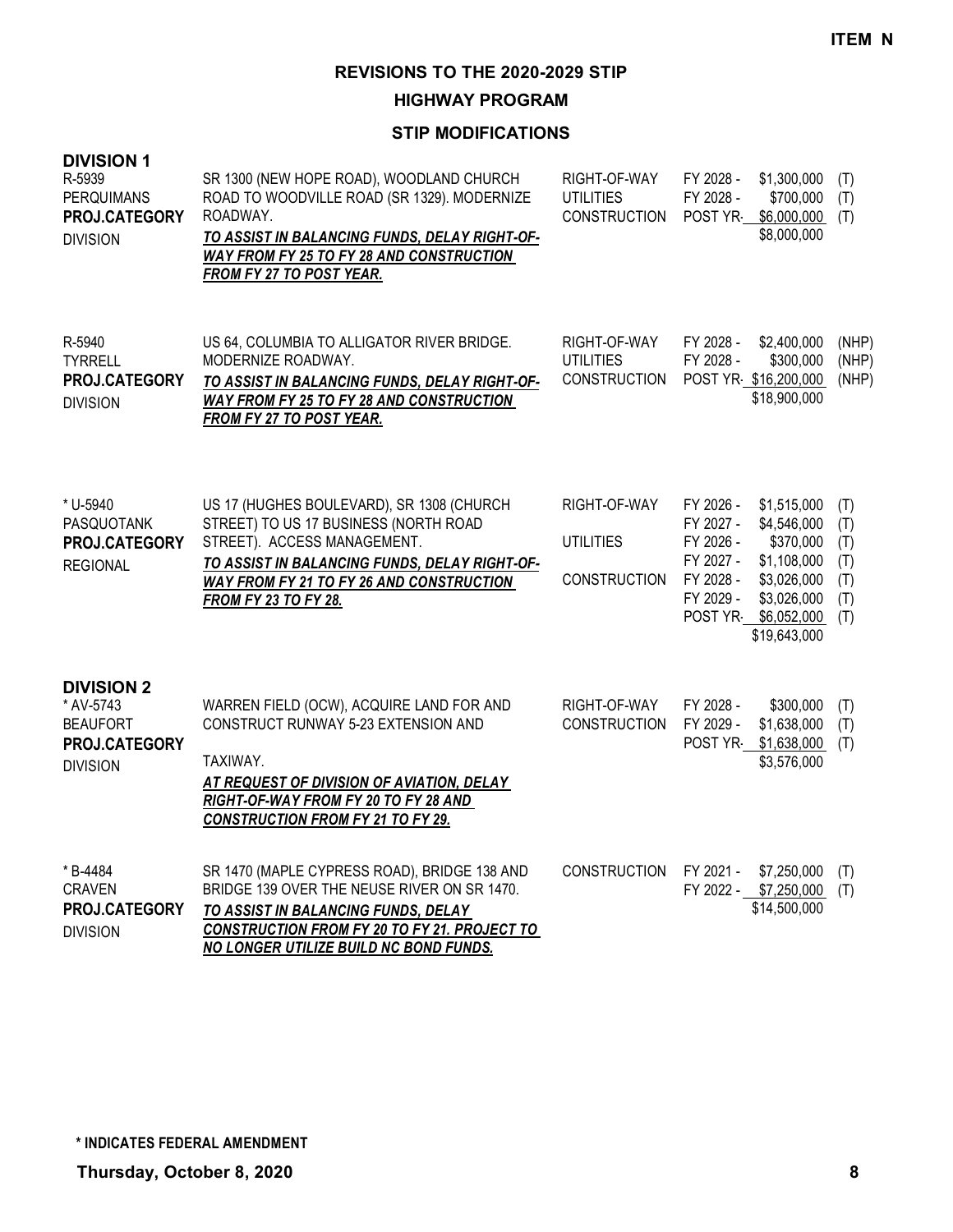**HIGHWAY PROGRAM**

| <b>DIVISION 2</b><br>B-4863                                       | SR 1335 (ISLAND ROAD), REPLACE LIFT SPAN ON                                                                                                                                                                                                                        | <b>BUILD NC CON</b>                 | FY 2022 -<br>\$1,716,000                                                                                                                                                                                                 |                                                             |
|-------------------------------------------------------------------|--------------------------------------------------------------------------------------------------------------------------------------------------------------------------------------------------------------------------------------------------------------------|-------------------------------------|--------------------------------------------------------------------------------------------------------------------------------------------------------------------------------------------------------------------------|-------------------------------------------------------------|
| CARTERET<br>PROJ.CATEGORY<br><b>DIVISION</b>                      | BRIDGE 150073 AND BRIDGE 150096 OVER THE<br>STRAITS AT HARKERS ISLAND.<br>TO ASSIST IN BALANCING FUNDS, DELAY<br><b>CONSTRUCTION FROM FY 20 TO FY 22.</b>                                                                                                          |                                     | FY 2023 -<br>\$1,716,000<br>FY 2024 -<br>\$1,716,000<br>FY 2025 -<br>\$1,716,000<br>FY 2026 -<br>\$1,716,000<br>FY 2027 -<br>\$1,716,000<br>FY 2028 -<br>\$1,716,000<br>FY 2029 -<br>\$1,716,000<br>POST YR \$12,012,000 | (T)<br>(T)<br>(T)<br>(T)<br>(T)<br>(T)<br>(T)<br>(T)<br>(T) |
|                                                                   |                                                                                                                                                                                                                                                                    | <b>CONSTRUCTION</b>                 | FY 2022 -<br>\$6,634,000<br>FY 2023 -<br>\$6,633,000<br>FY 2024 - \$6,633,000<br>\$45,640,000                                                                                                                            | (T)<br>(T)<br>(T)                                           |
| *B-5612<br><b>PITT</b><br><b>PROJ.CATEGORY</b><br><b>REGIONAL</b> | NC 222, REPLACE BRIDGE 730024 OVER TAR RIVER.<br>TO ASSIST IN BALANCING FUNDS, DELAY<br><b>CONSTRUCTION FROM FY 21 TO FY 28.</b>                                                                                                                                   | RIGHT-OF-WAY<br><b>CONSTRUCTION</b> | FY 2020 -<br>\$950,000<br>FY 2028 -<br>\$3,533,000<br>FY 2029 -<br>\$3,533,000<br>POST YR \$3,534,000<br>\$11,550,000                                                                                                    | (T)<br>(T)<br>(T)<br>(T)                                    |
| B-5995<br><b>PAMLICO</b><br>PROJ.CATEGORY<br><b>DIVISION</b>      | SR 1302 (JANIERO ROAD), REPLACE BRIDGE 680057<br>OVER DAWSON CREEK.<br>TO ASSIST IN BALANCING FUNDS, DELAY RIGHT-OF-<br><b>WAY FROM FY 20 TO FY 21 AND CONSTRUCTION</b><br><b>FROM FY 21 TO FY 22.</b>                                                             | RIGHT-OF-WAY<br><b>CONSTRUCTION</b> | FY 2021 -<br>\$600,000<br>FY 2022 -<br>\$3,000,000<br>FY 2023 -<br>\$3,000,000<br>\$6,600,000                                                                                                                            | (BGOFF)<br>(BGOFF)<br>(BGOFF)                               |
| * I-6034<br><b>LENOIR</b><br>PROJ.CATEGORY<br><b>STATEWIDE</b>    | US 70 (FUTURE 1-42), BEAR CREEK BRIDGE TO SR<br>1690 (WILLIE MEASLEY RD). PAVEMENT<br>REHABILITATION.<br>TO ASSIST IN BALANCING FUNDS, DELAY<br><b>CONSTRUCTION FROM FY 22 TO FY 25.</b>                                                                           | <b>CONSTRUCTION</b>                 | FY 2025 - \$2,000,000<br>\$2,000,000                                                                                                                                                                                     | (NHPIM)                                                     |
| P-5742<br>CARTERET<br><b>PROJ.CATEGORY</b><br><b>STATEWIDE</b>    | NS/NCRR EC LINE, CONSTRUCT GRADE SEPARATION<br>AT US 70 EASTBOUND AND WESTBOUND, CLOSE<br>EXISTING AT-GRADE CROSSING NEAR NEWPORT.<br>TO ASSIST IN BALANCING FUNDS, DELAY RIGHT-OF-<br><b>WAY FROM FY 26 TO FY 27 AND CONSTRUCTION</b><br>FROM FY 29 TO POST YEAR. | RIGHT-OF-WAY<br><b>CONSTRUCTION</b> | FY 2027 -<br>\$2,000,000<br>POST YR \$12,350,000<br>POST YR<br>\$650,000<br>\$15,000,000                                                                                                                                 | (T)<br>(T)<br>(O)                                           |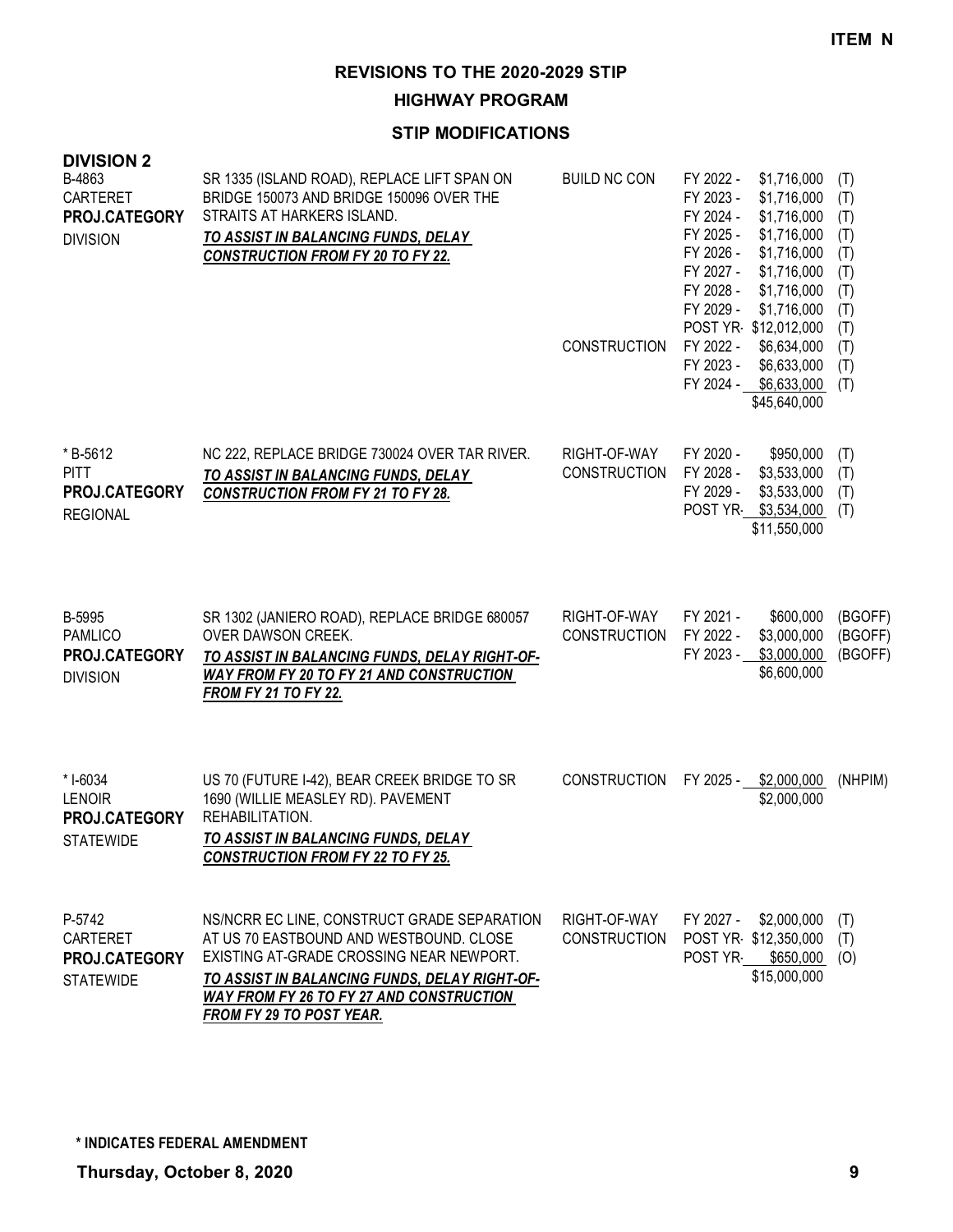**HIGHWAY PROGRAM**

| <b>DIVISION 2</b><br>*R-2511<br><b>BEAUFORT</b><br><b>MARTIN</b><br>PROJ.CATEGORY<br><b>DIVISION</b> | US 17, WASHINGTON BYPASS NORTH OF NC 171 TO<br>MULTI-LANES SOUTH OF WILLIAMSTON. WIDEN TO<br>MULTI-LANES.<br>PROJECT TO UTILIZE BUILD NC BONDS.                                                                                | RIGHT-OF-WAY<br><b>UTILITIES</b><br><b>BUILD NC CON</b><br><b>CONSTRUCTION</b>                        | FY 2020 -<br>\$8,000,000<br>(T)<br>\$2,200,000<br>FY 2020 -<br>(T)<br>FY 2022 -<br>\$3,432,000<br>(T)<br>FY 2023 -<br>\$3,432,000<br>(T)<br>FY 2024 -<br>\$3,432,000<br>(T)<br>\$3,432,000<br>FY 2025 -<br>(T)<br>FY 2026 -<br>\$3,432,000<br>(T)<br>FY 2027 -<br>\$3,432,000<br>(T)<br>FY 2028 -<br>\$3,432,000<br>(T)<br>FY 2029 -<br>\$3,432,000<br>(T)<br>POST YR \$24,024,000<br>(T)<br>FY 2022 -<br>\$8,267,000<br>(T)<br>FY 2023 -<br>\$8,267,000<br>(T)<br>\$8,266,000<br>FY 2024 -<br>(T)<br>\$86,480,000 |
|------------------------------------------------------------------------------------------------------|--------------------------------------------------------------------------------------------------------------------------------------------------------------------------------------------------------------------------------|-------------------------------------------------------------------------------------------------------|--------------------------------------------------------------------------------------------------------------------------------------------------------------------------------------------------------------------------------------------------------------------------------------------------------------------------------------------------------------------------------------------------------------------------------------------------------------------------------------------------------------------|
| * R-2513A<br><b>CRAVEN</b><br>PROJ.CATEGORY<br><b>DIVISION</b>                                       | US 17, NORTH OF NC 43 TO SR 1438 (SPRUILL TOWN<br>ROAD).<br>TO ASSIST IN BALANCING FUNDS, DELAY RIGHT-OF-<br><b>WAY FROM FY 20 TO FY 26 AND CONSTRUCTION</b><br><b>FROM FY 24 TO FY 28.</b>                                    | <b>BUILD NC ROW</b><br>RIGHT-OF-WAY<br><b>UTILITIES</b><br><b>BUILD NC CON</b><br><b>CONSTRUCTION</b> | FY 2026 -<br>\$172,000<br>(T)<br>FY 2027 -<br>\$172,000<br>(T)<br>FY 2028 -<br>\$172,000<br>(T)<br>FY 2029 -<br>\$172,000<br>(T)<br>POST YR<br>\$1,892,000<br>(T)<br>FY 2026 -<br>\$1,300,000<br>(T)<br>FY 2027 -<br>\$1,300,000<br>(T)<br>FY 2026 -<br>\$300,000<br>(T)<br>FY 2027 -<br>\$300,000<br>(T)<br>FY 2028 -<br>\$858,000<br>(T)<br>FY 2029 -<br>\$858,000<br>(T)<br>POST YR \$11,154,000<br>(T)<br>FY 2028 -<br>\$2,300,000<br>(T)<br>\$20,950,000                                                      |
| R-2553B<br><b>LENOIR</b><br>PROJ.CATEGORY<br><b>REGIONAL</b>                                         | US 70 (FUTURE I-42), SR 1522 (ALBERT SUGGS ROAD)<br>TO NC 148 (HARVEY PARKWAY).<br>TO ASSIST IN BALANCING FUNDS, DELAY RIGHT-OF-<br>WAY FROM FY 25 TO FY 29.                                                                   | RIGHT-OF-WAY<br><b>UTILITIES</b><br><b>CONSTRUCTION</b>                                               | FY 2029 -<br>\$3,665,000<br>(T)<br>POST YR-<br>\$3,665,000<br>(T)<br>FY 2029 -<br>\$1,550,000<br>(T)<br>POST YR \$47,000,000<br>(T)<br>\$55,880,000                                                                                                                                                                                                                                                                                                                                                                |
| * R-2553C<br><b>LENOIR</b><br>PROJ.CATEGORY<br><b>STATEWIDE</b>                                      | US 70 (FUTURE I-42), KINSTON BYPASS, NC 148<br>(HARVEY PARKWAY) TO US 70 EAST OF NC 58.<br>TO ASSIST IN BALANCING FUNDS, DELAY RIGHT-OF-<br><b>WAY FROM FY 23 TO FY 26 AND CONSTRUCTION</b><br><b>FROM FY 27 TO POST YEAR.</b> | RIGHT-OF-WAY<br><b>UTILITIES</b><br>CONSTRUCTION                                                      | FY 2026 -<br>\$4,275,000<br>(T)<br>FY 2027 -<br>\$6,413,000<br>(T)<br>\$6,412,000<br>FY 2028 -<br>(T)<br>FY 2026 -<br>\$1,809,000<br>(T)<br>FY 2027 -<br>\$1,808,000<br>(T)<br>POST YR \$110,000,000<br>(T)<br>\$130,717,000                                                                                                                                                                                                                                                                                       |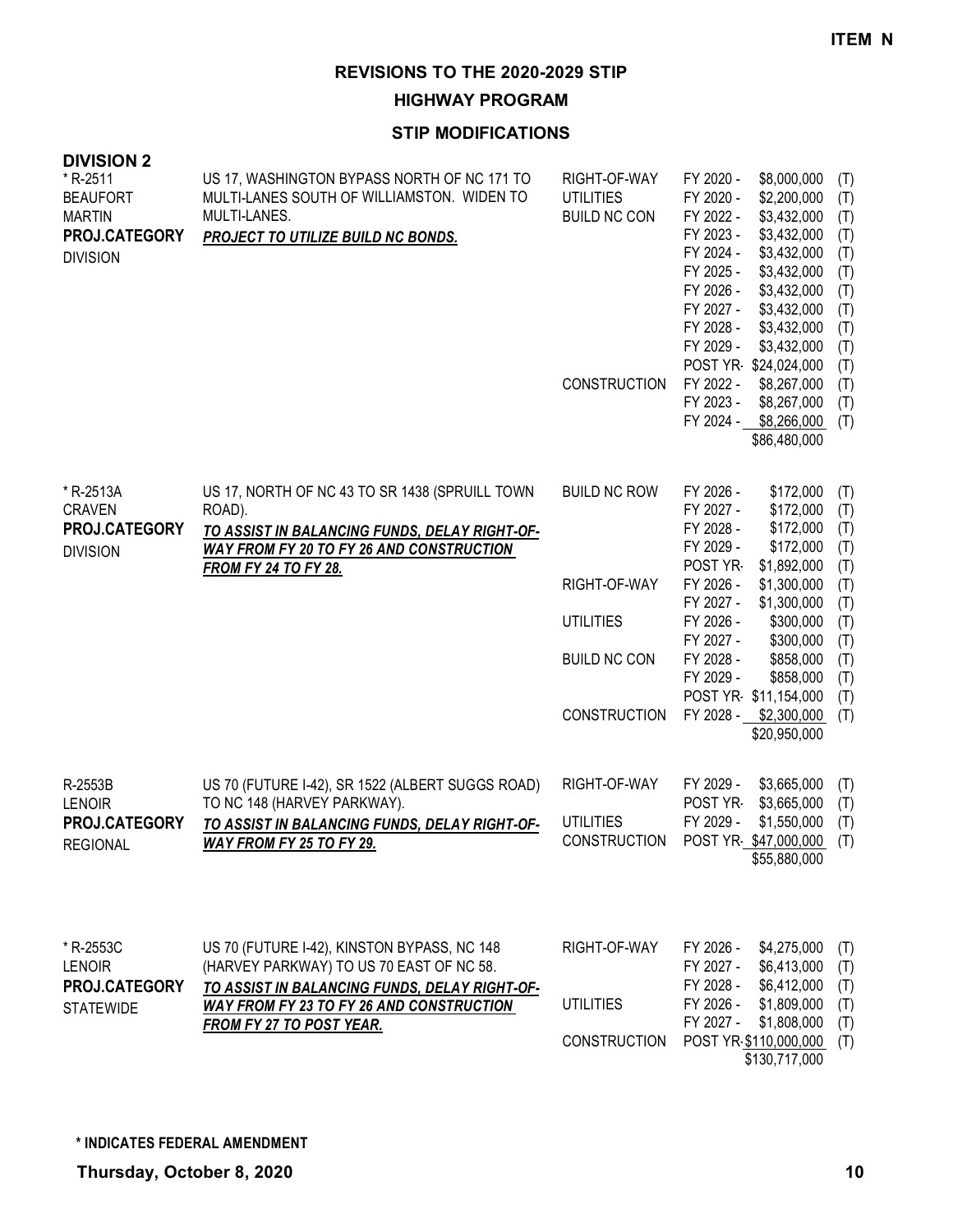**HIGHWAY PROGRAM**

| <b>DIVISION 2</b> |                                                  |                     |                      |                        |            |
|-------------------|--------------------------------------------------|---------------------|----------------------|------------------------|------------|
| * R-3403B         | US 17, SR 1433 (ANTIOCH ROAD) TO NORTH OF NC 43. | <b>BUILD NC ROW</b> | FY 2026 -            | \$257,000              | (T)        |
| <b>CRAVEN</b>     | TO ASSIST IN BALANCING FUNDS, DELAY RIGHT-OF-    |                     | FY 2027 -            | \$257,000              | (T)        |
| PROJ.CATEGORY     | <b>WAY FROM FY 20 TO FY 26 AND CONSTRUCTION</b>  |                     | FY 2028 -            | \$257,000              | (T)        |
| <b>REGIONAL</b>   | <b>FROM FY 24 TO FY 28.</b>                      |                     | FY 2029 -            | \$257,000              | (T)        |
|                   |                                                  |                     | POST YR-             | \$2,827,000            | (T)        |
|                   |                                                  | RIGHT-OF-WAY        | FY 2026 -            | \$3,800,000            | (T)        |
|                   |                                                  | <b>UTILITIES</b>    | FY 2026 -            | \$900,000              | (T)        |
|                   |                                                  | <b>BUILD NC CON</b> | FY 2028 -            | \$1,373,000            | (T)        |
|                   |                                                  |                     | FY 2029 -            | \$1,373,000            | (T)        |
|                   |                                                  |                     |                      | POST YR \$17,849,000   | (T)        |
|                   |                                                  | <b>CONSTRUCTION</b> |                      | FY 2028 - \$10,567,000 | (T)        |
|                   |                                                  |                     |                      | FY 2029 - \$10,567,000 | (T)        |
|                   |                                                  |                     |                      | POST YR \$10,566,000   | (T)        |
|                   |                                                  |                     |                      | \$60,850,000           |            |
|                   |                                                  |                     |                      |                        |            |
| * R-4463A         | NC 43 CONNECTOR, US 17 BUSINESS TO SOUTH OF      | <b>ENGINEERING</b>  | FY 2020 -            | \$115,000              | (T)        |
| <b>CRAVEN</b>     | US17/US 70.                                      |                     | FY 2021 -            | \$115,000              | (T)        |
| PROJ.CATEGORY     | TO ASSIST IN BALANCING FUNDS, DELAY              |                     | FY 2022 -            | \$115,000              | (T)        |
| <b>REGIONAL</b>   | <b>CONSTRUCTION FROM FY 21 TO FY 25.</b>         |                     | FY 2023 -            | \$115,000              | (T)        |
|                   |                                                  |                     | FY 2024 -            | \$115,000              | (T)        |
|                   |                                                  |                     | FY 2025 -            | \$115,000              | (T)        |
|                   |                                                  |                     | FY 2026 -            | \$115,000              | (T)        |
|                   |                                                  |                     | FY 2027 -            | \$115,000              | (T)        |
|                   |                                                  |                     | FY 2028 -            | \$115,000              | (T)        |
|                   |                                                  |                     | FY 2029 -            | \$115,000              | (T)        |
|                   |                                                  | <b>BUILD NC ROW</b> | POST YR<br>FY 2020 - | \$575,000<br>\$16,000  | (T)        |
|                   |                                                  |                     | FY 2021 -            | \$16,000               | (T)<br>(T) |
|                   |                                                  |                     | FY 2022 -            | \$16,000               | (T)        |
|                   |                                                  |                     | FY 2023 -            | \$16,000               | (T)        |
|                   |                                                  |                     | FY 2024 -            | \$16,000               | (T)        |
|                   |                                                  |                     | FY 2025 -            | \$16,000               | (T)        |
|                   |                                                  |                     | FY 2026 -            | \$16,000               | (T)        |
|                   |                                                  |                     | FY 2027 -            | \$16,000               | (T)        |
|                   |                                                  |                     | FY 2028 -            | \$16,000               | (T)        |
|                   |                                                  |                     | FY 2029 -            | \$16,000               | (T)        |
|                   |                                                  |                     | POST YR              | \$80,000               | (T)        |
|                   |                                                  | <b>CONSTRUCTION</b> | FY 2025 -            | \$7,400,000            | (T)        |
|                   |                                                  |                     | FY 2026 -            | \$7,400,000            | (T)        |
|                   |                                                  |                     | FY 2027 -            | \$7,400,000            | (T)        |
|                   |                                                  |                     |                      | \$24,165,000           |            |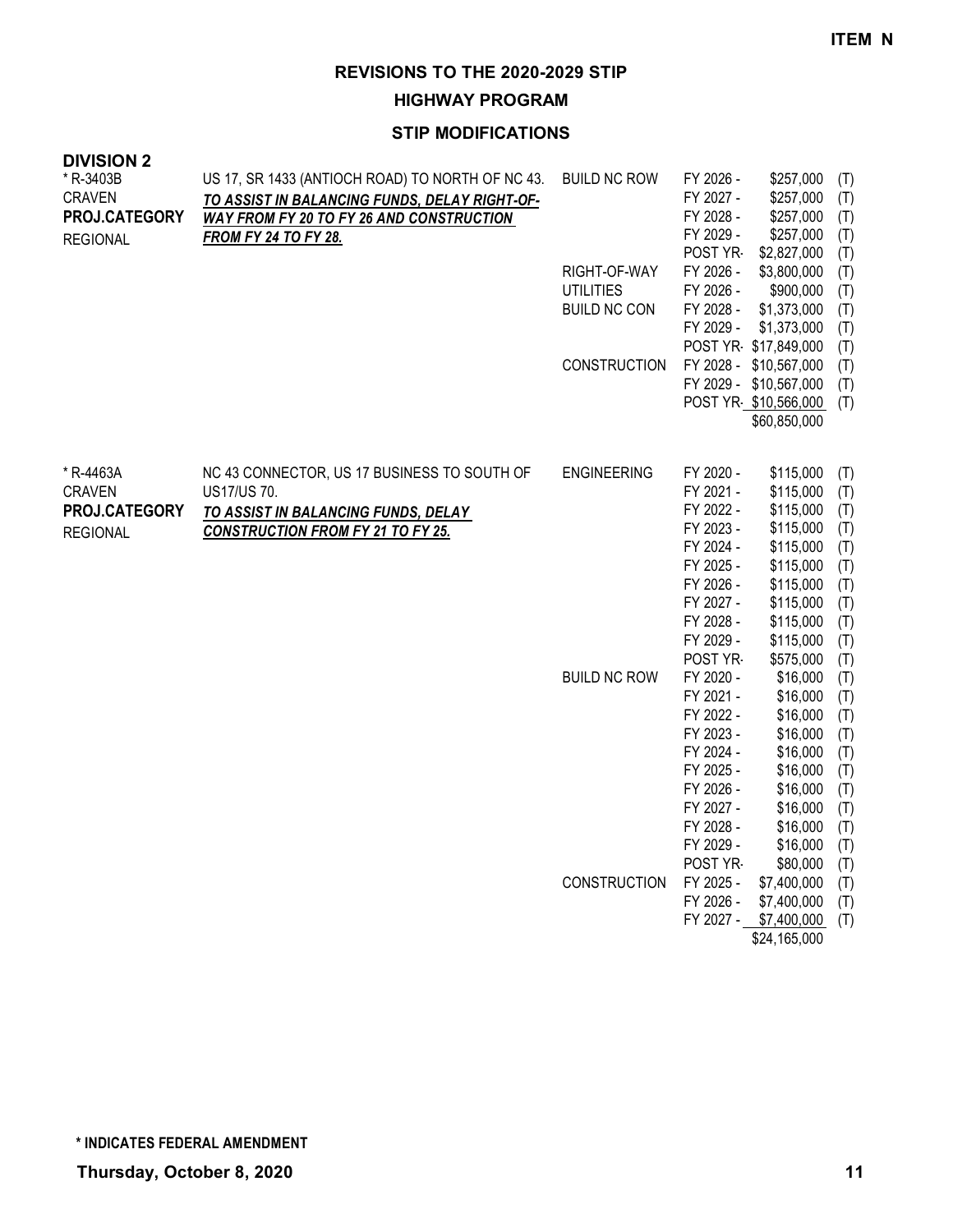**HIGHWAY PROGRAM**

| <b>DIVISION 2</b><br>R-4746<br>CARTERET<br>PROJ.CATEGORY<br><b>DIVISION</b>    | US 70/NC 12, SR 1429 (OLGA ROAD) TO SR 1350<br>(WHITEHURST ROAD). UPGRADE ROADWAY.<br>TO ASSIST IN BALANCING FUNDS, DELAY RIGHT-OF-<br>WAY FROM FY 27 TO FY 29.                                                                                                                                                                                 | RIGHT-OF-WAY<br><b>UTILITIES</b><br><b>CONSTRUCTION</b> | FY 2029 -<br>\$1,050,000<br><b>POST YR-</b><br>\$1,050,000<br>FY 2029 -<br>\$300,000<br>POST YR \$17,000,000<br>\$19,400,000                                                                          | (T)<br>(T)<br>(T)<br>(T)                      |
|--------------------------------------------------------------------------------|-------------------------------------------------------------------------------------------------------------------------------------------------------------------------------------------------------------------------------------------------------------------------------------------------------------------------------------------------|---------------------------------------------------------|-------------------------------------------------------------------------------------------------------------------------------------------------------------------------------------------------------|-----------------------------------------------|
| * R-5727<br><b>CARTERET</b><br>PROJ.CATEGORY<br><b>DIVISION</b>                | SR 1176 (BRIDGES STREET EXTENSION), SR 1738<br>(BRIDGES STREET) TO SR 1147 (MCCABE ROAD).<br>WIDEN EXISTING ROADWAY AND CONSTRUCT PART<br>ON NEW LOCATION.<br>TO ASSIST IN BALANCING FUNDS, DELAY RIGHT-OF-<br>WAY FROM FY 22 TO FY 27 AND CONSTRUCTION<br><b>FROM FY 25 TO POST YEAR. PROJECT TO NO</b><br>LONGER UTILIZE BUILD NC BOND FUNDS. | RIGHT-OF-WAY<br><b>UTILITIES</b><br><b>CONSTRUCTION</b> | FY 2027 -<br>\$5,491,000<br>FY 2028 -<br>\$5,491,000<br>FY 2027 -<br>\$1,318,000<br>POST YR \$31,920,000<br>\$44,220,000                                                                              | (T)<br>(T)<br>(T)<br>(T)                      |
| R-5777C<br><b>CRAVEN</b><br>PROJ.CATEGORY<br><b>STATEWIDE</b>                  | US 70, EAST OF THURMAN ROAD TO HAVELOCK<br>BYPASS. UPGRADE ROADWAY TO FREEWAY AND<br>CONSTRUCT SERVICE ROADS.<br>TO ASSIST IN BALANCING FUNDS, DELAY RIGHT-OF-<br>WAY FROM FY 22 TO FY 23 AND CONSTRUCTION<br><b>FROM FY 22 TO FY 23.</b>                                                                                                       | RIGHT-OF-WAY<br><b>UTILITIES</b><br><b>CONSTRUCTION</b> | FY 2023 - \$14,250,000<br>FY 2024 - \$14,250,000<br>FY 2023 -<br>\$1,100,000<br>FY 2023 - \$30,875,000<br>FY 2024 - \$30,875,000<br>FY 2025 - \$30,875,000<br>FY 2026 - \$30,875,000<br>\$153,100,000 | (T)<br>(T)<br>(T)<br>(T)<br>(T)<br>(T)<br>(T) |
| * R-5813<br><b>LENOIR</b><br>PROJ.CATEGORY<br><b>REGIONAL</b>                  | US 70, SR 1227 (JIM SUTTON ROAD)/SR 1252 (WILLIE<br>MEASLEY ROAD). CONSTRUCT AT GRADE<br>INTERSECTION TO INTERCHANGE<br>TO ASSIST IN BALANCING FUNDS, DELAY RIGHT-OF-<br>WAY FROM FY 22 TO FY 26 AND CONSTRUCTION<br><b>FROM FY 24 TO FY 28.</b>                                                                                                | RIGHT-OF-WAY<br><b>UTILITIES</b><br><b>CONSTRUCTION</b> | FY 2026 -<br>\$7,465,000<br>FY 2027 -<br>\$7,465,000<br>FY 2026 -<br>\$2,191,000<br>FY 2028 -<br>\$8,208,000<br>FY 2029 -<br>\$8,208,000<br>POST YR \$16,416,000<br>\$49,953,000                      | (T)<br>(T)<br>(T)<br>(T)<br>(T)<br>(T)        |
| * R-5814<br><b>LENOIR</b><br><b>GREENE</b><br>PROJ.CATEGORY<br><b>DIVISION</b> | US 258, SR 1101 (BROWNTOWN ROAD) TO SR 2010 (C.<br>F. HARVEY PARKWAY). WIDEN TO MULTI-LANES.<br>TO ASSIST IN BALANCING FUNDS, DELAY RIGHT-OF-<br>WAY FROM FY 25 TO FY 29 AND CONSTRUCTION<br>FROM FY 28 TO POST YEAR. PROJECT TO NO<br><b>LONGER UTILIZE BUILD NC BONDS.</b>                                                                    | RIGHT-OF-WAY<br><b>UTILITIES</b><br><b>CONSTRUCTION</b> | \$7,950,000<br>FY 2029 -<br>POST YR-<br>\$7,950,000<br>FY 2029 -<br>\$2,000,000<br>POST YR \$29,500,000<br>\$47,400,000                                                                               | (T)<br>(T)<br>(T)<br>(T)                      |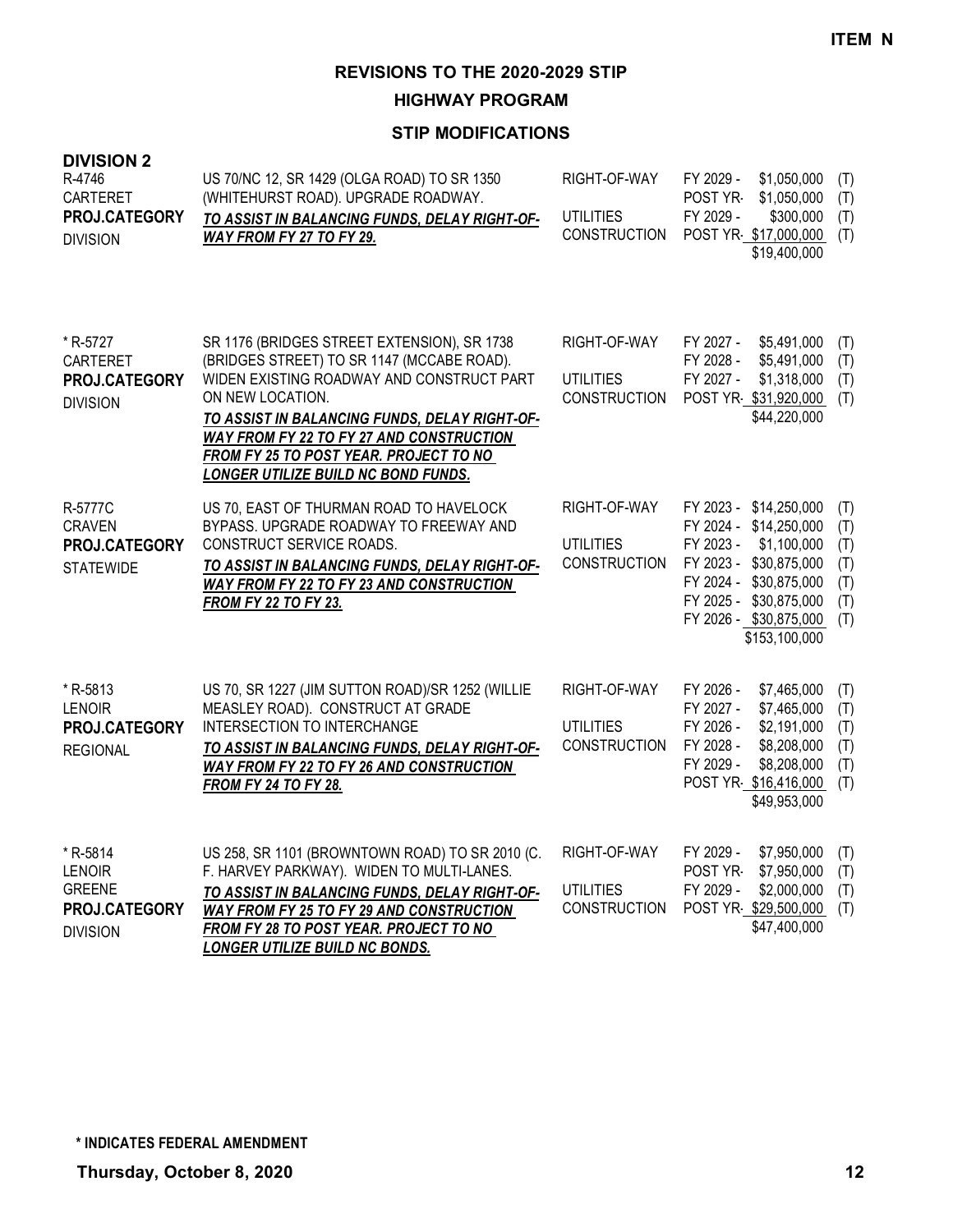**HIGHWAY PROGRAM**

| <b>DIVISION 2</b><br>R-5853<br><b>WAYNE</b><br><b>GREENE</b><br>PROJ.CATEGORY<br><b>DIVISION</b> | US 13, SR 1572 (SAULSTON ROAD) TO SR 1700<br>(RODELL BARROW ROAD). MODERNIZE ROADWAY.<br>TO ASSIST IN BALANCING FUNDS, DELAY RIGHT-OF-<br>WAY FROM FY 24 TO FY 27 AND CONSTRUCTION<br><b>FROM FY 26 TO FY 29.</b> | RIGHT-OF-WAY<br><b>UTILITIES</b><br><b>CONSTRUCTION</b> | FY 2027 -<br>FY 2028 -<br>FY 2027 -<br>FY 2029 -<br>POST YR- | \$2,050,000<br>\$2,050,000<br>\$1,000,000<br>\$3,050,000<br>\$3,050,000<br>\$11,200,000 | (T)<br>(T)<br>(T)<br>(T)<br>(T) |
|--------------------------------------------------------------------------------------------------|-------------------------------------------------------------------------------------------------------------------------------------------------------------------------------------------------------------------|---------------------------------------------------------|--------------------------------------------------------------|-----------------------------------------------------------------------------------------|---------------------------------|
| * R-5858<br><b>CARTERET</b><br><b>PROJ.CATEGORY</b><br><b>STATEWIDE</b>                          | NC 24, NC 58. INTERSECTION IMPROVEMENTS.<br>TO ASSIST IN BALANCING FUNDS, DELAY RIGHT-OF-<br>WAY FROM FY 21 TO FY 22 AND CONSTRUCTION<br><b>FROM FY 23 TO FY 25.</b>                                              | RIGHT-OF-WAY<br><b>CONSTRUCTION</b>                     | FY 2022 -<br>FY 2025 -<br>FY 2026 -                          | \$200,000<br>\$2,650,000<br>\$2,650,000<br>\$5,500,000                                  | (T)<br>(T)<br>(T)               |
| R-5884<br>CARTERET<br>PROJ.CATEGORY<br><b>REGIONAL</b>                                           | NC 58 (EMERALD DRIVE), LOON STREET. INSTALL<br>ROUNDABOUT.<br>TO ASSIST IN BALANCING FUNDS, DELAY RIGHT-OF-<br>WAY FROM FY 26 TO FY 29 AND CONSTRUCTION<br>FROM FY 28 TO POST YEAR.                               | RIGHT-OF-WAY<br><b>UTILITIES</b><br><b>CONSTRUCTION</b> | FY 2029 -<br>FY 2029 -<br>POST YR                            | \$200,000<br>\$1,455,000<br>\$1,200,000<br>\$2,855,000                                  | (T)<br>(T)<br>(T)               |
| R-5886<br>CARTERET<br>PROJ.CATEGORY<br><b>REGIONAL</b>                                           | NC 58 (EMERALD DRIVE), SR 1000 (COAST GUARD<br>ROAD). INSTALL ROUNDABOUT.<br>TO ASSIST IN BALANCING FUNDS, DELAY RIGHT-OF-<br>WAY FROM FY 25 TO FY 28 AND CONSTRUCTION<br>FROM FY 27 TO POST YEAR.                | RIGHT-OF-WAY<br><b>UTILITIES</b><br><b>CONSTRUCTION</b> | FY 2028 -<br>FY 2028 -<br>POST YR                            | \$200,000<br>\$1,516,000<br>\$1,600,000<br>\$3,316,000                                  | (T)<br>(T)<br>(T)               |
| R-5897<br><b>BEAUFORT</b><br>PROJ.CATEGORY<br><b>REGIONAL</b>                                    | NC 32, BRICK KILN ROAD. IMPROVE INTERSECTION.<br>TO ASSIST IN BALANCING FUNDS, DELAY RIGHT-OF-<br>WAY FROM FY 26 TO FY 29 AND CONSTRUCTION<br><b>FROM FY 28 TO POST YEAR.</b>                                     | RIGHT-OF-WAY<br><b>UTILITIES</b><br><b>CONSTRUCTION</b> | FY 2029 -<br>FY 2029 -<br>POST YR-                           | \$700,000<br>\$183,000<br>\$1,000,000<br>\$1,883,000                                    | (T)<br>(T)<br>(T)               |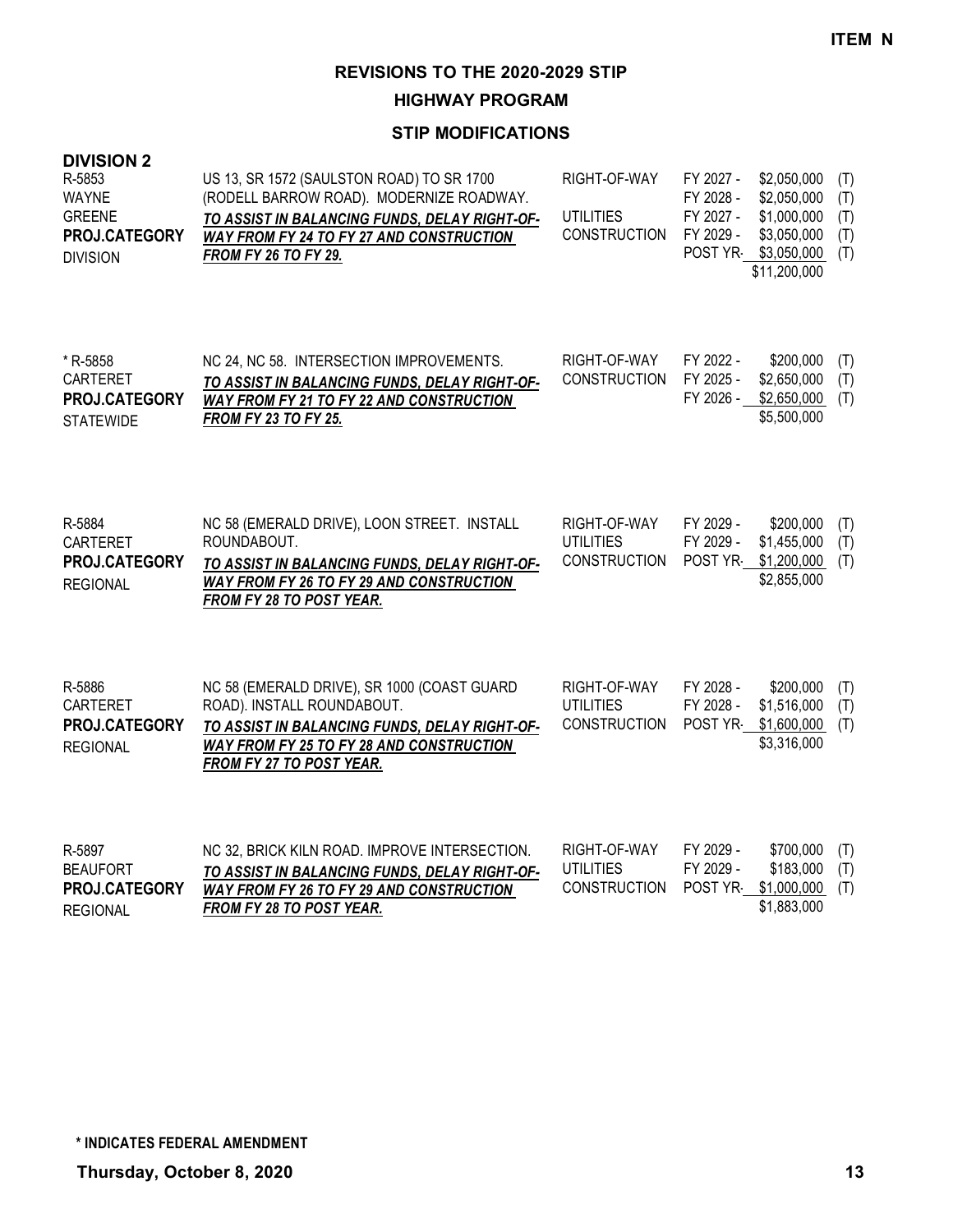**HIGHWAY PROGRAM**

| <b>DIVISION 2</b><br>R-5941<br>CARTERET<br>PROJ.CATEGORY<br><b>DIVISION</b> | SR 1175 (BRIDGES STREET), SR 1243 (BARBOUR<br>ROAD). REALIGN INTERSECTIONS.<br>TO ASSIST IN BALANCING FUNDS, DELAY RIGHT-OF-<br>WAY FROM FY 25 TO FY 28 AND CONSTRUCTION<br>FROM FY 27 TO POST YEAR. | RIGHT-OF-WAY<br><b>UTILITIES</b><br><b>CONSTRUCTION</b> | FY 2028 -<br>\$1,000,000<br>FY 2028 -<br>\$1,064,000<br>\$1,000,000<br>POST YR<br>\$3,064,000                          | (T)<br>(T)<br>(T)                |
|-----------------------------------------------------------------------------|------------------------------------------------------------------------------------------------------------------------------------------------------------------------------------------------------|---------------------------------------------------------|------------------------------------------------------------------------------------------------------------------------|----------------------------------|
| R-5942<br><b>GREENE</b><br>PROJ.CATEGORY<br><b>DIVISION</b>                 | US 13/US 258, NC 91 TO US 258 SPLIT. UPGRADE TO<br>FREEWAY.<br>TO ASSIST IN BALANCING FUNDS, DELAY RIGHT-OF-<br><b>WAY FROM FY 27 TO FY 29.</b>                                                      | RIGHT-OF-WAY<br><b>UTILITIES</b><br><b>CONSTRUCTION</b> | FY 2029 -<br>\$3,500,000<br>POST YR<br>\$3,500,000<br>FY 2029 -<br>\$2,279,000<br>POST YR \$45,200,000<br>\$54,479,000 | (T)<br>(T)<br>(T)<br>(T)         |
| R-5943<br><b>GREENE</b><br>PROJ.CATEGORY<br><b>DIVISION</b>                 | US 13, SR 1104 (HULL ROAD). UPGRADE<br>INTERSECTION.<br>TO ASSIST IN BALANCING FUNDS, DELAY RIGHT-OF-<br>WAY FROM FY 25 TO FY 28 AND CONSTRUCTION<br>FROM FY 27 TO POST YEAR.                        | RIGHT-OF-WAY<br><b>UTILITIES</b><br>CONSTRUCTION        | FY 2028 -<br>\$300,000<br>FY 2028 -<br>\$100,000<br>\$1,500,000<br>POST YR<br>\$1,900,000                              | (T)<br>(T)<br>(T)                |
| R-5944<br>CARTERET<br>PROJ.CATEGORY<br><b>DIVISION</b>                      | NC 58 (EMERALD DRIVE), MANGROVE DRIVE.<br>UPGRADE INTERSECTION.<br>TO ASSIST IN BALANCING FUNDS, DELAY RIGHT-OF-<br>WAY FROM FY 25 TO FY 28 AND CONSTRUCTION<br>FROM FY 27 TO POST YEAR.             | RIGHT-OF-WAY<br><b>UTILITIES</b><br><b>CONSTRUCTION</b> | FY 2028 -<br>\$200,000<br>\$100,000<br>FY 2028 -<br>POST YR<br>\$2,650,000<br>\$2,950,000                              | (T)<br>(T)<br>(T)                |
| R-5945<br>CARTERET<br>PROJ.CATEGORY<br><b>DIVISION</b>                      | US 70 (LIVE OAK STREET), NC 101 TO SR 1429 (OLGA<br>ROAD). ACCESS MANAGEMENT.<br>TO ASSIST IN BALANCING FUNDS, DELAY RIGHT-OF-<br>WAY FROM FY 25 TO FY 29.                                           | RIGHT-OF-WAY<br><b>UTILITIES</b><br><b>CONSTRUCTION</b> | FY 2029 -<br>\$3,000,000<br>POST YR-<br>\$3,000,000<br>FY 2029 -<br>\$800,000<br>POST YR \$13,800,000<br>\$20,600,000  | (NHP)<br>(NHP)<br>(NHP)<br>(NHP) |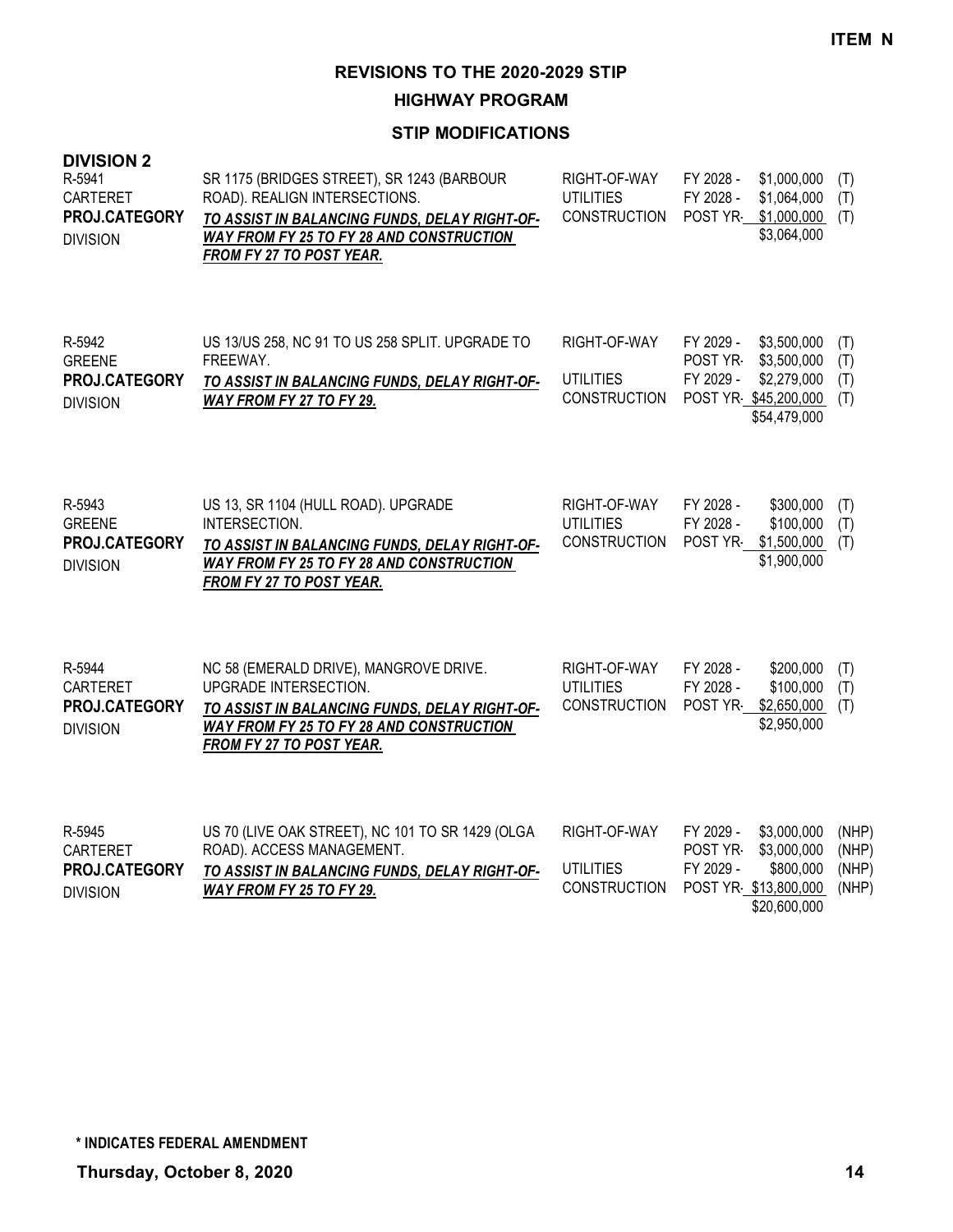**HIGHWAY PROGRAM**

| <b>DIVISION 2</b><br>R-5946<br>CARTERET<br>PROJ.CATEGORY<br><b>DIVISION</b> | US 70 (LIVE OAK STREET), SR 1310 (LENNOXVILLE<br>ROAD). UPGRADE INTERSECTION.<br>TO ASSIST IN BALANCING FUNDS, DELAY RIGHT-OF-<br><b>WAY FROM FY 25 TO FY 28 AND CONSTRUCTION</b><br>FROM FY 27 TO POST YEAR.                                                                                            | RIGHT-OF-WAY<br><b>UTILITIES</b><br><b>CONSTRUCTION</b>                        | FY 2028 -<br>\$800,000<br>FY 2028 -<br>\$612,000<br>POST YR-<br>\$2,200,000<br>\$3,612,000                                                                                                                                                                                                                                 | (NHP)<br>(NHP)<br>(NHP)                                                             |
|-----------------------------------------------------------------------------|----------------------------------------------------------------------------------------------------------------------------------------------------------------------------------------------------------------------------------------------------------------------------------------------------------|--------------------------------------------------------------------------------|----------------------------------------------------------------------------------------------------------------------------------------------------------------------------------------------------------------------------------------------------------------------------------------------------------------------------|-------------------------------------------------------------------------------------|
| * U-2817<br><b>PITT</b><br>PROJ.CATEGORY<br><b>DIVISION</b>                 | SR 1700 (EVANS STREET/ OLD TAR ROAD), SR 1711<br>(WORTHINGTON ROAD) IN WINTERVILLE TO US 264<br>ALTERNATE (GREENVILLE BOULEVARD) IN<br>GREENVILLE. WIDEN TO MULTI-LANES.<br>TO ASSIST IN BALANCING FUNDS, DELAY<br><b>CONSTRUCTION FROM FY 24 TO FY 25. PROJECT TO</b><br><b>UTILIZE BUILD NC BONDS.</b> | RIGHT-OF-WAY<br><b>UTILITIES</b><br><b>BUILD NC CON</b><br><b>CONSTRUCTION</b> | FY 2020 -<br>\$22,500,000<br>FY 2020 -<br>\$1,150,000<br>FY 2025 -<br>\$1,287,000<br>FY 2026 -<br>\$1,287,000<br>FY 2027 -<br>\$1,287,000<br>FY 2028 -<br>\$1,287,000<br>FY 2029 -<br>\$1,287,000<br>POST YR \$12,870,000<br>FY 2025 - \$10,467,000<br>FY 2026 -<br>\$10,467,000<br>FY 2027 - \$10,466,000<br>\$74,355,000 | (BG5200)<br>(BG5200)<br>(T)<br>(T)<br>(T)<br>(T)<br>(T)<br>(T)<br>(T)<br>(T)<br>(T) |
| * U-3431<br><b>CRAVEN</b><br><b>PROJ.CATEGORY</b><br><b>DIVISION</b>        | SR 1763 (MILLER BOULEVARD), SR 1756 (LAKE ROAD)<br>TO OUTER BANKS DRIVE. WIDEN TO MULTI-LANES.<br>TO ASSIST IN BALANCING FUNDS, DELAY RIGHT-OF-<br><b>WAY FROM FY 21 TO FY 27 AND CONSTRUCTION</b><br><b>FROM FY 24 TO FY 29.</b>                                                                        | RIGHT-OF-WAY<br><b>UTILITIES</b><br><b>CONSTRUCTION</b>                        | FY 2027 -<br>\$6,833,000<br>FY 2028 -<br>\$6,832,000<br>FY 2027 -<br>\$1,016,000<br>FY 2029 -<br>\$8,520,000<br>POST YR \$17,040,000<br>\$40,241,000                                                                                                                                                                       | (T)<br>(T)<br>(T)<br>(T)<br>(T)                                                     |
| * U-3618<br><b>LENOIR</b><br><b>PROJ.CATEGORY</b><br><b>DIVISION</b>        | SR 1569 (CAREY ROAD EXTENSION), SR 1572 (ROUSE<br>ROAD) TO US 258. CONSTRUCT MULTI-LANES ON<br>NEW LOCATION.<br>TO ASSIST IN BALANCING FUNDS, DELAY RIGHT-OF-<br><b>WAY FROM FY 22 TO FY 26 AND CONSTRUCTION</b><br><b>FROM 24 TO FY 28.</b>                                                             | RIGHT-OF-WAY<br><b>UTILITIES</b><br><b>CONSTRUCTION</b>                        | FY 2026 -<br>\$1,714,000<br>FY 2026 -<br>\$112,000<br>FY 2028 -<br>\$5,425,000<br>FY 2029 -<br>\$5,425,000<br>POST YR \$10,850,000<br>\$23,526,000                                                                                                                                                                         | (T)<br>(T)<br>(T)<br>(T)<br>(T)                                                     |
| * U-5730<br><b>PITT</b><br>PROJ.CATEGORY<br><b>REGIONAL</b>                 | US 13 (MEMORIAL DRIVE), NC 43 (5TH STREET).<br>UPGRADE INTERSECTION.<br>TO ASSIST IN BALANCING FUNDS, DELAY<br><b>CONSTRUCTION FROM FY 22 TO FY 25.</b>                                                                                                                                                  | <b>CONSTRUCTION</b>                                                            | FY 2025 -<br>\$1,000,000<br>FY 2026 -<br>\$1,000,000<br>\$2,000,000                                                                                                                                                                                                                                                        | (T)<br>(T)                                                                          |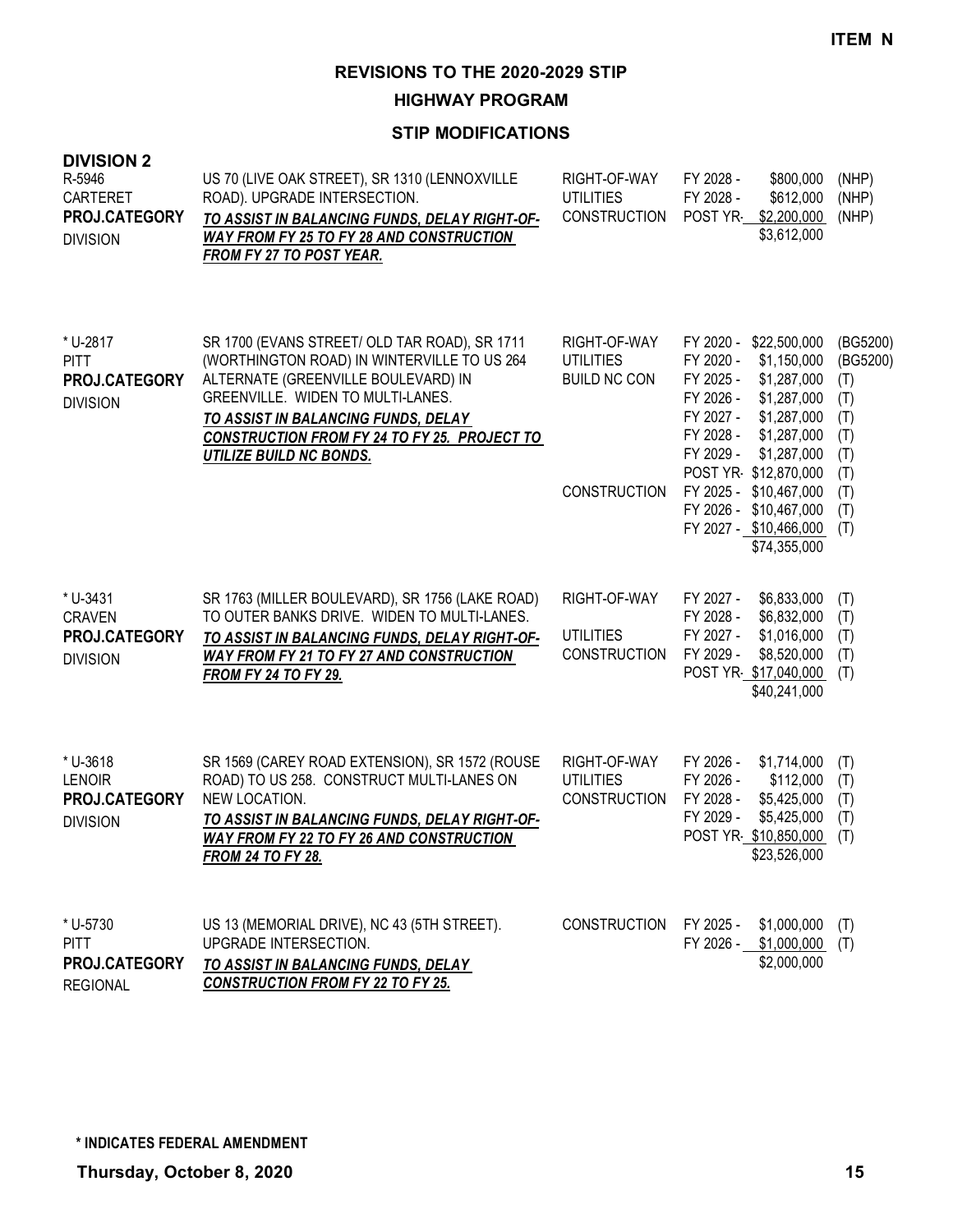**HIGHWAY PROGRAM**

| <b>DIVISION 2</b><br>* U-5785<br><b>PITT</b><br>PROJ.CATEGORY<br><b>DIVISION</b> | SR 1708 (FIRETOWER ROAD), WEST OF EAST<br>ARLINGTON BOULEVARD TO SR 1704 (FOURTEENTH<br>STREET) IN GREENVILLE. WIDEN TO MULTI-LANES.<br>TO ASSIST IN BALANCING FUNDS, DELAY RIGHT-OF-<br><b>WAY FROM FY 21 TO FY 26 AND CONSTRUCTION</b><br><b>FROM FY 24 TO FY 28.</b> | RIGHT-OF-WAY<br><b>CONSTRUCTION</b>                     | \$8,500,000<br>FY 2026 -<br>FY 2027 -<br>\$8,500,000<br>FY 2028 -<br>\$1,520,000<br>FY 2029 -<br>\$1,520,000<br>POST YR \$1,520,000<br>\$21,560,000                                                                                                          | (T)<br>(T)<br>(T)<br>(T)<br>(T)                             |
|----------------------------------------------------------------------------------|-------------------------------------------------------------------------------------------------------------------------------------------------------------------------------------------------------------------------------------------------------------------------|---------------------------------------------------------|--------------------------------------------------------------------------------------------------------------------------------------------------------------------------------------------------------------------------------------------------------------|-------------------------------------------------------------|
| U-5860<br><b>BEAUFORT</b><br>PROJ.CATEGORY<br><b>DIVISION</b>                    | SR 1306 (15TH STREET), US 17 BUSINESS (CAROLINA<br>AVENUE) TO BROWN STREET. WIDEN TO MULTI-<br>LANES.<br>TO ASSIST IN BALANCING FUNDS, DELAY RIGHT-OF-<br><b>WAY FROM FY 25 TO FY 29.</b>                                                                               | RIGHT-OF-WAY<br><b>CONSTRUCTION</b>                     | FY 2029 -<br>\$2,942,000<br>POST YR-<br>\$2,943,000<br>POST YR \$9,609,000<br>\$15,494,000                                                                                                                                                                   | (T)<br>(T)<br>(T)                                           |
| * U-5870<br><b>PITT</b><br>PROJ.CATEGORY<br><b>DIVISION</b>                      | SR 1708 (FIRETOWER ROAD), SR 1704 (FOURTEENTH<br>STREET) TO NC 33 (EAST 10TH STREET) IN<br>GREENVILLE. WIDEN TO MULTI-LANES.<br>TO ASSIST IN BALANCING FUNDS, DELAY RIGHT-OF-<br><b>WAY FROM FY 21 TO FY 26 AND CONSTRUCTION</b><br><b>FROM FY 24 TO FY 28.</b>         | RIGHT-OF-WAY<br><b>CONSTRUCTION</b>                     | FY 2026 -<br>\$5,750,000<br>FY 2027 -<br>\$5,750,000<br>FY 2028 -<br>\$5,852,000<br>FY 2029 -<br>\$5,852,000<br>POST YR \$5,852,000<br>\$29,056,000                                                                                                          | (T)<br>(T)<br>(T)<br>(T)<br>(T)                             |
| * U-5875<br><b>PITT</b><br>PROJ.CATEGORY<br><b>DIVISION</b>                      | SR 1203 (ALLEN ROAD), SR 1467 (STANTONSBURG<br>ROAD) TO US 13 (DICKINSON AVENUE EXTENSION).<br>WIDEN TO MULTI-LANES.<br><b>TO ASSIST IN BALANCING FUNDS, DELAY</b><br><b>CONSTRUCTION FROM FY 24 TO FY 25. PROJECT TO</b><br><b>UTILIZE BUILD NC BONDS.</b>             | <b>BUILD NC CON</b><br><b>CONSTRUCTION</b>              | FY 2025 -<br>\$858,000<br>FY 2026 -<br>\$858,000<br>FY 2027 -<br>\$858,000<br>FY 2028 -<br>\$858,000<br>FY 2029 -<br>\$858,000<br>POST YR<br>\$8,580,000<br>FY 2025 -<br>\$5,134,000<br>FY 2026 -<br>\$5,133,000<br>FY 2027 -<br>\$5,133,000<br>\$28,270,000 | (T)<br>(T)<br>(T)<br>(T)<br>(T)<br>(T)<br>(T)<br>(T)<br>(T) |
| * U-5876<br>CARTERET<br>PROJ.CATEGORY<br><b>STATEWIDE</b>                        | US 70 (ARENDELL STREET), 4TH STREET TO SR 1175<br>(RADIO ISLAND ROAD). WIDEN TO MULTI-LANES.<br>TO ASSIST IN BALANCING FUNDS, DELAY RIGHT-OF-<br>WAY FROM FY 20 TO FY 25 AND CONSTRUCTION<br><b>FROM FY 22 TO FY 27.</b>                                                | RIGHT-OF-WAY<br><b>UTILITIES</b><br><b>CONSTRUCTION</b> | FY 2025 -<br>\$6,764,000<br>FY 2026 -<br>\$6,764,000<br>\$1,667,000<br>FY 2025 -<br>FY 2027 -<br>\$6,980,000<br>FY 2028 - \$44,209,000<br>FY 2029 - \$44,209,000<br>POST YR \$44,209,000<br>\$154,802,000                                                    | (T)<br>(T)<br>(T)<br>(T)<br>(T)<br>(T)<br>(T)               |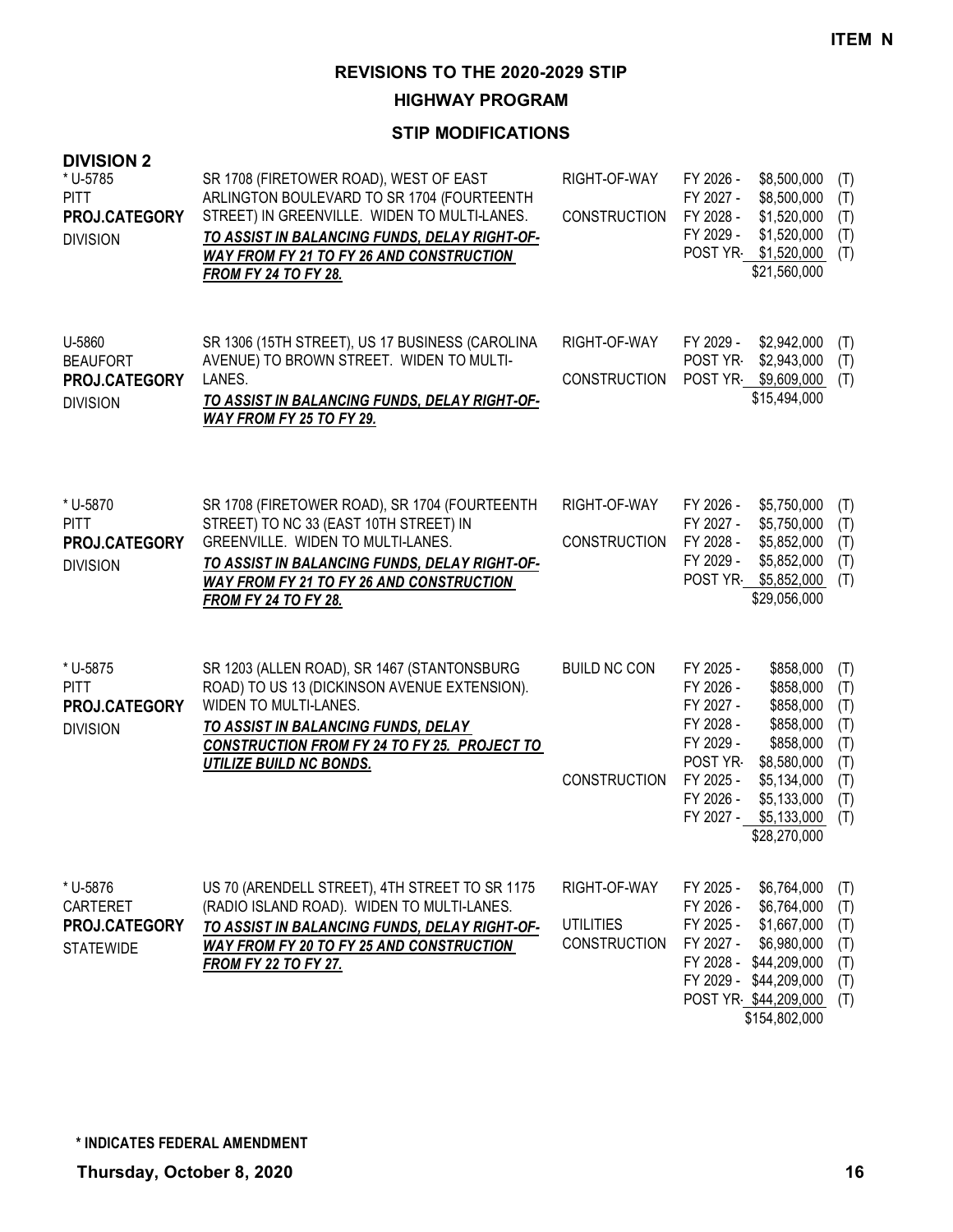**HIGHWAY PROGRAM**

| <b>DIVISION 2</b><br>U-5917<br><b>PITT</b><br>PROJ.CATEGORY<br><b>DIVISION</b> | SR 1704 (FOURTEENTH STREET), RED BANKS ROAD<br>TO SR 1708 (FIRETOWER ROAD). WIDEN TO MULTI-<br>LANES.<br>TO ASSIST IN BALANCING FUNDS, DELAY<br><b>CONSTRUCTION FROM FY 24 TO FY 28.</b>                                                                     | <b>ENGINEERING</b>                                      | FY 2020 -<br>\$116,000<br>FY 2021 -<br>\$116,000<br>FY 2022 -<br>\$116,000<br>FY 2023 -<br>\$116,000<br>FY 2024 -<br>\$116,000<br>FY 2025 -<br>\$116,000<br>FY 2026 -<br>\$116,000<br>FY 2027 -<br>\$116,000<br>FY 2028 -<br>\$116,000<br>FY 2029 -<br>\$116,000<br>POST YR<br>\$580,000 | (T)<br>(T)<br>(T)<br>(T)<br>(T)<br>(T)<br>(T)<br>(T)<br>(T)<br>(T)<br>(T)                                                                                                                         |
|--------------------------------------------------------------------------------|--------------------------------------------------------------------------------------------------------------------------------------------------------------------------------------------------------------------------------------------------------------|---------------------------------------------------------|------------------------------------------------------------------------------------------------------------------------------------------------------------------------------------------------------------------------------------------------------------------------------------------|---------------------------------------------------------------------------------------------------------------------------------------------------------------------------------------------------|
|                                                                                |                                                                                                                                                                                                                                                              | <b>BUILD NC ROW</b>                                     | FY 2020 -<br>FY 2021 -<br>FY 2022 -<br>FY 2023 -<br>FY 2024 -<br>FY 2025 -<br>FY 2026 -<br>FY 2027 -<br>FY 2028 -<br>FY 2029 -<br>POST YR<br>\$272,000                                                                                                                                   | \$68,000<br>(T)<br>\$68,000<br>(T)<br>\$68,000<br>(T)<br>\$68,000<br>(T)<br>\$68,000<br>(T)<br>\$68,000<br>(T)<br>\$68,000<br>(T)<br>\$68,000<br>(T)<br>\$68,000<br>(T)<br>\$68,000<br>(T)<br>(T) |
|                                                                                |                                                                                                                                                                                                                                                              | <b>CONSTRUCTION</b>                                     | FY 2028 -<br>\$3,200,000<br>\$3,200,000<br>FY 2029 -<br>POST YR \$3,200,000<br>\$12,292,000                                                                                                                                                                                              | (T)<br>(T)<br>(T)                                                                                                                                                                                 |
| * U-5952<br><b>PITT</b><br>PROJ.CATEGORY<br><b>REGIONAL</b>                    | GREENVILLE, GREENVILLE SIGNAL SYSTEM.<br>TO ASSIST IN BALANCING FUNDS, DELAY UTILITIES<br><b>FROM FY 22 TO FY 26 AND CONSTRUCTION FROM FY</b><br>23 TO FY 28.                                                                                                | <b>UTILITIES</b><br><b>CONSTRUCTION</b>                 | FY 2026 -<br>\$100,000<br>FY 2028 -<br>\$2,824,000<br>FY 2029 -<br>\$2,824,000<br>POST YR \$2,824,000<br>\$8,572,000                                                                                                                                                                     | (BG5200)<br>(BG5200)<br>(BG5200)<br>(BG5200)                                                                                                                                                      |
| * U-5991<br><b>PITT</b><br>PROJ.CATEGORY<br><b>DIVISION</b>                    | NC 43, SR 1708 (FIRETOWER ROAD) TO SR 1711<br>(WORTHINGTON ROAD). WIDEN TO MULTI-LANES.<br>TO ASSIST IN BALANCING FUNDS, DELAY RIGHT-OF-<br>WAY FROM FY 21 TO FY 27 AND CONSTRUCTION<br>FROM FY 24 TO FY 29. PROJECT TO NO LONGER<br>UTILIZE BUILD NC BONDS. | RIGHT-OF-WAY<br><b>UTILITIES</b><br><b>CONSTRUCTION</b> | FY 2027 -<br>\$1,250,000<br>FY 2028 -<br>\$3,750,000<br>FY 2027 -<br>\$600,000<br>FY 2029 -<br>\$8,200,000<br>POST YR \$16,400,000<br>\$30,200,000                                                                                                                                       | (T)<br>(T)<br>(T)<br>(T)<br>(T)                                                                                                                                                                   |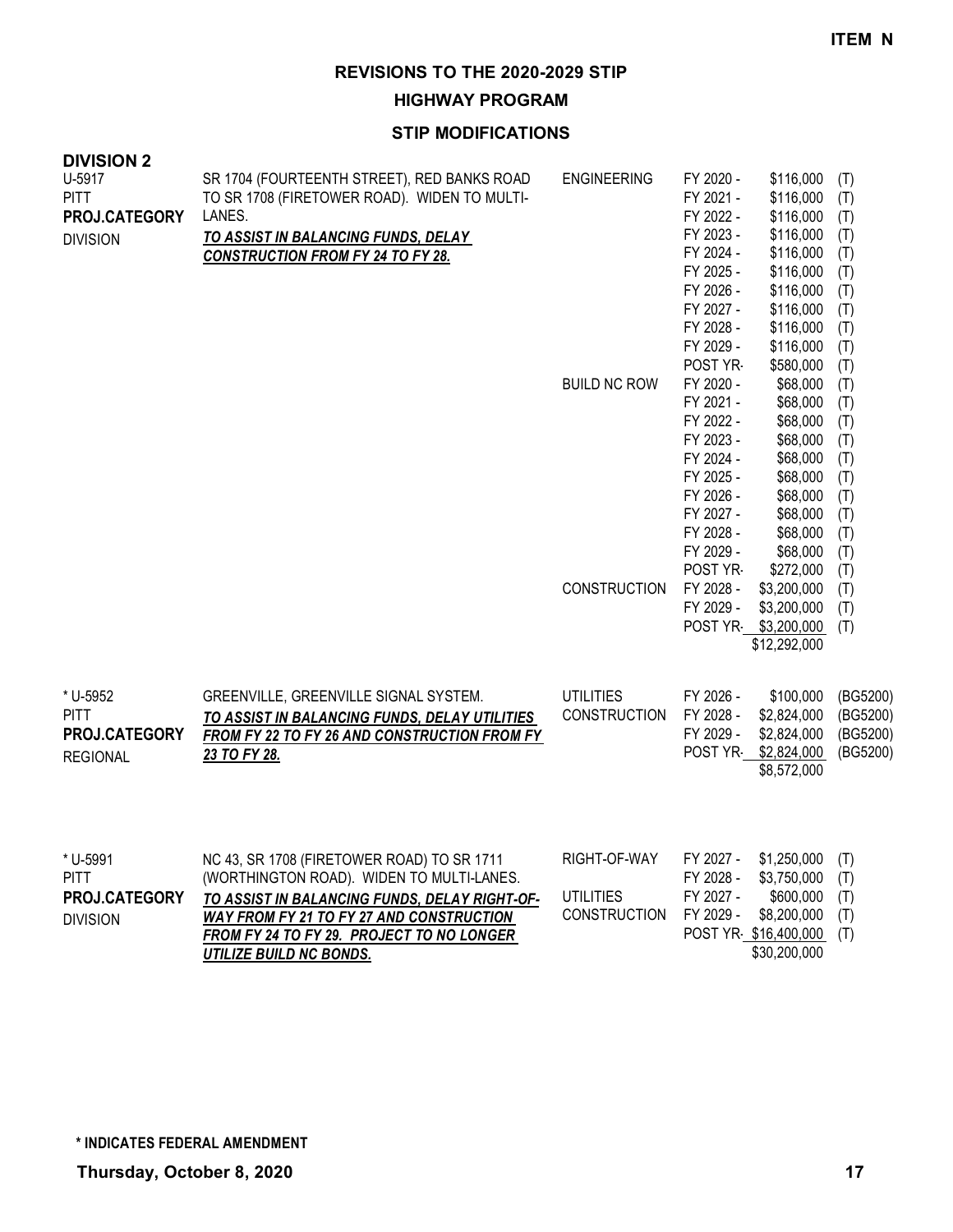**HIGHWAY PROGRAM**

| <b>DIVISION 2</b><br>* U-5993<br><b>CRAVEN</b><br>PROJ.CATEGORY<br><b>REGIONAL</b> | NC 55 (NEUSE BOULEVARD), US 17 BUSINESS (MLK<br>BOULEVARD). CONSTRUCT ROUNDABOUT.<br>TO ASSIST IN BALANCING FUNDS, DELAY<br><b>CONSTRUCTION FROM FY 23 TO FY 29.</b>                                             | <b>CONSTRUCTION</b>                                     | FY 2029 -<br>\$1,225,000<br>POST YR<br>\$1,225,000<br>\$2,450,000                                                       | (T)<br>(T)               |
|------------------------------------------------------------------------------------|------------------------------------------------------------------------------------------------------------------------------------------------------------------------------------------------------------------|---------------------------------------------------------|-------------------------------------------------------------------------------------------------------------------------|--------------------------|
| * U-6058<br>CARTERET<br>PROJ.CATEGORY<br><b>REGIONAL</b>                           | US 70 (LIVE OAK STREET), NC 101. CONSTRUCT ONE<br>LANE ROUNDABOUT.<br>TO ASSIST IN BALANCING FUNDS, DELAY RIGHT-OF-<br><b>WAY FROM FY 21 TO FY 23 AND CONSTRUCTION</b><br><b>FROM FY 23 TO FY 25.</b>            | RIGHT-OF-WAY<br><b>UTILITIES</b><br><b>CONSTRUCTION</b> | FY 2023 -<br>\$200,000<br>\$100,000<br>FY 2023 -<br>FY 2025 -<br>\$3,534,000<br>FY 2025 -<br>\$16,000<br>\$3,850,000    | (T)<br>(T)<br>(T)<br>(L) |
| U-6195<br><b>PITT</b><br>PROJ.CATEGORY<br><b>DIVISION</b>                          | SR 1467 (STANTONSBURG ROAD), SR 1204 (B'S<br>BARBEQUE ROAD) TO NC 11 (MEMORIAL DRIVE).<br>ACCESS MANAGEMENT.<br>TO ASSIST IN BALANCING FUNDS, DELAY RIGHT-OF-<br>WAY FROM FY 27 TO FY 29.                        | RIGHT-OF-WAY<br><b>UTILITIES</b><br><b>CONSTRUCTION</b> | \$5,500,000<br>FY 2029 -<br>POST YR-<br>\$5,500,000<br>FY 2029 -<br>\$1,138,000<br>POST YR \$18,000,000<br>\$30,138,000 | (T)<br>(T)<br>(T)<br>(T) |
| U-6196<br><b>PITT</b><br>PROJ.CATEGORY<br><b>DIVISION</b>                          | SR 1702 (EVANS STREET), SR 1155 (RED BANKS<br>ROAD) TO WEST 5TH STREET. ACCESS<br>MANAGEMENT.<br>TO ASSIST IN BALANCING FUNDS, DELAY RIGHT-OF-<br><b>WAY FROM FY 28 TO FY 29.</b>                                | RIGHT-OF-WAY<br><b>UTILITIES</b><br><b>CONSTRUCTION</b> | FY 2029 -<br>\$4,750,000<br>POST YR-<br>\$4,750,000<br>FY 2029 -<br>\$1,636,000<br>POST YR \$10,500,000<br>\$21,636,000 | (T)<br>(T)<br>(T)<br>(T) |
| U-6197<br><b>PITT</b><br>PROJ.CATEGORY<br><b>DIVISION</b>                          | SR 1711 (WORTHINGTON ROAD), SR 1725 (COUNTY<br>HOME ROAD). UPGRADE INTERSECTION.<br>TO ASSIST IN BALANCING FUNDS, DELAY RIGHT-OF-<br>WAY FROM FY 25 TO FY 28 AND CONSTRUCTION<br><b>FROM FY 27 TO POST YEAR.</b> | RIGHT-OF-WAY<br><b>UTILITIES</b><br><b>CONSTRUCTION</b> | \$1,000,000<br>FY 2028 -<br>FY 2028 -<br>\$200,000<br>POST YR<br>$$1,100,000$ (T)<br>\$2,300,000                        | (T)<br>(T)               |
| U-6198<br><b>CRAVEN</b><br>PROJ.CATEGORY<br><b>DIVISION</b>                        | US 17 ALTERNATE (MARTIN LUTHER KING JR.<br>BOULEVARD), US 70 TO SR 1278 (TRENT ROAD).<br>UGRADE TO SUPERSTREET.<br>TO ASSIST IN BALANCING FUNDS, DELAY RIGHT-OF-<br>WAY FROM FY 27 TO FY 29.                     | RIGHT-OF-WAY<br><b>UTILITIES</b><br><b>CONSTRUCTION</b> | FY 2029 -<br>\$5,000,000<br>POST YR \$10,000,000<br>FY 2029 -<br>\$2,000,000<br>POST YR \$22,000,000<br>\$39,000,000    | (T)<br>(T)<br>(T)<br>(T) |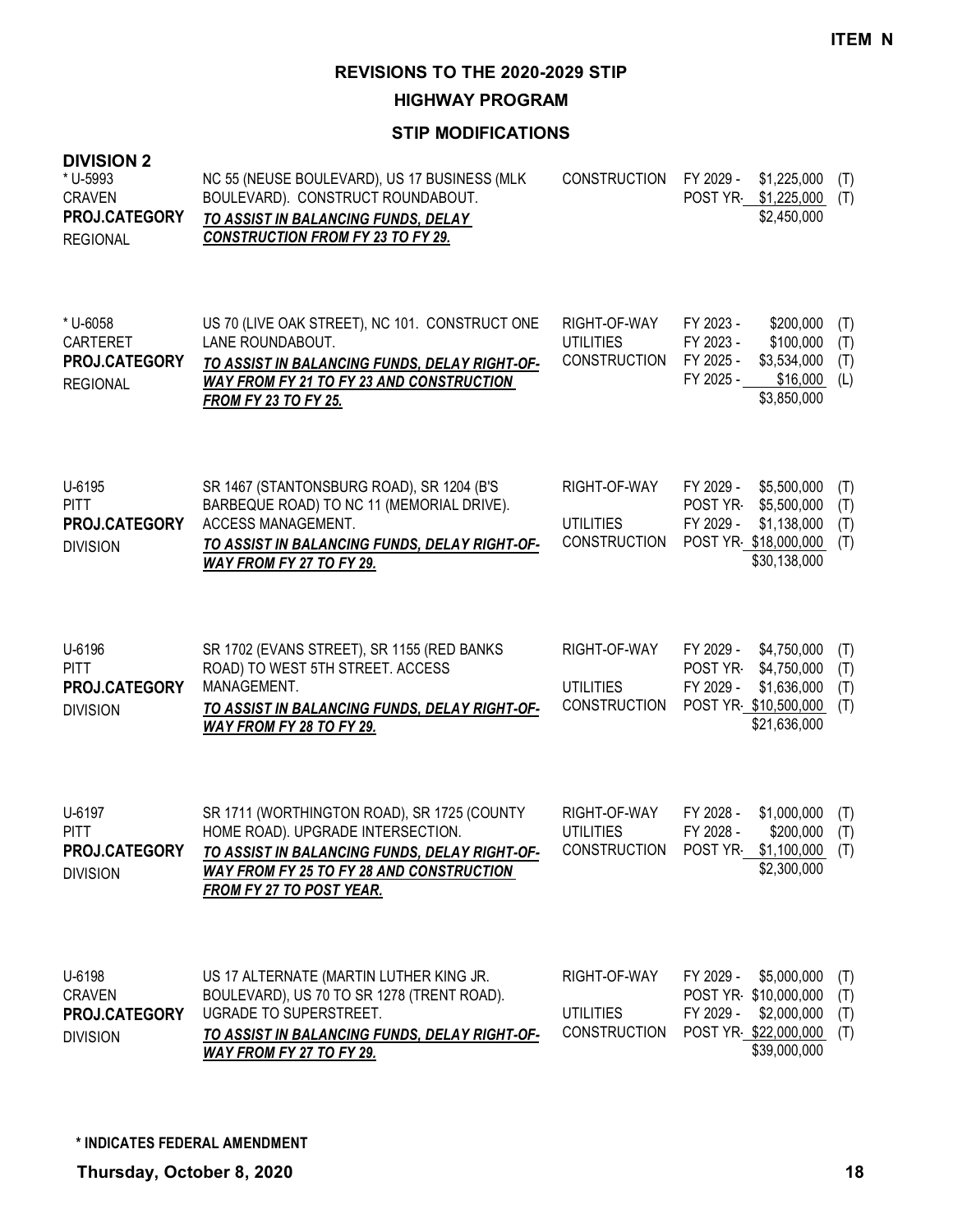**HIGHWAY PROGRAM**

| <b>DIVISION 2</b><br>* U-6215<br><b>PITT</b><br>PROJ.CATEGORY<br><b>DIVISION</b>        | NC 33, SR 1755 (BLACKJACK-SIMPSON ROAD) TO SR<br>1760 (MOBLEYS BRIDGE ROAD). WIDEN TO MULTI-<br>LANES.<br>PROJECT TO NO LONGER UTILIZE BUILD NC BONDS.                                                                                       | RIGHT-OF-WAY<br><b>UTILITIES</b><br><b>CONSTRUCTION</b> | FY 2029 -<br>FY 2029 -<br>POST YR- | \$8,975,000<br>POST YR \$26,925,000<br>\$1,410,000<br>\$1,409,000<br>POST YR \$42,500,000<br>\$81,219,000 | (T)<br>(T)<br>(T)<br>(T)<br>(T) |
|-----------------------------------------------------------------------------------------|----------------------------------------------------------------------------------------------------------------------------------------------------------------------------------------------------------------------------------------------|---------------------------------------------------------|------------------------------------|-----------------------------------------------------------------------------------------------------------|---------------------------------|
| <b>DIVISION 3</b><br>* B-5534<br><b>DUPLIN</b><br>PROJ.CATEGORY<br><b>HWY FUNDS</b>     | NC 11/NC 111, BRIDGE 300082 OVER BURNT COAT<br>CREEK ON NC 11/NC 111.<br>TO ASSIST IN BALANCING FUNDS, DELAY<br><b>CONSTRUCTION FROM FY 20 TO FY 21. PROJECT TO</b><br><b>NO LONGER UTILIZE BUILD NC BONDS.</b>                              | <b>CONSTRUCTION</b>                                     |                                    | FY 2021 - \$2,950,000<br>\$2,950,000                                                                      | (HFB)                           |
| *B-5639<br><b>DUPLIN</b><br>PROJ.CATEGORY<br><b>HWY FUNDS</b>                           | NC 11, BRIDGE 36 OVER MAXWELL CREEK ON NC 11.<br>PROJECT TO NO LONGER UTILIZE BUILD NC BONDS.                                                                                                                                                | RIGHT-OF-WAY<br><b>CONSTRUCTION</b>                     | FY 2020 -<br>FY 2021 -             | \$56,000<br>\$3,550,000<br>\$3,606,000                                                                    | (HFB)<br>(HFB)                  |
| *B-5981<br><b>DUPLIN</b><br>PROJ.CATEGORY<br><b>STATEWIDE</b>                           | US 117 NBL, REPLACE BRIDGE 300016 OVER CSX<br>RAILROAD. BRIDGE PRESERVATION OF BRIDGE<br>300017 OVER CSX.<br>TO ASSIST IN BALANCING FUNDS, DELAY RIGHT-OF-<br><b>WAY FROM FY 20 TO FY 23 AND CONSTRUCTION</b><br><b>FROM FY 21 TO FY 25.</b> | RIGHT-OF-WAY<br><b>CONSTRUCTION</b>                     | FY 2023 -<br>FY 2025 -             | \$443,000<br>\$3,550,000<br>FY 2026 - \$3,550,000<br>\$7,543,000                                          | (BGLT5)<br>(BGLT5)<br>(BGLT5)   |
| * I-6036<br><b>BRUNSWICK</b><br>PROJ.CATEGORY<br><b>STATEWIDE</b>                       | I-140, US 17 TO NORTH OF US 74. PAVEMENT<br>REHABILITATION.<br><b>TO ASSIST IN BALANCING FUNDS, DELAY</b><br><b>CONSTRUCTION FROM FY 23 TO FY 25.</b>                                                                                        | <b>CONSTRUCTION</b>                                     |                                    | FY 2025 - \$4,301,000<br>\$4,301,000                                                                      | (NHPIM)                         |
| $I-6038$<br><b>BRUNSWICK</b><br><b>NEW HANOVER</b><br>PROJ.CATEGORY<br><b>STATEWIDE</b> | I-140, US 421 TO US 74/US 76. PAVEMENT<br>REHABILITATION.<br>TO ASSIST IN BALANCING FUNDS, DELAY<br><b>CONSTRUCTION FROM FY 26 TO FY 29.</b>                                                                                                 | <b>CONSTRUCTION</b>                                     | FY 2029 - \$4,000,000              | \$4,000,000                                                                                               | (NHPIM)                         |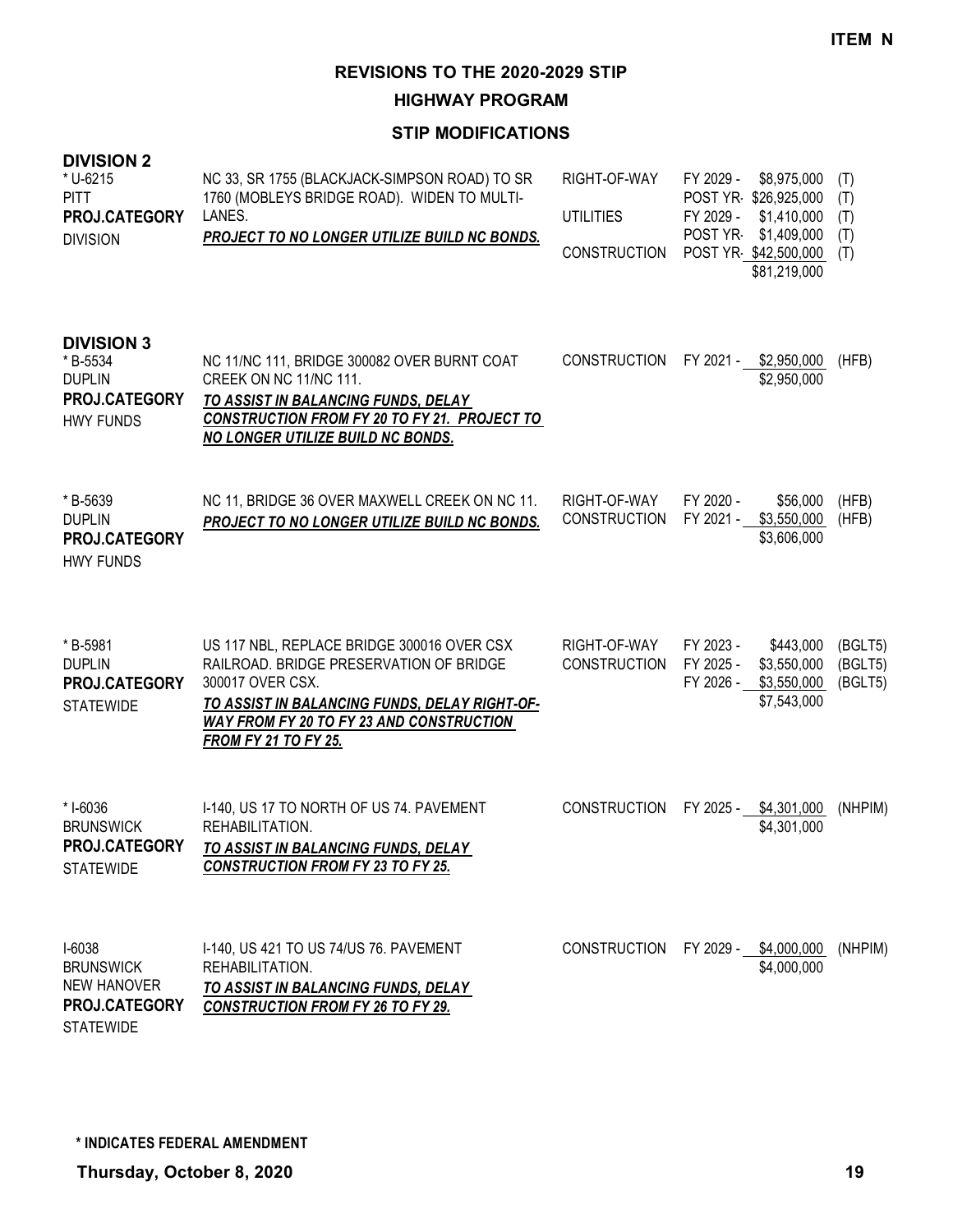**HIGHWAY PROGRAM**

#### **STIP MODIFICATIONS**

## **DIVISION 3**

| (NHPIM) |
|---------|
|         |
|         |
|         |
|         |
|         |

| $1-6040$             | 1-40, EAST OF US 117 (MILE MARKER 393) TO NC 210 | CONSTRUCTION FY 2029 - \$5,600,000 (NHPIM) |                       |         |
|----------------------|--------------------------------------------------|--------------------------------------------|-----------------------|---------|
| <b>PENDER</b>        | (MILE MARKER 408). PAVEMENT REHABILITATION.      |                                            | POST YR \$5,600,000 / | (NHPIM) |
| <b>PROJ.CATEGORY</b> | TO ASSIST IN BALANCING FUNDS, DELAY              |                                            | \$11,200,000          |         |
| <b>STATEWIDE</b>     | <b>CONSTRUCTION FROM FY 24 TO FY 29.</b>         |                                            |                       |         |
|                      |                                                  |                                            |                       |         |

| * R-2303F            | NC 24, SR 1935 (CECIL ODIE ROAD) IN SAMPSON     | RIGHT-OF-WAY | FY 2029 - \$7,409,000 (T) |  |
|----------------------|-------------------------------------------------|--------------|---------------------------|--|
| <b>SAMPSON</b>       | COUNTY TO 1-40 IN DUPLIN COUNTY.                |              | POST YR \$7,409,000 (T)   |  |
| <b>DUPLIN</b>        | TO ASSIST IN BALANCING FUNDS, DELAY RIGHT-OF-   | UTILITIES    | FY 2029 - \$1,778,000 (T) |  |
| <b>PROJ.CATEGORY</b> | <b>WAY FROM FY 27 TO FY 29 AND CONSTRUCTION</b> | CONSTRUCTION | POST YR \$105,000,000 (T) |  |
| <b>DIVISION</b>      | FROM FY 29 TO POST YEAR. PROJECT TO NO          |              | \$121,596,000             |  |
|                      | LONGER UTILIZE BUILD NC BONDS.                  |              |                           |  |

| * R-3300A       | US 17, US 17 BYPASS SOUTH OF HAMPSTEAD TO NC | BUILD NC CON        | FY 2027 - | \$4.976.000            | (T) |
|-----------------|----------------------------------------------|---------------------|-----------|------------------------|-----|
| <b>PENDER</b>   | 210.                                         |                     | FY 2028 - | \$4,976,000            | (T) |
| NEW HANOVER     | TO ASSIST IN BALANCING FUNDS, DELAY          |                     | FY 2029 - | \$4,976,000            | (T) |
| PROJ.CATEGORY   | <b>CONSTRUCTION FROM FY 23 TO FY 27.</b>     |                     |           | POST YR \$59,712,000   | (T) |
| <b>REGIONAL</b> |                                              | <b>CONSTRUCTION</b> |           | POST YR \$15,250,000   | (T) |
|                 |                                              |                     |           | FY 2027 - \$15,250,000 | (T) |
|                 |                                              |                     |           | FY 2028 - \$15,250,000 | (T) |
|                 |                                              |                     |           | FY 2029 - \$15,250,000 | (T) |

\$135,640,000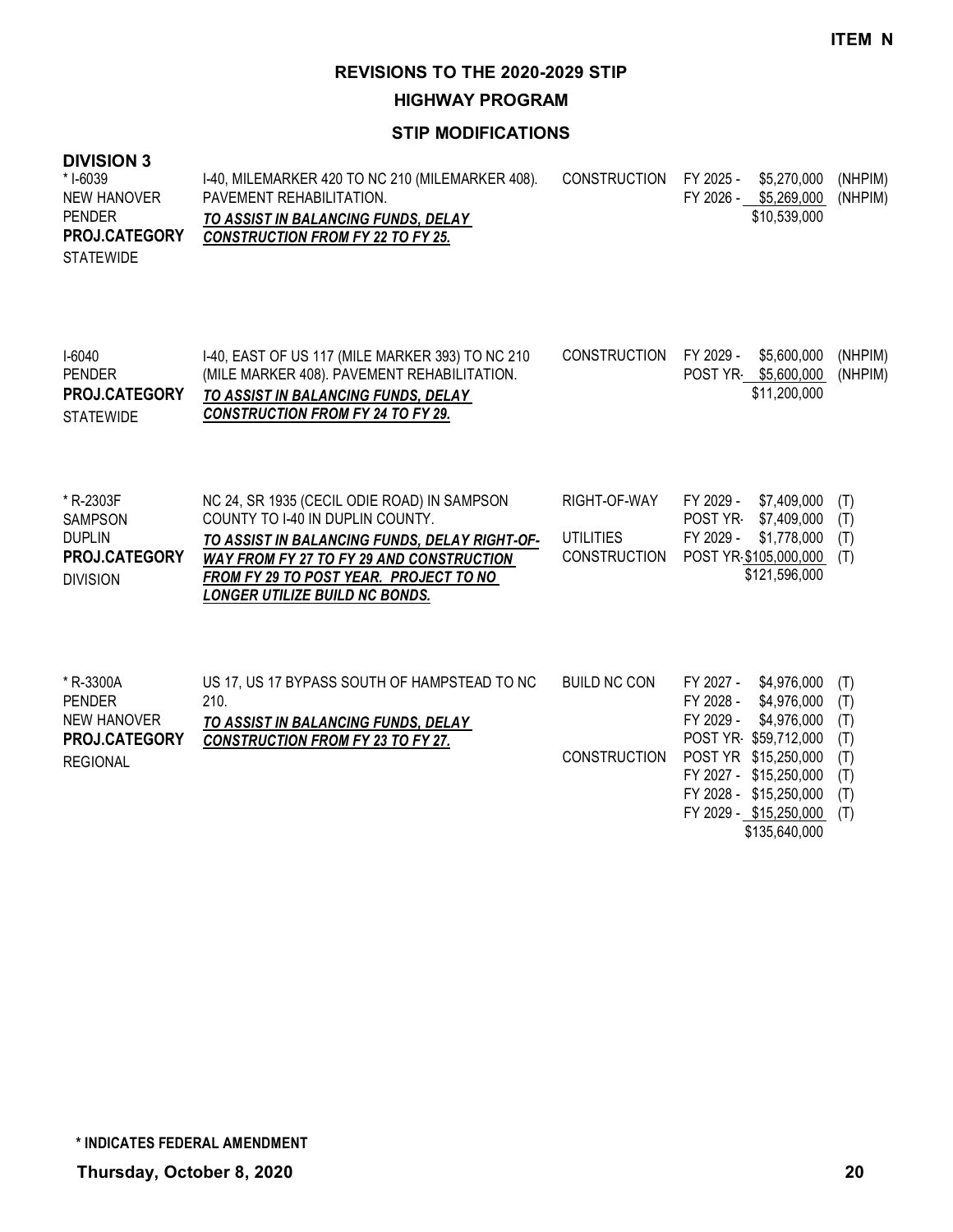**HIGHWAY PROGRAM**

| <b>DIVISION 3</b><br>R-3300B<br><b>PENDER</b><br>PROJ.CATEGORY<br><b>REGIONAL</b> | US 17, NC 210 TO US 17 NORTH OF HAMPSTEAD.<br>TO ASSIST IN BALANCING FUNDS, DELAY<br><b>CONSTRUCTION FROM FY 21 TO FY 22.</b>                                                                                                                                          | <b>BUILD NC CON</b><br><b>CONSTRUCTION</b>              | FY 2023 -<br>\$5,577,000<br>FY 2024 -<br>\$5,577,000<br>FY 2025 -<br>\$5,577,000<br>FY 2026 -<br>\$5,577,000<br>FY 2027 -<br>\$5,577,000<br>FY 2028 -<br>\$5,577,000<br>FY 2029 -<br>\$5,577,000<br>POST YR \$44,616,000<br>FY 2022 -<br>\$7,756,000<br>FY 2023 -<br>\$10,986,000<br>FY 2024 - \$10,986,000<br>FY 2025 - \$10,986,000<br>FY 2026 - \$10,986,000<br>\$135,355,000 | (T)<br>(T)<br>(T)<br>(T)<br>(T)<br>(T)<br>(T)<br>(T)<br>(T)<br>(T)<br>(T)<br>(T)<br>(T) |
|-----------------------------------------------------------------------------------|------------------------------------------------------------------------------------------------------------------------------------------------------------------------------------------------------------------------------------------------------------------------|---------------------------------------------------------|----------------------------------------------------------------------------------------------------------------------------------------------------------------------------------------------------------------------------------------------------------------------------------------------------------------------------------------------------------------------------------|-----------------------------------------------------------------------------------------|
| * R-5701<br><b>PENDER</b><br>PROJ.CATEGORY<br><b>REGIONAL</b>                     | NC 53, US 117 BUSINESS (WALKER<br>STREET/WILMINGTON STREET). IMPROVE<br>INTERSECTION.<br>TO ASSIST IN BALANCING FUNDS, DELAY RIGHT-OF-<br>WAY FROM FY 20 TO FY 25 AND CONSTRUCTION<br><b>FROM FY 22 TO FY 27.</b>                                                      | RIGHT-OF-WAY<br><b>UTILITIES</b><br><b>CONSTRUCTION</b> | FY 2025 -<br>\$10,000<br>FY 2025 -<br>\$150,000<br>FY 2025 -<br>\$400,000<br>FY 2027 -<br>\$1,700,000<br>\$2,260,000                                                                                                                                                                                                                                                             | (T)<br>(L)<br>(T)<br>(T)                                                                |
| * R-5851<br><b>BRUNSWICK</b><br>PROJ.CATEGORY<br><b>REGIONAL</b>                  | US 17, NC 904. CONVERT INTERSECTION TO<br>SUPERSTREET.<br>TO ASSIST IN BALANCING FUNDS, DELAY RIGHT-OF-<br><b>WAY FROM FY 23 TO FY 28 AND CONSTRUCTION</b><br><b>FROM FY 25 TO POST YEAR.</b>                                                                          | RIGHT-OF-WAY<br><b>UTILITIES</b><br><b>CONSTRUCTION</b> | FY 2028 -<br>\$500,000<br>FY 2028 -<br>\$100,000<br>POST YR<br>\$2,400,000<br>\$3,000,000                                                                                                                                                                                                                                                                                        | (T)<br>(T)<br>(T)                                                                       |
| * R-5857<br><b>BRUNSWICK</b><br>PROJ.CATEGORY<br><b>STATEWIDE</b>                 | US 17, US 17 BUSINESS SOUTH OF SHALLOTTE AND<br>US 17 BUSINESS NORTH OF SHALLOTTE. CONVERT<br>INTERSECTIONS TO SUPERSTREETS.<br><u>TO ASSIST IN BALANCING FUNDS, DELAY RIGHT-OF-</u><br><b>WAY FROM FY 20 TO FY 23 AND CONSTRUCTION</b><br><b>FROM FY 22 TO FY 25.</b> | RIGHT-OF-WAY<br><b>UTILITIES</b><br>CONSTRUCTION        | FY 2023 -<br>\$840,000<br>FY 2023 -<br>\$200,000<br>FY 2025 -<br>\$4,750,000<br>FY 2026 - \$4,750,000 (T)<br>\$10,540,000                                                                                                                                                                                                                                                        | (T)<br>(T)<br>(T)                                                                       |
| R-5877<br><b>PENDER</b><br>PROJ.CATEGORY<br><b>REGIONAL</b>                       | US 17, NC 210 (SURF CITY). INTERSECTION<br>IMPROVEMENT AT US 17 AND NC 210 NEAR SURF<br>CITY.<br>TO ASSIST IN BALANCING FUNDS, DELAY RIGHT-OF-<br><b>WAY FROM FY 25 TO FY 28 AND CONSTRUCTION</b><br><b>FROM FY 27 TO POST YEAR.</b>                                   | RIGHT-OF-WAY<br><b>UTILITIES</b><br><b>CONSTRUCTION</b> | FY 2028 -<br>\$500,000<br>FY 2028 -<br>\$100,000<br>POST YR \$2,200,000<br>\$2,800,000                                                                                                                                                                                                                                                                                           | (NHP)<br>(NHP)<br>(NHP)                                                                 |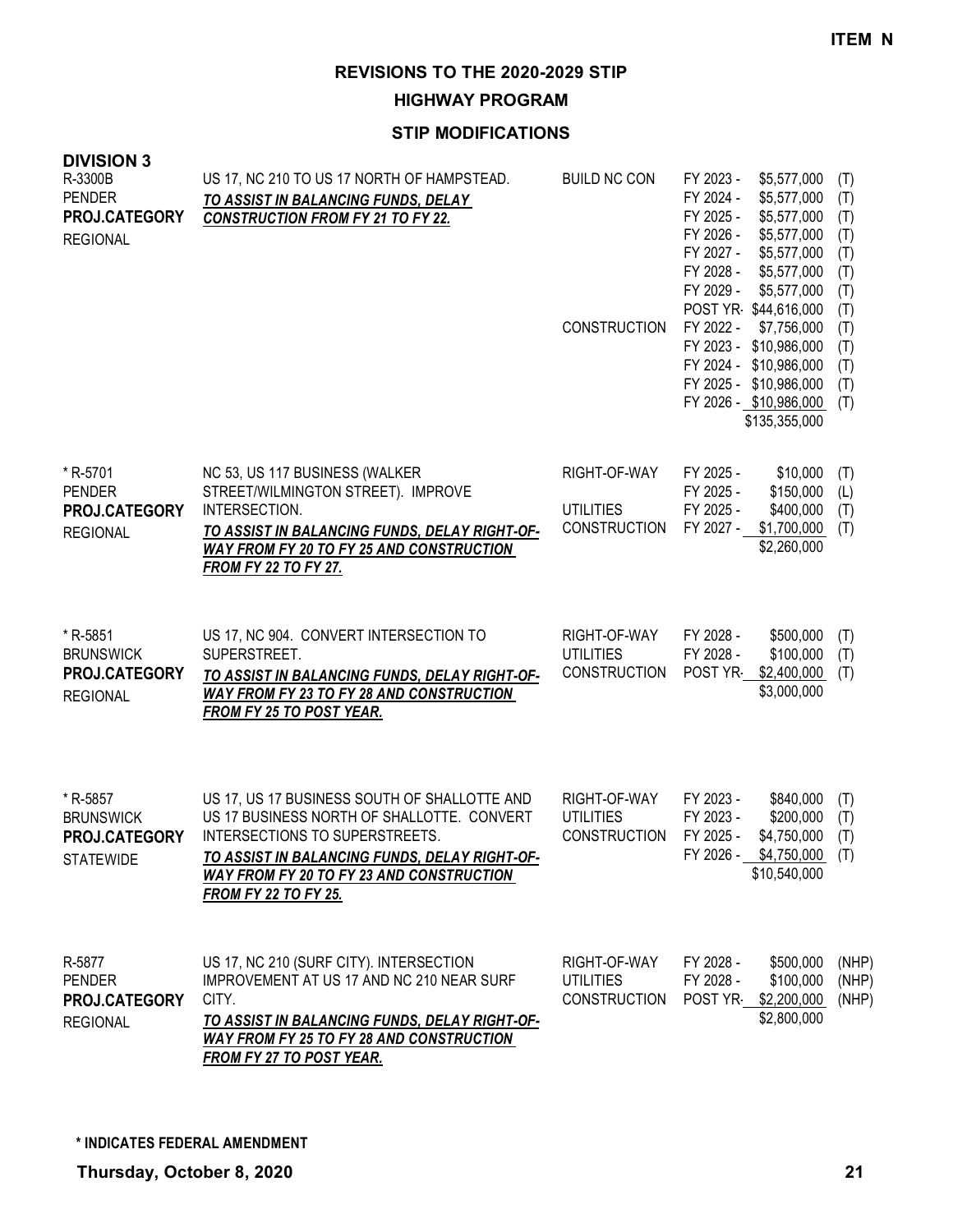**HIGHWAY PROGRAM**

| <b>DIVISION 3</b><br>* R-5885A<br>ONSLOW<br>PROJ.CATEGORY<br><b>REGIONAL</b> | NC 24 (WEST CORBETT AVENUE), REPLACE CULVERT<br>EAST OF WEST SHORE DRIVE.<br>TO ASSIST IN BALANCING FUNDS, DELAY RIGHT-OF-<br><b>WAY FROM FY 20 TO FY 25 AND CONSTRUCTION</b><br><b>FROM FY 22 TO FY 27.</b>    | RIGHT-OF-WAY<br><b>UTILITIES</b><br><b>CONSTRUCTION</b> | FY 2025 -<br>\$500,000<br>FY 2025 -<br>\$500,000<br>FY 2027 -<br>\$2,500,000<br>\$3,500,000                             | (NHP)<br>(NHP)<br>(NHP)  |
|------------------------------------------------------------------------------|-----------------------------------------------------------------------------------------------------------------------------------------------------------------------------------------------------------------|---------------------------------------------------------|-------------------------------------------------------------------------------------------------------------------------|--------------------------|
| R-5899<br><b>PENDER</b><br>PROJ.CATEGORY<br><b>REGIONAL</b>                  | NC 210, SR 1560 (WATTS LANDING ROAD).<br>CONSTRUCT ROUNDABOUT.<br>TO ASSIST IN BALANCING FUNDS, DELAY RIGHT-OF-<br>WAY FROM FY 26 TO FY 28 AND CONSTRUCTION<br><b>FROM FY 28 TO POST YEAR.</b>                  | RIGHT-OF-WAY<br><b>UTILITIES</b><br><b>CONSTRUCTION</b> | FY 2028 -<br>\$900,000<br>FY 2028 -<br>\$100,000<br>POST YR<br>\$1,100,000<br>\$2,100,000                               | (T)<br>(T)<br>(T)        |
| R-5900<br><b>PENDER</b><br>PROJ.CATEGORY<br><b>REGIONAL</b>                  | NC 50/NC 210, SR 1534 (BELT ROAD). CONSTRUCT<br>ROUNDABOUT.<br>TO ASSIST IN BALANCING FUNDS, DELAY RIGHT-OF-<br><b>WAY FROM FY 26 TO FY 29 AND CONSTRUCTION</b><br><b>FROM FY 28 TO POST YEAR.</b>              | RIGHT-OF-WAY<br><b>UTILITIES</b><br><b>CONSTRUCTION</b> | \$2,500,000<br>FY 2029 -<br>POST YR<br>\$2,500,000<br>FY 2029 -<br>\$800,000<br>\$1,300,000<br>POST YR<br>\$7,100,000   | (T)<br>(T)<br>(T)<br>(T) |
| R-5947<br><b>BRUNSWICK</b><br>PROJ.CATEGORY<br><b>DIVISION</b>               | NC 211, SR 1112 (SUNSET HARBOR ROAD) TO NC 906<br>(MIDWAY ROAD). WIDEN ROADWAY.<br>TO ASSIST IN BALANCING FUNDS, DELAY RIGHT-OF-<br><b>WAY FROM FY 27 TO FY 29 AND CONSTRUCTION</b><br>FROM FY 29 TO POST YEAR. | RIGHT-OF-WAY<br><b>UTILITIES</b><br><b>CONSTRUCTION</b> | FY 2029 -<br>\$4,550,000<br>\$4,550,000<br>POST YR-<br>FY 2029 -<br>\$1,500,000<br>POST YR \$22,900,000<br>\$33,500,000 | (T)<br>(T)<br>(T)<br>(T) |
| * U-3338C<br><b>NEW HANOVER</b><br>PROJ.CATEGORY<br><b>REGIONAL</b>          | SR 1175 (KERR AVENUE), SR 1175 (KERR AVENUE)<br>INTERCHANGE AT US 74 (MLK, JR. PARKWAY).<br>TO ASSIST IN BALANCING FUNDS, DELAY<br><b>CONSTRUCTION FROM FY 23 TO FY 29.</b>                                     | <b>CONSTRUCTION</b>                                     | \$500,000<br>FY 2029 -<br>POST YR \$20,000,000 (BGANY)<br>\$20,500,000                                                  | (BGANY)                  |
| * U-4007E<br>ONSLOW<br>PROJ.CATEGORY<br><b>STATEWIDE</b>                     | NC 53, FROM US 17 (MARINE BOULEVARD) TO SR<br>2716 (EXCHANGE DRIVE).<br>TO ASSIST IN BALANCING FUNDS, DELAY<br><b>CONSTRUCTION FROM FY 22 TO FY 29.</b>                                                         | <b>CONSTRUCTION</b>                                     | FY 2029 -<br>\$3,600,000<br>POST YR \$3,600,000<br>\$7,200,000                                                          | (T)<br>(T)               |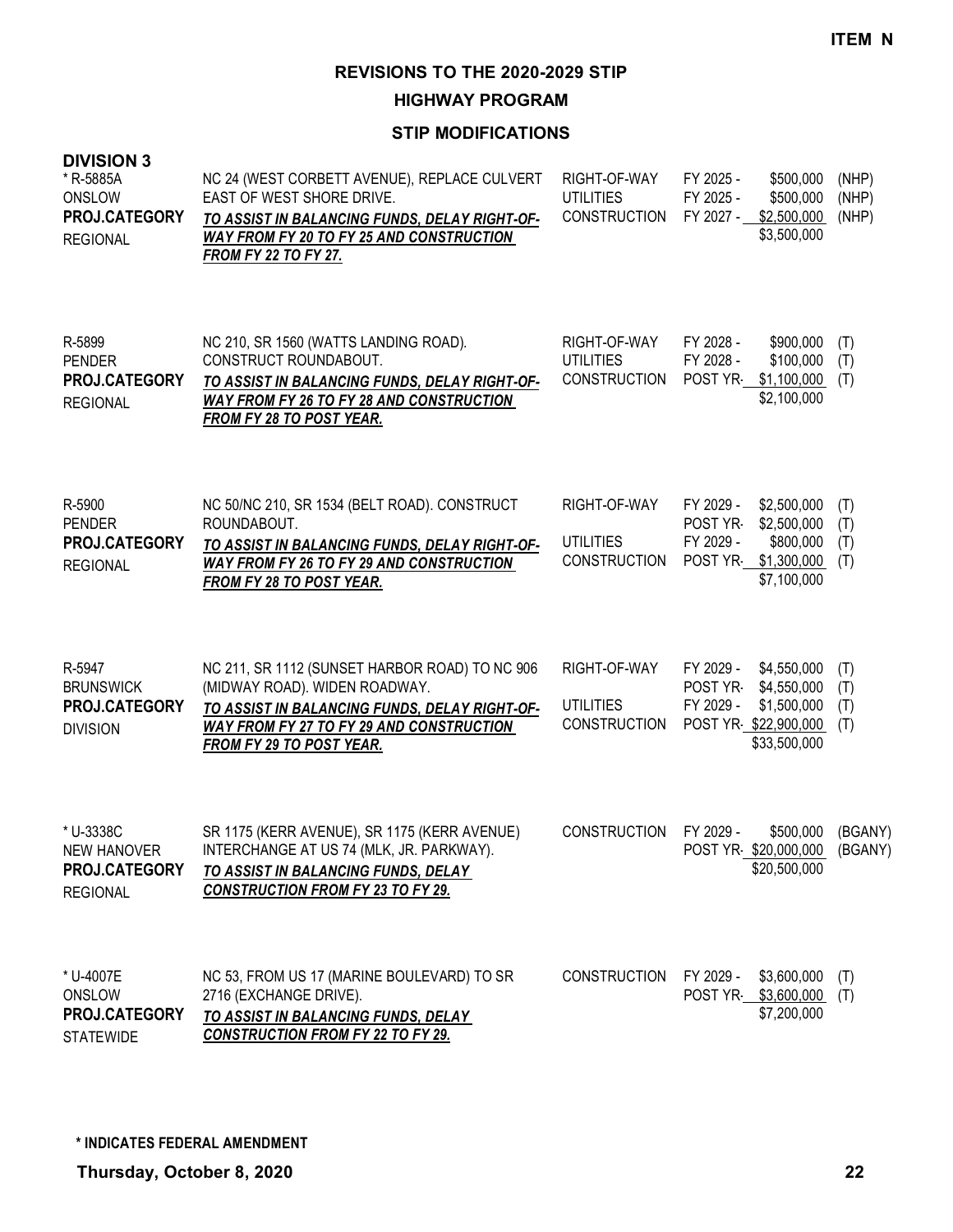**HIGHWAY PROGRAM**

| <b>DIVISION 3</b><br>* U-4434<br><b>NEW HANOVER</b><br>PROJ.CATEGORY<br><b>DIVISION</b> | SR 1209 (INDEPENDENCE BOULEVARD EXTENSION),<br>RANDALL PARKWAY TO US 74 (MLK, JR. PARKWAY) IN<br>WILMINGTON. MULTI-LANES ON NEW LOCATION.<br>TO ASSIST IN BALANCING FUNDS, DELAY RIGHT-OF-<br><b>WAY FROM FY 22 TO FY 24 AND CONSTRUCTION</b><br><b>FROM FY 25 TO FY 28.</b>     | RIGHT-OF-WAY<br><b>UTILITIES</b><br>CONSTRUCTION | FY 2024 - \$22,364,000<br>FY 2025 - \$22,364,000<br>FY 2026 - \$22,364,000<br>FY 2024 -<br>\$600,000<br>FY 2028 - \$35,600,000<br>FY 2029 - \$35,600,000<br>POST YR \$71,200,000<br>\$210,092,000                                                                | (BGANY)<br>(BGANY)<br>(BGANY)<br>(BGANY)<br>(BGANY)<br>(BGANY)<br>(BGANY) |
|-----------------------------------------------------------------------------------------|----------------------------------------------------------------------------------------------------------------------------------------------------------------------------------------------------------------------------------------------------------------------------------|--------------------------------------------------|------------------------------------------------------------------------------------------------------------------------------------------------------------------------------------------------------------------------------------------------------------------|---------------------------------------------------------------------------|
| * U-4751<br><b>NEW HANOVER</b><br>PROJ.CATEGORY<br><b>STATEWIDE</b>                     | SR 1409 (MILITARY CUTOFF ROAD EXTENSION), SR<br>1409 (MILITARY CUTOFF ROAD) TO US 17 (MARKET<br>STREET) IN WILMINGTON. MULTI-LANES ON NEW<br>LOCATION.<br><b>PROJECT TO UTILIZE BUILD NC BONDS. ADD</b><br><b>PRELIMINARY ENGINEERING IN FY 21 NOT</b><br>PREVIOUSLY PROGRAMMED. | <b>ENGINEERING</b>                               | FY 2021 -<br>\$1,155,000<br>FY 2022 -<br>\$1,155,000<br>FY 2023 -<br>\$1,155,000<br>FY 2024 -<br>\$1,155,000<br>FY 2025 -<br>\$1,155,000<br>FY 2026 -<br>\$1,155,000<br>FY 2027 -<br>\$1,155,000<br>FY 2028 -<br>\$1,155,000<br>FY 2029 -<br>\$1,155,000         | (T)<br>(T)<br>(T)<br>(T)<br>(T)<br>(T)<br>(T)<br>(T)<br>(T)               |
|                                                                                         |                                                                                                                                                                                                                                                                                  | <b>BUILD NC CON</b>                              | POST YR<br>\$6,930,000<br>FY 2021 -<br>\$858,000<br>FY 2022 -<br>\$858,000<br>FY 2023 -<br>\$858,000<br>FY 2024 -<br>\$858,000<br>FY 2025 -<br>\$858,000<br>FY 2026 -<br>\$858,000<br>FY 2027 -<br>\$858,000<br>FY 2028 -<br>\$858,000<br>FY 2029 -<br>\$858,000 | (T)<br>(T)<br>(T)<br>(T)<br>(T)<br>(T)<br>(T)<br>(T)<br>(T)<br>(T)        |
|                                                                                         |                                                                                                                                                                                                                                                                                  | <b>CONSTRUCTION</b>                              | POST YR<br>\$5,148,000<br>FY 2020 - \$23,285,000<br>FY 2021 - \$23,285,000<br>\$76,765,000                                                                                                                                                                       | (T)<br>(T)<br>(T)                                                         |
| U-4902B<br>NEW HANOVER<br>PROJ.CATEGORY<br><b>REGIONAL</b>                              | US 17 BUSINESS (MARKET STREET), CSX RAILROAD<br>TO CINEMA DRIVE; JACKSONVILLE STREET TO<br>NORTH OF US 117/NC 132 (COLLEGE ROAD).<br>TO ASSIST IN BALANCING FUNDS, DELAY<br><b>CONSTRUCTION FROM FY 25 TO FY 29.</b>                                                             | <b>CONSTRUCTION</b>                              | FY 2029 -<br>\$4,000,000<br>POST YR-<br>$$4,000,000$ (T)<br>\$8,000,000                                                                                                                                                                                          | (T)                                                                       |
| U-4902C<br><b>NEW HANOVER</b><br>PROJ.CATEGORY<br><b>STATEWIDE</b>                      | US 17 BUSINESS (MARKET STREET), NORTH OF US<br>117/NC 132 (COLLEGE ROAD) TO STATION ROAD.<br>TO ASSIST IN BALANCING FUNDS, DELAY<br><b>CONSTRUCTION FROM FY 24 TO FY 29.</b>                                                                                                     | <b>CONSTRUCTION</b>                              | FY 2029 - \$14,250,000<br>POST YR \$42,750,000<br>\$57,000,000                                                                                                                                                                                                   | (1)<br>(T)                                                                |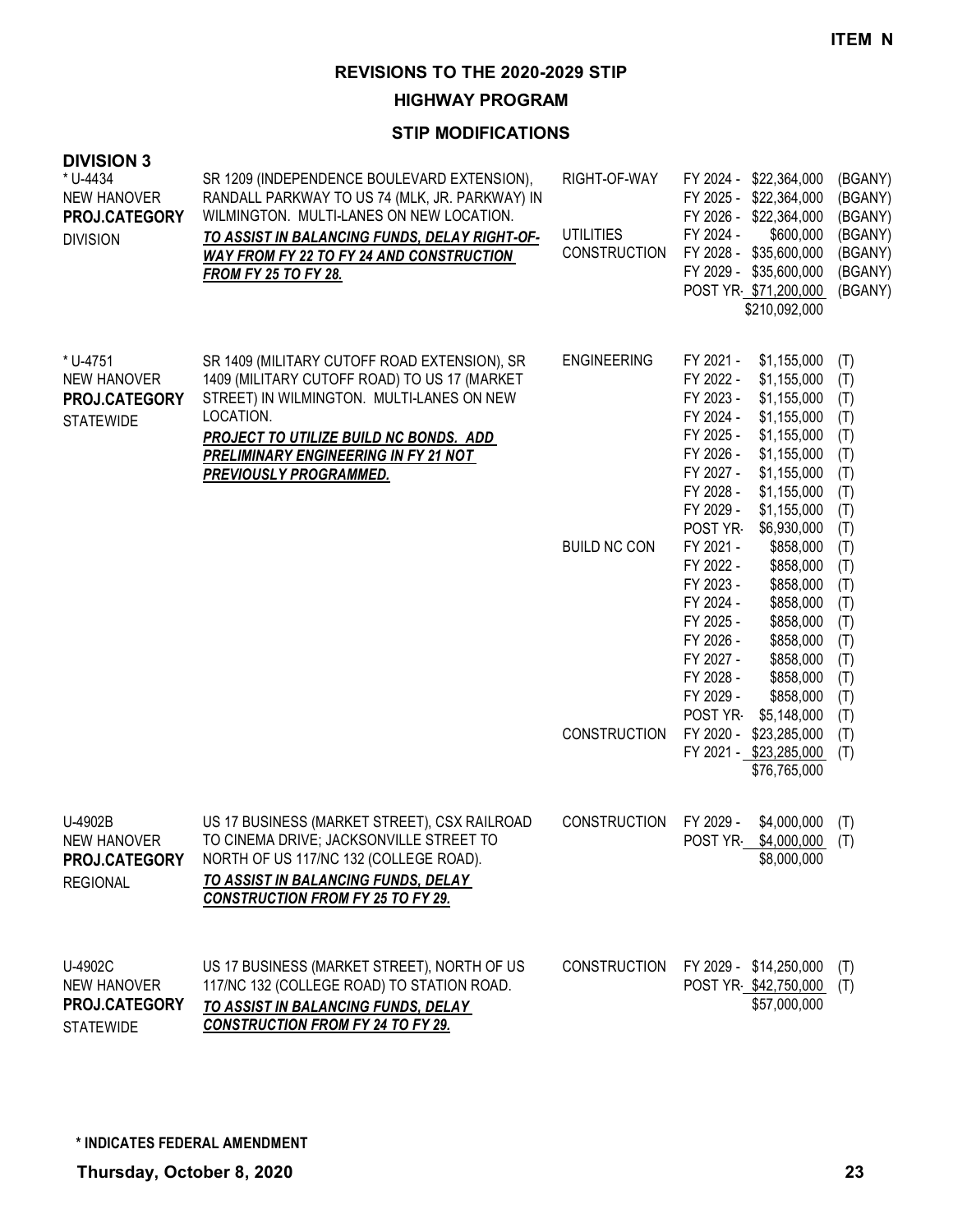**HIGHWAY PROGRAM**

| <b>DIVISION 3</b>                                       |                                                                                                                                                                                                          |                     |                                                                            |                   |
|---------------------------------------------------------|----------------------------------------------------------------------------------------------------------------------------------------------------------------------------------------------------------|---------------------|----------------------------------------------------------------------------|-------------------|
| * U-4902D<br><b>NEW HANOVER</b><br>PROJ.CATEGORY        | US 17 BUSINESS (MARKET STREET), SR 1403 (MIDDLE<br>SOUND LOOP ROAD) TO SR 2290 (MENDEHNALL<br>DRIVE)/ SR 2734 (MARSH OAKS DRIVE).                                                                        | <b>ENGINEERING</b>  | FY 2021 -<br>\$279,000<br>FY 2022 -<br>\$279,000<br>FY 2023 -<br>\$279,000 | (T)<br>(T)<br>(T) |
| <b>STATEWIDE</b>                                        | PROJECT TO UTILIZE BUILD NC BONDS. ADD                                                                                                                                                                   |                     | FY 2024 -<br>\$279,000                                                     | (T)               |
|                                                         | PRELIMINARY ENGINEERING IN FY 21 NOT                                                                                                                                                                     |                     | FY 2025 -<br>\$279,000                                                     | (T)               |
|                                                         | <b>PREVIOUSLY PROGRAMMED.</b>                                                                                                                                                                            |                     | FY 2026 -<br>\$279,000<br>FY 2027 -<br>\$279,000                           | (T)               |
|                                                         |                                                                                                                                                                                                          |                     | FY 2028 -<br>\$279,000                                                     | (T)<br>(T)        |
|                                                         |                                                                                                                                                                                                          |                     | FY 2029 -<br>\$279,000                                                     | (T)               |
|                                                         |                                                                                                                                                                                                          |                     | POST YR<br>\$1,674,000                                                     | (T)               |
|                                                         |                                                                                                                                                                                                          | <b>BUILD NC CON</b> | FY 2021 -<br>\$1,030,000                                                   | (T)               |
|                                                         |                                                                                                                                                                                                          |                     | FY 2022 -<br>\$1,030,000                                                   | (T)               |
|                                                         |                                                                                                                                                                                                          |                     | FY 2023 -<br>\$1,030,000                                                   | (T)               |
|                                                         |                                                                                                                                                                                                          |                     | FY 2024 -<br>\$1,030,000<br>FY 2025 -                                      | (T)               |
|                                                         |                                                                                                                                                                                                          |                     | \$1,030,000<br>FY 2026 -<br>\$1,030,000                                    | (T)<br>(T)        |
|                                                         |                                                                                                                                                                                                          |                     | FY 2027 -<br>\$1,030,000                                                   | (T)               |
|                                                         |                                                                                                                                                                                                          |                     | FY 2028 -<br>\$1,030,000                                                   | (T)               |
|                                                         |                                                                                                                                                                                                          |                     | FY 2029 -<br>\$1,030,000                                                   | (T)               |
|                                                         |                                                                                                                                                                                                          |                     | POST YR<br>\$6,180,000                                                     | (T)               |
|                                                         |                                                                                                                                                                                                          | CONSTRUCTION        | FY 2020 -<br>\$4,875,000                                                   | (T)               |
|                                                         |                                                                                                                                                                                                          |                     | FY 2021 - \$4,875,000                                                      | (T)               |
|                                                         |                                                                                                                                                                                                          |                     | \$29,385,000                                                               |                   |
| * U-5508<br>ONSLOW<br>PROJ.CATEGORY<br><b>STATEWIDE</b> | NC 24 (LEJEUNE BOULEVARD), NC 53 (WESTERN<br>BOULEVARD) IN JACKSONVILLE. UPGRADE<br>INTERSECTION AND DRAINAGE.<br><b>TO ASSIST IN BALANCING FUNDS, DELAY</b><br><b>CONSTRUCTION FROM FY 22 TO FY 29.</b> | <b>CONSTRUCTION</b> | FY 2029 -<br>\$1,750,000<br>\$1,750,000                                    | (T)               |
| * U-5702A                                               | NC 132 (COLLEGE ROAD), SR 1272 (NEW CENTRE                                                                                                                                                               | RIGHT-OF-WAY        | FY 2024 -<br>\$5,400,000                                                   | (NHP)             |
| <b>NEW HANOVER</b>                                      | DRIVE) TO US 117 (SHIPYARD BOULEVARD). ACCESS                                                                                                                                                            |                     | FY 2025 - \$14,000,000                                                     | (NHP)             |
| PROJ.CATEGORY                                           | MANAGEMENT AND TRAVEL TIME IMPROVEMENTS.                                                                                                                                                                 | <b>UTILITIES</b>    | FY 2024 -<br>\$2,300,000                                                   | (NHP)             |
| <b>STATEWIDE</b>                                        | TO ASSIST IN BALANCING FUNDS, DELAY RIGHT-OF-                                                                                                                                                            | <b>CONSTRUCTION</b> | POST YR \$33,900,000                                                       | (NHP)             |
|                                                         | <b>WAY FROM FY 23 TO FY 24 AND CONSTRUCTION</b><br>FROM FY 26 TO POST YEAR.                                                                                                                              |                     | \$55,600,000                                                               |                   |
|                                                         |                                                                                                                                                                                                          |                     |                                                                            |                   |
| * U-5704                                                | NC 132 (COLLEGE ROAD), US 76 (OLEANDER DRIVE).                                                                                                                                                           | RIGHT-OF-WAY        | FY 2029 -<br>\$6,250,000                                                   | (NHP)             |
| <b>NEW HANOVER</b>                                      | INTERSECTION IMPROVEMENTS.                                                                                                                                                                               |                     | POST YR \$18,750,000                                                       | (NHP)             |
| PROJ.CATEGORY                                           | TO ASSIST IN BALANCING FUNDS, DELAY RIGHT-OF-                                                                                                                                                            | <b>UTILITIES</b>    | FY 2029 -<br>\$2,500,000                                                   | (NHP)             |
| <b>STATEWIDE</b>                                        | <b>WAY FROM FY 23 TO FY 29 AND CONSTRUCTION</b>                                                                                                                                                          |                     | POST YR<br>\$2,500,000                                                     | (NHP)             |
|                                                         | <b>FROM FY 26 TO POST YEAR.</b>                                                                                                                                                                          | CONSTRUCTION        | POST YR \$25,300,000<br>\$55,300,000                                       | (NHP)             |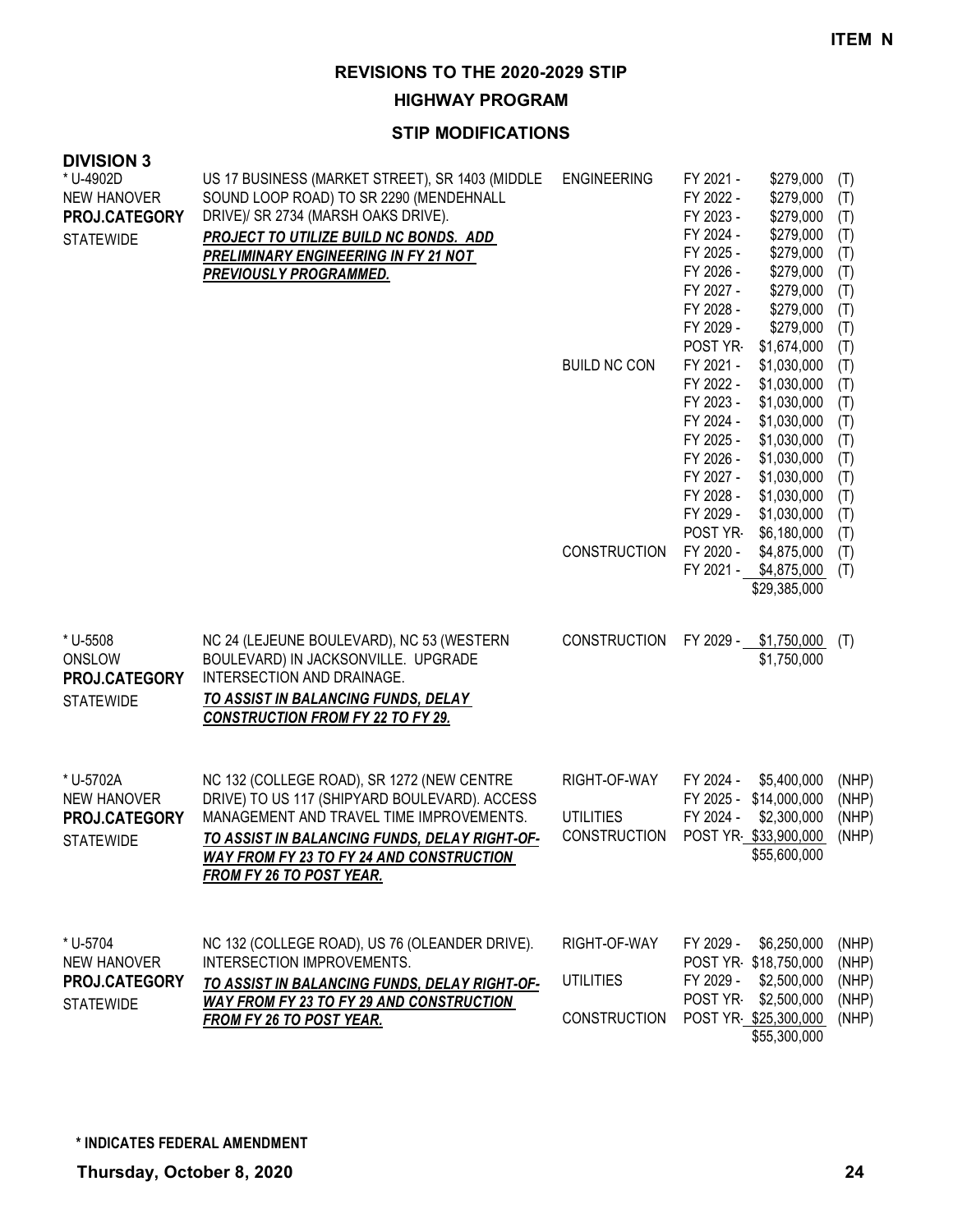**HIGHWAY PROGRAM**

| <b>DIVISION 3</b><br>* U-5710<br><b>NEW HANOVER</b><br>PROJ.CATEGORY<br><b>STATEWIDE</b> | US 74 (EASTWOOD ROAD), SR 1409 (MILITARY<br>CUTOFF ROAD) INTERSECTION IN WILMINGTON.<br>CONVERT AT-GRADE INTERSECTION TO AN<br>INTERCHANGE.<br>TO ASSIST IN BALANCING FUNDS, DELAY RIGHT-OF-<br>WAY FROM FY 20 TO FY 23 CONSTRUCTION FROM FY<br>22 TO FY 25. | RIGHT-OF-WAY<br><b>CONSTRUCTION</b>                     | FY 2023 -<br>\$5,723,000<br>FY 2024 -<br>\$5,722,000<br>FY 2025 -<br>\$7,900,000<br>FY 2026 -<br>\$7,900,000<br>FY 2027 -<br>\$7,900,000<br>FY 2028 -<br>\$7,900,000<br>\$43,045,000 | (T)<br>(T)<br>(NHP)<br>(NHP)<br>(NHP)<br>(NHP) |
|------------------------------------------------------------------------------------------|--------------------------------------------------------------------------------------------------------------------------------------------------------------------------------------------------------------------------------------------------------------|---------------------------------------------------------|--------------------------------------------------------------------------------------------------------------------------------------------------------------------------------------|------------------------------------------------|
| * U-5716<br>ONSLOW<br>PROJ.CATEGORY<br><b>STATEWIDE</b>                                  | NC 24, US 258 (RICHLANDS HIGHWAY)<br>INTERSECTION. CONVERT AT-GRADE INTERSECTION<br>TO INTERCHANGE.<br>TO ASSIST IN BALANCING FUNDS, DELAY RIGHT-OF-<br>WAY FROM FY 20 TO FY 27 AND CONSTRUCTION<br><b>FROM FY 23 TO FY 29.</b>                              | RIGHT-OF-WAY<br><b>CONSTRUCTION</b>                     | FY 2027 -<br>\$9,000,000<br>FY 2028 -<br>\$9,000,000<br>FY 2029 -<br>\$7,250,000<br>POST YR \$21,750,000<br>\$47,000,000                                                             | (T)<br>(T)<br>(T)<br>(T)                       |
| * U-5728<br>ONSLOW<br>PROJ.CATEGORY<br><b>REGIONAL</b>                                   | US 17 BUSINESS (MARINE BOULEVARD), SR 1308<br>(BELL FORK ROAD) IN JACKSONVILLE. IMPROVE<br>INTERSECTION.<br>TO ASSIST IN BALANCING FUNDS, DELAY<br><b>CONSTRUCTION FROM FY 22 TO FY 25.</b>                                                                  | CONSTRUCTION                                            | FY 2025 -<br>\$2,000,000<br>\$2,000,000<br>FY 2026 -<br>\$4,000,000                                                                                                                  | (T)<br>(T)                                     |
| * U-5729REG<br><b>NEW HANOVER</b><br>PROJ.CATEGORY<br><b>REGIONAL</b>                    | US 421, US 421 (BURNETT AVENUE) TO US 117<br>(SHIPYARD BOULEVARD) IN WILMINGTON. UPGRADE<br>ROADWAY.<br>TO ASSIST IN BALANCING FUNDS, DELAY<br><b>CONSTRUCTION FROM FY 23 TO FY 29.</b>                                                                      | <b>CONSTRUCTION</b>                                     | FY 2029 -<br>\$525,000<br>POST YR<br>\$9,975,000<br>\$10,500,000                                                                                                                     | (T)<br>(T)                                     |
| * U-5729SW<br><b>NEW HANOVER</b><br>PROJ.CATEGORY<br><b>STATEWIDE</b>                    | US 421, US 117 (SHIPYARD BOULEVARD).<br>INTERSECTION IMPROVEMENTS.<br>TO ASSIST IN BALANCING FUNDS, DELAY<br><b>CONSTRUCTION FROM FY 23 TO FY 29.</b>                                                                                                        | <b>CONSTRUCTION</b>                                     | FY 2029 - \$2,500,000<br>\$2,500,000                                                                                                                                                 | (T)                                            |
| * U-5731<br>NEW HANOVER<br><b>PROJ.CATEGORY</b><br><b>STATEWIDE</b>                      | US 74, US 17/US 421 IN WILMINGTON. CONSTRUCT A<br>FLY-OVER AND FREE FLOW RAMP AT INTERCHANGE.<br>TO ASSIST IN BALANCING FUNDS, DELAY RIGHT-OF-<br>WAY FROM FY 20 TO FY 24 AND CONSTRUCTION<br><b>FROM FY 24 TO FY 28.</b>                                    | RIGHT-OF-WAY<br><b>UTILITIES</b><br><b>CONSTRUCTION</b> | FY 2024 -<br>\$1,250,000<br>\$3,750,000<br>FY 2025 -<br>FY 2024 -<br>\$1,000,000<br>FY 2028 -<br>\$6,450,000<br>FY 2029 -<br>\$6,450,000<br>POST YR \$12,900,000<br>\$31,800,000     | (T)<br>(T)<br>(T)<br>(T)<br>(T)<br>(T)         |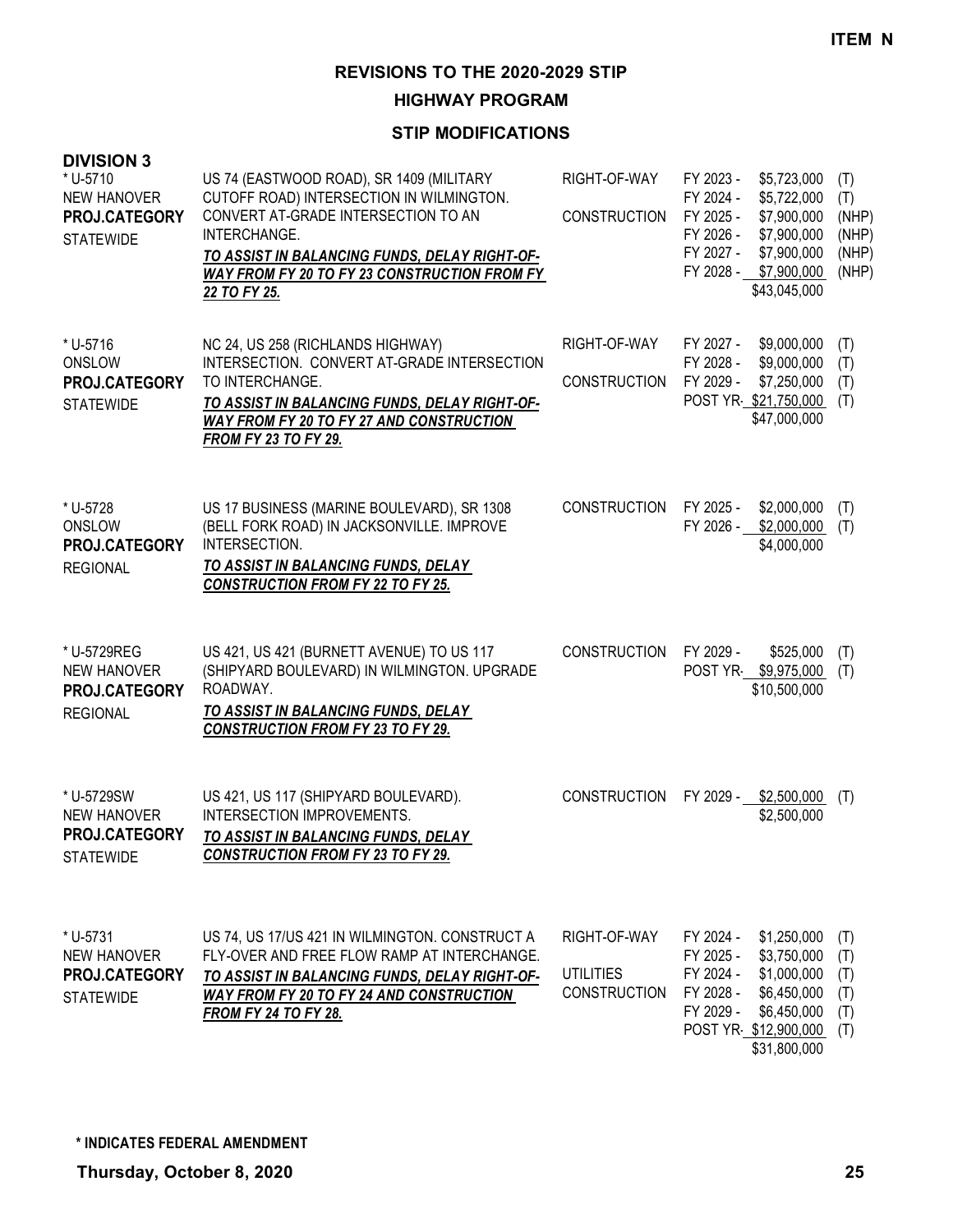**HIGHWAY PROGRAM**

| <b>DIVISION 3</b><br>U-5732<br><b>PENDER</b><br><b>PROJ.CATEGORY</b><br><b>REGIONAL</b> | US 17, SR 1582 (WASHINGTON ACRES ROAD) TO SR<br>1563 (SLOOP POINT LOOP ROAD). CONVERT TO<br>SUPERSTREET.<br><b>TO ASSIST IN BALANCING FUNDS, DELAY</b><br><b>CONSTRUCTION FROM FY 27 TO FY 29.</b>                                                                                                      | <b>CONSTRUCTION</b>                                     | FY 2029 -<br>\$6,275,000<br>POST YR \$18,825,000<br>\$25,100,000                                                         | (T)<br>(T)               |
|-----------------------------------------------------------------------------------------|---------------------------------------------------------------------------------------------------------------------------------------------------------------------------------------------------------------------------------------------------------------------------------------------------------|---------------------------------------------------------|--------------------------------------------------------------------------------------------------------------------------|--------------------------|
| U-5734<br><b>NEW HANOVER</b><br><b>PROJ.CATEGORY</b><br><b>REGIONAL</b>                 | US 421 (SOUTH FRONT STREET), US 17 BUSINESS/US<br>76/US 421 (CAPE FEAR MEMORIAL BRIDGE) TO US 421<br>(BURNETT BOULEVARD) IN WILMINGTON. WIDEN TO<br>MULTI-LANES.<br>TO ASSIST IN BALANCING FUNDS, DELAY RIGHT-OF-<br><b>WAY FROM FY 25 TO FY 29 AND CONSTRUCTION</b><br><b>FROM FY 28 TO POST YEAR.</b> | RIGHT-OF-WAY<br><b>UTILITIES</b><br><b>CONSTRUCTION</b> | FY 2029 -<br>\$6,600,000<br>POST YR-<br>\$6,600,000<br>FY 2029 -<br>\$1,600,000<br>POST YR \$11,200,000<br>\$26,000,000  | (T)<br>(T)<br>(T)<br>(T) |
| * U-5735<br>ONSLOW<br>PROJ.CATEGORY<br><b>REGIONAL</b>                                  | US 17 (WILMINGTON HIGHWAY), SR 1130 (OLD<br>MAPLEHURST ROAD) IN JACKSONVILLE. CONSTRUCT<br>INTERCHANGE AND ASSOCIATED IMPROVEMENTS TO<br>MCAS NEW RIVER MAIN GATE.<br>TO ASSIST IN BALANCING FUNDS, DELAY RIGHT-OF-<br><b>WAY FROM FY 21 TO FY 27 AND CONSTRUCTION</b><br><b>FROM FY 24 TO FY 29.</b>   | RIGHT-OF-WAY<br><b>CONSTRUCTION</b>                     | FY 2027 -<br>\$2,310,000<br>FY 2028 -<br>\$2,310,000<br>FY 2029 -<br>\$2,500,000<br>POST YR \$45,400,000<br>\$52,520,000 | (T)<br>(T)<br>(T)<br>(T) |
| * U-5736<br>ONSLOW<br><b>PROJ.CATEGORY</b><br><b>REGIONAL</b>                           | NC 53 (WESTERN BOULEVARD), US 17 (MARINE<br>BOULEVARD) TO NC 24 (LEJEUNE BOULEVARD) IN<br>JACKSONVILLE. CONSTRUCT ACCESS MANAGEMENT<br>IMPROVEMENTS.<br>TO ASSIST IN BALANCING FUNDS, DELAY<br><b>CONSTRUCTION FROM FY 22 TO FY 29.</b>                                                                 | RIGHT-OF-WAY<br><b>CONSTRUCTION</b>                     | FY 2020 -<br>\$3,080,000<br>FY 2029 -<br>\$7,300,000<br>POST YR \$14,600,000<br>\$24,980,000                             | (T)<br>(T)<br>(T)        |
| * U-5739<br>ONSLOW<br><b>PROJ.CATEGORY</b><br><b>REGIONAL</b>                           | US 258/NC 24 (RICHLANDS HIGHWAY), SR 1212 (PONY<br>FARM ROAD) TO SR 1213 (BLUE CREEK ROAD).<br>CONSTRUCT SUPERSTREET.<br>TO ASSIST IN BALANCING FUNDS, DELAY<br><b>CONSTRUCTION FROM FY 23 TO FY 29.</b>                                                                                                | <b>CONSTRUCTION</b>                                     | FY 2029 -<br>\$500,000<br>POST YR \$12,400,000<br>\$12,900,000                                                           | (T)<br>(T)               |
| * U-5741<br>ONSLOW<br>PROJ.CATEGORY<br><b>REGIONAL</b>                                  | NC 24 (LEJEUNE BOULEVARD), NC 24 BUSINESS<br>(JOHNSON BOULEVARD) TO NC 172. CONSTRUCT<br>ACCESS MANAGEMENT IMPROVEMENTS.<br>TO ASSIST IN BALANCING FUNDS, DELAY RIGHT-OF-<br><b>WAY FROM FY 20 TO FY 29 AND CONSTRUCTION</b><br><b>FROM FY 24 TO POST YEAR.</b>                                         | RIGHT-OF-WAY<br><b>UTILITIES</b><br><b>CONSTRUCTION</b> | \$7,180,000<br>FY 2029 -<br>\$7,180,000<br>POST YR<br>\$1,685,000<br>FY 2029 -<br>POST YR \$44,708,000<br>\$60,753,000   | (T)<br>(T)<br>(T)<br>(T) |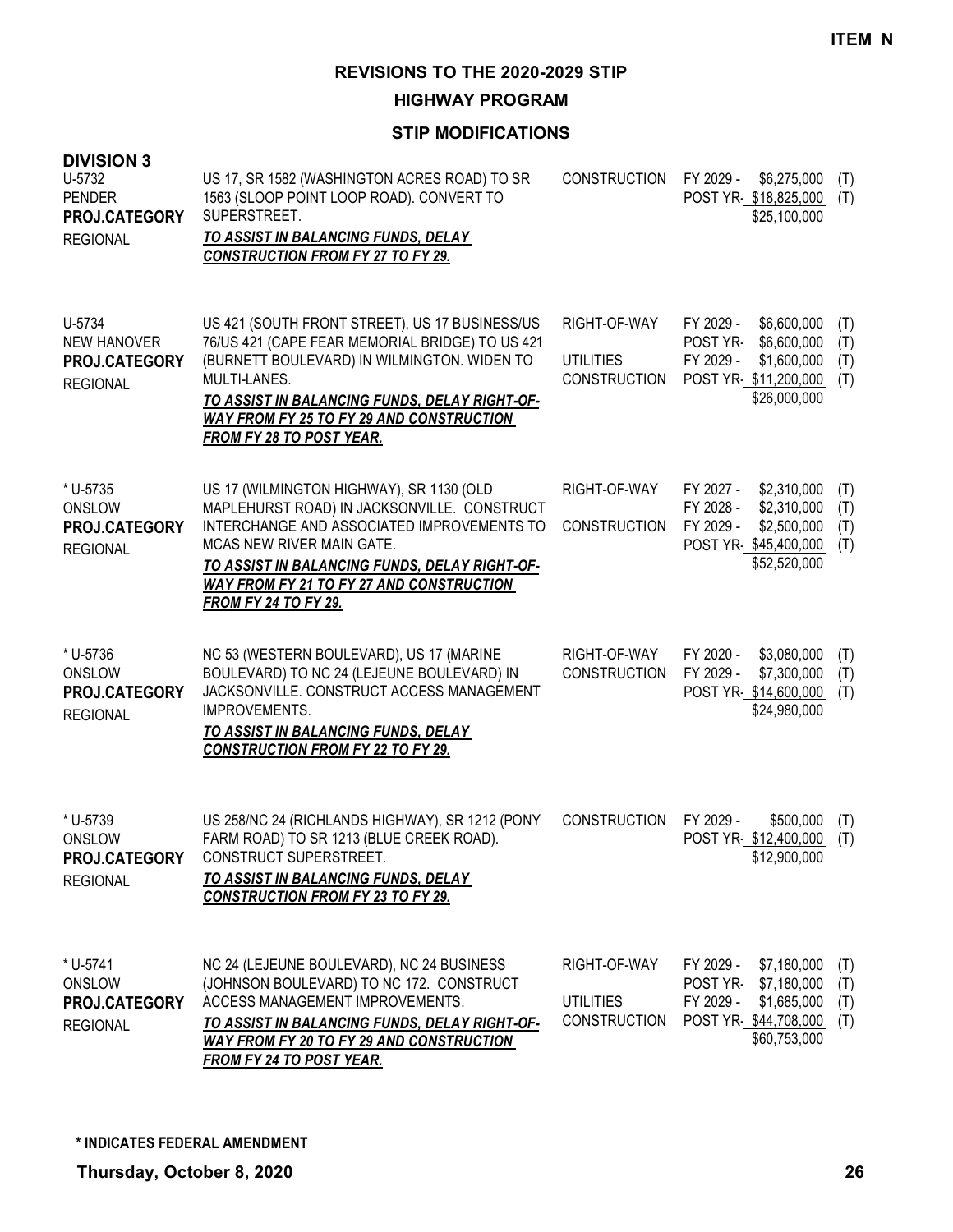**HIGHWAY PROGRAM**

| <b>DIVISION 3</b><br>* U-5789<br>ONSLOW<br>PROJ.CATEGORY<br><b>REGIONAL</b> | NC 53 (WESTERN BOULEVARD), SR 2714<br>(JACKSONVILLE PARKWAY). IMPROVE<br>INTERSECTION.<br><b>TO ASSIST IN BALANCING FUNDS, DELAY</b><br><b>CONSTRUCTION FROM FY 23 TO FY 25.</b>                                                                                         | <b>CONSTRUCTION</b>                                     | FY 2025 -<br>FY 2026 -                                                                         | \$2,050,000<br>\$2,050,000<br>\$4,100,000                              | (T)<br>(T)                      |
|-----------------------------------------------------------------------------|--------------------------------------------------------------------------------------------------------------------------------------------------------------------------------------------------------------------------------------------------------------------------|---------------------------------------------------------|------------------------------------------------------------------------------------------------|------------------------------------------------------------------------|---------------------------------|
| U-5793A<br>ONSLOW<br>PROJ.CATEGORY<br><b>DIVISION</b>                       | SR 1308 (GUM BRANCH ROAD), SR 1322 (SUMMERSILL<br>SCHOOL ROAD) TO SR 1324 (RAMSEY ROAD).<br>TO ASSIST IN BALANCING FUNDS, DELAY RIGHT-OF-<br>WAY FROM FY 27 TO FY 29 AND CONSTRUCTION<br><b>FROM FY 29 TO POST YEAR.</b>                                                 | RIGHT-OF-WAY<br><b>UTILITIES</b><br><b>CONSTRUCTION</b> | FY 2029 -<br>POST YR-<br>FY 2029 -<br>POST YR                                                  | \$6,250,000<br>\$6,250,000<br>\$500,000<br>\$9,000,000<br>\$22,000,000 | (T)<br>(T)<br>(T)<br>(T)        |
| U-5793B<br>ONSLOW<br>PROJ.CATEGORY<br><b>DIVISION</b>                       | SR 1308 (GUM BRANCH ROAD), SR 1324 (RAMSEY<br>ROAD) TO SR 1390 (COUNTRY CLUB BOULEVARD).<br>TO ASSIST IN BALANCING FUNDS, DELAY RIGHT-OF-<br>WAY FROM FY 27 TO FY 29 AND CONSTRUCTION<br><b>FROM FY 29 TO POST YEAR.</b>                                                 | RIGHT-OF-WAY<br><b>UTILITIES</b><br><b>CONSTRUCTION</b> | FY 2029 -<br>POST YR<br>FY 2029 -<br>POST YR \$27,900,000                                      | \$6,300,000<br>\$6,300,000<br>\$4,000,000<br>\$44,500,000              | (T)<br>(T)<br>(T)<br>(T)        |
| * U-5862<br><b>BRUNSWICK</b><br>PROJ.CATEGORY<br><b>REGIONAL</b>            | US 17 (SHALLOTTE BYPASS), SR 1357 (SMITH<br>AVENUE). UPGRADE INTERSECTION TO<br>INTERCHANGE.<br>TO ASSIST IN BALANCING FUNDS, DELAY RIGHT-OF-<br><b>WAY FROM FY 22 TO FY 27 AND CONSTRUCTION</b><br>FROM FY 24 TO POST YEAR.                                             | RIGHT-OF-WAY<br><b>CONSTRUCTION</b>                     | FY 2027 -<br>POST YR \$20,000,000                                                              | \$1,380,000<br>\$21,380,000                                            | (T)<br>(T)                      |
| * U-5863<br><b>NEW HANOVER</b><br>PROJ.CATEGORY<br><b>REGIONAL</b>          | NC 133 (CASTLE HAYNE ROAD), I-140/US 17<br>(WILMINGTON BYPASS) TO SR 1310 (DIVISION DRIVE)<br>IN WILMINGTON. WIDEN TO MULTI-LANES<br>TO ASSIST IN BALANCING FUNDS, DELAY RIGHT-OF-<br><b>WAY FROM FY 21 TO FY 25 AND CONSTRUCTION</b><br><b>FROM FY 24 TO POST YEAR.</b> | RIGHT-OF-WAY<br><b>UTILITIES</b><br>CONSTRUCTION        | FY 2025 -<br>FY 2025 -<br>POST YR \$27,816,000                                                 | \$2,058,000<br>\$1,386,000<br>\$31,260,000                             | (T)<br>(T)<br>(T)               |
| U-5881<br><b>NEW HANOVER</b><br>PROJ.CATEGORY<br><b>STATEWIDE</b>           | NC 132 (COLLEGE ROAD), SR 2048 (GORDON ROAD)<br>TO SR 1272 (NEW CENTRE DRIVE). UPGRADE<br>ROADWAY.<br>TO ASSIST IN BALANCING FUNDS, DELAY RIGHT-OF-<br><b>WAY FROM FY 25 TO FY 29 AND CONSTRUCTION</b><br>FROM FROM FY 28 TO POST YEAR.                                  | RIGHT-OF-WAY<br><b>UTILITIES</b><br><b>CONSTRUCTION</b> | FY 2029 - \$17,051,000<br>POST YR \$17,050,000<br>FY 2029 -<br>POST YR<br>POST YR \$44,600,000 | \$1,500,000<br>\$1,500,000<br>\$81,701,000                             | (T)<br>(T)<br>(T)<br>(T)<br>(T) |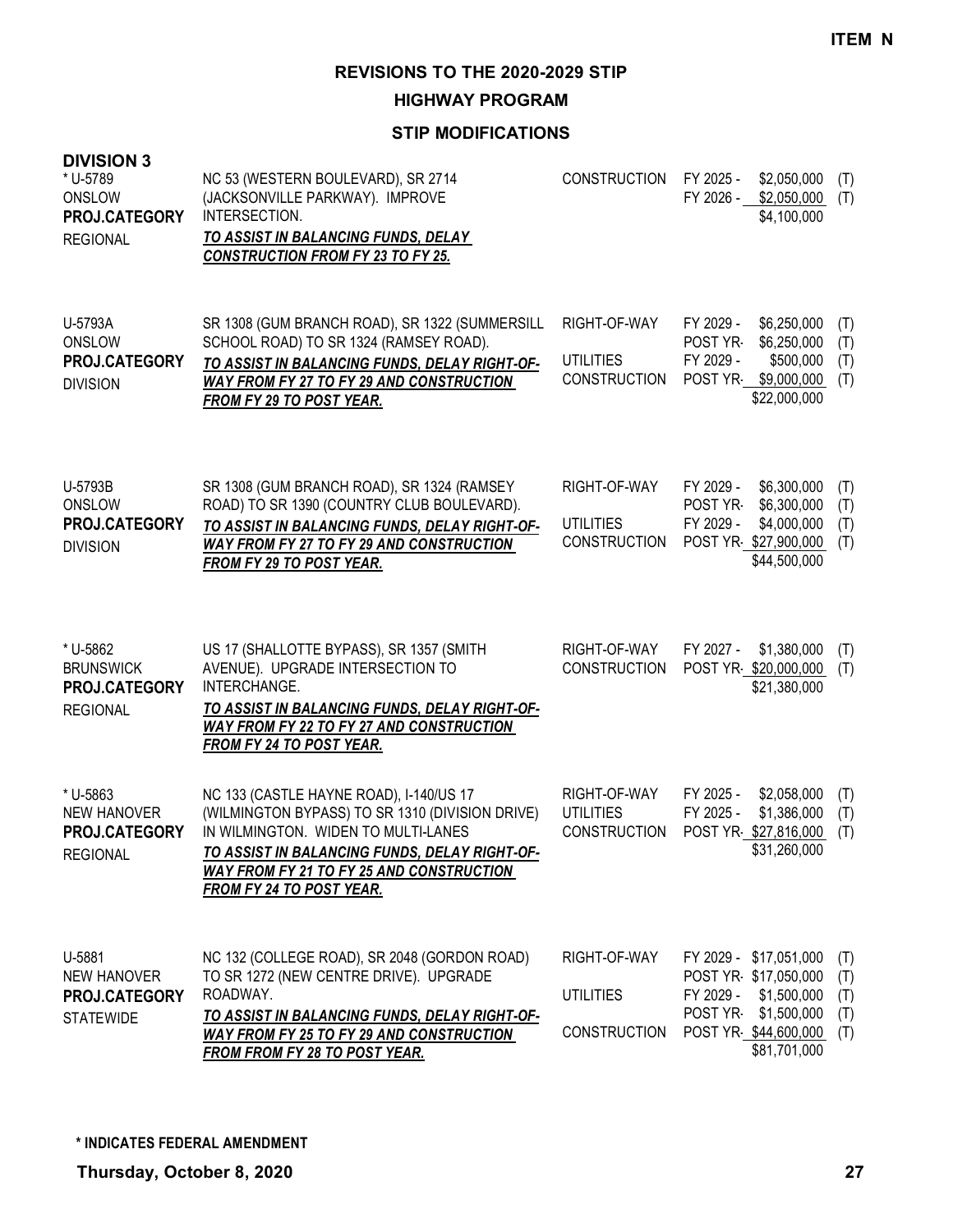**HIGHWAY PROGRAM**

| <b>DIVISION 3</b><br>U-5903<br>ONSLOW<br>PROJ.CATEGORY<br><b>DIVISION</b> | SR 1336 (HENDERSON ROAD), SR 1308 (GUM BRANCH<br>ROAD) TO NC 53 (WESTERN BOULEVARD). UPGRADE<br>TO SUPERSTREET.<br>TO ASSIST IN BALANCING FUNDS, DELAY RIGHT-OF-<br>WAY FROM FY 27 TO FY 29 AND CONSTRUCTION<br>FROM FY 29 TO POST YEAR. | RIGHT-OF-WAY<br><b>UTILITIES</b><br><b>CONSTRUCTION</b> | \$2,300,000<br>FY 2029 -<br>(T)<br>POST YR-<br>\$2,300,000<br>(T)<br>\$600,000<br>FY 2029 -<br>(T)<br>POST YR \$33,100,000<br>(T)<br>\$38,300,000                                   |
|---------------------------------------------------------------------------|------------------------------------------------------------------------------------------------------------------------------------------------------------------------------------------------------------------------------------------|---------------------------------------------------------|-------------------------------------------------------------------------------------------------------------------------------------------------------------------------------------|
| * U-5932<br><b>BRUNSWICK</b><br>PROJ.CATEGORY<br><b>STATEWIDE</b>         | US 17, NC 211. CONVERT INTERSECTION TO<br>INTERCHANGE.<br>TO ASSIST IN BALANCING FUNDS, DELAY RIGHT-OF-<br>WAY FROM FY 22 TO FY 25 AND CONSTRUCTION<br>FROM FY 27 TO POST YEAR.                                                          | RIGHT-OF-WAY<br><b>UTILITIES</b><br><b>CONSTRUCTION</b> | FY 2025 - \$10,000,000<br>(T)<br>FY 2026 - \$10,000,000<br>(T)<br>FY 2025 - \$10,400,000<br>(T)<br>POST YR \$29,200,000<br>(T)<br>\$59,600,000                                      |
| * U-5949<br>ONSLOW<br>PROJ.CATEGORY<br><b>REGIONAL</b>                    | NC 210, US 17 TO SOUTH OF SR 1518 (OLD<br>FOLKSTONE ROAD). WIDEN TO MULTI-LANES.<br>TO ASSIST IN BALANCING FUNDS, DELAY RIGHT-OF-<br><b>WAY FROM FY 22 TO FY 25 AND CONSTRUCTION</b><br><b>FROM FY 28 TO POST YEAR.</b>                  | RIGHT-OF-WAY<br><b>UTILITIES</b><br><b>CONSTRUCTION</b> | FY 2025 -<br>\$2,156,000<br>(T)<br>\$2,156,000<br>FY 2026 -<br>(T)<br>FY 2025 -<br>\$1,000,000<br>(T)<br>POST YR \$41,486,000<br>(T)<br>\$46,798,000                                |
| * U-5950<br>ONSLOW<br>PROJ.CATEGORY<br><b>REGIONAL</b>                    | US 17 BUSINESS (MARINE BOULEVARD), SR 1336<br>(HENDERSON DRIVE). IMPROVE INTERSECTION.<br>TO ASSIST IN BALANCING FUNDS, DELAY RIGHT-OF-<br><b>WAY FROM FY 22 TO FY 25 AND CONSTRUCTION</b><br><b>FROM FY 24 TO FY 27.</b>                | RIGHT-OF-WAY<br><b>UTILITIES</b><br><b>CONSTRUCTION</b> | FY 2025 -<br>\$107,000<br>(T)<br>FY 2025 -<br>\$100,000<br>(T)<br>FY 2027 -<br>\$300,000<br>(T)<br>\$507,000                                                                        |
| * U-5951<br>ONSLOW<br>PROJ.CATEGORY<br><b>REGIONAL</b>                    | US 17, US 17 BUSINESS (MARINE BOULEVARD).<br>UPGRADE AT-GRADE INTERSECTION TO PARTIAL<br>INTERCHANGE.<br>TO ASSIST IN BALANCING FUNDS, DELAY RIGHT-OF-<br><b>WAY FROM FY 22 TO FY 27 AND CONSTRUCTION</b><br>FROM FY 25 TO POST YEAR.    | RIGHT-OF-WAY<br><b>UTILITIES</b><br><b>CONSTRUCTION</b> | FY 2027 -<br>\$500,000<br>(T)<br>\$500,000<br>FY 2028 -<br>(T)<br>FY 2027 -<br>\$2,500,000<br>(T)<br>FY 2028 -<br>\$2,500,000<br>(T)<br>POST YR \$11,400,000<br>(T)<br>\$17,400,000 |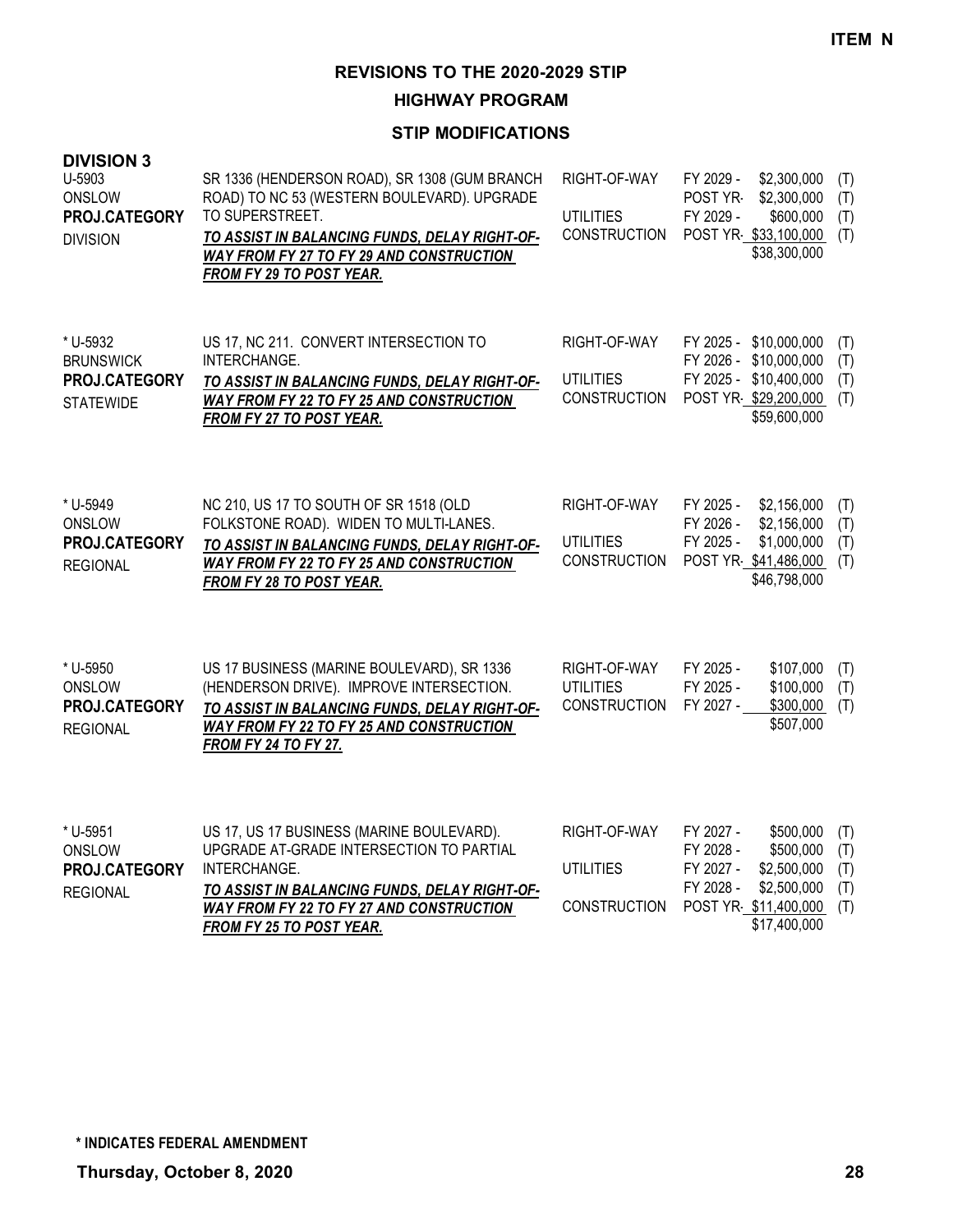**HIGHWAY PROGRAM**

| <b>DIVISION 3</b><br>* U-5954<br><b>NEW HANOVER</b><br><b>PROJ.CATEGORY</b><br><b>REGIONAL</b> | NC 133 (CASTLE HAYNE ROAD), NORTH 23RD<br>STREET. CONSTRUCT A ROUNDABOUT.<br>TO ASSIST IN BALANCING FUNDS, DELAY RIGHT-OF-<br>WAY FROM FY 22 TO FY 25 AND CONSTRUCTION<br><b>FROM FY 24 TO FY 27.</b>                                                                    | RIGHT-OF-WAY<br><b>UTILITIES</b><br><b>CONSTRUCTION</b> | FY 2025 -<br>\$150,000<br>FY 2025 -<br>\$100,000<br>FY 2027 -<br>\$1,125,000<br>FY 2028 -<br>\$1,125,000<br>\$2,500,000 | (T)<br>(T)<br>(T)<br>(T)         |
|------------------------------------------------------------------------------------------------|--------------------------------------------------------------------------------------------------------------------------------------------------------------------------------------------------------------------------------------------------------------------------|---------------------------------------------------------|-------------------------------------------------------------------------------------------------------------------------|----------------------------------|
| * U-6065<br>ONSLOW<br>PROJ.CATEGORY<br><b>STATEWIDE</b>                                        | US 17, NC 172 (SNEADS FERRY ROAD/SR 1518 (OLD<br>FOLKSTONE ROAD). INSTALL SUPER-STREET WITH<br>INTERSECTION IMPROVEMENTS.<br>TO ASSIST IN BALANCING FUNDS, DELAY RIGHT-OF-<br>WAY FROM FY 21 TO FY 24 AND CONSTRUCTION<br><b>FROM FY 23 TO FY 26.</b>                    | RIGHT-OF-WAY<br><b>UTILITIES</b><br><b>CONSTRUCTION</b> | FY 2024 -<br>\$500,000<br>FY 2024 -<br>\$100,000<br>FY 2026 -<br>\$1,500,000<br>\$1,900,000<br>FY 2026 -<br>\$4,000,000 | (T)<br>(T)<br>(HSIP)<br>(T)      |
| U-6104<br><b>BRUNSWICK</b><br>PROJ.CATEGORY<br><b>REGIONAL</b>                                 | US 17 (SHALLOTTE BYPASS), US 17 BUSINESS SOUTH<br>(MAIN STREET). UPGRADE EXISTING AT GRADE<br><b>INTERSECTION TO INTERCHANGE.</b><br>TO ASSIST IN BALANCING FUNDS, DELAY RIGHT-OF-<br><b>WAY FROM FY 26 TO FY 29 AND CONSTRUCTION</b><br><b>FROM FY 29 TO POST YEAR.</b> | RIGHT-OF-WAY<br><b>UTILITIES</b><br><b>CONSTRUCTION</b> | \$2,250,000<br>FY 2029 -<br>\$2,250,000<br>POST YR-<br>FY 2029 -<br>\$500,000<br>POST YR \$15,100,000<br>\$20,100,000   | (NHP)<br>(NHP)<br>(NHP)<br>(NHP) |
| U-6126<br><b>SAMPSON</b><br>PROJ.CATEGORY<br><b>REGIONAL</b>                                   | NC 24 (SOUTHWEST BOULEVARD/MLK JR<br>BOULEVARD), BUTLER ROAD/TRAM ROAD. IMPROVE<br>INTERSECTION.<br>TO ASSIST IN BALANCING FUNDS, DELAY RIGHT-OF-<br>WAY FROM FY 26 TO FY 28 AND CONSTRUCTION<br>FROM FY 28 TO POST YEAR.                                                | RIGHT-OF-WAY<br><b>UTILITIES</b><br><b>CONSTRUCTION</b> | FY 2028 -<br>\$200,000<br>FY 2028 -<br>\$100,000<br>\$1,100,000<br>POST YR<br>\$1,400,000                               | (NHP)<br>(NHP)<br>(NHP)          |
| U-6148<br>ONSLOW<br>PROJ.CATEGORY<br><b>REGIONAL</b>                                           | US 258/NC 24 (RICHLANDS HIGHWAY), SR 1329<br>(RHODESTOWN FIRE DEPARTMENT ROAD). IMPROVE<br>INTERSECTION.<br>TO ASSIST IN BALANCING FUNDS, DELAY RIGHT-OF-<br><b>WAY FROM FY 26 TO FY 28 AND CONSTRUCTION</b><br><b>FROM FY 28 TO POST YEAR.</b>                          | RIGHT-OF-WAY<br><b>UTILITIES</b><br><b>CONSTRUCTION</b> | FY 2028 -<br>\$500,000<br>FY 2028 -<br>\$100,000<br>\$1,000,000<br>POST YR<br>\$1,600,000                               | (NHP)<br>(NHP)<br>(NHP)          |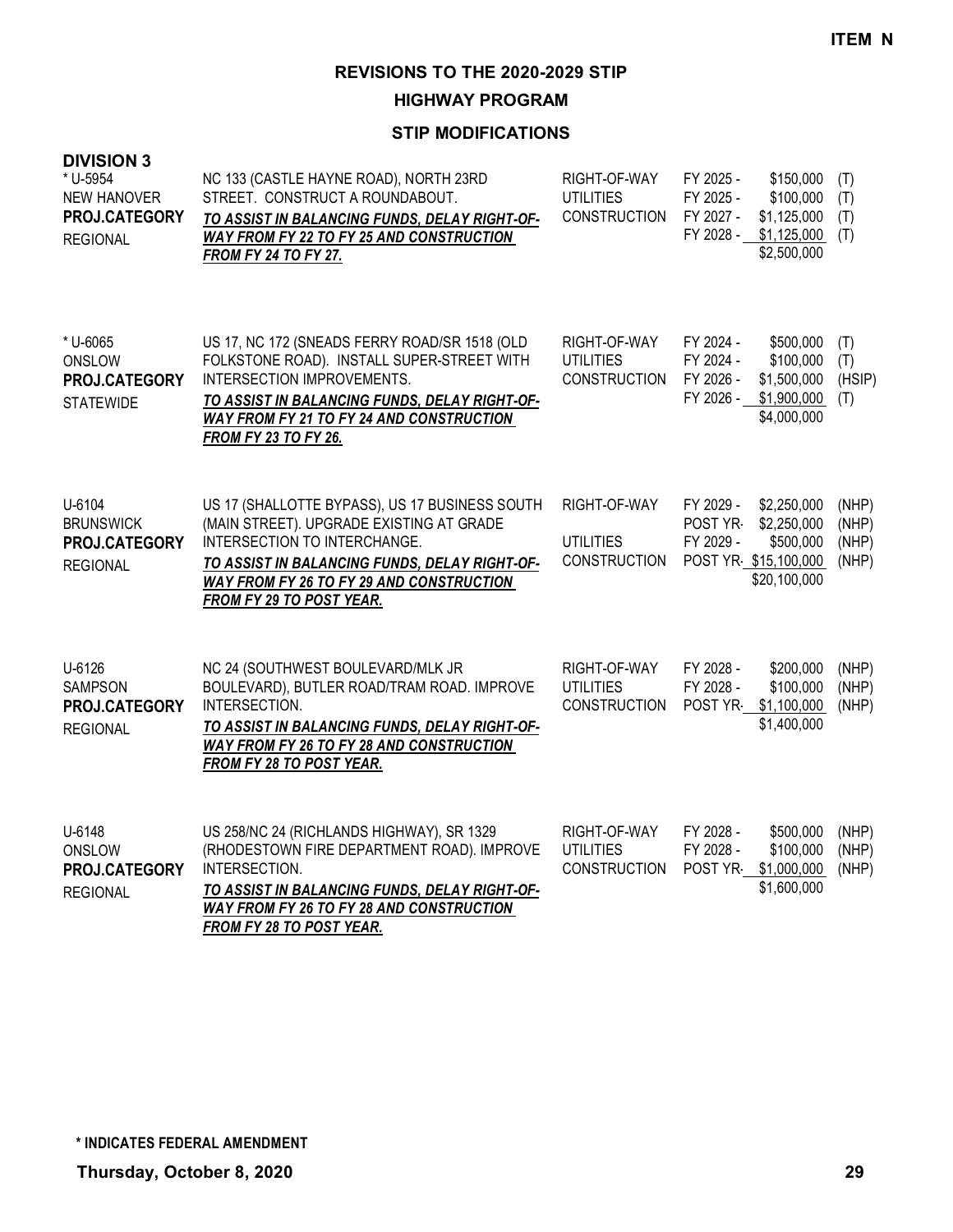**HIGHWAY PROGRAM**

### **STIP MODIFICATIONS**

| <b>DIVISION 3</b><br>U-6199<br><b>NEW HANOVER</b><br>PROJ.CATEGORY<br><b>DIVISION</b> | WILMINGTON, WILMINGTON CITYWIDE SIGNAL<br>SYSTEM.<br>TO ASSIST IN BALANCING FUNDS, DELAY RIGHT-OF-<br><b>WAY FROM FY 25 TO FY 28 AND CONSTRUCTION</b><br>FROM FY 27 TO POST YEAR.                                                                        | RIGHT-OF-WAY<br><b>UTILITIES</b><br><b>CONSTRUCTION</b> | FY 2028 -<br>\$100,000<br>FY 2028 -<br>\$500,000<br>POST YR \$15,360,000<br>\$15,960,000                                                                                                                                                                          | (T)<br>(T)<br>(T)                                                  |
|---------------------------------------------------------------------------------------|----------------------------------------------------------------------------------------------------------------------------------------------------------------------------------------------------------------------------------------------------------|---------------------------------------------------------|-------------------------------------------------------------------------------------------------------------------------------------------------------------------------------------------------------------------------------------------------------------------|--------------------------------------------------------------------|
| U-6200<br>ONSLOW<br>PROJ.CATEGORY<br><b>DIVISION</b>                                  | SR 1308 (GUM BRANCH ROAD), WILLIAMSBURG<br>PARKWAY TO INDIAN DRIVE, UPGRADE TO<br>SUPERSTREET.<br>TO ASSIST IN BALANCING FUNDS, DELAY RIGHT-OF-<br><b>WAY FROM FY 27 TO FY 28 AND CONSTRUCTION</b><br><b>FROM FY 29 TO POST YEAR.</b>                    | RIGHT-OF-WAY<br><b>UTILITIES</b><br><b>CONSTRUCTION</b> | FY 2028 -<br>\$1,700,000<br>FY 2028 -<br>\$1,136,000<br>POST YR \$4,900,000<br>\$7,736,000                                                                                                                                                                        | (T)<br>(T)<br>(T)                                                  |
| U-6201<br><b>NEW HANOVER</b><br>PROJ.CATEGORY<br><b>DIVISION</b>                      | SR 1175 (KERR AVENUE), SR 1411 (WRIGHTSVILLE<br>AVENUE) TO US 76 (OLEANDER DRIVE). CONSTRUCT<br>ROADWAY ON NEW LOCATION.<br>TO ASSIST IN BALANCING FUNDS, DELAY RIGHT-OF-<br><b>WAY FROM FY 25 TO FY 28 AND CONSTRUCTION</b><br>FROM FY 27 TO POST YEAR. | RIGHT-OF-WAY<br><b>UTILITIES</b><br><b>CONSTRUCTION</b> | FY 2028 -<br>\$3,300,000<br>FY 2028 -<br>\$500,000<br>POST YR \$1,600,000<br>\$5,400,000                                                                                                                                                                          | (T)<br>(T)<br>(T)                                                  |
| * W-5602<br>ONSLOW<br>PROJ.CATEGORY<br><b>REGIONAL</b>                                | NC 172, CAMP LEJEUNE GATE TO NC 210. CONVERT<br>TWO LANE ROADWAY TO THREE LANE ROADWAY<br>WITH A TWO WAY LEFT TURN LANE.<br><b>PROJECT TO UTILIZE BUILD NC BONDS.</b>                                                                                    | <b>BUILD NC CON</b>                                     | FY 2021 -<br>\$558,000<br>FY 2022 -<br>\$558,000<br>FY 2023 -<br>\$558,000<br>FY 2024 -<br>\$558,000<br>FY 2025 -<br>\$558,000<br>FY 2026 -<br>\$558,000<br>FY 2027 -<br>\$558,000<br>FY 2028 -<br>\$558,000<br>FY 2029 -<br>\$558,000<br>POST YR-<br>\$3,348,000 | (T)<br>(T)<br>(T)<br>(T)<br>(T)<br>(T)<br>(T)<br>(T)<br>(T)<br>(T) |
|                                                                                       |                                                                                                                                                                                                                                                          |                                                         | CONSTRUCTION FY 2020 - \$3,338,000 (T)<br>\$11,708,000                                                                                                                                                                                                            |                                                                    |
| <b>DIVISION 4</b><br>*B-5662<br><b>HALIFAX</b><br>PROJ.CATEGORY                       | NC 561, BRIDGE 93 OVER CONOCONNARA SWAMP ON<br>NC 561.<br>PROJECT TO NO LONGER UTILIZE BUILD NC BONDS.                                                                                                                                                   | <b>CONSTRUCTION</b>                                     | FY 2021 - \$3,450,000<br>\$3,450,000                                                                                                                                                                                                                              | (HFB)                                                              |

HWY FUNDS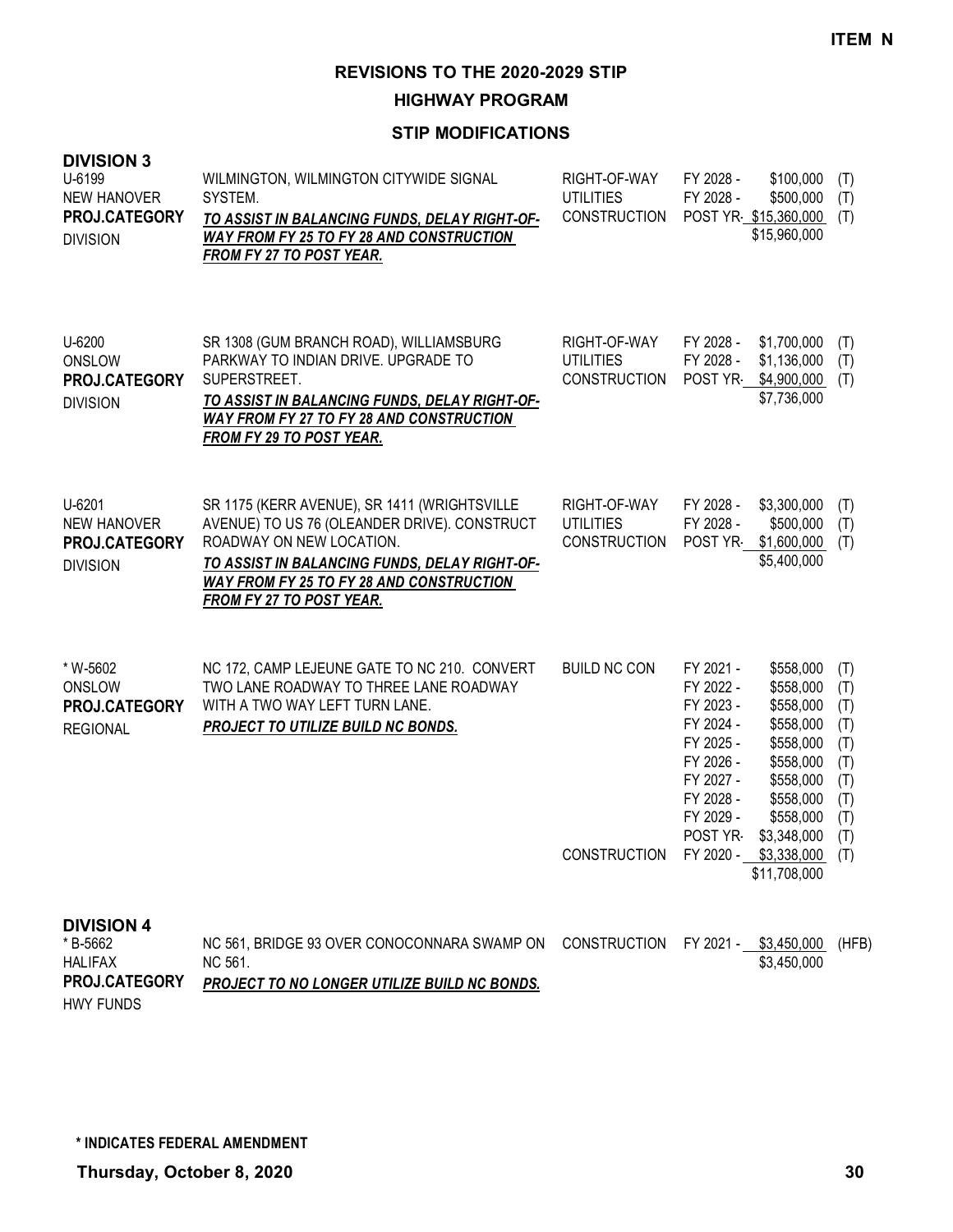**HIGHWAY PROGRAM**

| <b>DIVISION 4</b><br>* B-5666<br><b>WILSON</b><br>PROJ.CATEGORY<br><b>HWY FUNDS</b> | US 117, REPLACE BRIDGE 47 OVER SEABOARD<br>COAST LINE RAILROAD ON US 117.<br>PROJECT NO LONGER UTILIZING BUILD NC BONDS.                                                                       | <b>CONSTRUCTION</b>                 |                                     | FY 2021 - \$3,400,000<br>\$3,400,000               | (HFB)               |
|-------------------------------------------------------------------------------------|------------------------------------------------------------------------------------------------------------------------------------------------------------------------------------------------|-------------------------------------|-------------------------------------|----------------------------------------------------|---------------------|
| * B-5671<br>EDGECOMBE<br><b>PROJ.CATEGORY</b><br><b>HWY FUNDS</b>                   | NC 97, BRIDGE 87 OVER SWIFT CREEK ON NC 97.<br>PROJECT TO NO LONGER UTILIZE BUILD NC BONDS.                                                                                                    | <b>CONSTRUCTION</b>                 |                                     | FY 2021 - \$2,250,000<br>\$2,250,000               | (HFB)               |
| * BR-0036<br><b>NASH</b><br>PROJ.CATEGORY<br><b>HWY FUNDS</b>                       | NC 33, BRIDGE 630041 ON NC 33 OVER I-95.<br>TO ASSIST IN BALANCING FUNDS, DELAY<br>CONSTRUCTION FROM FY 20 TO FY 21. PROJECT TO<br><b>NO LONGER UTILIZE BUILD NC BONDS.</b>                    | <b>CONSTRUCTION</b>                 |                                     | FY 2021 - \$4,700,000<br>\$4,700,000               | (HFB)               |
| * BR-0039<br><b>NASH</b><br>PROJ.CATEGORY<br><b>HWY FUNDS</b>                       | SR 1510, BRIDGE 224 ON SR 1510 OVER I-95.<br>TO ASSIST IN BALANCING FUNDS, DELAY<br>CONSTRUCTION FROM FY 20 TO FY 21. PROJECT TO<br>NO LONGER UTILIZE BUILD NC BONDS.                          | <b>CONSTRUCTION</b>                 | FY 2021 -                           | \$5,200,000<br>\$5,200,000                         | (HFB)               |
| BR-0112<br><b>EDGECOMBE</b><br>PROJ.CATEGORY<br><b>DIVISION</b>                     | SR 1616 (SHARP POINT ROAD), REPLACE BRIDGE NO.<br>320035 OVER OTTER CREEK ON SR 1616 (SHARP<br>POINT ROAD).<br>TO ASSIST IN BALANCING FUNDS, DELAY<br><b>CONSTRUCTION FROM FY 20 TO FY 21.</b> | <b>CONSTRUCTION</b>                 | FY 2021 -<br>FY 2022 -              | \$725,000<br>\$725,000<br>\$1,450,000              | (O)<br>(O)          |
| BR-0113<br><b>HALIFAX</b><br>PROJ.CATEGORY<br><b>DIVISION</b>                       | SR 1601 (SLEDGE ROAD), REPLACE BRIDGE 410115<br>OVER ROCKY SWAMP ON SR 1601 (SLEDGE ROAD).<br>TO ASSIST IN BALANCING FUNDS, DELAY<br><b>CONSTRUCTION FROM FY 20 TO FY 21.</b>                  | RIGHT-OF-WAY<br><b>CONSTRUCTION</b> | FY 2020 -<br>FY 2021 -<br>FY 2022 - | \$130,000<br>\$450,000<br>\$450,000<br>\$1,030,000 | (HFB)<br>(O)<br>(O) |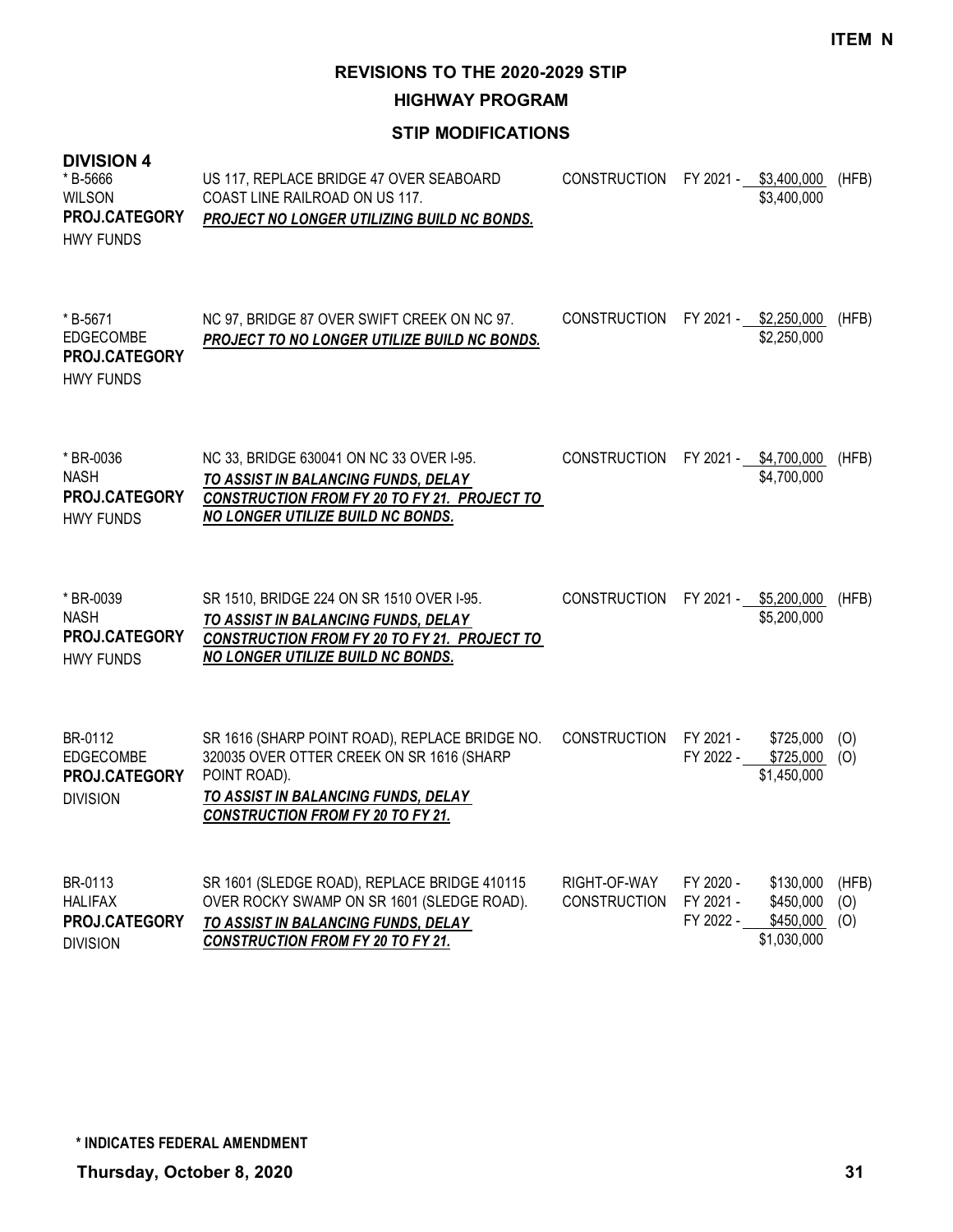**HIGHWAY PROGRAM**

| <b>DIVISION 4</b><br>* EB-5761<br><b>NASH</b><br>PROJ.CATEGORY<br><b>DIVISION</b> | US 301 BUSINESS (CHURCH STREET), US 64 TO NC 97<br>(RALEIGH BOULEVARD) OVERPASS. CONSTRUCT<br>STREETSCAPE IMPROVEMENTS. ADD SIDEWALK AND<br><b>BICYCLE LANES.</b><br>TO ASSIST IN BALANCING FUNDS, DELAY<br>PRELIMINARY ENGINEERING FROM FY 21 TO FY 23,<br>RIGHT-OF-WAY FROM FY 22 TO FY 24, AND<br><b>CONSTRUCTION FROM FY 23 TO FY 25.</b> | <b>ENGINEERING</b><br>RIGHT-OF-WAY<br><b>CONSTRUCTION</b> | FY 2023 -<br>FY 2023 -<br>FY 2024 -<br>FY 2025 - | \$160,000<br>\$40,000<br>\$50,000<br>\$2,000,000<br>FY 2025 - \$500,000<br>\$2,750,000 | (TA5200)<br>(L)<br>(L)<br>(TA5200)<br>(L) |
|-----------------------------------------------------------------------------------|-----------------------------------------------------------------------------------------------------------------------------------------------------------------------------------------------------------------------------------------------------------------------------------------------------------------------------------------------|-----------------------------------------------------------|--------------------------------------------------|----------------------------------------------------------------------------------------|-------------------------------------------|
| * I-5932B<br><b>HALIFAX</b><br>PROJ.CATEGORY<br><b>STATEWIDE</b>                  | 1-95, NC 481 (MILE MARKER 154) TO NC 561 (MILE<br>MARKER 160)<br>TO ASSIST IN BALANCING FUNDS, DELAY<br><b>CONSTRUCTION FROM FY 22 TO FY 25.</b>                                                                                                                                                                                              | <b>CONSTRUCTION</b>                                       | FY 2025 -<br>FY 2026 -                           | \$2,050,000<br>\$2,050,000<br>\$4,100,000                                              | (BGLT5)<br>(BGLT5)                        |
| I-5933<br><b>NASH</b><br>PROJ.CATEGORY<br><b>STATEWIDE</b>                        | I-95, WILSON COUNTY LINE (MILE MARKER 124.6) TO<br>THE NORTH OF NC 97 (MILE MARKER 127.6).<br>PAVEMENT AND BRIDGE REHABILITATION.<br>TO ASSIST IN BALANCING FUNDS, DELAY<br><b>CONSTRUCTION FROM FY 24 TO FY 27.</b>                                                                                                                          | <b>CONSTRUCTION</b>                                       | FY 2027 -<br>FY 2028 -                           | \$1,800,000<br>\$1,800,000<br>\$3,600,000                                              | (NHPIM)<br>(NHPIM)                        |
| * I-5933A<br><b>NASH</b><br>PROJ.CATEGORY<br><b>STATEWIDE</b>                     | I-95, BRIDGE REHABILITATION FOR 630009 AND<br>630012.<br>TO ASSIST IN BALANCING FUNDS, DELAY<br><b>CONSTRUCTION FROM FY 22 TO FY 25.</b>                                                                                                                                                                                                      | <b>CONSTRUCTION</b>                                       | FY 2025 -                                        | \$400,000<br>\$400,000                                                                 | (NHPIM)                                   |
| $*$ 1-5934<br><b>NASH</b><br>PROJ.CATEGORY<br><b>STATEWIDE</b>                    | I-95, SR 1770 (SUNSET AVENUE) (MILE MARKER 137.4)<br>TO SR 1544 (NORTH HALIFAX ROAD) (MILE MARKER<br>142.1). PAVEMENT AND BRIDGE REHABILITATION.<br>TO ASSIST IN BALANCING FUNDS, DELAY<br><b>CONSTRUCTION FROM FY 23 TO FY 26.</b>                                                                                                           | <b>CONSTRUCTION</b>                                       | FY 2026 -<br>FY 2027 -                           | \$2,424,000<br>\$2,424,000<br>\$4,848,000                                              | (NHPIM)<br>(NHPIM)                        |
| * I-5936<br><b>WILSON</b><br><b>PROJ.CATEGORY</b><br><b>STATEWIDE</b>             | I-95, JOHNSTON COUNTY LINE (MILE MARKER 108.2)<br>TO NORTH OF SR 1116 (GOVERNOR HUNT ROAD)<br>(MILE MARKER 114.5). PAVEMENT REHABILITATION.<br>TO ASSIST IN BALANCING FUNDS, DELAY<br><b>CONSTRUCTION FROM FY 23 TO FY 26.</b>                                                                                                                | <b>CONSTRUCTION</b>                                       |                                                  | FY 2026 - \$1,400,000<br>\$1,400,000                                                   | (NHPIM)                                   |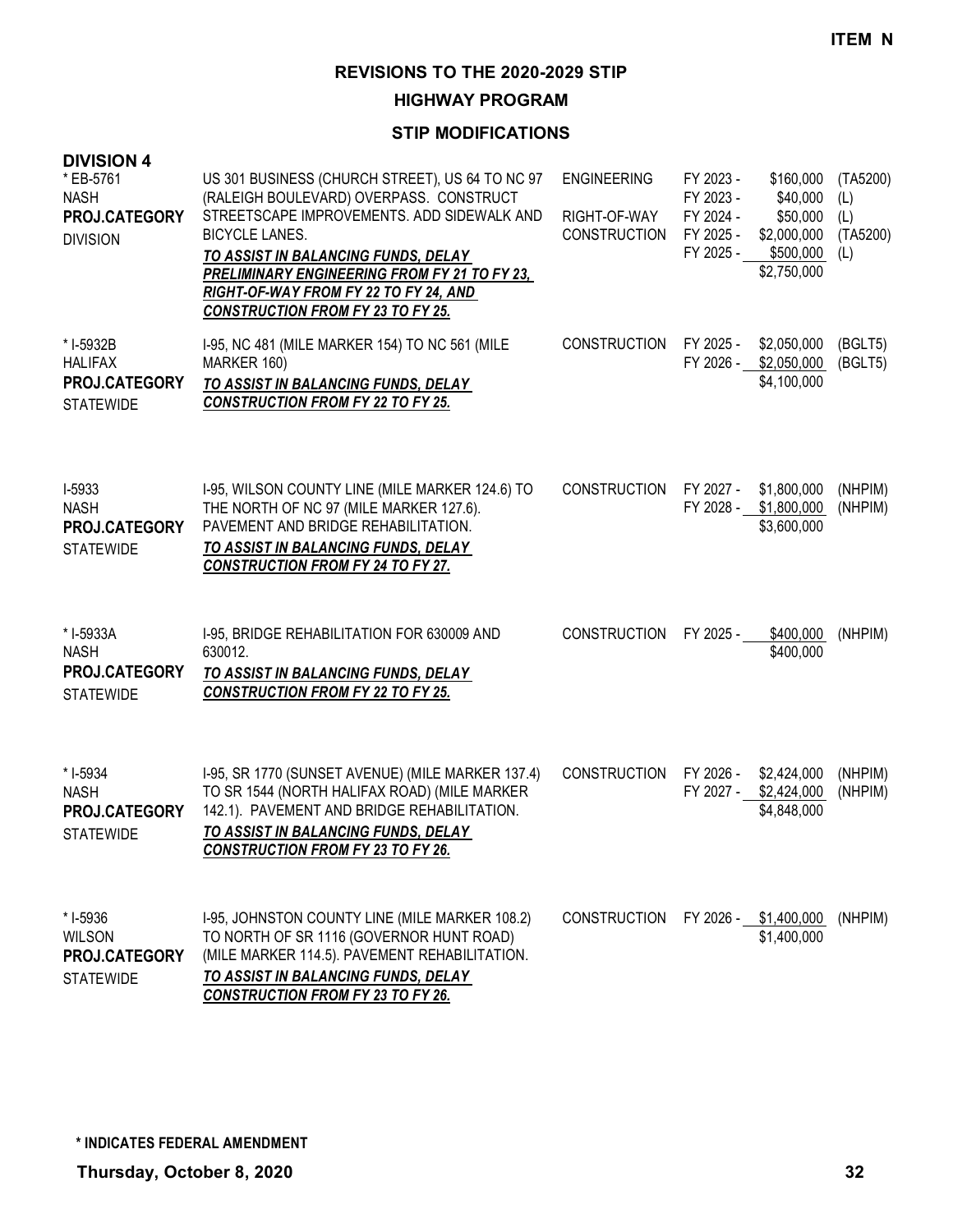**HIGHWAY PROGRAM**

## **STIP MODIFICATIONS**

| <b>DIVISION 4</b><br>* I-5974<br><b>JOHNSTON</b><br>PROJ.CATEGORY<br><b>REGIONAL</b> | I-95, US 701/NC 96. CONSTRUCT INTERCHANGE.<br>TO ASSIST IN BALANCING FUNDS, DELAY RIGHT-OF-<br><b>WAY FROM FY 21 TO FY 25 AND CONSTRUCTION</b><br><b>FROM FY 24 TO FY 28.</b>                                         | RIGHT-OF-WAY<br><b>UTILITIES</b><br>CONSTRUCTION | FY 2025 -<br>\$1,500,000<br>FY 2026 -<br>\$4,500,000<br>FY 2025 -<br>\$200,000<br>FY 2028 -<br>\$10,175,000<br>FY 2029 -<br>\$10,175,000<br>POST YR \$20,350,000<br>\$46,900,000 | (NHP)<br>(NHP)<br>(NHP)<br>(NHP)<br>(NHP)<br>(NHP) |
|--------------------------------------------------------------------------------------|-----------------------------------------------------------------------------------------------------------------------------------------------------------------------------------------------------------------------|--------------------------------------------------|----------------------------------------------------------------------------------------------------------------------------------------------------------------------------------|----------------------------------------------------|
| * I-6041<br><b>EDGECOMBE</b><br>PROJ.CATEGORY<br><b>STATEWIDE</b>                    | US 64 (FUTURE I-87), SR 1233 (THOMAS ROAD)<br>OVERPASS TO NC 33. PAVEMENT REHABILITATION.<br>TO ASSIST IN BALANCING FUNDS, DELAY<br><b>CONSTRUCTION FROM FY 22 TO FY 25.</b>                                          | <b>CONSTRUCTION</b>                              | FY 2025 -<br>\$4,195,000<br>FY 2026 -<br>\$4,196,000<br>\$8,391,000                                                                                                              | (NHPIM)<br>(NHPIM)                                 |
| *I-6041A<br><b>EDGECOMBE</b><br>PROJ.CATEGORY<br><b>STATEWIDE</b>                    | US 64 (FUTURE I-87), REHABILITATE BRIDGE 320104,<br>320155, 320148, 320153, 320154, 320156, 320157,<br>320320, 320325, AND 320326.<br>TO ASSIST IN BALANCING FUNDS, DELAY<br><b>CONSTRUCTION FROM FY 23 TO FY 25.</b> | <b>CONSTRUCTION</b>                              | FY 2025 - \$2,400,000<br>\$2,400,000                                                                                                                                             | (NHPIM)                                            |
| * I-6042<br>EDGECOMBE<br>PROJ.CATEGORY<br><b>STATEWIDE</b>                           | US 64 (FUTURE I-87), NC 33 TO MARTIN COUNTY LINE.<br>PAVEMENT REHABILITATION.<br>TO ASSIST IN BALANCING FUNDS, DELAY<br><b>CONSTRUCTION FROM FY 22 TO FY 25.</b>                                                      | <b>CONSTRUCTION</b>                              | FY 2025 -<br>\$3,698,000<br>FY 2026 -<br>\$3,697,000<br>\$7,395,000                                                                                                              | (NHPIM)<br>(NHPIM)                                 |
| *I-6042A<br><b>EDGECOMBE</b><br>PROJ.CATEGORY<br><b>STATEWIDE</b>                    | US 64 (FUTURE I-87), REHABILITATE BRIDGE 320327<br>AND 320328.<br>TO ASSIST IN BALANCING FUNDS, DELAY<br><b>CONSTRUCTION FROM FY 23 TO FY 25.</b>                                                                     | <b>CONSTRUCTION</b>                              | \$500,000<br>FY 2025 -<br>\$500,000                                                                                                                                              | (NHPIM)                                            |
| $*$ I-6045<br><b>NASH</b><br>PROJ.CATEGORY<br><b>STATEWIDE</b>                       | US 64 (FUTURE I-87), SR 1306 (SOUTH OLD FRANKLIN<br>ROAD) TO SR 1603 (OLD CARRIAGE ROAD).<br>PAVEMENT REHABILITATION.<br><u>TO ASSIST IN BALANCING FUNDS, DELAY</u>                                                   | <b>CONSTRUCTION</b>                              | FY 2025 -<br>\$6,067,000<br>FY 2026 -<br>\$6,067,000<br>FY 2027 - \$6,066,000<br>\$18,200,000                                                                                    | (NHPIM)<br>(NHPIM)<br>(NHPIM)                      |

*CONSTRUCTION FROM FY 22 TO FY 25.*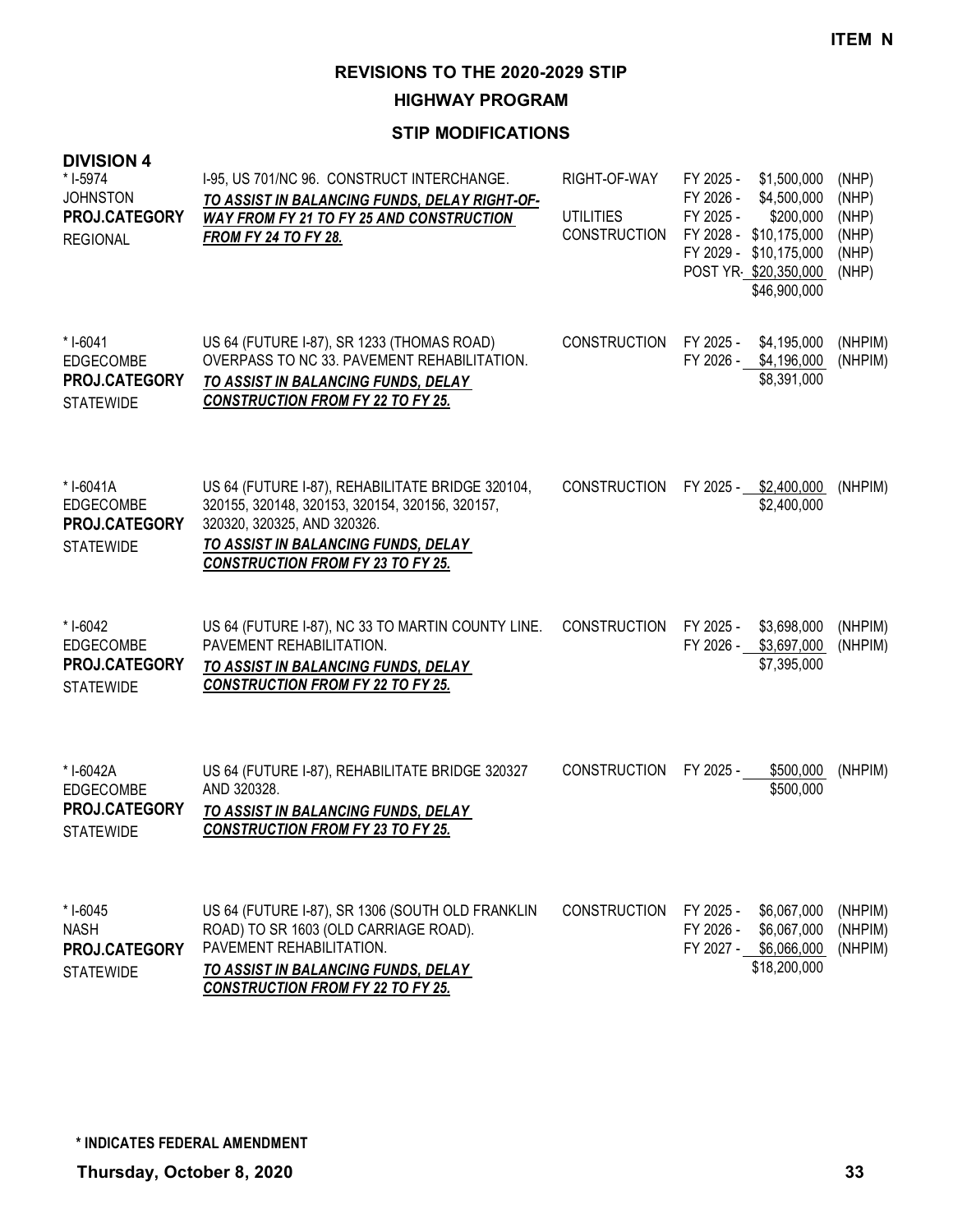**HIGHWAY PROGRAM**

#### **STIP MODIFICATIONS**

#### **DIVISION 4** US 64 (FUTURE I-87), BRIDGE REHABILITATION FOR 630072 AND 630074. *TO ASSIST IN BALANCING FUNDS, DELAY CONSTRUCTION FROM FY 22 TO FY 25.* CONSTRUCTION FY 2025 - \$750,000 (NHPIM) \$750,000 \* I-6045A NASH **STATEWIDE PROJ.CATEGORY** US 64 (FUTURE I-87), SR 1603 (OLD CARRIAGE ROAD) TO SR 1225 (KINGSBORO ROAD). PAVEMENT REHABILITATION. *TO ASSIST IN BALANCING FUNDS, DELAY CONSTRUCTION FROM FY 22 TO FY 25.* CONSTRUCTION FY 2025 - \$8,850,000 (NHPIM) FY 2026 - \$8,850,000 (NHPIM) \$17,700,000 \* I-6046 EDGECOMBE NASH **STATEWIDE PROJ.CATEGORY** US 64 (FUTURE I-87), SR 1603 (OLD CARRIAGE ROAD) TO SR 1225 (KINGSBORO ROAD). REHABILITATE BRIDGE 630162, 630209, 630210, 630216, 630217, 630172, 630176, 320135, 320138. *TO ASSIST IN BALANCING FUNDS, DELAY CONSTRUCTION FROM FY 22 TO FY 25.* CONSTRUCTION FY 2025 - \$600,000 (NHPIM) \$600,000 \* I-6046A EDGECOMBE NASH **STATEWIDE PROJ.CATEGORY** US 117 (FUTURE I-795), US 70 TO DUPLIN COUNTY LINE. PAVEMENT AND BRIDGE REHABILITATION. *TO ASSIST IN BALANCING FUNDS, DELAY CONSTRUCTION FROM FY 22 TO FY 25.* CONSTRUCTION FY 2025 - \$5,050,000 (NHPIM) FY 2026 - \$5,050,000 (NHPIM) \$10,100,000 \* I-6048 WAYNE **STATEWIDE PROJ.CATEGORY** I-95, SR 1007 (BROGDEN ROAD). IMPROVE INTERCHANGE. *TO ASSIST IN BALANCING FUNDS, DELAY RIGHT-OF-WAY FROM FY 26 TO FY 27 AND CONSTRUCTION FROM FY 28 TO FY 29. PROJECT TO NO LONGER*  RIGHT-OF-WAY FY 2027 - \$2,000,000 (T) UTILITIES FY 2027 - \$500,000 (T) CONSTRUCTION FY 2029 - \$4,000,000 (T) POST YR- \$8,000,000 (T) \$14,500,000 \* I-6061 **JOHNSTON** DIVISION **PROJ.CATEGORY**

*UTILIZE BUILD NC BONDS.*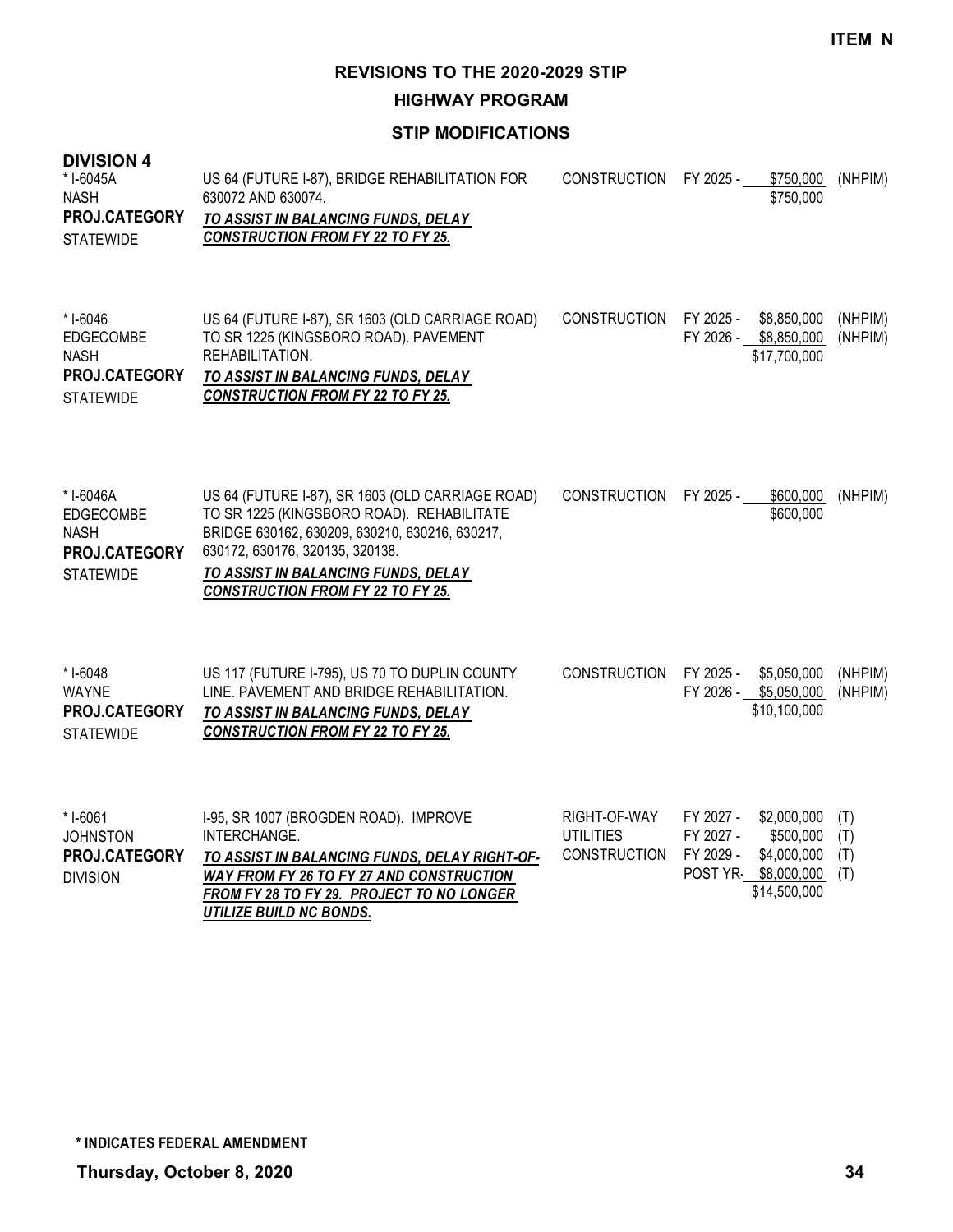**HIGHWAY PROGRAM**

| <b>DIVISION 4</b><br>* I-6062<br><b>JOHNSTON</b><br>PROJ.CATEGORY<br><b>DIVISION</b> | I-95, SR 2339 (BAGLEY ROAD). IMPROVE<br>INTERCHANGE.<br>TO ASSIST IN BALANCING FUNDS, DELAY RIGHT-OF-<br><b>WAY FROM FY 26 TO FY 27 AND CONSTRUCTION</b><br>FROM FY 28 TO FY 29. PROJECT TO NO LONGER<br><b>UTILIZE BUILD NC BONDS.</b>                                                                                                                                                                                                      | RIGHT-OF-WAY<br><b>UTILITIES</b><br><b>CONSTRUCTION</b> | FY 2027 -<br>\$500,000<br>FY 2027 -<br>\$2,000,000<br>FY 2029 -<br>\$4,000,000<br>POST YR \$8,000,000<br>\$14,500,000                                                                                                                                         | (T)<br>(T)<br>(T)<br>(T)                                                                       |
|--------------------------------------------------------------------------------------|----------------------------------------------------------------------------------------------------------------------------------------------------------------------------------------------------------------------------------------------------------------------------------------------------------------------------------------------------------------------------------------------------------------------------------------------|---------------------------------------------------------|---------------------------------------------------------------------------------------------------------------------------------------------------------------------------------------------------------------------------------------------------------------|------------------------------------------------------------------------------------------------|
| P-5741<br><b>NORTHAMPTON</b><br><b>HALIFAX</b><br>PROJ.CATEGORY<br><b>STATEWIDE</b>  | CSX A LINE, CONSTRUCT NEW MAIN TRACK<br>BETWEEN MP A-80.7 AND MP A-82.4 INCLUDING<br>REHABILITATION OF CSX SA-LINE BRIDGE OVER<br>ROANOKE RIVER. NEW CONNECTION BETWEEN A-<br>LINE AND SA-LINE AT MP A-80.7. RECONSTRUCT MAIN<br>TRACK BETWEEN MP A-82.4 AND MP A-84.7. CREATE<br>SECOND MAIN.<br><u>TO ASSIST IN BALANCING FUNDS, DELAY RIGHT-OF-</u><br><b>WAY FROM FY 25 TO FY 27 AND CONSTRUCTION</b><br><b>FROM FY 28 TO POST YEAR.</b> | RIGHT-OF-WAY<br><b>CONSTRUCTION</b>                     | FY 2027 -<br>\$5,000,000<br>POST YR \$62,000,000<br>\$67,000,000                                                                                                                                                                                              | (T)<br>(T)                                                                                     |
| R-2829<br><b>WAKE</b><br><b>JOHNSTON</b><br>PROJ.CATEGORY<br><b>STATEWIDE</b>        | NEW ROUTE (FUTURE NC 540), EASTERN WAKE<br>FREEWAY / TRIANGLE EXPRESSWAY SOUTHEAST<br>EXTENSION (RALEIGH OUTER LOOP), I-40 TO US 64 /<br>US 264 BYPASS. FREEWAY ON NEW LOCATION.<br>ACCELERATE RIGHT-OF-WAY FROM FY 29 TO FY 25<br>AND CONSTRUCTION FROM FY 29 TO FY 26 TO<br><b>STRATEGICALLY BALANCE LETTINGS.</b>                                                                                                                         | RIGHT-OF-WAY<br><b>UTILITIES</b><br><b>CONSTRUCTION</b> | FY 2025 - \$10,000,000<br>FY 2026 - \$47,207,000<br>FY 2027 - \$47,208,000<br>\$3,680,000<br>FY 2026 -<br>FY 2026 - \$119,951,000<br>FY 2027 - \$119,951,000<br>FY 2028 - \$119,951,000<br>FY 2029 - \$65,000,000<br>FY 2029 - \$119,952,000<br>\$652,900,000 | (T)<br>(BOND R)<br>(BOND R)<br>(BOND R)<br>(BOND R)<br>(BOND R)<br>(BOND R)<br>(T)<br>(BOND R) |
| * R-3410<br><b>JOHNSTON</b><br>PROJ.CATEGORY<br><b>REGIONAL</b>                      | NC 42, NC 50 TO US 70 BUSINESS. WIDEN TO MULTI-<br>LANES.<br>TO ASSIST IN BALANCING FUNDS, DELAY RIGHT-OF-<br><b>WAY FROM FY 22 TO FY 27 AND CONSTRUCTION</b><br><b>FROM FY 25 TO FY 29.</b>                                                                                                                                                                                                                                                 | RIGHT-OF-WAY<br><b>UTILITIES</b><br><b>CONSTRUCTION</b> | \$7,348,000<br>FY 2027 -<br>FY 2028 -<br>\$7,348,000<br>FY 2027 -<br>\$1,763,000<br>FY 2029 - \$12,000,000<br>POST YR \$47,600,000<br>\$76,059,000                                                                                                            | (BGANY)<br>(BGANY)<br>(BGANY)<br>(BGANY)<br>(BGANY)                                            |
| * R-5718<br><b>JOHNSTON</b><br>PROJ.CATEGORY<br><b>DIVISION</b>                      | SR 1003 (BUFFALO ROAD), US 70 TO SR 1934 (OLD<br>BEULAH ROAD). WIDEN TO THREE LANES.<br><u>TO ASSIST IN BALANCING FUNDS, DELAY RIGHT-OF-</u><br>WAY FROM FY 21 TO FY 22 AND CONSTRUCTION<br><b>FROM FY 23 TO FY 25.</b>                                                                                                                                                                                                                      | RIGHT-OF-WAY<br><b>UTILITIES</b><br><b>CONSTRUCTION</b> | FY 2022 -<br>\$560,000<br>FY 2022 -<br>\$67,000<br>FY 2025 -<br>\$2,204,000<br>FY 2026 -<br>\$2,204,000<br>FY 2027 -<br>\$2,204,000<br>\$7,239,000                                                                                                            | (T)<br>(T)<br>(BG5200)<br>(BG5200)<br>(BG5200)                                                 |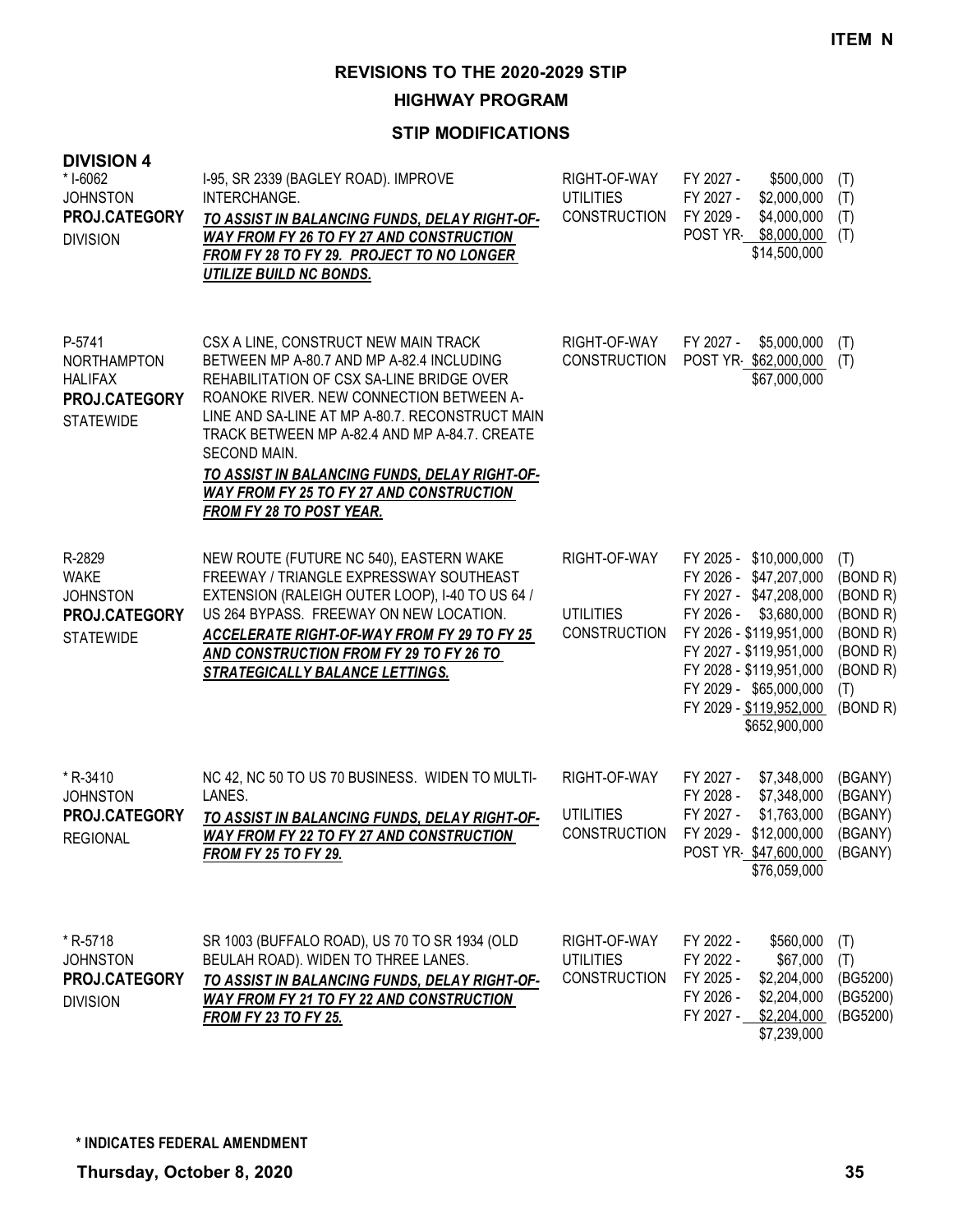**HIGHWAY PROGRAM**

| <b>DIVISION 4</b><br>R-5761<br><b>JOHNSTON</b><br>PROJ.CATEGORY<br><b>DIVISION</b> | NC 242, SR 1168 (TARHEEL ROAD) TO I-40. WIDEN<br>ROADWAY.<br>TO ASSIST IN BALANCING FUNDS, DELAY RIGHT-OF-<br>WAY FROM FY 27 TO FY 28 AND CONSTRUCTION<br>FROM FY 29 TO POST YEAR.                                                                           | RIGHT-OF-WAY<br><b>UTILITIES</b><br><b>CONSTRUCTION</b> | FY 2028 -<br>\$1,500,000<br>FY 2028 -<br>\$500,000<br>POST YR \$12,000,000<br>\$14,000,000                                                       | (T)<br>(T)<br>(T)               |
|------------------------------------------------------------------------------------|--------------------------------------------------------------------------------------------------------------------------------------------------------------------------------------------------------------------------------------------------------------|---------------------------------------------------------|--------------------------------------------------------------------------------------------------------------------------------------------------|---------------------------------|
| R-5949<br><b>EDGECOMBE</b><br>PROJ.CATEGORY<br><b>DIVISION</b>                     | US 258, SR 1601 (COLONIAL ROAD) TO US 64. WIDEN<br>ROADWAY.<br>TO ASSIST IN BALANCING FUNDS, DELAY RIGHT-OF-<br><b>WAY FROM FY 26 TO FY 27 AND CONSTRUCTION</b><br><b>FROM FY 28 TO FY 29.</b>                                                               | RIGHT-OF-WAY<br><b>UTILITIES</b><br><b>CONSTRUCTION</b> | \$1,100,000<br>FY 2027 -<br>FY 2027 -<br>\$825,000<br>FY 2029 -<br>\$5,467,000<br>POST YR \$10,933,000<br>\$18,325,000                           | (T)<br>(T)<br>(T)<br>(T)        |
| R-5950<br><b>JOHNSTON</b><br>PROJ.CATEGORY<br><b>DIVISION</b>                      | SR 1501 (SWIFT CREEK ROAD), AIRPORT INDUSTRIAL<br>DRIVE TO DRIVEWAY JUST NORTH OF JOHNSTON<br>COUNTY AIRPORT. WIDEN ROADWAY.<br>TO ASSIST IN BALANCING FUNDS, DELAY RIGHT-OF-<br><b>WAY FROM FY 26 TO FY 28 AND CONSTRUCTION</b><br>FROM FY 28 TO POST YEAR. | RIGHT-OF-WAY<br><b>UTILITIES</b><br><b>CONSTRUCTION</b> | FY 2028 -<br>\$500,000<br>FY 2028 -<br>\$158,000<br>POST YR<br>\$3,100,000<br>\$3,758,000                                                        | (T)<br>(T)<br>(T)               |
| U-2561C<br><b>NASH</b><br>PROJ.CATEGORY<br><b>DIVISION</b>                         | NC 43, SR 1613 (WOODRUFF AVENUE) TO I-95.<br>TO ASSIST IN BALANCING FUNDS, DELAY RIGHT-OF-<br>WAY FROM FY 24 TO FY 28 AND CONSTRUCTION<br>FROM FY 26 TO POST YEAR.                                                                                           | RIGHT-OF-WAY<br><b>UTILITIES</b><br><b>CONSTRUCTION</b> | FY 2028 -<br>\$1,515,000<br>FY 2029 -<br>\$4,543,000<br>FY 2028 -<br>\$225,000<br>FY 2029 -<br>\$675,000<br>POST YR \$18,174,000<br>\$25,132,000 | (T)<br>(T)<br>(T)<br>(T)<br>(T) |
| U-3125C<br><b>WAYNE</b><br>PROJ.CATEGORY<br><b>REGIONAL</b>                        | US 117 (FUTURE I-795), NORTH OF SR 1135 (COUNTRY<br>CLUB ROAD) TO SOUTH OF SR 1129 (SOUTH<br>LANDFILL ROAD).<br>TO ASSIST IN BALANCING FUNDS, DELAY<br><b>CONSTRUCTION FROM FY 29 TO POST YEAR.</b>                                                          | RIGHT-OF-WAY<br><b>UTILITIES</b><br><b>CONSTRUCTION</b> | FY 2025 -<br>\$800,000<br>FY 2025 -<br>\$500,000<br>POST YR \$14,625,000<br>\$15,925,000                                                         | (NHP)<br>(NHP)<br>(NHP)         |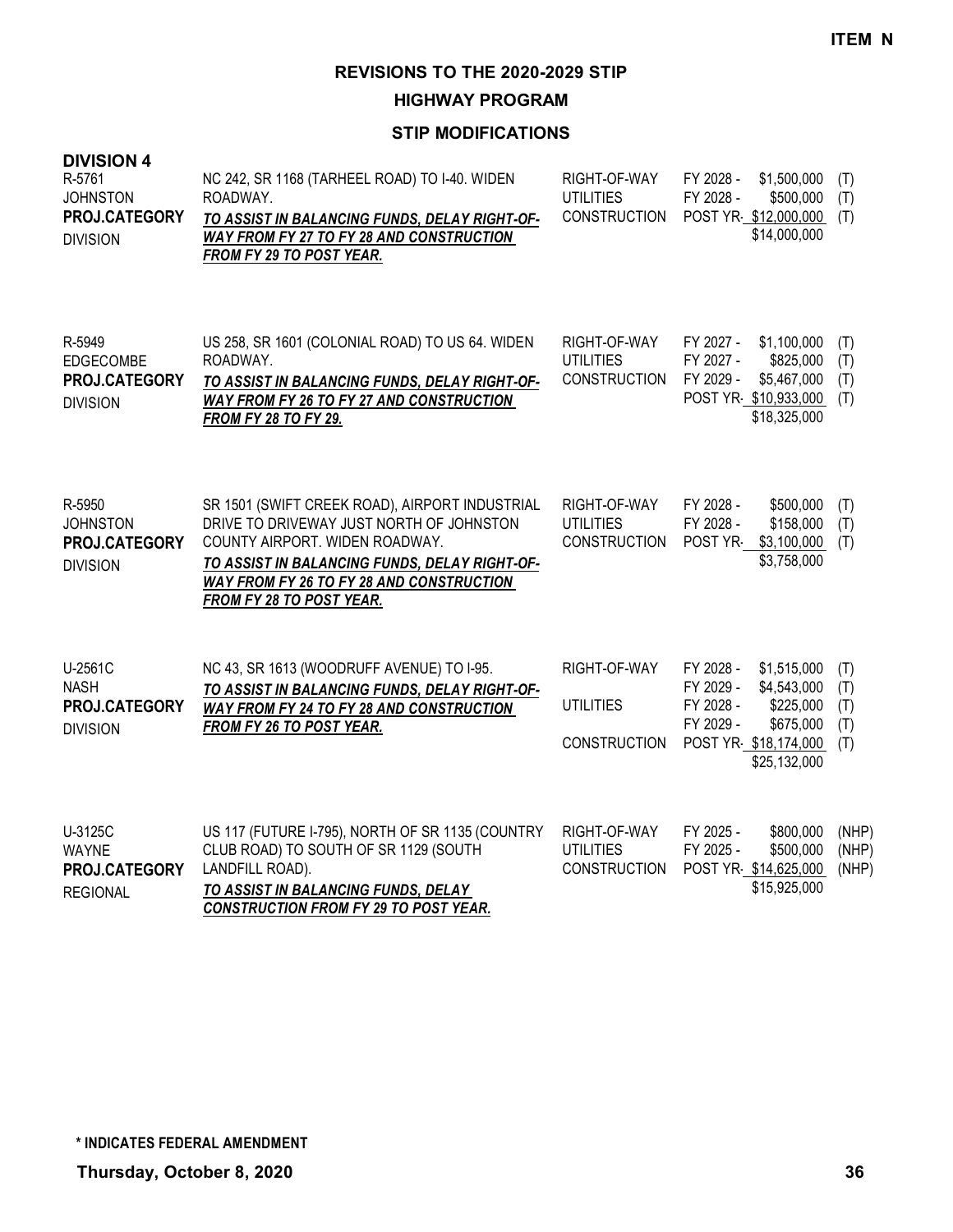**HIGHWAY PROGRAM**

| <b>DIVISION 4</b><br>U-3125D<br><b>WAYNE</b><br>PROJ.CATEGORY<br><b>REGIONAL</b> | US 117 (FUTURE I-795), SOUTH OF SR 1129 (SOUTH<br>LANDFILL ROAD) TO SOUTH OF SR 1927 (GENOA<br>ROAD).<br>TO ASSIST IN BALANCING FUNDS, DELAY<br><b>CONSTRUCTION FROM FY 29 TO POST YEAR.</b>                                                                  | RIGHT-OF-WAY<br><b>UTILITIES</b><br><b>CONSTRUCTION</b> | FY 2025 -<br>\$3,400,000<br>FY 2025 -<br>\$600,000<br>POST YR \$35,980,000<br>\$39,980,000                                                                                                                                                                | (NHP)<br>(NHP)<br>(NHP)                                     |
|----------------------------------------------------------------------------------|---------------------------------------------------------------------------------------------------------------------------------------------------------------------------------------------------------------------------------------------------------------|---------------------------------------------------------|-----------------------------------------------------------------------------------------------------------------------------------------------------------------------------------------------------------------------------------------------------------|-------------------------------------------------------------|
| * U-4407<br><b>WAYNE</b><br><b>PROJ.CATEGORY</b><br><b>REGIONAL</b>              | US 70 BUSINESS (EAST ASH STREET), SR 1579<br>(BERKELEY BOULEVARD) EAST TO US 70 IN<br>GOLDSBORO, WIDEN TO MULTI-LANES.<br>TO ASSIST IN BALANCING FUNDS, DELAY RIGHT-OF-<br><b>WAY FROM FY 21 TO FY 28 AND CONSTRUCTION</b><br><b>FROM FY 25 TO POST YEAR.</b> | RIGHT-OF-WAY<br><b>UTILITIES</b><br><b>CONSTRUCTION</b> | FY 2028 -<br>\$1,386,000<br>FY 2029 -<br>\$1,386,000<br>FY 2028 -<br>\$333,000<br>POST YR \$18,700,000<br>\$21,805,000                                                                                                                                    | (T)<br>(T)<br>(T)<br>(T)                                    |
| U-4424<br><b>EDGECOMBE</b><br><b>PROJ.CATEGORY</b><br><b>DIVISION</b>            | NC 111 (WILSON STREET), US 64 ALTERNATE<br>(WESTERN BOULEVARD) TO NC 122 (MCNAIR ROAD).<br><b>WIDEN TO THREE LANES.</b><br>TO ASSIST IN BALANCING FUNDS, DELAY<br><b>CONSTRUCTION FROM FY 21 TO FY 23.</b>                                                    | <b>BUILD NC CON</b><br><b>CONSTRUCTION</b>              | FY 2023 -<br>\$515,000<br>FY 2024 -<br>\$515,000<br>FY 2025 -<br>\$515,000<br>FY 2026 -<br>\$515,000<br>FY 2027 -<br>\$515,000<br>FY 2028 -<br>\$515,000<br>FY 2029 -<br>\$515,000<br>POST YR-<br>\$4,120,000<br>FY 2023 -<br>\$4,200,000<br>\$11,925,000 | (T)<br>(T)<br>(T)<br>(T)<br>(T)<br>(T)<br>(T)<br>(T)<br>(T) |
| U-4753<br><b>WAYNE</b><br>PROJ.CATEGORY<br><b>DIVISION</b>                       | SR 1556 (WAYNE MEMORIAL DRIVE), SR 1003 (NEW<br>HOPE ROAD) TO PROPOSED US 70 BYPASS IN<br>GOLDSBORO. WIDEN TO MULTI-LANES.<br>TO ASSIST IN BALANCING FUNDS, DELAY<br><b>CONSTRUCTION FROM FY 24 TO FY 25.</b>                                                 | RIGHT-OF-WAY<br><b>CONSTRUCTION</b>                     | FY 2020 -<br>\$4,180,000<br>FY 2025 -<br>\$3,100,000<br>FY 2026 -<br>\$3,100,000<br>FY 2027 -<br>\$3,100,000<br>\$13,480,000                                                                                                                              | (T)<br>(T)<br>(T)<br>(T)                                    |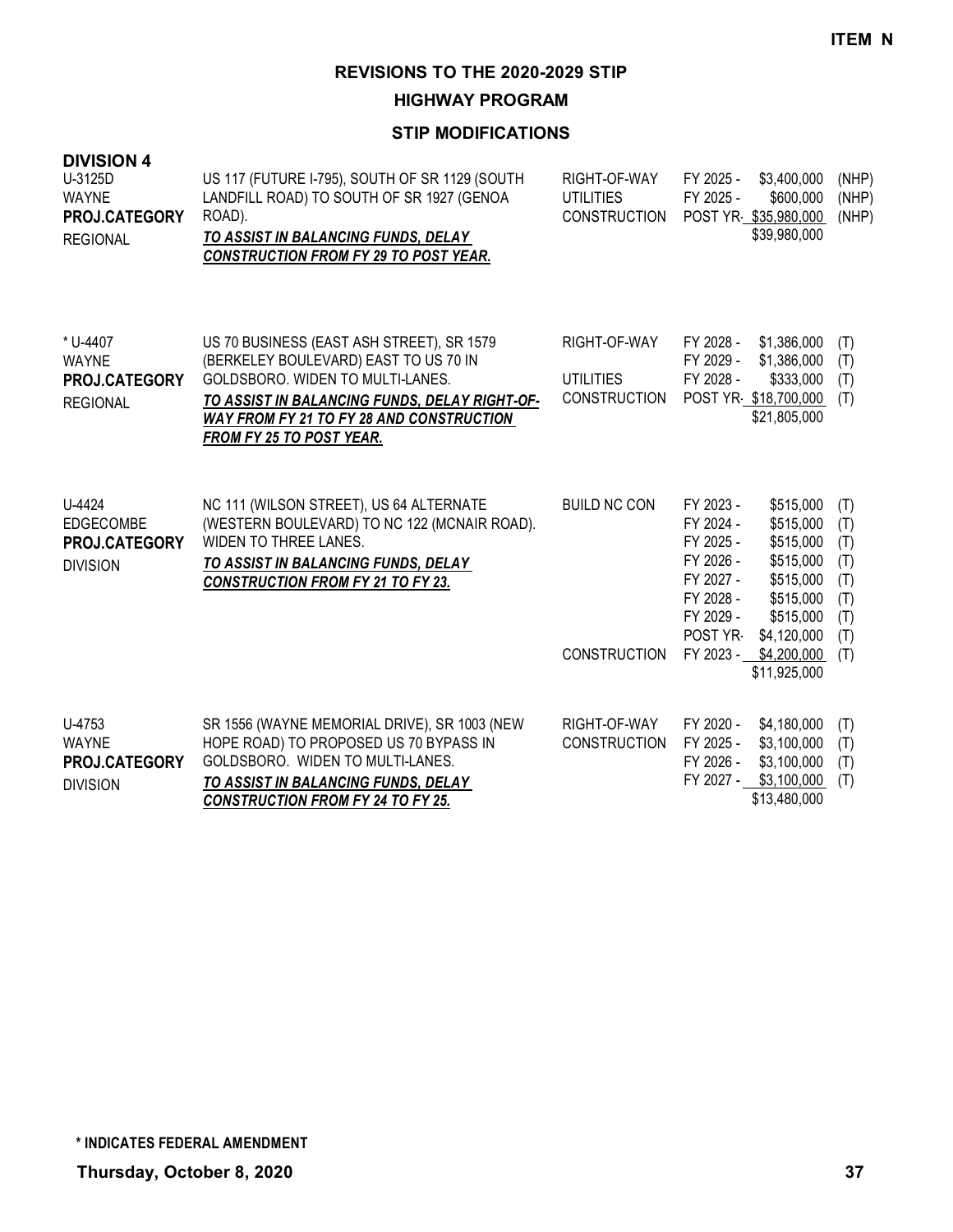**HIGHWAY PROGRAM**

| <b>DIVISION 4</b><br>* U-4762<br><b>EDGECOMBE</b><br>PROJ.CATEGORY<br><b>DIVISION</b> | SR 1250 (SPRINGFIELD ROAD), US 64 ALTERNATE TO<br>SR 1243 (LEGGETT ROAD). WIDEN TO MULTI-LANES.<br>ADD PRELIMINARY ENGINEERING IN FY 21 NOT<br><b>PREVIOUSLY PROGRAMMED.</b>                                                                                                                            | <b>ENGINEERING</b><br><b>BUILD NC CON</b>               | FY 2021 -<br>\$132,000<br>(T)<br>FY 2022 -<br>\$132,000<br>(T)<br>FY 2023 -<br>\$132,000<br>(T)<br>FY 2024 -<br>\$132,000<br>(T)<br>FY 2025 -<br>\$132,000<br>(T)<br>FY 2026 -<br>\$132,000<br>(T)<br>FY 2027 -<br>\$132,000<br>(T)<br>FY 2028 -<br>\$132,000<br>(T)<br>FY 2029 -<br>\$132,000<br>(T)<br>POST YR<br>\$1,158,000<br>(T)<br>FY 2020 -<br>\$386,000<br>(T)<br>FY 2021 -<br>\$456,000<br>(T)<br>FY 2022 -<br>\$456,000<br>(T)<br>FY 2023 -<br>\$456,000<br>(T)<br>FY 2024 -<br>\$456,000<br>(T)<br>FY 2025 -<br>\$456,000<br>(T)<br>FY 2026 -<br>\$456,000<br>(T)<br>FY 2027 -<br>\$456,000<br>(T)<br>FY 2028 -<br>\$456,000<br>(T)<br>FY 2029 -<br>\$456,000<br>(T)<br>POST YR<br>\$2,350,000<br>(T)<br>\$9,186,000 |
|---------------------------------------------------------------------------------------|---------------------------------------------------------------------------------------------------------------------------------------------------------------------------------------------------------------------------------------------------------------------------------------------------------|---------------------------------------------------------|----------------------------------------------------------------------------------------------------------------------------------------------------------------------------------------------------------------------------------------------------------------------------------------------------------------------------------------------------------------------------------------------------------------------------------------------------------------------------------------------------------------------------------------------------------------------------------------------------------------------------------------------------------------------------------------------------------------------------------|
| * U-5724<br><b>WAYNE</b><br>PROJ.CATEGORY<br><b>REGIONAL</b>                          | US 13 (BERKELEY BOULEVARD), REALIGNMENT OF<br>SR 1709 (CENTRAL HEIGHTS ROAD) AT BERKELEY<br>BOULEVARD IN GOLDSBORO.<br><b>PROJECT TO NO LONGER UTILIZE BUILD NC BONDS.</b>                                                                                                                              | <b>CONSTRUCTION</b>                                     | FY 2021 -<br>\$7,200,000<br>(T)<br>FY 2022 -<br>\$7,200,000<br>(T)<br>\$14,400,000                                                                                                                                                                                                                                                                                                                                                                                                                                                                                                                                                                                                                                               |
| * U-5726<br><b>JOHNSTON</b><br>PROJ.CATEGORY<br><b>DIVISION</b>                       | US 301/NC 39/NC 96, SR 1623 (BOOKER DAIRY ROAD)<br>TO SR 2302 (RICKS ROAD). CONSTRUCT ACCESS<br>MANAGEMENT IMPROVEMENTS.<br><u>TO ASSIST IN BALANCING FUNDS, DELAY RIGHT-OF-</u><br><b>WAY FROM FY 23 TO FY 27 AND CONSTRUCTION</b><br>FROM FY 25 TO POST YEAR.                                         | RIGHT-OF-WAY<br><b>UTILITIES</b><br><b>CONSTRUCTION</b> | FY 2027 -<br>\$3,300,000<br>(T)<br>\$3,300,000<br>FY 2028 -<br>(T)<br>FY 2027 -<br>\$732,000<br>(T)<br>POST YR<br>\$9,400,000<br>(T)<br>\$16,732,000                                                                                                                                                                                                                                                                                                                                                                                                                                                                                                                                                                             |
| * U-5794<br><b>WILSON</b><br>PROJ.CATEGORY<br><b>DIVISION</b>                         | SR 1309 (BLOOMERY ROAD) SR 1382 (PACKHOUSE<br>ROAD), US 264 ALTERNATE TO NC 58. WIDEN AND<br>UPGRADE FACILITY.<br>TO ASSIST IN BALANCING FUNDS, DELAY RIGHT-OF-<br><b>WAY FROM FY 20 TO FY 23 AND CONSTRUCTION</b><br><b>FROM FY 22 TO FY 25. PROJECT NO LONGER</b><br><b>UTILIZING BUILD NC BONDS.</b> | RIGHT-OF-WAY<br><b>CONSTRUCTION</b>                     | FY 2023 -<br>\$100,000<br>(T)<br>FY 2025 -<br>\$4,636,000<br>(T)<br>FY 2026 -<br>(T)<br>\$4,636,000<br>FY 2027 - \$4,636,000<br>(T)<br>\$14,008,000                                                                                                                                                                                                                                                                                                                                                                                                                                                                                                                                                                              |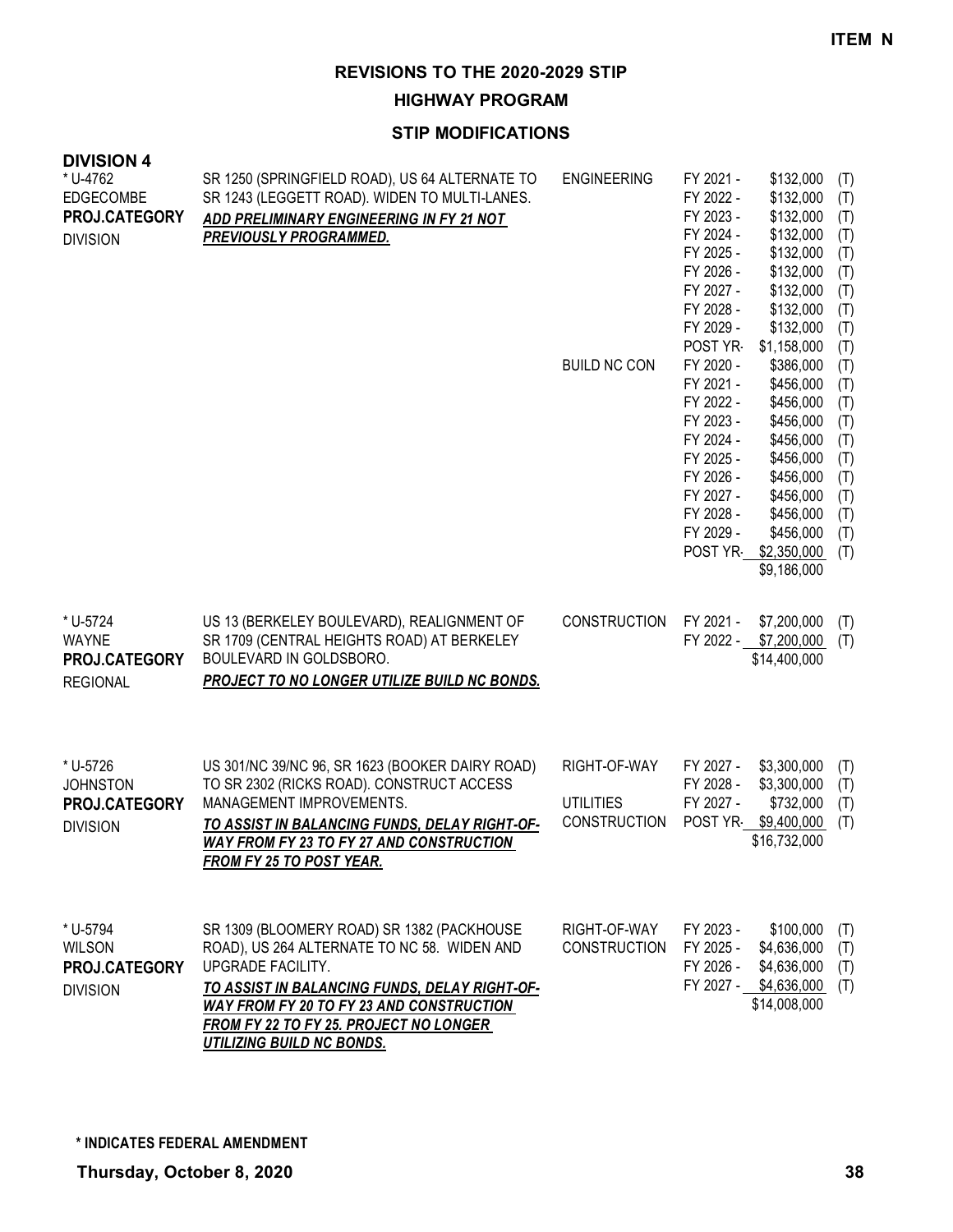**HIGHWAY PROGRAM**

| <b>DIVISION 4</b><br>* U-5911<br><b>NASH</b><br>PROJ.CATEGORY<br><b>DIVISION</b> | NC 48, SR 1524 (RED OAK/BATTLEBORO ROAD) TO NC<br>4. WIDEN TO MULTI-LANES.<br>TO ASSIST IN BALANCING FUNDS, DELAY RIGHT-OF-<br><b>WAY FROM FY 23 TO FY 26 AND CONSTRUCTION</b><br><b>FROM FY 25 TO FY 28.</b>                                                                  | RIGHT-OF-WAY<br><b>UTILITIES</b><br><b>CONSTRUCTION</b> | FY 2026 -<br>\$2,800,000<br>FY 2026 -<br>\$800,000<br>FY 2028 -<br>\$4,567,000<br>FY 2029 -<br>\$4,567,000<br>\$4,566,000<br>POST YR<br>\$17,300,000                                                                                                                                                                         | (T)<br>(T)<br>(T)<br>(T)<br>(T)                                           |
|----------------------------------------------------------------------------------|--------------------------------------------------------------------------------------------------------------------------------------------------------------------------------------------------------------------------------------------------------------------------------|---------------------------------------------------------|------------------------------------------------------------------------------------------------------------------------------------------------------------------------------------------------------------------------------------------------------------------------------------------------------------------------------|---------------------------------------------------------------------------|
| U-5941<br><b>WILSON</b><br>PROJ.CATEGORY<br><b>REGIONAL</b>                      | US 264 ALTERNATE (RALEIGH ROAD PARKWAY), SR<br>1320 (AIRPORT BOULEVARD) TO EAST OF SR 1165<br>(FOREST HILLS ROAD). SAFETY IMPROVEMENTS.<br>TO ASSIST IN BALANCING FUNDS, DELAY RIGHT-OF-<br><b>WAY FROM FY 24 TO FY 28 AND CONSTRUCTION</b><br><b>FROM FY 26 TO POST YEAR.</b> | RIGHT-OF-WAY<br><b>UTILITIES</b><br><b>CONSTRUCTION</b> | FY 2028 -<br>\$3,000,000<br>FY 2029 -<br>\$3,000,000<br>FY 2028 -<br>\$2,200,000<br>POST YR \$7,000,000<br>\$15,200,000                                                                                                                                                                                                      | (T)<br>(T)<br>(T)<br>(T)                                                  |
| * U-5945<br><b>WILSON</b><br>PROJ.CATEGORY<br><b>REGIONAL</b>                    | WILSON, WILSON CITY SIGNAL SYSTEM.<br>TO ASSIST IN BALANCING FUNDS, DELAY RIGHT-OF-<br><b>WAY FROM FY 23 TO FY 25 AND CONSTRUCTION</b><br><b>FROM FY 25 TO POST YEAR.</b>                                                                                                      | RIGHT-OF-WAY<br><b>UTILITIES</b><br><b>CONSTRUCTION</b> | FY 2025 -<br>\$100,000<br>FY 2025 -<br>\$250,000<br>POST YR<br>\$6,530,000<br>\$6,880,000                                                                                                                                                                                                                                    | (BG5200)<br>(BG5200)<br>(BG5200)                                          |
| U-5996<br><b>NASH</b><br>PROJ.CATEGORY<br><b>DIVISION</b>                        | SR 1603 (OLD CARRIAGE ROAD), GREEN HILLS ROAD<br>TO SR 1770 (EASTERN AVENUE). ADD CENTER TURN<br>LANE AND WIDEN US 64 BRIDGE OVER SR 1603.<br>TO ASSIST IN BALANCING FUNDS, DELAY<br><b>CONSTRUCTION FROM FY 21 TO FY 22.</b>                                                  | <b>BUILD NC CON</b><br><b>CONSTRUCTION</b>              | FY 2022 -<br>\$1,030,000<br>FY 2023 -<br>\$1,030,000<br>FY 2024 -<br>\$1,030,000<br>FY 2025 -<br>\$1,030,000<br>FY 2026 -<br>\$1,030,000<br>FY 2027 -<br>\$1,030,000<br>FY 2028 -<br>\$1,030,000<br>FY 2029 -<br>\$1,030,000<br>POST YR-<br>\$7,210,000<br>FY 2022 -<br>\$5,970,000<br>FY 2023 - \$5,970,000<br>\$27,390,000 | (T)<br>(T)<br>(T)<br>(T)<br>(T)<br>(T)<br>(T)<br>(T)<br>(T)<br>(T)<br>(T) |
| U-5998<br><b>JOHNSTON</b><br>PROJ.CATEGORY<br><b>DIVISION</b>                    | NC 42, SR 1003 (BUFFALO ROAD) TO WILSON COUNTY<br>LINE. MODERNIZE ROADWAY.<br>TO ASSIST IN BALANCING FUNDS, DELAY RIGHT-OF-<br><b>WAY FROM FY 24 TO FY 27 AND CONSTRUCTION</b><br><b>FROM FY 26 TO FY 29.</b>                                                                  | RIGHT-OF-WAY<br><b>UTILITIES</b><br><b>CONSTRUCTION</b> | FY 2027 -<br>\$713,000<br>FY 2028 -<br>\$713,000<br>FY 2027 -<br>\$171,000<br>FY 2029 -<br>\$7,500,000<br>POST YR \$7,500,000<br>\$16,597,000                                                                                                                                                                                | (T)<br>(T)<br>(T)<br>(T)<br>(T)                                           |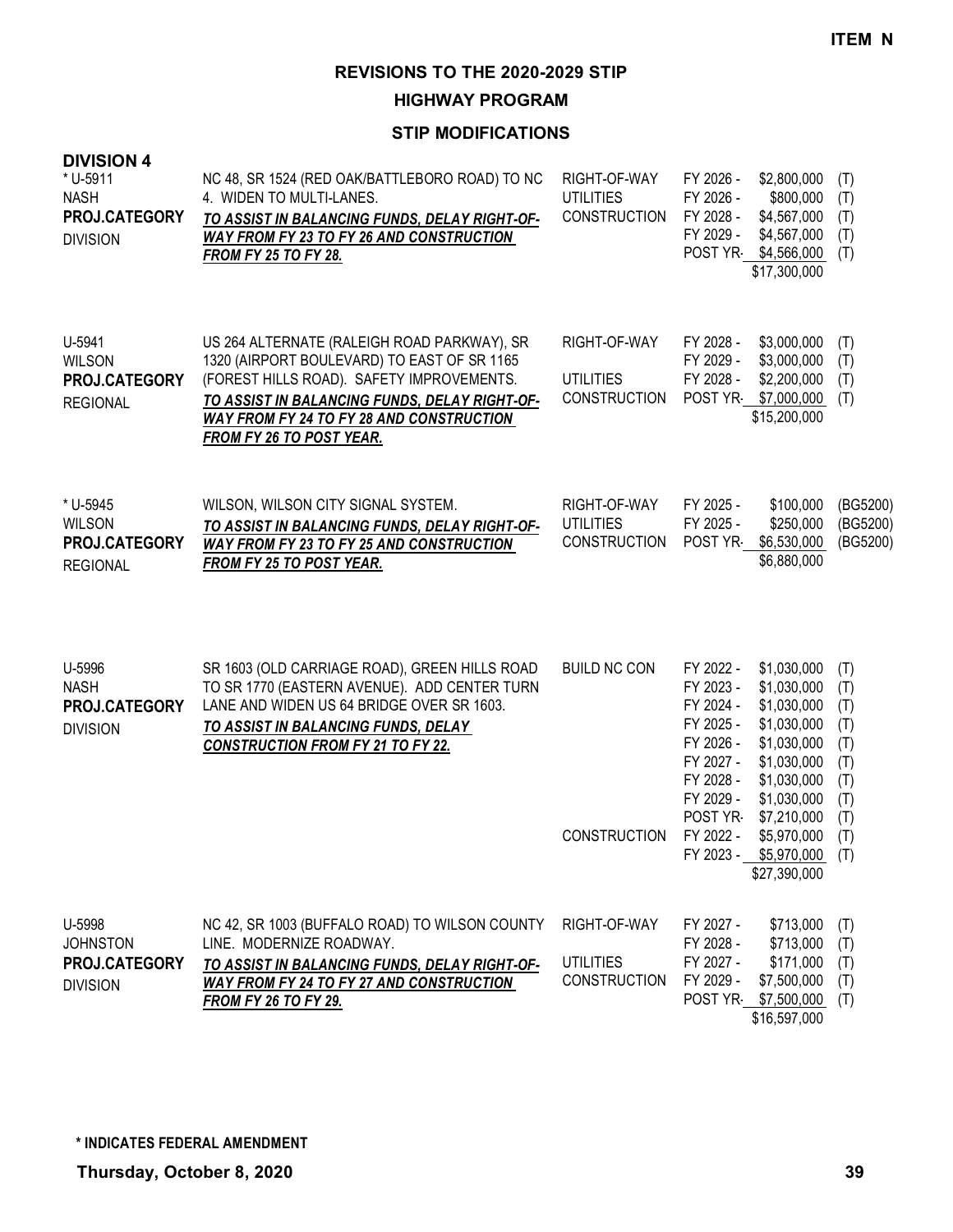**HIGHWAY PROGRAM**

| <b>DIVISION 4</b><br>U-6101<br><b>JOHNSTON</b><br><b>WAKE</b><br>PROJ.CATEGORY<br><b>STATEWIDE</b> | I-40; I-87; I-440; US 1 / US 64, I-40 FROM SR 1728<br>(WADE AVENUE) TO NC 42, I-440, I-87 FROM I-40 TO I-<br>540, US 1 FROM NC 540 TO I-40. CONVERT FACILITIES<br>TO MANAGED FREEWAYS, TO INCLUDE RAMP<br>METERING.<br>TO ASSIST IN BALANCING FUNDS, DELAY RIGHT-OF-<br>WAY FROM FY 26 TO FY 29 AND CONSTRUCTION<br><b>FROM FY 29 TO POST YEAR.</b> | RIGHT-OF-WAY<br><b>UTILITIES</b><br><b>CONSTRUCTION</b> | FY 2029 -<br>\$10,000<br>FY 2029 -<br>\$10,000<br>POST YR \$130,273,000<br>\$130,293,000                                                             | (NHP)<br>(NHP)<br>(NHP)         |
|----------------------------------------------------------------------------------------------------|-----------------------------------------------------------------------------------------------------------------------------------------------------------------------------------------------------------------------------------------------------------------------------------------------------------------------------------------------------|---------------------------------------------------------|------------------------------------------------------------------------------------------------------------------------------------------------------|---------------------------------|
| U-6111<br><b>WILSON</b><br>PROJ.CATEGORY<br><b>REGIONAL</b>                                        | NC 58 (NASH STREET NW), SR 1330 (AIRPORT<br>ROAD)/SR 1332 (LAKE WILSON ROAD). IMPROVE<br>INTERSECTION.<br><b>TO ASSIST IN BALANCING FUNDS, DELAY</b><br><b>CONSTRUCTION FROM FY 27 TO POST YEAR.</b>                                                                                                                                                | RIGHT-OF-WAY<br><b>UTILITIES</b><br><b>CONSTRUCTION</b> | FY 2025 -<br>\$2,000,000<br>FY 2025 -<br>\$1,000,000<br>POST YR<br>\$2,000,000<br>\$5,000,000                                                        | (T)<br>(T)<br>(T)               |
| U-6203<br><b>JOHNSTON</b><br>PROJ.CATEGORY<br><b>DIVISION</b>                                      | NC 210, NC 50 TO SR 1330 (RALEIGH ROAD).<br>UPGRADE TO SUPERSTREET.<br>TO ASSIST IN BALANCING FUNDS, DELAY RIGHT-OF-<br>WAY FROM FY 26 TO FY 27 AND CONSTRUCTION<br><b>FROM FY 28 TO FY 29.</b>                                                                                                                                                     | RIGHT-OF-WAY<br><b>UTILITIES</b><br>CONSTRUCTION        | FY 2027 -<br>\$4,000,000<br>FY 2028 -<br>\$4,000,000<br>FY 2027 -<br>\$1,055,000<br>FY 2029 -<br>\$7,500,000<br>POST YR \$22,500,000<br>\$39,055,000 | (T)<br>(T)<br>(T)<br>(T)<br>(T) |
| U-6204<br><b>WAYNE</b><br>PROJ.CATEGORY<br><b>DIVISION</b>                                         | SR 1556 (WAYNE MEMORIAL DRIVE), COUNTRY DAY<br>ROAD TO NEW HOPE ROAD. ACCESS MANAGEMENT.<br>TO ASSIST IN BALANCING FUNDS, DELAY RIGHT-OF-<br><b>WAY FROM FY 26 TO FY 28 AND CONSTRUCTION</b><br><b>FROM FY 28 TO POST YEAR.</b>                                                                                                                     | RIGHT-OF-WAY<br><b>UTILITIES</b><br><b>CONSTRUCTION</b> | FY 2028 -<br>\$3,400,000<br>FY 2028 -<br>\$2,649,000<br>POST YR<br>\$9,400,000<br>\$15,449,000                                                       | (T)<br>(T)<br>(T)               |
| U-6205<br><b>WAYNE</b><br>PROJ.CATEGORY<br><b>DIVISION</b>                                         | SR 1556 (WAYNE MEMORIAL DRIVE), US 70 BYPASS<br>TO SR 1572 (SAULSTON ROAD). WIDEN ROADWAY.<br>TO ASSIST IN BALANCING FUNDS, DELAY RIGHT-OF-<br><b>WAY FROM FY 27 TO FY 29 AND CONSTRUCTION</b><br><b>FROM FY 29 TO POST YEAR.</b>                                                                                                                   | RIGHT-OF-WAY<br><b>UTILITIES</b><br><b>CONSTRUCTION</b> | FY 2029 -<br>\$6,000,000<br>POST YR-<br>\$6,000,000<br>FY 2029 -<br>\$911,000<br>POST YR \$20,300,000<br>\$33,211,000                                | (T)<br>(T)<br>(T)<br>(T)        |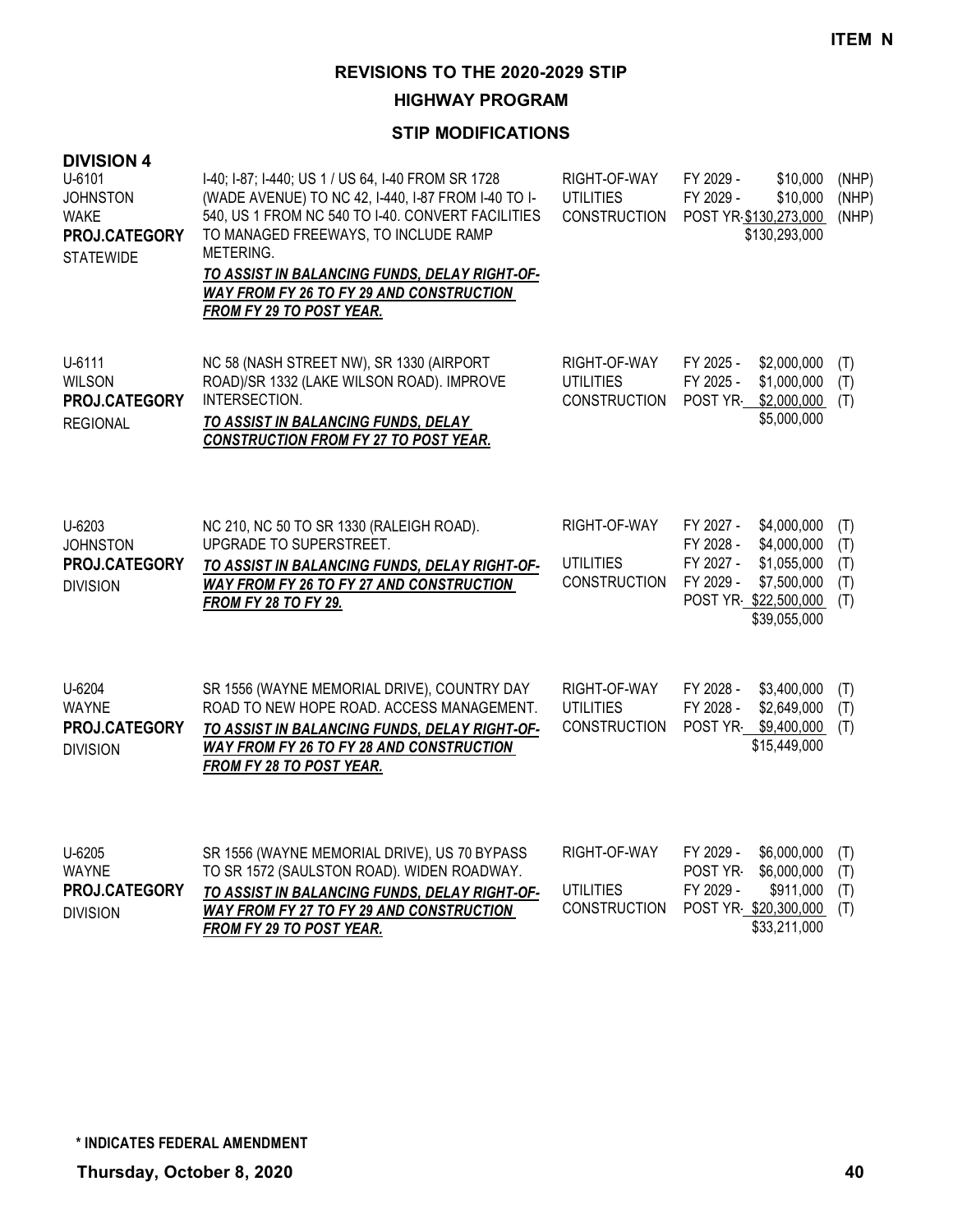**HIGHWAY PROGRAM**

| <b>DIVISION 4</b><br>U-6206<br><b>WAYNE</b><br>PROJ.CATEGORY<br><b>DIVISION</b> | SR 1713 (MILLER'S CHAPEL ROAD), US 70 TO SR 1712<br>(THOROUGHFARE ROAD). MODERNIZE ROADWAY.<br>TO ASSIST IN BALANCING FUNDS, DELAY RIGHT-OF-<br>WAY FROM FY 27 TO FY 28 AND CONSTRUCTION<br>FROM FY 29 TO POST YEAR.                                                           | RIGHT-OF-WAY<br><b>UTILITIES</b><br><b>CONSTRUCTION</b> | FY 2028 -<br>FY 2028 -<br>POST YR                | \$1,000,000<br>\$863,000<br>\$5,600,000<br>\$7,463,000                           | (T)<br>(T)<br>(T)              |
|---------------------------------------------------------------------------------|--------------------------------------------------------------------------------------------------------------------------------------------------------------------------------------------------------------------------------------------------------------------------------|---------------------------------------------------------|--------------------------------------------------|----------------------------------------------------------------------------------|--------------------------------|
| U-6207<br><b>WAYNE</b><br>PROJ.CATEGORY<br><b>DIVISION</b>                      | NC 581 (BILL LANE BOULEVARD), ARRINGTON BRIDGE<br>ROAD TO NC 111. MODERNIZE ROADWAY.<br>TO ASSIST IN BALANCING FUNDS, DELAY RIGHT-OF-<br><b>WAY FROM FY 27 TO FY 28 AND CONSTRUCTION</b><br><b>FROM FY 29 TO POST YEAR.</b>                                                    | RIGHT-OF-WAY<br><b>UTILITIES</b><br><b>CONSTRUCTION</b> | FY 2028 -<br>FY 2028 -                           | \$700,000<br>\$311,000<br>POST YR \$10,900,000<br>\$11,911,000                   | (T)<br>(T)<br>(T)              |
| U-6216<br><b>JOHNSTON</b><br>PROJ.CATEGORY<br><b>DIVISION</b>                   | SR 1010 (CLEVELAND ROAD), NC 42 TO SR 1555<br>(BARBER MILL ROAD). WIDEN TO MULTI-LANES.<br>TO ASSIST IN BALANCING FUNDS, DELAY RIGHT-OF-<br>WAY FROM FY 27 TO FY 28 AND CONSTRUCTION<br><b>FROM FY 29 TO POST YEAR. PROJECT TO NO</b><br><b>LONGER UTILIZE BUILD NC BONDS.</b> | RIGHT-OF-WAY<br><b>UTILITIES</b><br><b>CONSTRUCTION</b> | FY 2028 -<br>FY 2028 -                           | \$7,000,000<br>\$1,000,000<br>POST YR \$28,000,000<br>\$36,000,000               | (T)<br>(T)<br>(T)              |
| * U-6223<br><b>JOHNSTON</b><br>PROJ.CATEGORY<br><b>DIVISION</b>                 | SR 1560 (RANCH ROAD EXTENSION), US 70<br>BUSINESS/NC 42 TO SR 1560 (RANCH ROAD) IN<br>CLAYTON. NEW LOCATION EXTENSION OF RANCH<br>ROAD.<br>TO ASSIST IN BALANCING FUNDS, DELAY RIGHT-OF-<br>WAY FROM FY 21 TO FY 23 AND CONSTRUCTION<br><b>FROM FY 22 TO FY 24.</b>            | RIGHT-OF-WAY<br><b>CONSTRUCTION</b>                     | FY 2023 -<br>FY 2023 -<br>FY 2024 -<br>FY 2024 - | \$434,000<br>\$1,735,000<br>\$1,250,000<br>\$5,000,000<br>\$8,419,000            | (S)<br>(BGDA)<br>(S)<br>(BGDA) |
| * W-5600<br><b>JOHNSTON</b><br>PROJ.CATEGORY<br><b>REGIONAL</b>                 | US 70, US 70 BUSINESS TO NEUSE RIVER BRIDGE.<br>CONVERT TO FREEWAY WITH INTERCHANGES AT SR<br>1501 (SWIFT CREEK ROAD) AND SR 1919 (WILSON'S<br>MILLS ROAD).<br><b>PROJECT TO NO LONGER UTILIZE BUILD NC BONDS.</b>                                                             | <b>CONSTRUCTION</b>                                     | FY 2021 -                                        | \$25,666,000<br>FY 2022 - \$25,667,000<br>FY 2023 - \$25,667,000<br>\$77,000,000 | (NHP)<br>(NHP)<br>(NHP)        |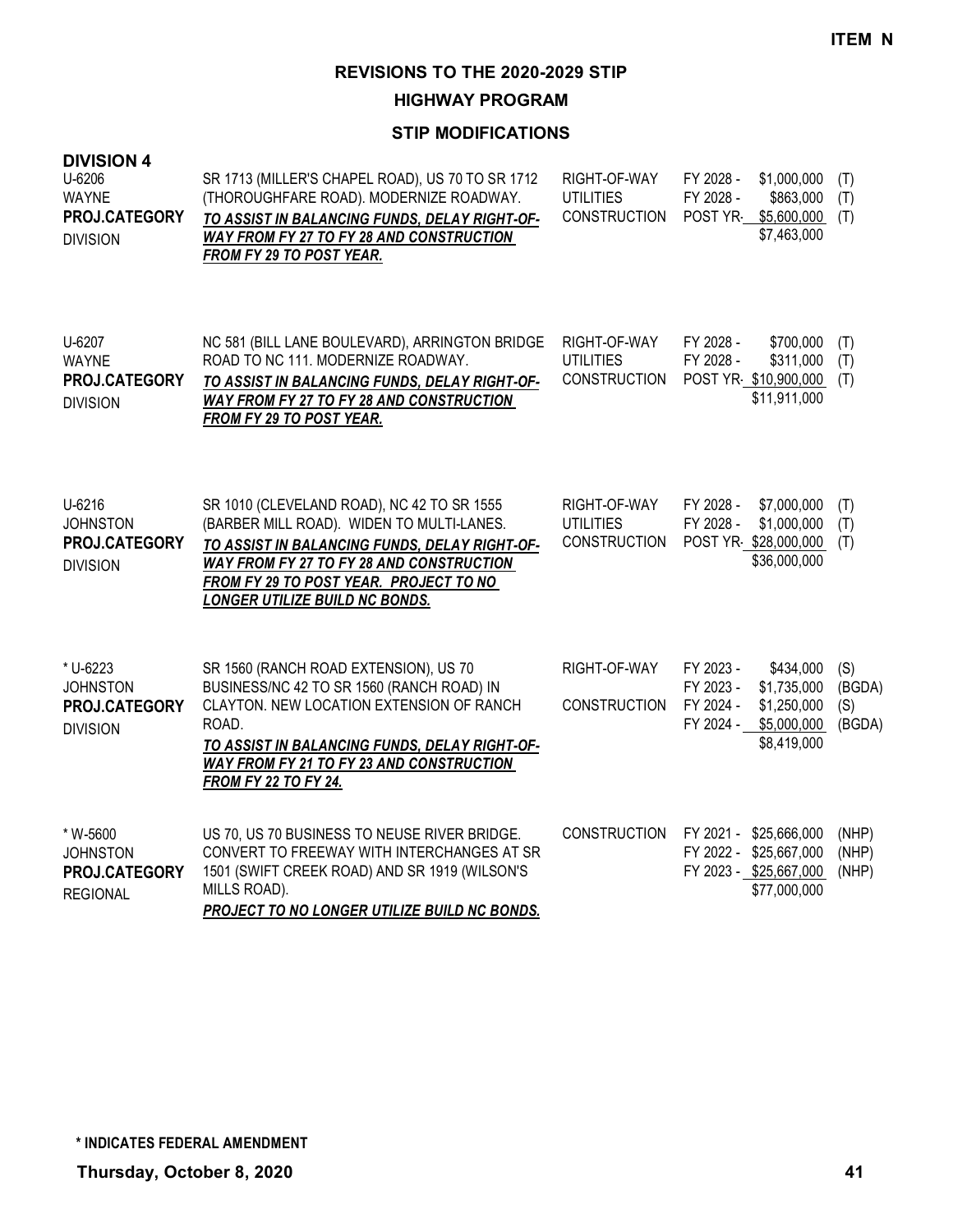**HIGHWAY PROGRAM**

### **STIP MODIFICATIONS**

| <b>DIVISION 5</b><br>* AV-5818<br><b>PERSON</b><br>PROJ.CATEGORY<br><b>DIVISION</b> | PERSON COUNTY EXECUTIVE AIRPORT (TDF),<br>EXTEND RUNWAY TO TOTAL LENGTH OF 7000 FT,<br>CONSTRUCT TAXIWAY EXTENSION AND RELOCATE<br>SR 1311 (CATES MILL ROAD).<br>DUE TO SCOPE NOT MEETING CURRENT FAA<br><b>GUIDANCE, DELAY CONSTRUCTION FROM FY 21 TO</b><br>FY 29    | <b>CONSTRUCTION</b>                 | FY 2029 -                                                                                                         | \$5,615,000<br>POST YR \$5,615,000<br>\$11,230,000                                                                                                      | (T)<br>(T)                                                         |
|-------------------------------------------------------------------------------------|------------------------------------------------------------------------------------------------------------------------------------------------------------------------------------------------------------------------------------------------------------------------|-------------------------------------|-------------------------------------------------------------------------------------------------------------------|---------------------------------------------------------------------------------------------------------------------------------------------------------|--------------------------------------------------------------------|
| * AV-5819<br><b>FRANKLIN</b><br>PROJ.CATEGORY<br><b>DIVISION</b>                    | TRIANGLE NORTH EXECUTIVE AIRPORT (LHZ),<br>CONSTRUCT RUNWAY EXTENSION, TO INCLUDE<br>RELOCATION OF UTILITIES, NAVAID AND ROADWAYS.<br>DUE TO SCOPE NOT MEETING CURRENT FAA<br>GUIDANCE, DELAY RIGHT OF WAY FROM FY 21 TO FY<br>27 AND CONSTRUCTION FROM FY 22 TO FY 29 | RIGHT-OF-WAY<br><b>CONSTRUCTION</b> | FY 2027 -<br>FY 2029 -                                                                                            | \$530,000<br>\$3,890,000<br>POST YR \$7,780,000<br>\$12,200,000                                                                                         | (T)<br>(T)<br>(T)                                                  |
| *B-5237<br>WAKE<br>PROJ.CATEGORY<br><b>DIVISION</b>                                 | SR 2703 (NEW BETHEL CHURCH ROAD), REPLACE<br>BRIDGE 910248 OVER MAHLER'S CREEK IN GARNER.<br>PROJECT TO UTILIZE BUILD NC BONDS.                                                                                                                                        | <b>BUILD NC CON</b>                 | FY 2021 -<br>FY 2022 -<br>FY 2023 -<br>FY 2024 -<br>FY 2025 -<br>FY 2026 -<br>FY 2027 -<br>FY 2028 -<br>FY 2029 - | \$180,000<br>\$180,000<br>\$180,000<br>\$180,000<br>\$180,000<br>\$180,000<br>\$180,000<br>\$180,000<br>\$180,000<br>POST YR \$1,083,000<br>\$2,703,000 | (T)<br>(T)<br>(T)<br>(T)<br>(T)<br>(T)<br>(T)<br>(T)<br>(T)<br>(T) |
| *B-5673<br><b>WAKE</b><br>PROJ.CATEGORY<br><b>DIVISION</b>                          | SR 1630 (GREEN LEVEL CHURCH ROAD), REPLACE<br>BRIDGE 910061 OVER KIT CREEK IN CARY.<br>TO ASSIST IN BALANCING FUNDS, DELAY RIGHT-OF-<br><b>WAY FROM FY 21 TO FY 23 AND CONSTRUCTION</b><br><b>FROM FY 22 TO FY 25.</b>                                                 | RIGHT-OF-WAY<br><b>CONSTRUCTION</b> | FY 2023 -<br>FY 2025 -                                                                                            | \$130,000<br>\$4,550,000<br>\$4,680,000                                                                                                                 | (BGOFF)<br>(BGOFF)                                                 |
| EB-5718<br><b>WAKE</b><br>PROJ.CATEGORY<br><b>DIVISION</b>                          | SR 1012 (WESTERN BOULEVARD), CONSTRUCT<br>BICYCLE / PEDESTRIAN TUNNEL IMMEDIATELY WEST<br>OF SR 1321 (AVENT FERRY ROAD) IN RALEIGH.<br>TO ASSIST IN BALANCING FUNDS, DELAY                                                                                             | <b>CONSTRUCTION</b>                 | FY 2023 -<br>FY 2023 -                                                                                            | \$3,200,000<br>\$800,000<br>\$4,000,000                                                                                                                 | (TAANY)<br>(L)                                                     |

*CONSTRUCTION FROM FY 22 TO FY 23.*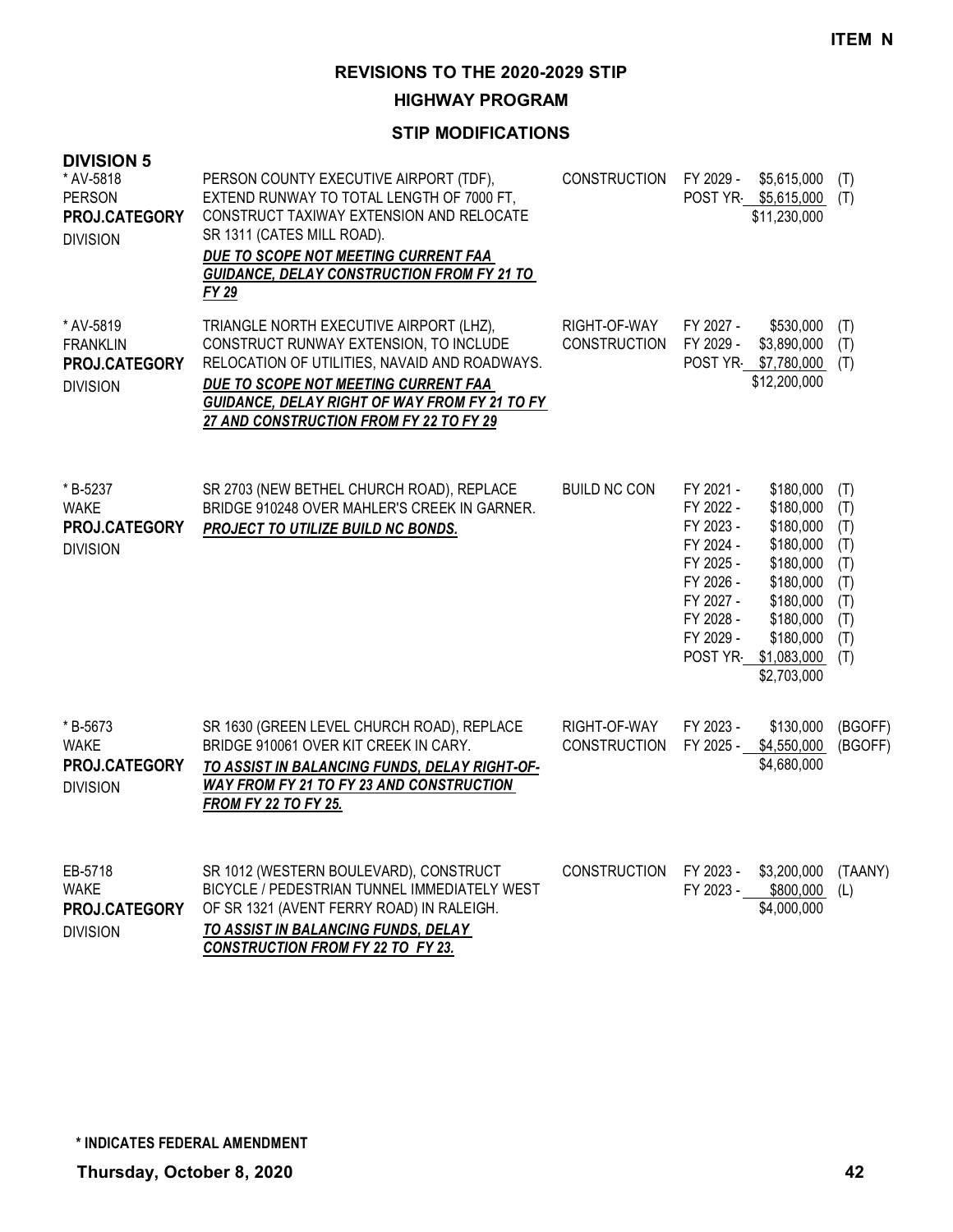**HIGHWAY PROGRAM**

### **STIP MODIFICATIONS**

| <b>DIVISION 5</b><br>EB-6020<br><b>HARNETT</b><br>PROJ.CATEGORY<br><b>DIVISION</b> | SR 1501 (JUNNY ROAD); NORTH WILLOW STREET;<br>WEST LILLINGTON STREET, NORTH WILLOW STREET,<br>EAST JULIA STREET TO JUNNY ROAD; JUNNY ROAD,<br>EAST JULIA STREET TO GLEN MEADOW DRIVE; AND<br>WEST LILLINGTON STREET, SOUTH PARK STREET TO<br>NC 210, IN ANGIER. CONSTRUCT SIDEWALK<br>EXTENSIONS.<br><u>TO ASSIST IN BALANCING FUNDS, DELAY RIGHT-OF-</u><br><b>WAY FROM FY 21 TO FY 22 AND CONSTRUCTION</b><br><b>FROM FY 21 TO FY 22.</b> | <b>ENGINEERING</b><br>RIGHT-OF-WAY<br><b>CONSTRUCTION</b> | FY 2021 -<br>FY 2021 -<br>FY 2022 -<br>FY 2022 -<br>FY 2022 -<br>FY 2022 - | \$140,000<br>\$35,000<br>\$120,000<br>\$30,000<br>\$1,166,000<br>\$291,000<br>\$1,782,000                                           | (BGDA)<br>(L)<br>(BGDA)<br>(L)<br>(BGDA)<br>(L)             |
|------------------------------------------------------------------------------------|---------------------------------------------------------------------------------------------------------------------------------------------------------------------------------------------------------------------------------------------------------------------------------------------------------------------------------------------------------------------------------------------------------------------------------------------|-----------------------------------------------------------|----------------------------------------------------------------------------|-------------------------------------------------------------------------------------------------------------------------------------|-------------------------------------------------------------|
| $I-0305$<br><b>DURHAM</b><br>ORANGE<br>PROJ.CATEGORY<br><b>STATEWIDE</b>           | I-85, WEST OF SR 1006 (ORANGE GROVE ROAD) IN<br>ORANGE COUNTY TO WEST OF SR 1400 (SPARGER<br>ROAD) IN DURHAM COUNTY. ADD LANES.<br>TO ASSIST IN BALANCING FUNDS, DELAY RIGHT-OF-<br>WAY FROM FY 25 TO FY 29 AND CONSTRUCTION<br>FROM FY 29 TO POST YEAR.                                                                                                                                                                                    | RIGHT-OF-WAY<br><b>UTILITIES</b><br><b>CONSTRUCTION</b>   | FY 2029 -<br>FY 2029 -                                                     | \$900,000<br>\$500,000<br>POST YR \$132,000,000<br>\$133,400,000                                                                    | (NHP)<br>(NHP)<br>(NHP)                                     |
| $I-5701$<br><b>WAKE</b><br>PROJ.CATEGORY<br><b>STATEWIDE</b>                       | I-40 / US 64, I-440 / US 1 / US 64 TO SR 1370 (LAKE<br>WHEELER ROAD) IN RALEIGH. ADD LANES.<br>TO ASSIST IN BALANCING FUNDS, DELAY RIGHT-OF-<br><b>WAY AND CONSTRUCTION FROM FY 24 TO FY 26.</b>                                                                                                                                                                                                                                            | RIGHT-OF-WAY<br><b>UTILITIES</b><br><b>CONSTRUCTION</b>   | FY 2026 -<br>FY 2026 -<br>FY 2026 -<br>FY 2027 -<br>FY 2028 -<br>FY 2029 - | \$500,000<br>\$500,000<br>\$1,275,000<br>\$8,075,000<br>\$8,075,000<br>\$8,075,000<br>\$26,500,000                                  | (NHP)<br>(NHP)<br>(NHP)<br>(NHP)<br>(NHP)<br>(NHP)          |
| I-5703<br><b>WAKE</b><br>PROJ.CATEGORY<br><b>STATEWIDE</b>                         | I-40, I-440 / US 1 / US 64 INTERCHANGE IN RALEIGH.<br>RECONSTRUCT INTERCHANGE.<br>TO ASSIST IN BALANCING FUNDS, DELAY RIGHT-OF-<br><b>WAY AND CONSTRUCTION FROM FY 24 TO FY 26.</b>                                                                                                                                                                                                                                                         | RIGHT-OF-WAY<br><b>UTILITIES</b><br><b>CONSTRUCTION</b>   | FY 2026 -<br>FY 2026 -<br>FY 2026 -<br>FY 2027 -<br>FY 2028 -<br>FY 2029 - | \$27,170,000<br>\$1,000,000<br>\$6,500,000<br>\$30,875,000<br>\$30,875,000<br>\$30,875,000<br>POST YR \$30,875,000<br>\$158,170,000 | (NHP)<br>(NHP)<br>(NHP)<br>(NHP)<br>(NHP)<br>(NHP)<br>(NHP) |
| * I-5707<br><b>DURHAM</b><br>PROJ.CATEGORY<br><b>STATEWIDE</b>                     | I-40, NC 55 (ALSTON AVENUE) TO NC 147 (DURHAM<br>FREEWAY / TRIANGLE EXPRESSWAY) IN DURHAM.<br>CONSTRUCT WESTBOUND AUXILIARY LANE.<br><u>TO ASSIST IN BALANCING FUNDS, DELAY RIGHT-OF-</u><br><b>WAY FROM FY 21 TO FY 24 AND CONSTRUCTION</b>                                                                                                                                                                                                | RIGHT-OF-WAY<br><b>UTILITIES</b><br><b>CONSTRUCTION</b>   | FY 2024 -<br>FY 2024 -<br>FY 2026 -<br>FY 2026 -                           | \$1,225,000<br>\$55,000<br>\$3,800,000<br>\$3,800,000<br>\$8,880,000                                                                | (NHP)<br>(NHP)<br>(NHFP)<br>(NHP)                           |

*FROM FY 23 TO FY 26.*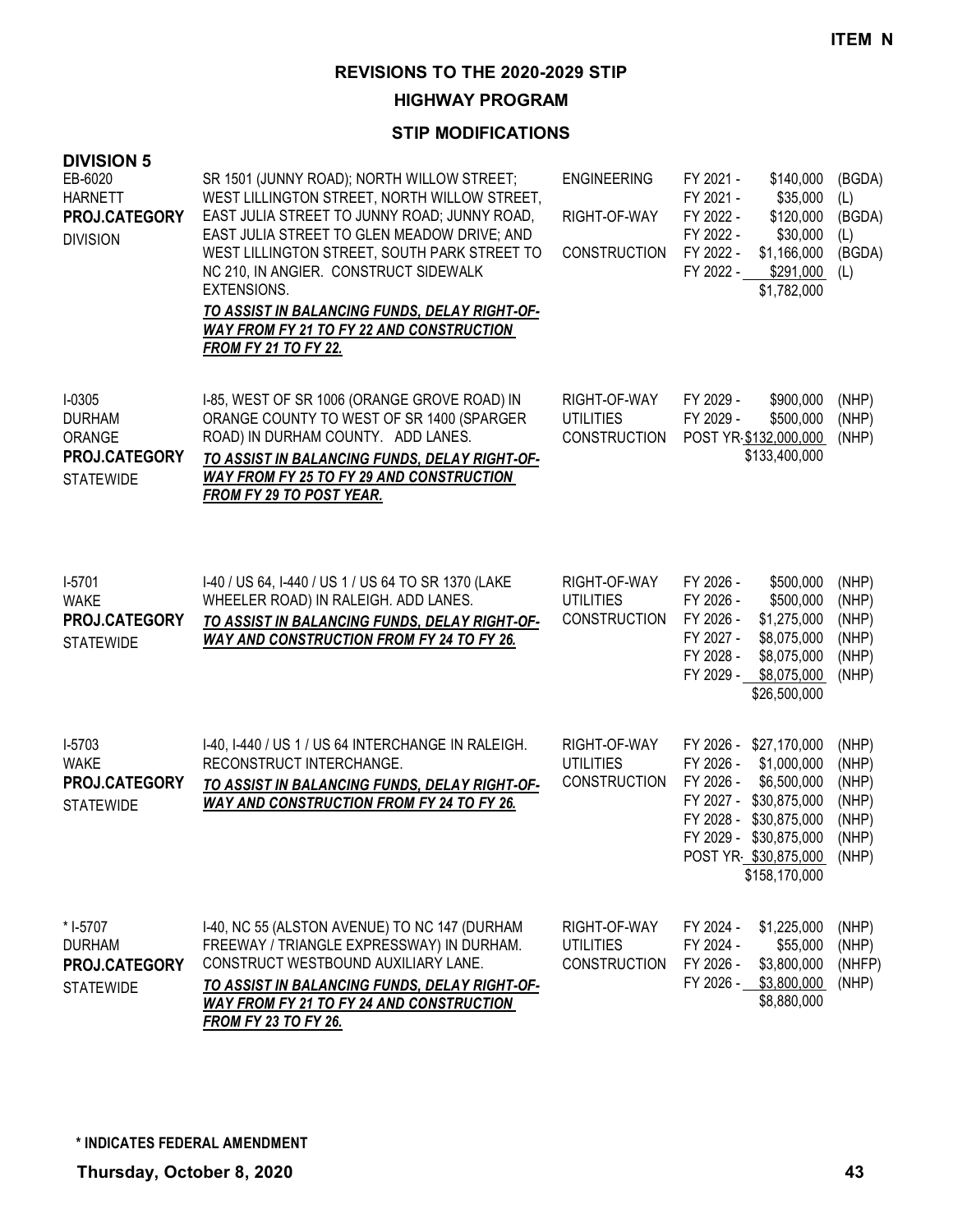**HIGHWAY PROGRAM**

| <b>DIVISION 5</b><br>* I-5708<br><b>WAKE</b><br>PROJ.CATEGORY<br><b>STATEWIDE</b>       | 1-440 / US 1, SR 2000 (WAKE FOREST ROAD) IN<br>RALEIGH. INTERCHANGE IMPROVEMENTS.<br>TO ASSIST IN BALANCING FUNDS, DELAY<br><b>CONSTRUCTION FROM FY 22 TO FY 25.</b>                                                                                                                                                                                         | <b>GARVEE ROW</b><br>RIGHT-OF-WAY<br><b>CONSTRUCTION</b> | FY 2020 -<br>FY 2021 -<br>FY 2022 -<br>FY 2023 -<br>FY 2024 -<br>FY 2025 -<br>FY 2026 -<br>FY 2027 -<br>FY 2028 -<br>FY 2029 -<br>POST YR<br>FY 2020 -<br>FY 2025 - | \$858,000<br>\$858,000<br>\$858,000<br>\$858,000<br>\$858,000<br>\$858,000<br>\$858,000<br>\$858,000<br>\$858,000<br>\$858,000<br>\$4,290,000<br>\$4,806,000<br>\$8,900,000<br>\$26,576,000 | (NHP)<br>(NHP)<br>(NHP)<br>(NHP)<br>(NHP)<br>(NHP)<br>(NHP)<br>(NHP)<br>(NHP)<br>(NHP)<br>(NHP)<br>(NHP)<br>(NHP) |
|-----------------------------------------------------------------------------------------|--------------------------------------------------------------------------------------------------------------------------------------------------------------------------------------------------------------------------------------------------------------------------------------------------------------------------------------------------------------|----------------------------------------------------------|---------------------------------------------------------------------------------------------------------------------------------------------------------------------|---------------------------------------------------------------------------------------------------------------------------------------------------------------------------------------------|-------------------------------------------------------------------------------------------------------------------|
| I-5870<br><b>WAKE</b><br><b>PROJ.CATEGORY</b><br><b>STATEWIDE</b>                       | I-440 / US 1, US 70 (GLENWOOD AVENUE) IN RALEIGH.<br>CONSTRUCT INTERCHANGE IMPROVEMENTS, REVISE<br>US 70 INTERSECTION WITH SR 1670 (BLUE RIDGE<br>ROAD) / SR 1820 (LEAD MINE ROAD), AND REPLACE<br>BRIDGE 910494 ON SR 1670.<br>TO ASSIST IN BALANCING FUNDS, DELAY RIGHT-OF-<br><b>WAY FROM FY 28 TO FY 29 AND CONSTRUCTION</b><br>FROM FY 28 TO POST YEAR. | RIGHT-OF-WAY<br><b>UTILITIES</b><br><b>CONSTRUCTION</b>  | FY 2029 -<br>POST YR \$114,000,000<br>FY 2029 -<br>POST YR                                                                                                          | \$1,000,000<br>\$300,000<br>\$900,000<br>POST YR \$106,500,000<br>\$222,700,000                                                                                                             | (T)<br>(T)<br>(T)<br>(T)<br>(T)                                                                                   |
| I-5942<br><b>GRANVILLE</b><br><b>DURHAM</b><br><b>PROJ.CATEGORY</b><br><b>STATEWIDE</b> | I-85 / US 15, NORTH OF SR 1827 (MIDLAND TERRACE)<br>IN DURHAM COUNTY TO NORTH OF NC 56 IN<br>GRANVILLE COUNTY. PAVEMENT REHABILITATION.<br>TO ASSIST IN BALANCING FUNDS, DELAY<br><b>CONSTRUCTION FROM FY 25 TO FY 28.</b>                                                                                                                                   | <b>CONSTRUCTION</b>                                      | FY 2028 -                                                                                                                                                           | \$9,187,000<br>\$9,187,000                                                                                                                                                                  | (NHPIM)                                                                                                           |
| * I-5943<br>WAKE<br><b>PROJ.CATEGORY</b><br><b>STATEWIDE</b>                            | I-40, SR 1728 (WADE AVENUE) TO I-440 / US 1 IN<br>RALEIGH. PAVEMENT AND BRIDGE REHABILITATION.<br>TO ASSIST IN BALANCING FUNDS, DELAY<br><b>CONSTRUCTION FROM FY 22 TO FY 25.</b>                                                                                                                                                                            | <b>CONSTRUCTION</b>                                      | FY 2025 - \$5,871,000                                                                                                                                               | \$5,871,000                                                                                                                                                                                 | (NHPIM)                                                                                                           |
| * I-5944<br>WAKE<br>PROJ.CATEGORY<br><b>STATEWIDE</b>                                   | 1-87 / US 64 / US 264, 1-440 IN RALEIGH TO 1-540 IN<br>KNIGHTDALE. PAVEMENT REHABILITATION.<br>TO ASSIST IN BALANCING FUNDS, DELAY<br><b>CONSTRUCTION FROM FY 22 TO FY 25.</b>                                                                                                                                                                               | CONSTRUCTION FY 2025 - \$8,145,000                       |                                                                                                                                                                     | \$8,145,000                                                                                                                                                                                 | (NHPIM)                                                                                                           |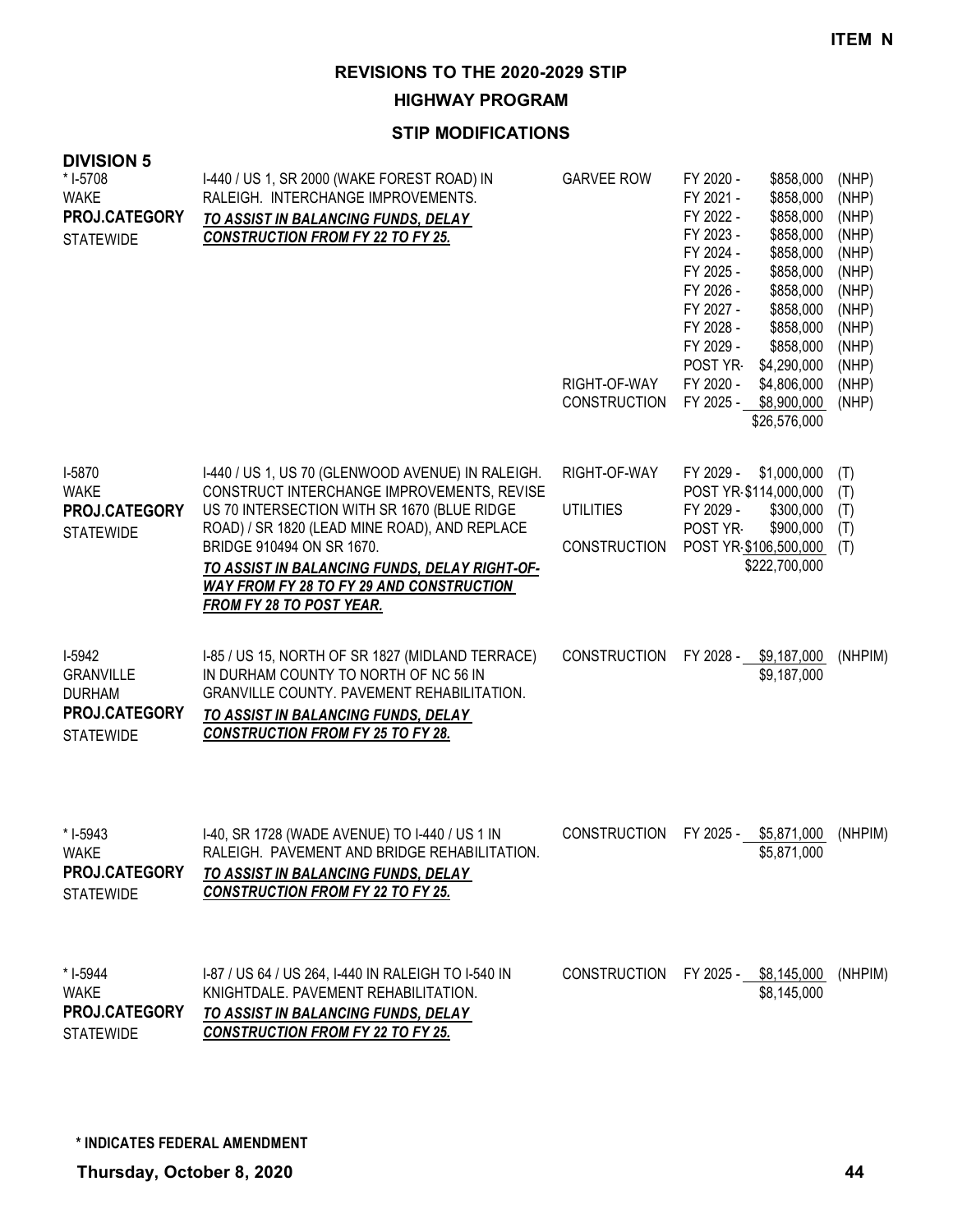**HIGHWAY PROGRAM**

| <b>DIVISION 5</b><br>* I-5945<br><b>WAKE</b><br>PROJ.CATEGORY<br><b>STATEWIDE</b> | I-540, TRIANGLE TOWNE CENTER BOULEVARD IN<br>RALEIGH TO I-495 / US 64 / US 264 IN KNIGHTDALE.<br>PAVEMENT REHABILITATION.<br>TO ASSIST IN BALANCING FUNDS, DELAY<br><b>CONSTRUCTION FROM FY 22 TO FY 25.</b>                                                      | <b>CONSTRUCTION</b>                                     | FY 2025 -<br>\$6,800,000<br>FY 2026 - \$6,800,000<br>\$13,600,000                                                      | (NHPIM)<br>(NHPIM)               |
|-----------------------------------------------------------------------------------|-------------------------------------------------------------------------------------------------------------------------------------------------------------------------------------------------------------------------------------------------------------------|---------------------------------------------------------|------------------------------------------------------------------------------------------------------------------------|----------------------------------|
| * I-5966<br><b>WAKE</b><br>PROJ.CATEGORY<br><b>STATEWIDE</b>                      | I-40, SR 1002 (AVIATION PARKWAY) TO SR 1652<br>(HARRISON AVENUE) IN CARY. CONSTRUCT<br>AUXILIARY LANES IN BOTH DIRECTIONS.<br>TO ASSIST IN BALANCING FUNDS, DELAY RIGHT-OF-<br><b>WAY FROM FY 23 TO FY 28 AND CONSTRUCTION</b><br><b>FROM FY 27 TO POST YEAR.</b> | RIGHT-OF-WAY<br><b>UTILITIES</b><br><b>CONSTRUCTION</b> | FY 2028 -<br>\$600,000<br>FY 2028 -<br>\$100,000<br>POST YR \$22,800,000<br>\$23,500,000                               | (NHP)<br>(NHP)<br>(NHP)          |
| * I-5968<br><b>WAKE</b><br>PROJ.CATEGORY<br><b>STATEWIDE</b>                      | I-540, US 70 TO SR 1829 (LEESVILLE ROAD) IN<br>RALEIGH, CONSTRUCT EASTBOUND AUXILIARY LANE.<br>TO ASSIST IN BALANCING FUNDS, DELAY RIGHT-OF-<br>WAY FROM FY 23 TO FY 26 AND CONSTRUCTION<br><b>FROM FY 24 TO FY 27.</b>                                           | RIGHT-OF-WAY<br><b>UTILITIES</b><br><b>CONSTRUCTION</b> | FY 2026 -<br>\$51,000<br>FY 2026 -<br>\$100,000<br>FY 2027 -<br>\$2,900,000<br>FY 2028 -<br>\$2,900,000<br>\$5,951,000 | (NHP)<br>(NHP)<br>(NHP)<br>(NHP) |
| I-5970<br><b>WAKE</b><br>PROJ.CATEGORY<br><b>STATEWIDE</b>                        | I-440 / US 1, US 401 (CAPITAL BOULEVARD) IN<br>RALEIGH. INTERCHANGE IMPROVEMENTS.<br>TO ASSIST IN BALANCING FUNDS, DELAY RIGHT-OF-<br><b>WAY FROM FY 25 TO FY 29 AND CONSTRUCTION</b><br>FROM FY 28 TO POST YEAR.                                                 | RIGHT-OF-WAY<br><b>UTILITIES</b><br><b>CONSTRUCTION</b> | FY 2029 -<br>\$8,115,000<br>POST YR \$73,035,000<br>FY 2029 -<br>\$1,443,000<br>POST YR \$48,700,000<br>\$131,293,000  | (NHP)<br>(NHP)<br>(NHP)<br>(NHP) |
| * I-5993<br><b>DURHAM</b><br>PROJ.CATEGORY<br><b>STATEWIDE</b>                    | I-40, US 15 / US 501 TO EAST OF NC 147. PAVEMENT<br>REHABILITATION.<br>PROJECT TO NO LONGER UTILIZE GARVEE BOND<br><b>FUNDING. TO ASSIST IN BALANCING FUNDS, DELAY</b><br><b>CONSTRUCTION FROM FY 22 TO FY 25.</b>                                                | <b>CONSTRUCTION</b>                                     | FY 2025 -<br>\$9,000,000<br>FY 2026 - \$9,000,000<br>\$18,000,000                                                      | (NHPIM)<br>(NHPIM)               |
| * I-5994<br><b>DURHAM</b><br>PROJ.CATEGORY<br><b>STATEWIDE</b>                    | 1-40, US 15 / US 501 TO EAST OF NC 147. BRIDGE<br>REHABILITATION - MULTIPLE STRUCTURES.<br><b>PROJECT TO NO LONGER UTILIZE GARVEE BOND</b><br><b>FUNDING. TO ASSIST IN BALANCING FUNDS, DELAY</b><br><b>CONSTRUCTION FROM FY 22 TO FY 25.</b>                     |                                                         | CONSTRUCTION FY 2025 - \$9,100,000<br>\$9,100,000                                                                      | (NHPIM)                          |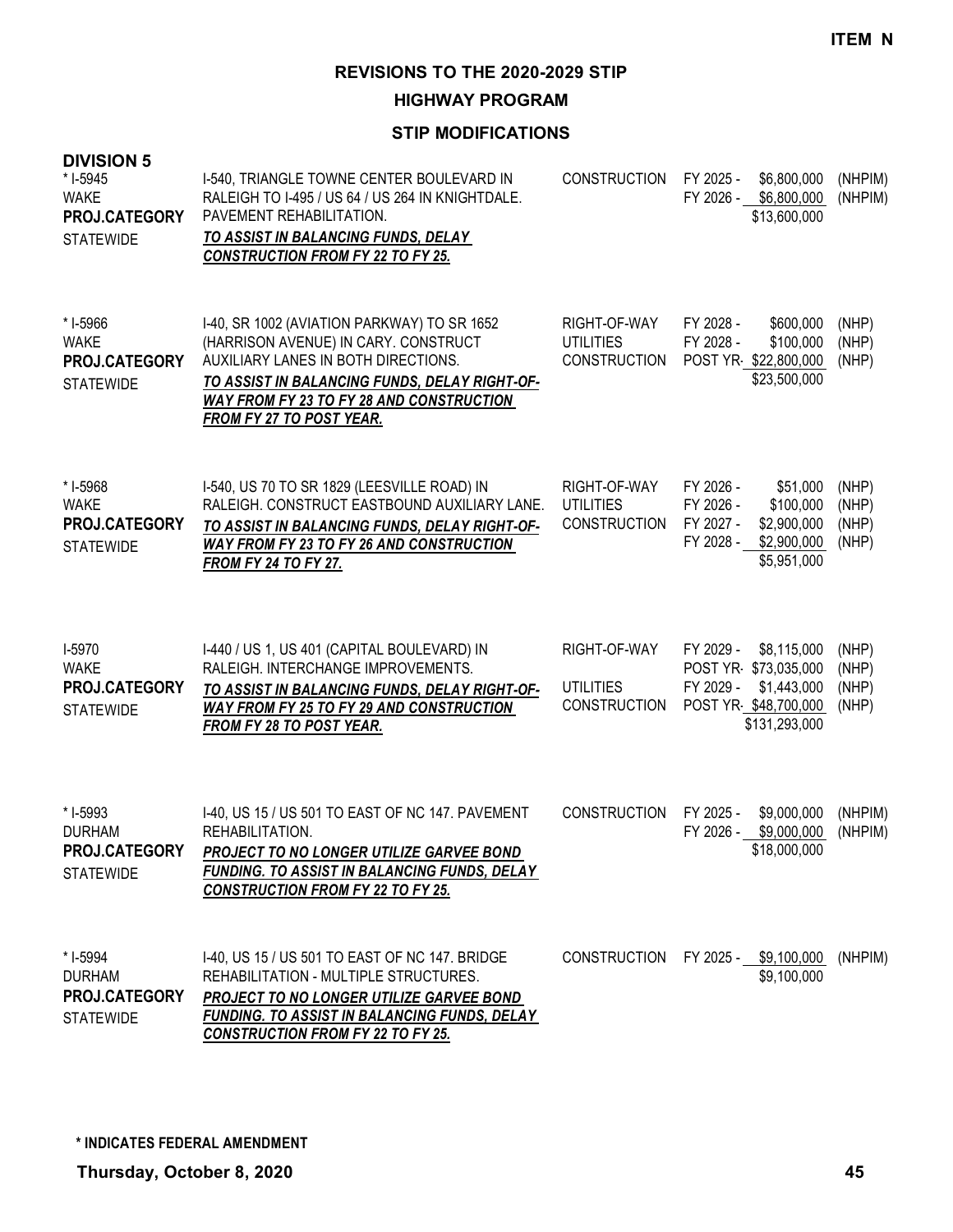**HIGHWAY PROGRAM**

### **STIP MODIFICATIONS**

| <b>DIVISION 5</b><br>* I-5995<br><b>WAKE</b><br><b>DURHAM</b><br>PROJ.CATEGORY<br><b>STATEWIDE</b> | I-40, EAST OF NC 147 TO SR 3015 (AIRPORT<br>BOULEVARD). PAVEMENT REHABILITATION.<br>TO ASSIST IN BALANCING FUNDS, DELAY<br><b>CONSTRUCTION FROM FY 22 TO FY 25.</b>                             | <b>CONSTRUCTION</b> | FY 2025 - \$5,272,000<br>\$5,272,000                                                             | (NHPIM)                       |
|----------------------------------------------------------------------------------------------------|-------------------------------------------------------------------------------------------------------------------------------------------------------------------------------------------------|---------------------|--------------------------------------------------------------------------------------------------|-------------------------------|
| * I-5996<br><b>WAKE</b><br>PROJ.CATEGORY<br><b>STATEWIDE</b>                                       | I-40, SR 1002 (AVIATION PARKWAY) IN CARY TO SR<br>1728 (WADE AVENUE) IN RALEIGH. PAVEMENT<br>REHABILITATION.<br>TO ASSIST IN BALANCING FUNDS, DELAY<br><b>CONSTRUCTION FROM FY 23 TO FY 25.</b> | <b>CONSTRUCTION</b> | FY 2025 - \$6,180,000<br>\$6,180,000                                                             | (NHPIM)                       |
| * I-5997<br><b>WAKE</b><br>PROJ.CATEGORY<br><b>STATEWIDE</b>                                       | I-440 / US 1, SR 1728 (WADE AVENUE) TO SR 2000<br>(WAKE FOREST ROAD) IN RALEIGH. PAVEMENT<br>REHABILITATION.<br>TO ASSIST IN BALANCING FUNDS, DELAY<br><b>CONSTRUCTION FROM FY 22 TO FY 25.</b> | <b>CONSTRUCTION</b> | FY 2025 -<br>\$5,561,000<br>FY 2026 - \$5,561,000<br>\$11,122,000                                | (NHPIM)<br>(NHPIM)            |
| * I-5998<br><b>WAKE</b><br><b>DURHAM</b><br>PROJ.CATEGORY<br><b>STATEWIDE</b>                      | I-540, I-40 IN DURHAM TO US 70 IN RALEIGH.<br>PAVEMENT REHABILITATION.<br>TO ASSIST IN BALANCING FUNDS, DELAY<br><b>CONSTRUCTION FROM FY 23 TO FY 25.</b>                                       | <b>CONSTRUCTION</b> | FY 2025 -<br>\$3,800,000<br>\$3,800,000                                                          | (NHPIM)                       |
| I-5999<br><b>WAKE</b><br>PROJ.CATEGORY<br><b>STATEWIDE</b>                                         | I-540, US 70 (GLENWOOD AVENUE) TO US 1 IN<br>RALEIGH. PAVEMENT REHABILITATION.<br>TO ASSIST IN BALANCING FUNDS, DELAY<br><b>CONSTRUCTION FROM FY 24 TO FY 25.</b>                               | <b>CONSTRUCTION</b> | FY 2025 -<br>\$3,467,000<br>FY 2026 -<br>\$3,467,000<br>\$3,466,000<br>FY 2027 -<br>\$10,400,000 | (NHPIM)<br>(NHPIM)<br>(NHPIM) |

**Thursday, October 8, 2020 46 \* INDICATES FEDERAL AMENDMENT**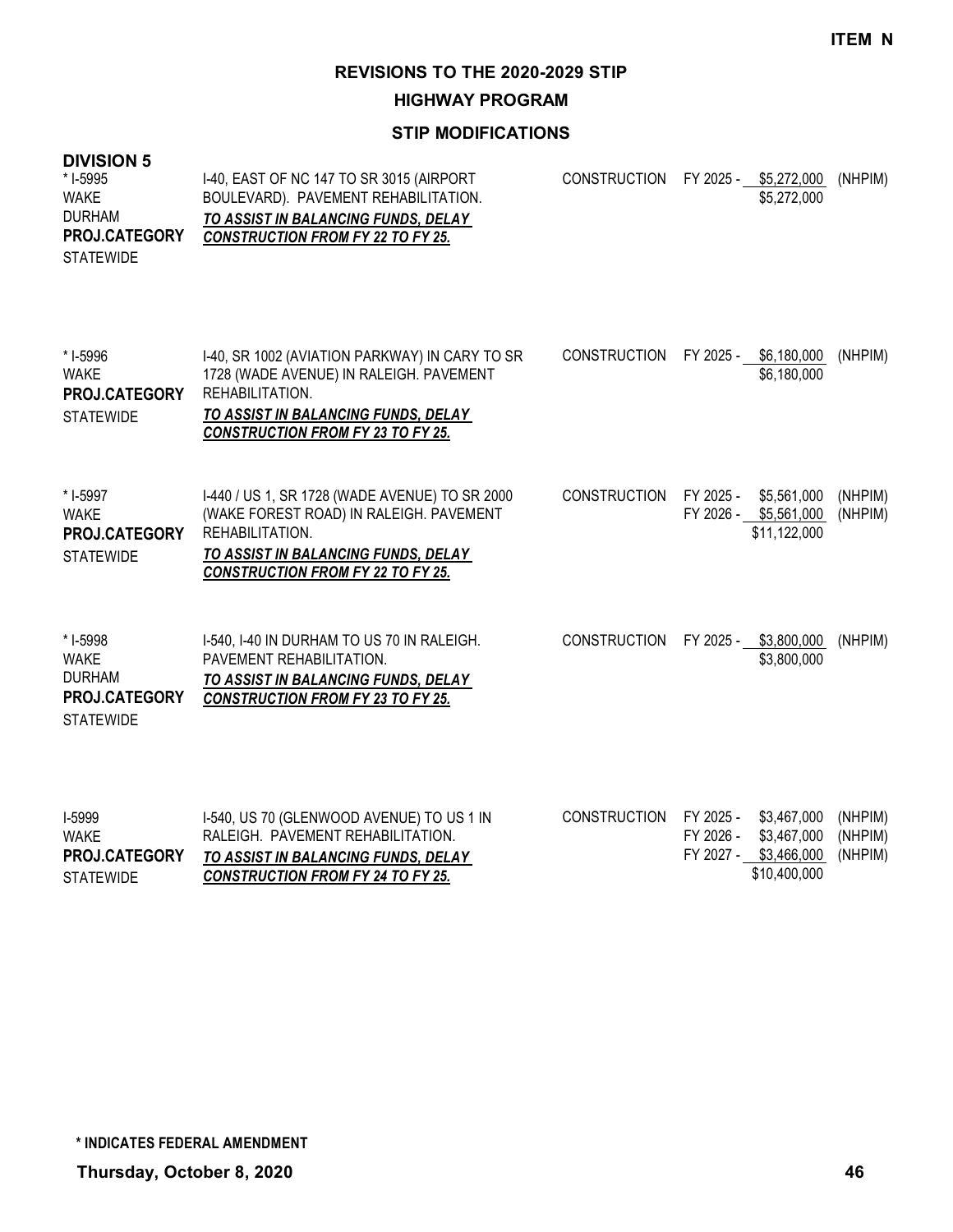**HIGHWAY PROGRAM**

### **STIP MODIFICATIONS**

### **DIVISION 5**

| * I-6000             | 1-540. 1-40 IN DURHAM TO US 1 IN RALEIGH. BRIDGE | CONSTRUCTION FY 2025 - \$4,541,000 |             | (NHPIM) |
|----------------------|--------------------------------------------------|------------------------------------|-------------|---------|
| WAKE                 | PRESERVATION / REHABILITATION.                   |                                    | \$4.541.000 |         |
| <b>DURHAM</b>        | TO ASSIST IN BALANCING FUNDS. DELAY              |                                    |             |         |
| <b>PROJ.CATEGORY</b> | <b>CONSTRUCTION FROM FY 22 TO FY 25.</b>         |                                    |             |         |
| <b>STATEWIDE</b>     |                                                  |                                    |             |         |

| $I-6005$<br><b>WAKE</b><br>PROJ.CATEGORY<br><b>STATEWIDE</b>                       | 1-87 / US 64 / US 264, US 64 BUSINESS (WENDELL<br>BOULEVARD) TO US 264. WIDEN TO 6 LANES.<br>TO ASSIST IN BALANCING FUNDS, DELAY RIGHT-OF-<br><b>WAY FROM FY 25 TO FY 28 AND CONSTRUCTION</b><br>FROM FY 29 TO POST YEAR.                                                      | RIGHT-OF-WAY<br>UTILITIES<br>CONSTRUCTION               | FY 2028 -<br>FY 2028 - | \$4,900,000<br>\$500,000<br>POST YR \$53,700,000<br>\$59,100,000                       | (NHP)<br>(NHP)<br>(NHP)          |
|------------------------------------------------------------------------------------|--------------------------------------------------------------------------------------------------------------------------------------------------------------------------------------------------------------------------------------------------------------------------------|---------------------------------------------------------|------------------------|----------------------------------------------------------------------------------------|----------------------------------|
| 1-6006<br><b>DURHAM</b><br><b>WAKE</b><br><b>PROJ.CATEGORY</b><br><b>STATEWIDE</b> | I-40, NC 54 (EXIT 273) TO SR 1728 (WADE AVENUE).<br>CONVERT FACILITY TO A MANAGED FREEWAY WITH<br>RAMP METERING AND OTHER ATM / ITS<br>COMPONENTS.<br>TO ASSIST IN BALANCING FUNDS. DELAY RIGHT-OF-<br>WAY FROM FY 25 TO FY 28 AND CONSTRUCTION<br><b>FROM FY 25 TO FY 29.</b> | RIGHT-OF-WAY<br><b>UTILITIES</b><br><b>CONSTRUCTION</b> | FY 2028 -<br>FY 2028 - | \$10,000<br>\$10,000<br>FY 2029 - \$13,633,000<br>POST YR \$40,897,000<br>\$54,550,000 | (NHP)<br>(NHP)<br>(NHP)<br>(NHP) |
| I-6007<br>WAKE                                                                     | I-87 / US 64 / US 264, SR 2233 (SMITHFIELD ROAD).<br>CONVERT INTERCHANGE TO DIVERGING DIAMOND.                                                                                                                                                                                 | RIGHT-OF-WAY<br>UTILITIES                               | FY 2028 -<br>FY 2028 - | \$1,700,000<br>\$500,000                                                               | (NHP)<br>(NHP)                   |

| <b>WAKE</b>          | CONVERT INTERCHANGE TO DIVERGING DIAMOND.     | UTILITIES    | FY 2028 - | \$500.000                   | (NHP) |
|----------------------|-----------------------------------------------|--------------|-----------|-----------------------------|-------|
| <b>PROJ.CATEGORY</b> | TO ASSIST IN BALANCING FUNDS, DELAY RIGHT-OF- | CONSTRUCTION |           | FY 2029 - \$5.200.000 (NHP) |       |
| <b>STATEWIDE</b>     | WAY FROM FY 25 TO FY 28 AND CONSTRUCTION      |              |           | \$7.400.000                 |       |
|                      | <b>FROM FY 26 TO FY 29.</b>                   |              |           |                             |       |

| I-6010               | 1-85 / US 15, EAST OF SR 1827 (MIDLAND TERRACE)         | RIGHT-OF-WAY                            | FY 2029 - \$3,750,000 (NHP) |  |
|----------------------|---------------------------------------------------------|-----------------------------------------|-----------------------------|--|
| DURHAM               | TO SR 1632 (RED MILL ROAD) IN DURHAM. ADD LANES.        |                                         | POST YR \$3,750,000 (NHP)   |  |
| <b>PROJ.CATEGORY</b> | TO ASSIST IN BALANCING FUNDS, DELAY RIGHT-OF- UTILITIES |                                         | FY 2029 - \$3,371,000 (NHP) |  |
| STATEWIDE            | WAY FROM FY 27 TO FY 29.                                |                                         | POST YR \$3,371,000 (NHP)   |  |
|                      |                                                         | CONSTRUCTION POST YR \$53,300,000 (NHP) |                             |  |
|                      |                                                         |                                         | \$67,542,000                |  |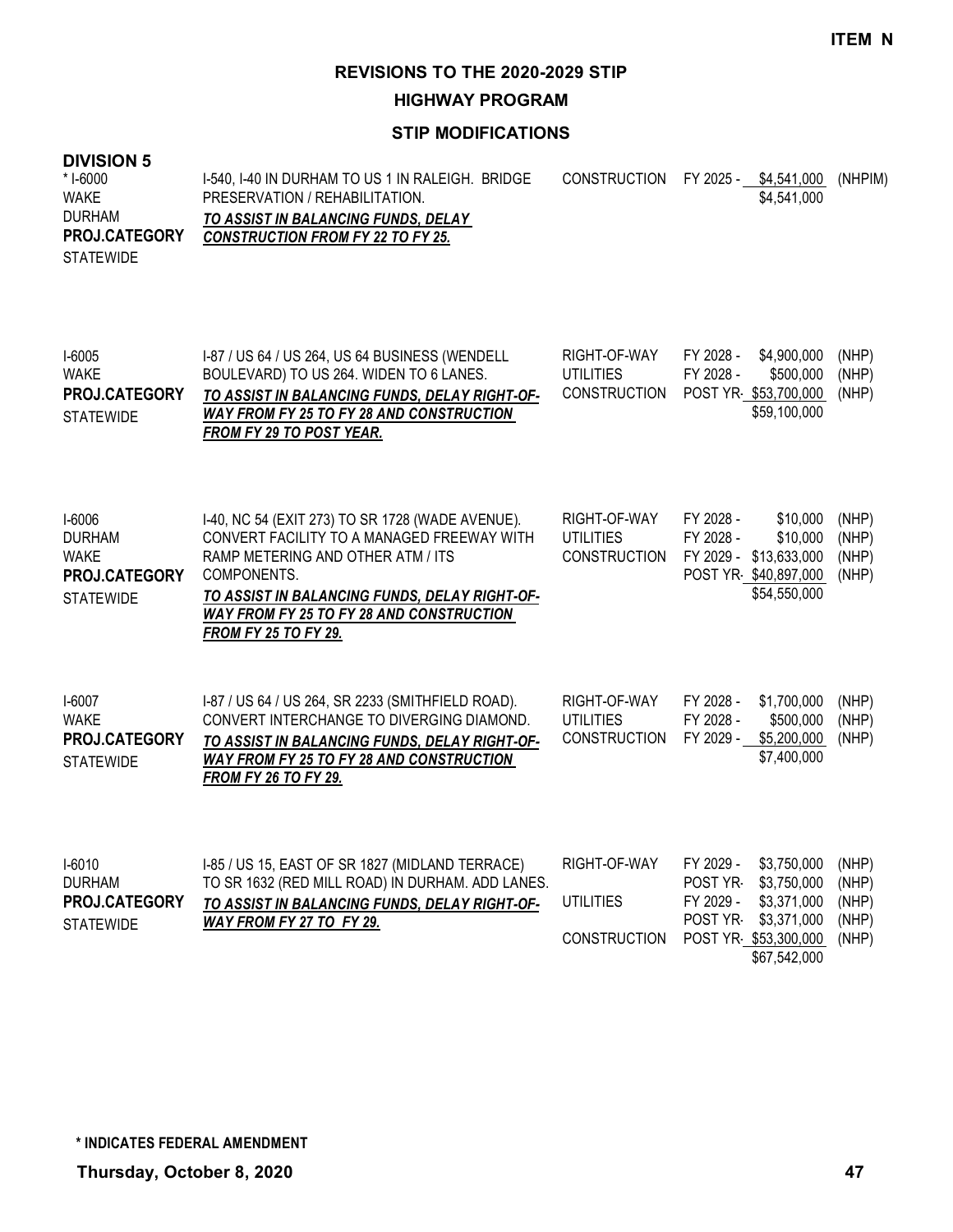**HIGHWAY PROGRAM**

| <b>DIVISION 5</b><br>P-5706<br><b>DURHAM</b><br>PROJ.CATEGORY<br><b>STATEWIDE</b> | NORFOLK SOUTHERN H LINE, EAST DURHAM<br>RAILROAD SAFETY PROJECT. PROJECT WILL<br>STRAIGHTEN EXISTING RAILROAD CURVATURE<br>BETWEEN CP NELSON AND CP EAST DURHAM AND<br>INCLUDES A COMBINATION OF GRADE SEPARATIONS<br>AND CLOSURES AT ELLIS ROAD SOUTH END<br>(734737A), GLOVER ROAD (734735L), AND WRENN<br>TO ASSIST IN BALANCING FUNDS, DELAY<br><b>CONSTRUCTION FROM FY 26 TO FY 27.</b> | RIGHT-OF-WAY<br><b>CONSTRUCTION</b>                     | FY 2021 -<br>FY 2022 -<br>FY 2023 -<br>FY 2027 -<br>FY 2028 -<br>FY 2029 -              | \$3,109,000<br>\$3,109,000<br>\$3,109,000<br>FY 2027 - \$10,891,000<br>\$167,000<br>FY 2028 - \$10,891,000<br>\$166,000<br>FY 2029 - \$10,891,000<br>\$167,000<br>\$42,500,000 | (T)<br>(T)<br>(T)<br>(T)<br>(O)<br>(T)<br>(O)<br>(T)<br>(O) |
|-----------------------------------------------------------------------------------|----------------------------------------------------------------------------------------------------------------------------------------------------------------------------------------------------------------------------------------------------------------------------------------------------------------------------------------------------------------------------------------------|---------------------------------------------------------|-----------------------------------------------------------------------------------------|--------------------------------------------------------------------------------------------------------------------------------------------------------------------------------|-------------------------------------------------------------|
| * P-5718<br><b>WAKE</b><br>PROJ.CATEGORY<br><b>REGIONAL</b>                       | CSX, CROSSING 643351A AT SR 1415 (NORTHEAST<br>MAYNARD ROAD) IN CARY. CONSTRUCT GRADE<br>SEPARATION.<br>TO ASSIST IN BALANCING FUNDS, DELAY RIGHT-OF-<br><b>WAY FROM FY 22 TO FY 25 AND CONSTRUCTION</b><br><b>FROM FY 24 TO FY 28.</b>                                                                                                                                                      | RIGHT-OF-WAY<br><b>UTILITIES</b><br><b>CONSTRUCTION</b> | FY 2025 -<br>FY 2026 -<br>FY 2027 -<br>FY 2025 -<br>FY 2026 -<br>FY 2027 -<br>FY 2028 - | \$9,782,000<br>\$9,782,000<br>\$9,781,000<br>\$1,115,000<br>\$1,115,000<br>\$1,115,000<br>FY 2028 - \$11,305,000<br>\$1,190,000<br>FY 2029 - \$11,305,000<br>\$56,490,000      | (T)<br>(T)<br>(T)<br>(T)<br>(T)<br>(T)<br>(T)<br>(0)<br>(T) |
| * P-5734<br><b>WAKE</b><br>PROJ.CATEGORY<br><b>STATEWIDE</b>                      | NORTH CAROLINA RAILROAD / NORFOLK SOUTHERN<br>H LINE / CSX S LINE, SR 1655 (TRINITY ROAD) IN<br>CARY. CONSTRUCT GRADE SEPARATION AND CLOSE<br>CROSSING 630657S.<br>TO ASSIST IN BALANCING FUNDS, DELAY RIGHT-OF-<br><b>WAY FROM FY 22 TO FY 25 AND CONSTRUCTION</b><br><b>FROM FY 24 TO FY 28.</b>                                                                                           | RIGHT-OF-WAY<br><b>CONSTRUCTION</b>                     | FY 2025 -<br>FY 2026 -<br>FY 2027 -<br>FY 2028 -<br>FY 2028 -<br>FY 2029 -              | \$7,000,000<br>\$7,000,000<br>\$7,000,000<br>\$5,289,000<br>\$835,000<br>\$5,288,000<br>POST YR \$5,288,000<br>\$37,700,000                                                    | (T)<br>(T)<br>(T)<br>(T)<br>(O)<br>(T)<br>(T)               |
| * R-2814D<br><b>FRANKLIN</b><br>PROJ.CATEGORY<br><b>DIVISION</b>                  | US 401, SR 1103 (FLAT ROCK CHURCH ROAD /<br>CLIFTON POND ROAD) TO SR 1700 (FOX PARK ROAD)<br>SOUTH OF LOUISBURG<br>PROJECT TO NO LONGER UTILIZE BUILD NC BONDS.<br>TO ASSIST IN BALANCING FUNDS, DELAY RIGHT-OF-<br><b>WAY FROM FY 26 TO FY 29 AND CONSTRUCTION</b><br>FROM FY 29 TO POST YEAR.                                                                                              | RIGHT-OF-WAY<br><b>UTILITIES</b><br>CONSTRUCTION        | FY 2029 -<br>POST YR<br>FY 2029 -<br>POST YR                                            | \$729,000<br>\$2,187,000<br>\$318,000<br>\$952,000<br>POST YR \$40,000,000<br>\$44,186,000                                                                                     | (BGLT5)<br>(BGLT5)<br>(BGLT5)<br>(BGLT5)<br>(BGLT5)         |
| * R-3608<br><b>FRANKLIN</b><br>PROJ.CATEGORY<br><b>REGIONAL</b>                   | US 401 / NC 39, NC 56 / NC 581 (NASH STREET) TO SR<br>1229 (MAIN STREET). WIDEN TO MULTILANES.<br>TO ASSIST IN BALANCING FUNDS, DELAY RIGHT-OF-<br><b>WAY FROM FY 21 TO FY 29 AND CONSTRUCTION</b><br>FROM FY 23 TO POST YEAR.                                                                                                                                                               | RIGHT-OF-WAY<br><b>UTILITIES</b><br><b>CONSTRUCTION</b> | FY 2029 -<br>FY 2029 -                                                                  | \$2,697,000<br>\$500,000<br>POST YR \$16,200,000<br>\$19,397,000                                                                                                               | (T)<br>(T)<br>(T)                                           |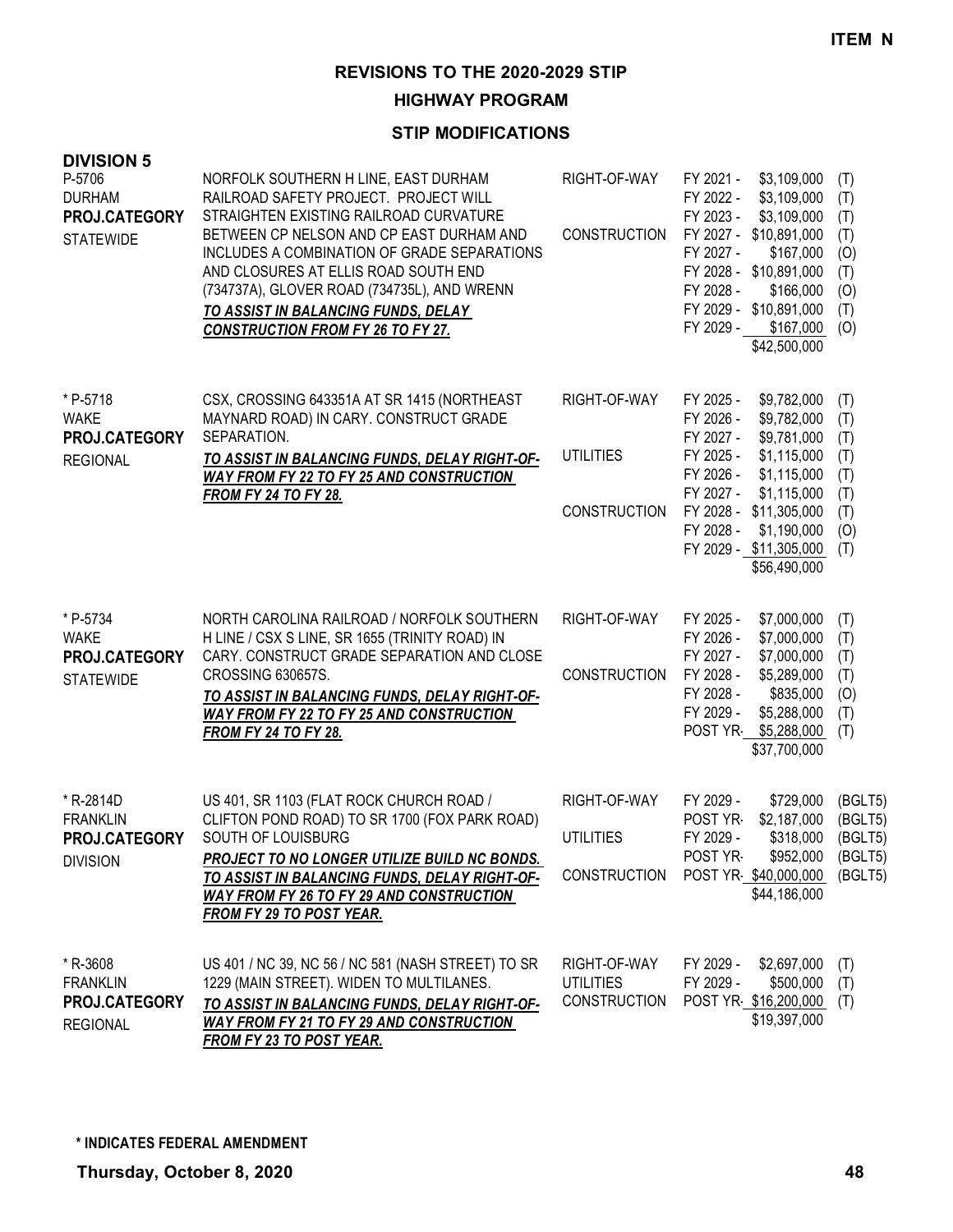**HIGHWAY PROGRAM**

| <b>DIVISION 5</b><br>R-5893<br><b>FRANKLIN</b><br>PROJ.CATEGORY<br><b>REGIONAL</b> | NC 56, SR 1114 (PEACH ORCHARD ROAD) TO US 401<br>IN LOUISBURG. WIDEN TO 4 LANES.<br>TO ASSIST IN BALANCING FUNDS, DELAY RIGHT-OF-<br>WAY FROM FY 28 TO FY 29.                                                                                                                                                               | RIGHT-OF-WAY<br><b>UTILITIES</b><br><b>CONSTRUCTION</b> | FY 2029 -<br>\$8,933,000<br>FY 2029 -<br>\$500,000<br>POST YR \$14,700,000<br>\$24,133,000                                                                                    | (T)<br>(T)<br>(T)                      |
|------------------------------------------------------------------------------------|-----------------------------------------------------------------------------------------------------------------------------------------------------------------------------------------------------------------------------------------------------------------------------------------------------------------------------|---------------------------------------------------------|-------------------------------------------------------------------------------------------------------------------------------------------------------------------------------|----------------------------------------|
| U-2823<br><b>WAKE</b><br>PROJ.CATEGORY<br><b>STATEWIDE</b>                         | US 70, I-540 TO HILLBURN DRIVE IN RALEIGH. ADD<br>LANES AND CONVERT TO SUPERSTREET.<br>TO ASSIST IN BALANCING FUNDS, DELAY RIGHT-OF-<br><b>WAY FROM FY 26 TO FY 29 AND CONSTRUCTION</b><br><b>FROM FY 29 TO POST YEAR.</b>                                                                                                  | RIGHT-OF-WAY<br><b>UTILITIES</b><br><b>CONSTRUCTION</b> | FY 2029 - \$11,571,000<br>POST YR \$23,141,000<br>FY 2029 -<br>\$543,000<br>POST YR \$42,300,000<br>\$77,555,000                                                              | (T)<br>(T)<br>(T)<br>(T)               |
| * U-2901B<br><b>WAKE</b><br>PROJ.CATEGORY<br><b>REGIONAL</b>                       | NC 55 (WILLIAMS STREET), US 1 TO NORTH OF SR<br>1160 (OLIVE CHAPEL ROAD). CONVERT EXISTING<br>MULTILANES TO MEDIAN DIVIDED SECTION AND<br>WIDEN REMAINING 2-LANE SECTIONS TO<br>MULTILANES.<br>TO ASSIST IN BALANCING FUNDS, DELAY RIGHT-OF-<br><b>WAY FROM FY 22 TO FY 28 AND CONSTRUCTION</b><br>FROM FY 25 TO POST YEAR. | RIGHT-OF-WAY<br><b>UTILITIES</b><br><b>CONSTRUCTION</b> | FY 2028 -<br>\$6,024,000<br>FY 2029 -<br>\$6,023,000<br>\$6,024,000<br>POST YR<br>FY 2028 -<br>\$93,000<br>POST YR \$34,200,000<br>\$52,364,000                               | (T)<br>(T)<br>(T)<br>(T)<br>(T)        |
| * U-5301<br><b>WAKE</b><br>PROJ.CATEGORY<br><b>STATEWIDE</b>                       | US 64, WEST OF SR 1308 (LAURA DUNCAN ROAD) TO<br>US 1 IN APEX AND CARY. CORRIDOR UPGRADE AND<br>IMPROVEMENTS.<br>TO ASSIST IN BALANCING FUNDS, DELAY RIGHT-OF-<br><b>WAY FROM FY 21 TO FY 26 AND CONSTRUCTION</b><br><b>FROM FY 25 TO FY 29.</b>                                                                            | RIGHT-OF-WAY<br><b>UTILITIES</b><br><b>CONSTRUCTION</b> | FY 2026 -<br>\$6,724,000<br>FY 2027 -<br>\$26,896,000<br>FY 2028 - \$26,896,000<br>FY 2026 -<br>\$500,000<br>FY 2029 - \$11,540,000<br>POST YR \$103,860,000<br>\$176,416,000 | (T)<br>(T)<br>(T)<br>(T)<br>(T)<br>(T) |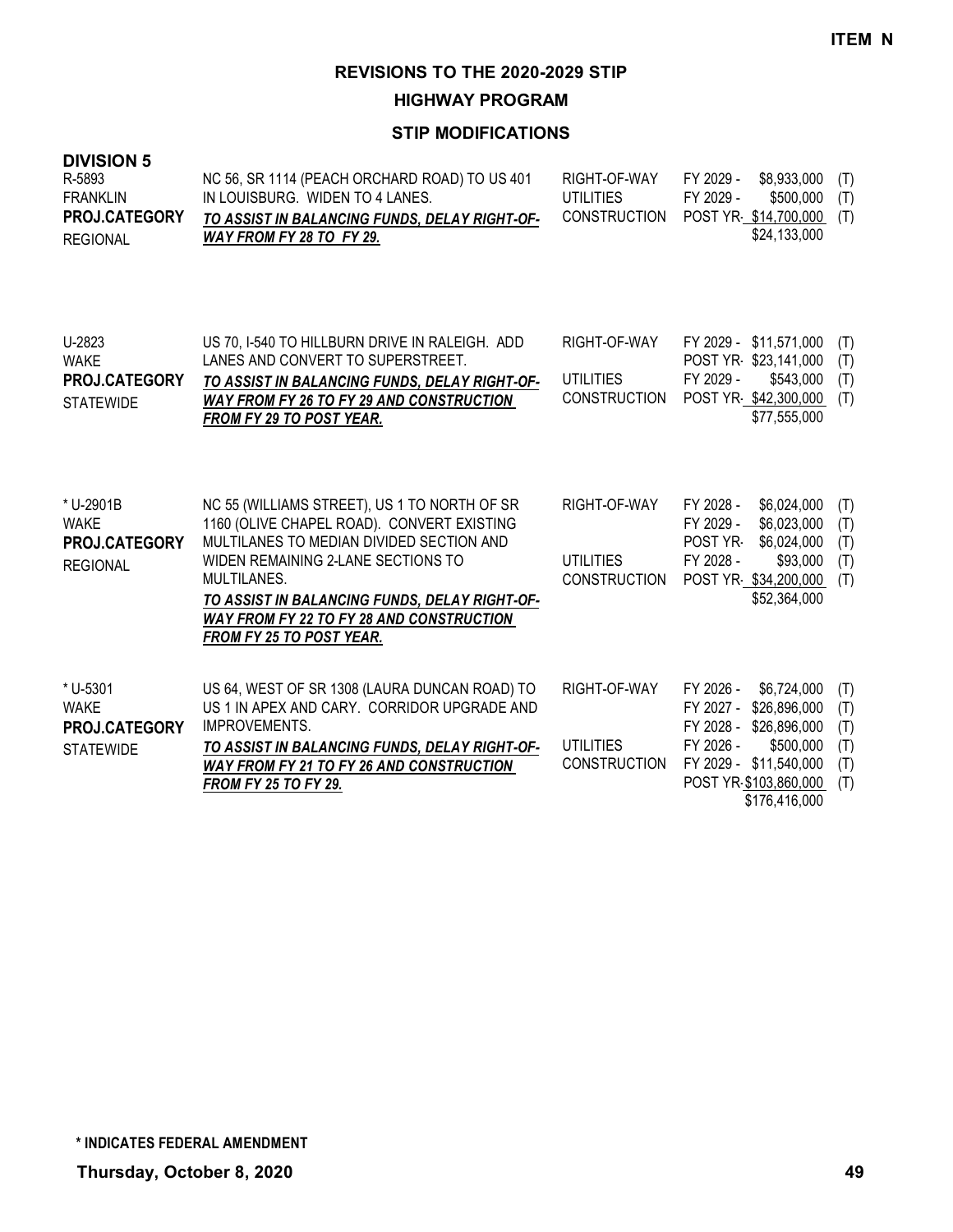**HIGHWAY PROGRAM**

### **STIP MODIFICATIONS**

| <b>DIVISION 5</b><br>U-5302<br><b>WAKE</b><br>PROJ.CATEGORY<br><b>REGIONAL</b> | US 401, SOUTH OF SR 1006 (OLD STAGE ROAD) TO<br>SOUTH OF SR 2538 (MECHANICAL BOULEVARD) /<br>GARNER STATION BOULEVARD IN GARNER.<br>CONVERT TO SUPERSTREET.<br>TO ASSIST IN BALANCING FUNDS, DELAY<br><b>CONSTRUCTION FROM FY 21 TO FY 22.</b> | <b>ENGINEERING</b><br><b>BUILD NC ROW</b>  | FY 2020 -<br>FY 2021 -<br>FY 2022 -<br>FY 2023 -<br>FY 2024 -<br>FY 2025 -<br>FY 2026 -<br>FY 2027 -<br>FY 2028 -<br>FY 2029 -<br>POST YR<br>FY 2020 -<br>FY 2021 -<br>FY 2022 -<br>FY 2023 -<br>FY 2024 -<br>FY 2025 -<br>FY 2026 -<br>FY 2027 - | \$240,000<br>\$120,000<br>\$120,000<br>\$120,000<br>\$120,000<br>\$120,000<br>\$120,000<br>\$120,000<br>\$120,000<br>\$120,000<br>\$481,000<br>\$275,000<br>\$275,000<br>\$275,000<br>\$275,000<br>\$275,000<br>\$275,000<br>\$275,000<br>\$275,000 | (T)<br>(T)<br>(T)<br>(T)<br>(T)<br>(T)<br>(T)<br>(T)<br>(T)<br>(T)<br>(T)<br>(T)<br>(T)<br>(T)<br>(T)<br>(T)<br>(T)<br>(T)<br>(T) |
|--------------------------------------------------------------------------------|------------------------------------------------------------------------------------------------------------------------------------------------------------------------------------------------------------------------------------------------|--------------------------------------------|---------------------------------------------------------------------------------------------------------------------------------------------------------------------------------------------------------------------------------------------------|-----------------------------------------------------------------------------------------------------------------------------------------------------------------------------------------------------------------------------------------------------|-----------------------------------------------------------------------------------------------------------------------------------|
|                                                                                |                                                                                                                                                                                                                                                | <b>BUILD NC CON</b><br><b>CONSTRUCTION</b> | FY 2028 -<br>FY 2029 -<br>POST YR-<br>FY 2022 -<br>FY 2023 -<br>FY 2024 -<br>FY 2025 -<br>FY 2026 -<br>FY 2027 -<br>FY 2028 -<br>FY 2029 -<br>POST YR<br>FY 2022 -<br>FY 2023 -                                                                   | \$275,000<br>\$275,000<br>\$1,103,000<br>\$858,000<br>\$858,000<br>\$858,000<br>\$858,000<br>\$858,000<br>\$858,000<br>\$858,000<br>\$858,000<br>\$6,006,000<br>\$2,500,000<br>\$2,500,000<br>\$23,524,000                                          | (T)<br>(T)<br>(T)<br>(T)<br>(T)<br>(T)<br>(T)<br>(T)<br>(T)<br>(T)<br>(T)<br>(T)<br>(T)<br>(T)                                    |
| U-5304F<br>ORANGE<br><b>DURHAM</b><br>PROJ.CATEGORY                            | US 15 / US 501, SR 1742 (EPHESUS CHURCH ROAD)<br>TO I-40. CORRIDOR CAPACITY IMPROVEMENTS.<br><u>TO ASSIST IN BALANCING FUNDS, DELAY RIGHT-OF-</u><br><b>WAY FROM FY 26 TO FY 29 AND CONSTRUCTION</b>                                           | RIGHT-OF-WAY<br><b>UTILITIES</b>           | FY 2029 -<br>POST YR<br>FY 2029 -<br>POST YR                                                                                                                                                                                                      | \$3,000,000<br>\$3,000,000<br>\$363,000<br>\$363,000                                                                                                                                                                                                | (T)<br>(T)<br>(T)<br>(T)                                                                                                          |

CONSTRUCTION POST YR- \$27,000,000 (T) \$33,726,000

*FROM FY 29 TO POST YEAR.*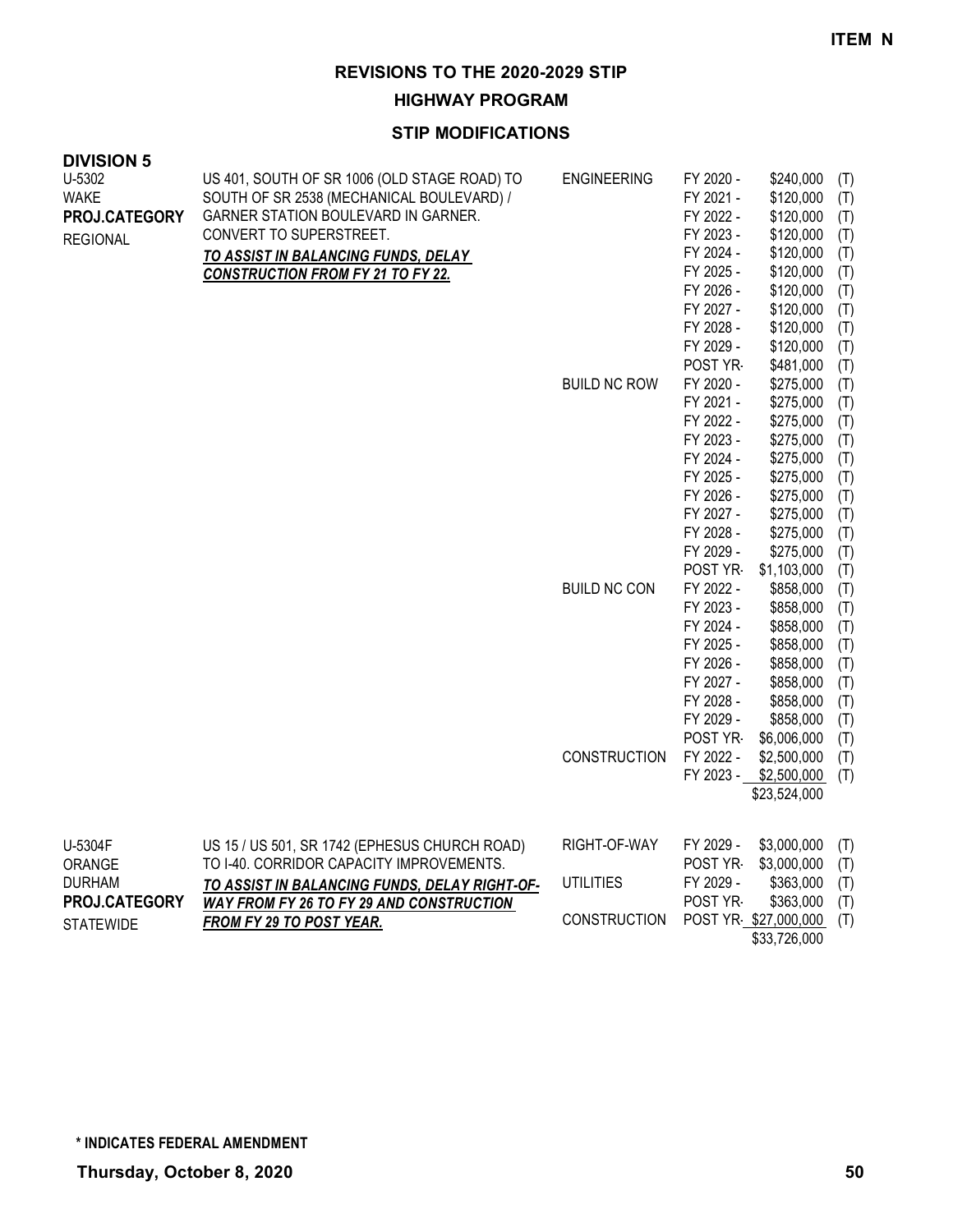**HIGHWAY PROGRAM**

| <b>DIVISION 5</b><br>* U-5307A<br><b>WAKE</b><br>PROJ.CATEGORY<br><b>STATEWIDE</b> | US 1, I-540 TO NORTH OF SR 2006 (DURANT ROAD) IN<br>RALEIGH.<br>TO ASSIST IN BALANCING FUNDS, DELAY RIGHT-OF-<br><b>WAY AND CONSTRUCTION FROM FY 22 TO FY 25.</b>                                                                                                                        | RIGHT-OF-WAY<br><b>UTILITIES</b><br><b>CONSTRUCTION</b> | FY 2025 - \$37,600,000<br>FY 2025 -<br>\$4,500,000<br>FY 2025 -<br>\$4,130,000<br>FY 2026 -<br>\$26,157,000<br>\$26,157,000<br>FY 2027 -<br>FY 2028 - \$26,156,000<br>\$124,700,000 | (T)<br>(T)<br>(T)<br>(T)<br>(T)<br>(T) |
|------------------------------------------------------------------------------------|------------------------------------------------------------------------------------------------------------------------------------------------------------------------------------------------------------------------------------------------------------------------------------------|---------------------------------------------------------|-------------------------------------------------------------------------------------------------------------------------------------------------------------------------------------|----------------------------------------|
| * U-5307B<br><b>WAKE</b><br>PROJ.CATEGORY<br><b>REGIONAL</b>                       | US 1, NORTH OF SR 2006 (DURANT ROAD) IN RALEIGH<br>TO NORTH OF SR 2045 (BURLINGTON MILLS ROAD) IN<br>WAKE FOREST.<br>TO ASSIST IN BALANCING FUNDS, DELAY RIGHT-OF-<br><b>WAY FROM FY 22 TO FY 25 AND CONSTRUCTION</b><br><b>FROM FY 24 TO FY 27.</b>                                     | RIGHT-OF-WAY<br><b>UTILITIES</b><br><b>CONSTRUCTION</b> | FY 2025 - \$25,000,000<br>FY 2025 -<br>\$2,700,000<br>FY 2027 -<br>\$23,100,000<br>FY 2028 - \$23,100,000<br>FY 2029 - \$23,100,000<br>POST YR \$23,100,000<br>\$120,100,000        | (T)<br>(T)<br>(T)<br>(T)<br>(T)<br>(T) |
| * U-5307C<br><b>WAKE</b><br>PROJ.CATEGORY<br><b>REGIONAL</b>                       | US 1, NORTH OF SR 2045 (BURLINGTON MILLS ROAD)<br>TO SOUTH OF NC 98 BUSINESS IN WAKE FOREST.<br>TO ASSIST IN BALANCING FUNDS, DELAY RIGHT-OF-<br><b>WAY FROM FY 22 TO FY 25 AND CONSTRUCTION</b><br><b>FROM FY 24 TO FY 27.</b>                                                          | RIGHT-OF-WAY<br><b>UTILITIES</b><br><b>CONSTRUCTION</b> | FY 2025 -<br>\$30,000,000<br>\$3,000,000<br>FY 2025 -<br>FY 2027 -<br>\$23,775,000<br>FY 2028 - \$23,775,000<br>FY 2029 - \$23,775,000<br>POST YR \$23,775,000<br>\$128,100,000     | (T)<br>(T)<br>(T)<br>(T)<br>(T)<br>(T) |
| * U-5307D<br><b>WAKE</b><br>PROJ.CATEGORY<br><b>REGIONAL</b>                       | US 1, SOUTH OF NC 98 BUSINESS TO SR1909<br>(PURNELL ROAD) / SR 1931 (HARRIS ROAD) IN WAKE<br>FOREST.<br><b>PROJECT TO NO LONGER UTILIZE BUILD NC BONDS.</b><br>TO ASSIST IN BALANCING FUNDS, DELAY RIGHT-OF-<br><b>WAY FROM FY 25 TO 29 AND CONSTRUCTION FROM</b><br>FY 28 TO POST YEAR. | RIGHT-OF-WAY<br><b>UTILITIES</b><br><b>CONSTRUCTION</b> | FY 2029 - \$10,025,000<br>POST YR \$30,075,000<br>FY 2029 -<br>\$925,000<br>POST YR-<br>\$2,775,000<br>POST YR \$56,400,000<br>\$100,200,000                                        | (T)<br>(T)<br>(T)<br>(T)<br>(T)        |
| * U-5516<br><b>DURHAM</b><br>PROJ.CATEGORY<br><b>REGIONAL</b>                      | US 501 (ROXBORO ROAD), SR 1448 (LATTA ROAD) / SR<br>1639 (INFINITY ROAD) INTERSECTION IN DURHAM.<br>INTERSECTION IMPROVEMENTS.<br>TO ASSIST IN BALANCING FUNDS, DELAY RIGHT-OF-<br><b>WAY FROM FY 21 TO FY 25 AND CONSTRUCTION</b><br><b>FROM FY 23 TO FY 27.</b>                        | RIGHT-OF-WAY<br><b>CONSTRUCTION</b>                     | FY 2025 -<br>\$4,341,000<br>FY 2025 -<br>\$2,000,000<br>FY 2027 - \$12,400,000<br>\$18,741,000                                                                                      | (NHP)<br>(L)<br>(NHP)                  |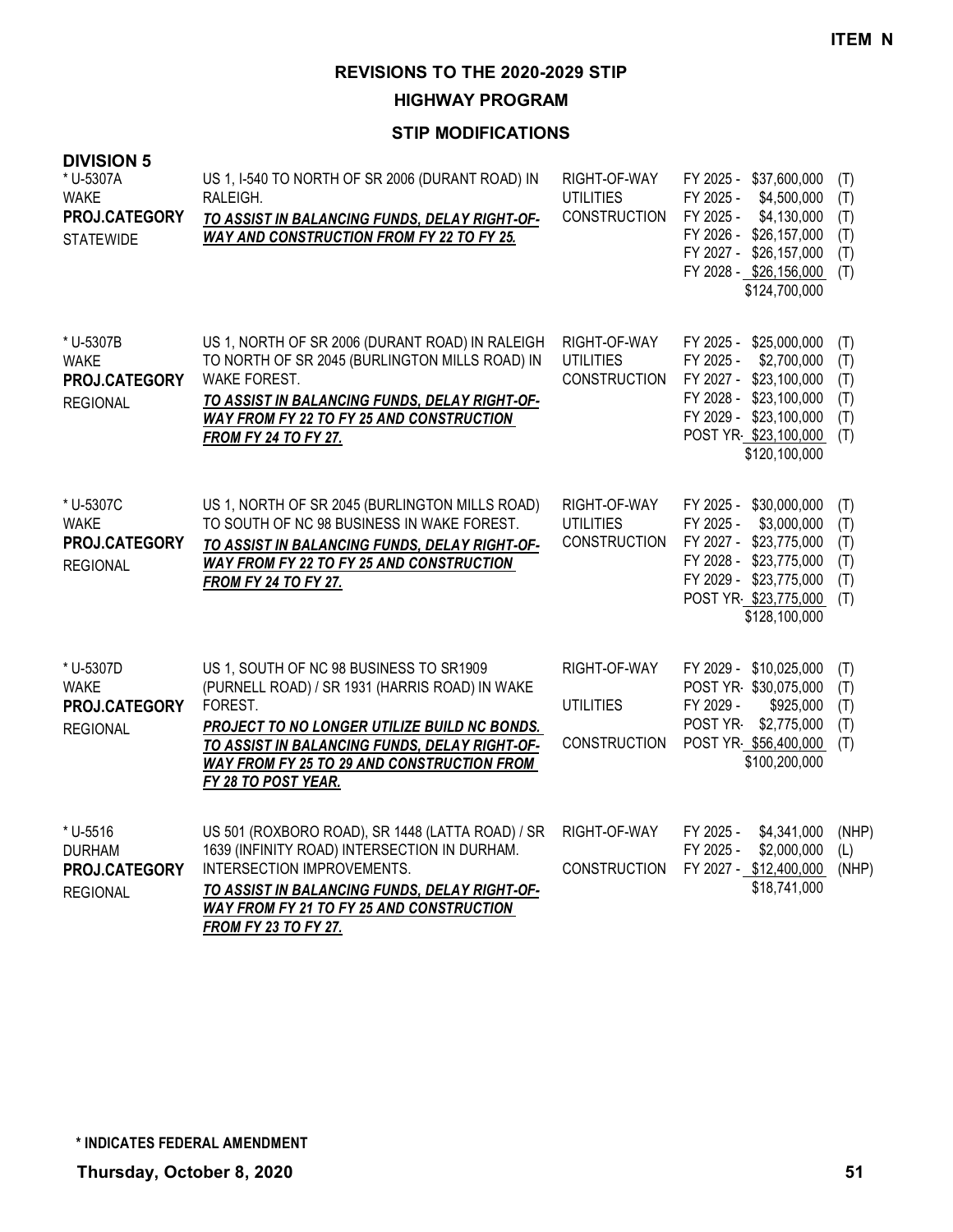**HIGHWAY PROGRAM**

| <b>DIVISION 5</b>              |                                                                                                 |                     |                                                      |                 |
|--------------------------------|-------------------------------------------------------------------------------------------------|---------------------|------------------------------------------------------|-----------------|
| * U-5518<br><b>WAKE</b>        | US 70 (GLENWOOD AVENUE), WEST OF SR 3067 (T.W.<br>ALEXANDER DRIVE) TO I-540 IN RALEIGH. UPGRADE | <b>GARVEE ROW</b>   | FY 2025 -<br>\$9,524,000<br>FY 2026 -<br>\$9,524,000 | (NHP)<br>(NHP)  |
| <b>DURHAM</b><br>PROJ.CATEGORY | ROADWAY TO IMPROVE CAPACITY, SAFETY AND<br>TRAFFIC OPERATIONS INCLUDING INTERCHANGES            |                     | FY 2027 -<br>\$9,524,000<br>FY 2028 -<br>\$9,524,000 | (NHP)<br>(NHP)  |
|                                | AT VARIOUS LOCATIONS.                                                                           |                     | FY 2029 -<br>\$9,524,000                             | (NHP)           |
| <b>STATEWIDE</b>               | TO ASSIST IN BALANCING FUNDS, DELAY RIGHT-OF-                                                   |                     | POST YR \$95,237,000                                 | (NHP)           |
|                                | WAY AND CONSTRUCTION FROM FY 22 TO FY 25.                                                       | RIGHT-OF-WAY        | FY 2025 -<br>\$2,604,000                             | (NHP)           |
|                                |                                                                                                 |                     | FY 2025 - \$18,500,000                               | (S(M))          |
|                                |                                                                                                 |                     | FY 2026 -<br>\$2,604,000                             | (NHP)           |
|                                |                                                                                                 |                     | FY 2026 - \$18,500,000                               | (S(M))          |
|                                |                                                                                                 | <b>UTILITIES</b>    | FY 2025 - \$12,720,000                               | (NHP)           |
|                                |                                                                                                 | <b>GARVEE CON</b>   | FY 2025 -<br>\$9,781,000                             | (NHP)           |
|                                |                                                                                                 |                     | FY 2026 -<br>\$9,781,000<br>FY 2027 -<br>\$9,781,000 | (NHP)           |
|                                |                                                                                                 |                     | FY 2028 -<br>\$9,781,000                             | (NHP)<br>(NHP)  |
|                                |                                                                                                 |                     | FY 2029 -<br>\$9,781,000                             | (NHP)           |
|                                |                                                                                                 |                     | POST YR \$97,813,000                                 | (NHP)           |
|                                |                                                                                                 | <b>CONSTRUCTION</b> | FY 2025 -<br>\$2,525,000                             | (NHP)           |
|                                |                                                                                                 |                     | FY 2025 -<br>\$9,500,000                             | (S(M))          |
|                                |                                                                                                 |                     | FY 2026 -<br>\$2,525,000                             | (NHP)           |
|                                |                                                                                                 |                     | FY 2026 -<br>\$9,500,000                             | (S(M))          |
|                                |                                                                                                 |                     | FY 2027 -<br>\$2,525,000                             | (NHP)           |
|                                |                                                                                                 |                     | FY 2027 -<br>\$9,500,000                             | (S(M))          |
|                                |                                                                                                 |                     | FY 2028 -<br>\$2,525,000<br>FY 2028 -<br>\$9,500,000 | (NHP)<br>(S(M)) |
|                                |                                                                                                 |                     | \$392,603,000                                        |                 |
|                                |                                                                                                 |                     |                                                      |                 |
| U-5720A                        | US 70 (MIAMI BOULEVARD), LYNN ROAD TO SR 1959                                                   | RIGHT-OF-WAY        | FY 2027 -<br>\$7,225,000                             | (T)             |
| <b>DURHAM</b>                  | (SOUTH MIAMI BOULEVARD) / SR 1811 (SHERRON                                                      |                     | FY 2028 -<br>\$7,225,000                             | (T)             |
| PROJ.CATEGORY                  | ROAD).                                                                                          |                     | FY 2029 -<br>\$7,225,000                             | (T)             |
| <b>STATEWIDE</b>               | TO ASSIST IN BALANCING FUNDS, DELAY RIGHT-OF-                                                   |                     | POST YR-<br>\$7,225,000                              | (T)             |
|                                | <b>WAY FROM FY 24 TO FY 27 AND CONSTRUCTION</b>                                                 | <b>UTILITIES</b>    | FY 2027 -<br>\$325,000                               | (T)             |
|                                | FROM FY 27 TO POST YEAR.                                                                        |                     | FY 2028 -<br>\$325,000<br>FY 2029 -<br>\$325,000     | (T)             |
|                                |                                                                                                 |                     | POST YR-<br>\$325,000                                | (T)<br>(T)      |
|                                |                                                                                                 | <b>CONSTRUCTION</b> | POST YR \$32,500,000                                 | (T)             |
|                                |                                                                                                 |                     | \$62,700,000                                         |                 |
|                                |                                                                                                 |                     |                                                      |                 |
| U-5720B                        | US 70 (MIAMI BOULEVARD), SR 1959 (SOUTH MIAMI                                                   | RIGHT-OF-WAY        | FY 2027 - \$12,600,000                               | (T)             |
| <b>DURHAM</b>                  | BOULEVARD) / SR 1811 (SHERRON ROAD) TO EAST                                                     |                     | FY 2028 - \$12,600,000                               | (T)             |
| PROJ.CATEGORY                  | OF SR 2095 (PAGE ROAD EXTENSION).                                                               |                     | FY 2029 - \$12,600,000                               | (T)             |
| <b>STATEWIDE</b>               | TO ASSIST IN BALANCING FUNDS, DELAY RIGHT-OF-                                                   |                     | POST YR \$12,600,000<br>FY 2027 -                    | (T)             |
|                                | <b>WAY FROM FY 24 TO FY 27 AND CONSTRUCTION</b>                                                 | <b>UTILITIES</b>    | \$1,400,000<br>FY 2028 -<br>\$1,400,000              | (T)             |
|                                | FROM FY 27 TO POST YEAR.                                                                        | <b>CONSTRUCTION</b> | POST YR \$41,600,000                                 | (T)<br>(T)      |
|                                |                                                                                                 |                     | \$94,800,000                                         |                 |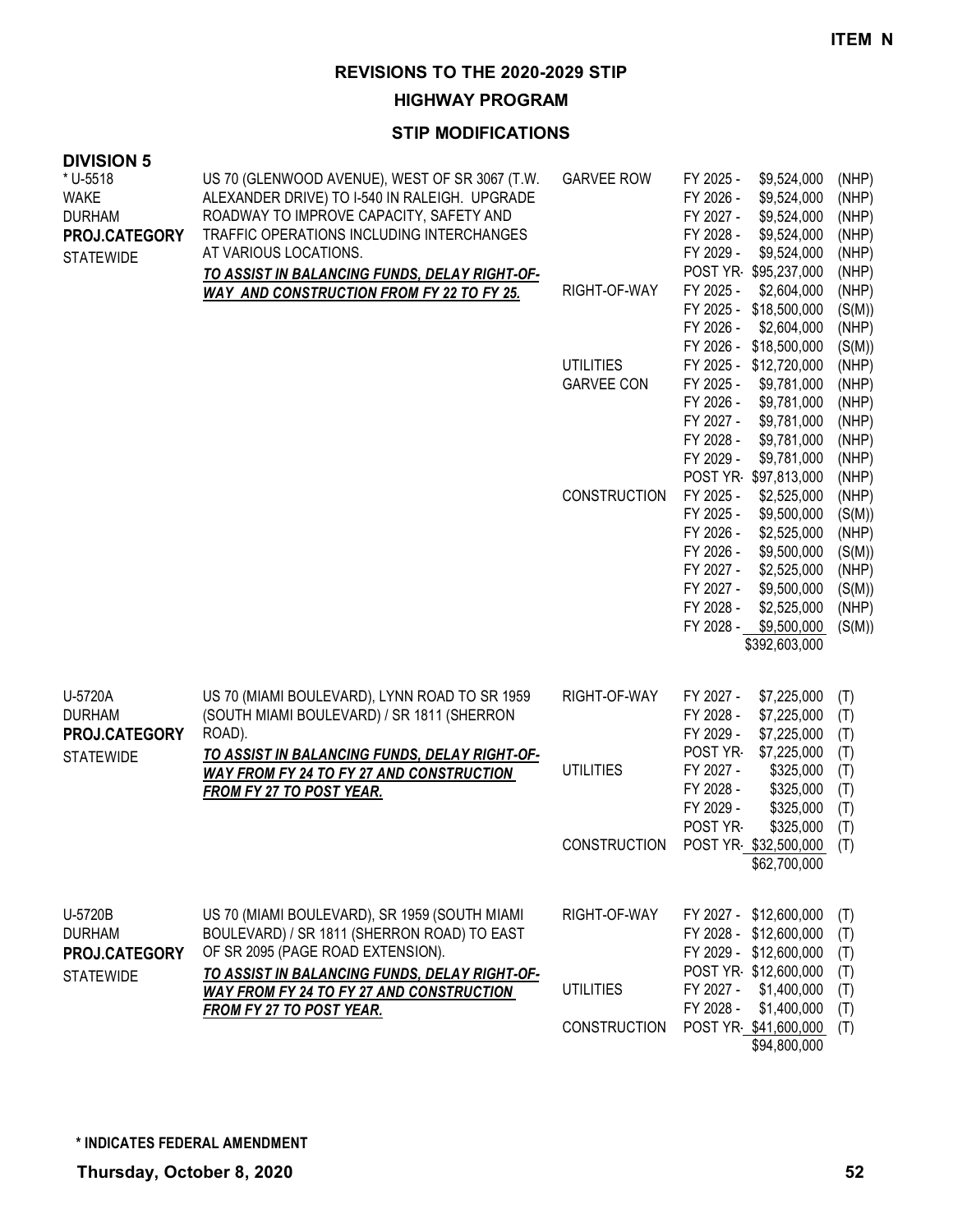**HIGHWAY PROGRAM**

| <b>DIVISION 5</b><br>* U-5744<br><b>WAKE</b><br>PROJ.CATEGORY<br><b>REGIONAL</b> | US 70 / NC 50, SR 2026 (HAMMOND ROAD) / SR 2812<br>(TIMBER DRIVE) IN GARNER. CONVERT AT-GRADE<br>INTERSECTION TO INTERCHANGE.<br>TO ASSIST IN BALANCING FUNDS, DELAY RIGHT-OF-<br><b>WAY FROM FY 23 TO 27 AND CONSTRUCTION FROM</b><br>FY 24 TO POST YEAR.                                                                                                                            | RIGHT-OF-WAY<br><b>CONSTRUCTION</b>                     | FY 2027 -<br>\$2,190,000<br>(T)<br>POST YR \$14,000,000<br>(T)<br>\$16,190,000                                                                                                          |
|----------------------------------------------------------------------------------|---------------------------------------------------------------------------------------------------------------------------------------------------------------------------------------------------------------------------------------------------------------------------------------------------------------------------------------------------------------------------------------|---------------------------------------------------------|-----------------------------------------------------------------------------------------------------------------------------------------------------------------------------------------|
| * U-5746<br>WAKE<br>PROJ.CATEGORY<br><b>REGIONAL</b>                             | SR 1467 / SR 2839 (ALLEN STREET) TO SR 1010 (TEN-<br>TEN ROAD). ADD LANES.<br>PROJECT TO NO LONGER UTILIZE BUILD NC BONDS.                                                                                                                                                                                                                                                            | <b>CONSTRUCTION</b>                                     | FY 2021 -<br>\$3,800,000<br>(T)<br>\$3,800,000                                                                                                                                          |
| * U-5751<br><b>WAKE</b><br>PROJ.CATEGORY<br><b>REGIONAL</b>                      | US 401, NC 55 / NC 42 IN FUQUAY-VARINA. IMPROVE<br>US 401 INTERSECTION WITH NC 55 / NC 42. PROJECT<br>WILL INCLUDE IMPROVEMENTS TO NC 55<br>INTERSECTION WITH NC 42, AND CONSTRUCTION OF<br>CONNECTOR FROM NC 55 TO SR 5056 (JUDD<br>PARKWAY).<br>TO ASSIST IN BALANCING FUNDS, DELAY RIGHT-OF-<br><b>WAY FROM FY 21 TO FY 29 AND CONSTRUCTION</b><br><b>FROM FY 24 TO POST YEAR.</b> | RIGHT-OF-WAY<br><b>UTILITIES</b><br><b>CONSTRUCTION</b> | FY 2029 -<br>\$8,674,000<br>(T)<br>POST YR \$26,022,000<br>(T)<br>FY 2029 -<br>\$624,000<br>(T)<br>POST YR \$18,500,000<br>(T)<br>\$53,820,000                                          |
| U-5774B<br>ORANGE<br><b>DURHAM</b><br>PROJ.CATEGORY<br><b>REGIONAL</b>           | NC 54, US 15 / US 501 IN ORANGE COUNTY TO SR<br>1110 (BARBEE CHAPEL ROAD) IN DURHAM COUNTY,<br>UPGRADE ROADWAY CORRIDOR AND CONVERT AT-<br>GRADE INTERSECTION WITH SR 1110 TO<br>INTERCHANGE.<br>TO ASSIST IN BALANCING FUNDS, DELAY RIGHT-OF-<br><b>WAY FROM FY 25 TO FY 27 AND CONSTRUCTION</b><br>FROM FY 29 TO POST YEAR.                                                         | RIGHT-OF-WAY<br><b>UTILITIES</b><br><b>CONSTRUCTION</b> | FY 2027 -<br>\$9,112,000<br>(T)<br>FY 2028 -<br>\$9,111,000<br>(T)<br>FY 2029 -<br>\$9,111,000<br>(T)<br>FY 2027 -<br>\$1,000,000<br>(T)<br>POST YR \$30,900,000<br>(T)<br>\$59,234,000 |
| U-5774C<br><b>DURHAM</b><br>PROJ.CATEGORY<br><b>REGIONAL</b>                     | NC 54, SR1110 (BARBEE CHAPEL ROAD) TO I-40.<br>UPGRADE ROADWAY CORRIDOR.<br>TO ASSIST IN BALANCING FUNDS, DELAY RIGHT-OF-<br><b>WAY FROM FY 25 TO FY 29 AND CONSTRUCTION</b><br>FROM FY 29 TO POST YEAR.                                                                                                                                                                              | RIGHT-OF-WAY<br><b>UTILITIES</b><br><b>CONSTRUCTION</b> | FY 2029 -<br>\$3,876,000<br>(T)<br>FY 2029 -<br>\$1,000,000<br>(T)<br>POST YR \$23,700,000<br>(T)<br>\$28,576,000                                                                       |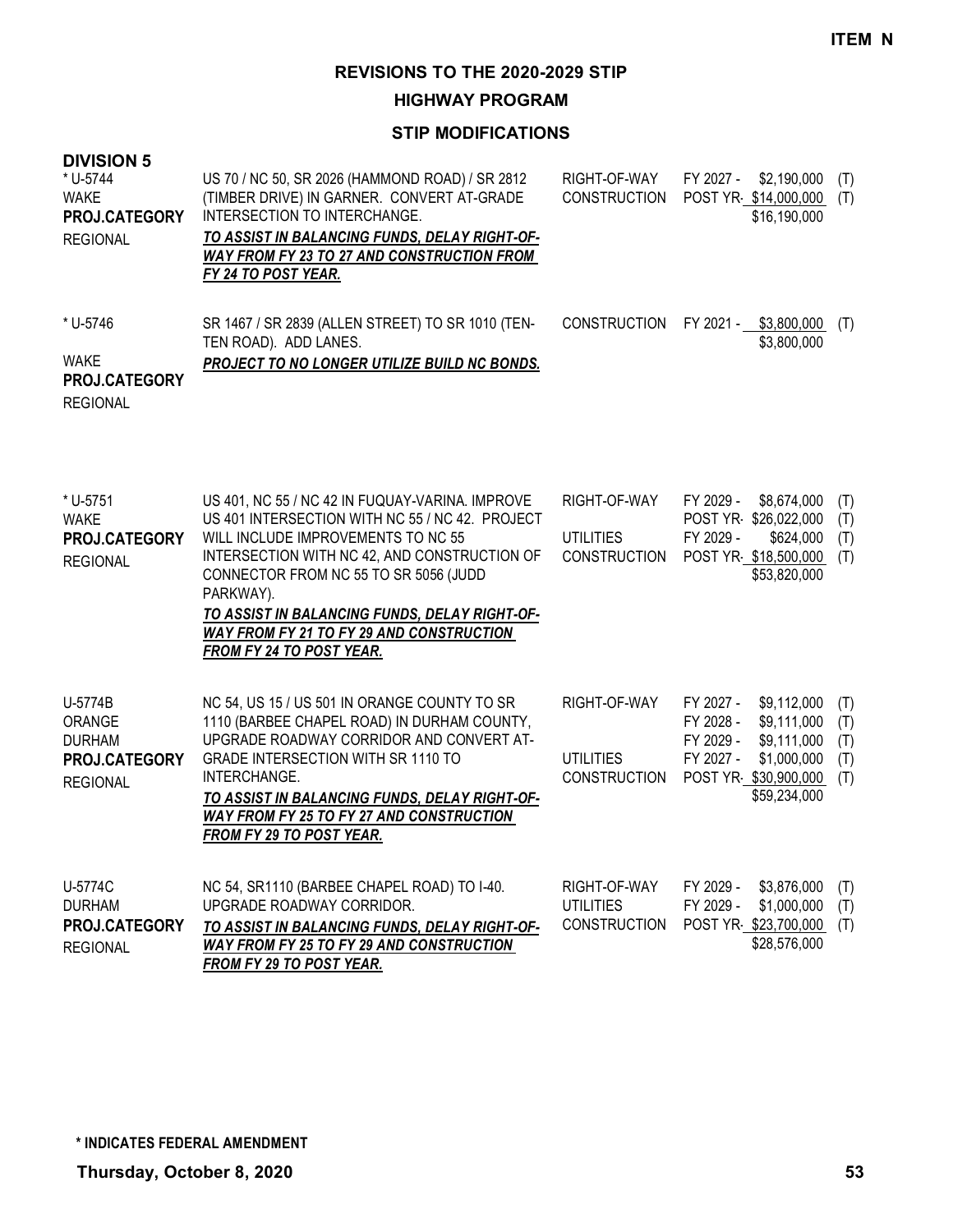**HIGHWAY PROGRAM**

# **STIP MODIFICATIONS**

| <b>DIVISION 5</b><br>U-5774F<br><b>DURHAM</b><br>PROJ.CATEGORY<br><b>STATEWIDE</b> | I-40, NC 54, I-40 / NC 54 INTERCHANGE<br><b>IMPROVEMENTS</b><br>TO ASSIST IN BALANCING FUNDS, DELAY RIGHT-OF-<br>WAY FROM FY 25 TO FY 29 AND CONSTRUCTION<br>FROM FY 29 TO POST YEAR.                                                                                                                           | RIGHT-OF-WAY<br><b>UTILITIES</b><br><b>CONSTRUCTION</b>                        | FY 2029 -<br>\$1,000,000<br>POST YR \$111,238,000<br>FY 2029 -<br>\$800,000<br>POST YR \$39,300,000<br>\$152,338,000                                                                                                                                         | (NHP)<br>(NHP)<br>(NHP)<br>(NHP)                            |
|------------------------------------------------------------------------------------|-----------------------------------------------------------------------------------------------------------------------------------------------------------------------------------------------------------------------------------------------------------------------------------------------------------------|--------------------------------------------------------------------------------|--------------------------------------------------------------------------------------------------------------------------------------------------------------------------------------------------------------------------------------------------------------|-------------------------------------------------------------|
| * U-5811<br><b>WAKE</b><br>PROJ.CATEGORY<br><b>DIVISION</b>                        | SR 1002 (AVIATION PARKWAY), NC 54 TO I-40 IN<br>MORRISVILLE. WIDEN TO MULTILANES WITH<br>INTERCHANGE MODIFICATIONS AT 1-40.<br>PROJECT TO NO LONGER UTILIZE BUILD NC BONDS.<br>TO ASSIST IN BALANCING FUNDS, DELAY RIGHT-OF-<br><b>WAY FROM FY 24 TO 29 AND CONSTRUCTION FROM</b><br><b>FY 28 TO POST YEAR.</b> | RIGHT-OF-WAY<br><b>UTILITIES</b><br><b>CONSTRUCTION</b>                        | FY 2029 -<br>\$2,105,000<br>POST YR-<br>\$6,314,000<br>FY 2029 -<br>\$953,000<br>POST YR-<br>\$2,858,000<br>POST YR \$22,451,000<br>\$34,681,000                                                                                                             | (T)<br>(T)<br>(T)<br>(T)<br>(T)                             |
| * U-5823<br><b>DURHAM</b><br>PROJ.CATEGORY<br><b>DIVISION</b>                      | WOODCROFT PARKWAY EXTENSION, SR 1116<br>(GARRETT ROAD) TO NC 751 (HOPE VALLEY ROAD) IN<br>DURHAM. CONSTRUCT ROADWAY ON NEW<br>ALIGNMENT.<br>TO ASSIST IN BALANCING FUNDS, DELAY RIGHT-OF-<br>WAY FROM FY 20 TO FY 29 AND CONSTRUCTION<br>FROM FY 21 TO POST YEAR.                                               | RIGHT-OF-WAY<br><b>UTILITIES</b><br><b>CONSTRUCTION</b>                        | FY 2029 -<br>\$301,000<br>FY 2029 -<br>\$75,000<br>FY 2029 -<br>\$1,295,000<br>FY 2029 -<br>\$324,000<br>POST YR-<br>\$1,438,000<br>POST YR-<br>\$360,000<br>\$3,793,000                                                                                     | (BGANY)<br>(L)<br>(BGANY)<br>(L)<br>(BGANY)<br>(L)          |
| U-5825<br><b>WAKE</b><br>PROJ.CATEGORY<br><b>DIVISION</b>                          | SR 1010 (TEN-TEN ROAD), APEX PEAKWAY IN APEX<br>TO SR 1300 (KILDARE FARM ROAD) IN CARY. WIDEN<br>TO MULTILANES.<br>TO ASSIST IN BALANCING FUNDS, DELAY RIGHT-OF-<br><b>WAY FROM FY 25 TO FY 27 AND CONSTRUCTION</b><br>FROM FY 29 TO POST YEAR.                                                                 | <b>BUILD NC ROW</b><br>RIGHT-OF-WAY<br><b>UTILITIES</b><br><b>CONSTRUCTION</b> | FY 2027 -<br>\$2,574,000<br>FY 2028 -<br>\$2,574,000<br>FY 2029 -<br>\$2,574,000<br>POST YR \$30,888,000<br>FY 2027 -<br>\$3,369,000<br>FY 2028 -<br>\$3,369,000<br>FY 2027 -<br>\$576,000<br>FY 2028 -<br>\$576,000<br>POST YR \$45,700,000<br>\$92,200,000 | (T)<br>(T)<br>(T)<br>(T)<br>(T)<br>(T)<br>(T)<br>(T)<br>(T) |
| * U-5826<br><b>WAKE</b><br>PROJ.CATEGORY                                           | SR 2000 (FALLS OF NEUSE ROAD), I-540 TO SR 2006<br>(DURANT ROAD). ADD LANES.<br>PROJECT TO NO LONGER UTILIZE BUILD NC BONDS.                                                                                                                                                                                    | <b>CONSTRUCTION</b>                                                            | FY 2021 -<br>\$6,500,000<br>\$6,500,000                                                                                                                                                                                                                      | (T)                                                         |

DIVISION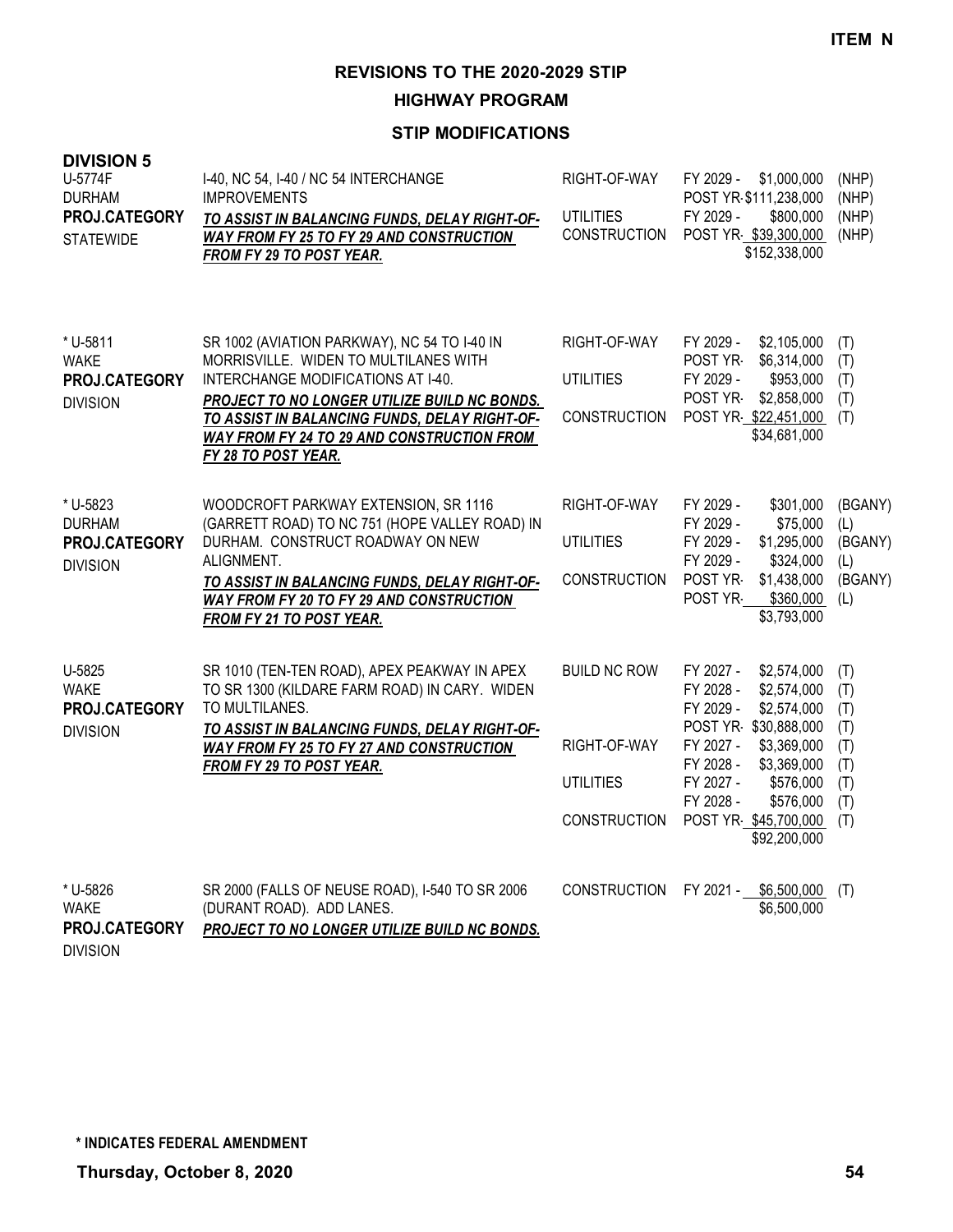**HIGHWAY PROGRAM**

### **STIP MODIFICATIONS**

| <b>DIVISION 5</b><br>* U-5889<br><b>WAKE</b><br>PROJ.CATEGORY<br><b>DIVISION</b> | SR 1115 (AVENT FERRY ROAD), SR 1116 (CASS HOLT<br>ROAD) TO NC 55 BYPASS IN HOLLY SPRINGS. WIDEN<br>TO MULTILANES, WITH INTERSECTION<br>IMPROVEMENTS AT SR 1116 (CASS HOLT ROAD), SR<br>1101 (PINEY GROVE-WILBON ROAD) AND NC 55<br>BYPASS.<br>PROJECT TO NO LONGER UTILIZE BUILD NC BONDS.<br>TO ASSIST IN BALANCING FUNDS, DELAY RIGHT-OF-<br><b>WAY FROM FY 20 TO FY 29 AND CONSTRUCTION</b><br>FROM FY 21 TO POST YEAR. | RIGHT-OF-WAY<br><b>UTILITIES</b><br><b>CONSTRUCTION</b> | FY 2029 -<br>\$1,139,000<br>FY 2029 -<br>\$137,000<br>POST YR \$1,270,000<br>\$2,546,000                                                                                    | (T)<br>(T)<br>(T)                         |
|----------------------------------------------------------------------------------|----------------------------------------------------------------------------------------------------------------------------------------------------------------------------------------------------------------------------------------------------------------------------------------------------------------------------------------------------------------------------------------------------------------------------|---------------------------------------------------------|-----------------------------------------------------------------------------------------------------------------------------------------------------------------------------|-------------------------------------------|
| * U-5890<br>VANCE<br>PROJ.CATEGORY<br><b>DIVISION</b>                            | SR 1162 (DABNEY DRIVE), COBLE BOULEVARD TO US<br>158 BUSINESS IN HENDERSON. CORRIDOR<br>TO ASSIST IN BALANCING FUNDS, DELAY RIGHT-OF-<br><b>WAY FROM FY 21 TO FY 27 AND CONSTRUCTION</b><br><b>FROM FY 22 TO FY 29.</b>                                                                                                                                                                                                    | RIGHT-OF-WAY<br><b>UTILITIES</b><br><b>CONSTRUCTION</b> | FY 2027 -<br>\$706,000<br>FY 2028 -<br>\$2,119,000<br>FY 2027 -<br>\$551,000<br>FY 2028 -<br>\$1,652,000<br>FY 2029 -<br>\$4,250,000<br>POST YR \$4,250,000<br>\$13,528,000 | (T)<br>(T)<br>(T)<br>(T)<br>(T)<br>(T)    |
| * U-5891<br><b>WAKE</b><br>PROJ.CATEGORY<br><b>REGIONAL</b>                      | NC 50 (CREEDMOOR ROAD), I-540 TO NORTH OF NC<br>98. WIDEN TO MULTILANE DIVIDED ROADWAY.<br>PROJECT TO NO LONGER UTILIZE BUILD NC BONDS.<br>TO ASSIST IN BALANCING FUNDS, DELAY RIGHT-OF-<br><b>WAY FROM FY 22 TO FY 29 AND CONSTRUCTION</b><br><b>FROM FY 25 TO POST YEAR.</b>                                                                                                                                             | RIGHT-OF-WAY<br><b>UTILITIES</b><br><b>CONSTRUCTION</b> | FY 2029 - \$10,058,000<br>POST YR \$30,174,000<br>FY 2029 -<br>\$325,000<br>POST YR<br>\$975,000<br>POST YR \$54,500,000<br>\$96,032,000                                    | (T)<br>(T)<br>(T)<br>(T)<br>(T)           |
| U-5934<br><b>DURHAM</b><br>PROJ.CATEGORY<br><b>STATEWIDE</b>                     | NC 147, I-40 TO FUTURE I-885 (EAST END<br>CONNECTOR) IN DURHAM. ADD LANES AND<br>REHABILITATE PAVEMENT.<br>TO ASSIST IN BALANCING FUNDS, DELAY RIGHT-OF-<br><b>WAY AND CONSTRUCTION FROM FY 24 TO FY 28.</b>                                                                                                                                                                                                               | RIGHT-OF-WAY<br><b>UTILITIES</b><br><b>CONSTRUCTION</b> | FY 2028 -<br>\$825,000<br>FY 2028 -<br>\$1,323,000<br>FY 2028 -<br>\$8,855,000<br>FY 2029 - \$42,062,000<br>POST YR \$126,183,000<br>\$179,248,000                          | (NHP)<br>(NHP)<br>(NHP)<br>(NHP)<br>(NHP) |
| * U-5937<br><b>DURHAM</b><br>PROJ.CATEGORY<br><b>STATEWIDE</b>                   | NC 147 (DURHAM FREEWAY), SR 1127 (WEST CHAPEL<br>HILL STREET) TO BRIGGS AVENUE IN DURHAM.<br>CONSTRUCT AUXILIARY LANES AND OPERATIONAL<br>IMPROVEMENTS.<br>TO ASSIST IN BALANCING FUNDS, DELAY RIGHT-OF-<br>WAY FROM FY 23 TO FY 27 AND CONSTRUCTION                                                                                                                                                                       | RIGHT-OF-WAY<br><b>UTILITIES</b><br><b>CONSTRUCTION</b> | FY 2027 -<br>\$4,950,000<br>FY 2028 -<br>\$4,950,000<br>FY 2027 -<br>\$594,000<br>FY 2028 -<br>\$594,000<br>POST YR \$47,000,000<br>\$58,088,000                            | (T)<br>(T)<br>(T)<br>(T)<br>(T)           |

*FROM FY 27 TO POST YEAR.*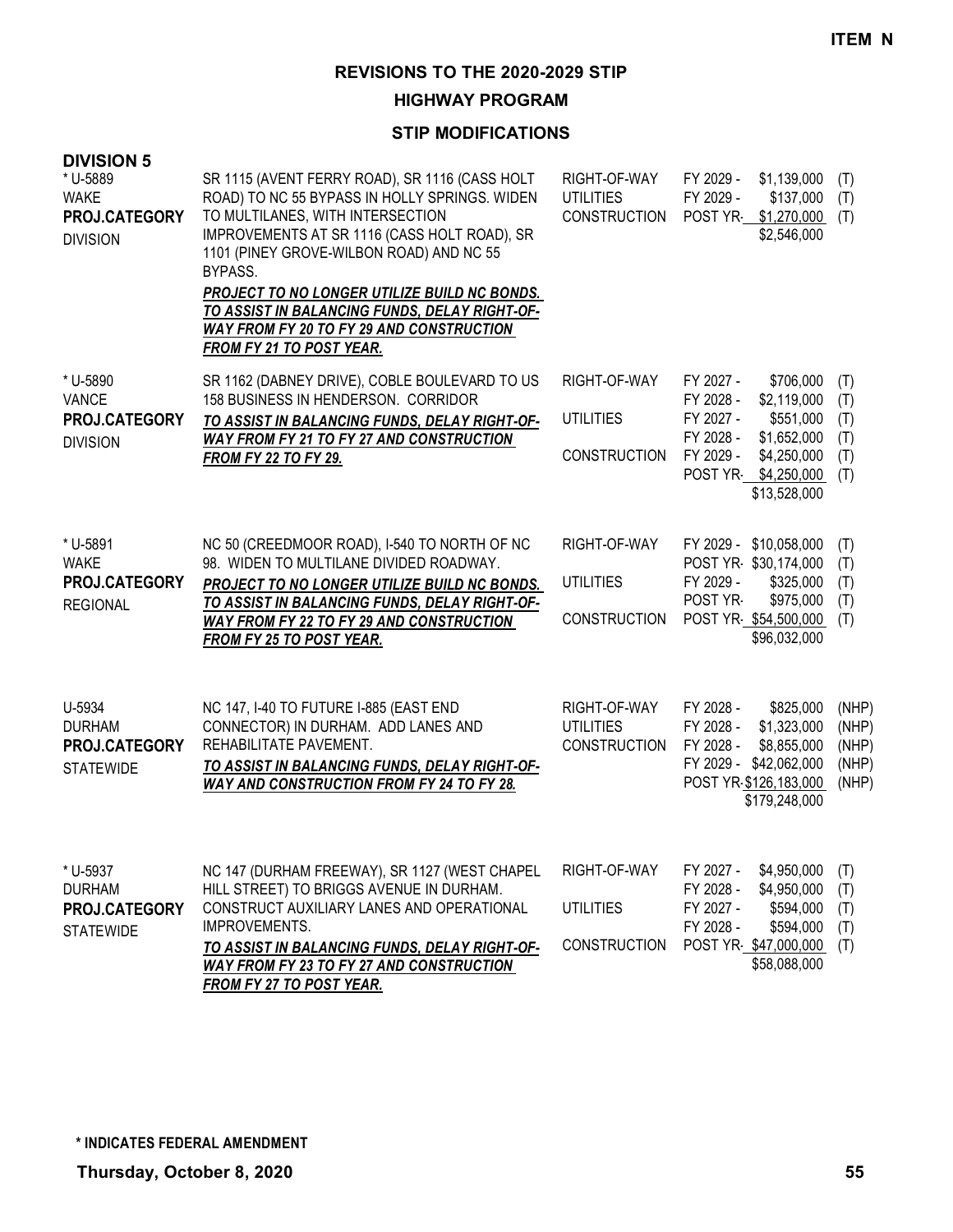**HIGHWAY PROGRAM**

### **STIP MODIFICATIONS**

| <b>DIVISION 5</b><br>U-5966<br><b>WAKE</b><br>PROJ.CATEGORY<br><b>REGIONAL</b> | NEW ROUTE, SR 1613 (MCCRIMMON PARKWAY) TO<br>NC 540 IN MORRISVILLE. CONSTRUCT MULTILANE<br>FACILITY ON NEW LOCATION.<br>TO ASSIST IN BALANCING FUNDS, DELAY RIGHT-OF-<br><b>WAY FROM FY 24 TO FY 28 AND CONSTRUCTION</b><br>FROM FY 27 TO POST YEAR. | RIGHT-OF-WAY<br><b>UTILITIES</b><br>CONSTRUCTION        | FY 2028 -<br>\$5,000,000<br>FY 2028 -<br>\$100,000<br>POST YR \$57,689,000<br>\$62,789,000                                                                                                                                                                                                      | (T)<br>(T)<br>(T)                                                  |
|--------------------------------------------------------------------------------|------------------------------------------------------------------------------------------------------------------------------------------------------------------------------------------------------------------------------------------------------|---------------------------------------------------------|-------------------------------------------------------------------------------------------------------------------------------------------------------------------------------------------------------------------------------------------------------------------------------------------------|--------------------------------------------------------------------|
| * U-5967<br><b>WAKE</b><br>PROJ.CATEGORY<br><b>REGIONAL</b>                    | VARIOUS, TOWN OF MORRISVILLE. CONSTRUCT<br>TOWNWIDE ITS / SIGNAL SYSTEM.<br>TO ASSIST IN BALANCING FUNDS, DELAY UTILITIES<br><b>FROM FY 22 TO FY 25 AND CONSTRUCTION FROM FY</b><br>23 TO FY 26.                                                     | <b>UTILITIES</b><br>CONSTRUCTION                        | FY 2025 -<br>\$25,000<br>FY 2025 -<br>\$8,000<br>FY 2026 -<br>\$603,000<br>FY 2026 -<br>\$201,000<br>\$837,000                                                                                                                                                                                  | (BGANY)<br>(T)<br>(BGANY)<br>(T)                                   |
| * U-5968<br><b>DURHAM</b><br>PROJ.CATEGORY<br><b>REGIONAL</b>                  | VARIOUS, CITY OF DURHAM. UPGRADE ITS / SIGNAL<br>SYSTEM.<br>PROJECT TO UTILIZE BUILD NC BONDS.                                                                                                                                                       | <b>BUILD NC CON</b>                                     | FY 2021 -<br>\$1,038,000<br>FY 2022 -<br>\$1,038,000<br>FY 2023 -<br>\$1,038,000<br>FY 2024 -<br>\$1,038,000<br>FY 2025 -<br>\$1,038,000<br>FY 2026 -<br>\$1,038,000<br>FY 2027 -<br>\$1,038,000<br>FY 2028 -<br>\$1,038,000<br>FY 2029 -<br>\$1,038,000<br>POST YR \$6,231,000<br>\$15,573,000 | (T)<br>(T)<br>(T)<br>(T)<br>(T)<br>(T)<br>(T)<br>(T)<br>(T)<br>(T) |
| * U-5969A<br><b>PERSON</b><br>PROJ.CATEGORY<br><b>DIVISION</b>                 | US 501, SOUTH OF US 158 TO NC 157.<br>TO ASSIST IN BALANCING FUNDS, DELAY RIGHT-OF-<br><b>WAY FROM FY 22 TO FY 29 AND CONSTRUCTION</b><br>FROM FY 23 TO POST YEAR.                                                                                   | RIGHT-OF-WAY<br><b>UTILITIES</b><br><b>CONSTRUCTION</b> | FY 2029 -<br>\$3,143,000<br>FY 2029 -<br>\$777,000<br>POST YR \$8,100,000<br>\$12,020,000                                                                                                                                                                                                       | (T)<br>(T)<br>(T)                                                  |
| * U-5969B<br><b>PERSON</b><br>PROJ.CATEGORY<br><b>REGIONAL</b>                 | US 501, NC 157 TO SR 1596 (WEST MOREHEAD<br>STREET)<br>TO ASSIST IN BALANCING FUNDS, DELAY RIGHT-OF-<br><b>WAY FROM FY 22 TO FY 23 AND CONSTRUCTION</b>                                                                                              | RIGHT-OF-WAY<br><b>CONSTRUCTION</b>                     | FY 2023 -<br>\$3,118,000<br>FY 2025 - \$4,850,000<br>\$7,968,000                                                                                                                                                                                                                                | (T)<br>(T)                                                         |

*FROM FY 23 TO FY 25.*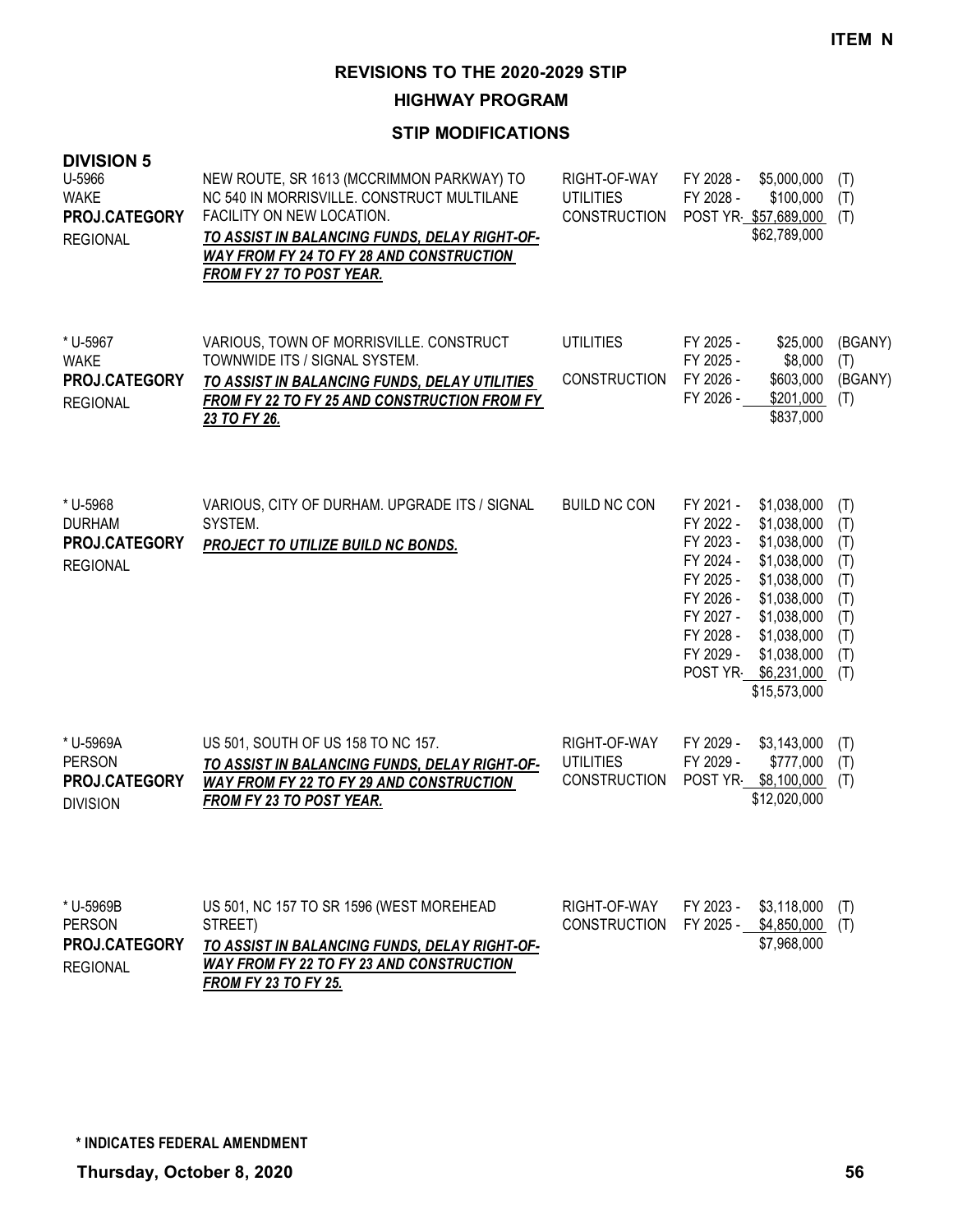**HIGHWAY PROGRAM**

| <b>DIVISION 5</b><br>* U-5969C<br><b>PERSON</b><br>PROJ.CATEGORY<br><b>REGIONAL</b> | US 501 / NC 49, SR 1596 (WEST MOREHEAD STREET)<br>TO SR 1601 (NORTH MAIN STREET)<br>TO ASSIST IN BALANCING FUNDS, DELAY RIGHT-OF-<br>WAY FROM FY 22 TO FY 23 AND CONSTRUCTION<br><b>FROM FY 23 TO FY 25.</b>                                                                                                                                                                              | RIGHT-OF-WAY<br><b>CONSTRUCTION</b>                     | FY 2023 -<br>\$3,389,000<br>(T)<br>FY 2025 -<br>\$6,100,000<br>(T)<br>\$9,489,000                                                                                                         |
|-------------------------------------------------------------------------------------|-------------------------------------------------------------------------------------------------------------------------------------------------------------------------------------------------------------------------------------------------------------------------------------------------------------------------------------------------------------------------------------------|---------------------------------------------------------|-------------------------------------------------------------------------------------------------------------------------------------------------------------------------------------------|
| * U-6020<br><b>GRANVILLE</b><br>PROJ.CATEGORY<br><b>DIVISION</b>                    | NC 56 (EAST C STREET), SR 1215 (WEST LYON<br>STATION ROAD) IN BUTNER. REALIGN<br>TO ASSIST IN BALANCING FUNDS, DELAY<br><b>CONSTRUCTION FROM FY 22 TO FY 25.</b>                                                                                                                                                                                                                          | <b>CONSTRUCTION</b>                                     | FY 2025 -<br>\$1,825,000<br>(T)<br>FY 2025 -<br>\$200,000<br>(L)<br>FY 2026 -<br>\$1,825,000<br>(T)<br>\$3,850,000                                                                        |
| * U-6021<br><b>DURHAM</b><br>PROJ.CATEGORY<br><b>DIVISION</b>                       | SR 1118 (FAYETTEVILLE ROAD), WOODCROFT<br>PARKWAY TO BARBEE ROAD IN DURHAM. WIDEN TO<br>4-LANE DIVIDED FACILITY WITH BICYCLE /<br>PEDESTRIAN ACCOMMODATIONS.<br>PROJECT TO NO LONGER UTILIZE BUILD NC BONDS.<br>TO ASSIST IN BALANCING FUNDS, DELAY RIGHT-OF-<br><b>WAY FROM FY 21 TO FY 29 AND CONSTRUCTION</b><br>FROM FY 23 TO POST YEAR.                                              | RIGHT-OF-WAY<br><b>UTILITIES</b><br><b>CONSTRUCTION</b> | FY 2029 -<br>\$1,288,000<br>(T)<br>\$3,863,000<br>POST YR<br>(T)<br>FY 2029 -<br>\$615,000<br>(T)<br>\$1,845,000<br><b>POST YR-</b><br>(T)<br>POST YR \$13,770,000<br>(T)<br>\$21,381,000 |
| * U-6024<br><b>FRANKLIN</b><br>PROJ.CATEGORY<br><b>DIVISION</b>                     | US 401 / NC 39 (BICKETT BOULEVARD), BURKE<br>BOULEVARD TO NC 56 / NC 581 (NASH STREET) IN<br>LOUISBURG. CONVERT 5-LANE SECTION TO 4-LANE<br>DIVIDED FACILITY WITH BICYCLE / PEDESTRIAN<br>ACCOMMODATIONS.<br>PROJECT TO NO LONGER UTILIZE BUILD NC BONDS.<br>TO ASSIST IN BALANCING FUNDS, DELAY RIGHT-OF-<br>WAY FROM FY 21 TO FY 29 AND CONSTRUCTION<br><b>FROM FY 23 TO POST YEAR.</b> | RIGHT-OF-WAY<br><b>UTILITIES</b><br><b>CONSTRUCTION</b> | FY 2029 -<br>\$800,000<br>(T)<br>POST YR-<br>\$2,400,000<br>(T)<br>FY 2029 -<br>\$125,000<br>(T)<br>POST YR<br>\$375,000<br>(T)<br>POST YR \$16,100,000<br>(T)<br>\$19,800,000            |
| U-6066<br><b>WAKE</b><br>PROJ.CATEGORY<br><b>STATEWIDE</b>                          | US 1, NC 55 IN APEX TO US 64 IN CARY. ADD LANES.<br>TO ASSIST IN BALANCING FUNDS, DELAY RIGHT-OF-<br>WAY FROM FY 25 TO FY 28 AND CONSTRUCTION<br>FROM FY 29 TO POST YEAR.                                                                                                                                                                                                                 | RIGHT-OF-WAY<br><b>UTILITIES</b><br><b>CONSTRUCTION</b> | FY 2028 -<br>\$3,000,000<br>(T)<br>FY 2029 -<br>\$3,000,000<br>(T)<br>FY 2028 -<br>\$2,540,000<br>(T)<br>FY 2029 -<br>\$2,539,000<br>(T)<br>POST YR \$51,800,000<br>(T)<br>\$62,879,000   |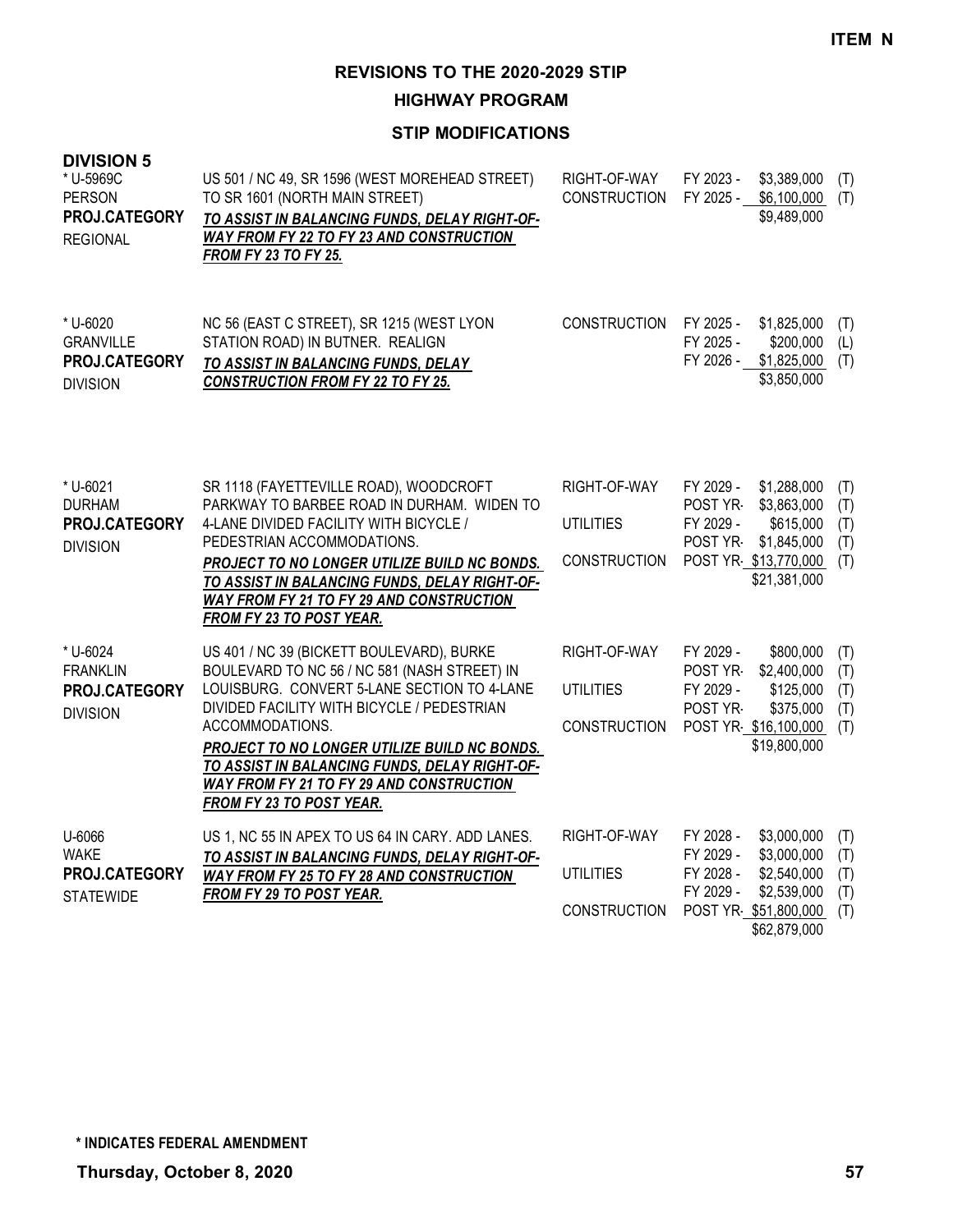**HIGHWAY PROGRAM**

| <b>DIVISION 5</b><br>U-6067<br><b>DURHAM</b><br>PROJ.CATEGORY<br><b>STATEWIDE</b> | US 15 / US 501, I-40, SR (MOUNT MORIAH ROAD), AND<br>SOUTHWEST DURHAM PARKWAY IN DURHAM.<br>IMPROVE INTERCHANGE / INTERSECTION AREA.<br>TO ASSIST IN BALANCING FUNDS, DELAY RIGHT-OF-<br><b>WAY FROM FY 25 TO FY 29 AND CONSTRUCTION</b><br>FROM FY 29 TO POST YEAR. | RIGHT-OF-WAY<br><b>UTILITIES</b><br><b>CONSTRUCTION</b> | FY 2029 - \$12,500,000<br>POST YR \$37,500,000<br>FY 2029 - \$1,220,000<br>POST YR \$3,663,000<br>POST YR \$140,300,000<br>\$195,183,000     | (T)<br>(T)<br>(T)<br>(T)<br>(T) |
|-----------------------------------------------------------------------------------|----------------------------------------------------------------------------------------------------------------------------------------------------------------------------------------------------------------------------------------------------------------------|---------------------------------------------------------|----------------------------------------------------------------------------------------------------------------------------------------------|---------------------------------|
| U-6112<br><b>WAKE</b><br>PROJ.CATEGORY<br><b>REGIONAL</b>                         | US 401, SR 1010 (TEN-TEN ROAD). CONVERT<br>EXISTING SIGNALIZED INTERSECTION TO SQUARE-<br>LOOP INTERCHANGE.<br>TO ASSIST IN BALANCING FUNDS, DELAY RIGHT-OF-<br><b>WAY FROM FY 25 TO FY 27 AND CONSTRUCTION</b><br><b>FROM FY 29 TO POST YEAR.</b>                   | RIGHT-OF-WAY<br><b>UTILITIES</b><br><b>CONSTRUCTION</b> | \$5,000,000<br>FY 2027 -<br>FY 2027 -<br>\$500,000<br>POST YR \$19,000,000<br>\$24,500,000                                                   | (T)<br>(T)<br>(T)               |
| U-6193<br><b>WAKE</b><br>PROJ.CATEGORY<br><b>DIVISION</b>                         | SR 1664 (DURALEIGH ROAD), SR 3009 (EDWARDS MILL<br>ROAD) IN RALEIGH.<br>TO ASSIST IN BALANCING FUNDS, DELAY RIGHT-OF-<br>WAY FROM FY 25 TO FY 29.                                                                                                                    | RIGHT-OF-WAY<br><b>UTILITIES</b><br><b>CONSTRUCTION</b> | \$3,350,000<br>FY 2029 -<br>POST YR<br>\$3,350,000<br>FY 2029 -<br>\$300,000<br>POST YR \$10,200,000<br>\$17,200,000                         | (T)<br>(T)<br>(T)<br>(T)        |
| U-6194<br><b>WAKE</b><br>PROJ.CATEGORY<br><b>DIVISION</b>                         | VARIOUS, GARNER CITYWIDE SIGNAL SYSTEM<br>TO ASSIST IN BALANCING FUNDS, DELAY RIGHT-OF-<br>WAY FROM FY 25 TO FY 28.                                                                                                                                                  | RIGHT-OF-WAY<br><b>UTILITIES</b><br><b>CONSTRUCTION</b> | FY 2028 -<br>\$100,000<br>FY 2028 -<br>\$145,000<br>POST YR<br>\$2,284,000<br>\$2,529,000                                                    | (BGANY)<br>(BGANY)<br>(BGANY)   |
| U-6217<br>WAKE<br>PROJ.CATEGORY<br><b>DIVISION</b>                                | SR 1152 (HOLLY SPRINGS ROAD), SR 1010 (TEN-TEN<br>ROAD) TO SR 3977 (CARY PARKWAY). IMPROVE<br>INTERSECTIONS AT SR 1010, SR 1379 (PENNY ROAD),<br>AND SR 3977.<br>TO ASSIST IN BALANCING FUNDS, DELAY RIGHT-OF-<br><b>WAY FROM FY 25 TO FY 29.</b>                    | RIGHT-OF-WAY<br><b>UTILITIES</b><br><b>CONSTRUCTION</b> | \$1,500,000<br>FY 2029 -<br>POST YR \$1,500,000 (T)<br>FY 2029 -<br>\$750,000<br>POST YR<br>\$750,000<br>POST YR \$7,000,000<br>\$11,500,000 | (T)<br>(T)<br>(T)<br>(T)        |
| * Y-4805F<br><b>WAKE</b><br>PROJ.CATEGORY<br><b>DIVISION</b>                      | FAYETTEVILLE STREET (SR 2513), FAYETTEVILLE<br>STREET AND THE CAROLINA COASTAL RAILWAY<br>TRACKS CROSSING CLOSURE IN KNIGHTDALE.<br>TO ASSIST IN BALANCING FUNDS, DELAY<br><b>CONSTRUCTION FROM FY 22 TO FY 25.</b>                                                  |                                                         | CONSTRUCTION FY 2025 - \$1,600,000<br>\$1,600,000                                                                                            | (RR)                            |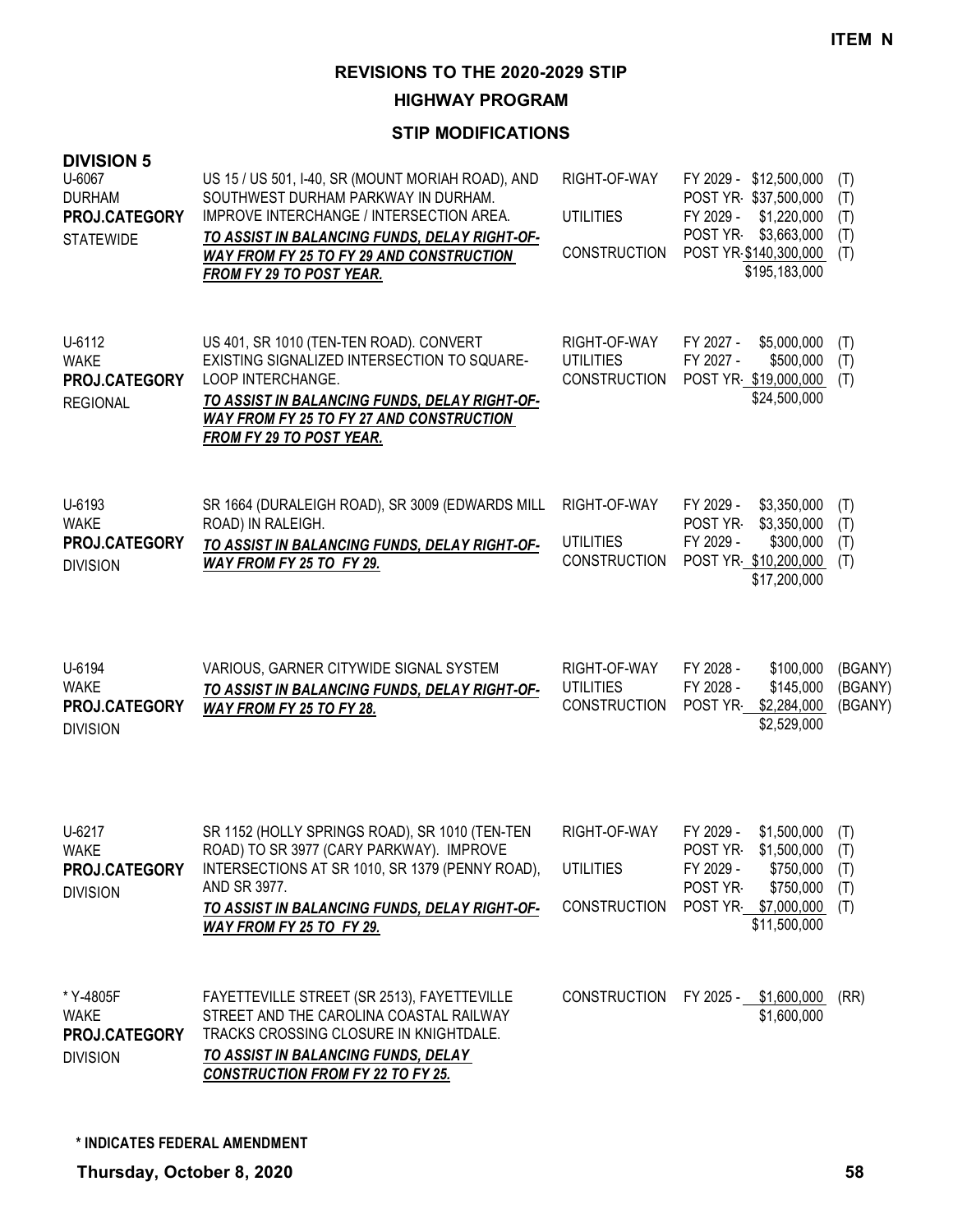**HIGHWAY PROGRAM**

| <b>DIVISION 6</b><br>* AV-5826<br><b>BLADEN</b><br>PROJ.CATEGORY<br><b>DIVISION</b> | CURTIS L BROWN JR FIELD (EYF), EXTEND RUNWAY<br>TO 5500 FEET AND PARALLEL TAXIWAY.<br>AT REQUEST OF DIVISION OF AVIATION, DELAY<br><b>CONSTRUCTION FROM FY 21 TO FY 29.</b>                                                                                                                                         | <b>CONSTRUCTION</b>                 | FY 2029 -                                                                                                       | \$2,580,000<br>POST YR \$2,580,000<br>\$5,160,000                                                                                                    | (T)<br>(T)                                                  |
|-------------------------------------------------------------------------------------|---------------------------------------------------------------------------------------------------------------------------------------------------------------------------------------------------------------------------------------------------------------------------------------------------------------------|-------------------------------------|-----------------------------------------------------------------------------------------------------------------|------------------------------------------------------------------------------------------------------------------------------------------------------|-------------------------------------------------------------|
| B-5945<br><b>BLADEN</b><br>PROJ.CATEGORY<br><b>STATEWIDE</b>                        | NC 87, REPLACE BRIDGE 080014 OVER HAMMOND<br>CREEK.<br>TO ASSIST IN BALANCING FUNDS, DELAY RIGHT-OF-<br><b>WAY FROM FY 25 TO FY 27 AND CONSTRUCTION</b><br><b>FROM FY 26 TO FY 28.</b>                                                                                                                              | RIGHT-OF-WAY<br><b>CONSTRUCTION</b> | FY 2027 -<br>FY 2028 -<br>FY 2029 -                                                                             | \$300,000<br>\$2,000,000<br>\$2,000,000<br>POST YR \$2,000,000<br>\$6,300,000                                                                        | (T)<br>(T)<br>(T)<br>(T)                                    |
| * I-5939<br><b>ROBESON</b><br>PROJ.CATEGORY<br><b>STATEWIDE</b>                     | I-95, SOUTH CAROLINA STATE LINE (MILE MARKER<br>0.0) TO NC 711 (MILE MARKER 16). PAVEMENT<br><b>REHABILITATION</b><br>TO ASSIST IN BALANCING FUNDS, DELAY<br><b>CONSTRUCTION FROM FY 22 TO FY 25.</b>                                                                                                               | CONSTRUCTION                        | FY 2025 -                                                                                                       | \$5,186,000<br>FY 2026 - \$5,187,000<br>\$10,373,000                                                                                                 | (BGIM)<br>(BGIM)                                            |
| * I-5987A<br><b>ROBESON</b><br>PROJ.CATEGORY<br><b>REGIONAL</b>                     | 1-95, SOUTH OF US 301 TO SOUTH OF NC 20. WIDEN<br>TO EIGHT LANES.<br>PROJECT DIVIDED INTO BREAKS AT REQUEST OF<br>THE DIVISION. MODIFY LET FROM DESIGN-BUILD TO<br>DESIGN-BID-BUILD. TO ASSIST IN BALANCING<br><b>FUNDS, DELAY RIGHT-OF-WAY FROM FY 21 TO FY 22</b><br><b>AND CONSTRUCTION FROM FY 22 TO FY 23.</b> | <b>BUILD NC ROW</b>                 | FY 2022 -<br>FY 2023 -<br>FY 2024 -<br>FY 2025 -<br>FY 2026 -<br>FY 2027 -<br>FY 2028 -<br>FY 2029 -<br>POST YR | \$858,000<br>\$858,000<br>\$858,000<br>\$858,000<br>\$858,000<br>\$858,000<br>\$858,000<br>\$858,000<br>\$6,006,000                                  | (T)<br>(T)<br>(T)<br>(T)<br>(T)<br>(T)<br>(T)<br>(T)<br>(T) |
|                                                                                     |                                                                                                                                                                                                                                                                                                                     | RIGHT-OF-WAY                        | FY 2022 -<br>FY 2023 -                                                                                          | \$3,000,000<br>\$3,000,000                                                                                                                           | (T)<br>(T)                                                  |
|                                                                                     |                                                                                                                                                                                                                                                                                                                     | <b>UTILITIES</b><br>BUILD NC CON    | FY 2022 -<br>FY 2024 -<br>FY 2025 -<br>FY 2026 -<br>FY 2027 -<br>FY 2028 -<br>FY 2029 -                         | \$500,000<br>FY 2023 - \$4,934,000<br>\$9,868,000<br>\$9,868,000<br>\$9,868,000<br>\$9,868,000<br>\$9,868,000<br>\$9,868,000<br>POST YR \$83,878,000 | (T)<br>(T)<br>(T)<br>(T)<br>(T)<br>(T)<br>(T)<br>(T)<br>(T) |
|                                                                                     |                                                                                                                                                                                                                                                                                                                     | <b>CONSTRUCTION</b>                 | FY 2023 -                                                                                                       | \$12,066,000<br>FY 2024 - \$12,067,000<br>FY 2025 - \$12,067,000<br>\$203,590,000                                                                    | (T)<br>(T)<br>(T)                                           |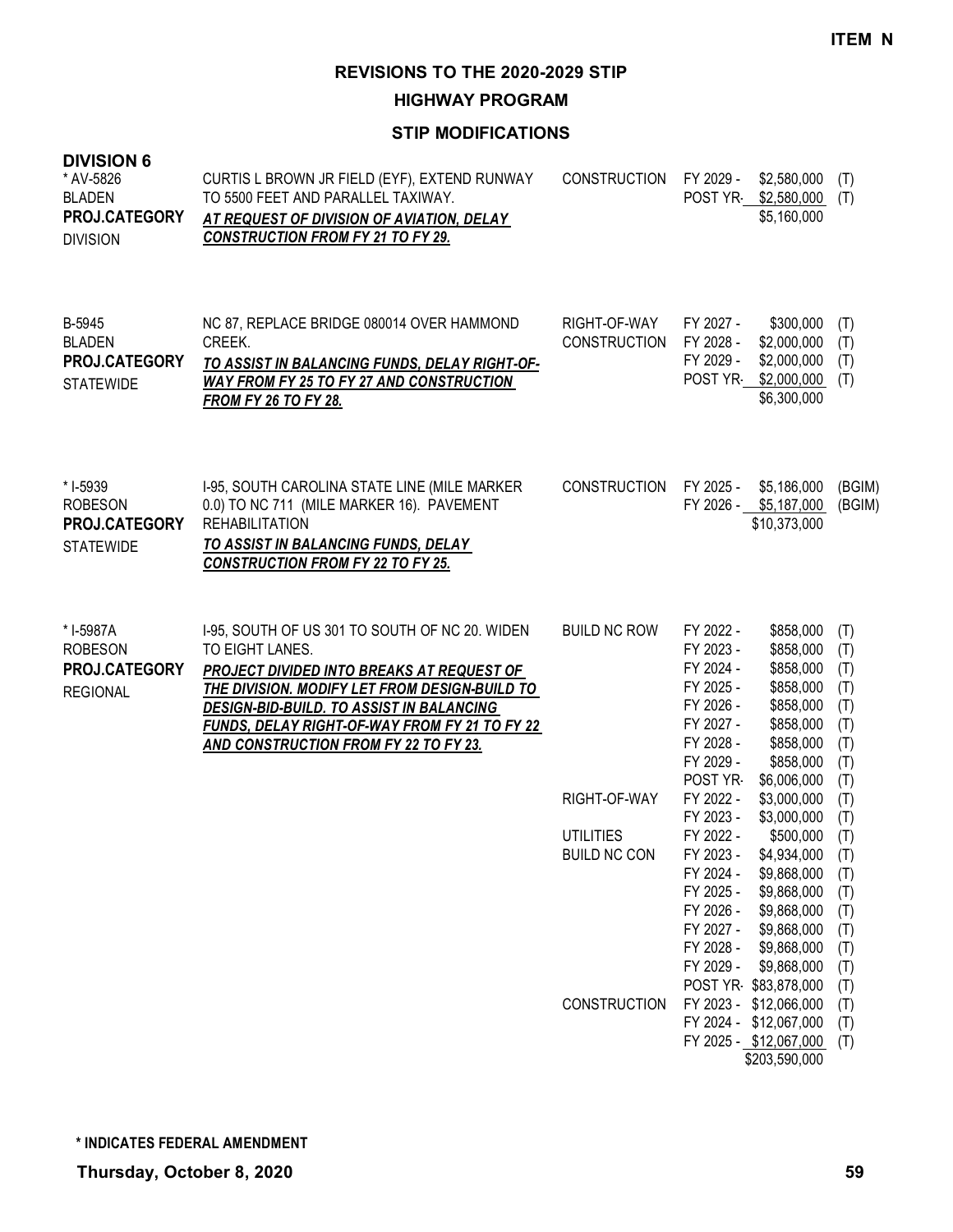**HIGHWAY PROGRAM**

| <b>DIVISION 6</b><br>* I-5987AA<br><b>ROBESON</b><br>PROJ.CATEGORY<br><b>REGIONAL</b> | I-95, CONSTRUCT WEIGH IN MOTION STATION.<br><b>PROJECT BREAK ADDED AT REQUEST OF THE</b><br><b>DIVISION.</b>                                                                                                                                                                                                   | <b>CONSTRUCTION</b> |                                                                                                                  | FY 2023 - \$2,400,000 (T)<br>\$2,400,000                                                                            |                                                             |
|---------------------------------------------------------------------------------------|----------------------------------------------------------------------------------------------------------------------------------------------------------------------------------------------------------------------------------------------------------------------------------------------------------------|---------------------|------------------------------------------------------------------------------------------------------------------|---------------------------------------------------------------------------------------------------------------------|-------------------------------------------------------------|
| * I-5987B<br><b>ROBESON</b><br>PROJ.CATEGORY<br><b>REGIONAL</b>                       | I-95, SOUTH OF NC 20 TO SOUTH OF PROPOSED I-<br>295. WIDEN TO EIGHT LANES.<br>PROJECT DIVIDED INTO BREAKS AT REQUEST OF<br>THE DIVISION. MODIFY LET FROM DESIGN-BUILD TO<br>DESIGN-BID-BUILD. TO ASSIST IN BALANCING<br>FUNDS, DELAY RIGHT-OF-WAY FROM FY 21 TO FY 22<br>AND CONSTRUCTION FROM FY 22 TO FY 23. | <b>BUILD NC ROW</b> | FY 2022 -<br>FY 2023 -<br>FY 2024 -<br>FY 2025 -<br>FY 2026 -<br>FY 2027 -<br>FY 2028 -<br>FY 2029 -<br>POST YR- | \$858,000<br>\$858,000<br>\$858,000<br>\$858,000<br>\$858,000<br>\$858,000<br>\$858,000<br>\$858,000<br>\$6,006,000 | (T)<br>(T)<br>(T)<br>(T)<br>(T)<br>(T)<br>(T)<br>(T)<br>(T) |
|                                                                                       |                                                                                                                                                                                                                                                                                                                | RIGHT-OF-WAY        | FY 2022 -<br>FY 2023 -                                                                                           | \$3,000,000                                                                                                         | (T)                                                         |
|                                                                                       |                                                                                                                                                                                                                                                                                                                | <b>UTILITIES</b>    | FY 2022 -                                                                                                        | \$3,000,000<br>\$500,000                                                                                            | (T)<br>(T)                                                  |
|                                                                                       |                                                                                                                                                                                                                                                                                                                | <b>BUILD NC CON</b> | FY 2023 -                                                                                                        | \$4,934,000                                                                                                         | (T)                                                         |
|                                                                                       |                                                                                                                                                                                                                                                                                                                |                     | FY 2024 -                                                                                                        | \$9,868,000                                                                                                         | (T)                                                         |
|                                                                                       |                                                                                                                                                                                                                                                                                                                |                     | FY 2025 -                                                                                                        | \$9,868,000                                                                                                         | (T)                                                         |
|                                                                                       |                                                                                                                                                                                                                                                                                                                |                     | FY 2026 -                                                                                                        | \$9,868,000                                                                                                         | (T)                                                         |
|                                                                                       |                                                                                                                                                                                                                                                                                                                |                     | FY 2027 -                                                                                                        | \$9,868,000                                                                                                         | (T)                                                         |
|                                                                                       |                                                                                                                                                                                                                                                                                                                |                     | FY 2028 -                                                                                                        | \$9,868,000                                                                                                         | (T)                                                         |
|                                                                                       |                                                                                                                                                                                                                                                                                                                |                     | FY 2029 -                                                                                                        | \$9,868,000                                                                                                         | (T)                                                         |
|                                                                                       |                                                                                                                                                                                                                                                                                                                |                     |                                                                                                                  | POST YR \$83,878,000                                                                                                | (T)                                                         |
|                                                                                       |                                                                                                                                                                                                                                                                                                                | <b>CONSTRUCTION</b> |                                                                                                                  | FY 2023 - \$12,533,000                                                                                              | (T)                                                         |
|                                                                                       |                                                                                                                                                                                                                                                                                                                |                     |                                                                                                                  | FY 2024 - \$12,533,000                                                                                              | (T)                                                         |
|                                                                                       |                                                                                                                                                                                                                                                                                                                |                     |                                                                                                                  | FY 2025 - \$12,534,000                                                                                              | (T)                                                         |
|                                                                                       |                                                                                                                                                                                                                                                                                                                |                     |                                                                                                                  | \$204,990,000                                                                                                       |                                                             |
| * I-6011A                                                                             | US 74, CONVERT AT-GRADE INTERSECTION OF US 74                                                                                                                                                                                                                                                                  | RIGHT-OF-WAY        | FY 2025 -                                                                                                        | \$10,000                                                                                                            | (T)                                                         |
| <b>ROBESON</b>                                                                        | AND SR 2225 (CREEK ROAD) TO GRADE SEPARATION.                                                                                                                                                                                                                                                                  | <b>UTILITIES</b>    | FY 2025 -                                                                                                        | \$25,000                                                                                                            | (T)                                                         |
| PROJ.CATEGORY                                                                         | PROJECT TO UTILIZE BUILD NC BONDS.                                                                                                                                                                                                                                                                             | <b>BUILD NC CON</b> | FY 2027 -                                                                                                        | \$429,000                                                                                                           | (T)                                                         |
| <b>DIVISION</b>                                                                       |                                                                                                                                                                                                                                                                                                                |                     | FY 2028 -                                                                                                        | \$429,000                                                                                                           | (T)                                                         |
|                                                                                       |                                                                                                                                                                                                                                                                                                                |                     | FY 2029 -                                                                                                        | \$429,000                                                                                                           | (T)                                                         |
|                                                                                       |                                                                                                                                                                                                                                                                                                                |                     | POST YR                                                                                                          | \$5,148,000                                                                                                         | (T)                                                         |
|                                                                                       |                                                                                                                                                                                                                                                                                                                | <b>CONSTRUCTION</b> | FY 2027 -                                                                                                        | \$1,800,000                                                                                                         | (T)                                                         |
|                                                                                       |                                                                                                                                                                                                                                                                                                                |                     |                                                                                                                  | \$8,270,000                                                                                                         |                                                             |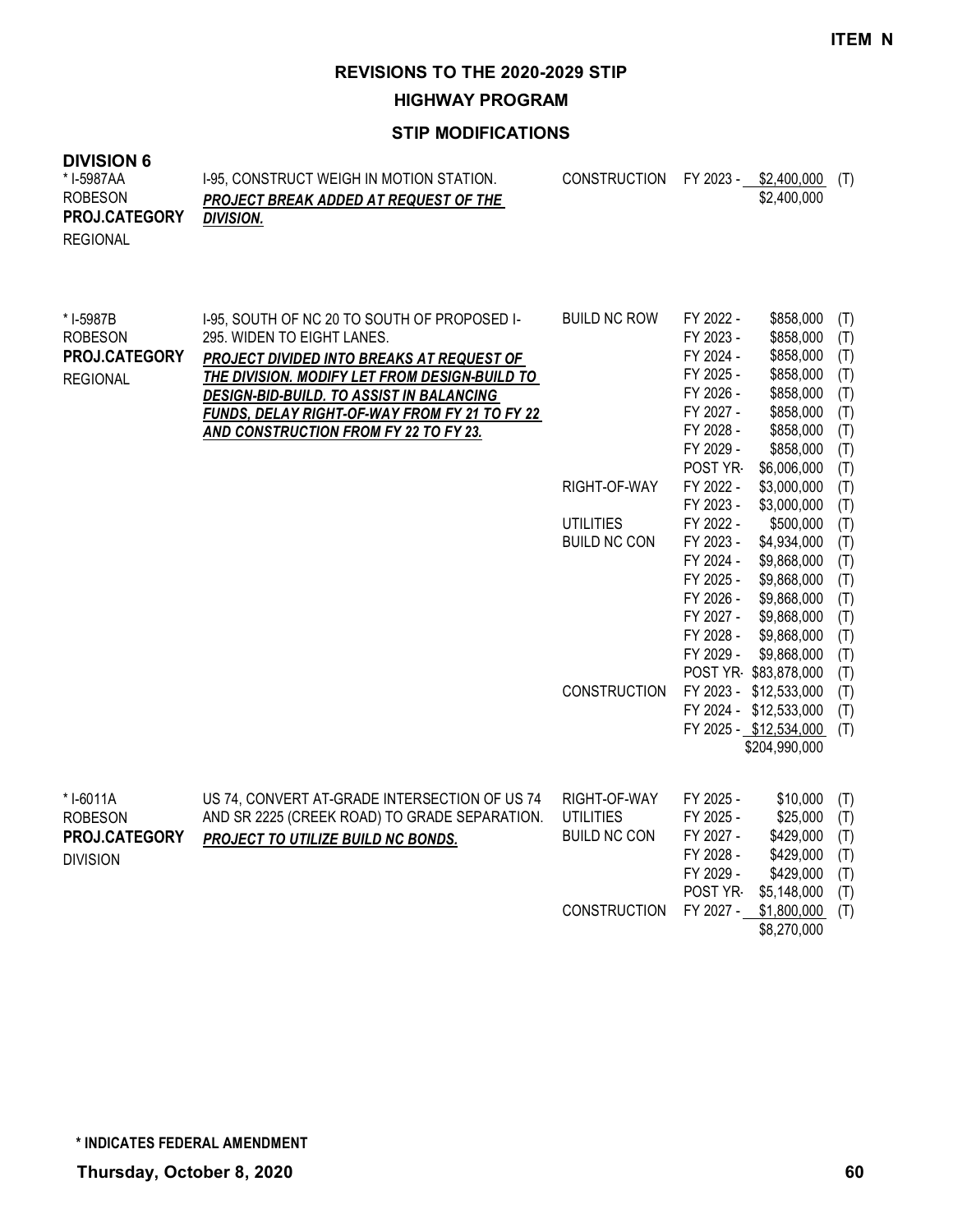**HIGHWAY PROGRAM**

| <b>DIVISION 6</b><br>* R-4428<br><b>ROBESON</b><br><b>PROJ.CATEGORY</b><br><b>REGIONAL</b> | NC 711, SR 1340 (ODOM STREET-PHILADELPHUS<br>ROAD) IN PEMBROKE TO SR 1557 (REDMOND ROAD).<br>WIDEN TO MULTI-LANES.<br>TO ASSIST IN BALANCING FUNDS, DELAY RIGHT-OF-<br>WAY FROM FY 21 TO FY 29 AND CONSTRUCTION<br><b>FROM FY 23 TO POST YEAR.</b> | RIGHT-OF-WAY<br>UTILITIES<br><b>CONSTRUCTION</b> | FY 2029 -<br>POST YR<br>FY 2029 - | \$1,175,000<br>\$3,525,000<br>\$1,300,000<br>POST YR \$11,300,000<br>\$17,300,000 | (T)<br>(T)<br>(T)<br>(T) |
|--------------------------------------------------------------------------------------------|----------------------------------------------------------------------------------------------------------------------------------------------------------------------------------------------------------------------------------------------------|--------------------------------------------------|-----------------------------------|-----------------------------------------------------------------------------------|--------------------------|
| R-5020A<br><b>COLUMBUS</b><br><b>PROJ.CATEGORY</b><br><b>REGIONAL</b>                      | US 701 BYPASS, SR 1166 (PLEASANT PLAINS ROAD)<br>TO SR 1437 (VIRGIL AVENUE).<br>TO ASSIST IN BALANCING FUNDS, DELAY<br><b>CONSTRUCTION FROM FY 24 TO FY 29.</b>                                                                                    | <b>CONSTRUCTION</b>                              | FY 2029 -                         | \$13,066,000<br>POST YR \$26,134,000<br>\$39,200,000                              | (T)<br>(T)               |

| * R-5020B            | US 701 BYPASS, SR 1437 (VIRGIL AVENUE) TO US        | CONSTRUCTION FY 2021 - \$7,934,000 (T) |                             |  |
|----------------------|-----------------------------------------------------|----------------------------------------|-----------------------------|--|
| <b>COLUMBUS</b>      | 74/US 76.                                           |                                        | FY 2022 - \$7,933,000 (T)   |  |
| <b>PROJ.CATEGORY</b> | <b>PROJECT TO NO LONGER UTILIZE BUILD NC BONDS.</b> |                                        | $FY$ 2023 - \$7,933,000 (T) |  |
| <b>DIVISION</b>      |                                                     |                                        | \$23,800,000                |  |

| * R-5705A<br><b>HARNETT</b><br>PROJ.CATEGORY<br><b>DIVISION</b>              | NC 55, JUST SOUTH OF SR 1532 (OAK GROVE<br>CHURCH ROAD) TO NC 210. PART ON NEW LOCATION.<br>TO ASSIST IN BALANCING FUNDS, DELAY RIGHT-OF-<br>WAY FROM FY 20 TO FY 21. PROJECT TO UTILIZE<br><b>BUILD NC BONDS.</b> | RIGHT-OF-WAY<br><b>UTILITIES</b><br><b>BUILD NC CON</b> | FY 2021 -<br>FY 2022 -<br>FY 2021 -<br>FY 2023 -<br>FY 2024 -<br>FY 2025 -<br>FY 2026 -<br>FY 2027 -<br>FY 2028 -<br>FY 2029 - | \$5,917,000<br>\$5,918,000<br>\$840,000<br>\$1,716,000<br>\$1,716,000<br>\$1,716,000<br>\$1,716,000<br>\$1,716,000<br>\$1,716,000<br>\$1,716,000 | (T)<br>(T)<br>(T)<br>(T)<br>(T)<br>(T)<br>(T)<br>(T)<br>(T)<br>(T) |
|------------------------------------------------------------------------------|--------------------------------------------------------------------------------------------------------------------------------------------------------------------------------------------------------------------|---------------------------------------------------------|--------------------------------------------------------------------------------------------------------------------------------|--------------------------------------------------------------------------------------------------------------------------------------------------|--------------------------------------------------------------------|
|                                                                              |                                                                                                                                                                                                                    | <b>CONSTRUCTION</b>                                     | FY 2023 -<br>FY 2024 -                                                                                                         | POST YR \$13,728,000<br>\$5,700,000<br>\$5,700,000<br>\$49,815,000                                                                               | (T)<br>(T)<br>(T)                                                  |
| R-5705B<br><b>HARNETT</b><br><b>WAKE</b><br>PROJ.CATEGORY<br><b>REGIONAL</b> | NC 55, NC 210 TO SR 4809 (JICARILLA LANE). PART ON<br>NEW LOCATION.<br>TO ASSIST IN BALANCING FUNDS, DELAY RIGHT-OF-<br>WAY FROM FY 20 TO FY 21.                                                                   | RIGHT-OF-WAY<br><b>UTILITIES</b><br><b>CONSTRUCTION</b> | FY 2021 -<br>FY 2022 -<br>FY 2021 -<br>FY 2023 -<br>FY 2024 -<br>FY 2025 -<br>FY 2026 -                                        | \$5,086,000<br>\$5,086,000<br>\$490,000<br>\$9,850,000<br>\$9,850,000<br>\$9,850,000<br>\$9,850,000<br>\$50,062,000                              | (T)<br>(T)<br>(T)<br>(T)<br>(T)<br>(T)<br>(T)                      |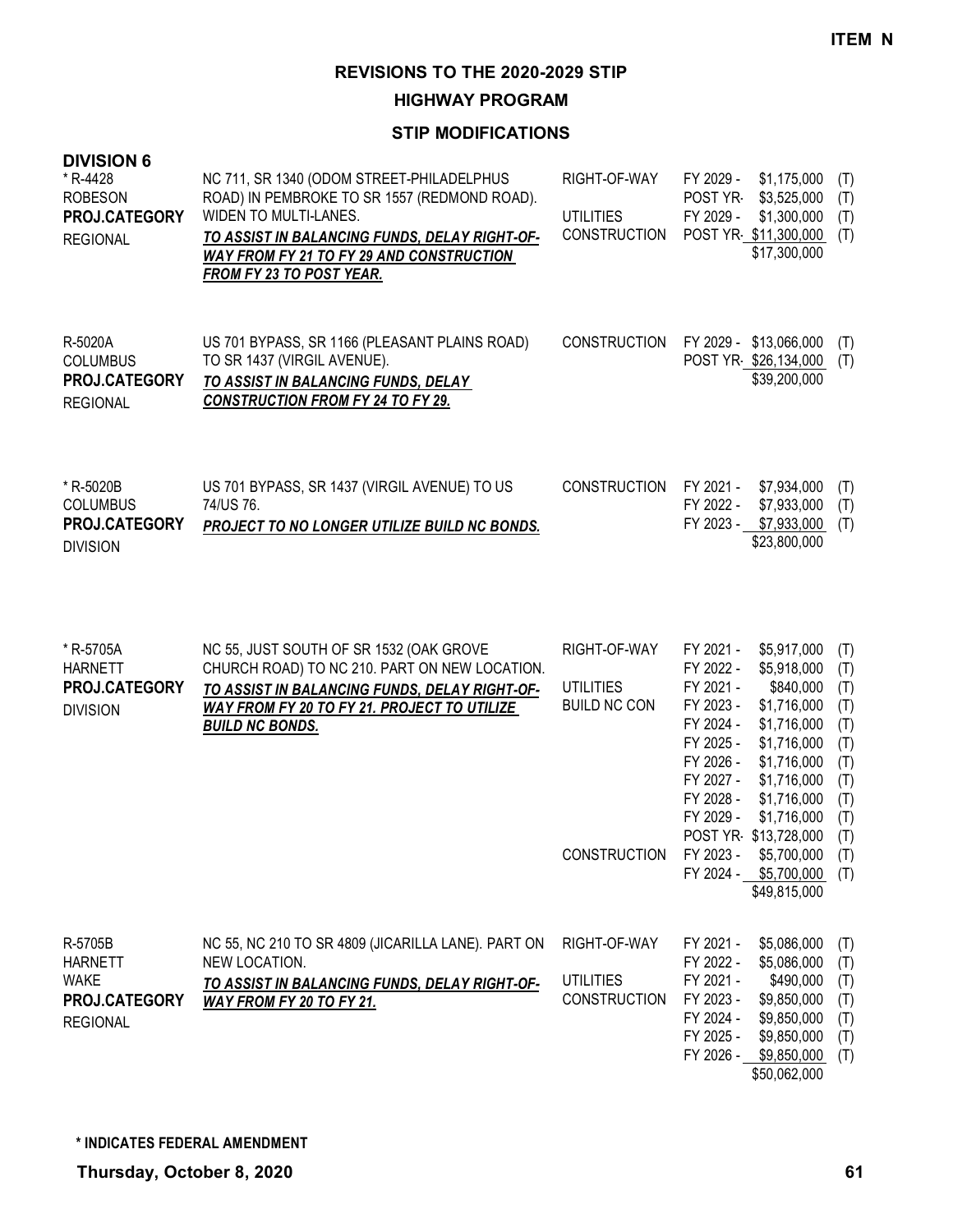**HIGHWAY PROGRAM**

| <b>DIVISION 6</b><br>R-5888<br><b>ROBESON</b><br>PROJ.CATEGORY<br><b>REGIONAL</b> | NC 41 (EAST ELIZABETHTOWN ROAD), SR 2110<br>(SNAKE ROAD) TO SYCAMORE LANE. WIDEN<br>EXISTING ROADWAY.<br>TO ASSIST IN BALANCING FUNDS, DELAY RIGHT-OF-<br><b>WAY FROM FY 25 TO FY 27 AND CONSTRUCTION</b><br>FROM FY 28 TO POST YEAR. | RIGHT-OF-WAY<br><b>UTILITIES</b><br><b>CONSTRUCTION</b>                        | FY 2027 -<br>\$1,500,000<br>\$247,000<br>FY 2027 -<br>POST YR-<br>\$7,900,000<br>\$9,647,000                                                                                                           | (T)<br>(T)<br>(T)                             |
|-----------------------------------------------------------------------------------|---------------------------------------------------------------------------------------------------------------------------------------------------------------------------------------------------------------------------------------|--------------------------------------------------------------------------------|--------------------------------------------------------------------------------------------------------------------------------------------------------------------------------------------------------|-----------------------------------------------|
| R-5890<br><b>HARNETT</b><br>PROJ.CATEGORY<br><b>REGIONAL</b>                      | US 401 (NORTH MAIN STREET), PARKER LANE TO<br>MCKINNEY PARKWAY. CONSTRUCT MEDIAN.<br>TO ASSIST IN BALANCING FUNDS, DELAY RIGHT-OF-<br><b>WAY FROM FY 24 TO FY 25 AND CONSTRUCTION</b><br><b>FROM FY 27 TO POST YEAR.</b>              | RIGHT-OF-WAY<br><b>UTILITIES</b><br><b>CONSTRUCTION</b>                        | FY 2025 -<br>\$800,000<br>FY 2025 -<br>\$112,000<br>POST YR<br>\$3,700,000<br>\$4,612,000                                                                                                              | (T)<br>(T)<br>(T)                             |
| R-5904<br><b>ROBESON</b><br>PROJ.CATEGORY<br><b>REGIONAL</b>                      | NC 20, SR 1743 (COVINGTON FARM ROAD) TO I-95.<br><b>WIDEN TO MULTI-LANES.</b><br>TO ASSIST IN BALANCING FUNDS, DELAY RIGHT-OF-<br><b>WAY FROM FY 26 TO FY 29 AND CONSTRUCTION</b><br><b>FROM FY 29 TO POST YEAR.</b>                  | RIGHT-OF-WAY<br><b>UTILITIES</b><br><b>CONSTRUCTION</b>                        | FY 2029 -<br>\$5,250,000<br>\$5,250,000<br>POST YR-<br>FY 2029 -<br>\$3,323,000<br>POST YR \$19,800,000<br>\$33,623,000                                                                                | (T)<br>(T)<br>(T)<br>(T)                      |
| * R-5952<br><b>COLUMBUS</b><br>PROJ.CATEGORY<br><b>DIVISION</b>                   | US 701 BYPASS, SR 1305 (COMPLEX STREET).<br>UPGRADE INTERSECTION.<br>PROJECT TO UTILIZE BUILD NC BONDS.                                                                                                                               | RIGHT-OF-WAY<br><b>UTILITIES</b><br><b>BUILD NC CON</b><br><b>CONSTRUCTION</b> | FY 2025 -<br>\$1,400,000<br>FY 2025 -<br>\$500,000<br>FY 2027 -<br>\$343,000<br>FY 2028 -<br>\$343,000<br>FY 2029 -<br>\$343,000<br>POST YR-<br>\$4,116,000<br>FY 2027 -<br>\$2,000,000<br>\$9,045,000 | (T)<br>(T)<br>(T)<br>(T)<br>(T)<br>(T)<br>(T) |
| U-2519BA<br>CUMBERLAND<br>PROJ.CATEGORY<br><b>REGIONAL</b>                        | I-295, SOUTH OF SR 1003 (CAMDEN ROAD) TO SOUTH<br>OF SR 1104 (STRICKLAND BRIDGE ROAD).<br>TO ASSIST IN BALANCING FUNDS, DELAY<br><b>CONSTRUCTION FROM FY 22 TO FY 23.</b>                                                             | <b>CONSTRUCTION</b>                                                            | FY 2023 -<br>\$27,666,000<br>FY 2024 -<br>\$27,667,000<br>FY 2025 - \$27,667,000<br>\$83,000,000                                                                                                       | (NHP)<br>(NHP)<br>(NHP)                       |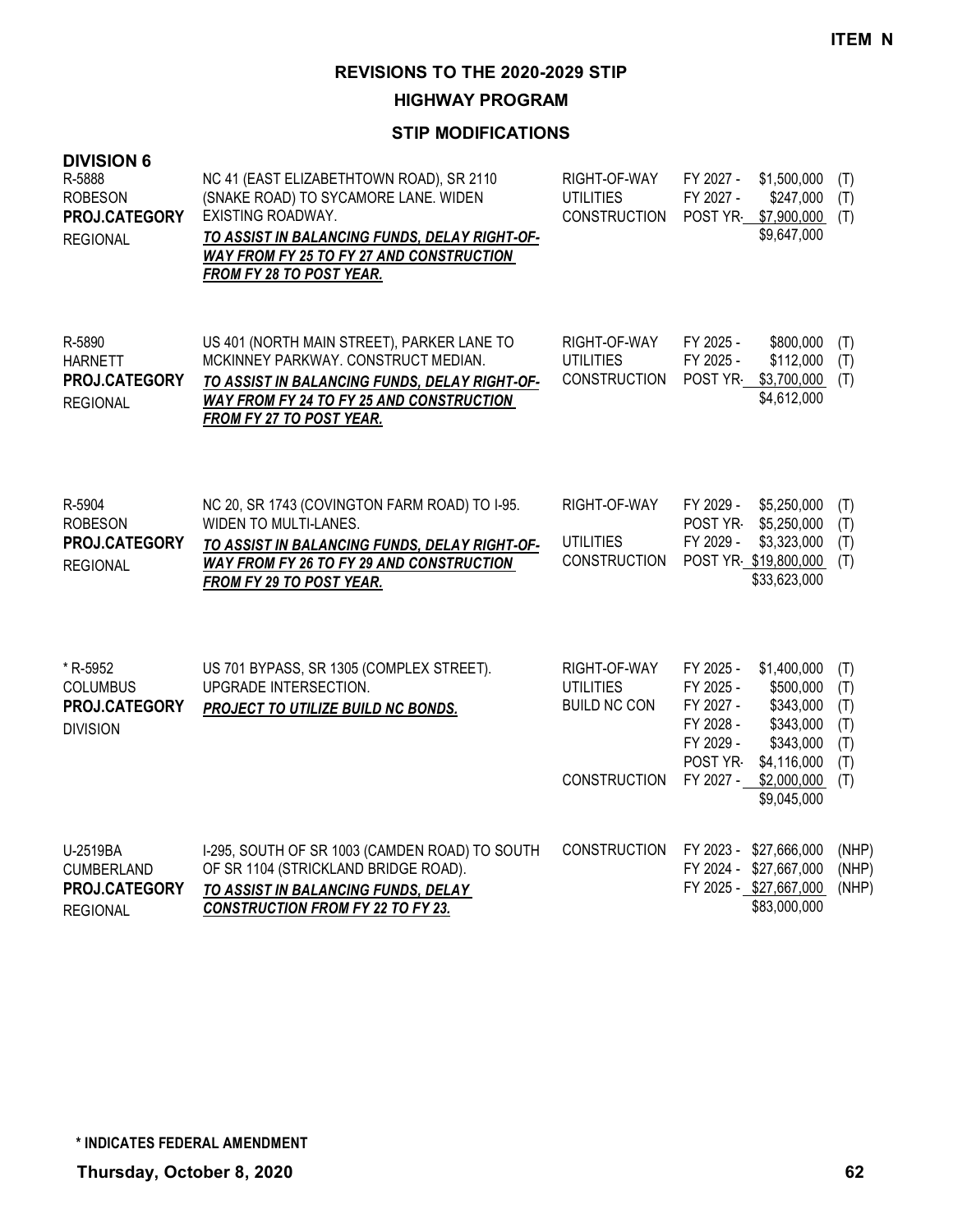**HIGHWAY PROGRAM**

| <b>DIVISION 6</b><br>U-2519BB<br><b>CUMBERLAND</b><br>PROJ.CATEGORY<br><b>REGIONAL</b> | I-295, SOUTH OF SR 1104 (STRICKLAND BRIDGE<br>ROAD) TO SOUTH OF US 401.<br>TO ASSIST IN BALANCING FUNDS, DELAY<br><b>CONSTRUCTION FROM FY 22 TO FY 23.</b>                                                                 | <b>CONSTRUCTION</b>                                                            | FY 2023 - \$13,100,000<br>FY 2024 - \$13,100,000<br>FY 2025 - \$13,100,000<br>\$39,300,000                                                                                                                                                                                                                                                             | (NHP)<br>(NHP)<br>(NHP)                                                                      |
|----------------------------------------------------------------------------------------|----------------------------------------------------------------------------------------------------------------------------------------------------------------------------------------------------------------------------|--------------------------------------------------------------------------------|--------------------------------------------------------------------------------------------------------------------------------------------------------------------------------------------------------------------------------------------------------------------------------------------------------------------------------------------------------|----------------------------------------------------------------------------------------------|
| * U-2519F<br><b>ROBESON</b><br><b>CUMBERLAND</b><br>PROJ.CATEGORY<br><b>STATEWIDE</b>  | I-295, ITS FOR FAYETTEVILLE OUTER LOOP.<br><b>TO ASSIST IN BALANCING FUNDS, DELAY</b><br><b>CONSTRUCTION FROM FY 22 TO FY 25.</b>                                                                                          | <b>CONSTRUCTION</b>                                                            | FY 2025 - \$1,500,000<br>\$1,500,000                                                                                                                                                                                                                                                                                                                   | (NHP)                                                                                        |
| * U-3422<br><b>CUMBERLAND</b><br>PROJ.CATEGORY<br><b>DIVISION</b>                      | SR 1003 (CAMDEN ROAD), PROPOSED FAYETTEVILLE<br>OUTER LOOP (U-2519) TO NC 59 (HOPE MILLS ROAD)<br>IN FAYETTEVILLE. WIDEN TO MULTI-LANES.<br>PROJECT TO UTILIZE BUILD NC BONDS.                                             | RIGHT-OF-WAY<br><b>UTILITIES</b><br><b>BUILD NC CON</b><br><b>CONSTRUCTION</b> | FY 2021 -<br>\$1,750,000<br>FY 2022 -<br>\$5,250,000<br>FY 2021 -<br>\$215,000<br>FY 2024 -<br>\$1,287,000<br>FY 2025 -<br>\$1,287,000<br>FY 2026 -<br>\$1,287,000<br>FY 2027 -<br>\$1,287,000<br>FY 2028 -<br>\$1,287,000<br>FY 2029 -<br>\$1,287,000<br>POST YR \$10,296,000<br>FY 2024 -<br>\$2,950,000<br>FY 2025 -<br>\$2,950,000<br>\$31,133,000 | (BGANY)<br>(BGANY)<br>(BGANY)<br>(T)<br>(T)<br>(T)<br>(T)<br>(T)<br>(T)<br>(T)<br>(T)<br>(T) |
| * U-4403B<br><b>CUMBERLAND</b><br>PROJ.CATEGORY<br><b>REGIONAL</b>                     | US 401 BUSINESS, US 401 BUSINESS (MARTIN<br>LUTHER KING, JR. FREEWAY) TO US 401 BYPASS.<br>TO ASSIST IN BALANCING FUNDS, DELAY RIGHT-OF-<br><b>WAY FROM FY 21 TO FY 26 AND CONSTRUCTION</b><br><b>FROM FY 24 TO FY 29.</b> | RIGHT-OF-WAY<br><b>UTILITIES</b><br><b>CONSTRUCTION</b>                        | FY 2026 -<br>\$2,922,000<br>FY 2027 -<br>\$8,765,000<br>FY 2026 -<br>\$1,402,000<br>FY 2029 -<br>\$6,184,000<br>POST YR \$18,552,000<br>\$37,825,000                                                                                                                                                                                                   | (NHP)<br>(NHP)<br>(NHP)<br>(NHP)<br>(NHP)                                                    |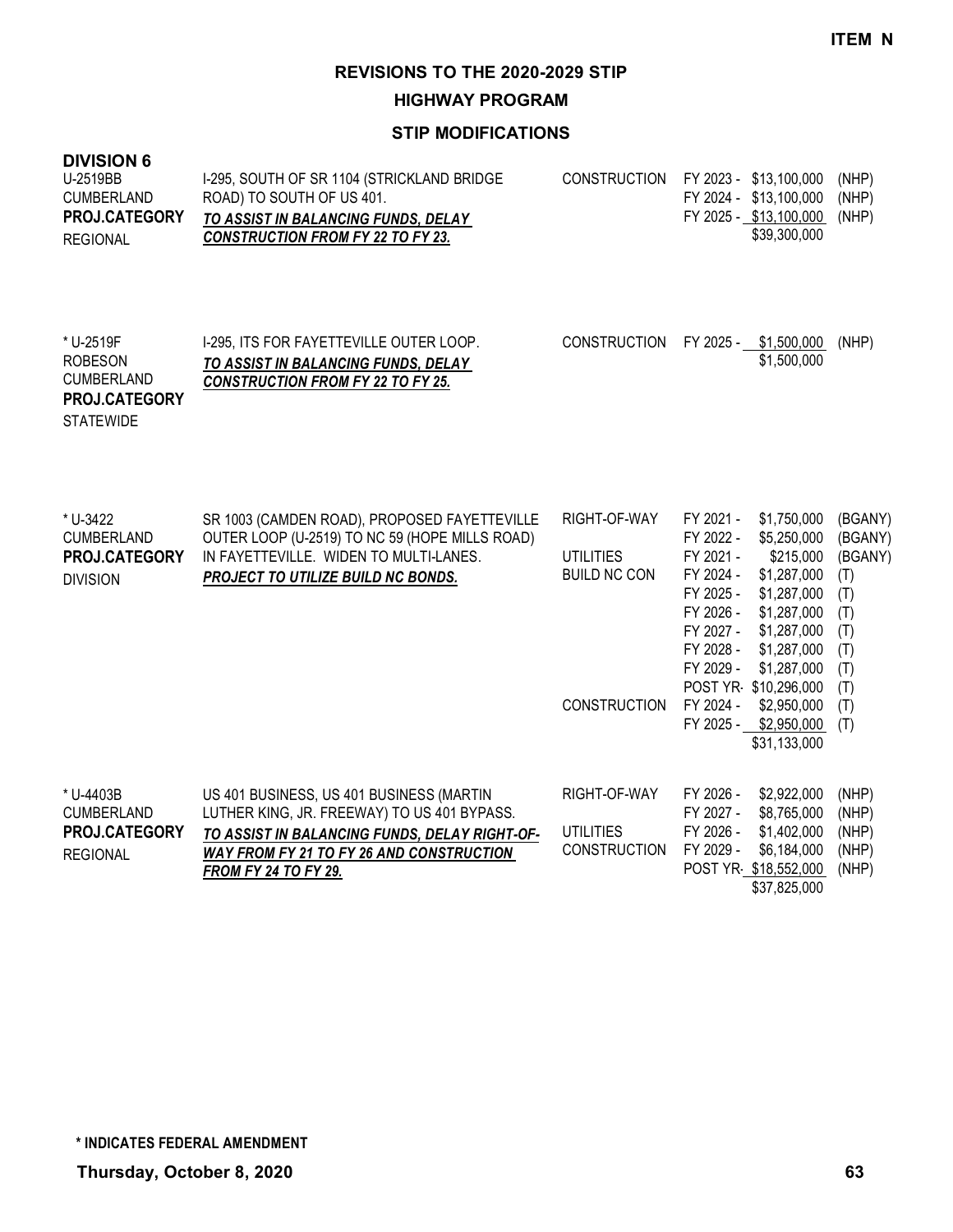**HIGHWAY PROGRAM**

#### **STIP MODIFICATIONS**

| <b>DIVISION 6</b><br>* U-4403C<br><b>CUMBERLAND</b><br>PROJ.CATEGORY<br><b>DIVISION</b> | US 401, US 401 BYPASS TO NORTH OF SLOCUMB<br>ROAD.<br>PROJECT TO UTILIZE BUILD NC BONDS.                                                                                | <b>BUILD NC ROW</b><br>RIGHT-OF-WAY<br><b>UTILITIES</b><br><b>CONSTRUCTION</b> | FY 2025 -<br>\$858,000<br>FY 2026 -<br>\$858,000<br>FY 2027 -<br>\$858,000<br>FY 2028 -<br>\$858,000<br>FY 2029 -<br>\$858,000<br>POST YR-<br>\$8,580,000<br>FY 2025 -<br>\$2,000,000<br>\$3,000,000<br>FY 2025 -<br>FY 2029 -<br>\$8,200,000<br>POST YR \$24,600,000 | (T)<br>(T)<br>(T)<br>(T)<br>(T)<br>(T)<br>(T)<br>(T)<br>(T)<br>(T) |
|-----------------------------------------------------------------------------------------|-------------------------------------------------------------------------------------------------------------------------------------------------------------------------|--------------------------------------------------------------------------------|-----------------------------------------------------------------------------------------------------------------------------------------------------------------------------------------------------------------------------------------------------------------------|--------------------------------------------------------------------|
| U-4405B<br><b>CUMBERLAND</b><br><b>PROJ.CATEGORY</b><br><b>DIVISION</b>                 | US 401 (RAEFORD ROAD), EAST OF BUNCE ROAD TO<br>EAST OF GLENSFORD DRIVE<br>TO ASSIST IN BALANCING FUNDS, DELAY<br><b>CONSTRUCTION FROM FY 22 TO FY 23.</b>              | <b>CONSTRUCTION</b>                                                            | \$50,670,000<br>FY 2023 -<br>\$8,519,000<br>FY 2024 -<br>\$8,519,000<br>FY 2025 - \$8,519,000<br>\$25,557,000                                                                                                                                                         | (BGANY)<br>(BGANY)<br>(BGANY)                                      |
| * U-4405C<br><b>CUMBERLAND</b><br>PROJ.CATEGORY<br><b>DIVISION</b>                      | US 401 (RAEFORD ROAD), EAST OF GLENSFORD<br>DRIVE TO EAST OF ROBESON STREET.<br>TO ASSIST IN BALANCING FUNDS, DELAY<br><b>CONSTRUCTION FROM FY 23 TO FY 24.</b>         | <b>CONSTRUCTION</b>                                                            | FY 2024 -<br>\$8,832,000<br>FY 2025 -<br>\$8,832,000<br>FY 2026 -<br>\$8,832,000<br>FY 2027 -<br>\$8,832,000<br>\$35,328,000                                                                                                                                          | (BGANY)<br>(BGANY)<br>(BGANY)<br>(BGANY)                           |
| * U-4414<br><b>CUMBERLAND</b><br>PROJ.CATEGORY<br><b>REGIONAL</b>                       | SR 1007 (ALL AMERICAN FREEWAY), SR 1151 (OWEN<br>DRIVE) TO NORTH OF SR 1437 (SANTA FE DRIVE).<br>ADD ADDITIONAL LANES.<br>TO ASSIST IN BALANCING FUNDS, DELAY RIGHT-OF- | RIGHT-OF-WAY<br><b>UTILITIES</b><br><b>CONSTRUCTION</b>                        | FY 2027 -<br>\$1,150,000<br>FY 2028 -<br>\$3,450,000<br>FY 2027 -<br>\$503,000<br>POST YR \$44,200,000                                                                                                                                                                | (NHP)<br>(NHP)<br>(NHP)<br>(NHP)                                   |

*WAY FROM FY 22 TO FY 27 AND CONSTRUCTION FROM FY 25 TO POST YEAR.*

\$49,303,000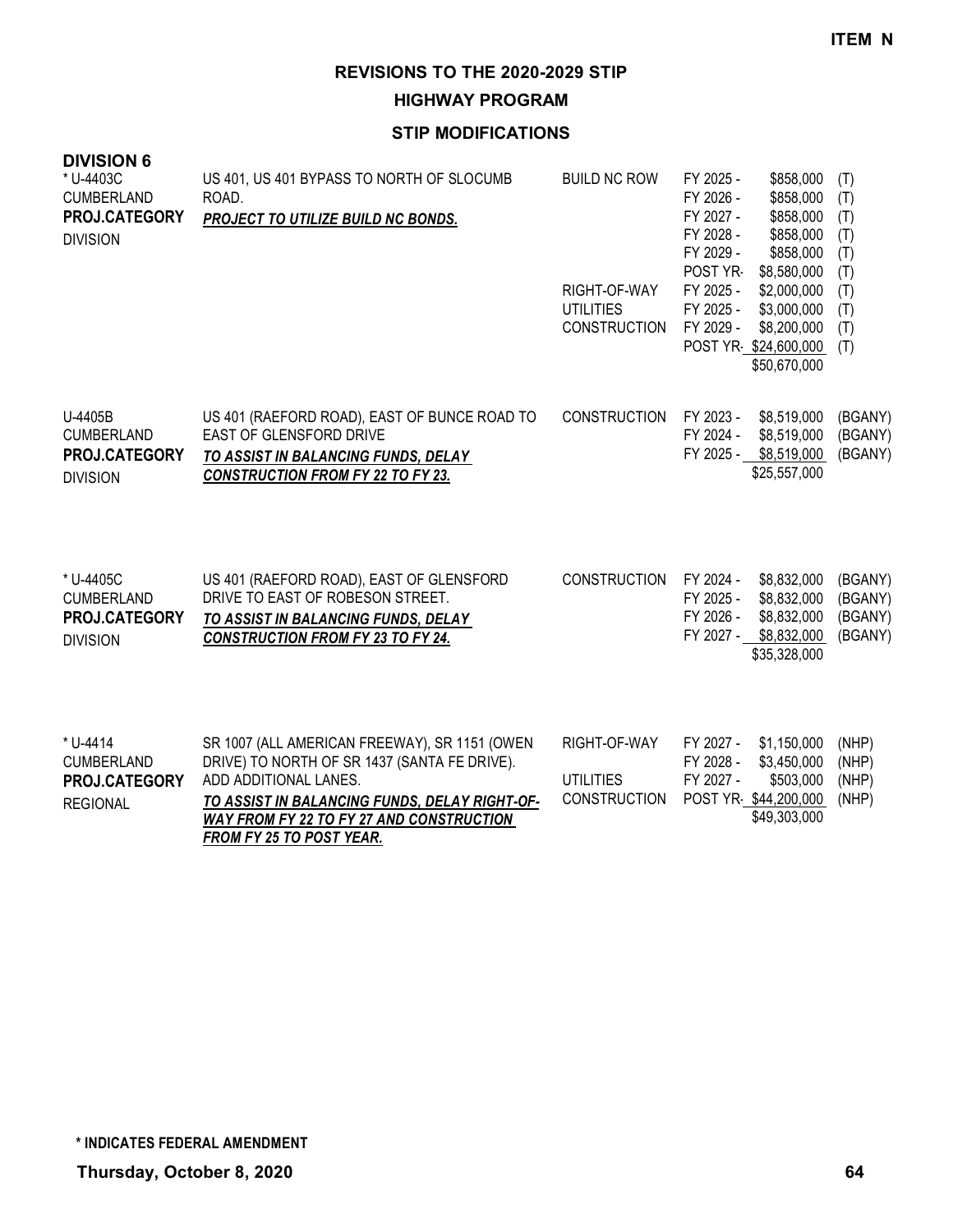**HIGHWAY PROGRAM**

| <b>DIVISION 6</b><br>* U-5101A     |                                                                                                                   |                                         |                                                                                |                   |
|------------------------------------|-------------------------------------------------------------------------------------------------------------------|-----------------------------------------|--------------------------------------------------------------------------------|-------------------|
| <b>CUMBERLAND</b><br>PROJ.CATEGORY | SR 1437 (SHAW RD), NC 24/87 (BRAGG BLVD) TO NC<br>210 (MURCHISON ROAD). INTERCONNECT AND WIDEN<br>TO MULTI-LANES. | RIGHT-OF-WAY<br><b>UTILITIES</b>        | FY 2022 -<br>\$2,857,000<br>FY 2023 -<br>\$2,857,000<br>FY 2022 -<br>\$686,000 | (T)<br>(T)<br>(T) |
| <b>DIVISION</b>                    | PROJECT TO UTILIZE BUILD NC BONDS.                                                                                | <b>BUILD NC CON</b>                     | FY 2025 -<br>\$1,287,000<br>FY 2026 -<br>\$1,287,000                           | (T)<br>(T)        |
|                                    |                                                                                                                   |                                         | FY 2027 -<br>\$1,287,000<br>FY 2028 -<br>\$1,287,000                           | (T)<br>(T)        |
|                                    |                                                                                                                   |                                         | FY 2029 -<br>\$1,287,000<br>POST YR \$12,870,000                               | (T)               |
|                                    |                                                                                                                   | <b>CONSTRUCTION</b>                     | FY 2025 - \$3,190,000                                                          | (T)<br>(T)        |
|                                    |                                                                                                                   |                                         | \$28,895,000                                                                   |                   |
| * U-5798B<br><b>CUMBERLAND</b>     | SR 1102 (GILLIS HILL ROAD), FROM SR 1418 (LINDSAY<br>ROAD) TO NORTH OF SR 1112 (STONEY POINT                      | RIGHT-OF-WAY<br><b>UTILITIES</b>        | FY 2021 -<br>\$1,851,000<br>FY 2021 -<br>\$154,000                             | (T)<br>(T)        |
| PROJ.CATEGORY                      | ROAD). WIDEN TO MULTI-LANES.                                                                                      | <b>BUILD NC CON</b>                     | FY 2025 -<br>\$429,000                                                         | (T)               |
| <b>DIVISION</b>                    | PROJECT TO UTILIZE BUILD NC BONDS.                                                                                |                                         | FY 2026 -<br>\$429,000<br>FY 2027 -<br>\$429,000                               | (T)<br>(T)        |
|                                    |                                                                                                                   |                                         | FY 2028 -<br>\$429,000<br>FY 2029 -<br>\$429,000                               | (T)<br>(T)        |
|                                    |                                                                                                                   |                                         | POST YR<br>\$4,290,000                                                         | (T)               |
|                                    |                                                                                                                   | <b>CONSTRUCTION</b>                     | FY 2025 -<br>\$1,900,000<br>\$10,340,000                                       | (T)               |
|                                    |                                                                                                                   |                                         |                                                                                |                   |
| U-5930<br><b>CUMBERLAND</b>        | NC 24 (NORTH BRAGG BOULEVARD), SR 1451<br>(MANCHESTER ROAD). CONSTRUCT INTERCHANGE.                               | RIGHT-OF-WAY                            | FY 2029 -<br>\$8,500,000<br>POST YR-<br>\$8,500,000                            | (T)<br>(T)        |
| PROJ.CATEGORY                      | TO ASSIST IN BALANCING FUNDS, DELAY RIGHT-OF-<br><b>WAY FROM FY 24 TO FY 29 AND CONSTRUCTION</b>                  | <b>UTILITIES</b><br><b>CONSTRUCTION</b> | FY 2029 -<br>\$1,000,000<br>POST YR \$27,000,000                               | (T)<br>(T)        |
| <b>STATEWIDE</b>                   | <b>FROM FY 27 TO POST YEAR.</b>                                                                                   |                                         | \$45,000,000                                                                   |                   |
|                                    |                                                                                                                   |                                         |                                                                                |                   |
| * U-5933                           | NC 87/24, SR 1117 (NURSERY ROAD). INTERSECTION                                                                    | <b>CONSTRUCTION</b>                     | FY 2025 -<br>\$1,400,000                                                       | (T)               |
| <b>HARNETT</b>                     | IMPROVEMENTS.                                                                                                     |                                         | FY 2026 -<br>\$1,400,000                                                       | (T)               |
| PROJ.CATEGORY<br><b>STATEWIDE</b>  | TO ASSIST IN BALANCING FUNDS, DELAY<br><b>CONSTRUCTION FROM FY 23 TO FY 25.</b>                                   |                                         | \$2,800,000                                                                    |                   |
|                                    |                                                                                                                   |                                         |                                                                                |                   |
| * U-6001                           | NC 59 (SOUTH MAIN STREET), SR 1243 (SHIPMAN                                                                       | RIGHT-OF-WAY                            | FY 2029 -<br>\$650,000                                                         | (T)               |
| <b>CUMBERLAND</b>                  | ROAD) TO SR 1118 (PARKTON ROAD). WIDEN TO<br>THREE LANES.                                                         |                                         | \$1,950,000<br>POST YR                                                         | (T)               |
| PROJ.CATEGORY<br><b>REGIONAL</b>   | TO ASSIST IN BALANCING FUNDS, DELAY RIGHT-OF-                                                                     | <b>UTILITIES</b><br><b>CONSTRUCTION</b> | FY 2029 -<br>\$500,000<br>POST YR \$9,800,000                                  | (T)<br>(T)        |
|                                    | <b>WAY FROM FY 21 TO FY 29 AND CONSTRUCTION</b><br><b>FROM FY 23 TO POST YEAR.</b>                                |                                         | \$12,900,000                                                                   |                   |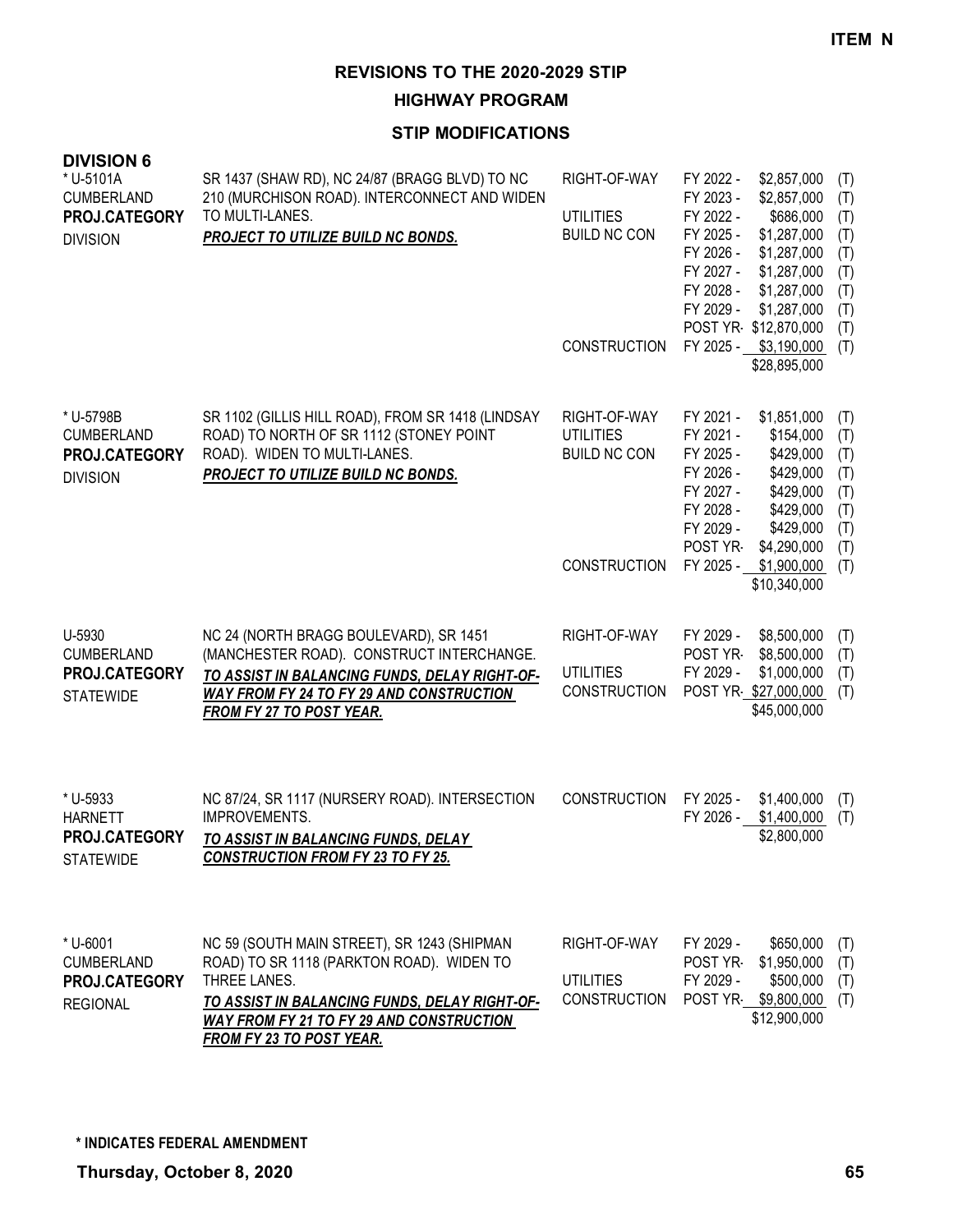**HIGHWAY PROGRAM**

| <b>DIVISION 6</b><br>U-6133<br><b>CUMBERLAND</b><br>PROJ.CATEGORY<br><b>REGIONAL</b>    | US 401 BUSINESS (SKIBO ROAD), SR 1400 (CLIFFDALE<br>ROAD). IMPROVE INTERSECTION<br>TO ASSIST IN BALANCING FUNDS, DELAY RIGHT-OF-<br><b>WAY FROM FY 25 TO FY 28 AND CONSTRUCTION</b><br>FROM FY 29 TO POST YEAR.                                                                             | RIGHT-OF-WAY<br><b>UTILITIES</b><br><b>CONSTRUCTION</b> | FY 2028 -<br>FY 2028 -                        | \$1,800,000<br>\$1,284,000<br>POST YR \$9,360,000<br>\$12,444,000                 | (T)<br>(T)<br>(T)                  |
|-----------------------------------------------------------------------------------------|---------------------------------------------------------------------------------------------------------------------------------------------------------------------------------------------------------------------------------------------------------------------------------------------|---------------------------------------------------------|-----------------------------------------------|-----------------------------------------------------------------------------------|------------------------------------|
| U-6152<br><b>CUMBERLAND</b><br>PROJ.CATEGORY<br><b>REGIONAL</b>                         | US 401 (ROBESON STREET), US 401 (RAEFORD ROAD)<br>TO BLOUNT STREET. ACCESS MANAGEMENT.<br>TO ASSIST IN BALANCING FUNDS, DELAY RIGHT-OF-<br>WAY FROM FY 26 TO FY 29 AND CONSTRUCTION<br><b>FROM FY 29 TO POST YEAR.</b>                                                                      | RIGHT-OF-WAY<br><b>UTILITIES</b><br><b>CONSTRUCTION</b> | FY 2029 -<br>FY 2029 -<br>POST YR             | \$1,700,000<br>\$5,970,000<br>\$5,970,000<br>POST YR \$13,200,000<br>\$26,840,000 | (NHP)<br>(NHP)<br>(NHP)<br>(NHP)   |
| * U-6229<br><b>CUMBERLAND</b><br>PROJ.CATEGORY<br><b>REGIONAL</b>                       | NC 24 (BRAGG BOULEVARD), US 401 (SKIBO ROAD)<br>TO GLENVILLE AVENUE. MEDIAN AND GUARDRAIL<br>REPLACEMENT, ADD PEDESTRIAN SIGNALS,<br>RESURFACE PAVEMENT.<br>TO ASSIST IN BALANCING FUNDS, DELAY RIGHT-OF-<br><b>WAY FROM FY 21 TO FY 24 AND CONSTRUCTION</b><br><b>FROM FY 22 TO FY 25.</b> | RIGHT-OF-WAY<br><b>UTILITIES</b><br><b>CONSTRUCTION</b> | FY 2024 -<br>FY 2024 -<br>FY 2025 -           | \$50,000<br>\$50,000<br>\$1,257,000<br>FY 2025 - \$2,513,000<br>\$3,870,000       | (T)<br>(T)<br>(HSIP)<br>(T)        |
| <b>DIVISION 7</b><br>* AV-5852<br><b>ROCKINGHAM</b><br>PROJ.CATEGORY<br><b>DIVISION</b> | ROCKINGHAM COUNTY AIRPORT (SIF), EXTEND<br>RUNWAY TO 5500 FT.<br>DUE TO SCOPE NOT MEETING CURRENT FAA<br><b>GUIDANCE, DELAY CONSTRUCTION FROM FY 21 TO</b><br>FY 29.                                                                                                                        | <b>CONSTRUCTION</b>                                     |                                               | FY 2029 - \$1,872,000<br>\$1,872,000                                              | (T)                                |
| EB-5990<br><b>GUILFORD</b><br>PROJ.CATEGORY<br><b>DIVISION</b>                          | HIGH POINT RAILROAD ESPLANADE, LIINDSAY<br>STREET TO CENTENNIAL STREET IN HIGH POINT.<br>CONSTRUCT GREENWAY.<br>TO ASSIST IN BALANCING FUNDS, DELAY<br><b>PRELIMINARY ENGINEERING FROM FY 26 TO FY 28</b><br>AND CONSTRUCTION FROM FY 28 TO POST YEAR.                                      | <b>ENGINEERING</b><br><b>CONSTRUCTION</b>               | FY 2028 -<br>FY 2028 -<br>POST YR-<br>POST YR | \$640,000<br>\$160,000<br>\$6,400,000<br>\$1,600,000<br>\$8,800,000               | (TA5200)<br>(L)<br>(TA5200)<br>(L) |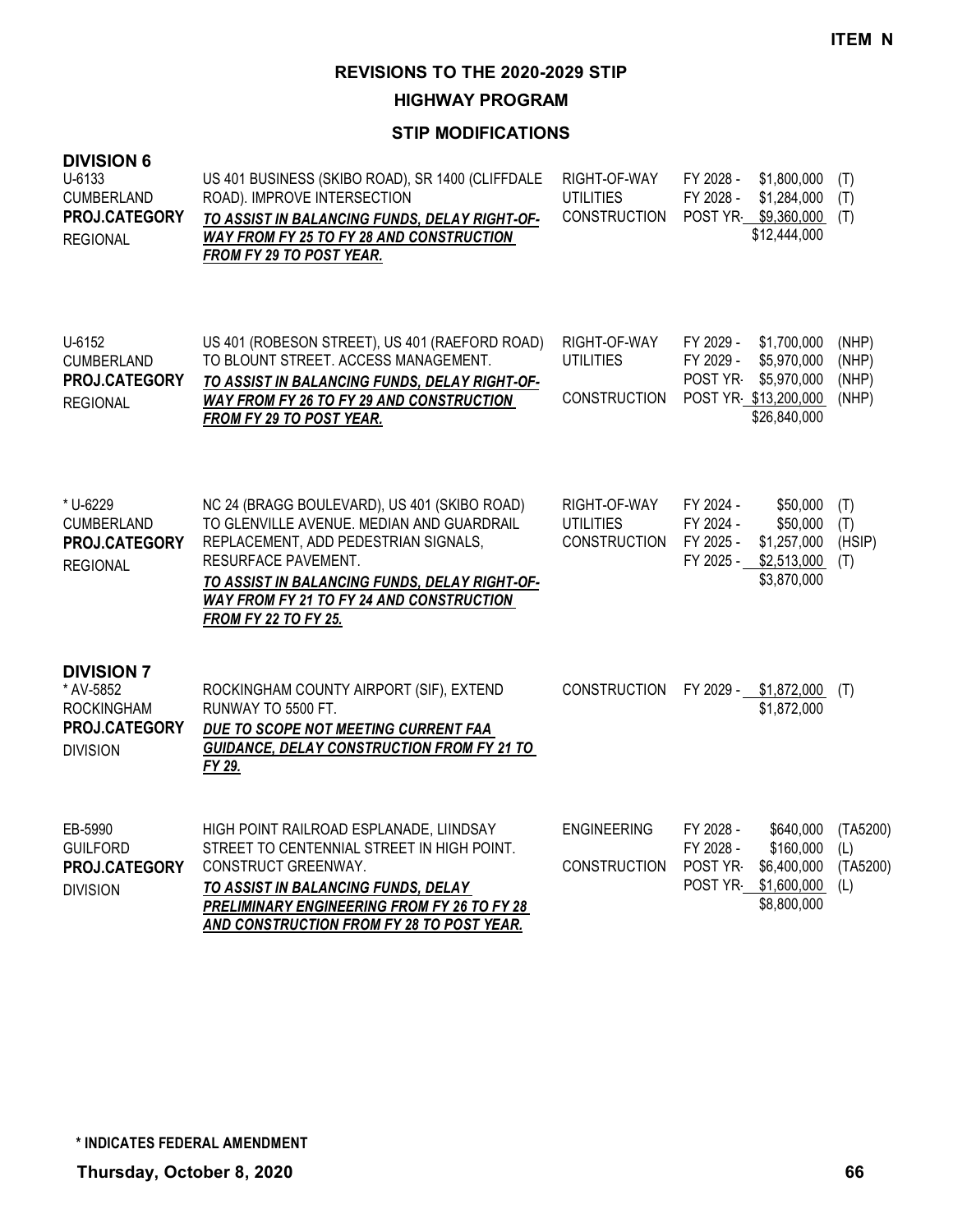**HIGHWAY PROGRAM**

| <b>DIVISION 7</b><br>EB-6009<br><b>GUILFORD</b><br>PROJ.CATEGORY<br><b>DIVISION</b> | SR 2526 (SUMMIT AVENUE), SULLIVAN STREET TO<br>FOURTH STREET IN GREENSBORO. CONSTRUCT<br>BICYCLE, PEDESTRIAN AND SAFETY IMPROVEMENTS.<br>TO ASSIST IN BALANCING FUNDS, DELAY<br>PRELIMINARY ENGINEERING FROM FY 26 TO FY 28<br>AND CONSTRUCTION FROM FY 28 TO POST YEAR. | <b>ENGINEERING</b><br><b>CONSTRUCTION</b>                                    | FY 2028 -<br>FY 2028 -<br>POST YR<br>POST YR                                                                                                                                       | \$525,000<br>\$131,000<br>\$2,975,000<br>\$744,000<br>\$4,375,000                                                                                                                                                                 | (TAANY)<br>(L)<br>(TAANY)<br>(L)                                                                                                       |
|-------------------------------------------------------------------------------------|--------------------------------------------------------------------------------------------------------------------------------------------------------------------------------------------------------------------------------------------------------------------------|------------------------------------------------------------------------------|------------------------------------------------------------------------------------------------------------------------------------------------------------------------------------|-----------------------------------------------------------------------------------------------------------------------------------------------------------------------------------------------------------------------------------|----------------------------------------------------------------------------------------------------------------------------------------|
| *I-3306AA<br>ORANGE<br>PROJ.CATEGORY<br><b>STATEWIDE</b>                            | I-40, I-85 TO NC 86<br>PROJECT TO UTILIZE GARVEE BONDS. ACCELERATE<br><b>CONSTRUCTION FROM FY 23 TO FY 21 TO CONFORM</b><br><b>TO BOND SPEND TARGETS.</b>                                                                                                                | RIGHT-OF-WAY<br><b>UTILITIES</b><br><b>GARVEE CON</b><br><b>CONSTRUCTION</b> | FY 2021 -<br>FY 2021 -<br>FY 2021 -<br>FY 2022 -<br>FY 2023 -<br>FY 2024 -<br>FY 2025 -<br>FY 2026 -<br>FY 2027 -<br>FY 2028 -<br>FY 2029 -<br>FY 2021 -<br>FY 2022 -<br>FY 2023 - | \$250,000<br>\$98,000<br>\$5,663,000<br>\$5,663,000<br>\$5,663,000<br>\$5,663,000<br>\$5,663,000<br>\$5,663,000<br>\$5,663,000<br>\$5,663,000<br>\$5,663,000<br>POST YR \$33,975,000<br>\$5,500,000<br>\$5,500,000<br>\$5,500,000 | (NHP)<br>(NHP)<br>(NHP)<br>(NHP)<br>(NHP)<br>(NHP)<br>(NHP)<br>(NHP)<br>(NHP)<br>(NHP)<br>(NHP)<br>(NHP)<br>(S(M))<br>(S(M))<br>(S(M)) |
|                                                                                     |                                                                                                                                                                                                                                                                          |                                                                              | FY 2024 -                                                                                                                                                                          | \$5,500,000<br>\$107,290,000                                                                                                                                                                                                      | (S(M))                                                                                                                                 |
| * I-3306AB<br>ORANGE<br>PROJ.CATEGORY<br><b>STATEWIDE</b>                           | I-40, NC 86 TO DURHAM COUNTY LINE<br>PROJECT TO UTILIZE GARVEE BONDS. DELAY RIGHT-<br>OF-WAY FROM FY 20 TO FY 21. ACCELERATE<br><b>CONSTRUCTION FROM FY 22 TO FY 21 TO CONFORM</b><br>TO BOND SPEND TARGETS.                                                             | RIGHT-OF-WAY<br><b>UTILITIES</b><br><b>GARVEE CON</b>                        | FY 2021 -<br>FY 2021 -<br>FY 2021 -<br>FY 2022 -<br>FY 2023 -<br>FY 2024 -<br>FY 2025 -<br>FY 2026 -<br>FY 2027 -<br>FY 2028 -<br>FY 2029 -                                        | \$250,000<br>\$97,000<br>\$3,604,000<br>\$3,604,000<br>\$3,604,000<br>\$3,604,000<br>\$3,604,000<br>\$3,604,000<br>\$3,604,000<br>\$3,604,000<br>\$3,604,000                                                                      | (NHP)<br>(NHP)<br>(NHP)<br>(NHP)<br>(NHP)<br>(NHP)<br>(NHP)<br>(NHP)<br>(NHP)<br>(NHP)<br>(NHP)                                        |
|                                                                                     |                                                                                                                                                                                                                                                                          | CONSTRUCTION                                                                 | FY 2021 -<br>FY 2021 -<br>FY 2022 -<br>FY 2022 -<br>FY 2023 -<br>FY 2023 -<br>FY 2024 -<br>FY 2024 -                                                                               | POST YR \$21,618,000<br>\$113,000<br>\$3,500,000<br>\$112,000<br>\$3,500,000<br>\$113,000<br>\$3,500,000<br>\$112,000<br>\$3,500,000<br>\$68,851,000                                                                              | (NHP)<br>(NHP)<br>(S(M))<br>(NHP)<br>(S(M))<br>(NHP)<br>(S(M))<br>(NHP)<br>(S(M))                                                      |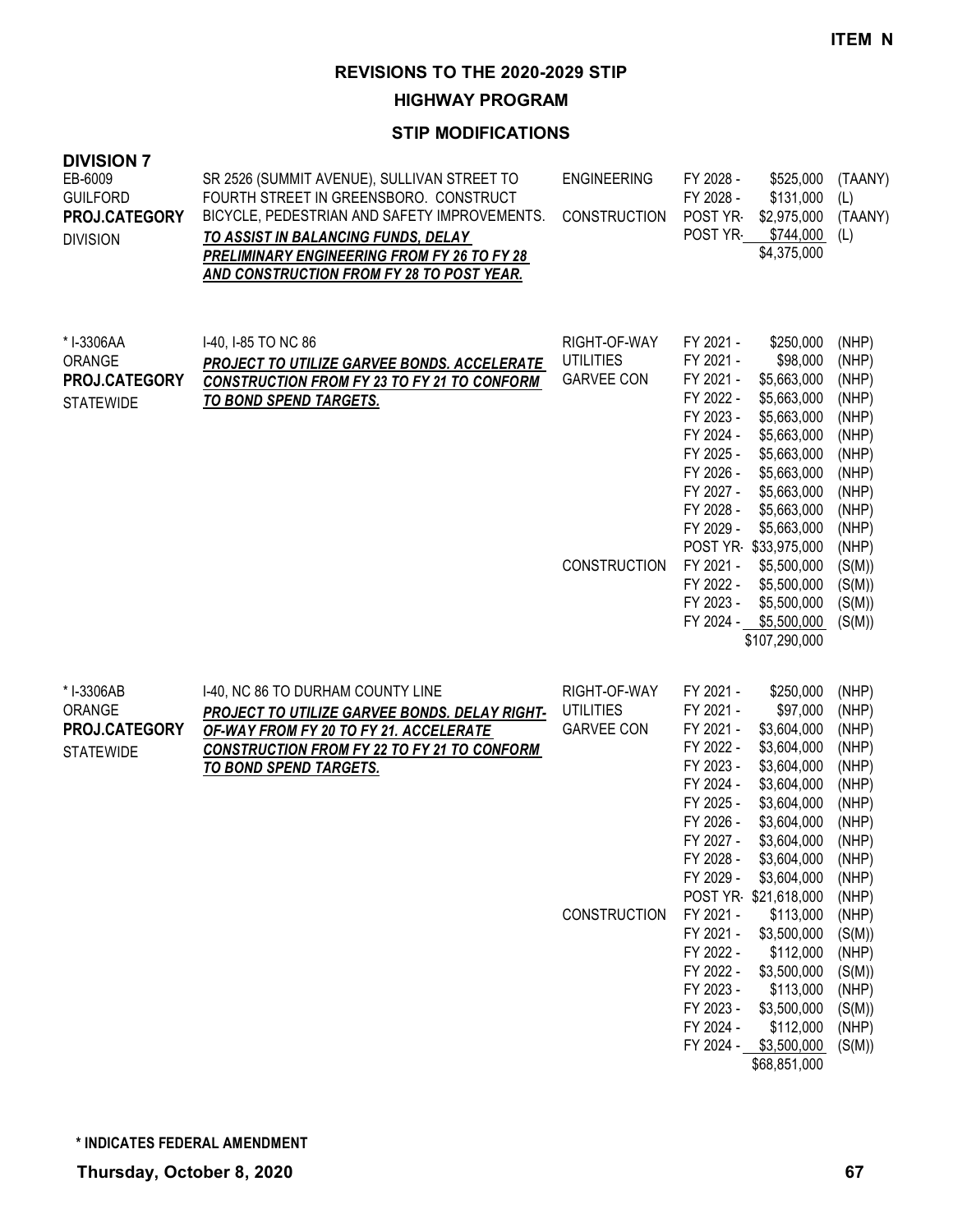**HIGHWAY PROGRAM**

| <b>DIVISION 7</b><br>I-3306AC<br>ORANGE<br>PROJ.CATEGORY<br><b>REGIONAL</b>       | I-40, NC 86 INTERCHANGE IMPROVEMENTS<br>DELAY RIGHT-OF-WAY FROM FY 20 TO FY 21.<br><b>ACCELERATE CONSTRUCTION FROM FY 22 TO FY 21</b><br>TO CONFORM TO BOND SPEND TARGETS.                                                            | RIGHT-OF-WAY<br><b>UTILITIES</b><br><b>CONSTRUCTION</b> | FY 2021 -<br>FY 2021 -<br>FY 2021 -<br>FY 2022 -<br>FY 2023 -<br>FY 2024 -              | \$4,900,000<br>\$600,000<br>\$3,800,000<br>\$3,800,000<br>\$3,800,000<br>\$3,800,000<br>\$20,700,000              | (NHP)<br>(NHP)<br>(NHP)<br>(NHP)<br>(NHP)<br>(NHP)          |
|-----------------------------------------------------------------------------------|---------------------------------------------------------------------------------------------------------------------------------------------------------------------------------------------------------------------------------------|---------------------------------------------------------|-----------------------------------------------------------------------------------------|-------------------------------------------------------------------------------------------------------------------|-------------------------------------------------------------|
| * I-5712<br><b>GUILFORD</b><br>PROJ.CATEGORY<br><b>STATEWIDE</b>                  | 1-40 / US 421, SR 1850 (SANDY RIDGE ROAD) IN<br>GREENSBORO. INTERCHANGE IMPROVEMENTS.<br>TO ASSIST IN BALANCING FUNDS, DELAY RIGHT-OF-<br><b>WAY FROM FY 21 TO FY 25 AND CONSTRUCTION</b><br><b>FROM FY 23 TO FY 27.</b>              | RIGHT-OF-WAY<br><b>UTILITIES</b><br><b>CONSTRUCTION</b> | FY 2025 -<br>FY 2026 -<br>FY 2025 -<br>FY 2026 -<br>FY 2027 -<br>FY 2028 -<br>FY 2029 - | \$3,158,000<br>\$9,476,000<br>\$126,000<br>\$376,000<br>\$4,833,000<br>\$4,833,000<br>\$4,834,000<br>\$27,636,000 | (NHP)<br>(NHP)<br>(NHP)<br>(NHP)<br>(NHP)<br>(NHP)<br>(NHP) |
| $I-5735$<br><b>GUILFORD</b><br>PROJ.CATEGORY<br><b>STATEWIDE</b>                  | I-73 / US 220, RANDOLPH COUNTY LINE TO I-85 / US<br>421 IN GREENSBORO. PAVEMENT REHABILITATION.<br>TO ASSIST IN BALANCING FUNDS, DELAY<br><b>CONSTRUCTION FROM FY 25 TO FY 28.</b>                                                    | <b>CONSTRUCTION</b>                                     |                                                                                         | FY 2028 - \$7,014,000<br>\$7,014,000                                                                              | (NHPIM)                                                     |
| I-5898<br><b>ROCKINGHAM</b><br>PROJ.CATEGORY<br><b>REGIONAL</b>                   | FUTURE I-73 / US 220, US 311 / NC 135<br>INTERCHANGE. REPLACE BRIDGE 780074 AND<br>UPGRADE INTERCHANGE.<br>TO ASSIST IN BALANCING FUNDS, DELAY<br><b>CONSTRUCTION FROM FY 24 TO FY 25.</b>                                            | RIGHT-OF-WAY<br><b>UTILITIES</b><br><b>CONSTRUCTION</b> | FY 2022 -<br>FY 2022 -<br>FY 2025 -                                                     | \$1,683,000<br>\$550,000<br>\$1,875,000<br>\$4,108,000                                                            | (T)<br>(T)<br>(T)                                           |
| I-5949<br><b>GUILFORD</b><br><b>RANDOLPH</b><br>PROJ.CATEGORY<br><b>STATEWIDE</b> | I-74 / US 311, US 29 / US 70 / BUSINESS 85 IN<br>GUILFORD COUNTY TO SR 1928 (CEDAR SQUARE<br>ROAD) IN RANDOLPH COUNTY. PAVEMENT<br>REHABILITATION.<br>TO ASSIST IN BALANCING FUNDS, DELAY<br><b>CONSTRUCTION FROM FY 24 TO FY 27.</b> | <b>CONSTRUCTION</b>                                     | FY 2027 -<br>FY 2028 -                                                                  | \$2,934,000<br>\$2,933,000<br>\$5,867,000                                                                         | (NHPIM)<br>(NHPIM)                                          |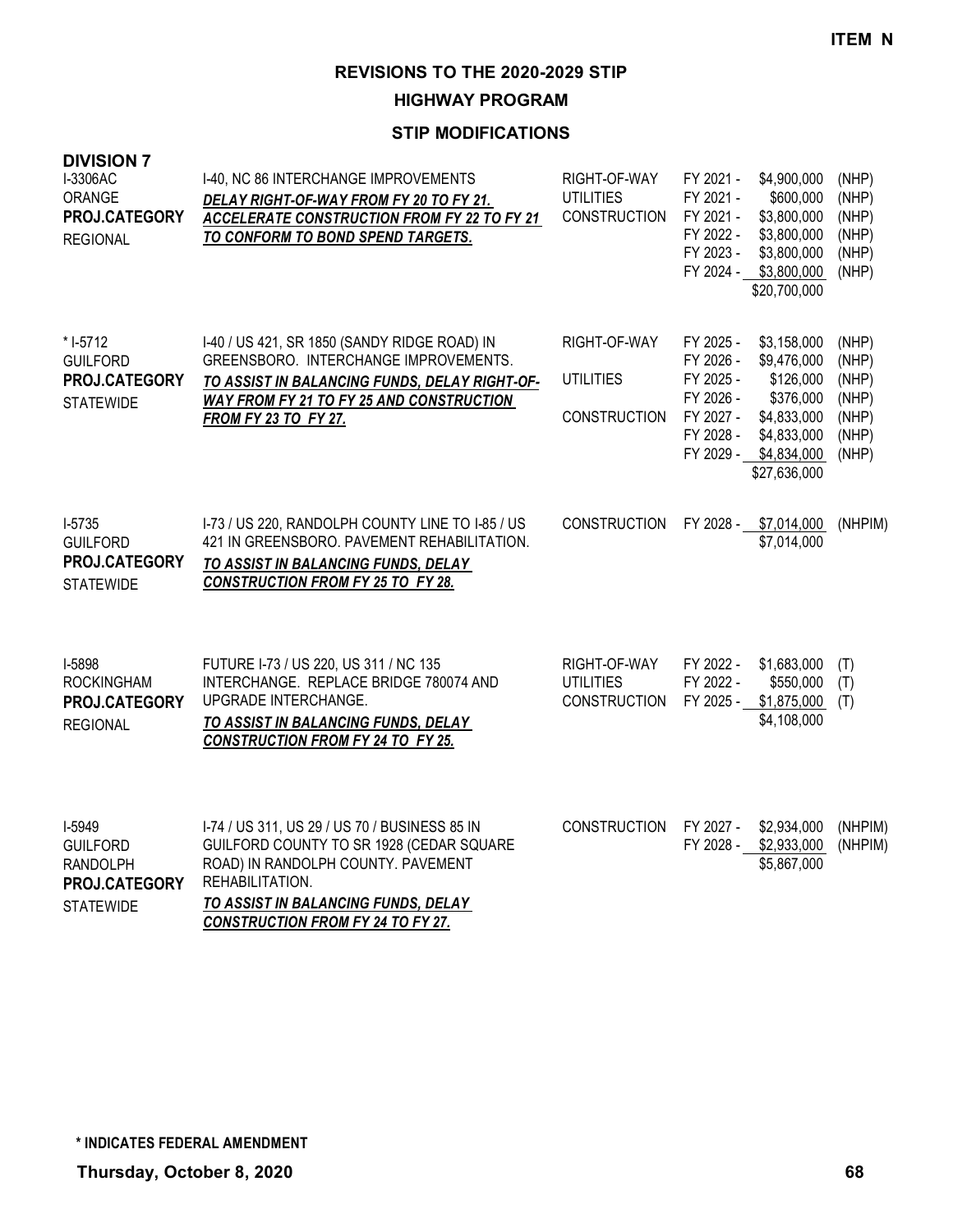**HIGHWAY PROGRAM**

| <b>DIVISION 7</b><br>* I-5955<br><b>GUILFORD</b><br>PROJ.CATEGORY<br><b>STATEWIDE</b> | I-40, HOLDEN ROAD TO EAST OF SR 3037 / SR 4240<br>(EAST GATE CITY BOULEVARD) IN GREENSBORO.<br>PAVEMENT REHABILITATION.<br><b>ACCELERATE CONSTRUCTION FROM FY 24 TO FY 23</b><br>DUE TO DELAY OF I-5965.                                                                                                                                                                                                                                       | <b>CONSTRUCTION</b>                                     | FY 2023 - \$6,428,000<br>FY 2024 - \$6,427,000<br>\$12,855,000                                                                                                                                        | (NHPIM)<br>(NHPIM)                                          |
|---------------------------------------------------------------------------------------|------------------------------------------------------------------------------------------------------------------------------------------------------------------------------------------------------------------------------------------------------------------------------------------------------------------------------------------------------------------------------------------------------------------------------------------------|---------------------------------------------------------|-------------------------------------------------------------------------------------------------------------------------------------------------------------------------------------------------------|-------------------------------------------------------------|
| I-5958<br>ORANGE<br>PROJ.CATEGORY<br><b>STATEWIDE</b>                                 | I-40 / I-85, WEST OF SR 1114 (BUCKHORN ROAD) TO<br>WEST OF SR 1006 (ORANGE GROVE ROAD).<br>PAVEMENT REHABILITATION.<br>TO ASSIST IN BALANCING FUNDS, DELAY<br><b>CONSTRUCTION FROM FY 24 TO FY 27.</b>                                                                                                                                                                                                                                         | <b>CONSTRUCTION</b>                                     | FY 2027 - \$4,345,000<br>FY 2028 - \$4,345,000<br>\$8,690,000                                                                                                                                         | (NHPIM)<br>(NHPIM)                                          |
| I-5959<br>ORANGE<br>PROJ.CATEGORY<br><b>STATEWIDE</b>                                 | I-85, WEST OF SR 1006 (ORANGE GROVE ROAD) TO<br>DURHAM COUNTY LINE, PAVEMENT REHABILITATION.<br>TO ASSIST IN BALANCING FUNDS, DELAY<br><b>CONSTRUCTION FROM FY 25 TO FY 28.</b>                                                                                                                                                                                                                                                                | <b>CONSTRUCTION</b>                                     | FY 2028 -<br>\$5,578,000<br>FY 2029 - \$5,578,000<br>\$11,156,000                                                                                                                                     | (NHPIM)<br>(NHPIM)                                          |
| I-5965<br><b>GUILFORD</b><br>PROJ.CATEGORY<br><b>STATEWIDE</b>                        | I-40 / BUSINESS 85 / US 29 / US 70 / US 220, US 220 /<br>SR 1398 (FREEMAN MILL ROAD) TO US 29 / US 70 / US<br>220 IN GREENSBORO. ADD LANES, IMPROVE SR 1007<br>(RANDLEMAN ROAD) AND ELM-EUGENE STREET<br>INTERCHANGES, AND REPLACE NORFOLK-<br>SOUTHERN RAILROAD BRIDGE OVERPASS EAST OF<br>ELM-EUGENE STREET.<br>TO ASSIST IN BALANCING FUNDS, DELAY RIGHT-OF-<br><b>WAY FROM FY 28 TO FY 29 AND CONSTRUCTION</b><br>FROM FY 28 TO POST YEAR. | RIGHT-OF-WAY<br><b>UTILITIES</b><br><b>CONSTRUCTION</b> | FY 2029 - \$11,511,000<br>FY 2029 -<br>\$1,381,000<br>POST YR \$103,437,000<br>\$116,329,000                                                                                                          | (NHP)<br>(NHP)<br>(NHP)                                     |
| * I-5967<br>ORANGE<br>PROJ.CATEGORY<br><b>STATEWIDE</b>                               | I-85, SR 1009 (SOUTH CHURTON STREET) IN<br>HILLSBOROUGH. INTERCHANGE IMPROVEMENTS.<br>TO ASSIST IN BALANCING FUNDS, DELAY RIGHT-OF-<br><b>WAY FROM FY 22 TO FY 25 AND CONSTRUCTION</b><br><b>FROM FY 25 TO FY 28.</b>                                                                                                                                                                                                                          | RIGHT-OF-WAY<br><b>UTILITIES</b><br><b>CONSTRUCTION</b> | FY 2025 -<br>\$825,000<br>FY 2026 -<br>\$2,475,000<br>\$125,000<br>FY 2025 -<br>FY 2026 -<br>\$375,000<br>FY 2028 -<br>\$5,634,000<br>FY 2029 -<br>\$5,633,000<br>POST YR \$5,633,000<br>\$20,700,000 | (NHP)<br>(NHP)<br>(NHP)<br>(NHP)<br>(NHP)<br>(NHP)<br>(NHP) |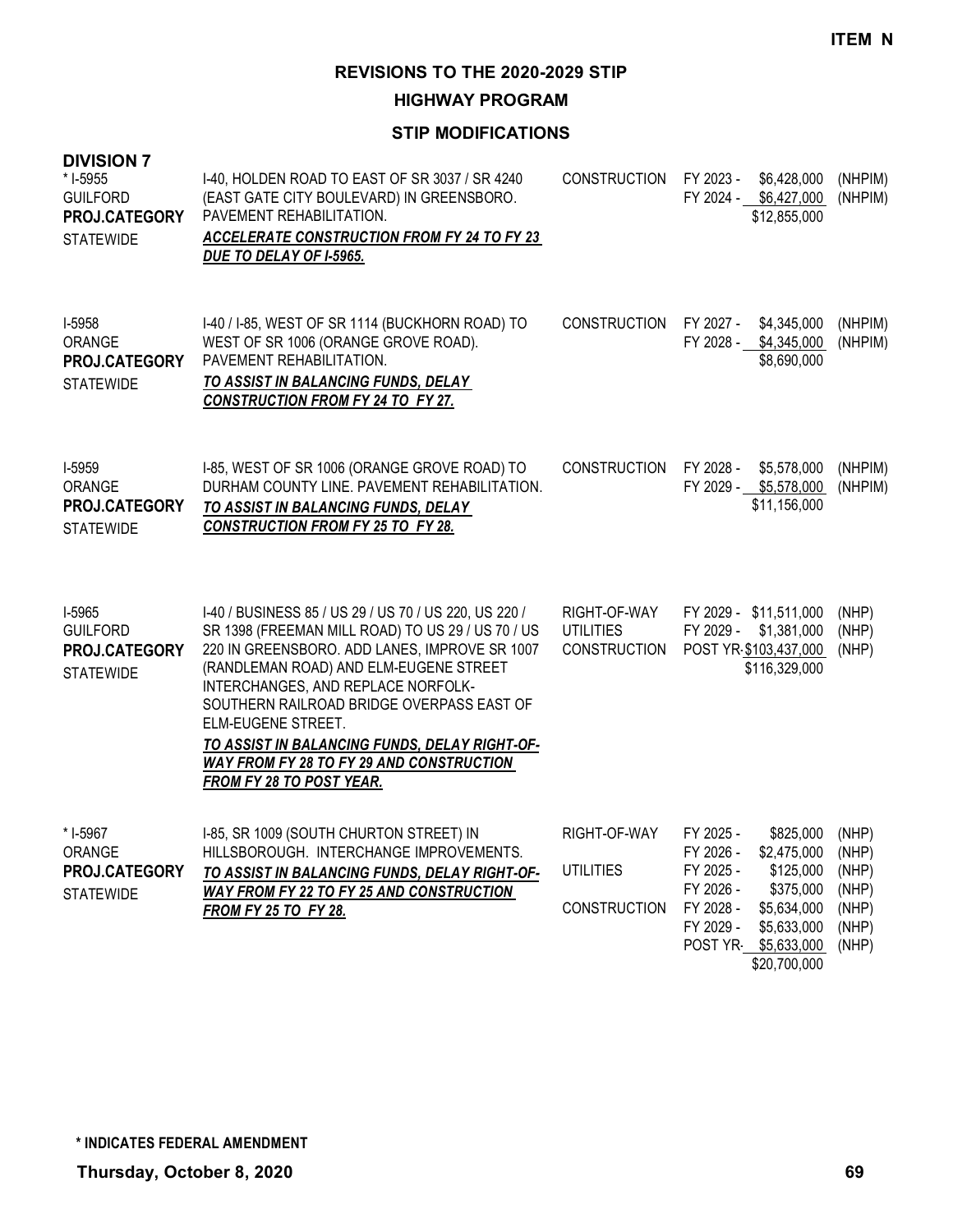**HIGHWAY PROGRAM**

| <b>DIVISION 7</b><br>I-5980<br><b>GUILFORD</b><br>PROJ.CATEGORY<br><b>REGIONAL</b> | I-40, SR 1860 (MACY GROVE ROAD). CONVERT GRADE<br>SEPARATION TO INTERCHANGE.<br>TO ASSIST IN BALANCING FUNDS, DELAY RIGHT-OF-<br>WAY FROM FY 24 TO FY 26 AND CONSTRUCTION<br>FROM FY 26 TO FY 29.                                                                                                               | RIGHT-OF-WAY<br><b>UTILITIES</b><br><b>CONSTRUCTION</b> | FY 2026 -<br>\$2,600,000<br>FY 2026 -<br>\$500,000<br>FY 2029 -<br>\$5,100,000<br>POST YR \$5,100,000<br>\$13,300,000    | (T)<br>(T)<br>(T)<br>(T)         |
|------------------------------------------------------------------------------------|-----------------------------------------------------------------------------------------------------------------------------------------------------------------------------------------------------------------------------------------------------------------------------------------------------------------|---------------------------------------------------------|--------------------------------------------------------------------------------------------------------------------------|----------------------------------|
| I-5984<br>ORANGE<br>PROJ.CATEGORY<br><b>STATEWIDE</b>                              | I-85, NC 86 IN HILLSBOROUGH. UPGRADE<br>INTERCHANGE.<br>TO ASSIST IN BALANCING FUNDS, DELAY RIGHT-OF-<br><b>WAY FROM FY 24 TO FY 27 AND CONSTRUCTION</b><br><b>FROM FY 26 TO FY 29.</b>                                                                                                                         | RIGHT-OF-WAY<br><b>UTILITIES</b><br>CONSTRUCTION        | FY 2027 -<br>\$1,900,000<br>FY 2027 -<br>\$2,300,000<br>FY 2029 -<br>\$6,967,000<br>POST YR \$13,933,000<br>\$25,100,000 | (NHP)<br>(NHP)<br>(NHP)<br>(NHP) |
| I-6004<br><b>GUILFORD</b><br>PROJ.CATEGORY<br><b>STATEWIDE</b>                     | I-40 / I-85, SR 3056 (ROCK CREEK DAIRY ROAD)<br>INTERCHANGE. UPGRADE INTERCHANGE AREA.<br>TO ASSIST IN BALANCING FUNDS, DELAY RIGHT-OF-<br><b>WAY FROM FY 25 TO FY 28 AND CONSTRUCTION</b><br><b>FROM FY 26 TO POST YEAR.</b>                                                                                   | RIGHT-OF-WAY<br><b>UTILITIES</b><br><b>CONSTRUCTION</b> | FY 2028 -<br>\$1,400,000<br>FY 2028 -<br>\$429,000<br>POST YR \$10,900,000<br>\$12,729,000                               | (NHP)<br>(NHP)<br>(NHP)          |
| I-6009<br><b>ALAMANCE</b><br>PROJ.CATEGORY<br><b>STATEWIDE</b>                     | I-40 / I-85, SR 1158 (HUFFMAN MILL ROAD)<br>INTERCHANGE. CONSTRUCT ADDITIONAL LEFT<br>TURN LANE ON I-40 WESTBOUND RAMP AND<br>IMPROVE OPERATIONS AT SR 1308 (GARDEN ROAD)<br>INTERSECTION.<br>TO ASSIST IN BALANCING FUNDS, DELAY RIGHT-OF-<br>WAY FROM FY 25 TO FY 28 AND CONSTRUCTION<br>FROM FY 26 TO FY 29. | RIGHT-OF-WAY<br><b>UTILITIES</b><br><b>CONSTRUCTION</b> | FY 2028 -<br>\$500,000<br>FY 2028 -<br>\$87,000<br>FY 2029 -<br>\$1,000,000<br>\$1,587,000                               | (T)<br>(T)<br>(T)                |
| I-6059<br><b>ALAMANCE</b><br>PROJ.CATEGORY<br><b>DIVISION</b>                      | I-40 / I-85, SR 1981 (TROLLINGWOOD-HAWFIELDS<br>ROAD) IN MEBANE. UPGRADE INTERCHANGE.<br>TO ASSIST IN BALANCING FUNDS, DELAY RIGHT-OF-<br><b>WAY FROM FY 27 TO FY 28 AND CONSTRUCTION</b><br><b>FROM FY 28 TO POST YEAR.</b>                                                                                    | RIGHT-OF-WAY<br><b>UTILITIES</b><br><b>CONSTRUCTION</b> | FY 2028 -<br>\$1,900,000<br>FY 2028 -<br>\$500,000<br>POST YR \$10,000,000<br>\$12,400,000                               | (NHP)<br>(NHP)<br>(NHP)          |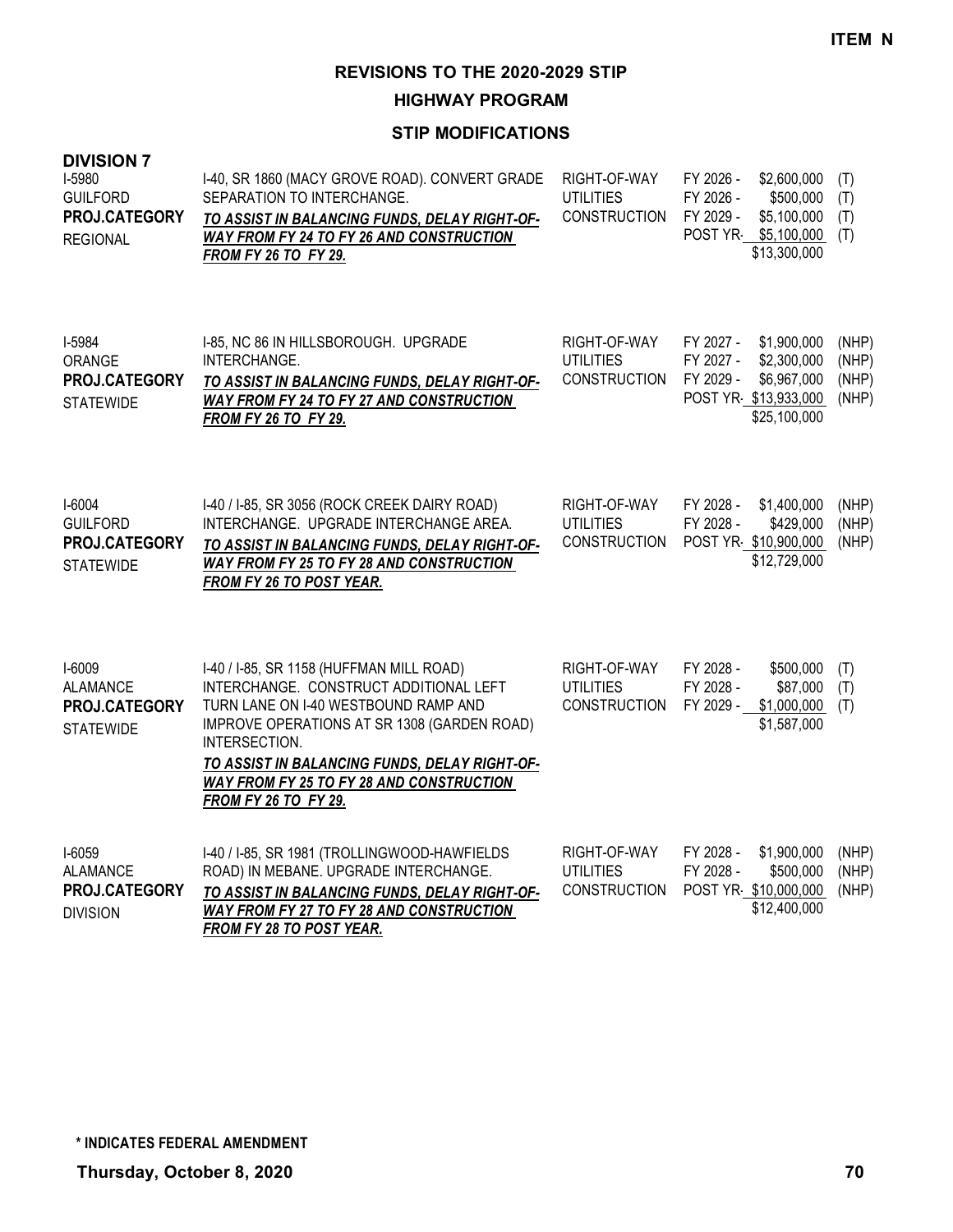**HIGHWAY PROGRAM**

| <b>DIVISION 7</b><br>* P-5721<br><b>GUILFORD</b><br>PROJ.CATEGORY<br><b>STATEWIDE</b> | NORFOLK SOUTHERN, JAMESTOWN SIDING IN<br>JAMESTOWN. CONSTRUCT EXTENSION.<br>TO ASSIST IN BALANCING FUNDS, DELAY<br><b>CONSTRUCTION FROM FY 20 TO FY 24.</b>                                                                                                                                   | <b>CONSTRUCTION</b> | FY 2024 -<br>FY 2024 -<br>FY 2025 -                                                                                                       | \$102,000<br>\$2,035,000<br>\$1,933,000<br>\$4,070,000                                                                                                      | (T)<br>(O)<br>(T)                                                         |
|---------------------------------------------------------------------------------------|-----------------------------------------------------------------------------------------------------------------------------------------------------------------------------------------------------------------------------------------------------------------------------------------------|---------------------|-------------------------------------------------------------------------------------------------------------------------------------------|-------------------------------------------------------------------------------------------------------------------------------------------------------------|---------------------------------------------------------------------------|
| R-4707<br><b>GUILFORD</b><br>PROJ.CATEGORY<br><b>REGIONAL</b>                         | US 29; SR 4771 (REEDY FORK PARKWAY), US 29 / SR<br>4771 (REEDY FORK PARKWAY) INTERCHANGE<br>IMPROVEMENTS IN GREENSBORO. IMPROVE<br>ROADWAY, MODIFY INTERCHANGE, AND REPLACE<br><b>BRIDGE 400360</b><br><u>TO ASSIST IN BALANCING FUNDS, DELAY</u><br><b>CONSTRUCTION FROM FY 21 TO FY 22.</b> | <b>ENGINEERING</b>  | FY 2020 -<br>FY 2021 -<br>FY 2022 -<br>FY 2023 -<br>FY 2024 -<br>FY 2025 -<br>FY 2026 -<br>FY 2027 -<br>FY 2028 -<br>FY 2029 -<br>POST YR | \$535,000<br>\$268,000<br>\$268,000<br>\$268,000<br>\$268,000<br>\$268,000<br>\$268,000<br>\$268,000<br>\$268,000<br>\$268,000<br>\$1,072,000               | (T)<br>(T)<br>(T)<br>(T)<br>(T)<br>(T)<br>(T)<br>(T)<br>(T)<br>(T)<br>(T) |
|                                                                                       |                                                                                                                                                                                                                                                                                               | <b>BUILD NC ROW</b> | FY 2020 -<br>FY 2021 -<br>FY 2022 -<br>FY 2023 -<br>FY 2024 -<br>FY 2025 -<br>FY 2026 -<br>FY 2027 -<br>FY 2028 -<br>FY 2029 -<br>POST YR | \$416,000<br>\$416,000<br>\$416,000<br>\$416,000<br>\$416,000<br>\$416,000<br>\$416,000<br>\$416,000<br>\$416,000<br>\$416,000                              | (T)<br>(T)<br>(T)<br>(T)<br>(T)<br>(T)<br>(T)<br>(T)<br>(T)<br>(T)        |
|                                                                                       |                                                                                                                                                                                                                                                                                               | <b>BUILD NC CON</b> | FY 2022 -<br>FY 2023 -<br>FY 2024 -<br>FY 2025 -<br>FY 2026 -<br>FY 2027 -<br>FY 2028 -<br>FY 2029 -                                      | \$1,671,000<br>\$3,003,000<br>\$3,003,000<br>\$3,003,000<br>\$3,003,000<br>\$3,003,000<br>\$3,003,000<br>\$3,003,000<br>\$3,003,000<br>POST YR \$21,021,000 | (T)<br>(T)<br>(T)<br>(T)<br>(T)<br>(T)<br>(T)<br>(T)<br>(T)<br>(T)        |
|                                                                                       |                                                                                                                                                                                                                                                                                               | <b>CONSTRUCTION</b> | FY 2022 -<br>FY 2023 -<br>FY 2024 -                                                                                                       | \$3,350,000<br>\$3,350,000<br>\$3,350,000<br>FY 2025 - \$3,350,000<br>\$68,295,000                                                                          | (T)<br>(T)<br>(T)<br>(T)                                                  |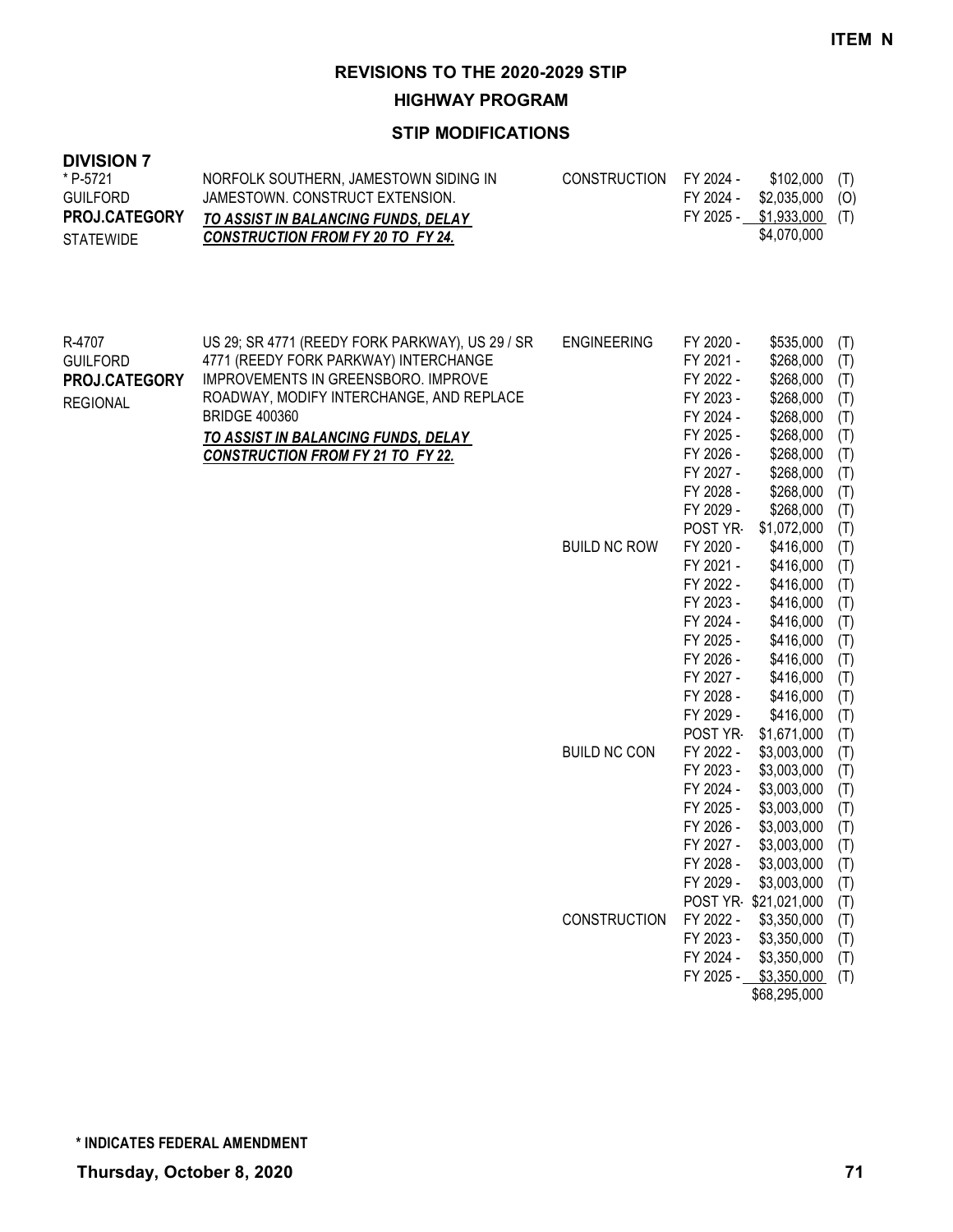**HIGHWAY PROGRAM**

| <b>DIVISION 7</b><br>* R-5766A<br><b>ROCKINGHAM</b><br><b>PROJ.CATEGORY</b><br><b>DIVISION</b> | NC 65 / NC 87, WEST OF SR 2371 (OLD COUNTY HOME<br>ROAD) IN WENTWORTH TO SR 1001 (SANDY CROSS<br>ROAD) / SR 1998 (WENTWORTH STREET)<br>TO ASSIST IN BALANCING FUNDS, DELAY RIGHT-OF-<br><b>WAY FROM FY 21 TO FY 24 AND CONSTRUCTION</b><br>FROM FY 22 TO FY 26.                                                                             | RIGHT-OF-WAY<br><b>UTILITIES</b><br><b>CONSTRUCTION</b>                        | FY 2024 -<br>FY 2024 -<br>FY 2026 -                                        | \$100,000<br>\$1,197,000<br>\$1,850,000<br>\$3,147,000                                                                                            | (T)<br>(T)<br>(T)                                    |
|------------------------------------------------------------------------------------------------|---------------------------------------------------------------------------------------------------------------------------------------------------------------------------------------------------------------------------------------------------------------------------------------------------------------------------------------------|--------------------------------------------------------------------------------|----------------------------------------------------------------------------|---------------------------------------------------------------------------------------------------------------------------------------------------|------------------------------------------------------|
| * R-5766B<br><b>ROCKINGHAM</b><br><b>PROJ.CATEGORY</b><br><b>DIVISION</b>                      | NC 65 / NC 87, SR 1001 (SANDY CROSS ROAD) / SR<br>1998 (WENTWORTH STREET) TO SR 2413 (VANCE<br>STREET EXTENSION)<br>TO ASSIST IN BALANCING FUNDS, DELAY RIGHT-OF-<br><b>WAY FROM FY 21 TO FY 24 AND CONSTRUCTION</b><br><b>FROM FY 22 TO FY 26.</b>                                                                                         | RIGHT-OF-WAY<br><b>UTILITIES</b><br><b>CONSTRUCTION</b>                        | FY 2024 -<br>FY 2024 -                                                     | \$330,000<br>\$237,000<br>FY 2026 - \$1,673,000<br>\$2,240,000                                                                                    | (T)<br>(T)<br>(T)                                    |
| * R-5766C<br><b>ROCKINGHAM</b><br><b>PROJ.CATEGORY</b><br><b>DIVISION</b>                      | NC 65 / NC 87, SR 2413 (VANCE STREET EXTENSION)<br>TO US 158 / US 29 BUSINESS IN REIDSVILLE<br>TO ASSIST IN BALANCING FUNDS, DELAY RIGHT-OF-<br>WAY FROM FY 21 TO FY 24 AND CONSTRUCTION<br><b>FROM FY 24 TO FY 26.</b>                                                                                                                     | RIGHT-OF-WAY<br><b>UTILITIES</b><br><b>CONSTRUCTION</b>                        | FY 2024 -<br>FY 2024 -<br>FY 2026 -                                        | \$600,000<br>\$100,000<br>\$3,300,000<br>\$4,000,000                                                                                              | (T)<br>(T)<br>(T)                                    |
| * R-5821A<br>ORANGE<br><b>PROJ.CATEGORY</b><br><b>REGIONAL</b>                                 | NC 54, SR 1006 (ORANGE GROVE ROAD) TO SR 1107 /<br>SR 1937 (OLD FAYETTEVILLE ROAD). CONSTRUCT<br>OPERATIONAL IMPROVEMENTS, INCLUDING<br>BICYCLE/PEDESTRIAN ACCOMMODATIONS<br>PROJECT TO UTILIZE BUILD NC BONDS. TO ASSIST<br>IN BALANCING FUNDS, DELAY RIGHT-OF-WAY FROM<br>FY 21 TO FY 26 AND CONSTRUCTION FROM FY 22 TO<br>FY 28.         | RIGHT-OF-WAY<br><b>UTILITIES</b><br><b>BUILD NC CON</b><br><b>CONSTRUCTION</b> | FY 2026 -<br>FY 2026 -<br>FY 2028 -<br>FY 2029 -<br>FY 2028 -<br>FY 2029 - | \$630,000<br>\$100,000<br>\$2,574,000<br>\$2,574,000<br>POST YR \$33,462,000<br>\$2,675,000<br>\$2,675,000<br>POST YR \$5,350,000<br>\$50,040,000 | (T)<br>(T)<br>(T)<br>(T)<br>(T)<br>(T)<br>(T)<br>(T) |
| * R-5822<br><b>CASWELL</b><br>PROJ.CATEGORY<br><b>REGIONAL</b>                                 | NC 86, US 158 TO VIRGINIA STATE LINE. CONSTRUCT<br>PASSING LANES AND SHOULDER IMPROVEMENTS AT<br>VARIOUS LOCATIONS, AND CONSTRUCT TURN LANES<br>FROM SR 1300 (PARK SPRINGS ROAD) TO SOLID<br>WASTE CONVENIENCE CENTER.<br>TO ASSIST IN BALANCING FUNDS, DELAY RIGHT-OF-<br>WAY FROM FY 23 TO FY 26 AND CONSTRUCTION<br>FROM FY 25 TO FY 29. | RIGHT-OF-WAY<br><b>UTILITIES</b><br><b>CONSTRUCTION</b>                        | FY 2026 -<br>FY 2026 -<br>FY 2029 -                                        | \$300,000<br>\$183,000<br>\$7,000,000<br>POST YR \$7,000,000<br>\$14,483,000                                                                      | (T)<br>(T)<br>(T)<br>(T)                             |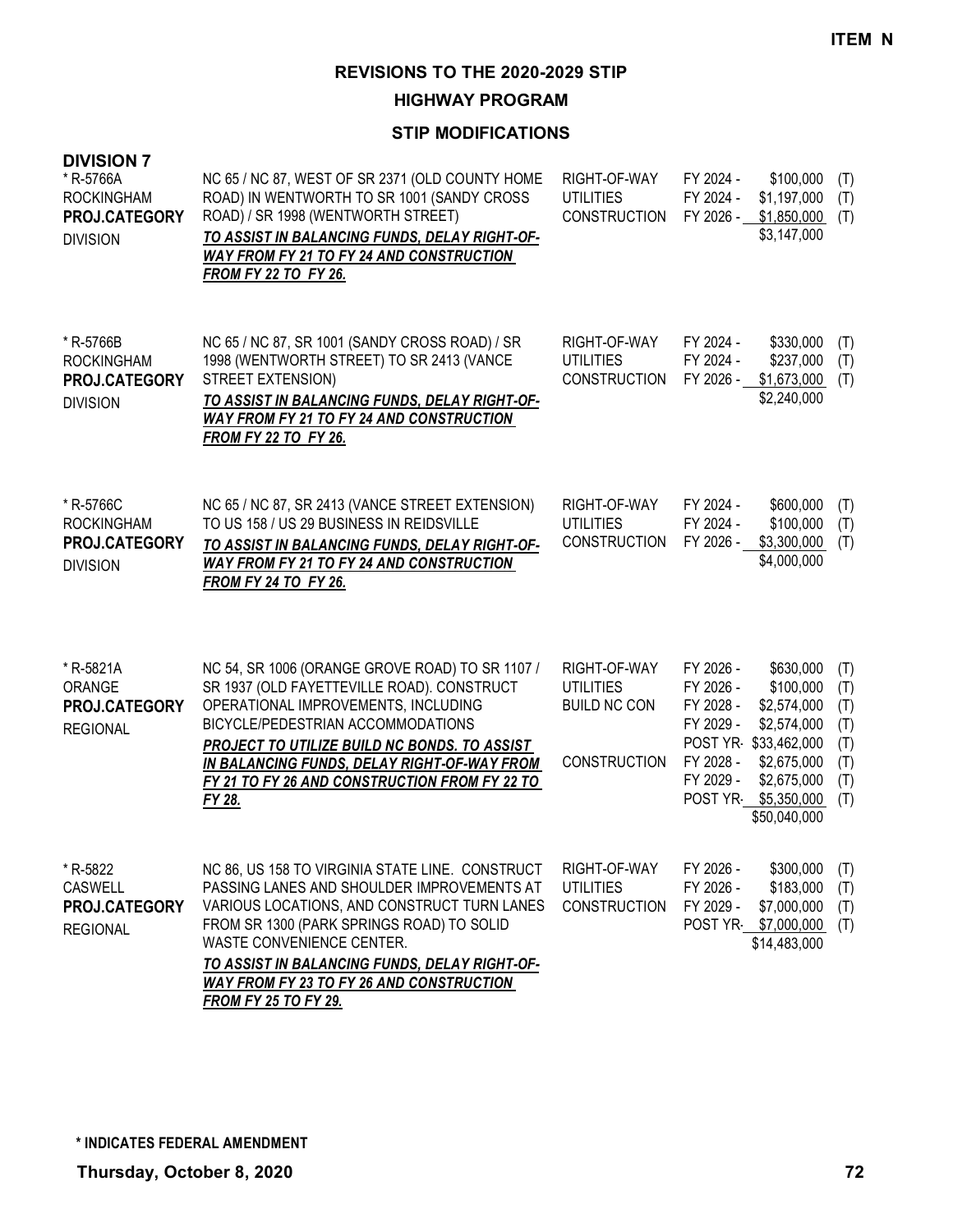**HIGHWAY PROGRAM**

| <b>DIVISION 7</b><br>* R-5823<br><b>GUILFORD</b><br><b>ROCKINGHAM</b><br>PROJ.CATEGORY<br><b>DIVISION</b> | NC 65 / NC 68, NC 65 IN STOKESDALE<br>(SOUTHERNMOST INTERSECTION) TO US 220 /<br>FUTURE I-73. WIDEN TO MULTILANES.<br>TO ASSIST IN BALANCING FUNDS, DELAY RIGHT-OF-<br><b>WAY FROM FY 21 TO FY 22 AND CONSTRUCTION</b><br><b>FROM FY 23 TO FY 24.</b> | RIGHT-OF-WAY<br><b>UTILITIES</b><br><b>CONSTRUCTION</b> | FY 2022 -<br>\$1,350,000<br>FY 2023 -<br>\$4,050,000<br>FY 2022 -<br>\$424,000<br>FY 2024 -<br>\$4,250,000<br>FY 2025 -<br>\$4,250,000<br>FY 2026 -<br>\$4,250,000<br>FY 2027 - \$4,250,000<br>\$22,824,000                                                                                                | (T)<br>(T)<br>(T)<br>(T)<br>(T)<br>(T)<br>(T)                             |
|-----------------------------------------------------------------------------------------------------------|-------------------------------------------------------------------------------------------------------------------------------------------------------------------------------------------------------------------------------------------------------|---------------------------------------------------------|------------------------------------------------------------------------------------------------------------------------------------------------------------------------------------------------------------------------------------------------------------------------------------------------------------|---------------------------------------------------------------------------|
| R-5889<br><b>ROCKINGHAM</b><br><b>GUILFORD</b><br>PROJ.CATEGORY<br><b>REGIONAL</b>                        | US 29 (FUTURE I-785), SR 2565 (HICONE ROAD) IN<br>GREENSBORO TO US 158 / NC 14 IN REIDSVILLE.<br>UPGRADE CORRIDOR TO INTERSTATE STANDARDS.<br>PROJECT TO NO LONGER UTILIZE BUILD NC BONDS.<br>TO ASSIST IN BALANCING FUNDS, DELAY RIGHT-OF-           | RIGHT-OF-WAY<br><b>UTILITIES</b>                        | FY 2026 -<br>\$4,567,000<br>FY 2027 -<br>\$4,567,000<br>FY 2028 -<br>\$4,567,000<br>FY 2026 -<br>\$634,000<br>FY 2027 -<br>\$633,000                                                                                                                                                                       | (T)<br>(T)<br>(T)<br>(T)<br>(T)                                           |
|                                                                                                           | <b>WAY FROM FY 24 TO FY 26 AND CONSTRUCTION</b><br><b>FROM FY 27 TO FY 29.</b>                                                                                                                                                                        | <b>CONSTRUCTION</b>                                     | FY 2028 -<br>\$633,000<br>FY 2029 - \$47,675,000<br>POST YR \$143,025,000<br>\$206,301,000                                                                                                                                                                                                                 | (T)<br>(T)<br>(T)                                                         |
| * U-2525C<br><b>GUILFORD</b><br>PROJ.CATEGORY<br><b>STATEWIDE</b>                                         | FUTURE I-840, GREENSBORO EASTERN LOOP, US 29<br>NORTH OF GREENSBORO TO SR 2303 (LAWNDALE<br>DRIVE)<br><b>PROJECT TO UTILIZE BUILD NC BONDS</b>                                                                                                        | <b>ENGINEERING</b>                                      | FY 2021 -<br>\$541,000<br>FY 2022 -<br>\$541,000<br>FY 2023 -<br>\$541,000<br>FY 2024 -<br>\$541,000<br>FY 2025 -<br>\$541,000<br>FY 2026 -<br>\$541,000<br>FY 2027 -<br>\$541,000<br>FY 2028 -<br>\$541,000<br>FY 2029 -<br>\$541,000                                                                     | (T)<br>(T)<br>(T)<br>(T)<br>(T)<br>(T)<br>(T)<br>(T)<br>(T)               |
|                                                                                                           |                                                                                                                                                                                                                                                       | <b>BUILD NC CON</b>                                     | POST YR<br>\$3,239,000<br>FY 2021 -<br>\$5,260,000<br>FY 2022 -<br>\$5,260,000<br>FY 2023 -<br>\$5,260,000<br>FY 2024 -<br>\$5,260,000<br>FY 2025 -<br>\$5,260,000<br>FY 2026 -<br>\$5,260,000<br>FY 2027 -<br>\$5,260,000<br>FY 2028 -<br>\$5,260,000<br>FY 2029 -<br>\$5,260,000<br>POST YR \$31,553,000 | (T)<br>(T)<br>(T)<br>(T)<br>(T)<br>(T)<br>(T)<br>(T)<br>(T)<br>(T)<br>(T) |
|                                                                                                           |                                                                                                                                                                                                                                                       | <b>CONSTRUCTION</b>                                     | FY 2020 - \$19,380,000<br>FY 2021 - \$19,379,000<br>\$125,760,000                                                                                                                                                                                                                                          | (T)<br>(T)                                                                |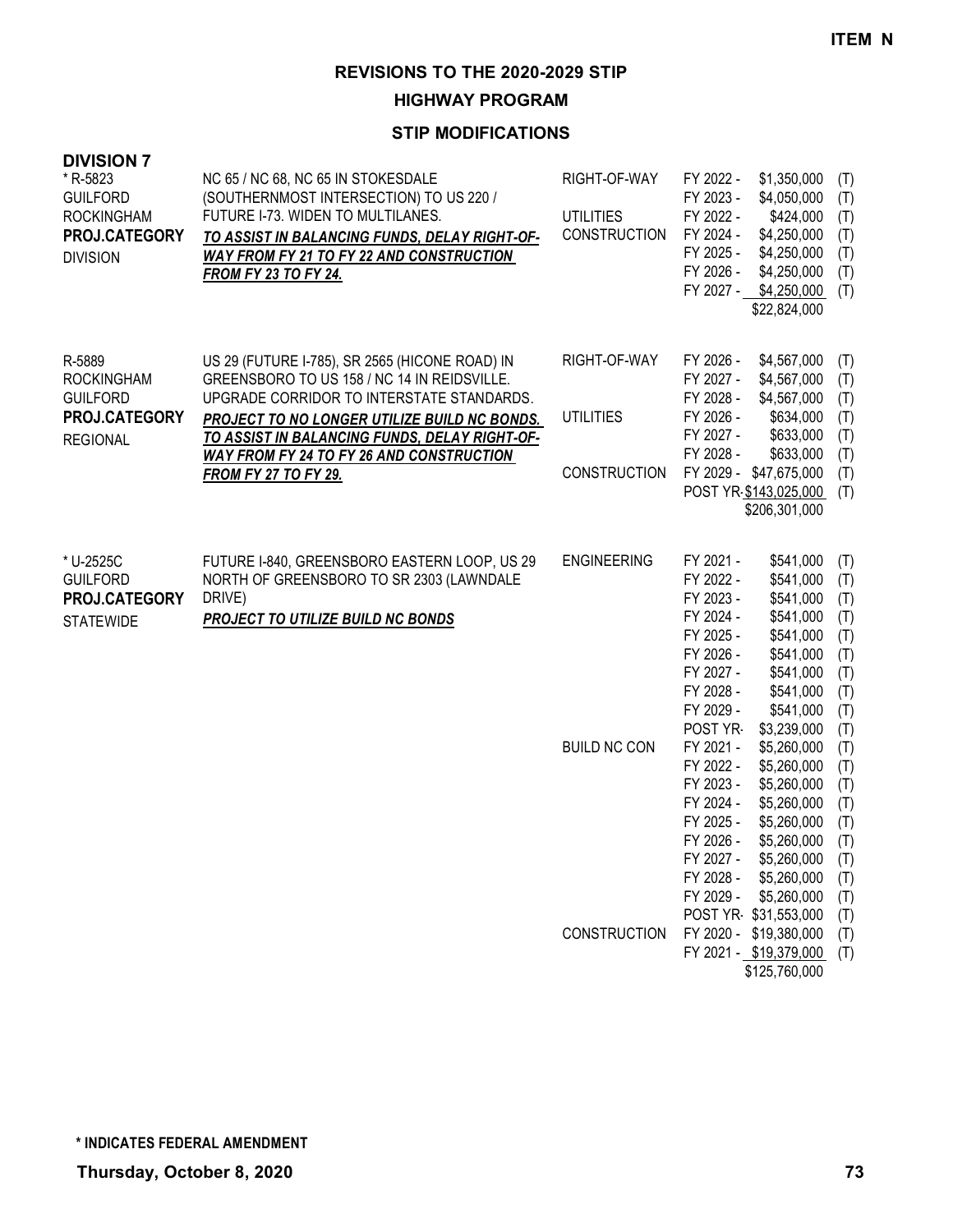**HIGHWAY PROGRAM**

| <b>DIVISION 7</b><br>* U-3109B<br><b>ALAMANCE</b><br>PROJ.CATEGORY<br><b>REGIONAL</b> | NC 119, NC 119 RELOCATION, NORTH OF SR 1921<br>(MEBANE ROGERS ROAD) TO SOUTH OF SR 1918<br>(MRS. WHITE ROAD)<br>PROJECT TO UTILIZE BUILD NC BONDS                                                                                                                                                            | <b>BUILD NC CON</b>                                     | FY 2021 -<br>\$429,000<br>(T)<br>FY 2022 -<br>\$429,000<br>(T)<br>FY 2023 -<br>\$429,000<br>(T)<br>FY 2024 -<br>\$429,000<br>(T)<br>FY 2025 -<br>\$429,000<br>(T)<br>FY 2026 -<br>\$429,000<br>(T)<br>FY 2027 -<br>\$429,000<br>(T)<br>FY 2028 -<br>\$429,000<br>(T)<br>FY 2029 -<br>\$429,000<br>(T)<br>POST YR-<br>\$2,574,000<br>(T)<br>\$6,435,000 |
|---------------------------------------------------------------------------------------|--------------------------------------------------------------------------------------------------------------------------------------------------------------------------------------------------------------------------------------------------------------------------------------------------------------|---------------------------------------------------------|--------------------------------------------------------------------------------------------------------------------------------------------------------------------------------------------------------------------------------------------------------------------------------------------------------------------------------------------------------|
| U-5304A<br>ORANGE<br>PROJ.CATEGORY<br><b>STATEWIDE</b>                                | US 15 / US 501, NC 86 (SOUTH COLUMBIA STREET).<br>INTERCHANGE IMPROVEMENTS.<br>TO ASSIST IN BALANCING FUNDS, DELAY RIGHT-OF-<br><b>WAY FROM FY 26 TO FY 29 AND CONSTRUCTION</b><br><b>FROM FY 29 TO POST YEAR.</b>                                                                                           | RIGHT-OF-WAY<br><b>UTILITIES</b><br><b>CONSTRUCTION</b> | FY 2029 -<br>\$5,000,000<br>(T)<br>POST YR<br>\$5,000,000<br>(T)<br>FY 2029 -<br>\$520,000<br>(T)<br>POST YR-<br>\$520,000<br>(T)<br>POST YR \$22,000,000<br>(T)<br>\$33,040,000                                                                                                                                                                       |
| U-5304B<br><b>ORANGE</b><br>PROJ.CATEGORY<br><b>STATEWIDE</b>                         | US 15 / US 501, NC 86 (SOUTH COLUMBIA STREET) TO<br>NC 54 (RALEIGH ROAD). CAPACITY IMPROVEMENTS,<br>WITH SIDEWALKS, WIDE OUTSIDE LANES AND<br>TRANSIT ACCOMMODATIONS.<br>TO ASSIST IN BALANCING FUNDS, DELAY RIGHT-OF-<br><b>WAY FROM FY 26 TO FY 29 AND CONSTRUCTION</b><br><b>FROM FY 29 TO POST YEAR.</b> | RIGHT-OF-WAY<br><b>UTILITIES</b><br><b>CONSTRUCTION</b> | FY 2029 -<br>\$3,000,000<br>(T)<br>POST YR-<br>\$3,000,000<br>(T)<br>FY 2029 -<br>\$142,000<br>(T)<br>POST YR-<br>\$143,000<br>(T)<br>POST YR \$22,000,000<br>(T)<br>\$28,285,000                                                                                                                                                                      |
| U-5304D<br>ORANGE<br>PROJ.CATEGORY<br><b>REGIONAL</b>                                 | US 15 / US 501, NC 54 (RALEIGH ROAD). TO SR 1742<br>(EPHESUS CHURCH ROAD). CAPACITY<br>IMPROVEMENTS, WITH SIDEWALKS, WIDE OUTSIDE<br>LANES AND TRANSIT ACCOMMODATIONS.<br>TO ASSIST IN BALANCING FUNDS, DELAY RIGHT-OF-<br><b>WAY FROM FY 26 TO FY 29 AND CONSTRUCTION</b><br>FROM FY 29 TO POST YEAR.       | RIGHT-OF-WAY<br><b>UTILITIES</b><br>CONSTRUCTION        | \$2,500,000<br>FY 2029 -<br>(T)<br>POST YR<br>\$2,500,000<br>(T)<br>FY 2029 -<br>\$172,000<br>(T)<br>POST YR-<br>\$172,000<br>(T)<br>POST YR \$30,000,000<br>(T)<br>\$35,344,000                                                                                                                                                                       |
| U-5304E<br>ORANGE<br>PROJ.CATEGORY<br><b>STATEWIDE</b>                                | US 15 / US 501, SR 1902 (MANNING DRIVE). CONVERT<br>AT-GRADE INTERSECTION TO INTERCHANGE.<br>TO ASSIST IN BALANCING FUNDS, DELAY RIGHT-OF-<br><b>WAY FROM FY 26 TO FY 29 AND CONSTRUCTION</b><br>FROM FY 29 TO POST YEAR.                                                                                    | RIGHT-OF-WAY<br><b>UTILITIES</b><br><b>CONSTRUCTION</b> | FY 2029 -<br>\$6,000,000<br>(T)<br>POST YR<br>\$6,000,000<br>(T)<br>FY 2029 -<br>\$223,000<br>(T)<br>POST YR<br>\$223,000<br>(T)<br>POST YR \$25,000,000<br>(T)<br>\$37,446,000                                                                                                                                                                        |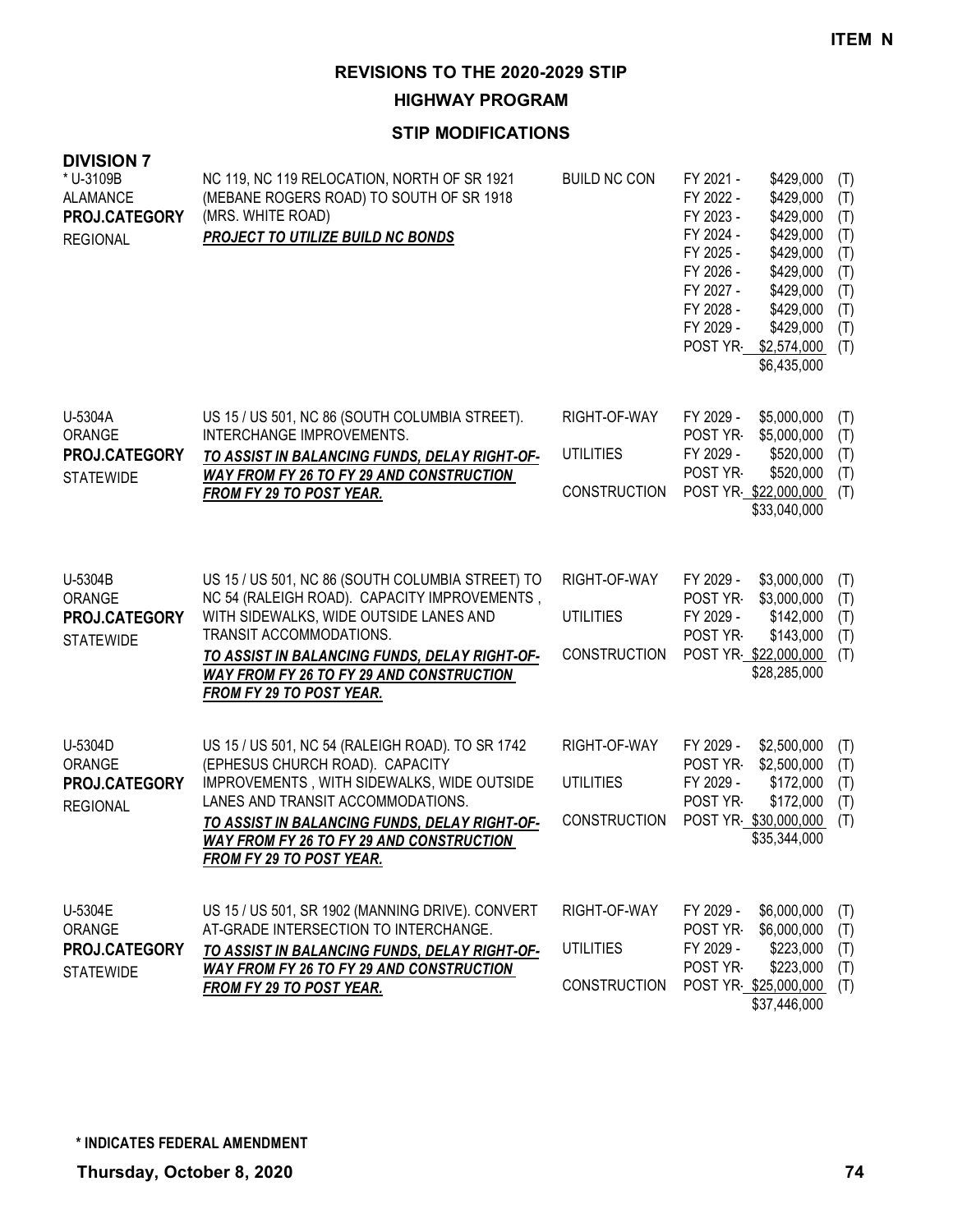**HIGHWAY PROGRAM**

| <b>DIVISION 7</b><br>* U-5845<br>ORANGE<br>PROJ.CATEGORY<br><b>DIVISION</b> | SR 1009 (SOUTH CHURTON STREET), I-40 TO ENO<br>RIVER IN HILLSBOROUGH. WIDEN TO MULTILANES.<br>PROJECT TO NO LONGER UTILIZE BUILD NC BONDS.<br>TO ASSIST IN BALANCING FUNDS, DELAY RIGHT-OF-<br>WAY FROM FY 22 TO FY 26 AND CONSTRUCTION<br><b>FROM FY 25 TO FY 29.</b> | RIGHT-OF-WAY<br><b>UTILITIES</b><br><b>CONSTRUCTION</b> | FY 2026 -<br>FY 2027 -<br>FY 2026 -<br>FY 2027 -<br>FY 2029 -                                        | \$4,626,000<br>\$4,625,000<br>\$555,000<br>\$555,000<br>\$9,848,000<br>POST YR \$39,390,000<br>\$59,599,000                      | (T)<br>(T)<br>(T)<br>(T)<br>(T)<br>(T)               |
|-----------------------------------------------------------------------------|------------------------------------------------------------------------------------------------------------------------------------------------------------------------------------------------------------------------------------------------------------------------|---------------------------------------------------------|------------------------------------------------------------------------------------------------------|----------------------------------------------------------------------------------------------------------------------------------|------------------------------------------------------|
| U-5850<br><b>GUILFORD</b><br>PROJ.CATEGORY<br><b>DIVISION</b>               | SR 1007 (RANDLEMAN ROAD), ELMSLEY DRIVE TO<br>GLENDALE DRIVE IN GREENSBORO. WIDEN TO<br>MULTLANES.<br>TO ASSIST IN BALANCING FUNDS, DELAY RIGHT-OF-<br><b>WAY FROM FY 21 TO FY 22 AND CONSTRUCTION</b><br><b>FROM FY 24 TO FY 25.</b>                                  | RIGHT-OF-WAY<br><b>UTILITIES</b><br><b>CONSTRUCTION</b> | FY 2022 -<br>FY 2022 -<br>FY 2025 -                                                                  | \$467,000<br>\$56,000<br>\$2,400,000<br>\$2,923,000                                                                              | (T)<br>(T)<br>(T)                                    |
| * U-5851<br><b>GUILFORD</b><br>PROJ.CATEGORY<br><b>DIVISION</b>             | SR 1001 (CHURCH STREET), US 220 (WENDOVER<br>AVENUE) TO EAST CONE BOULEVARD IN<br>GREENSBORO. ADD LANES.<br>TO ASSIST IN BALANCING FUNDS, DELAY RIGHT-OF-<br>WAY FROM FY 22 TO FY 28 AND CONSTRUCTION<br><b>FROM FY 24 TO POST YEAR.</b>                               | RIGHT-OF-WAY<br><b>UTILITIES</b><br><b>CONSTRUCTION</b> | FY 2028 -<br>FY 2029 -<br>FY 2028 -                                                                  | \$772,000<br>\$2,316,000<br>\$371,000<br>POST YR \$12,312,000<br>\$15,771,000                                                    | (T)<br>(T)<br>(T)<br>(T)                             |
| * U-5892<br><b>GUILFORD</b><br>PROJ.CATEGORY<br><b>REGIONAL</b>             | US 220 (BATTLEGROUND AVENUE), WESTRIDGE<br>ROAD TO COTSWOLD AVENUE IN GREENSBORO. ADD<br>LANES.<br>TO ASSIST IN BALANCING FUNDS, DELAY RIGHT-OF-<br>WAY FROM FY 23 TO FY 24 AND CONSTRUCTION<br><b>FROM FY 24 TO FY 26.</b>                                            | RIGHT-OF-WAY<br><b>UTILITIES</b><br><b>CONSTRUCTION</b> | FY 2024 -<br>FY 2025 -<br>FY 2024 -<br>FY 2025 -<br>FY 2026 -<br>FY 2027 -<br>FY 2028 -<br>FY 2029 - | \$3,766,000<br>\$3,766,000<br>\$736,000<br>\$736,000<br>\$3,100,000<br>\$3,100,000<br>\$3,100,000<br>\$3,100,000<br>\$21,404,000 | (T)<br>(T)<br>(T)<br>(T)<br>(T)<br>(T)<br>(T)<br>(T) |
| * U-5893<br><b>ROCKINGHAM</b><br>PROJ.CATEGORY<br><b>REGIONAL</b>           | US 311 / NC 14 (SOUTH VAN BUREN ROAD), SR 2066<br>(KINGS HIGHWAY) IN EDEN. CONVERT AT-GRADE<br>INTERSECTION TO INTERCHANGE.<br>TO ASSIST IN BALANCING FUNDS, DELAY RIGHT-OF-<br><b>WAY FROM FY 22 TO FY 24 AND CONSTRUCTION</b><br><b>FROM FY 24 TO FY 26.</b>         | RIGHT-OF-WAY<br><b>UTILITIES</b><br><b>CONSTRUCTION</b> | FY 2024 -<br>FY 2024 -<br>FY 2026 -<br>FY 2027 -                                                     | \$1,643,000<br>\$717,000<br>\$2,875,000<br>\$2,875,000<br>\$8,110,000                                                            | (T)<br>(T)<br>(T)<br>(T)                             |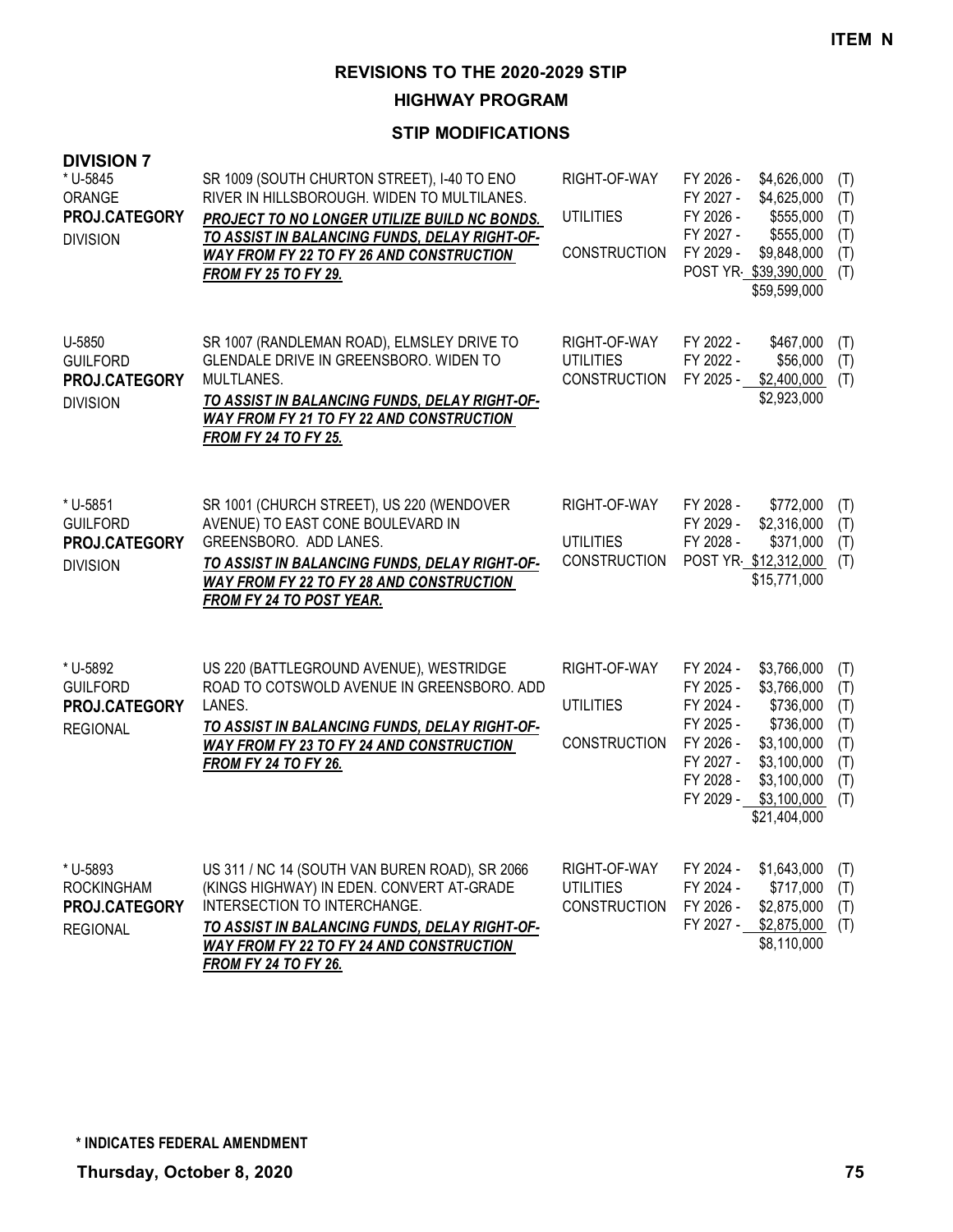**HIGHWAY PROGRAM**

| <b>DIVISION 7</b><br>* U-5974<br><b>GUILFORD</b><br>PROJ.CATEGORY<br><b>REGIONAL</b> | NC 68, SR 1523 (HICKSWOOD ROAD) TO SR 1556<br>(GALLIMORE DAIRY ROAD) IN HIGH POINT. UPGRADE<br>TO SUPERSTREET.<br>TO ASSIST IN BALANCING FUNDS, DELAY RIGHT-OF-<br>WAY FROM FY 21 TO FY 27 AND CONSTRUCTION<br><b>FROM FY 24 TO FY 29.</b>                                                                                        | RIGHT-OF-WAY<br><b>UTILITIES</b><br><b>CONSTRUCTION</b> | FY 2027 -<br>\$3,879,000<br>(T)<br>FY 2027 -<br>\$500,000<br>(T)<br>FY 2029 - \$12,025,000<br>(T)<br>POST YR \$36,075,000<br>(T)<br>\$52,479,000      |
|--------------------------------------------------------------------------------------|-----------------------------------------------------------------------------------------------------------------------------------------------------------------------------------------------------------------------------------------------------------------------------------------------------------------------------------|---------------------------------------------------------|-------------------------------------------------------------------------------------------------------------------------------------------------------|
| U-6008<br><b>GUILFORD</b><br>PROJ.CATEGORY<br><b>DIVISION</b>                        | SR 2085 (BRYAN BOULEVARD), NEW GARDEN ROAD<br>AT HORSEPEN CREEK ROAD IN GREENSBORO.<br>INTERCHANGE IMPROVEMENTS, INCLUDING NEW<br>RAMP FROM WESTBOUND NEW GARDEN ROAD TO<br>WESTBOUND SR 2085.<br>TO ASSIST IN BALANCING FUNDS, DELAY RIGHT-OF-<br><b>WAY FROM FY 21 TO FY 22 AND CONSTRUCTION</b><br><b>FROM FY 22 TO FY 23.</b> | RIGHT-OF-WAY<br><b>UTILITIES</b><br><b>CONSTRUCTION</b> | FY 2022 -<br>\$1,250,000<br>(T)<br>FY 2022 -<br>\$500,000<br>(T)<br>FY 2023 -<br>\$2,250,000<br>(T)<br>\$4,000,000                                    |
| * U-6009<br><b>ALAMANCE</b><br>PROJ.CATEGORY<br><b>REGIONAL</b>                      | US 70 (SOUTH CHURCH STREET), TARLETON AVENUE<br>TO FIFTH STREET IN BURLINGTON. WIDEN AND<br>CONSTRUCT CENTER TURN LANE.<br>DELAY RIGHT-OF-WAY FROM FY 22 TO FY 27 AND<br><b>CONSTRUCTION FROM FY 24 TO POST YEAR TO</b><br>ALIGN WITH I-5965 SCHEDULE.                                                                            | RIGHT-OF-WAY<br><b>UTILITIES</b><br><b>CONSTRUCTION</b> | FY 2027 -<br>\$4,448,000<br>(T)<br>FY 2027 -<br>\$534,000<br>(T)<br>POST YR \$6,337,000<br>(T)<br>\$11,319,000                                        |
| U-6011<br><b>ALAMANCE</b><br>PROJ.CATEGORY<br><b>REGIONAL</b>                        | US 70 (SOUTH CHURCH STREET), SR 1158 (HUFFMAN<br>MILL ROAD) IN BURLINGTON. INTERSECTION<br>IMPROVEMENTS.<br>TO ASSIST IN BALANCING FUNDS, DELAY<br><b>CONSTRUCTION FROM FY 24 TO FY 25.</b>                                                                                                                                       | RIGHT-OF-WAY<br><b>UTILITIES</b><br><b>CONSTRUCTION</b> | FY 2023 -<br>\$200,000<br>(T)<br>FY 2023 -<br>\$100,000<br>(T)<br>FY 2025 -<br>\$2,400,000<br>(T)<br>\$2,700,000                                      |
| * U-6013<br><b>ALAMANCE</b><br>PROJ.CATEGORY<br><b>DIVISION</b>                      | NC 119, SR 1981 (TROLLINGWOOD-HAWFIELDS ROAD)<br>/ SR 2126 (OLD HILLSBOROUGH ROAD TO LOWES<br>BOULEVARD IN MEBANE. WIDEN TO MULTILANES.<br>TO ASSIST IN BALANCING FUNDS, DELAY<br><b>CONSTRUCTION FROM FY 23 TO FY 24.</b>                                                                                                        | RIGHT-OF-WAY<br><b>UTILITIES</b><br><b>CONSTRUCTION</b> | \$3,000,000<br>FY 2022 -<br>(T)<br>FY 2022 -<br>\$500,000<br>(T)<br>FY 2024 -<br>\$2,600,000<br>(T)<br>FY 2025 -<br>\$2,600,000<br>(T)<br>\$8,700,000 |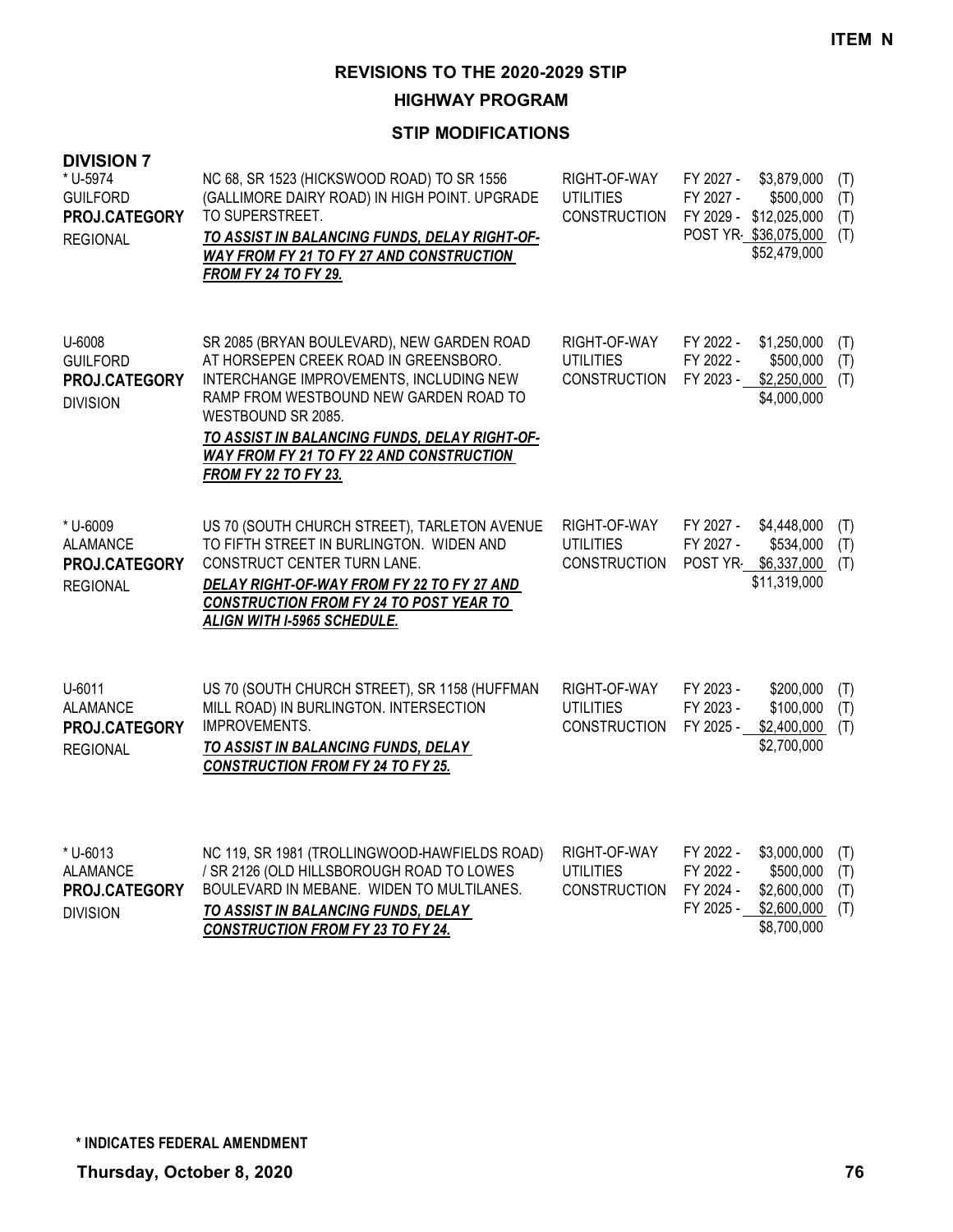**HIGHWAY PROGRAM**

| <b>DIVISION 7</b><br>* U-6014<br><b>ALAMANCE</b><br>PROJ.CATEGORY<br><b>DIVISION</b> | SR 1716 (GRAHAM-HOPEDALE ROAD), SR 1720 (WEST<br>HANOVER ROAD) TO MORNINGSIDE DRIVE IN<br>BURLINGTON. WIDEN TO MULTILANES WITH BICYCLE<br>/ PEDESTRIAN ACCOMMODATIONS.<br>TO ASSIST IN BALANCING FUNDS, DELAY RIGHT-OF-<br><b>WAY FROM FY 21 TO FY 22 AND CONSTRUCTION</b><br><b>FROM FY 23 TO FY 24.</b>                                                                                                      | RIGHT-OF-WAY<br><b>UTILITIES</b><br><b>CONSTRUCTION</b> | FY 2022 -<br>\$3,400,000<br>(T)<br>FY 2022 -<br>\$500,000<br>(T)<br>FY 2024 -<br>\$3,767,000<br>(T)<br>FY 2025 -<br>\$3,766,000<br>(T)<br>FY 2026 - \$3,767,000<br>(T)<br>\$15,200,000                                                                                                                                                                |
|--------------------------------------------------------------------------------------|----------------------------------------------------------------------------------------------------------------------------------------------------------------------------------------------------------------------------------------------------------------------------------------------------------------------------------------------------------------------------------------------------------------|---------------------------------------------------------|-------------------------------------------------------------------------------------------------------------------------------------------------------------------------------------------------------------------------------------------------------------------------------------------------------------------------------------------------------|
| * U-6015<br><b>ALAMANCE</b><br>PROJ.CATEGORY<br><b>DIVISION</b>                      | VARIOUS, UPGRADE BURLINGTON-GRAHAM SIGNAL<br>SYSTEM.<br><b>PROJECT TO UTILIZE BUILD NC BONDS</b>                                                                                                                                                                                                                                                                                                               | <b>BUILD NC CON</b>                                     | FY 2021 -<br>\$618,000<br>(T)<br>FY 2022 -<br>\$618,000<br>(T)<br>FY 2023 -<br>\$618,000<br>(T)<br>FY 2024 -<br>\$618,000<br>(T)<br>FY 2025 -<br>\$618,000<br>(T)<br>FY 2026 -<br>\$618,000<br>(T)<br>FY 2027 -<br>\$618,000<br>(T)<br>FY 2028 -<br>\$618,000<br>(T)<br>FY 2029 -<br>\$618,000<br>(T)<br>POST YR<br>\$3,704,000<br>(T)<br>\$9,266,000 |
| U-6045<br><b>GUILFORD</b><br>PROJ.CATEGORY<br><b>DIVISION</b>                        | SR 1850 (SANDY RIDGE ROAD), I-40 TO SR 1008 (WEST<br>MARKET STREET) IN GREENSBORO. WIDEN TO<br>MULTILANES.<br>TO ASSIST IN BALANCING FUNDS, DELAY RIGHT-OF-<br><b>WAY FROM FY 26 TO FY 27 AND CONSTRUCTION</b><br>FROM FY 28 TO POST YEAR.                                                                                                                                                                     | RIGHT-OF-WAY<br><b>UTILITIES</b><br><b>CONSTRUCTION</b> | FY 2027 -<br>\$2,150,000<br>(T)<br>FY 2028 -<br>\$2,150,000<br>(T)<br>FY 2027 -<br>\$250,000<br>(T)<br>FY 2028 -<br>\$250,000<br>(T)<br>POST YR \$13,661,000<br>(T)<br>\$18,461,000                                                                                                                                                                   |
| U-6100<br><b>GUILFORD</b><br>PROJ.CATEGORY<br><b>STATEWIDE</b>                       | US 29; US 70; US 220, SR 4240 (GATE CITY<br>BOULEVARD) TO SOUTH OF I-785 IN GREENSBORO.<br>CONSTRUCT ACCESS MANAGEMENT<br>IMPROVEMENTS AND SAFETY ENHANCEMENTS,<br>INCLUDING RAMP CLOSURES AND CONSOLIDATIONS,<br>RECONFIGURE SR 2526 (SUMMIT AVENUE) / PHILLIPS<br>AVENUE INTERCHANGE, AND REPLACE BRIDGES<br>400283 AND 400342.<br>TO ASSIST IN BALANCING FUNDS, DELAY RIGHT-OF-<br>WAY FROM FY 27 TO FY 29. | RIGHT-OF-WAY<br><b>UTILITIES</b><br><b>CONSTRUCTION</b> | \$2,938,000<br>FY 2029 -<br>(T)<br>FY 2029 -<br>\$1,115,000<br>(T)<br>POST YR \$102,500,000<br>(T)<br>\$106,553,000                                                                                                                                                                                                                                   |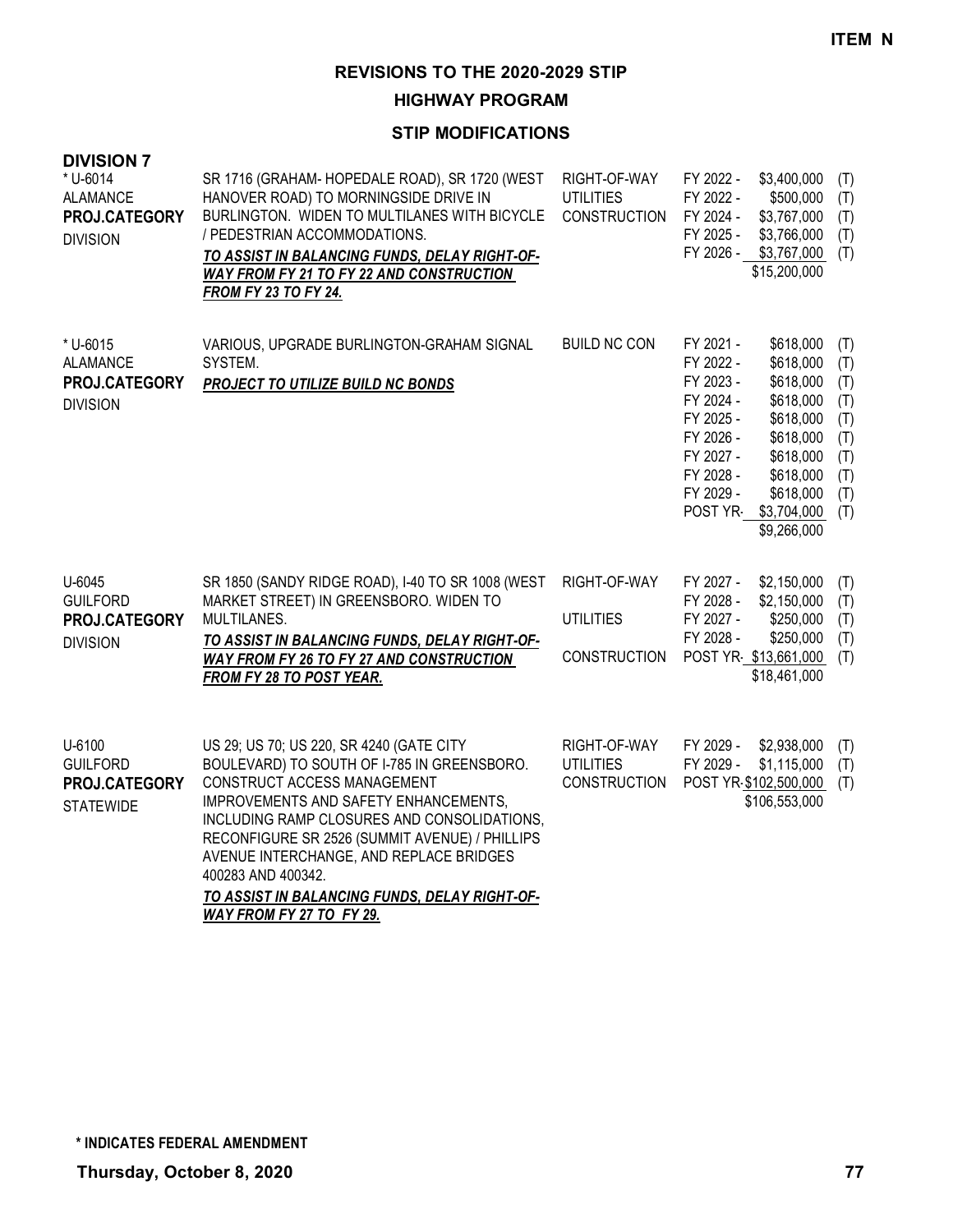**HIGHWAY PROGRAM**

| <b>DIVISION 7</b><br>U-6108<br><b>GUILFORD</b><br>PROJ.CATEGORY<br><b>REGIONAL</b> | US 220 / SR 2254 (WENDOVER AVENUE), US 220<br>(BATTLEGROUND AVENUE) IN GREENSBORO.<br>RECONFIGURE BATTLEGROUND AVENUE, LAWNDALE<br>DRIVE, AND WESTOVER TERRACE BETWEEN<br>FERNWOOD DRIVE AND WENDOVER AVENUE.<br>IMPROVE TRAFFIC FLOW AND SAFETY. IMPROVE<br>WENDOVER AVENUE CONNECTIONS AT WESTOVER<br>TERRACE, BATTLEGROUND COURT AND WINSTEAD<br>PLACE. ACCOMMODATE PEDESTRIANS, BICYCLES<br>AND THE A&Y GREENWAY. MAY INCLUDE ROADWAY<br>BRIDGES, PEDESTRIAN GRADE SEPARATIONS, AND<br>MODIFICATIONS TO INTERSECTING STREETS WITHIN<br>THE CORRIDOR.<br>TO ASSIST IN BALANCING FUNDS, DELAY RIGHT-OF-<br><b>WAY FROM FY 25 TO FY 28 AND CONSTRUCTION</b><br><b>FROM FY 28 TO POST YEAR.</b> | RIGHT-OF-WAY<br><b>UTILITIES</b><br><b>CONSTRUCTION</b> | FY 2028 -<br>FY 2029 -<br>POST YR- | FY 2028 - \$11,150,000<br>FY 2029 - \$11,150,000<br>POST YR \$22,300,000<br>\$400,000<br>\$400,000<br>\$800,000<br>POST YR \$12,500,000<br>\$58,700,000 | (T)<br>(T)<br>(T)<br>(T)<br>(T)<br>(T)<br>(T) |
|------------------------------------------------------------------------------------|-------------------------------------------------------------------------------------------------------------------------------------------------------------------------------------------------------------------------------------------------------------------------------------------------------------------------------------------------------------------------------------------------------------------------------------------------------------------------------------------------------------------------------------------------------------------------------------------------------------------------------------------------------------------------------------------------|---------------------------------------------------------|------------------------------------|---------------------------------------------------------------------------------------------------------------------------------------------------------|-----------------------------------------------|
| U-6115A<br><b>ALAMANCE</b><br>PROJ.CATEGORY<br><b>DIVISION</b>                     | NC 54 (EAST HARDEN STREET), SR 1945 (RIVERBEND<br>ROAD) / SR 2431 (JOHNSON STREET)<br>INTERSECTIONIN GRAHAM. INTERSECTION<br>IMPROVEMENTS.<br>TO ASSIST IN BALANCING FUNDS, DELAY RIGHT-OF-<br><b>WAY FROM FY 25 TO FY 28 AND CONSTRUCTION</b><br>FROM FY 26 TO POST YEAR.                                                                                                                                                                                                                                                                                                                                                                                                                      | RIGHT-OF-WAY<br><b>UTILITIES</b><br><b>CONSTRUCTION</b> | FY 2028 -<br>FY 2028 -<br>POST YR  | \$400,000<br>\$300,000<br>\$2,000,000<br>\$2,700,000                                                                                                    | (T)<br>(T)<br>(T)                             |
| U-6115B<br><b>ALAMANCE</b><br>PROJ.CATEGORY<br><b>REGIONAL</b>                     | NC 54 (EAST HARDEN STREET), I-40 / I-85<br>INTERCHANGE IN GRAHAM. UPGRADE RAMP<br>INTERSECTIONS.<br>TO ASSIST IN BALANCING FUNDS, DELAY RIGHT-OF-<br><b>WAY FROM FY 25 TO FY 28 AND CONSTRUCTION</b><br>FROM FY 26 TO POST YEAR.                                                                                                                                                                                                                                                                                                                                                                                                                                                                | RIGHT-OF-WAY<br><b>UTILITIES</b><br><b>CONSTRUCTION</b> | FY 2028 -<br>FY 2028 -<br>POST YR  | \$600,000<br>\$300,000<br>\$5,400,000<br>\$6,300,000                                                                                                    | (T)<br>(T)<br>(T)                             |
| U-6115C<br><b>ALAMANCE</b><br>PROJ.CATEGORY<br><b>REGIONAL</b>                     | NC 54 (EAST HARDEN STREET), SR 2106 (WOODY<br>DRIVE) IN GRAHAM. INTERSECTION IMPROVEMENTS.<br>TO ASSIST IN BALANCING FUNDS, DELAY RIGHT-OF-<br><b>WAY FROM FY 25 TO FY 28 AND CONSTRUCTION</b><br><b>FROM FY 26 TO POST YEAR.</b>                                                                                                                                                                                                                                                                                                                                                                                                                                                               | RIGHT-OF-WAY<br><b>UTILITIES</b><br><b>CONSTRUCTION</b> | FY 2028 -<br>FY 2028 -<br>POST YR  | \$600,000<br>\$200,000<br>\$2,100,000<br>\$2,900,000                                                                                                    | (T)<br>(T)<br>(T)                             |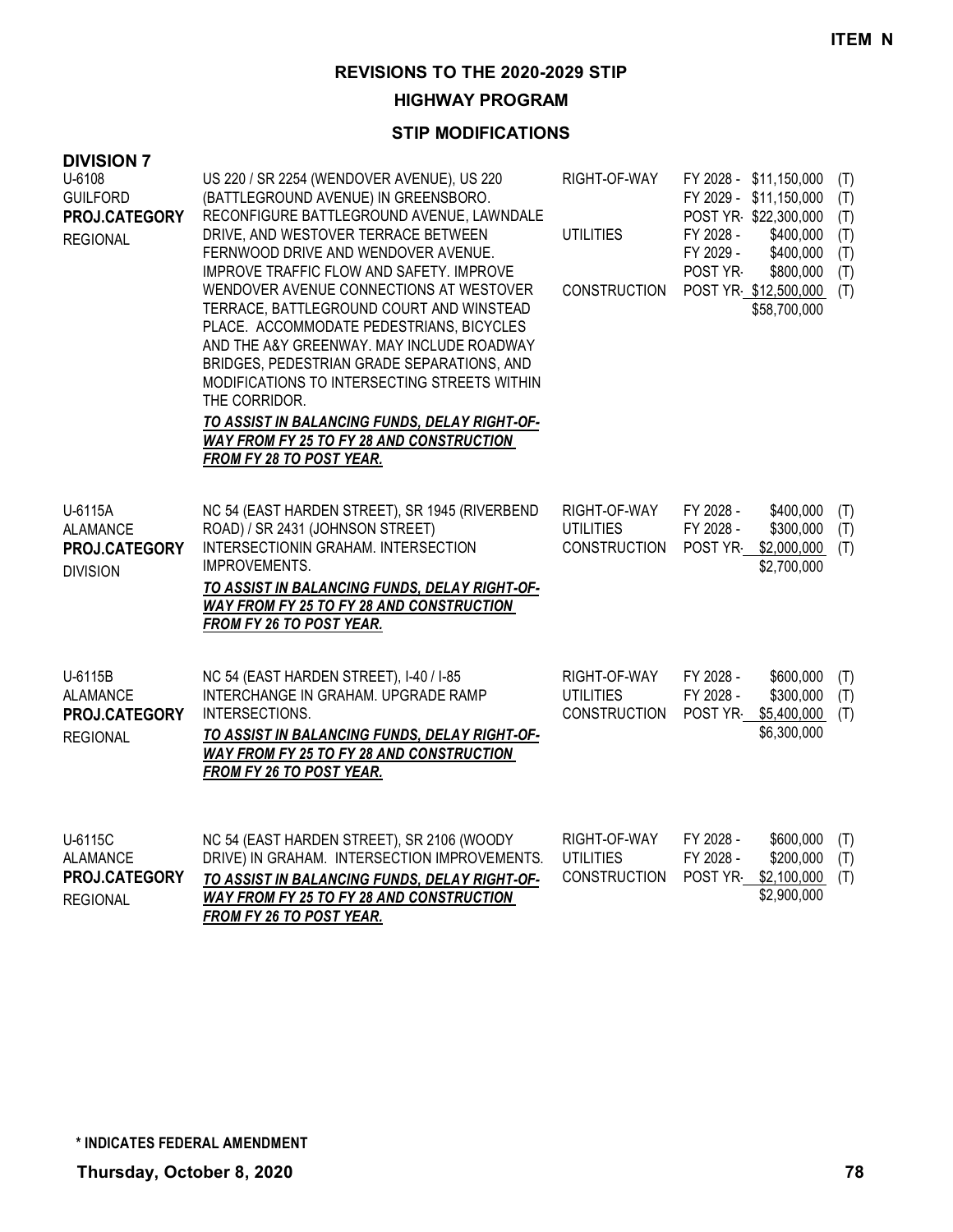**HIGHWAY PROGRAM**

| <b>DIVISION 7</b><br>U-6115D<br><b>ALAMANCE</b><br>PROJ.CATEGORY<br><b>REGIONAL</b> | NC 54 (EAST HARDEN STREET), SR 2106 (WOODY<br>DRIVE) AND SR 2107 (WHITTEMORE ROAD)<br>INTERSECTIONS IN GRAHAM. UPGRADE PIPE<br>CULVERTS 000271 AND 000297.<br>TO ASSIST IN BALANCING FUNDS, DELAY RIGHT-OF-<br><b>WAY FROM FY 25 TO FY 28 AND CONSTRUCTION</b><br><b>FROM FY 26 TO POST YEAR.</b>                                                                                                          | RIGHT-OF-WAY<br><b>UTILITIES</b><br><b>CONSTRUCTION</b>                        | FY 2028 -<br>\$200,000<br>FY 2028 -<br>\$100,000<br>POST YR<br>\$1,600,000<br>\$1,900,000                                                                                                                                         | (T)<br>(T)<br>(T)                                    |
|-------------------------------------------------------------------------------------|------------------------------------------------------------------------------------------------------------------------------------------------------------------------------------------------------------------------------------------------------------------------------------------------------------------------------------------------------------------------------------------------------------|--------------------------------------------------------------------------------|-----------------------------------------------------------------------------------------------------------------------------------------------------------------------------------------------------------------------------------|------------------------------------------------------|
| * U-6121<br><b>GUILFORD</b><br>PROJ.CATEGORY<br><b>DIVISION</b>                     | SR 1541 (WENDOVER AVENUE), NC 68 (EASTCHESTER<br>DRIVE) IN HIGH POINT TO SR 1541 (GUILFORD<br>COLLEGE ROAD) IN GREENSBORO. WIDEN TO 6<br>LANES AND CONSTRUCT SIDEWALKS.<br>PROJECT TO NO LONGER UTILIZE BUILD NC BONDS.<br>TO ASSIST IN BALANCING FUNDS, DELAY RIGHT-OF-<br><b>WAY FROM FY 25 TO FY 26 AND CONSTRUCTION</b><br><b>FROM FY 27 TO FY 29.</b>                                                 | RIGHT-OF-WAY<br><b>UTILITIES</b><br><b>CONSTRUCTION</b>                        | FY 2026 -<br>\$3,650,000<br>\$3,650,000<br>FY 2027 -<br>FY 2026 -<br>\$450,000<br>FY 2027 -<br>\$450,000<br>FY 2029 -<br>\$4,775,000<br>POST YR \$14,325,000<br>\$27,300,000                                                      | (T)<br>(T)<br>(T)<br>(T)<br>(T)<br>(T)               |
| * U-6122<br><b>GUILFORD</b><br>PROJ.CATEGORY<br><b>REGIONAL</b>                     | NC 68, SR 1556 (GALLIMORE DAIRY ROAD) TO TRIAD<br>CENTER DRIVE IN GREENSBORO. UPGRADE<br>CORRIDOR TO SUPERSTREET.<br><b>PROJECT TO UTILIZE BUILD NC BONDS</b>                                                                                                                                                                                                                                              | RIGHT-OF-WAY<br><b>UTILITIES</b><br><b>BUILD NC CON</b><br><b>CONSTRUCTION</b> | FY 2025 -<br>\$600,000<br>\$500,000<br>FY 2025 -<br>\$1,716,000<br>FY 2027 -<br>FY 2028 -<br>\$1,716,000<br>FY 2029 -<br>\$1,716,000<br>POST YR \$20,592,000<br>FY 2027 -<br>\$6,550,000<br>FY 2028 - \$6,550,000<br>\$39,940,000 | (T)<br>(T)<br>(T)<br>(T)<br>(T)<br>(T)<br>(T)<br>(T) |
| U-6129<br><b>GUILFORD</b><br>PROJ.CATEGORY<br><b>DIVISION</b>                       | WEST FRIENDLY AVENUE, PEMBROKE ROAD<br>INTERSECTION AND GREEN VALLEY ROAD<br>INTERSECTION IN GREENSBORO. CONSTRUCT<br>INTERSECTION AND PEDESTRIAN IMPROVEMENTS.<br>FROM PEMBROKE ROAD TO GREEN VALLEY ROAD,<br>CONSTRUCT ROADWAY AND ACCESS MANAGEMENT<br>IMPROVEMENTS.<br>TO ASSIST IN BALANCING FUNDS, DELAY RIGHT-OF-<br><b>WAY FROM FY 25 TO FY 26 AND CONSTRUCTION</b><br><b>FROM FY 26 TO FY 29.</b> | RIGHT-OF-WAY<br><b>UTILITIES</b><br><b>CONSTRUCTION</b>                        | FY 2026 -<br>\$120,000<br>\$30,000<br>FY 2026 -<br>FY 2026 -<br>\$42,000<br>FY 2026 -<br>\$10,000<br>FY 2029 -<br>\$440,000<br>FY 2029 -<br>\$110,000<br>\$752,000                                                                | (BGANY)<br>(L)<br>(BGANY)<br>(L)<br>(BGANY)<br>(L)   |
| U-6132<br>ALAMANCE<br>PROJ.CATEGORY<br><b>DIVISION</b>                              | SR 1716 (NORTH MAIN STREET), SR 2396 (WEST<br>PARKER STREET) IN GRAHAM. IMPROVE<br>INTERSECTION.<br>TO ASSIST IN BALANCING FUNDS, DELAY RIGHT-OF-<br><b>WAY FROM FY 25 TO FY 28 AND CONSTRUCTION</b><br>FROM FY 26 TO POST YEAR.                                                                                                                                                                           | RIGHT-OF-WAY<br><b>UTILITIES</b><br><b>CONSTRUCTION</b>                        | FY 2028 -<br>\$1,000,000<br>FY 2028 -<br>\$500,000<br>POST YR \$1,500,000<br>\$3,000,000                                                                                                                                          | (T)<br>(T)<br>(T)                                    |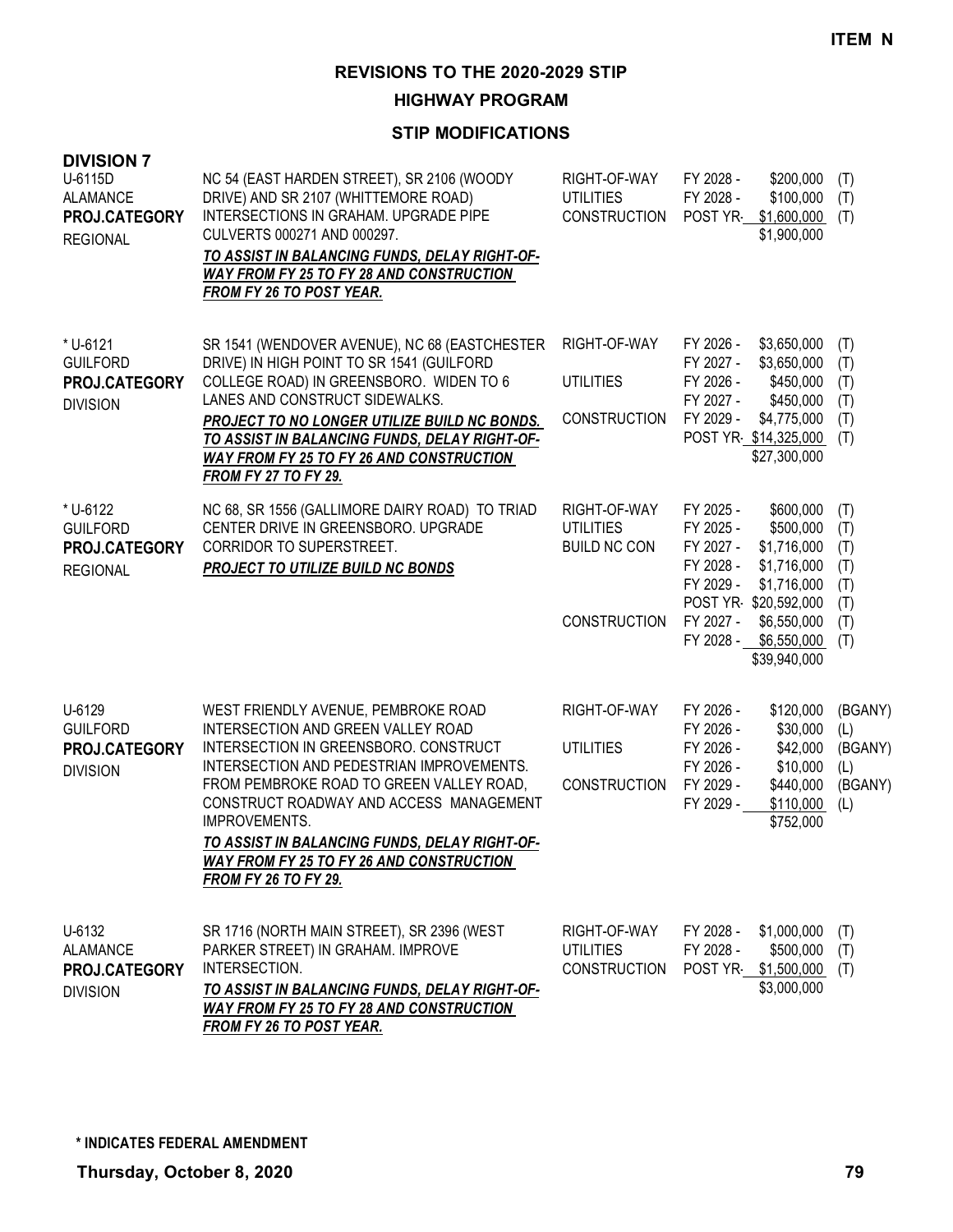**HIGHWAY PROGRAM**

| <b>DIVISION 7</b><br>U-6181<br><b>GUILFORD</b><br>PROJ.CATEGORY<br><b>DIVISION</b> | SR 2835 (MCKNIGHT MILL ROAD), SR 2842<br>(MINORWOOD ROAD). UPGRADE INTERSECTION.<br>TO ASSIST IN BALANCING FUNDS, DELAY<br><b>CONSTRUCTION FROM FY 28 TO POST YEAR.</b>                                                                                                            | RIGHT-OF-WAY<br><b>UTILITIES</b><br><b>CONSTRUCTION</b> | FY 2027 -<br>FY 2027 -<br>POST YR                                       | \$500,000<br>\$171,000<br>\$500,000<br>\$1,171,000                                             | (T)<br>(T)<br>(T)                       |
|------------------------------------------------------------------------------------|------------------------------------------------------------------------------------------------------------------------------------------------------------------------------------------------------------------------------------------------------------------------------------|---------------------------------------------------------|-------------------------------------------------------------------------|------------------------------------------------------------------------------------------------|-----------------------------------------|
| U-6182<br><b>ALAMANCE</b><br>PROJ.CATEGORY<br><b>DIVISION</b>                      | NC 87 (WEBB AVENUE), SR 1515 (FLORA AVENUE).<br>INSTALL TRAFFIC SIGNAL AND ADD TURN LANES.<br>TO ASSIST IN BALANCING FUNDS, DELAY<br><b>CONSTRUCTION FROM FY 28 TO POST YEAR.</b>                                                                                                  | RIGHT-OF-WAY<br><b>UTILITIES</b><br><b>CONSTRUCTION</b> | FY 2027 -<br>FY 2027 -<br>POST YR-                                      | \$200,000<br>\$100,000<br>\$1,000,000<br>\$1,300,000                                           | (T)<br>(T)<br>(T)                       |
| U-6183<br><b>ALAMANCE</b><br>PROJ.CATEGORY<br><b>DIVISION</b>                      | NC 49 (ROXBORO ROAD), SR 1928 (WILKINS ROAD)<br>AND SR 1927 (BASON ROAD). UPGRADE K-TYPE<br>INTERSECTION.<br>TO ASSIST IN BALANCING FUNDS, DELAY<br><b>CONSTRUCTION FROM FY 28 TO POST YEAR.</b>                                                                                   | RIGHT-OF-WAY<br><b>UTILITIES</b><br><b>CONSTRUCTION</b> | FY 2027 -<br>FY 2027 -<br>POST YR                                       | \$500,000<br>\$200,000<br>\$2,000,000<br>\$2,700,000                                           | (T)<br>(T)<br>(T)                       |
| U-6184<br><b>ALAMANCE</b><br>PROJ.CATEGORY<br><b>DIVISION</b>                      | NC 54 (CHAPEL HILL ROAD), SR 1445 (SOUTH O'NEAL<br>STREET) IN BURLINGTON. RECONFIGURE<br>INTERSECTION TO MAKE O'NEAL STREET THE<br>THROUGH MOVEMENT WITH NC 54 EAST OF THE<br>INTERSECTION.<br>TO ASSIST IN BALANCING FUNDS, DELAY<br><b>CONSTRUCTION FROM FY 28 TO POST YEAR.</b> | RIGHT-OF-WAY<br><b>UTILITIES</b><br><b>CONSTRUCTION</b> | FY 2027 -<br>FY 2027 -<br>POST YR \$8,400,000                           | \$5,800,000<br>\$400,000<br>\$14,600,000                                                       | (T)<br>(T)<br>(T)                       |
| U-6185<br><b>GUILFORD</b><br>PROJ.CATEGORY<br><b>DIVISION</b>                      | MCCONNELL ROAD, GORRELL STREET AND WILLOW<br>HOPE STREET IN GREENSBORO. CONSTRUCT<br>ROUNDABOUT.<br>TO ASSIST IN BALANCING FUNDS, DELAY<br><b>CONSTRUCTION FROM FY 28 TO POST YEAR.</b>                                                                                            | RIGHT-OF-WAY<br><b>UTILITIES</b><br><b>CONSTRUCTION</b> | FY 2027 -<br>FY 2027 -<br>FY 2027 -<br>FY 2027 -<br>POST YR-<br>POST YR | \$160,000 (BGANY)<br>\$40,000<br>\$94,000<br>\$24,000<br>\$960,000<br>\$240,000<br>\$1,518,000 | (L)<br>(BGANY)<br>(L)<br>(BGANY)<br>(L) |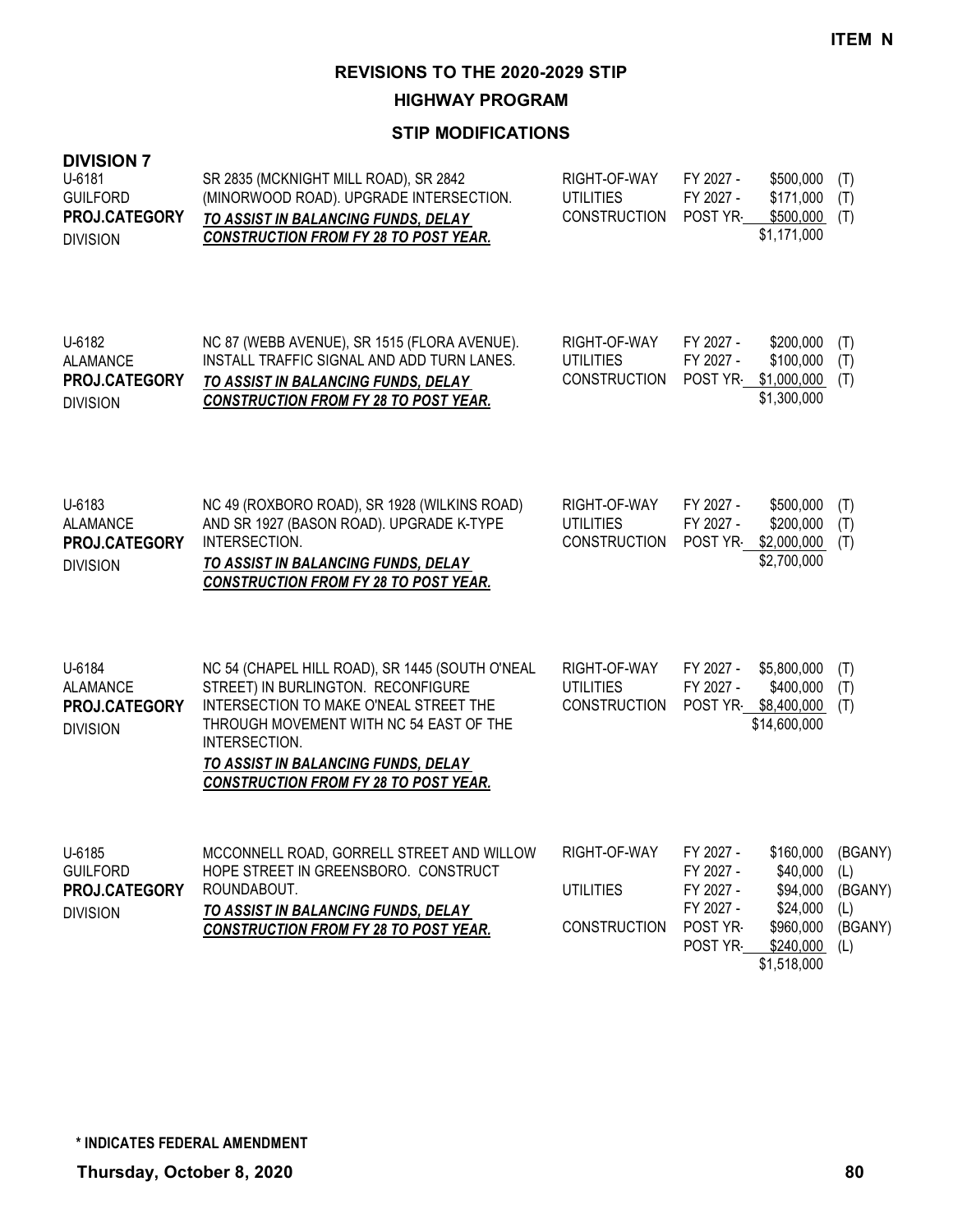**HIGHWAY PROGRAM**

### **STIP MODIFICATIONS**

| <b>DIVISION 7</b><br>U-6186<br><b>GUILFORD</b><br>PROJ.CATEGORY<br><b>DIVISION</b>   | SR 1001 (NORTH CHURCH STREET), SR 2516<br>(ARCHERGATE ROAD) AND SR 2329 (SPENCER-DIXON<br>ROAD) IN GREENSBORO. REALIGN INTERSECTION.<br>TO ASSIST IN BALANCING FUNDS, DELAY<br><b>CONSTRUCTION FROM FY 28 TO POST YEAR.</b> | RIGHT-OF-WAY<br><b>UTILITIES</b><br><b>CONSTRUCTION</b> | FY 2027 -<br>FY 2027 -<br>POST YR             | \$600,000<br>\$100,000<br>\$2,400,000<br>\$3,100,000 | (T)<br>(T)<br>(T) |
|--------------------------------------------------------------------------------------|-----------------------------------------------------------------------------------------------------------------------------------------------------------------------------------------------------------------------------|---------------------------------------------------------|-----------------------------------------------|------------------------------------------------------|-------------------|
| U-6211<br><b>GUILFORD</b><br>PROJ.CATEGORY<br><b>DIVISION</b>                        | SR 2133 (PLEASANT RIDGE ROAD), SR 2136 (FLEMING<br>ROAD) IN SUMMERFIELD. CONSTRUCT TURN LANES.<br>TO ASSIST IN BALANCING FUNDS, DELAY<br><b>CONSTRUCTION FROM FY 28 TO POST YEAR.</b>                                       | RIGHT-OF-WAY<br><b>UTILITIES</b><br><b>CONSTRUCTION</b> | FY 2027 -<br>FY 2027 -<br>POST YR             | \$200,000<br>\$140,000<br>\$2,100,000<br>\$2,440,000 | (T)<br>(T)<br>(T) |
| U-6212<br><b>GUILFORD</b><br>PROJ.CATEGORY<br><b>DIVISION</b>                        | NC 62, SR 1007 (RANDLEMAN ROAD). CONSTRUCT<br><b>TURN LANES.</b><br>TO ASSIST IN BALANCING FUNDS, DELAY<br><b>CONSTRUCTION FROM FY 28 TO POST YEAR.</b>                                                                     | RIGHT-OF-WAY<br><b>UTILITIES</b><br><b>CONSTRUCTION</b> | FY 2027 -<br>FY 2027 -<br>POST YR             | \$200,000<br>\$70,000<br>\$1,000,000<br>\$1,270,000  | (T)<br>(T)<br>(T) |
| U-6214<br><b>ALAMANCE</b><br>PROJ.CATEGORY<br><b>DIVISION</b>                        | SR 1455 (EAST HAGGARD AVENUE), NC 87 (WEST<br>WEBB AVENUE) / NC 100 (UNIVERSITY DRIVE) IN<br>ELON. IMPROVE INTERSECTION.<br>TO ASSIST IN BALANCING FUNDS, DELAY<br><b>CONSTRUCTION FROM FY 28 TO POST YEAR.</b>             | RIGHT-OF-WAY<br><b>UTILITIES</b><br><b>CONSTRUCTION</b> | FY 2027 -<br>FY 2027 -<br>POST YR \$8,000,000 | \$4,000,000<br>\$1,000,000<br>\$13,000,000           | (T)<br>(T)<br>(T) |
| <b>DIVISION 8</b><br>* AV-5816<br><b>CHATHAM</b><br>PROJ.CATEGORY<br><b>DIVISION</b> | SILER CITY MUNICIPAL AIRPORT (5W8), EXTEND<br>RUNWAY 22 AND PARALLEL TAXIWAY BY 500 FT,<br>INCLUDING RELOCATION OF AIRPORT ROAD<br>DUE TO SCOPE NOT MEETING CURRENT FAA                                                     | <b>CONSTRUCTION</b>                                     | FY 2029 -                                     | \$5,660,000<br>\$5,660,000                           | (T)               |

*GUIDANCE, DELAY CONSTRUCTION FROM FY 23 TO* 

*FY 29*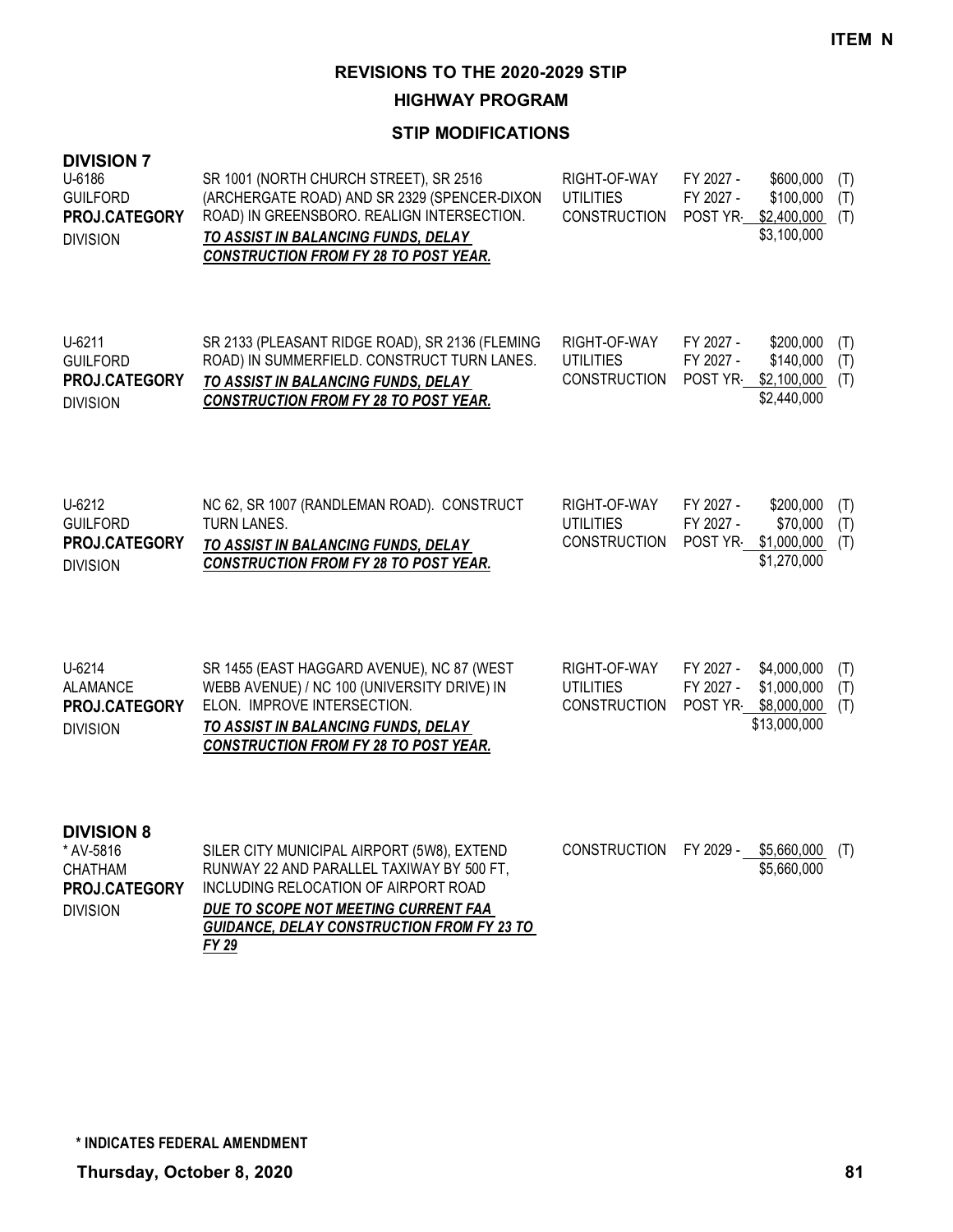**HIGHWAY PROGRAM**

| <b>DIVISION 8</b><br>EB-5872A<br><b>SCOTLAND</b><br>PROJ.CATEGORY<br><b>DIVISION</b> | SR 1108 (WEST BOULEVARD), SR 1105 (TURNPIKE<br>ROAD) TO GLASGOW DRIVE AND EAST OF US 15 / US<br>401 / US 501 TO SUNSET DRIVE IN LAURINBURG.<br>TO ASSIST IN BALANCING FUNDS, DELAY RIGHT-OF-<br><b>WAY FROM FY 21 TO FY 22 AND CONSTRUCTION</b><br>FROM FY 21 TO FY 23.                                                  | RIGHT-OF-WAY<br><b>CONSTRUCTION</b>              | FY 2022 -<br>\$133,000<br>FY 2022 -<br>\$33,000<br>FY 2023 -<br>\$348,000<br>FY 2023 -<br>\$88,000<br>\$602,000                                  | (TA5200)<br>(L)<br>(TA5200)<br>(L) |
|--------------------------------------------------------------------------------------|--------------------------------------------------------------------------------------------------------------------------------------------------------------------------------------------------------------------------------------------------------------------------------------------------------------------------|--------------------------------------------------|--------------------------------------------------------------------------------------------------------------------------------------------------|------------------------------------|
| I-5946B<br><b>RICHMOND</b><br>PROJ.CATEGORY<br><b>STATEWIDE</b>                      | I-73/I-74, SR 1455 (FIRE TOWER ROAD) TO<br>MONTGOMERY COUNTY LINE.<br>TO ASSIST IN BALANCING FUNDS, DELAY<br><b>CONSTRUCTION FROM FY 21 TO FY 23.</b>                                                                                                                                                                    | <b>CONSTRUCTION</b>                              | FY 2023 -<br>\$3,450,000<br>FY 2024 - \$3,450,000<br>\$6,900,000                                                                                 | (BGIM)<br>(BGIM)                   |
| I-5947A<br><b>MONTGOMERY</b><br>PROJ.CATEGORY<br><b>STATEWIDE</b>                    | I-73/74, MONTGOMERY COUNTY LINE TO NC 211<br>TO ASSIST IN BALANCING FUNDS, DELAY<br><b>CONSTRUCTION FROM FY 22 TO FY 23.</b>                                                                                                                                                                                             | <b>CONSTRUCTION</b>                              | FY 2023 -<br>\$3,200,000<br>FY 2024 - \$3,200,000<br>\$6,400,000                                                                                 | (BGIM)<br>(BGIM)                   |
| I-5947C<br><b>MONTGOMERY</b><br>PROJ.CATEGORY<br><b>STATEWIDE</b>                    | I-73/74, NC 24/27 TO RANDOLPH COUNTY LINE<br>TO ASSIST IN BALANCING FUNDS, DELAY<br><b>CONSTRUCTION FROM FY 22 TO FY 23.</b>                                                                                                                                                                                             | <b>CONSTRUCTION</b>                              | FY 2023 -<br>\$3,800,000<br>FY 2024 -<br>\$3,800,000<br>\$7,600,000                                                                              | (BGIM)<br>(BGIM)                   |
| I-5948<br>RANDOLPH<br>PROJ.CATEGORY<br><b>STATEWIDE</b>                              | I-73 / I-74 / US 220, MONTGOMERY COUNTY LINE TO<br>NORTH OF SR 1462 (PARK DRIVE) IN ASHEBORO.<br>PAVEMENT REHABILITATION.<br>TO ASSIST IN BALANCING FUNDS, DELAY<br><b>CONSTRUCTION FROM FY 24 TO FY 27.</b>                                                                                                             | <b>CONSTRUCTION</b>                              | FY 2027 -<br>\$4,770,000<br>FY 2028 -<br>\$4,770,000<br>\$9,540,000                                                                              | (NHPIM)<br>(NHPIM)                 |
| * I-6055<br><b>RICHMOND</b><br><b>SCOTLAND</b><br>PROJ.CATEGORY<br><b>REGIONAL</b>   | US 74 / FUTURE I-74, US 74 BUSINESS EAST OF<br>HAMLET TO US 74 BUSINESS WEST OF LAURINBURG.<br>UPGRADE CORRIDOR TO INTERSTATE STANDARDS.<br>PROJECT TO NO LONGER UTILIZE BUILD NC BONDS.<br>TO ASSIST IN BALANCING FUNDS, DELAY RIGHT-OF-<br>WAY FROM FY 25 TO FY 29 AND CONSTRUCTION<br><b>FROM FY 29 TO POST YEAR.</b> | RIGHT-OF-WAY<br>UTILITIES<br><b>CONSTRUCTION</b> | FY 2029 -<br>\$6,067,000<br>POST YR \$12,133,000<br>FY 2029 -<br>\$3,000,000<br>POST YR<br>\$6,000,000<br>POST YR \$108,900,000<br>\$136,100,000 | (T)<br>(T)<br>(T)<br>(T)<br>(T)    |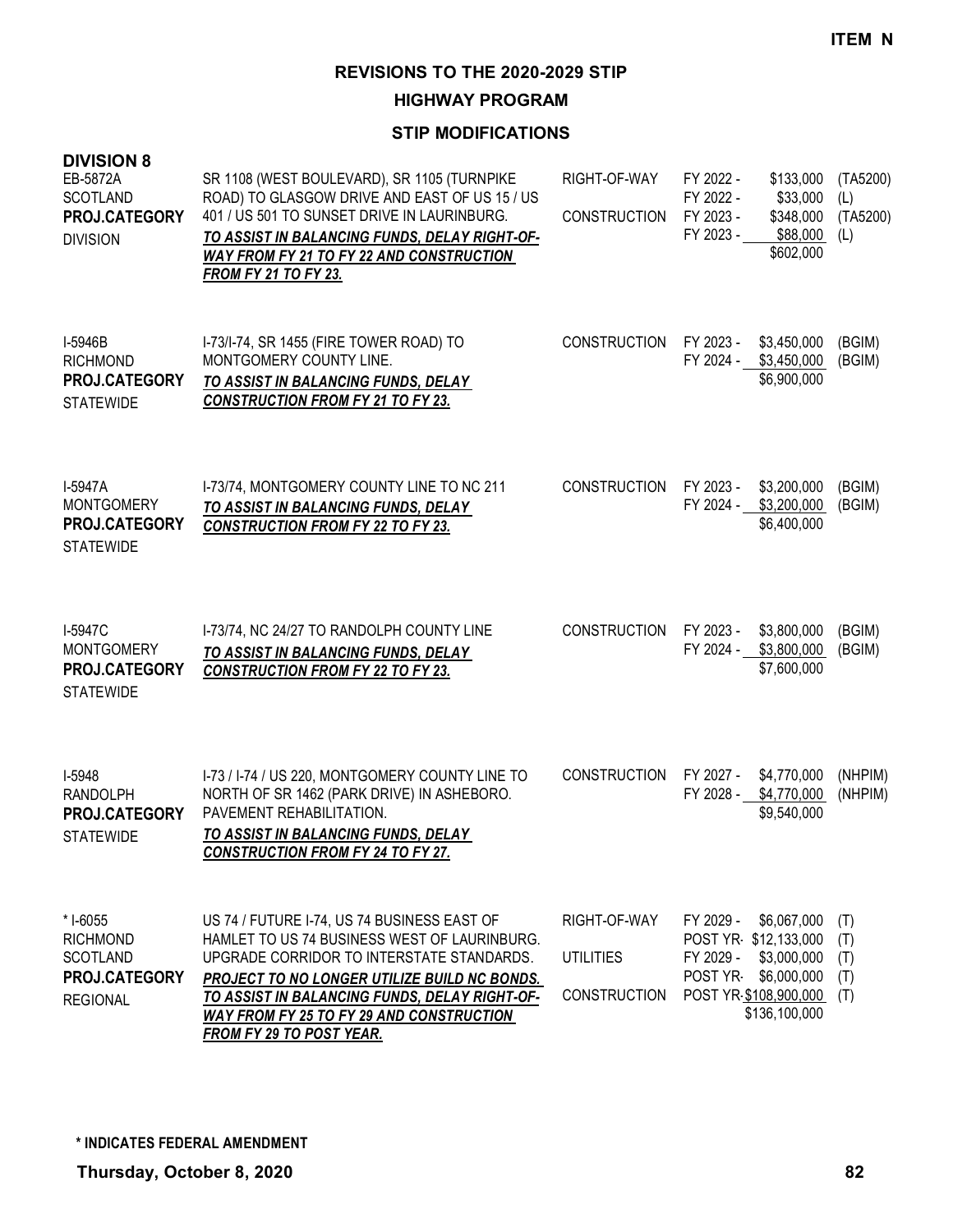**HIGHWAY PROGRAM**

| <b>DIVISION 8</b><br>* R-2220DA<br><b>RANDOLPH</b><br>PROJ.CATEGORY<br><b>REGIONAL</b> | US 64, SR 1409 (LAKE PARK ROAD) TO ASHEBORO<br><b>BYPASS</b><br><b>PROJECT TO NO LONGER UTILIZE BUILD NC BONDS.</b><br>TO ASSIST IN BALANCING FUNDS, DELAY RIGHT-OF-<br>WAY FROM FY 21 TO FY 28 AND CONSTRUCTION<br><b>FROM FY 24 TO POST YEAR.</b> | RIGHT-OF-WAY<br><b>UTILITIES</b><br><b>CONSTRUCTION</b> | FY 2028 -<br>FY 2029 -<br>FY 2028 -                                                                                                                                                                                                                                         | \$5,225,000<br>\$5,225,000<br>\$1,300,000<br>POST YR \$38,300,000<br>\$50,050,000                                                                                                                                                                                       | (T)<br>(T)<br>(T)<br>(T)                                                                                                                        |
|----------------------------------------------------------------------------------------|-----------------------------------------------------------------------------------------------------------------------------------------------------------------------------------------------------------------------------------------------------|---------------------------------------------------------|-----------------------------------------------------------------------------------------------------------------------------------------------------------------------------------------------------------------------------------------------------------------------------|-------------------------------------------------------------------------------------------------------------------------------------------------------------------------------------------------------------------------------------------------------------------------|-------------------------------------------------------------------------------------------------------------------------------------------------|
| R-2527<br><b>MONTGOMERY</b><br>PROJ.CATEGORY<br><b>REGIONAL</b>                        | NC 24 / NC 27, NC 73 TO TROY BYPASS. WIDEN TO<br>MULTILANES.<br>TO ASSIST IN BALANCING FUNDS, DELAY<br><b>CONSTRUCTION FROM FY 22 TO FY 23.</b>                                                                                                     | <b>ENGINEERING</b><br><b>BUILD NC ROW</b>               | FY 2020 -<br>FY 2021 -<br>FY 2022 -<br>FY 2023 -<br>FY 2024 -<br>FY 2025 -<br>FY 2026 -<br>FY 2027 -<br>FY 2028 -<br>FY 2029 -<br>POST YR<br>FY 2020 -<br>FY 2021 -<br>FY 2022 -<br>FY 2023 -<br>FY 2024 -<br>FY 2025 -<br>FY 2026 -<br>FY 2027 -<br>FY 2028 -<br>FY 2029 - | \$1,040,000<br>\$520,000<br>\$520,000<br>\$520,000<br>\$520,000<br>\$520,000<br>\$520,000<br>\$520,000<br>\$520,000<br>\$520,000<br>\$2,082,000<br>\$57,000<br>\$57,000<br>\$57,000<br>\$57,000<br>\$57,000<br>\$57,000<br>\$57,000<br>\$57,000<br>\$57,000<br>\$57,000 | (T)<br>(T)<br>(T)<br>(T)<br>(T)<br>(T)<br>(T)<br>(T)<br>(T)<br>(T)<br>(T)<br>(T)<br>(T)<br>(T)<br>(T)<br>(T)<br>(T)<br>(T)<br>(T)<br>(T)<br>(T) |
|                                                                                        |                                                                                                                                                                                                                                                     | RIGHT-OF-WAY<br><b>CONSTRUCTION</b>                     | POST YR<br>FY 2021 -                                                                                                                                                                                                                                                        | \$227,000<br>\$2,625,000<br>FY 2023 - \$18,225,000<br>FY 2024 - \$18,225,000<br>FY 2025 - \$18,225,000<br>FY 2026 - \$18,225,000<br>\$84,124,000                                                                                                                        | (T)<br>(T)<br>(T)<br>(T)<br>(T)<br>(T)                                                                                                          |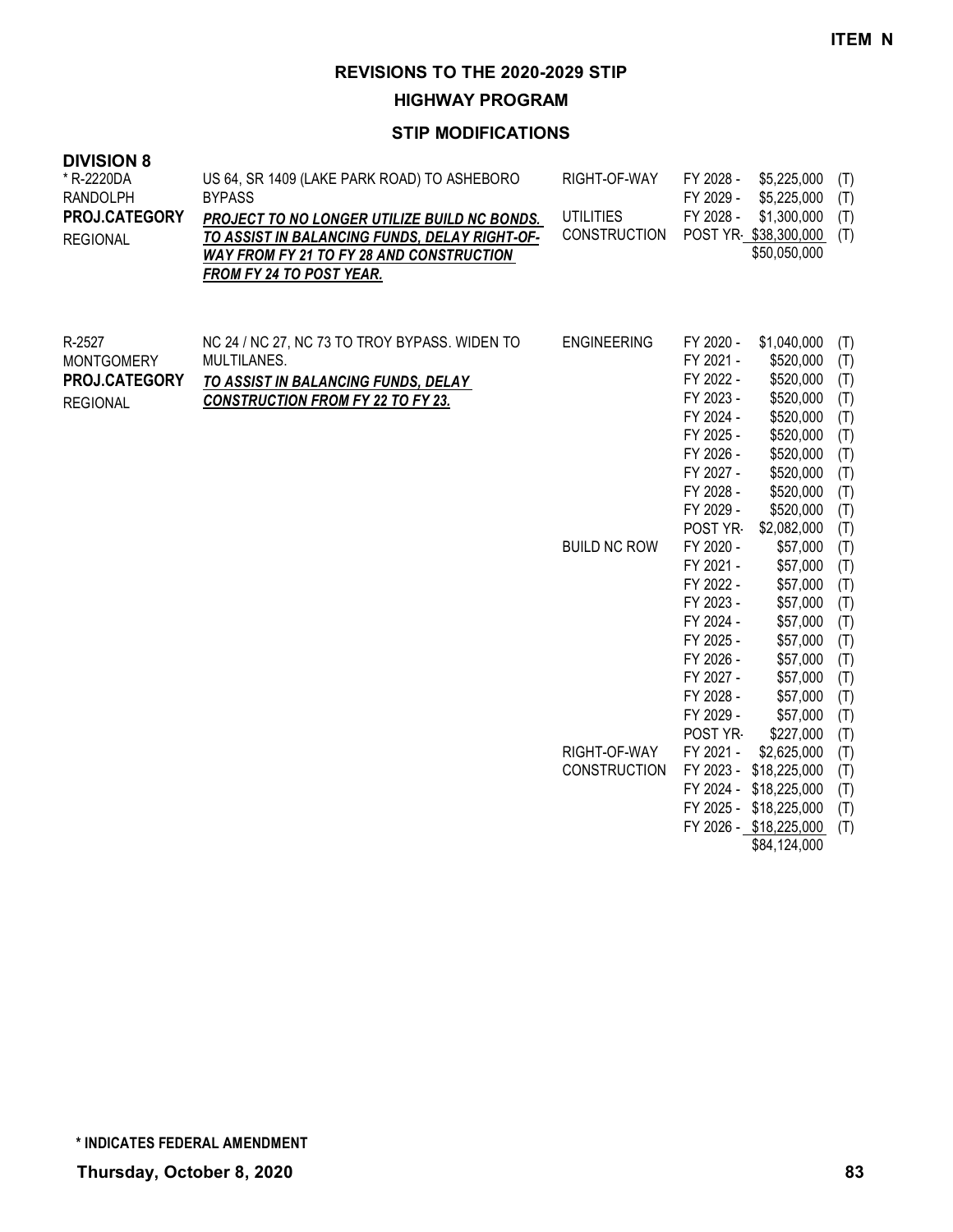**HIGHWAY PROGRAM**

| <b>DIVISION 8</b> |                                                  |                     |                        |                            |            |
|-------------------|--------------------------------------------------|---------------------|------------------------|----------------------------|------------|
| R-3830            | NC 42; SR 1579 (BROADWAY ROAD / NORTH MAIN       | <b>BUILD NC ROW</b> | FY 2020 -              | \$1,364,000                | (T)        |
| LEE               | STREET), NC 42, US 421 (HORNER BOULEVARD) IN     |                     | FY 2021 -              | \$682,000                  | (T)        |
| PROJ.CATEGORY     | SANFORD TO SR 1579 (BROADWAY ROAD) AND SR        |                     | FY 2022 -              | \$682,000                  | (T)        |
| <b>DIVISION</b>   | 1579 (BROADWAY ROAD / NORTH MAIN STREET), NC     |                     | FY 2023 -              | \$682,000                  | (T)        |
|                   | 42 (AVENTS FERRY ROAD) TO SR 1538 (EAST          |                     | FY 2024 -              | \$682,000                  | (T)        |
|                   | HARRINGTON AVENUE) IN BROADWAY. WIDEN TO         |                     | FY 2025 -              | \$682,000                  | (T)        |
|                   | MULTILANES.                                      |                     | FY 2026 -              | \$682,000                  | (T)        |
|                   | TO ASSIST IN BALANCING FUNDS, DELAY              |                     | FY 2027 -              | \$682,000                  | (T)        |
|                   | <b>CONSTRUCTION FROM FY 21 TO FY 22.</b>         |                     | FY 2028 -              | \$682,000                  | (T)        |
|                   |                                                  |                     | FY 2029 -              | \$682,000                  | (T)        |
|                   |                                                  |                     | POST YR                | \$2,726,000                | (T)        |
|                   |                                                  | <b>BUILD NC CON</b> | FY 2022 -<br>FY 2023 - | \$1,716,000<br>\$1,716,000 | (T)        |
|                   |                                                  |                     | FY 2024 -              | \$1,716,000                | (T)<br>(T) |
|                   |                                                  |                     | FY 2025 -              | \$1,716,000                | (T)        |
|                   |                                                  |                     | FY 2026 -              | \$1,716,000                | (T)        |
|                   |                                                  |                     | FY 2027 -              | \$1,716,000                | (T)        |
|                   |                                                  |                     | FY 2028 -              | \$1,716,000                | (T)        |
|                   |                                                  |                     | FY 2029 -              | \$1,716,000                | (T)        |
|                   |                                                  |                     |                        | POST YR \$12,012,000       | (T)        |
|                   |                                                  | <b>CONSTRUCTION</b> | FY 2022 -              | \$7,200,000                | (T)        |
|                   |                                                  |                     |                        | FY 2023 - \$7,200,000      | (T)        |
|                   |                                                  |                     |                        | \$50,368,000               |            |
|                   |                                                  |                     |                        |                            |            |
| * R-5709          | NC 211, US 15 / US 501 IN ABERDEEN TO EAST OF SR | RIGHT-OF-WAY        |                        | FY 2021 - \$18,149,000     | (T)        |
| <b>HOKE</b>       | 1244 (WEST PALMER STREET) / SR 1311              |                     |                        | FY 2022 - \$18,149,000     | (T)        |
| <b>MOORE</b>      | (MOCKINGBIRD HILL ROAD) IN RAEFORD. WIDEN TO     |                     |                        | FY 2023 - \$18,149,000     | (T)        |
| PROJ.CATEGORY     | MULTILANES.                                      | <b>UTILITIES</b>    | FY 2021 -              | \$1,659,000                | (T)        |
| <b>REGIONAL</b>   | PROJECT TO NO LONGER UTILIZE BUILD NC BONDS.     |                     | FY 2022 -              | \$1,659,000                | (T)        |
|                   |                                                  |                     | FY 2023 -              | \$1,658,000                | (T)        |
|                   |                                                  | <b>CONSTRUCTION</b> |                        | FY 2024 - \$132,600,000    | (T)        |
|                   |                                                  |                     |                        | \$192,023,000              |            |
|                   |                                                  |                     |                        |                            |            |
| R-5726            | NC 211, NC 73 IN WEST END TO WEST OF SR 1241     | <b>CONSTRUCTION</b> | FY 2025 -              | \$8,125,000                | (T)        |
| <b>MOORE</b>      | (HOLLY GROVE SCHOOL ROAD). WIDEN TO              |                     | FY 2026 -              | \$8,125,000                | (T)        |
| PROJ.CATEGORY     | MULTILANES.                                      |                     | FY 2027 -              | \$8,125,000                | (T)        |
| <b>REGIONAL</b>   | TO ASSIST IN BALANCING FUNDS, DELAY              |                     | FY 2028 -              | \$8,125,000                | (T)        |
|                   | <b>CONSTRUCTION FROM FY 24 TO FY 25.</b>         |                     |                        | \$32,500,000               |            |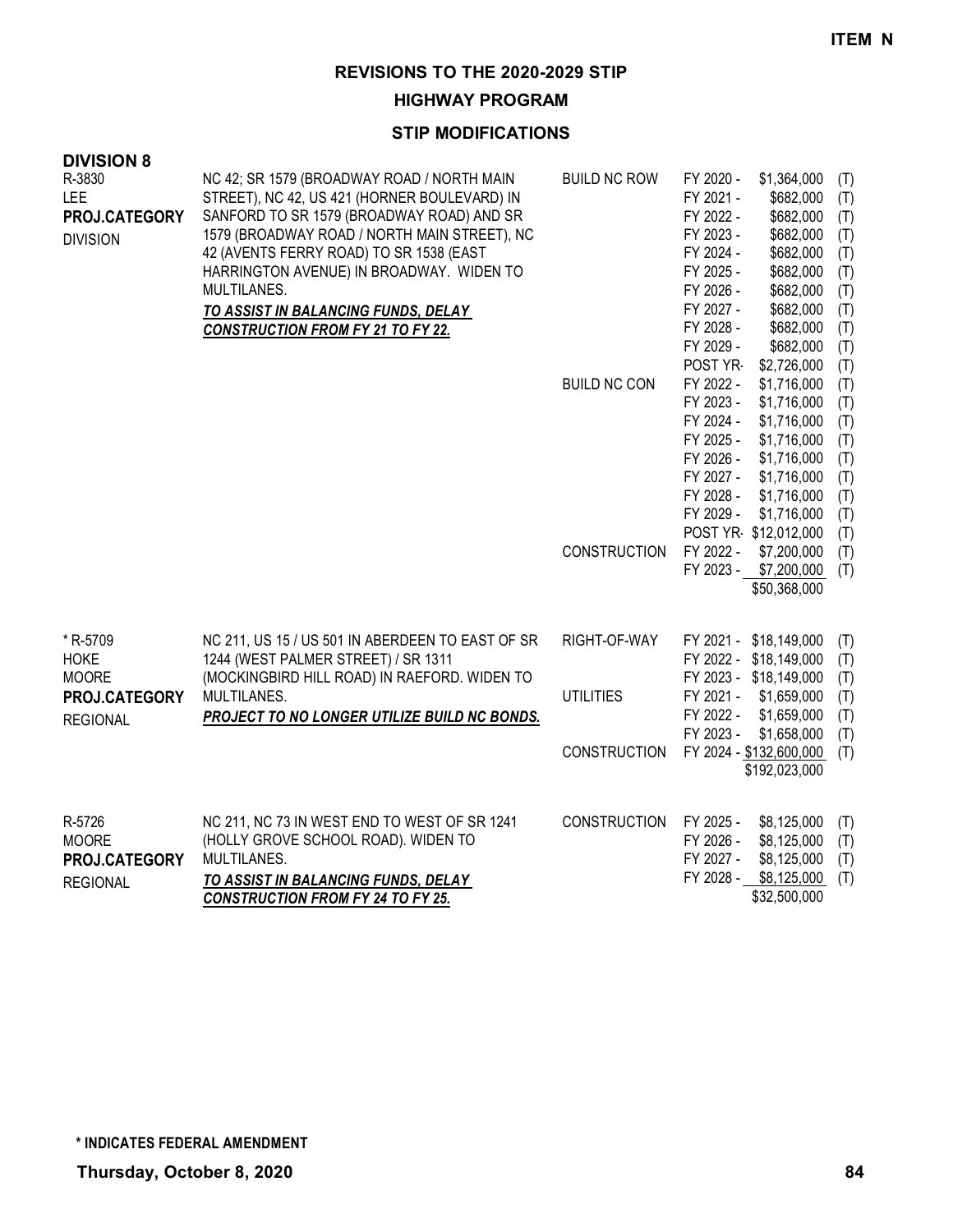**HIGHWAY PROGRAM**

| <b>DIVISION 8</b><br>R-5826B<br><b>MONTGOMERY</b><br>PROJ.CATEGORY<br><b>DIVISION</b> | NC 109, SR 1127 (HEARNE FARM ROAD) TO SR 1174<br>(PEE DEE ROAD).<br>TO ASSIST IN BALANCING FUNDS, DELAY RIGHT-OF-<br><b>WAY FROM FY 22 TO FY 23 AND CONSTRUCTION</b><br><b>FROM FY 24 TO FY 25.</b>                                                                                                                                                           | RIGHT-OF-WAY<br><b>UTILITIES</b><br><b>CONSTRUCTION</b> | FY 2023 -<br>\$2,000,000<br>FY 2023 -<br>\$105,000<br>FY 2025 -<br>\$6,400,000<br>FY 2026 - \$6,400,000<br>\$14,905,000                                                        | (T)<br>(T)<br>(T)<br>(T)                  |
|---------------------------------------------------------------------------------------|---------------------------------------------------------------------------------------------------------------------------------------------------------------------------------------------------------------------------------------------------------------------------------------------------------------------------------------------------------------|---------------------------------------------------------|--------------------------------------------------------------------------------------------------------------------------------------------------------------------------------|-------------------------------------------|
| R-5887<br><b>CHATHAM</b><br><b>WAKE</b><br>PROJ.CATEGORY<br><b>REGIONAL</b>           | US 64, NC 751. CONVERT AT-GRADE INTERSECTION<br>TO INTERCHANGE.<br>TO ASSIST IN BALANCING FUNDS, DELAY RIGHT-OF-<br><b>WAY FROM FY 25 TO FY 29 AND CONSTRUCTION</b><br><b>FROM FY 29 TO POST YEAR.</b>                                                                                                                                                        | RIGHT-OF-WAY<br><b>UTILITIES</b><br><b>CONSTRUCTION</b> | FY 2029 -<br>\$2,500,000<br>POST YR<br>\$2,500,000<br>FY 2029 -<br>\$1,000,000<br>POST YR-<br>\$1,000,000<br>POST YR \$60,000,000<br>\$67,000,000                              | (NHP)<br>(NHP)<br>(NHP)<br>(NHP)<br>(NHP) |
| R-5891<br><b>MOORE</b><br>PROJ.CATEGORY<br><b>REGIONAL</b>                            | US 15 / US 501 / NC 211, SR 1205 / SR 1309<br>(MORGANTON ROAD) IN SOUTHERN PINES.<br>CONVERT AT-GRADE INTERSECTION TO<br>INTERCHANGE.<br>TO ASSIST IN BALANCING FUNDS, DELAY RIGHT-OF-<br><b>WAY FROM FY 25 TO FY 29 AND CONSTRUCTION</b><br><b>FROM FY 29 TO POST YEAR.</b>                                                                                  | RIGHT-OF-WAY<br><b>UTILITIES</b><br>CONSTRUCTION        | FY 2029 -<br>\$5,000,000<br>POST YR<br>\$5,000,000<br>FY 2029 -<br>\$1,000,000<br>POST YR<br>\$1,000,000<br>POST YR \$18,000,000<br>\$30,000,000                               | (T)<br>(T)<br>(T)<br>(T)<br>(T)           |
| R-5892<br><b>MOORE</b><br>PROJ.CATEGORY<br><b>REGIONAL</b>                            | NC 5 (BEULAH HILL ROAD), INTERSECTION OF<br>TROTTER DRIVE / BLAKE BOULEVARD TO NC 211 IN<br>PINEHURST. ADD TURN LANES, SIGNAL<br>IMPROVEMENTS, AND OTHER OPERATIONAL<br>IMPROVEMENTS ALONG CORRIDOR AS<br>APPROPRIATE.<br>TO ASSIST IN BALANCING FUNDS, DELAY RIGHT-OF-<br><b>WAY FROM FY 25 TO FY 28 AND CONSTRUCTION</b><br><b>FROM FY 27 TO POST YEAR.</b> | RIGHT-OF-WAY<br><b>UTILITIES</b><br><b>CONSTRUCTION</b> | FY 2028 -<br>\$1,000,000<br>FY 2028 -<br>\$566,000<br>POST YR<br>\$5,200,000<br>\$6,766,000                                                                                    | (T)<br>(T)<br>(T)                         |
| * R-5927<br><b>MOORE</b><br>PROJ.CATEGORY<br><b>DIVISION</b>                          | US 15 / US 501, NC 2 AND NC 211 TRAFFIC CIRCLE IN<br>PINEHURST TO NC 73. WIDEN TO MULTILANES.<br>PROJECT TO NO LONGER UTILIZE BUILD NC BONDS.<br>TO ASSIST IN BALANCING FUNDS, DELAY RIGHT-OF-<br><b>WAY FROM FY 25 TO FY 26 AND CONSTRUCTION</b><br><b>FROM FY 27 TO FY 29.</b>                                                                              | RIGHT-OF-WAY<br><b>UTILITIES</b><br>CONSTRUCTION        | FY 2026 -<br>\$5,000,000<br>FY 2027 -<br>\$5,000,000<br>FY 2026 -<br>\$1,070,000<br>FY 2027 -<br>\$1,069,000<br>FY 2029 - \$10,000,000<br>POST YR \$30,000,000<br>\$52,139,000 | (T)<br>(T)<br>(T)<br>(T)<br>(T)<br>(T)    |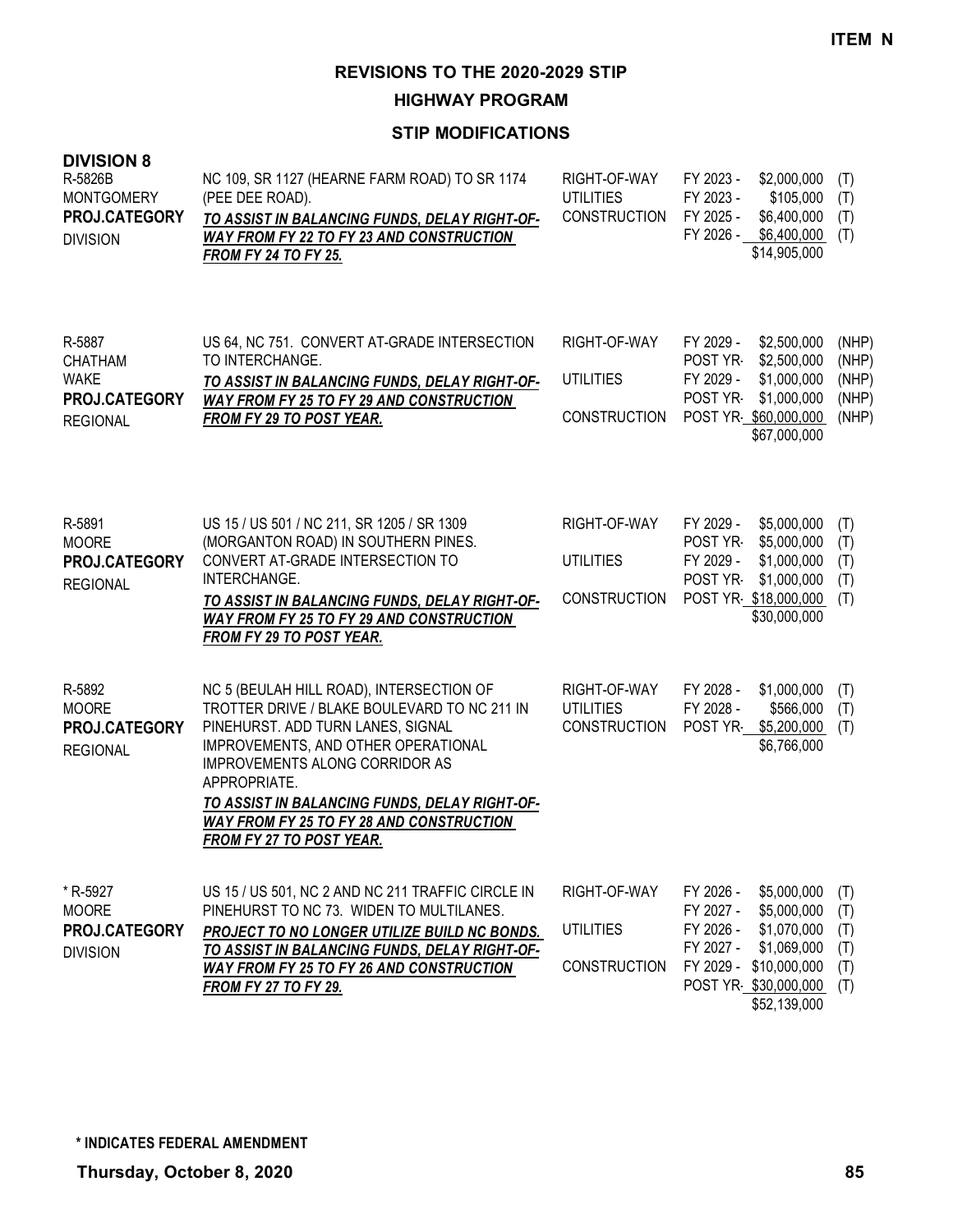**HIGHWAY PROGRAM**

| <b>DIVISION 8</b><br>* R-5928<br><b>RICHMOND</b><br>PROJ.CATEGORY<br><b>DIVISION</b> | US 1, SR 1640 (WIREGRASS ROAD) TO LOCH LAURIN<br>LANE. WIDEN TO MULTILANES.<br>PROJECT TO NO LONGER UTILIZE BUILD NC BONDS.<br>TO ASSIST IN BALANCING FUNDS, DELAY RIGHT-OF-<br>WAY FROM FY 25 TO FY 27 AND CONSTRUCTION<br><b>FROM FY 27 TO FY 29.</b>      | RIGHT-OF-WAY<br><b>UTILITIES</b><br><b>CONSTRUCTION</b> | FY 2027 -<br>\$2,100,000<br>(T)<br>\$2,100,000<br>FY 2028 -<br>(T)<br>FY 2027 -<br>\$1,434,000<br>(T)<br>FY 2028 -<br>\$1,434,000<br>(T)<br>FY 2029 -<br>\$7,300,000<br>(T)<br>POST YR \$21,900,000<br>(T)<br>\$36,268,000 |  |
|--------------------------------------------------------------------------------------|--------------------------------------------------------------------------------------------------------------------------------------------------------------------------------------------------------------------------------------------------------------|---------------------------------------------------------|----------------------------------------------------------------------------------------------------------------------------------------------------------------------------------------------------------------------------|--|
| R-5929<br><b>MOORE</b><br>PROJ.CATEGORY<br><b>DIVISION</b>                           | NC 24 / NC 27, SR 1006 (GLENDON-CARTHAGE ROAD)<br>IN CARTHAGE. IMPROVE INTERSECTION AND<br>ADJACENT INTERSECTIONS OF EACH FACILITY WITH<br>US 15 / US 501.<br>TO ASSIST IN BALANCING FUNDS, DELAY<br><b>CONSTRUCTION FROM FY 24 TO FY 25.</b>                | RIGHT-OF-WAY<br><b>UTILITIES</b><br><b>CONSTRUCTION</b> | FY 2023 -<br>\$300,000<br>(T)<br>FY 2023 -<br>\$100,000<br>(T)<br>FY 2025 -<br>\$1,300,000<br>(T)<br>\$1,700,000                                                                                                           |  |
| R-5931<br><b>RANDOLPH</b><br>PROJ.CATEGORY<br><b>DIVISION</b>                        | NC 49, SR 1174 (WAYNICK MEADOW ROAD) TO SOUTH<br>OF SR 1193 (OLD NC 49). WIDEN TO MULTILANES.<br>TO ASSIST IN BALANCING FUNDS, DELAY<br><b>CONSTRUCTION FROM FY 29 TO POST YEAR.</b>                                                                         | RIGHT-OF-WAY<br><b>UTILITIES</b><br><b>CONSTRUCTION</b> | FY 2027 -<br>\$1,850,000<br>(T)<br>FY 2028 -<br>\$1,850,000<br>(T)<br>FY 2027 -<br>\$600,000<br>(T)<br>FY 2028 -<br>\$600,000<br>(T)<br>POST YR \$69,900,000<br>(T)<br>\$74,800,000                                        |  |
| R-5932<br><b>MOORE</b><br><b>MONTGOMERY</b><br>PROJ.CATEGORY<br><b>DIVISION</b>      | NC 24 / NC 27, I-73 / I-74 / US 220 TO SR 1644 (OLD<br>GLENDON ROAD). MODERNIZE ROADWAY.<br>TO ASSIST IN BALANCING FUNDS, DELAY<br><b>CONSTRUCTION FROM FY 29 TO POST YEAR.</b>                                                                              | RIGHT-OF-WAY<br><b>UTILITIES</b><br><b>CONSTRUCTION</b> | FY 2027 -<br>\$2,000,000<br>(T)<br>\$2,043,000<br>FY 2027 -<br>(T)<br>POST YR \$40,000,000<br>(T)<br>\$44,043,000                                                                                                          |  |
| R-5956A<br><b>RANDOLPH</b><br>PROJ.CATEGORY<br><b>DIVISION</b>                       | US 220 BUSINESS (NORTH FAYETTEVILLE STREET),<br>SR 2269 (VISION DRIVE) TO SR 2149 (HUB MORRIS<br>ROAD). WIDEN TO MULTILANES.<br>TO ASSIST IN BALANCING FUNDS, DELAY RIGHT-OF-<br>WAY FROM FY 27 TO FY 29 AND CONSTRUCTION<br><b>FROM FY 29 TO POST YEAR.</b> | RIGHT-OF-WAY<br><b>UTILITIES</b><br><b>CONSTRUCTION</b> | FY 2029 -<br>\$4,400,000<br>(T)<br>POST YR<br>\$4,400,000<br>(T)<br>FY 2029 -<br>\$550,000<br>(T)<br>POST YR-<br>\$550,000<br>(T)<br>POST YR \$22,800,000<br>(T)<br>\$32,700,000                                           |  |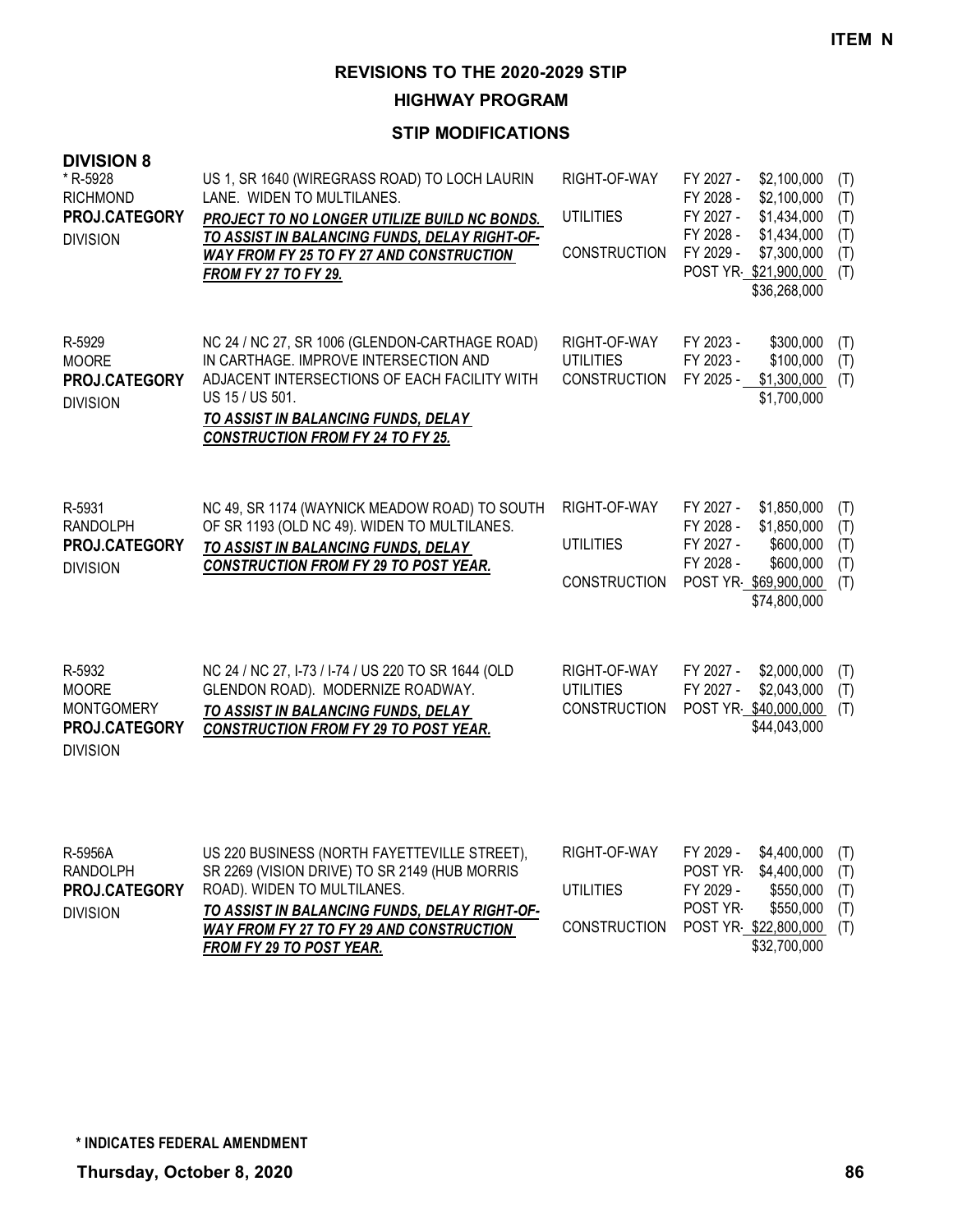**HIGHWAY PROGRAM**

| <b>DIVISION 8</b><br>R-5956B<br><b>RANDOLPH</b><br>PROJ.CATEGORY<br><b>DIVISION</b> | US 220 BUSINESS (NORTH FAYETTEVILLE STREET),<br>SR 2149 (HUB MORRIS ROAD) TO SR 2123 (CAUDLE<br>ROAD). WIDEN TO MULTILANES.<br>TO ASSIST IN BALANCING FUNDS, DELAY RIGHT-OF-<br><b>WAY FROM FY 27 TO FY 29 AND CONSTRUCTION</b><br><b>FROM FY 29 TO POST YEAR.</b> | RIGHT-OF-WAY<br><b>UTILITIES</b><br><b>CONSTRUCTION</b>                        | FY 2029 -<br>\$1,450,000<br>\$1,450,000<br>POST YR<br>FY 2029 -<br>\$250,000<br>POST YR<br>\$250,000<br>POST YR \$12,300,000<br>\$15,700,000                                                                                                                                                                          | (T)<br>(T)<br>(T)<br>(T)<br>(T)                                           |
|-------------------------------------------------------------------------------------|--------------------------------------------------------------------------------------------------------------------------------------------------------------------------------------------------------------------------------------------------------------------|--------------------------------------------------------------------------------|-----------------------------------------------------------------------------------------------------------------------------------------------------------------------------------------------------------------------------------------------------------------------------------------------------------------------|---------------------------------------------------------------------------|
| R-5958<br><b>RANDOLPH</b><br>PROJ.CATEGORY<br><b>DIVISION</b>                       | NC 159 (ZOO PARKWAY), RIDGE STREET IN<br>ASHEBORO. IMPROVE INTERSECTION.<br>TO ASSIST IN BALANCING FUNDS, DELAY<br><b>CONSTRUCTION FROM FY 22 TO FY 23.</b>                                                                                                        | RIGHT-OF-WAY<br><b>UTILITIES</b><br><b>CONSTRUCTION</b>                        | FY 2022 -<br>\$100,000<br>FY 2022 -<br>\$100,000<br>FY 2023 -<br>\$500,000<br>\$700,000                                                                                                                                                                                                                               | (T)<br>(T)<br>(T)                                                         |
| R-5960<br><b>LEE</b><br>PROJ.CATEGORY<br><b>DIVISION</b>                            | NEW ROUTE, SR 1133 (LEE AVENUE) TO EXISTING<br>COMMERCE DRIVE IN SANFORD. CONSTRUCT 2-LANE<br>EXTENSION OF COMMERCE DRIVE.<br>TO ASSIST IN BALANCING FUNDS, DELAY RIGHT-OF-<br>WAY FROM FY 25 TO FY 28 AND CONSTRUCTION<br><b>FROM FY 27 TO POST YEAR.</b>         | RIGHT-OF-WAY<br><b>UTILITIES</b><br><b>CONSTRUCTION</b>                        | FY 2028 -<br>\$500,000<br>FY 2028 -<br>\$500,000<br>POST YR-<br>\$5,200,000<br>\$6,200,000                                                                                                                                                                                                                            | (T)<br>(T)<br>(T)                                                         |
| R-5961<br><b>CHATHAM</b><br>PROJ.CATEGORY<br><b>DIVISION</b>                        | NC 87, NC 902 IN PITTSBORO TO US 64 BYPASS.<br>WIDEN TO 12-FT LANES AND 4-FT PAVED SHOULDERS.<br>TO ASSIST IN BALANCING FUNDS, DELAY<br><b>CONSTRUCTION FROM FY 29 TO POST YEAR.</b>                                                                               | RIGHT-OF-WAY<br><b>UTILITIES</b><br><b>CONSTRUCTION</b>                        | FY 2027 -<br>\$3,000,000<br>FY 2027 -<br>\$500,000<br>POST YR \$7,000,000<br>\$10,500,000                                                                                                                                                                                                                             | (T)<br>(T)<br>(T)                                                         |
| * R-5963<br>CHATHAM<br>PROJ.CATEGORY<br><b>DIVISION</b>                             | NEW ROUTE, US 15 / US 501 / NC 87 TO US 64<br>BUSINESS. CONSTRUCT 2-LANE ROADWAY ON NEW<br>LOCATION.<br>PROJECT TO UTILIZE BUILD NC BONDS. TO ASSIST<br>IN BALANCING FUNDS, DELAY RIGHT-OF-WAY FROM<br>FY 23 TO FY 24 AND CONSTRUCTION FROM FY 25 TO<br>FY 27.     | RIGHT-OF-WAY<br><b>UTILITIES</b><br><b>BUILD NC CON</b><br><b>CONSTRUCTION</b> | FY 2024 -<br>\$3,129,000<br>FY 2025 -<br>\$3,129,000<br>FY 2024 -<br>\$100,000<br>\$3,432,000<br>FY 2027 -<br>FY 2028 -<br>\$3,432,000<br>FY 2029 -<br>\$3,432,000<br>POST YR \$41,184,000<br>FY 2027 -<br>\$1,725,000<br>FY 2028 -<br>\$1,725,000<br>FY 2029 -<br>\$1,725,000<br>POST YR \$1,725,000<br>\$64,738,000 | (T)<br>(T)<br>(T)<br>(T)<br>(T)<br>(T)<br>(T)<br>(T)<br>(T)<br>(T)<br>(T) |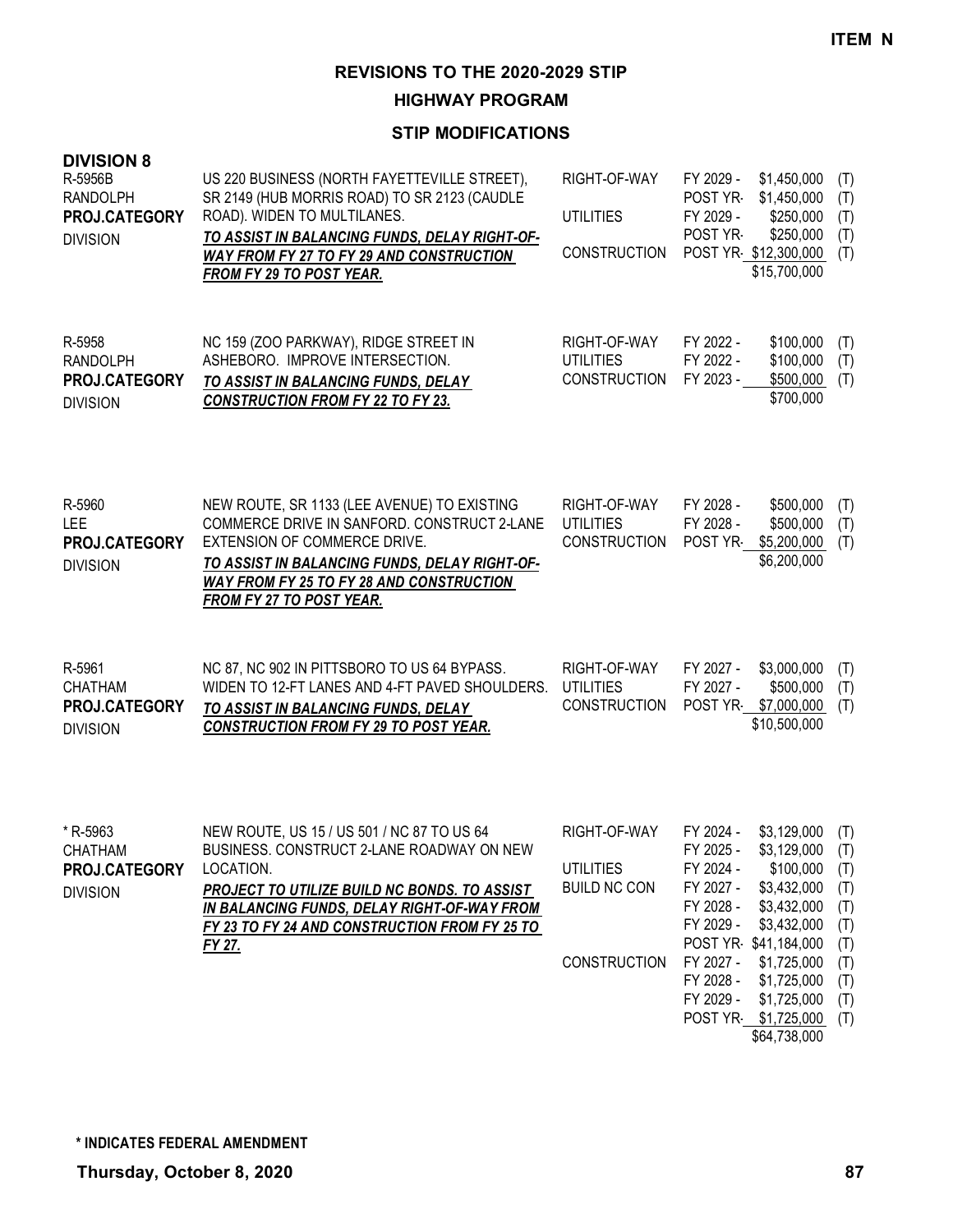**HIGHWAY PROGRAM**

| <b>DIVISION 8</b><br>* U-3628<br><b>MOORE</b><br>PROJ.CATEGORY<br><b>REGIONAL</b> | NC 24 / NC 27, COURTHOUSE WEST OF NC 22<br>(MCNEILL STREET) TO US 15 / US 501 IN CARTHAGE.<br>WIDEN TO THREE LANES WITH CURB AND GUTTER<br>AND BICYCLE / PEDESTRIAN ACCOMMODATIONS.<br><b>TO ASSIST IN BALANCING FUNDS, DELAY</b><br><b>CONSTRUCTION FROM FY 23 TO FY 25.</b> | CONSTRUCTION FY 2025 - \$4,000,000                      |                                                                                                                                            | \$4,000,000                                                                                                                                                 | (T)                                                                       |
|-----------------------------------------------------------------------------------|-------------------------------------------------------------------------------------------------------------------------------------------------------------------------------------------------------------------------------------------------------------------------------|---------------------------------------------------------|--------------------------------------------------------------------------------------------------------------------------------------------|-------------------------------------------------------------------------------------------------------------------------------------------------------------|---------------------------------------------------------------------------|
| U-5308<br><b>RANDOLPH</b><br>PROJ.CATEGORY<br><b>DIVISION</b>                     | SR 1547 (FINCH FARM ROAD), SR 3106 (KENNEDY<br>ROAD) TO I-85 IN TRINITY. WIDEN TO MULTILANES.<br>TO ASSIST IN BALANCING FUNDS, DELAY<br><b>CONSTRUCTION FROM FY 22 TO FY 23.</b>                                                                                              | <b>ENGINEERING</b>                                      | FY 2020 -<br>FY 2021 -<br>FY 2022 -<br>FY 2023 -<br>FY 2024 -<br>FY 2025 -<br>FY 2026 -<br>FY 2027 -<br>FY 2028 -<br>FY 2029 -<br>POST YR  | \$360,000<br>\$180,000<br>\$180,000<br>\$180,000<br>\$180,000<br>\$180,000<br>\$180,000<br>\$180,000<br>\$180,000<br>\$180,000<br>\$723,000                 | (T)<br>(T)<br>(T)<br>(T)<br>(T)<br>(T)<br>(T)<br>(T)<br>(T)<br>(T)<br>(T) |
|                                                                                   |                                                                                                                                                                                                                                                                               | <b>BUILD NC ROW</b>                                     | FY 2020 -<br>FY 2021 -<br>FY 2022 -<br>FY 2023 -<br>FY 2024 -<br>FY 2025 -<br>FY 2026 -<br>FY 2027 -<br>FY 2028 -<br>FY 2029 -<br>POST YR- | \$32,000<br>\$16,000<br>\$16,000<br>\$16,000<br>\$16,000<br>\$16,000<br>\$16,000<br>\$16,000<br>\$16,000<br>\$16,000<br>\$68,000                            | (T)<br>(T)<br>(T)<br>(T)<br>(T)<br>(T)<br>(T)<br>(T)<br>(T)<br>(T)<br>(T) |
|                                                                                   |                                                                                                                                                                                                                                                                               | RIGHT-OF-WAY<br><b>UTILITIES</b><br><b>BUILD NC CON</b> | FY 2020 -<br>FY 2020 -<br>FY 2023 -<br>FY 2024 -<br>FY 2025 -<br>FY 2026 -<br>FY 2027 -<br>FY 2028 -<br>FY 2029 -                          | \$2,215,000<br>\$2,106,000<br>\$1,716,000<br>\$1,716,000<br>\$1,716,000<br>\$1,716,000<br>\$1,716,000<br>\$1,716,000<br>\$1,716,000<br>POST YR \$13,728,000 | (T)<br>(T)<br>(T)<br>(T)<br>(T)<br>(T)<br>(T)<br>(T)<br>(T)               |
|                                                                                   |                                                                                                                                                                                                                                                                               | <b>CONSTRUCTION</b>                                     | FY 2023 -                                                                                                                                  | \$3,400,000<br>FY 2024 - \$3,400,000<br>\$39,808,000                                                                                                        | (T)<br>(T)<br>(T)                                                         |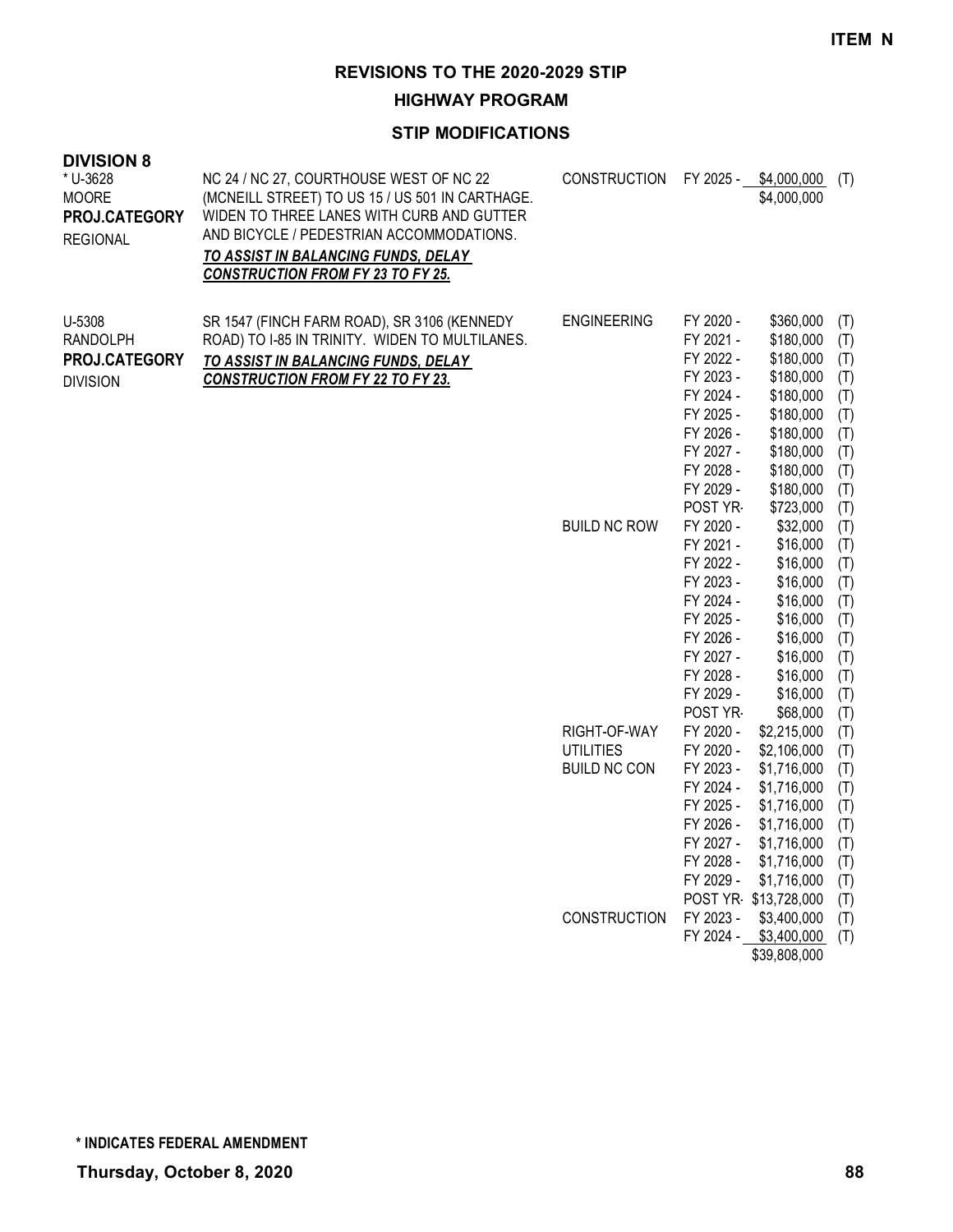**HIGHWAY PROGRAM**

| <b>DIVISION 8</b><br>U-5706<br><b>RICHMOND</b><br>PROJ.CATEGORY<br><b>DIVISION</b> | VARIOUS, US 74 BUSINESS TO SR 1426 (ABERDEEN<br>ROAD). CONSTRUCT TWO LANE FACILITY UTILIZING<br>SECTIONS OF SR 1641 (CLEMMER ROAD) AND SR<br>1645 (MT. OLIVE CHURCH ROAD), REMAINDER ON<br>NEW LOCATION.<br>TO ASSIST IN BALANCING FUNDS, DELAY<br><b>CONSTRUCTION FROM FY 24 TO FY 26.</b>                                                                                                                    | RIGHT-OF-WAY<br><b>UTILITIES</b><br><b>CONSTRUCTION</b> | FY 2023 -<br>FY 2024 -<br>FY 2025 -<br>FY 2023 - | \$6,048,000<br>\$6,048,000<br>\$6,048,000<br>\$155,000<br>FY 2026 - \$4,560,000<br>\$22,859,000           | (T)<br>(T)<br>(T)<br>(T)<br>(T) |
|------------------------------------------------------------------------------------|----------------------------------------------------------------------------------------------------------------------------------------------------------------------------------------------------------------------------------------------------------------------------------------------------------------------------------------------------------------------------------------------------------------|---------------------------------------------------------|--------------------------------------------------|-----------------------------------------------------------------------------------------------------------|---------------------------------|
| * U-5707<br><b>HOKE</b><br>PROJ.CATEGORY<br><b>DIVISION</b>                        | SR 1420 (GILLIS HILL ROAD), GILLIS HILL ROAD<br>EXTENSION, SR 1406 (ROCKFISH ROAD) TO SR 1418<br>(LINDSAY ROAD) NEAR FAYETTEVILLE. CONSTRUCT<br>MULTILANE FACILITY ON NEW LOCATION TO TIE IN AT<br>THE INTERSECTION OF SR 1406 ROCKFISH ROAD<br>AND WESTFIELD DRIVE.<br>TO ASSIST IN BALANCING FUNDS, DELAY RIGHT-OF-<br><b>WAY FROM FY 21 TO FY 27 AND CONSTRUCTION</b><br>FROM FY 23 TO FY 29.               | RIGHT-OF-WAY<br><b>UTILITIES</b><br><b>CONSTRUCTION</b> | FY 2027 -<br>FY 2027 -<br>FY 2029 -              | \$8,904,000<br>\$9,598,000<br>\$6,175,000<br>POST YR \$18,525,000<br>\$43,202,000                         | (T)<br>(T)<br>(T)<br>(T)        |
| * U-5709<br><b>LEE</b><br>PROJ.CATEGORY<br><b>DIVISION</b>                         | SR 1237 (CARTHAGE STREET), SR 1152 (FIRE TOWER<br>ROAD) TO NC 42 (WICKER STREET) IN SANFORD.<br>WIDEN ROADWAY.<br><b>PROJECT TO NO LONGER UTILIZE BUILD NC BONDS.</b>                                                                                                                                                                                                                                          | RIGHT-OF-WAY<br><b>UTILITIES</b><br><b>CONSTRUCTION</b> | FY 2021 -<br>FY 2021 -                           | \$2,674,000<br>\$698,000<br>FY 2024 - \$10,100,000<br>\$13,472,000                                        | (T)<br>(T)<br>(T)               |
| * U-5722<br><b>LEE</b><br>PROJ.CATEGORY<br><b>REGIONAL</b>                         | US 421 BUSINESS / NC 87, US 1 / US 15 / US 501 TO<br>FORMER ATLANTIC COAST LINE RAILROAD<br>CROSSING EAST OF WASHINGTON AVENUE IN<br>SANFORD. RECONSTRUCT AS A "COMPLETE STREET"<br>WITH IMPROVEMENTS SUCH AS MEDIANS,<br>SIDEWALKS, BICYCLE FACILITIES, AND<br>STREETSCAPING.<br>TO ASSIST IN BALANCING FUNDS, DELAY RIGHT-OF-<br><b>WAY FROM FY 21 TO FY 29 AND CONSTRUCTION</b><br>FROM FY 24 TO POST YEAR. | RIGHT-OF-WAY<br><b>UTILITIES</b><br><b>CONSTRUCTION</b> | FY 2029 -<br>FY 2029 -<br>POST YR                | \$5,790,000<br>POST YR \$11,580,000<br>\$2,022,000<br>\$4,043,000<br>POST YR \$18,800,000<br>\$42,235,000 | (T)<br>(T)<br>(T)<br>(T)<br>(T) |
| * U-5737<br><b>CHATHAM</b><br>PROJ.CATEGORY<br><b>REGIONAL</b>                     | US 64 (EAST 11TH STREET), NORTH GLENN AVENUE<br>TO EAST OF US 421 IN SILER CITY. UPGRADE<br>ROADWAY TO INCLUDE MEDIAN FOR ACCESS<br>CONTROL, SIDEWALKS, CROSSWALKS, BICYCLE<br>LANES AND / OR MULTIUSE SIDEPATH.<br>TO ASSIST IN BALANCING FUNDS, DELAY RIGHT-OF-<br><b>WAY FROM FY 21 TO FY 22 AND CONSTRUCTION</b><br><b>FROM FY 23 TO FY 24.</b>                                                            | RIGHT-OF-WAY<br><b>UTILITIES</b><br><b>CONSTRUCTION</b> | FY 2022 -<br>FY 2022 -<br>FY 2024 -              | \$2,462,000<br>\$1,300,000<br>\$7,450,000<br>FY 2025 - \$7,450,000<br>\$18,662,000                        | (T)<br>(T)<br>(T)<br>(T)        |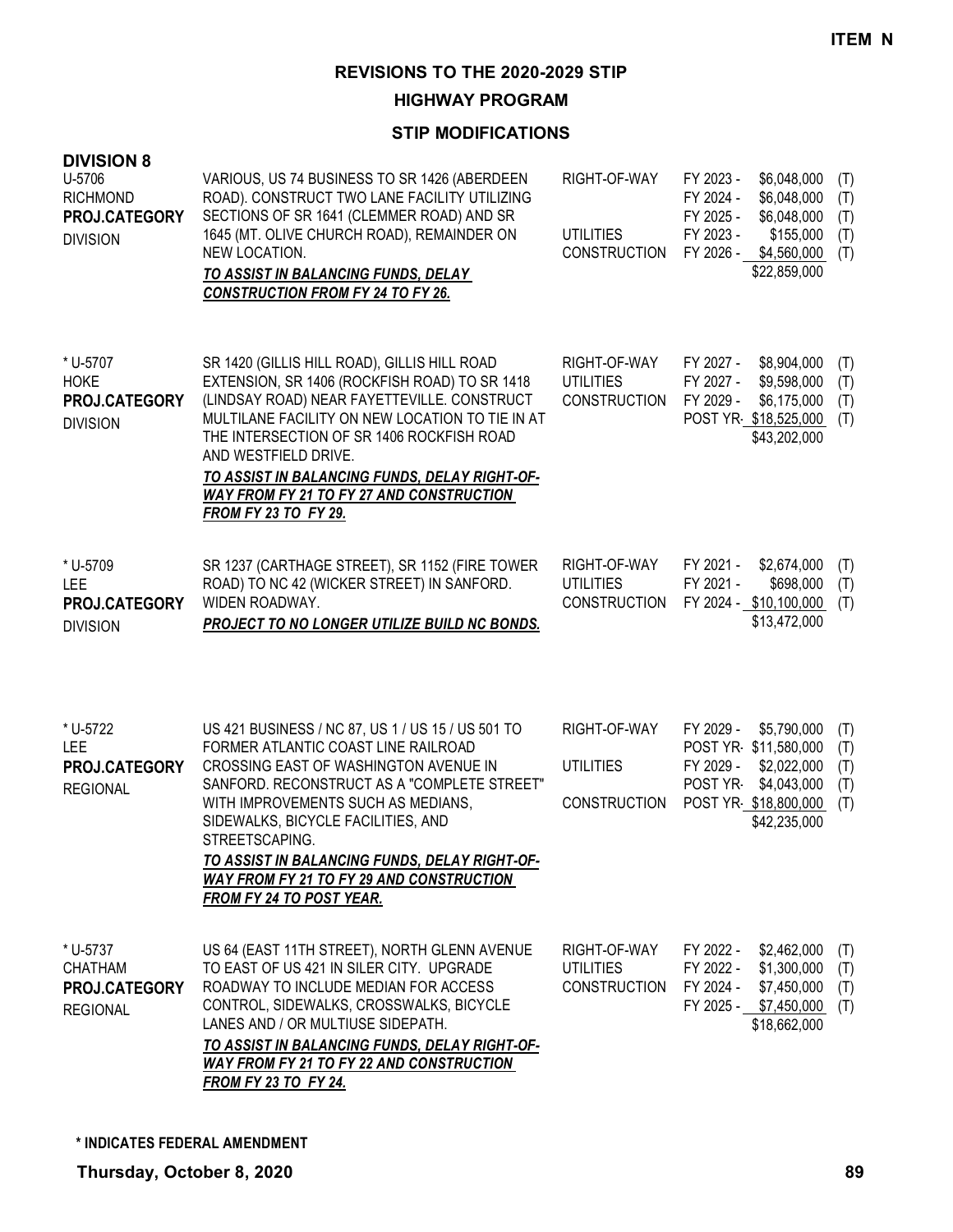**HIGHWAY PROGRAM**

| <b>DIVISION 8</b><br>* U-5743<br><b>RANDOLPH</b><br>PROJ.CATEGORY<br><b>REGIONAL</b> | NC 42, SR 2237 (EAST SALISBURY STREET) TO NORTH<br>OF US 64 / NC 49 (DIXIE DRIVE) IN ASHEBORO.<br>WIDEN TO THREE LANES.<br>PROJECT TO NO LONGER UTILIZE BUILD NC BONDS.<br>TO ASSIST IN BALANCING FUNDS, DELAY<br><b>CONSTRUCTION FROM FY 22 TO FY 23.</b>                                      | RIGHT-OF-WAY<br><b>UTILITIES</b><br><b>CONSTRUCTION</b> | FY 2022 -<br>\$1,083,000<br>FY 2022 -<br>\$698,000<br>FY 2023 -<br>\$3,750,000<br>FY 2024 - \$3,750,000<br>\$9,281,000                                                                                       | (T)<br>(T)<br>(T)<br>(T)                           |
|--------------------------------------------------------------------------------------|-------------------------------------------------------------------------------------------------------------------------------------------------------------------------------------------------------------------------------------------------------------------------------------------------|---------------------------------------------------------|--------------------------------------------------------------------------------------------------------------------------------------------------------------------------------------------------------------|----------------------------------------------------|
| * U-5753<br><b>HOKE</b><br>PROJ.CATEGORY<br><b>DIVISION</b>                          | SR 1305 (WAYSIDE ROAD); SR 1418 (LINDSAY ROAD),<br>SR 1305, US 401 TO PLANK ROAD, AND SR 1418, US<br>401 TO SR 1406 (ROCKFISH ROAD). WIDEN TO<br>MULTILANES.<br>TO ASSIST IN BALANCING FUNDS, DELAY RIGHT-OF-<br><b>WAY FROM FY 20 TO FY 22 AND CONSTRUCTION</b><br><b>FROM FY 22 TO FY 24.</b> | RIGHT-OF-WAY<br><b>UTILITIES</b><br><b>CONSTRUCTION</b> | FY 2022 -<br>\$8,086,000<br>\$8,086,000<br>FY 2023 -<br>FY 2022 -<br>\$525,000<br>FY 2023 -<br>\$525,000<br>FY 2024 - \$49,400,000<br>\$66,622,000                                                           | (T)<br>(T)<br>(T)<br>(T)<br>(T)                    |
| * U-5756<br><b>MOORE</b><br>PROJ.CATEGORY<br><b>REGIONAL</b>                         | NC 5, US 1 IN ABERDEEN TO THE INTERSECTION OF<br>TROTTER DRIVE / BLAKE BOULEVARD IN<br>PINEHURST. WIDEN TO MULTILANES.<br>TO ASSIST IN BALANCING FUNDS, DELAY RIGHT-OF-<br><b>WAY FROM FY 21 TO FY 23 AND CONSTRUCTION</b><br><b>FROM FY 22 TO FY 25.</b>                                       | RIGHT-OF-WAY<br><b>UTILITIES</b><br><b>CONSTRUCTION</b> | FY 2023 -<br>\$360,000<br>FY 2023 -<br>\$100,000<br>\$6,538,000<br>FY 2025 -<br>\$6,998,000                                                                                                                  | (T)<br>(T)<br>(T)                                  |
| * U-5770<br>RANDOLPH<br>PROJ.CATEGORY<br><b>REGIONAL</b>                             | I-85, SR 1009 (SOUTH MAIN STREET) IN ARCHDALE.<br>INTERCHANGE IMPROVEMENTS.<br><b>PROJECT TO NO LONGER UTILIZE BUILD NC BONDS.</b><br>TO ASSIST IN BALANCING FUNDS, DELAY RIGHT-OF-<br><b>WAY FROM FY 21 TO FY 22 AND CONSTRUCTION</b><br><b>FROM FY 24 TO FY 25.</b>                           | RIGHT-OF-WAY<br><b>UTILITIES</b><br><b>CONSTRUCTION</b> | FY 2022 -<br>\$5,833,000<br>FY 2022 -<br>\$575,000<br>\$6,100,000<br>FY 2025 -<br>\$6,100,000<br>FY 2026 -<br>\$18,608,000                                                                                   | (T)<br>(T)<br>(T)<br>(T)                           |
| * U-5813<br>RANDOLPH<br>PROJ.CATEGORY<br><b>REGIONAL</b>                             | US 64, ASHEBORO BYPASS TO EAST OF 1-73 / 1-74 / US<br>220 IN ASHEBORO. WIDEN TO MULTILANES,<br>RECONSTRUCT INTERCHANGE AT NC 49, MODIFY<br>INTERCHANGE AT I-73 / I-74 / US 220 AND REPLACE<br>BRIDGE 750171 OVER US 64 AND NC 49.<br>PROJECT TO NO LONGER UTILIZE GARVEE BONDS.                 | RIGHT-OF-WAY<br>UTILITIES<br><b>CONSTRUCTION</b>        | FY 2021 -<br>\$5,590,000<br>\$5,589,000 (NHP)<br>FY 2022 -<br>FY 2021 -<br>\$200,000<br>\$199,000<br>FY 2022 -<br>FY 2022 - \$11,167,000<br>FY 2023 - \$11,167,000<br>FY 2024 - \$11,166,000<br>\$45,078,000 | (NHP)<br>(NHP)<br>(NHP)<br>(NHP)<br>(NHP)<br>(NHP) |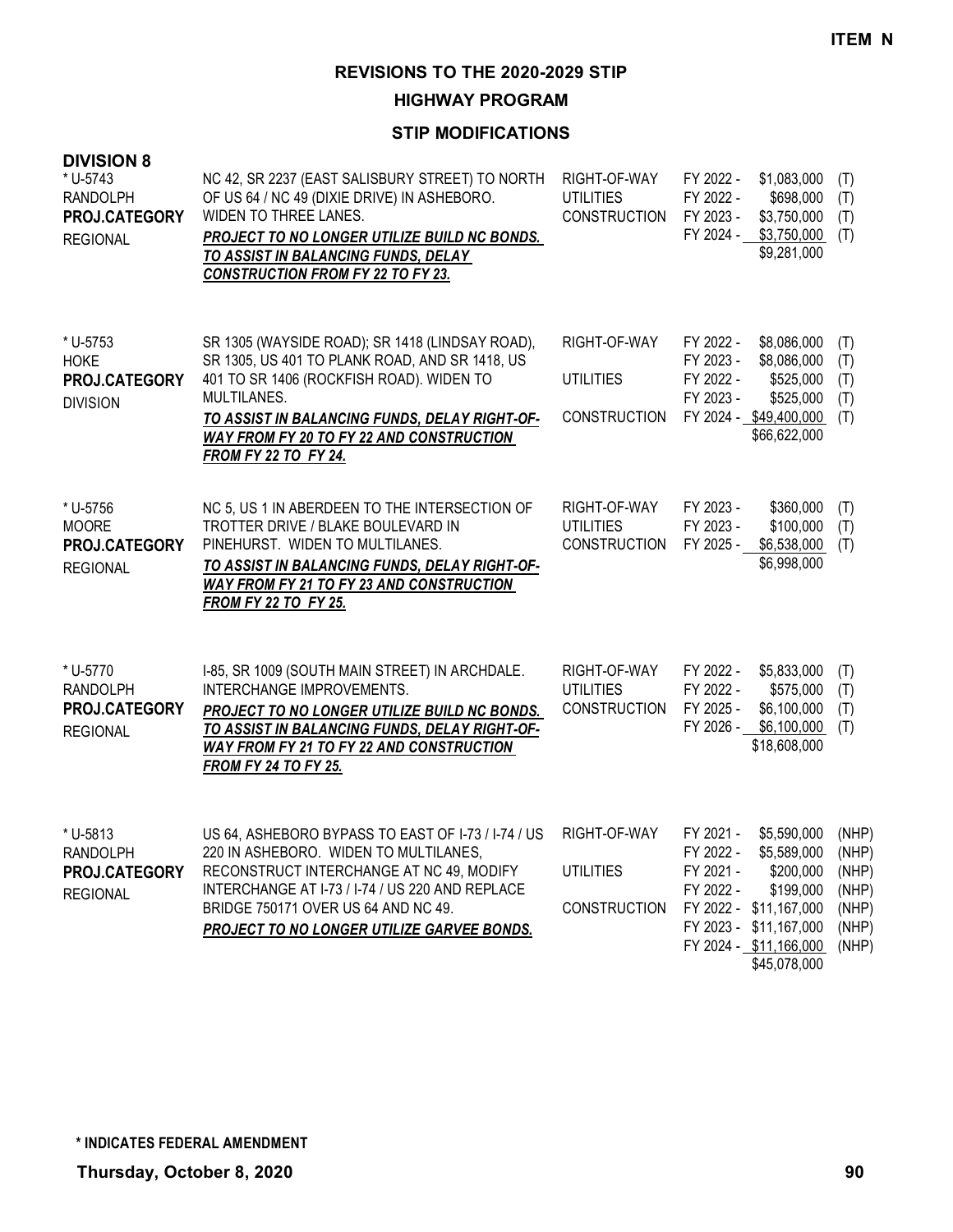**HIGHWAY PROGRAM**

### **STIP MODIFICATIONS**

| <b>DIVISION 8</b><br>* U-5814<br><b>MOORE</b><br>PROJ.CATEGORY<br><b>REGIONAL</b>  | US 15 / US 501 / NC 211, US 1 (SANDHILLS<br>BOULEVARD) IN ABERDEEN TO BRUCEWOOD ROAD<br>IN SOUTHERN PINES. ACCESS MANAGEMENT<br>IMPROVEMENTS.<br>TO ASSIST IN BALANCING FUNDS, DELAY<br><b>CONSTRUCTION FROM FY 23 TO FY 25.</b>                                                                   | <b>CONSTRUCTION</b>                                     | FY 2025 -<br>\$3,018,000<br>(T)<br>FY 2026 -<br>\$3,018,000<br>(T)<br>\$6,036,000                                                                                                       |
|------------------------------------------------------------------------------------|----------------------------------------------------------------------------------------------------------------------------------------------------------------------------------------------------------------------------------------------------------------------------------------------------|---------------------------------------------------------|-----------------------------------------------------------------------------------------------------------------------------------------------------------------------------------------|
| * U-5815B<br><b>MOORE</b><br>PROJ.CATEGORY<br><b>REGIONAL</b>                      | US 1 (SANDHILLS BOULEVARD), KNIGHT STREET IN<br>ABERDEEN TO OLD US 1 IN SOUTHERN PINES, SR<br>1112 (ROSELAND ROAD) REALIGNMENT AT US1,<br>IMPROVE RADII AT US 15 / US 501.<br>TO ASSIST IN BALANCING FUNDS, DELAY<br><b>CONSTRUCTION FROM FY 23 TO FY 25.</b>                                      | <b>CONSTRUCTION</b>                                     | FY 2025 -<br>\$4,233,000<br>(T)<br>FY 2026 - \$4,233,000<br>(T)<br>\$8,466,000                                                                                                          |
| * U-5857<br><b>HOKE</b><br>PROJ.CATEGORY<br><b>DIVISION</b>                        | SR 1406 (ROCKFISH ROAD), SR 1418 (LINDSAY ROAD)<br>TO SR 1003 (CAMDEN ROAD) NEAR FAYETTEVILLE.<br>WIDEN TO MULTILANES.<br>PROJECT TO NO LONGER UTILIZE BUILD NC BONDS.<br>TO ASSIST IN BALANCING FUNDS, DELAY RIGHT-OF-<br>WAY FROM FY 21 TO FY 27 AND CONSTRUCTION<br><b>FROM FY 23 TO FY 29.</b> | RIGHT-OF-WAY<br><b>UTILITIES</b><br><b>CONSTRUCTION</b> | FY 2027 -<br>\$5,185,000<br>(T)<br>FY 2028 -<br>\$5,185,000<br>(T)<br>FY 2027 -<br>\$1,146,000<br>(T)<br>FY 2029 -<br>\$5,200,000<br>(T)<br>POST YR \$10,400,000<br>(T)<br>\$27,116,000 |
| * U-5864<br><b>RANDOLPH</b><br><b>GUILFORD</b><br>PROJ.CATEGORY<br><b>DIVISION</b> | SR 1595 / SR 4053 (SURRETT DRIVE), I-85 IN TRINITY<br>TO SR 1300 (WEST FAIRFIELD ROAD) IN HIGH POINT.<br>WIDEN TO MULTILANES.<br>TO ASSIST IN BALANCING FUNDS, DELAY RIGHT-OF-<br>WAY FROM FY 22 TO FY 24 AND CONSTRUCTION<br><b>FROM FY 24 TO FY 29.</b>                                          | RIGHT-OF-WAY<br><b>UTILITIES</b><br><b>CONSTRUCTION</b> | FY 2024 -<br>\$2,517,000<br>(T)<br>FY 2024 -<br>\$302,000<br>(T)<br>FY 2029 - \$10,640,000<br>(T)<br>POST YR \$21,280,000<br>(T)<br>\$34,739,000                                        |
| U-5977<br><b>SCOTLAND</b><br>PROJ.CATEGORY<br><b>REGIONAL</b>                      | US 15 / US 401, SOUTH CAROLINA STATE LINE TO<br>SOUTH OF SR 1105 (TURNPIKE ROAD) IN<br>LAURINBURG. WIDEN TO MULTILANES.<br>TO ASSIST IN BALANCING FUNDS, DELAY RIGHT-OF-<br><b>WAY FROM FY 25 TO FY 29 AND CONSTRUCTION</b><br>FROM FY 27 TO POST YEAR.                                            | RIGHT-OF-WAY<br><b>UTILITIES</b><br><b>CONSTRUCTION</b> | FY 2029 -<br>\$2,500,000<br>(T)<br>\$2,500,000<br>POST YR<br>(T)<br>FY 2029 -<br>\$1,050,000<br>(T)<br>POST YR<br>\$1,050,000<br>(T)<br>POST YR \$11,000,000<br>(T)<br>\$18,100,000     |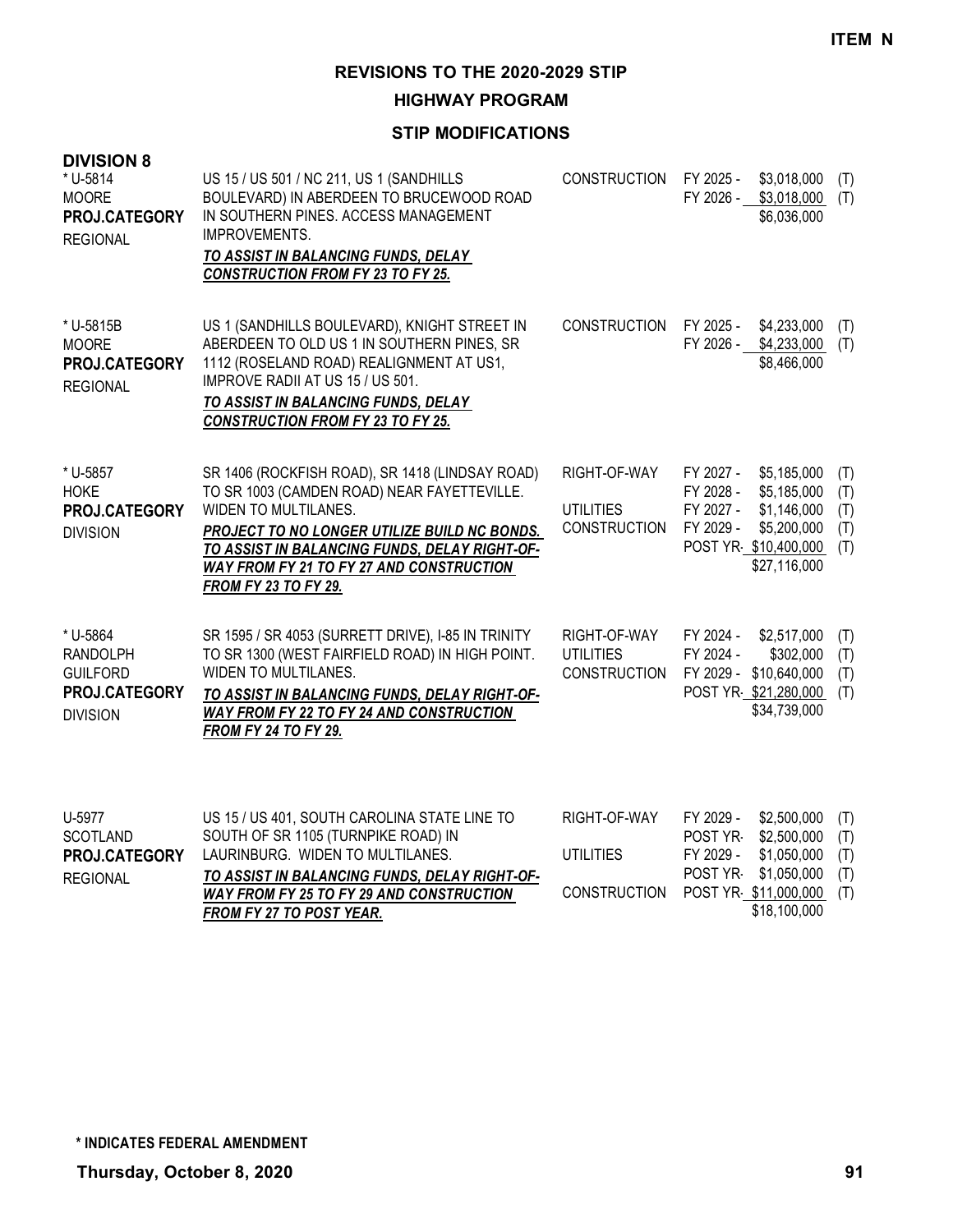**HIGHWAY PROGRAM**

| <b>DIVISION 8</b><br>U-6027<br><b>RICHMOND</b><br>PROJ.CATEGORY<br><b>DIVISION</b> | US 1 (PROPOSED) /SR 1516 (GREENE STREET), US<br>220 TO US 1 IN ROCKINGHAM. WIDEN TO 3-LANE<br>FACILITY AND RE-ROUTE US 1 ALONG PROJECT.<br>TO ALLOW ADDITIONAL TIME FOR PLANNING AND<br>DESIGN, DELAY RIGHT-OF-WAY FROM FY 21 TO FY 22<br>AND CONSTRUCTION FROM FY 22 TO FY 23.                                                       | RIGHT-OF-WAY<br><b>UTILITIES</b><br><b>CONSTRUCTION</b> | FY 2022 -<br>\$1,900,000<br>FY 2022 -<br>\$500,000<br>FY 2023 -<br>\$4,100,000<br>\$6,500,000                                                                                                                                                                                                    | (T)<br>(T)<br>(T)                                                  |
|------------------------------------------------------------------------------------|---------------------------------------------------------------------------------------------------------------------------------------------------------------------------------------------------------------------------------------------------------------------------------------------------------------------------------------|---------------------------------------------------------|--------------------------------------------------------------------------------------------------------------------------------------------------------------------------------------------------------------------------------------------------------------------------------------------------|--------------------------------------------------------------------|
| U-6191<br>RANDOLPH<br>PROJ.CATEGORY<br><b>DIVISION</b>                             | NC 62, SR 3252 (SURRETT DRIVE) IN TRINITY TO SR<br>1009 (NORTH MAIN STREET) IN ARCHDALE.<br>MODERNIZE ROADWAY.<br>TO ASSIST IN BALANCING FUNDS, DELAY RIGHT-OF-<br><b>WAY FROM FY 25 TO FY 27 AND CONSTRUCTION</b><br><b>FROM FY 27 TO FY 29.</b>                                                                                     | RIGHT-OF-WAY<br><b>UTILITIES</b><br><b>CONSTRUCTION</b> | FY 2027 -<br>\$1,500,000<br>FY 2027 -<br>\$500,000<br>FY 2029 -<br>\$4,500,000<br>POST YR \$9,000,000<br>\$15,500,000                                                                                                                                                                            | (T)<br>(T)<br>(T)<br>(T)                                           |
| * U-6192<br>ORANGE<br><b>CHATHAM</b><br>PROJ.CATEGORY<br><b>DIVISION</b>           | US 15 / US 501, US 64 BYPASS TO SR 1919 (SMITH<br>LEVEL ROAD). CONVERT REMAINING NON-<br>SYNCHRONIZED SECTIONS OF FACILITY TO<br>SYNCHRONIZED STREET.<br>PROJECT TO NO LONGER UTILIZE BUILD NC BONDS.<br>TO ASSIST IN BALANCING FUNDS, DELAY RIGHT-OF-<br><b>WAY FROM FY 25 TO FY 26 AND CONSTRUCTION</b><br>FROM FY 27 TO POST YEAR. | RIGHT-OF-WAY<br><b>UTILITIES</b><br><b>CONSTRUCTION</b> | FY 2026 -<br>\$3,100,000<br>FY 2027 -<br>\$3,100,000<br>FY 2028 -<br>\$3,100,000<br>FY 2026 - \$10,000,000<br>FY 2027 - \$10,000,000<br>FY 2028 - \$10,000,000<br>POST YR \$78,400,000<br>\$117,700,000                                                                                          | (T)<br>(T)<br>(T)<br>(T)<br>(T)<br>(T)<br>(T)                      |
| <b>DIVISION 9</b><br>B-5766<br><b>STOKES</b><br>PROJ.CATEGORY<br><b>DIVISION</b>   | SR 1674 (SHEPPARD MILL ROAD), REPLACE BRIDGE<br>840082 OVER DAN RIVER IN DANBURY.<br>TO ASSIST IN BALANCING FUNDS, DELAY<br><b>CONSTRUCTION FROM FY 24 TO FY 25.</b>                                                                                                                                                                  | RIGHT-OF-WAY<br><b>CONSTRUCTION</b>                     | FY 2023 -<br>\$218,000<br>FY 2025 -<br>\$2,175,000<br>FY 2026 -<br>\$2,175,000<br>\$4,568,000                                                                                                                                                                                                    | (BGOFF)<br>(BGOFF)<br>(BGOFF)                                      |
| *I-0911A<br><b>DAVIE</b><br><b>FORSYTH</b><br>PROJ.CATEGORY<br><b>REGIONAL</b>     | I-40, WEST OF NC 801 IN DAVIE COUNTY TO SR 1101<br>(HARPER ROAD) IN FORSYTH COUNTY.<br>PROJECT TO UTILIZE BUILD NC BONDS                                                                                                                                                                                                              | <b>BUILD NC CON</b>                                     | FY 2021 -<br>\$2,660,000<br>FY 2022 -<br>\$2,660,000<br>FY 2023 -<br>\$2,660,000<br>FY 2024 -<br>\$2,660,000<br>FY 2025 -<br>\$2,660,000<br>FY 2026 -<br>\$2,660,000<br>FY 2027 -<br>\$2,660,000<br>FY 2028 -<br>\$2,660,000<br>FY 2029 -<br>\$2,660,000<br>POST YR \$15,957,000<br>\$39,897,000 | (T)<br>(T)<br>(T)<br>(T)<br>(T)<br>(T)<br>(T)<br>(T)<br>(T)<br>(T) |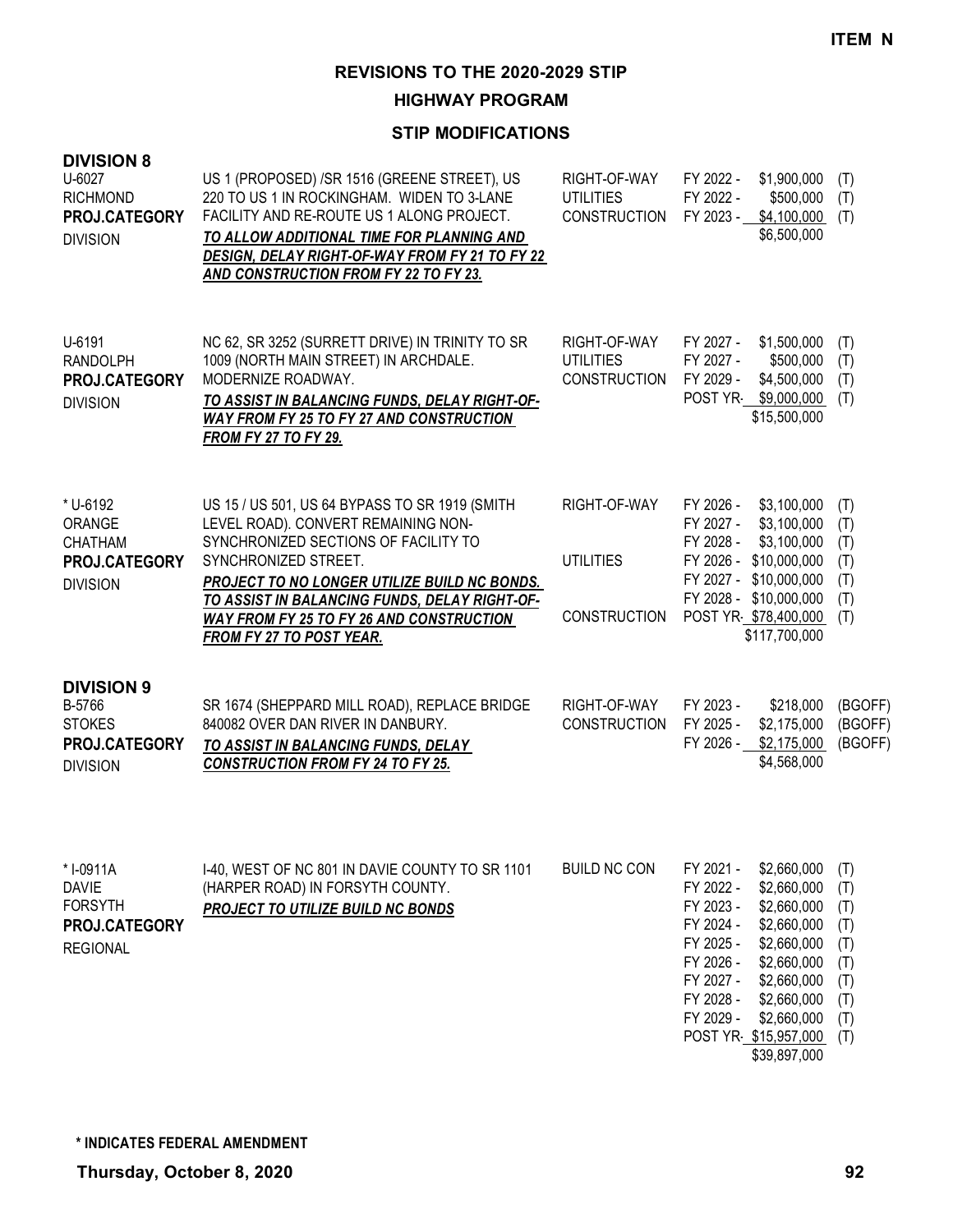**HIGHWAY PROGRAM**

| <b>DIVISION 9</b><br>* I-5880<br><b>FORSYTH</b><br><b>PROJ.CATEGORY</b><br><b>REGIONAL</b> | I-40 / US 311, NC 109 (THOMASVILLE ROAD) /<br>CLEMMONSVILLE ROAD SPLIT-DIAMOND<br>INTERCHANGE IN WINSTON-SALEM. CONVERT HALF<br>DIAMOND INTERCHANGE AT NC 109 TO FULL<br>DIAMOND, AND REMOVE CONNECTOR ROADS AND<br>HALF DIAMOND INTERCHANGE AT CLEMMONSVILLE<br><b>ROAD</b><br>TO ASSIST IN BALANCING FUNDS, DELAY RIGHT-OF-<br><b>WAY FROM FY 21 TO 23 AND CONSTRUCTION FROM</b><br>FY 23 TO FY 25. | RIGHT-OF-WAY<br><b>UTILITIES</b><br><b>CONSTRUCTION</b> | FY 2023 -<br>\$1,500,000<br>FY 2023 -<br>\$200,000<br>\$6,150,000<br>FY 2025 -<br>FY 2026 -<br>\$6,150,000<br>\$14,000,000 | (NHP)<br>(NHP)<br>(NHP)<br>(NHP) |
|--------------------------------------------------------------------------------------------|-------------------------------------------------------------------------------------------------------------------------------------------------------------------------------------------------------------------------------------------------------------------------------------------------------------------------------------------------------------------------------------------------------|---------------------------------------------------------|----------------------------------------------------------------------------------------------------------------------------|----------------------------------|
| * I-5950<br><b>DAVIDSON</b><br><b>PROJ.CATEGORY</b><br><b>STATEWIDE</b>                    | 1-85, US 29 / US 52 / US 70 / BUS-85 TO NORTH OF SR<br>2205 (OLD US 64), AND NC 109 IN THOMASVILLE TO<br>RANDOLPH COUNTY LINE. PAVEMENT<br>REHABILITATION.<br>TO ASSIST IN BALANCING FUNDS, DELAY<br><b>CONSTRUCTION FROM FY 22 TO FY 25.</b>                                                                                                                                                         | <b>CONSTRUCTION</b>                                     | FY 2025 -<br>\$5,748,000<br>FY 2026 - \$5,748,000<br>\$11,496,000                                                          | (NHPIM)<br>(NHPIM)               |
| I-5981A<br><b>FORSYTH</b><br><b>PROJ.CATEGORY</b><br><b>STATEWIDE</b>                      | 1-40, 1-74 / US 311 TO SR 2643 (UNION CROSS ROAD).<br>TO ASSIST IN BALANCING FUNDS. DELAY RIGHT-OF-<br><b>WAY FROM FY 25 TO 28 AND CONSTRUCTION FROM</b><br>FY 29 TO POST YEAR.                                                                                                                                                                                                                       | RIGHT-OF-WAY<br>UTILITIES<br><b>CONSTRUCTION</b>        | FY 2028 -<br>\$6.640,000<br>FY 2028 -<br>\$996,000<br>POST YR \$44,265,000<br>\$51,901,000                                 | (NHP)<br>(NHP)<br>(NHP)          |

| $I-5981B$            | 1-40, SR 2643 (UNION CROSS ROAD) TO NC 66.        | RIGHT-OF-WAY | FY 2028 - | \$6.641.000          | (NHP) |
|----------------------|---------------------------------------------------|--------------|-----------|----------------------|-------|
| <b>FORSYTH</b>       | TO ASSIST IN BALANCING FUNDS, DELAY RIGHT-OF-     | UTILITIES    | FY 2028 - | \$996,000 (NHP)      |       |
| <b>PROJ.CATEGORY</b> | <b>WAY FROM FY 25 TO 28 AND CONSTRUCTION FROM</b> | CONSTRUCTION |           | POST YR \$44,265,000 | (NHP) |
| <b>STATEWIDE</b>     | FY 29 TO POST YEAR.                               |              |           | \$51,902,000         |       |

| I-5981C              | 1-40. NC 66 TO US 421 / BUSINESS 40.          | RIGHT-OF-WAY | FY 2028 - | \$6,640,000 (NHP)          |  |
|----------------------|-----------------------------------------------|--------------|-----------|----------------------------|--|
| FORSYTH              | TO ASSIST IN BALANCING FUNDS, DELAY RIGHT-OF- | UTILITIES    | FY 2028 - | \$996,000 (NHP)            |  |
| GUILFORD             | WAY FROM FY 25 TO 28 AND CONSTRUCTION FROM    | CONSTRUCTION |           | POST YR \$44,265,000 (NHP) |  |
| <b>PROJ.CATEGORY</b> | FY 29 TO POST YEAR.                           |              |           | \$51.901.000               |  |
| STATEWIDE            |                                               |              |           |                            |  |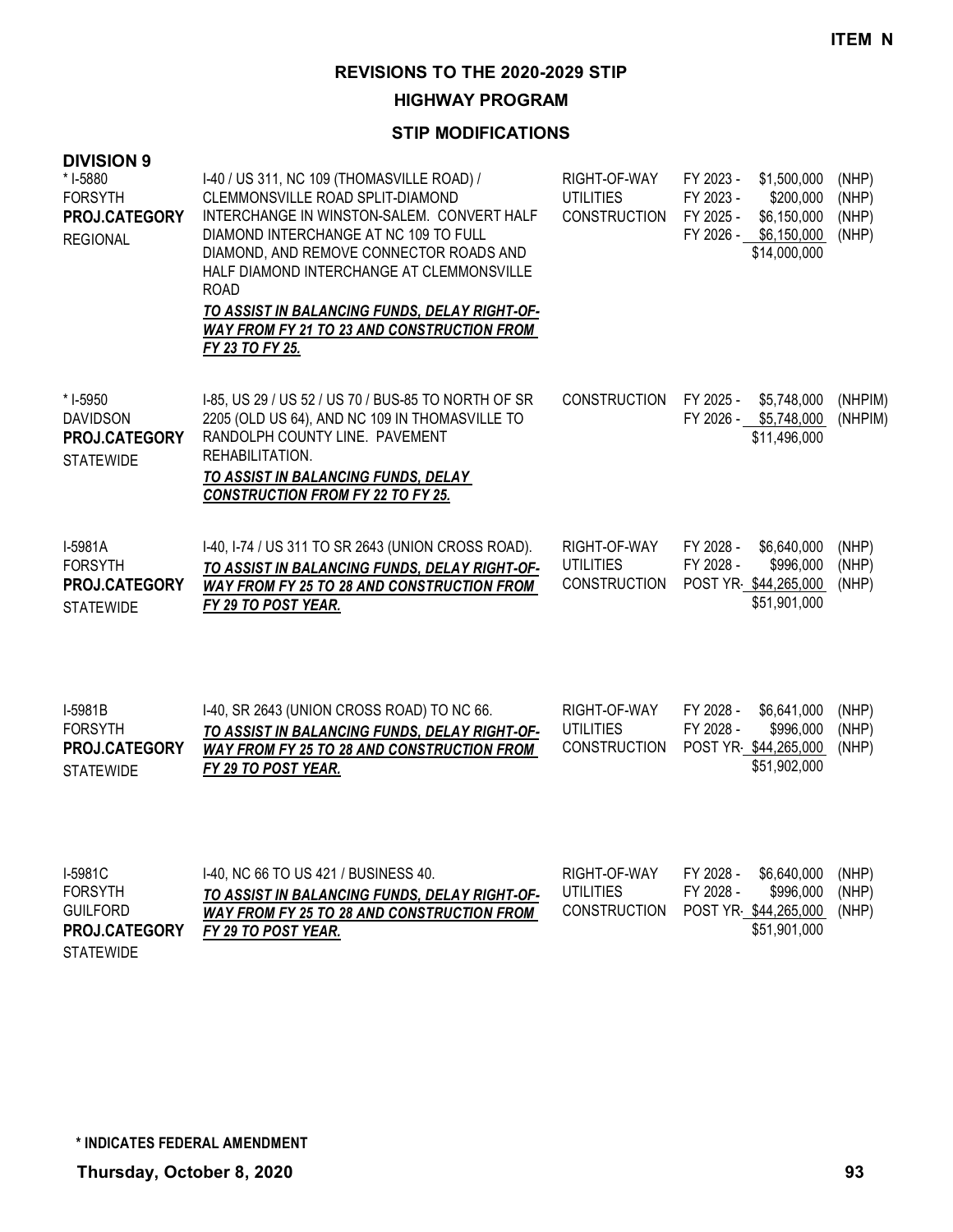**HIGHWAY PROGRAM**

| <b>DIVISION 9</b><br>* I-6003<br><b>DAVIE</b><br>PROJ.CATEGORY<br><b>STATEWIDE</b> | I-40, SR 1436 (PINEBROOK SCHOOL ROAD) TO WEST<br>OF NC 801. PAVEMENT REHABILITATION.<br>TO ASSIST IN BALANCING FUNDS, DELAY<br><b>CONSTRUCTION FROM FY 23 TO FY 26.</b>                                                                                                        | <b>CONSTRUCTION</b>                                     | FY 2026 -                           | \$2,900,000<br>\$2,900,000                                                        | (NHPIM)                      |
|------------------------------------------------------------------------------------|--------------------------------------------------------------------------------------------------------------------------------------------------------------------------------------------------------------------------------------------------------------------------------|---------------------------------------------------------|-------------------------------------|-----------------------------------------------------------------------------------|------------------------------|
| P-5751<br><b>DAVIDSON</b><br>PROJ.CATEGORY<br><b>DIVISION</b>                      | NCRR / NORFOLK SOUTHERN MAIN LINE, SR 2165<br>(TURNER STREET) IN THOMASVILLE. CONSTRUCT<br>GRADE SEPARATION AND CLOSE CROSSING 722327S.<br>TO ASSIST IN BALANCING FUNDS, DELAY RIGHT-OF-<br><b>WAY FROM FY 26 TO 29 AND CONSTRUCTION FROM</b><br><b>FY 29 TO POST YEAR.</b>    | RIGHT-OF-WAY<br><b>CONSTRUCTION</b>                     | FY 2029 -<br>POST YR-<br>POST YR-   | \$2,500,000<br>\$2,500,000<br>POST YR \$21,290,000<br>\$710,000<br>\$27,000,000   | (T)<br>(T)<br>(T)<br>(O)     |
| R-2247B<br><b>FORSYTH</b><br>PROJ.CATEGORY<br><b>REGIONAL</b>                      | NEW ROUTE (FUTURE NC 452), WINSTON-SALEM<br>NORTHERN BELTWAY, WESTERN SECTION, SOUTH<br>OF I-40 TO SOUTH OF US 421 INTERCHANGE<br>TO ASSIST IN BALANCING FUNDS, DELAY RIGHT-OF-<br><b>WAY AND CONSTRUCTION FROM FY 28 TO FY 29.</b>                                            | RIGHT-OF-WAY<br><b>UTILITIES</b><br><b>CONSTRUCTION</b> | FY 2029 -<br>FY 2029 -<br>FY 2029 - | \$8,741,000<br>\$1,654,000<br>\$3,425,000<br>POST YR \$65,075,000<br>\$78,895,000 | (T)<br>(T)<br>(NHP)<br>(NHP) |
| R-2247CA<br><b>FORSYTH</b><br>PROJ.CATEGORY<br><b>REGIONAL</b>                     | NEW ROUTE (FUTURE NC 452), WINSTON-SALEM<br>NORTHERN BELTWAY, WESTERN SECTION,<br>INTERCHANGE WITH US 421 AND INTERCHANGE<br>WITH SR 1140 (PEACE HAVEN ROAD)<br>TO ASSIST IN BALANCING FUNDS, DELAY RIGHT-OF-<br>WAY FROM FY 25 TO 29 AND CONSTRUCTION FROM<br>FY 27 TO FY 29. | RIGHT-OF-WAY<br><b>UTILITIES</b><br><b>CONSTRUCTION</b> | FY 2029 -<br>FY 2029 -<br>FY 2029 - | \$77,000<br>\$510,000<br>\$2,760,000<br>POST YR \$52,440,000<br>\$55,787,000      | (T)<br>(T)<br>(NHP)<br>(NHP) |
| <b>R-2247CB</b><br><b>FORSYTH</b><br>PROJ.CATEGORY<br><b>REGIONAL</b>              | NEW ROUTE (FUTURE NC 452), WINSTON-SALEM<br>NORTHERN BELTWAY, WESTERN SECTION, NORTH<br>OF US 421 INTERCHANGE TO SR 1348 (ROBINHOOD<br>ROAD)<br>TO ASSIST IN BALANCING FUNDS, DELAY RIGHT-OF-<br><b>WAY FROM FY 25 TO 29 AND CONSTRUCTION FROM</b><br>FY 27 TO FY 29.          | RIGHT-OF-WAY<br><b>UTILITIES</b><br><b>CONSTRUCTION</b> | FY 2029 -<br>FY 2029 -<br>FY 2029 - | \$7,001,000<br>\$1,936,000<br>\$2,700,000<br>POST YR \$51,300,000<br>\$62,937,000 | (T)<br>(T)<br>(NHP)<br>(NHP) |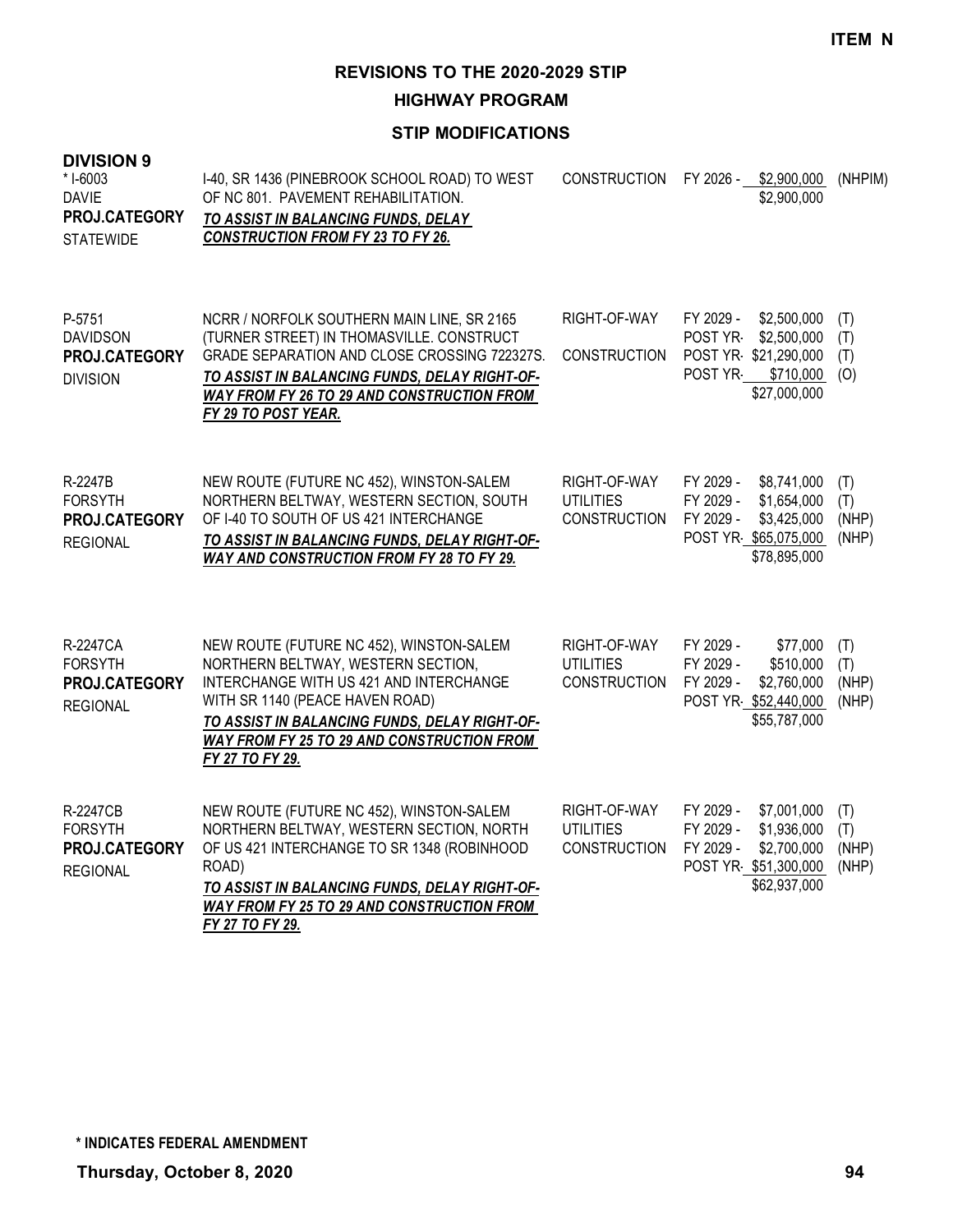**HIGHWAY PROGRAM**

| <b>DIVISION 9</b><br>* R-2247D<br><b>FORSYTH</b><br>PROJ.CATEGORY<br><b>REGIONAL</b> | NEW ROUTE (FUTURE NC 452), WINSTON-SALEM<br>NORTHERN BELTWAY, WESTERN SECTION, NORTH<br>OF SR 1348 (MEADOWLARK DRIVE-ROBINHOOD<br>ROAD) TO NC 67<br>PROJECT TO UTILIZE BUILD NC BONDS. TO ASSIST<br>IN BALANCING FUNDS, DELAY RIGHT-OF-WAY FROM<br>FY 24 TO 26 AND CONSTRUCTION FROM FY 26 TO FY<br><u>28.</u> | RIGHT-OF-WAY<br><b>UTILITIES</b><br><b>BUILD NC CON</b><br><b>CONSTRUCTION</b> | FY 2026 -<br>\$5,905,000<br>FY 2027 -<br>\$5,905,000<br>FY 2026 -<br>\$2,589,000<br>FY 2027 -<br>\$2,589,000<br>FY 2028 -<br>\$3,432,000<br>FY 2029 -<br>\$3,432,000<br>POST YR \$44,616,000<br>FY 2028 -<br>\$1,600,000<br>FY 2029 -<br>\$1,600,000<br>POST YR \$3,200,000<br>\$74,868,000 | (T)<br>(T)<br>(T)<br>(T)<br>(T)<br>(T)<br>(T)<br>(NHP)<br>(NHP)<br>(NHP) |
|--------------------------------------------------------------------------------------|----------------------------------------------------------------------------------------------------------------------------------------------------------------------------------------------------------------------------------------------------------------------------------------------------------------|--------------------------------------------------------------------------------|---------------------------------------------------------------------------------------------------------------------------------------------------------------------------------------------------------------------------------------------------------------------------------------------|--------------------------------------------------------------------------|
| * R-2247EA<br><b>FORSYTH</b><br>PROJ.CATEGORY<br><b>REGIONAL</b>                     | NEW ROUTE (FUTURE NC 452), WINSTON-SALEM<br>NORTHERN BELTWAY, WESTERN SECTION, NC 67 TO<br>SOUTH OF US 52<br>TO ASSIST IN BALANCING FUNDS, DELAY RIGHT-OF-<br><b>WAY FROM FY 22 TO 26 AND CONSTRUCTION FROM</b><br>FY 23 TO FY 28.                                                                             | RIGHT-OF-WAY<br><b>UTILITIES</b><br><b>CONSTRUCTION</b>                        | FY 2026 -<br>\$3,534,000<br>FY 2026 -<br>\$5,685,000<br>FY 2028 -<br>\$8,725,000<br>FY 2029 -<br>\$8,725,000<br>POST YR \$17,450,000<br>\$44,119,000                                                                                                                                        | (T)<br>(T)<br>(NHP)<br>(NHP)<br>(NHP)                                    |
| * R-2577B<br><b>GUILFORD</b><br><b>FORSYTH</b><br>PROJ.CATEGORY<br><b>REGIONAL</b>   | US 158, SR 1965 (BELEWS CREEK ROAD) IN FORSYTH<br>COUNTY TO SR 2034 (ANTHONY ROAD) IN GUILFORD<br><b>COUNTY</b><br>PROJECT TO NO LONGER UTILIZE BUILD NC BONDS.<br>TO ASSIST IN BALANCING FUNDS, DELAY RIGHT-OF-<br><b>WAY FROM FY 24 TO 29 AND CONSTRUCTION FROM</b><br>FY 26 TO POST YEAR.                   | RIGHT-OF-WAY<br><b>UTILITIES</b><br><b>CONSTRUCTION</b>                        | FY 2029 - \$12,711,000<br>POST YR \$12,710,000<br>FY 2029 -<br>\$327,000<br>POST YR-<br>\$326,000<br>POST YR \$46,400,000<br>\$72,474,000                                                                                                                                                   | (T)<br>(T)<br>(T)<br>(T)<br>(T)                                          |
| R-4734<br><b>DAVIDSON</b><br>PROJ.CATEGORY<br><b>DIVISION</b>                        | NC 109, NC 109 IN DENTON TO I-85 IN THOMASVILLE.<br><b>WIDEN TO MULTILANES.</b><br>TO ASSIST IN BALANCING FUNDS, DELAY RIGHT-OF-<br><b>WAY FROM FY 26 TO 28 AND CONSTRUCTION FROM</b><br><b>FY 29 TO POST YEAR.</b>                                                                                            | RIGHT-OF-WAY<br><b>UTILITIES</b><br><b>CONSTRUCTION</b>                        | FY 2028 -<br>\$1,337,000<br>FY 2028 -<br>\$500,000<br>POST YR \$132,096,000<br>\$133,933,000                                                                                                                                                                                                | (T)<br>(T)<br>(T)                                                        |
| * R-5736<br><b>DAVIE</b><br><b>PROJ.CATEGORY</b><br><b>DIVISION</b>                  | US 601, SR 1345 (BLAISE CHURCH ROAD) TO SR 1408<br>(CANA ROAD). WIDEN TO MULTILANES.<br>PROJECT TO UTILIZE BUILD NC BONDS. TO ASSIST<br>IN BALANCING FUNDS, DELAY RIGHT-OF-WAY FROM<br>FY 22 TO 26 AND CONSTRUCTION FROM FY 24 TO FY<br><u>28.</u>                                                             | RIGHT-OF-WAY<br><b>UTILITIES</b><br><b>BUILD NC CON</b><br><b>CONSTRUCTION</b> | FY 2026 -<br>\$3,316,000<br>FY 2026 -<br>\$500,000<br>FY 2028 -<br>\$858,000<br>FY 2029 -<br>\$858,000<br>POST YR \$11,154,000<br>FY 2028 - \$3,100,000<br>\$19,786,000                                                                                                                     | (T)<br>(T)<br>(T)<br>(T)<br>(T)<br>(T)                                   |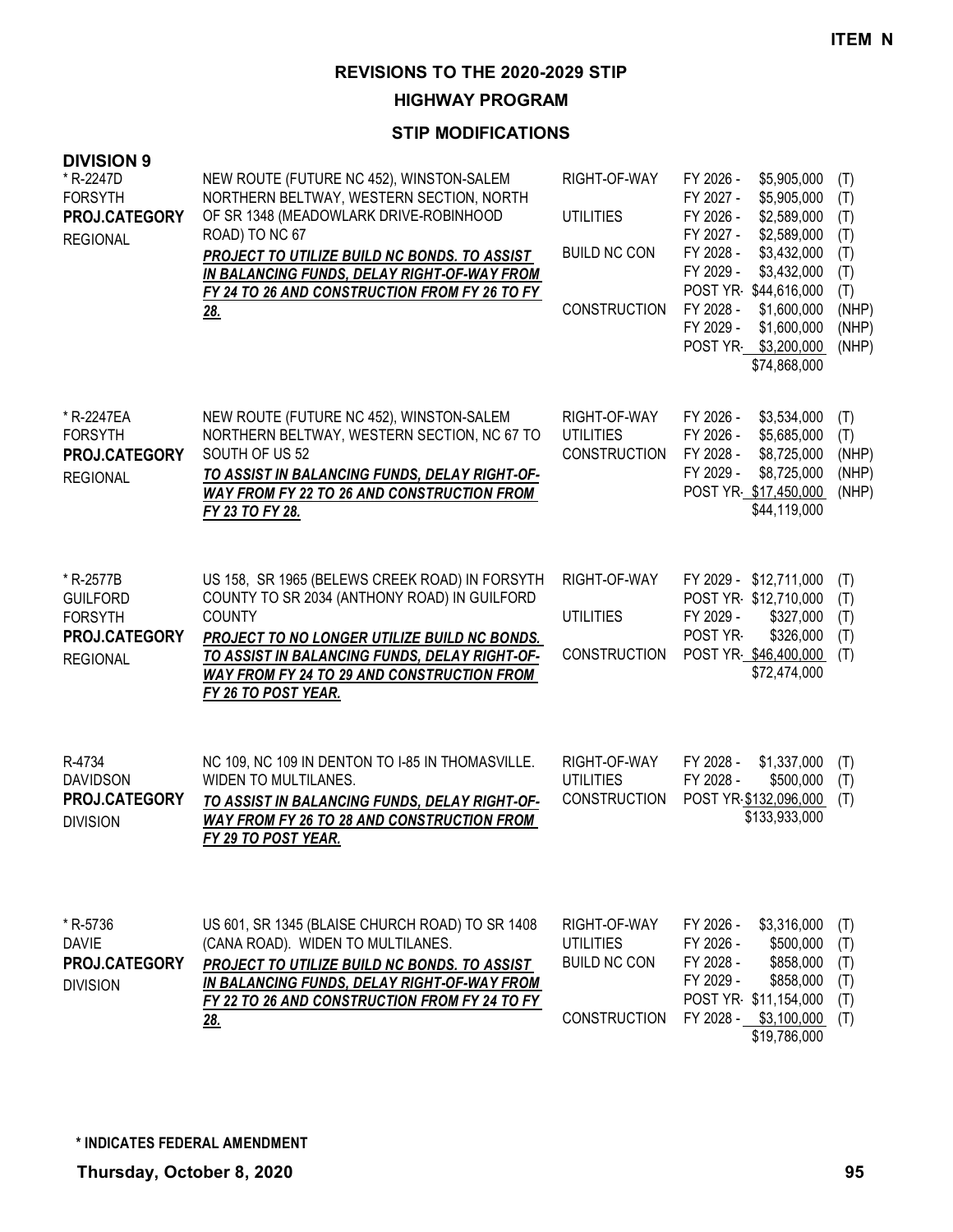**HIGHWAY PROGRAM**

| <b>DIVISION 9</b><br>R-5854<br>DAVIE<br>PROJ.CATEGORY<br><b>DIVISION</b> | SR 1410 (FARMINGTON ROAD), I-40 EASTBOUND<br>RAMP AND US 158 INTERSECTION, CONSTRUCT<br>ROUNDABOUTS.<br>TO ASSIST IN BALANCING FUNDS, DELAY<br><b>CONSTRUCTION FROM FY 24 TO FY 25.</b>                                                                                 | RIGHT-OF-WAY<br><b>UTILITIES</b><br><b>CONSTRUCTION</b> | FY 2023 -<br>\$300,000<br>FY 2023 -<br>\$100,000<br>FY 2025 -<br>\$2,200,000<br>\$2,600,000                                   | (T)<br>(T)<br>(T)                |
|--------------------------------------------------------------------------|-------------------------------------------------------------------------------------------------------------------------------------------------------------------------------------------------------------------------------------------------------------------------|---------------------------------------------------------|-------------------------------------------------------------------------------------------------------------------------------|----------------------------------|
| * R-5860<br><b>ROWAN</b><br><b>PROJ.CATEGORY</b><br><b>DIVISION</b>      | US 52, PROPOSED MISENHEIMER BYPASS TO<br>PROPOSED ROCKWELL BYPASS. WIDEN TO<br>MULTILANES.<br>PROJECT TO NO LONGER UTILIZE BUILD NC BONDS.<br>TO ASSIST IN BALANCING FUNDS, DELAY RIGHT-OF-<br><b>WAY FROM FY 25 TO 28 AND CONSTRUCTION FROM</b><br>FY 28 TO POST YEAR. | RIGHT-OF-WAY<br><b>UTILITIES</b><br><b>CONSTRUCTION</b> | FY 2028 -<br>\$7,046,000<br>FY 2028 -<br>\$846,000<br>POST YR \$39,320,000<br>\$47,212,000                                    | (T)<br>(T)<br>(T)                |
| * U-2579AA<br><b>FORSYTH</b><br><b>PROJ.CATEGORY</b><br><b>REGIONAL</b>  | FUTURE I-74, WINSTON-SALEM NORTHERN BELTWAY,<br>EASTERN SECTION, I-74 / US 311 TO I-40<br>PROJECT TO NO LONGER UTILIZE GARVEE BONDS.<br>TO ASSIST IN BALANCING FUNDS, DELAY<br><b>CONSTRUCTION FROM FY 21 TO FY 23.</b>                                                 | <b>CONSTRUCTION</b>                                     | FY 2023 -<br>\$22,825,000<br>FY 2024 -<br>\$22,825,000<br>\$22,825,000<br>FY 2025 -<br>FY 2026 - \$22,825,000<br>\$91,300,000 | (NHP)<br>(NHP)<br>(NHP)<br>(NHP) |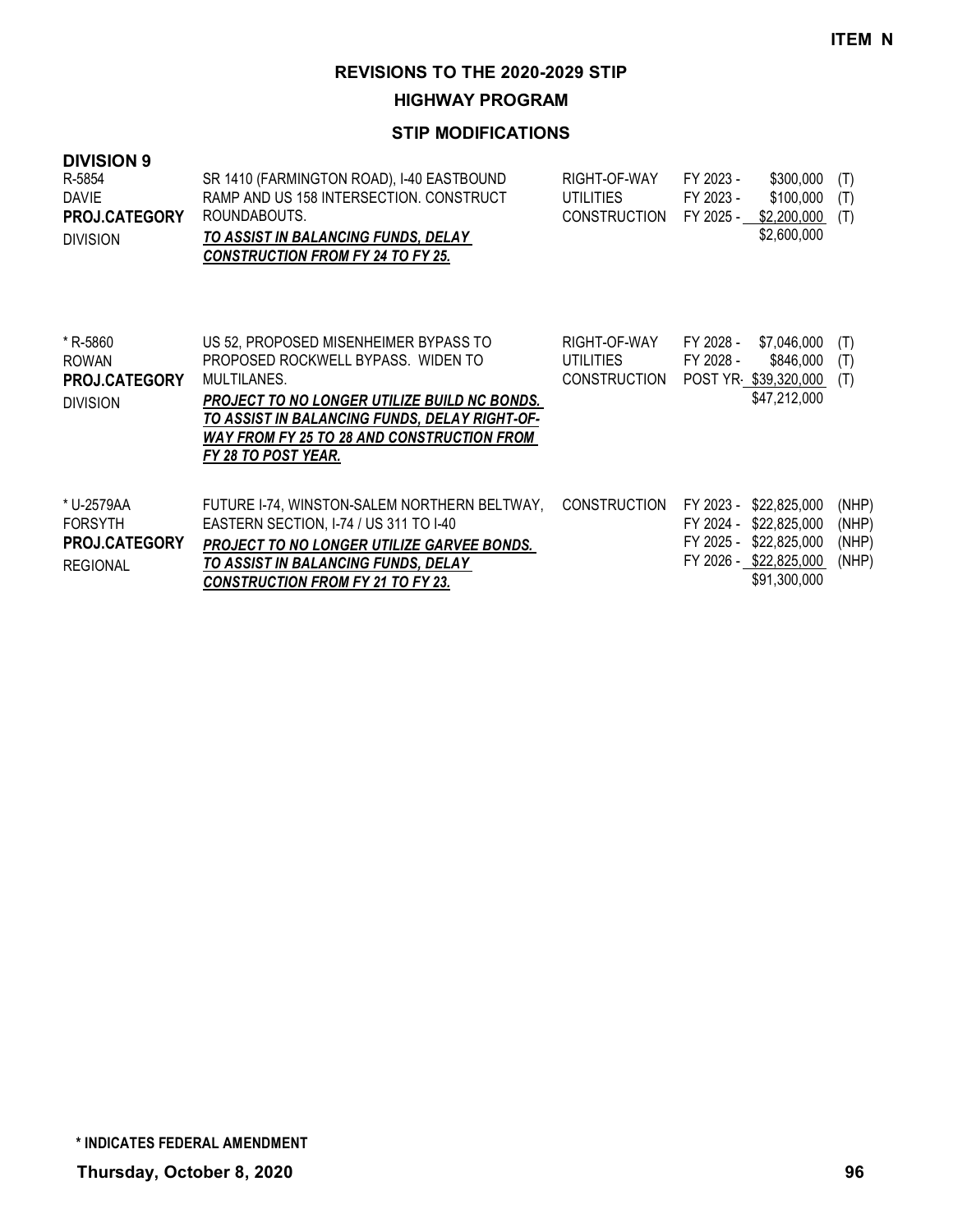**HIGHWAY PROGRAM**

### **STIP MODIFICATIONS**

| <b>DIVISION 9</b><br>* U-2579C<br><b>FORSYTH</b><br>PROJ.CATEGORY<br><b>REGIONAL</b> | FUTURE I-74, WINSTON-SALEM NORTHERN BELTWAY,<br>EASTERN SECTION, US 158 TO US 311<br>PROJECT TO UTILIZE BUILD NC BONDS                                                                                                                                                                                                   | <b>ENGINEERING</b>                                      | FY 2021 -<br>FY 2022 -<br>FY 2023 -<br>FY 2024 -<br>FY 2025 -<br>FY 2026 -<br>FY 2027 -                                                   | \$102,000<br>\$102,000<br>\$102,000<br>\$102,000<br>\$102,000<br>\$102,000<br>\$102,000                                                     | (T)<br>(T)<br>(T)<br>(T)<br>(T)<br>(T)<br>(T)                                         |
|--------------------------------------------------------------------------------------|--------------------------------------------------------------------------------------------------------------------------------------------------------------------------------------------------------------------------------------------------------------------------------------------------------------------------|---------------------------------------------------------|-------------------------------------------------------------------------------------------------------------------------------------------|---------------------------------------------------------------------------------------------------------------------------------------------|---------------------------------------------------------------------------------------|
|                                                                                      |                                                                                                                                                                                                                                                                                                                          | <b>GARVEE ROW</b>                                       | FY 2028 -<br>FY 2029 -<br>POST YR<br>FY 2020 -<br>FY 2021 -<br>FY 2022 -<br>FY 2023 -<br>FY 2024 -                                        | \$102,000<br>\$102,000<br>\$615,000<br>\$558,000<br>\$558,000<br>\$558,000<br>\$558,000<br>\$558,000                                        | (T)<br>(T)<br>(T)<br>(NHP)<br>(NHP)<br>(NHP)<br>(NHP)<br>(NHP)                        |
|                                                                                      |                                                                                                                                                                                                                                                                                                                          | <b>BUILD NC CON</b>                                     | FY 2025 -<br>FY 2026 -<br>FY 2027 -<br>FY 2028 -<br>FY 2029 -<br>POST YR<br>FY 2021 -<br>FY 2022 -<br>FY 2023 -<br>FY 2024 -<br>FY 2025 - | \$558,000<br>\$558,000<br>\$558,000<br>\$558,000<br>\$558,000<br>\$558,000<br>\$759,000<br>\$759,000<br>\$759,000<br>\$759,000<br>\$759,000 | (NHP)<br>(NHP)<br>(NHP)<br>(NHP)<br>(NHP)<br>(NHP)<br>(T)<br>(T)<br>(T)<br>(T)<br>(T) |
|                                                                                      |                                                                                                                                                                                                                                                                                                                          | <b>CONSTRUCTION</b>                                     | FY 2026 -<br>FY 2027 -<br>FY 2028 -<br>FY 2029 -<br>POST YR<br>FY 2020 -<br>FY 2021 -                                                     | \$759,000<br>\$759,000<br>\$759,000<br>\$759,000<br>\$6,836,000<br>\$3,382,000<br>\$3,382,000<br>\$28,102,000                               | (T)<br>(T)<br>(T)<br>(T)<br>(T)<br>(NHP)<br>(NHP)                                     |
| * U-5536<br><b>FORSYTH</b><br>PROJ.CATEGORY<br><b>DIVISION</b>                       | NEW ROUTE, PROPOSED GREAT WAGON ROAD<br>FROM SHALLOWFORD ROAD (SR 1001) TO<br>LEWISVILLE-VIENNA ROAD (SR 1308) IN LEWISVILLE.<br>MULTILANE FACILITY ON NEW LOCATION WITH<br>BICYCLE AND PEDESTRIAN ACCOMMODATIONS.<br>TO ASSIST IN BALANCING FUNDS, DELAY RIGHT-OF-<br><b>WAY FROM FY 21 TO 22 AND CONSTRUCTION FROM</b> | RIGHT-OF-WAY<br><b>UTILITIES</b><br><b>CONSTRUCTION</b> | FY 2022 -<br>FY 2023 -<br>FY 2022 -<br>FY 2024 -<br>FY 2025 -                                                                             | $$7,068,000$ (T)<br>\$7,068,000<br>\$656,000<br>\$6,450,000<br>\$6,450,000<br>\$27,692,000                                                  | (T)<br>(T)<br>(T)<br>(T)                                                              |

*FY 23 TO FY 24.*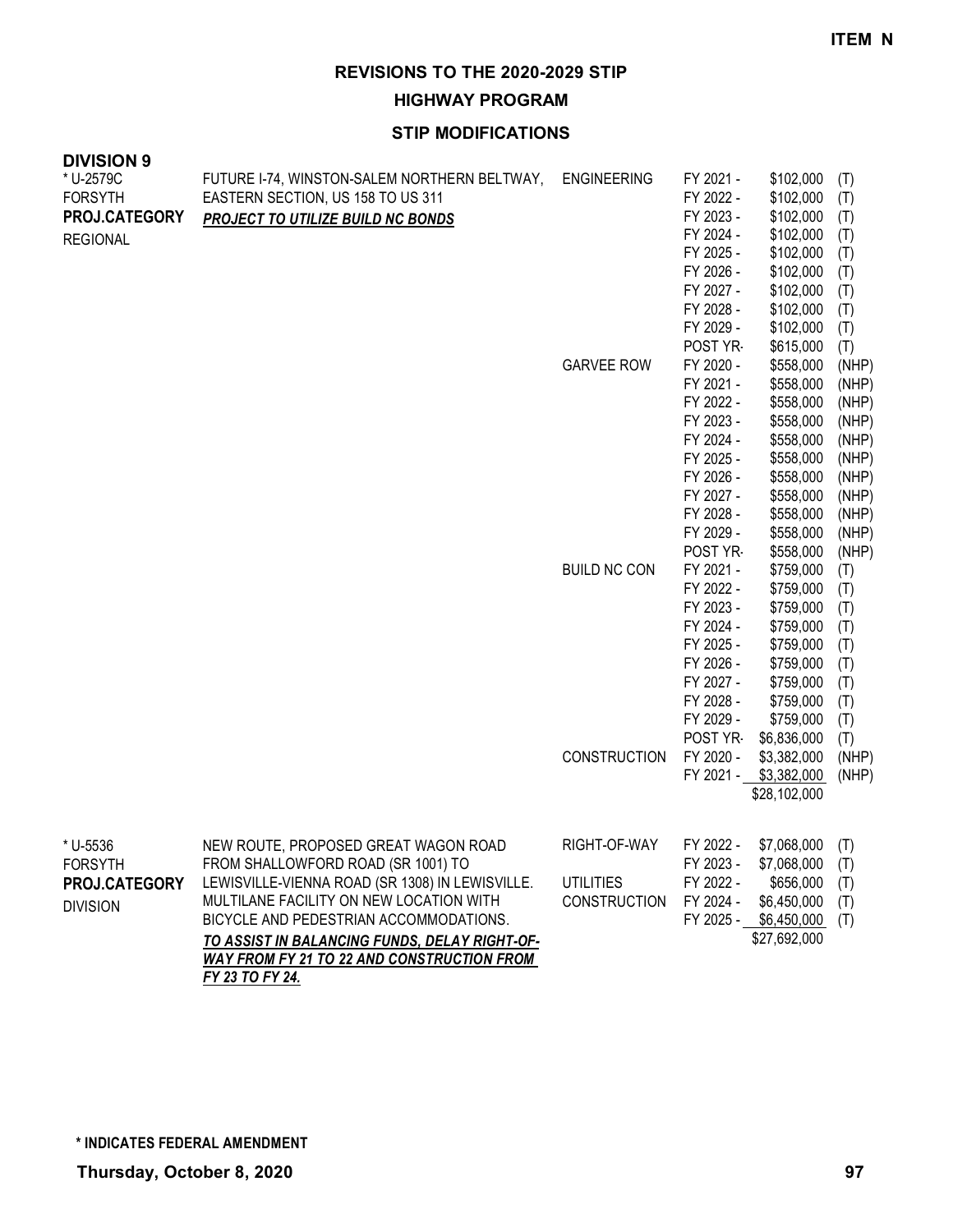**HIGHWAY PROGRAM**

| <b>DIVISION 9</b><br>* U-5757<br><b>DAVIDSON</b><br>PROJ.CATEGORY<br><b>REGIONAL</b> | NC 8 (WINSTON ROAD), 9TH STREET TO SR 1408<br>(BIESECKER ROAD) IN LEXINGTON. WIDEN TO<br>MULTILANES.<br><b>PROJECT TO NO LONGER UTILIZE BUILD NC BONDS.</b><br>TO ASSIST IN BALANCING FUNDS, DELAY<br><b>CONSTRUCTION FROM FY 22 TO FY 24.</b>                                                                                                                   | RIGHT-OF-WAY<br><b>CONSTRUCTION</b>                                            | FY 2020 -<br>\$8,787,000<br>(T)<br>FY 2021 -<br>\$8,788,000<br>(T)<br>FY 2024 -<br>\$2,250,000<br>(T)<br>FY 2025 - \$2,250,000<br>(T)<br>\$22,075,000                                                                                                                                                                                                                                                                                      |
|--------------------------------------------------------------------------------------|------------------------------------------------------------------------------------------------------------------------------------------------------------------------------------------------------------------------------------------------------------------------------------------------------------------------------------------------------------------|--------------------------------------------------------------------------------|--------------------------------------------------------------------------------------------------------------------------------------------------------------------------------------------------------------------------------------------------------------------------------------------------------------------------------------------------------------------------------------------------------------------------------------------|
| * U-5760<br><b>FORSYTH</b><br>PROJ.CATEGORY<br><b>DIVISION</b>                       | KERNERSVILLE SOUTHERN LOOP (PHASE I), US 421 /<br>BUSINESS 40 TO NC 66 (WEST MOUNTAIN STREET) IN<br>KERNERSVILLE. WIDEN BIG MILL FARM ROAD AND<br>SR 2649 (HOPKINS ROAD) AND CONSTRUCT<br>INTERCHANGE AT US 421 / NC 150 / BUSINESS 40.<br>TO ASSIST IN BALANCING FUNDS, DELAY RIGHT-OF-<br><b>WAY FROM FY 21 TO 22 AND CONSTRUCTION FROM</b><br>FY 23 TO FY 25. | RIGHT-OF-WAY<br><b>UTILITIES</b><br><b>BUILD NC CON</b><br><b>CONSTRUCTION</b> | FY 2022 -<br>\$4,709,000<br>(T)<br>FY 2022 -<br>\$777,000<br>(T)<br>FY 2025 -<br>\$1,716,000<br>(T)<br>FY 2026 -<br>\$1,716,000<br>(T)<br>FY 2027 -<br>\$1,716,000<br>(T)<br>FY 2028 -<br>\$1,716,000<br>(T)<br>FY 2029 -<br>\$1,716,000<br>(T)<br>POST YR \$18,876,000<br>(T)<br>FY 2025 -<br>\$5,300,000<br>(T)<br>FY 2026 -<br>\$5,300,000<br>(T)<br>FY 2027 -<br>\$5,300,000<br>(T)<br>FY 2028 -<br>\$5,300,000<br>(T)<br>\$54,142,000 |
| * U-5786<br><b>DAVIDSON</b><br>PROJ.CATEGORY<br><b>DIVISION</b>                      | SR 1508 (HICKORY TREE ROAD), US 52 / NC 8 /<br>FUTURE I-285 TO NC 150. WIDEN TO MULTILANES.<br>PROJECT TO UTILIZE BUILD NC BONDS. TO ASSIST<br>IN BALANCING FUNDS, DELAY RIGHT-OF-WAY FROM<br>FY 21 TO FY 26 AND CONSTRUCTION FROM FY 23 TO<br>FY 28.                                                                                                            | RIGHT-OF-WAY<br><b>UTILITIES</b><br><b>BUILD NC CON</b><br><b>CONSTRUCTION</b> | FY 2026 -<br>\$4,672,000<br>(T)<br>FY 2026 -<br>\$561,000<br>(T)<br>FY 2028 -<br>\$858,000<br>(T)<br>FY 2029 -<br>\$858,000<br>(T)<br>POST YR \$11,154,000<br>(T)<br>FY 2028 -<br>\$3,300,000<br>(T)<br>FY 2029 - \$3,300,000<br>(T)<br>\$24,703,000                                                                                                                                                                                       |
| * U-5824<br><b>FORSYTH</b><br>PROJ.CATEGORY<br><b>DIVISION</b>                       | NC 66 (OLD HOLLOW ROAD), HARLEY DRIVE TO US<br>158 IN WALKERTOWN. WIDEN TO MULTILANES.<br>PROJECT TO NO LONGER UTILIZE BUILD NC BONDS.<br>TO ASSIST IN BALANCING FUNDS, DELAY<br><b>CONSTRUCTION FROM FY 23 TO FY 24.</b>                                                                                                                                        | RIGHT-OF-WAY<br><b>CONSTRUCTION</b>                                            | FY 2021 -<br>\$6,266,000<br>(T)<br>\$6,266,000<br>FY 2022 -<br>(T)<br>FY 2023 -<br>\$6,266,000<br>(T)<br>FY 2024 -<br>\$8,200,000<br>(T)<br>FY 2025 -<br>\$8,200,000<br>(T)<br>\$35,198,000                                                                                                                                                                                                                                                |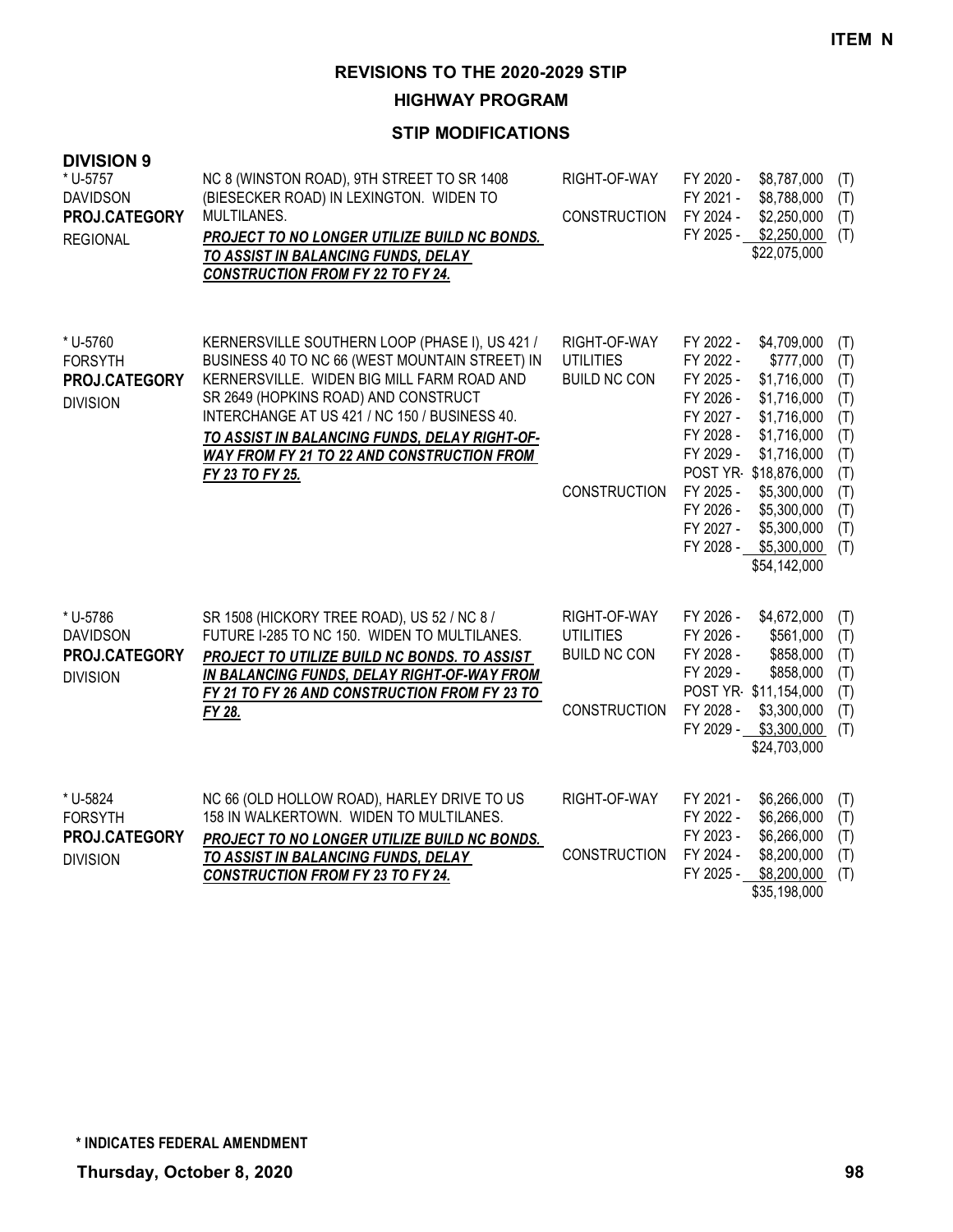**HIGHWAY PROGRAM**

| <b>DIVISION 9</b><br>* U-5901<br><b>ROWAN</b><br>PROJ.CATEGORY<br><b>DIVISION</b> | NEW ROUTE, AIRPORT PARKWAY, SR 1710<br>(HARRISON ROAD) NEAR US 70 / US 601 (JAKE<br>ALEXANDER BOULEVARD) TO SR 2539 (PEACH<br>ORCHARD ROAD) AT US 29 IN SALISBURY.<br>CONSTRUCT 2-LANE ROADWAY ON MULTILANE<br>RIGHT OF WAY.<br>PROJECT TO NO LONGER UTILIZE BUILD NC BONDS.<br>TO ASSIST IN BALANCING FUNDS, DELAY RIGHT-OF-<br><b>WAY FROM FY 23 TO 28 AND CONSTRUCTION FROM</b><br>FY 27 TO POST YEAR. | RIGHT-OF-WAY<br><b>UTILITIES</b><br><b>CONSTRUCTION</b> | \$3,019,000<br>FY 2028 -<br>(T)<br>FY 2028 -<br>\$500,000<br>(T)<br>POST YR \$30,616,000<br>(T)<br>\$34,135,000                                                                                                                                                                |
|-----------------------------------------------------------------------------------|-----------------------------------------------------------------------------------------------------------------------------------------------------------------------------------------------------------------------------------------------------------------------------------------------------------------------------------------------------------------------------------------------------------|---------------------------------------------------------|--------------------------------------------------------------------------------------------------------------------------------------------------------------------------------------------------------------------------------------------------------------------------------|
| * U-6003<br><b>FORSYTH</b><br>PROJ.CATEGORY<br><b>DIVISION</b>                    | NEW ROUTE, SR 1969 (PINEY GROVE ROAD) TO NC<br>150 (NORTH MAIN STREET) IN KERNERSVILLE.<br>CONSTRUCT TWO-LANE DIVIDED FACILITY WITH<br>BICYCLE / PEDESTRIAN ACCOMMODATIONS.<br>TO ASSIST IN BALANCING FUNDS, DELAY<br><b>CONSTRUCTION FROM FY 22 TO FY 24.</b>                                                                                                                                            | <b>CONSTRUCTION</b>                                     | FY 2024 -<br>\$8,100,000<br>(T)<br>\$8,100,000                                                                                                                                                                                                                                 |
| * U-6005<br><b>FORSYTH</b><br>PROJ.CATEGORY<br><b>DIVISION</b>                    | NC 65 (BETHANIA-RURAL HALL ROAD), US 52 TO SR<br>3983 (NORTHRIDGE DRIVE) IN RURAL HALL. WIDEN<br>TO MULTILANES.<br>TO ASSIST IN BALANCING FUNDS, DELAY RIGHT-OF-<br><b>WAY FROM FY 21 TO 22 AND CONSTRUCTION FROM</b><br>FY 23 TO FY 25.                                                                                                                                                                  | RIGHT-OF-WAY<br><b>UTILITIES</b><br><b>CONSTRUCTION</b> | \$5,300,000<br>FY 2022 -<br>(T)<br>FY 2023 -<br>\$5,300,000<br>(T)<br>FY 2022 -<br>\$900,000<br>(T)<br>FY 2025 -<br>\$4,850,000<br>(T)<br>FY 2026 - \$4,850,000<br>(T)<br>\$21,200,000                                                                                         |
| * U-6187<br><b>DAVIE</b><br>PROJ.CATEGORY<br><b>DIVISION</b>                      | NEW ROUTE, SR 1630 (BALTIMORE ROAD) TO I-40.<br>CONSTRUCT 2-LANE EXTENSION OF BALTIMORE<br>ROAD AND INTERCHANGE AT I-40.<br>PROJECT TO UTILIZE BUILD NC BONDS. TO ASSIST<br>IN BALANCING FUNDS, DELAY CONSTRUCTION<br><b>FROM FY 24 TO FY 25.</b>                                                                                                                                                         | RIGHT-OF-WAY<br><b>UTILITIES</b><br><b>BUILD NC CON</b> | FY 2023 -<br>\$4,000,000<br>(T)<br>FY 2023 -<br>\$500,000<br>(T)<br>FY 2025 -<br>\$1,287,000<br>(T)<br>FY 2026 -<br>\$1,287,000<br>(T)<br>FY 2027 -<br>\$1,287,000<br>(T)<br>FY 2028 -<br>\$1,287,000<br>(T)<br>FY 2029 -<br>\$1,287,000<br>(T)<br>POST YR \$12,870,000<br>(T) |
|                                                                                   |                                                                                                                                                                                                                                                                                                                                                                                                           | <b>CONSTRUCTION</b>                                     | FY 2025 - \$5,000,000<br>(T)<br>\$28,805,000                                                                                                                                                                                                                                   |
| U-6188<br><b>FORSYTH</b><br>PROJ.CATEGORY<br><b>DIVISION</b>                      | SR 1969 (PINEY GROVE ROAD), NORTH OF NELSON<br>STREET TO SR 2031 (BROWN ROAD) IN<br>KERNERSVILLE. WIDEN TO 3 LANES WITH BICYCLE /<br>PEDESTRIAN ACCOMMODATIONS.<br>TO ASSIST IN BALANCING FUNDS, DELAY RIGHT-OF-<br><b>WAY FROM FY 25 TO 28 AND CONSTRUCTION FROM</b><br>FY 27 TO POST YEAR.                                                                                                              | RIGHT-OF-WAY<br><b>UTILITIES</b><br><b>CONSTRUCTION</b> | FY 2028 -<br>\$1,624,000<br>(T)<br>\$500,000<br>FY 2028 -<br>(T)<br>POST YR \$8,238,000<br>(T)<br>\$10,362,000                                                                                                                                                                 |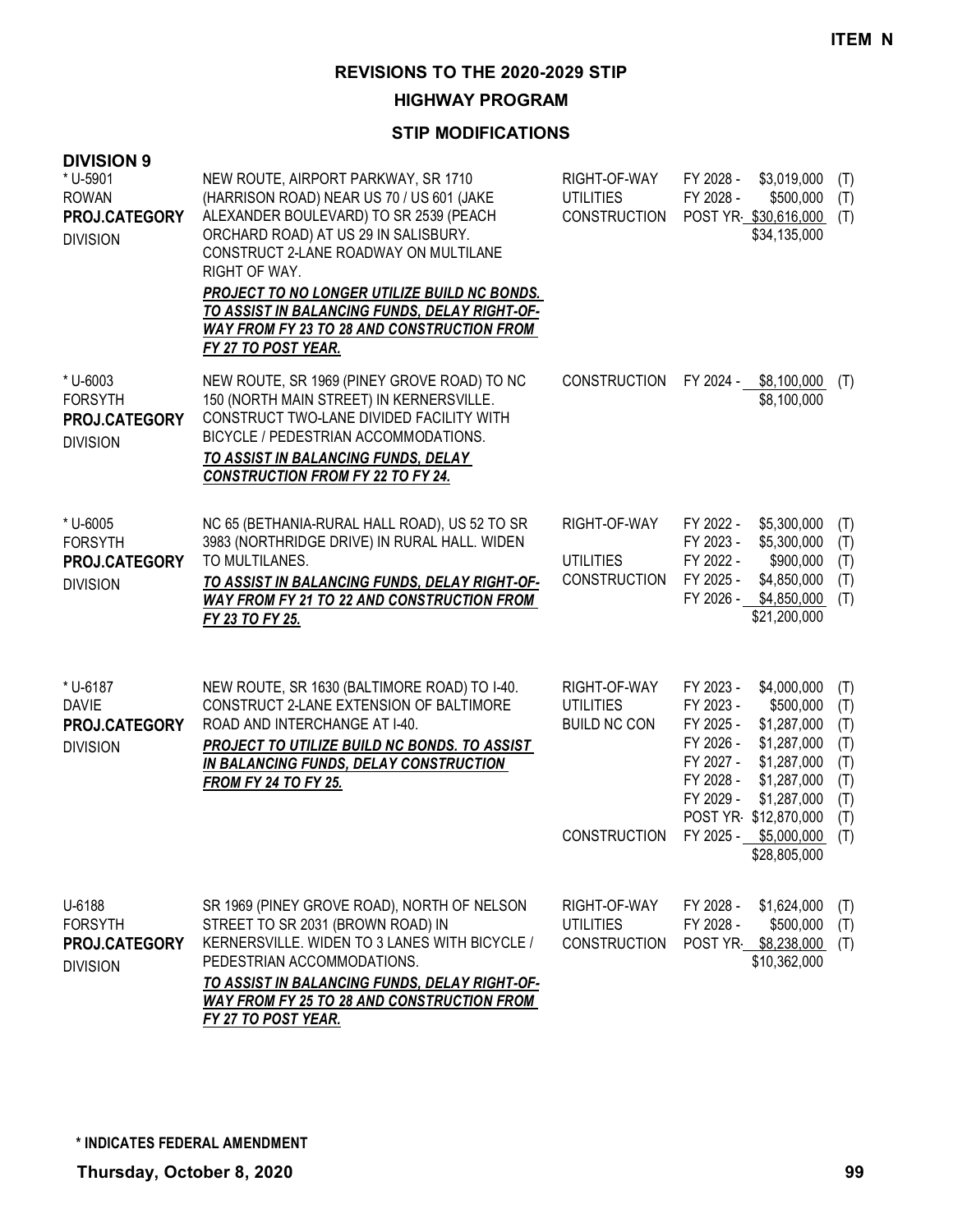**HIGHWAY PROGRAM**

| <b>DIVISION 9</b><br>U-6189<br><b>FORSYTH</b><br>PROJ.CATEGORY<br><b>DIVISION</b>    | SR 1156 (LEWISVILLE- CLEMMONS ROAD), SR 1103<br>(STYERS FERRY ROAD) TO SR 1101 (SHALLOWFORD<br>ROAD) IN LEWISVILLE. WIDEN TO 3 LANES WITH<br>BICYCLE AND PEDESTRIAN ACCOMMODATIONS.<br>TO ASSIST IN BALANCING FUNDS, DELAY RIGHT-OF-<br><b>WAY FROM FY 25 TO 28 AND CONSTRUCTION FROM</b><br><b>FY 27 TO POST YEAR.</b>                                     | RIGHT-OF-WAY<br><b>UTILITIES</b><br><b>CONSTRUCTION</b> | FY 2028 -<br>FY 2028 -                                                                                                       | \$5,900,000<br>\$772,000<br>POST YR \$19,100,000<br>\$25,772,000                                                                                | (T)<br>(T)<br>(T)                                                  |
|--------------------------------------------------------------------------------------|-------------------------------------------------------------------------------------------------------------------------------------------------------------------------------------------------------------------------------------------------------------------------------------------------------------------------------------------------------------|---------------------------------------------------------|------------------------------------------------------------------------------------------------------------------------------|-------------------------------------------------------------------------------------------------------------------------------------------------|--------------------------------------------------------------------|
| U-6190<br><b>FORSYTH</b><br>PROJ.CATEGORY<br><b>DIVISION</b>                         | NC 65 (BETHANIA-RURAL HALL ROAD), SR 1647<br>(GLADE STREET) TO NC 66 IN RURAL HALL. WIDEN TO<br>3 LANES.<br>TO ASSIST IN BALANCING FUNDS, DELAY RIGHT-OF-<br><b>WAY FROM FY 25 TO 28 AND CONSTRUCTION FROM</b><br><b>FY 27 TO POST YEAR.</b>                                                                                                                | RIGHT-OF-WAY<br><b>UTILITIES</b><br><b>CONSTRUCTION</b> | FY 2028 -<br>FY 2028 -<br>POST YR                                                                                            | \$1,800,000<br>\$500,000<br>\$6,200,000<br>\$8,500,000                                                                                          | (T)<br>(T)<br>(T)                                                  |
| <b>DIVISION 10</b><br>* AV-5817<br><b>STANLY</b><br>PROJ.CATEGORY<br><b>DIVISION</b> | STANLY COUNTY AIRPORT (VUJ), ACQUIRE LAND FOR<br>EXPANSION AND PERFORM ESA TO DETERMINE<br>STATUS OF STRUCTURES ON PROPERTY. CLEAR<br>AND GRUBB LAND REQUIRED FOR EXPANSION AND<br>DEMOLISH HOUSES ON PROPERTY ACQUIRED.<br>TO ASSIST IN BALANCING FUNDS, DELAY RIGHT-OF-<br><b>WAY FROM FY 22 TO FY 25 AND CONSTRUCTION</b><br><b>FROM FY 22 TO FY 27.</b> | RIGHT-OF-WAY<br><b>CONSTRUCTION</b>                     | FY 2025 -<br>FY 2026 -<br>FY 2027 -<br>FY 2028 -                                                                             | \$1,430,000<br>\$1,430,000<br>\$888,000<br>\$888,000<br>\$4,636,000                                                                             | (T)<br>(T)<br>(T)<br>(T)                                           |
| AV-5895<br><b>STANLY</b><br>PROJ.CATEGORY<br><b>DIVISION</b>                         | STANLY COUNTY AIRPORT (VUJ), EXTEND RUNWAY<br>4R-22L 1000 FEET.<br>TO ASSIST IN BALANCING FUNDS, DELAY<br><b>CONSTRUCTION FROM FY 25 TO FY 27.</b>                                                                                                                                                                                                          | <b>CONSTRUCTION</b>                                     | FY 2027 -<br>FY 2027 -<br>FY 2028 -                                                                                          | \$2,671,000<br>\$5,342,000<br>\$2,671,000<br>\$10,684,000                                                                                       | (T)<br>(O)<br>(T)                                                  |
| *B-5136<br><b>CABARRUS</b><br>PROJ.CATEGORY<br><b>REGIONAL</b>                       | US 29/US 601, REPLACE BRIDGE 120066 AND BRIDGE<br>120069 OVER SOUTHERN RAILROAD.<br>PROJECT TO UTILIZE BUILD NC BONDS.                                                                                                                                                                                                                                      | <b>BUILD NC CON</b>                                     | FY 2021 -<br>FY 2022 -<br>FY 2023 -<br>FY 2024 -<br>FY 2025 -<br>FY 2026 -<br>FY 2027 -<br>FY 2028 -<br>FY 2029 -<br>POST YR | \$215,000<br>\$215,000<br>\$215,000<br>\$215,000<br>\$215,000<br>\$215,000<br>\$215,000<br>\$215,000<br>\$215,000<br>\$1,290,000<br>\$3,225,000 | (T)<br>(T)<br>(T)<br>(T)<br>(T)<br>(T)<br>(T)<br>(T)<br>(T)<br>(T) |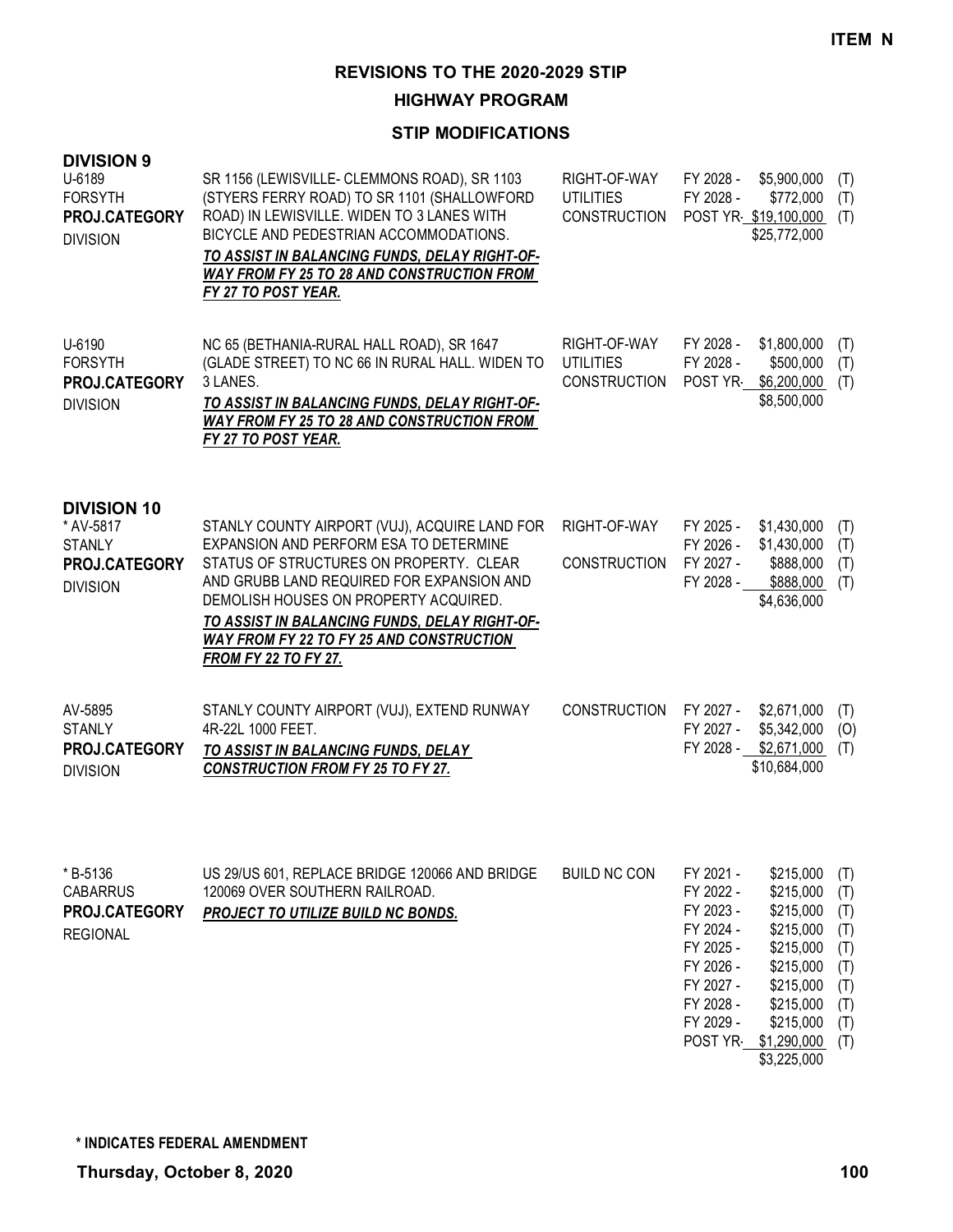**HIGHWAY PROGRAM**

| <b>DIVISION 10</b><br>B-5808<br><b>CABARRUS</b><br>PROJ.CATEGORY<br><b>REGIONAL</b> | US 29 US 601, REPLACE BRIDGE 120057 AND BRIDGE<br>120059 OVER IRISH BUFFALO CREEK.<br>TO ASSIST IN BALANCING FUNDS, DELAY<br><b>CONSTRUCTION FROM FY 21 TO FY 22.</b>                                                                                                   | RIGHT-OF-WAY<br><b>CONSTRUCTION</b> | FY 2020 -<br>FY 2022 - | \$255,000<br>\$2,550,000<br>FY 2023 - \$2,550,000<br>\$5,355,000 | (NHPB)<br>(NHPB)<br>(NHPB) |
|-------------------------------------------------------------------------------------|-------------------------------------------------------------------------------------------------------------------------------------------------------------------------------------------------------------------------------------------------------------------------|-------------------------------------|------------------------|------------------------------------------------------------------|----------------------------|
| B-5810<br><b>CABARRUS</b><br>PROJ.CATEGORY<br><b>HWY FUNDS</b>                      | NC 24 NC 27, BRIDGE 22 OVER ROCKY RIVER ON NC<br>24 AND NC 27<br>PROJECT WILL BE COMPLETED UNDER THE STATE<br><b>BRIDGE PROGRAM. PROJECT TO NO LONGER</b><br>UTILIZE BUILD NC BONDS. TO ASSIST IN BALANCING<br><b>FUNDS, DELAY CONSTRUCTION FROM FY 21 TO FY</b><br>23. | <b>CONSTRUCTION</b>                 | FY 2023 -              | \$3,100,000<br>FY 2024 - \$3,100,000<br>\$6,200,000              | (HFB)<br>(HFB)             |
| B-5813<br><b>CABARRUS</b><br>PROJ.CATEGORY<br><b>HWY FUNDS</b>                      | NC 73, BRIDGE 132 OVER DUTCH BUFFALO CREEK ON<br><b>NC 73</b><br>PROJECT WILL BE COMPLETED UNDER THE STATE<br><b>BRIDGE PROGRAM. PROJECT TO NO LONGER</b><br>UTILIZE BUILD NC BONDS.                                                                                    | <b>CONSTRUCTION</b>                 | FY 2021 -              | \$2,150,000<br>FY 2022 - \$2,150,000<br>\$4,300,000              | (HFB)<br>(HFB)             |
| B-5930<br><b>MECKLENBURG</b><br>PROJ.CATEGORY<br><b>DIVISION</b>                    | SARDIS LANE, REPLACE BRIDGE 590433 OVER<br>MCALPINE CREEK.<br>TO ASSIST IN BALANCING FUNDS, DELAY<br><b>CONSTRUCTION FROM FY 20 TO FY 21.</b>                                                                                                                           | <b>CONSTRUCTION</b>                 |                        | FY 2021 - \$1,600,000<br>FY 2021 - \$400,000<br>\$2,000,000      | (BGOFF)<br>(L)             |
| B-5931<br><b>MECKLENBURG</b><br>PROJ.CATEGORY<br><b>DIVISION</b>                    | MORRIS FIELD DRIVE, REPLACE BRIDGE 590443<br>OVER SOUTHERN RAILROAD.<br>TO ASSIST IN BALANCING FUNDS, DELAY<br><b>CONSTRUCTION FROM FY 20 TO FY 21.</b>                                                                                                                 | <b>CONSTRUCTION</b>                 | FY 2021 -              | FY 2021 - \$2,200,000<br>\$550,000<br>\$2,750,000                | (BGOFF)<br>(L)             |
| * B-6048<br>ANSON<br>PROJ.CATEGORY<br><b>DIVISION</b>                               | SR 1812 (DIGGS ROAD), REPLACE BRIDGE 030039<br>OVER JONES CREEK.<br><b>TO ASSIST IN BALANCING FUNDS, DELAY</b><br><b>CONSTRUCTION FROM FY 23 TO FY 24.</b>                                                                                                              | RIGHT-OF-WAY<br><b>CONSTRUCTION</b> | FY 2022 -              | \$190,000<br>FY 2024 - \$1,900,000<br>\$2,090,000                | (BGOFF)<br>(BGOFF)         |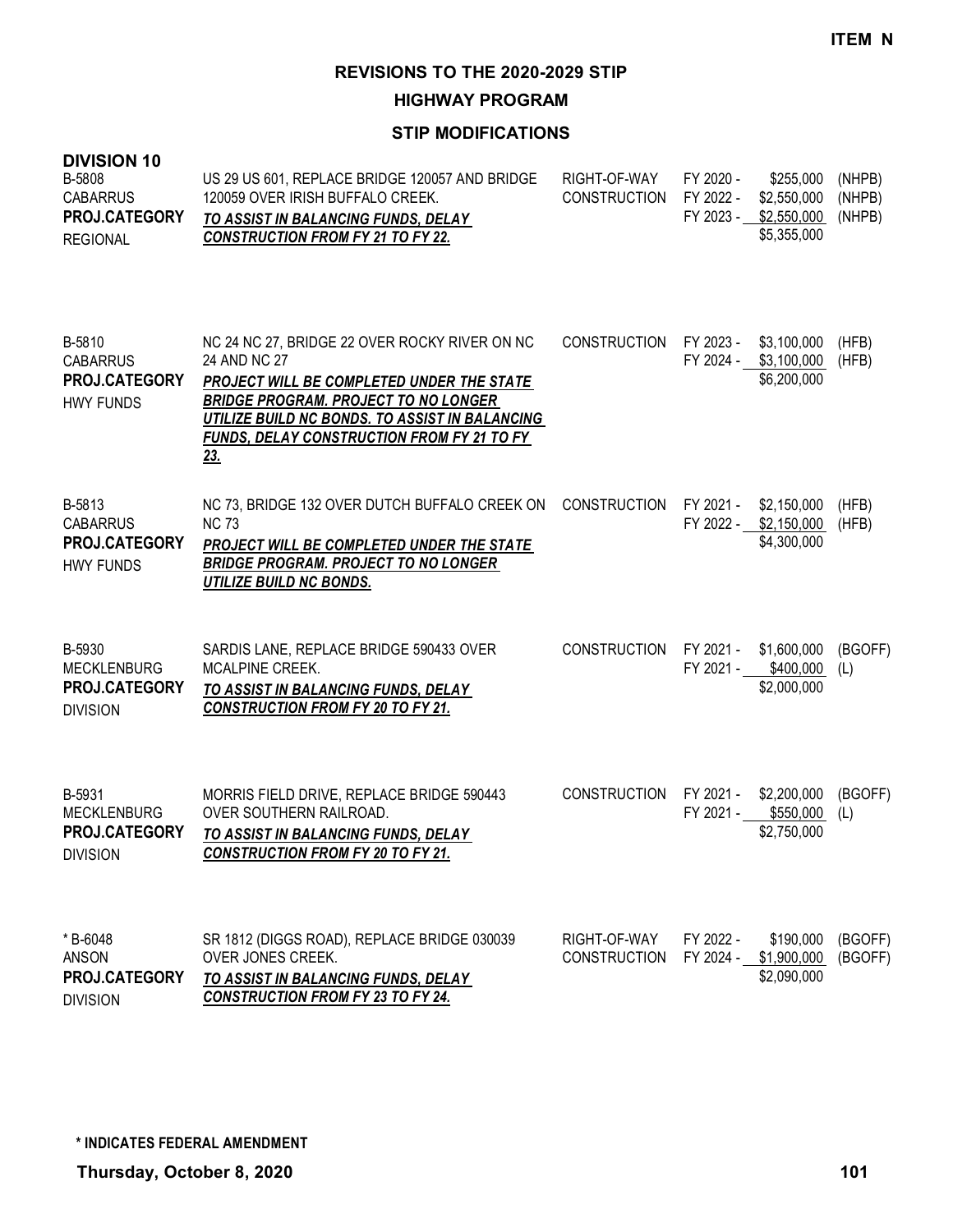**HIGHWAY PROGRAM**

| <b>DIVISION 10</b><br>C-5613J<br><b>MECKLENBURG</b><br>PROJ.CATEGORY<br><b>EXEMPT</b> | NC 115, HICKORY STREET INTERSECTION. IMPROVE<br>INTERSECTION.<br>TO ASSIST IN BALANCING FUNDS, DELAY RIGHT-OF-<br>WAY FROM FY 20 TO FY 22 AND CONSTRUCTION<br><b>FROM FY 20 TO FY 23.</b>                                                                                                                                         | RIGHT-OF-WAY<br><b>CONSTRUCTION</b>                       | FY 2022 -<br>FY 2022 -<br>FY 2023 -<br>FY 2023 -                                        | \$124,000<br>\$25,000<br>\$729,000<br>\$405,000<br>\$1,283,000                                       | (BGDA)<br>(L)<br>(BGDA)<br>(L)                            |
|---------------------------------------------------------------------------------------|-----------------------------------------------------------------------------------------------------------------------------------------------------------------------------------------------------------------------------------------------------------------------------------------------------------------------------------|-----------------------------------------------------------|-----------------------------------------------------------------------------------------|------------------------------------------------------------------------------------------------------|-----------------------------------------------------------|
| * EB-5732<br><b>CABARRUS</b><br>PROJ.CATEGORY<br><b>DIVISION</b>                      | BRUTON SMITH BLVD/ CONCORD MILLS BLVD/<br>PORTION OF WEDDINGTON ROAD, US 29 TO<br>WEDDINGTON ROAD. CONSTRUCT SIDEWALK ON<br>BOTH SIDES OF THE ROAD, INCLUDING A PORTION<br>OF WEDDINGTON ROAD.<br>TO ASSIST IN BALANCING FUNDS, DELAY RIGHT-OF-<br><b>WAY FROM FY 20 TO FY 21 AND CONSTRUCTION</b><br><b>FROM FY 22 TO FY 24.</b> | RIGHT-OF-WAY<br><b>CONSTRUCTION</b>                       | FY 2021 -<br>FY 2021 -<br>FY 2024 -<br>FY 2024 -<br>FY 2025 -                           | \$80,000<br>\$20,000<br>\$2,400,000<br>\$1,200,000<br>\$2,400,000<br>\$6,100,000                     | (TAANY)<br>(L)<br>(TAANY)<br>(L)<br>(TAANY)               |
| * EB-5783<br><b>MECKLENBURG</b><br>PROJ.CATEGORY<br><b>DIVISION</b>                   | MATTHEWS, SAM NEWELL ROAD MULTI-USE PATH,<br>NORTHEAST PARKWAY TO CROWN POINT<br>ELEMENTARY SCHOOL. CONSTRUCT GREENWAY.<br>TO ASSIST IN BALANCING FUNDS, DELAY RIGHT-OF-<br>WAY FROM FY 21 TO FY 22 AND CONSTRUCTION<br><b>FROM FY 23 TO FY 24.</b>                                                                               | <b>ENGINEERING</b><br>RIGHT-OF-WAY<br><b>CONSTRUCTION</b> | FY 2020 -<br>FY 2020 -<br>FY 2022 -<br>FY 2022 -<br>FY 2024 -<br>FY 2024 -<br>FY 2025 - | \$185,000<br>\$46,000<br>\$268,000<br>\$67,000<br>\$610,000<br>\$305,000<br>\$611,000<br>\$2,092,000 | (BGDA)<br>(L)<br>(BGDA)<br>(L)<br>(BGDA)<br>(L)<br>(BGDA) |
| * EB-5785<br><b>MECKLENBURG</b><br>PROJ.CATEGORY<br><b>DIVISION</b>                   | HUNTERSVILLE, UPPER MCDOWELL CREEK<br>GREENWAY, CHILGROVE LANE TO NC 73.<br>CONSTRUCT GREENWAY.<br>TO ASSIST IN BALANCING FUNDS, DELAY<br><b>CONSTRUCTION FROM FY 21 TO FY 24.</b>                                                                                                                                                | <b>CONSTRUCTION</b>                                       | FY 2024 -<br>FY 2024 -<br>FY 2025 -<br>FY 2025 -                                        | \$2,136,000<br>\$534,000<br>\$2,135,000<br>\$534,000<br>\$5,339,000                                  | (BGDA)<br>(L)<br>(BGDA)<br>(L)                            |
| * EB-5829<br><b>MECKLENBURG</b><br>PROJ.CATEGORY<br><b>DIVISION</b>                   | MATTHEWS, CONSTRUCT FOUR MILE CREEK<br>GREENWAY CROSSING UNDER SR 3448 (SOUTH<br><b>TRADE STREET)</b><br>TO ASSIST IN BALANCING FUNDS, DELAY<br><b>CONSTRUCTION FROM FY 22 TO FY 24.</b>                                                                                                                                          | <b>CONSTRUCTION</b>                                       | FY 2024 -<br>FY 2024 -<br>FY 2024 -<br>FY 2025 -                                        | \$48,000<br>\$699,000<br>\$471,000<br>\$698,000<br>\$1,916,000                                       | (BGDA)<br>(TADA)<br>(L)<br>(TADA)                         |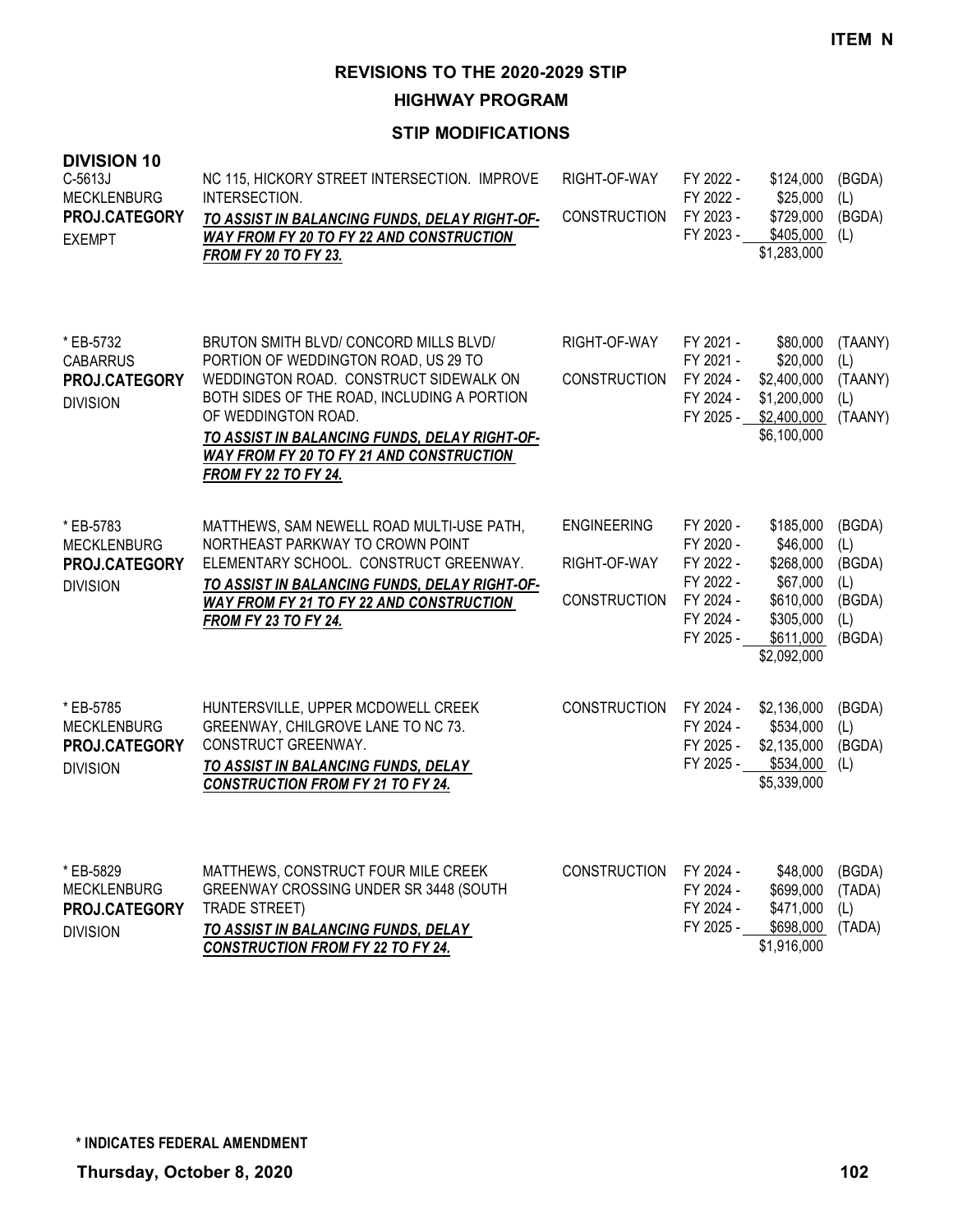**HIGHWAY PROGRAM**

| <b>DIVISION 10</b><br>* EB-5844<br><b>CABARRUS</b><br>PROJ.CATEGORY<br><b>DIVISION</b> | KANNAPOLIS, LITTLE TEXAS ROAD, LANE STREET TO<br>DALE EARNHARDT BOULEVARD. CONSTRUCT<br>SIDEWALK AND CURB AND GUTTER.<br>TO ASSIST IN BALANCING FUNDS, DELAY RIGHT-OF-<br>WAY FROM FY 21 TO FY 22 AND CONSTRUCTION<br><b>FROM FY 22 TO FY 24.</b>                                             | RIGHT-OF-WAY<br><b>CONSTRUCTION</b> | FY 2022 -<br>FY 2022 -<br>FY 2024 -<br>FY 2024 -<br>FY 2024 -<br>FY 2025 - | \$320,000<br>\$80,000<br>\$131,000<br>\$640,000<br>\$353,000<br>\$640,000<br>\$2,164,000 | (TAANY)<br>(L)<br>(CMAQ)<br>(TAANY)<br>(L)<br>(TAANY) |
|----------------------------------------------------------------------------------------|-----------------------------------------------------------------------------------------------------------------------------------------------------------------------------------------------------------------------------------------------------------------------------------------------|-------------------------------------|----------------------------------------------------------------------------|------------------------------------------------------------------------------------------|-------------------------------------------------------|
| EB-5929<br><b>MECKLENBURG</b><br>PROJ.CATEGORY<br><b>DIVISION</b>                      | CHARLOTTE, BELK GREENWAY CONNECTOR PHASE<br>ONE. EAST STONEWALL STREET AT SOUTH<br>DAVIDSON STREET TO SOUTH KINGS DRIVE.<br>TO ASSIST IN BALANCING FUNDS, DELAY RIGHT-OF-<br>WAY FROM FY 20 TO FY 21 AND CONSTRUCTION<br><b>FROM FY 21 TO FY 22.</b>                                          | RIGHT-OF-WAY<br><b>CONSTRUCTION</b> | FY 2021 -<br>FY 2021 -<br>FY 2022 -<br>FY 2022 -                           | \$69,000<br>\$30,000<br>\$1,219,000<br>\$522,000<br>\$1,840,000                          | (CMAQ)<br>(L)<br>(CMAQ)<br>(L)                        |
| * EB-5933<br><b>MECKLENBURG</b><br>PROJ.CATEGORY<br><b>DIVISION</b>                    | DAVIDSON, KINCAID MULTI-USE PATH. EUGENIA<br>STREET AND SPRING STREET TO SOUTH PRONG<br>ROCKY RIVER GREENWAY NEAR DAVIDSON<br>ELEMENTARY.<br>TO ASSIST IN BALANCING FUNDS, DELAY<br><b>CONSTRUCTION FROM FY 21 TO FY 24.</b>                                                                  | <b>CONSTRUCTION</b>                 | FY 2024 -<br>FY 2024 -                                                     | \$702,000<br>\$176,000<br>\$878,000                                                      | (BGDA)<br>(L)                                         |
| * EB-5949<br><b>MECKLENBURG</b><br>PROJ.CATEGORY<br><b>DIVISION</b>                    | PINEVILLE, NC 51 CORRIDOR ACCESS MANAGEMENT.<br>CLOSURE OF EXISTING JOHNSTON DRIVE<br>INTERSECTION ALONG NC 51 AND RELOCATION OF<br>JOHNSTON DRIVE TO LINE UP WITH EXISTING<br>CHURCH STREET INTERSECTION.<br>TO ASSIST IN BALANCING FUNDS, DELAY<br><b>CONSTRUCTION FROM FY 21 TO FY 24.</b> | <b>CONSTRUCTION</b>                 | FY 2024 -                                                                  | \$1,175,000<br>FY 2024 - \$1,435,000<br>\$2,610,000                                      | (BGDA)<br>(L)                                         |
| * EB-5950<br><b>UNION</b><br>PROJ.CATEGORY<br><b>DIVISION</b>                          | WAXHAW, NC 16 TO SUNSET HILL ROAD.<br>KENSINGTON DRIVE CORRIDOR IMPROVEMENT<br>PROJECT.<br>TO ASSIST IN BALANCING FUNDS, DELAY RIGHT-OF-<br><b>WAY FROM FY 21 TO FY 22 AND CONSTRUCTION</b><br><b>FROM FY 22 TO FY 24.</b>                                                                    | RIGHT-OF-WAY<br><b>CONSTRUCTION</b> | FY 2022 -<br>FY 2022 -<br>FY 2024 -<br>FY 2024 -<br>FY 2025 -              | \$421,000<br>\$170,000<br>\$1,374,000<br>\$1,069,000<br>\$1,375,000<br>\$4,409,000       | (BGDA)<br>(L)<br>(BGDA)<br>(L)<br>(BGDA)              |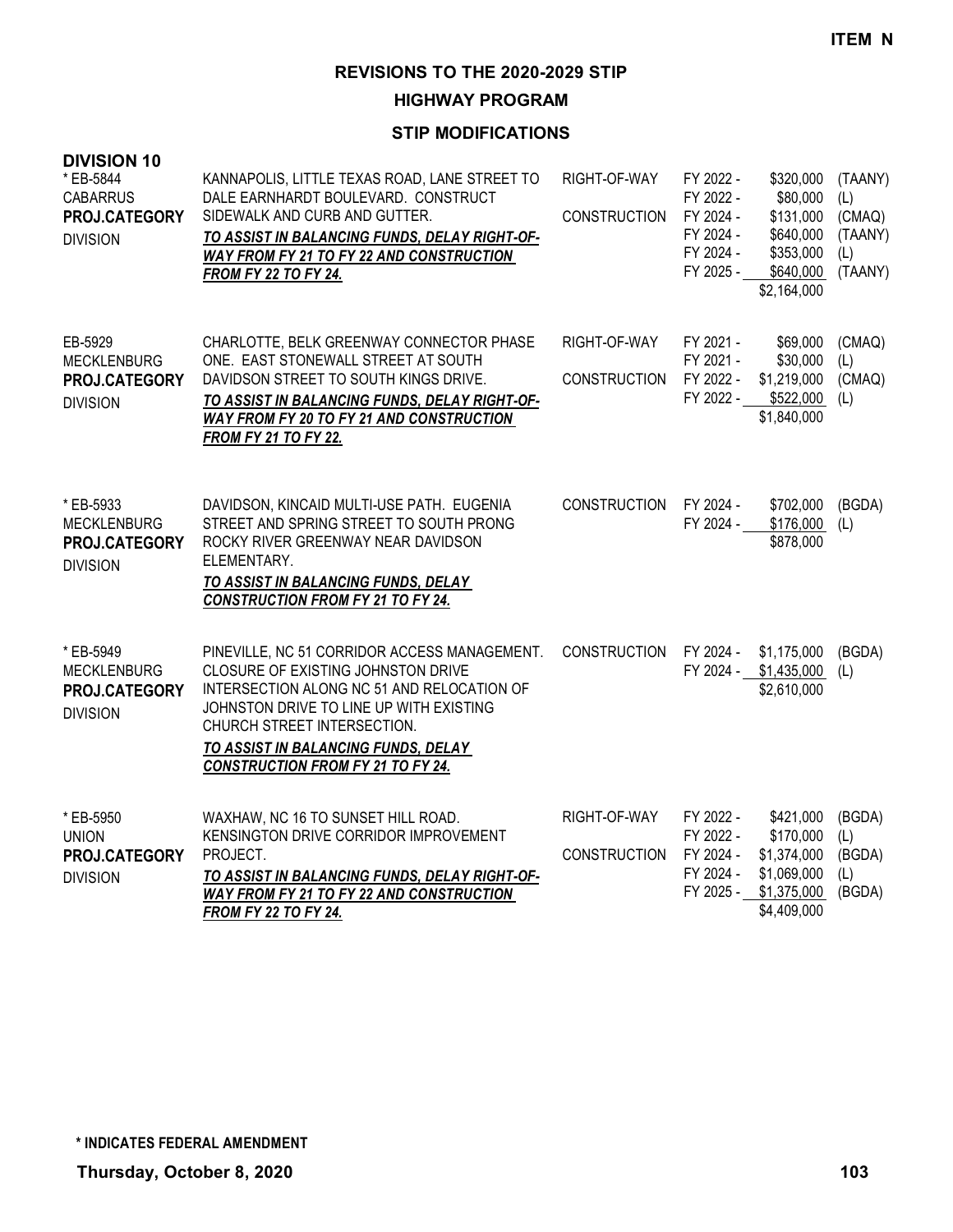**HIGHWAY PROGRAM**

| <b>DIVISION 10</b><br>EB-5970<br><b>MECKLENBURG</b><br>PROJ.CATEGORY<br><b>DIVISION</b> | IRWIN CREEK GREENWAY EASTERN EXTENSION,<br>EXISTING IRWIN CREEK GREENWAY TO HAMILTON<br>STREET. CONSTRUCT GREENWAY.<br>TO ASSIST IN BALANCING FUNDS, DELAY<br><b>CONSTRUCTION FROM FY 25 TO FY 29.</b>                                                                                                                                             | <b>CONSTRUCTION</b>                                     | FY 2029 -<br>\$325,000<br>FY 2029 -<br>\$1,391,000<br>POST YR \$2,921,000<br>\$4,637,000                                                    | (TAANY)<br>(L)<br>(TAANY)                    |
|-----------------------------------------------------------------------------------------|----------------------------------------------------------------------------------------------------------------------------------------------------------------------------------------------------------------------------------------------------------------------------------------------------------------------------------------------------|---------------------------------------------------------|---------------------------------------------------------------------------------------------------------------------------------------------|----------------------------------------------|
| * EB-6036<br><b>MECKLENBURG</b><br>PROJ.CATEGORY<br><b>DIVISION</b>                     | CHARLOTTE, HORNETS NEST PARK ACCESS<br>IMPROVEMENTS INCLUDING SIDEWALKS, A MULTI-<br>USE PATH, AND A TRAFFIC SIGNAL WITH LEFT TURN<br>LANES.<br>TO ASSIST IN BALANCING FUNDS, DELAY<br><b>CONSTRUCTION FROM FY 22 TO FY 24.</b>                                                                                                                    | <b>CONSTRUCTION</b>                                     | FY 2024 -<br>\$750,000<br>FY 2024 -<br>\$375,000<br>\$750,000<br>FY 2025 -<br>\$1,875,000                                                   | (BGDA)<br>(L)<br>(BGDA)                      |
| $1-5715$<br><b>MECKLENBURG</b><br>PROJ.CATEGORY<br><b>STATEWIDE</b>                     | I-77, NC 73 INTERCHANGE. UPGRADE EXISTING<br>INTERCHANGE TO SPLIT DIAMOND CONFIGURATION.<br>TO ASSIST IN BALANCING FUNDS, DELAY RIGHT-OF-<br>WAY FROM FY 20 TO FY 23 AND CONSTRUCTION<br><b>FROM FY 24 TO FY 25.</b>                                                                                                                               | RIGHT-OF-WAY<br><b>CONSTRUCTION</b>                     | FY 2023 -<br>\$1,550,000<br>FY 2025 - \$13,967,000<br>FY 2026 - \$13,967,000<br>FY 2027 - \$13,966,000<br>\$43,450,000                      | (NHP)<br>(NHP)<br>(NHP)<br>(NHP)             |
| I-5718A<br><b>MECKLENBURG</b><br>PROJ.CATEGORY<br><b>STATEWIDE</b>                      | I-77, SOUTH CAROLINA STATE LINE TO I-277/US 74<br>(BELK FREEWAY). WIDEN EXISTING FREEWAY TO<br>TEN LANES BY CONSTRUCTING MANAGED LANES,<br>RECONSTRUCT I-77/I-277 (BELK FREEWAY)<br>INTERCHANGE, AND INSTALL RAMP METERS.<br>TO ASSIST IN BALANCING FUNDS, DELAY RIGHT-OF-<br>WAY FROM FY 25 TO FY 29 AND CONSTRUCTION<br>FROM FY 29 TO POST YEAR. | RIGHT-OF-WAY<br><b>UTILITIES</b><br><b>CONSTRUCTION</b> | FY 2029 - \$12,200,000<br>POST YR \$231,800,000<br>FY 2029 - \$1,500,000<br>POST YR \$308,000,000<br>POST YR \$237,000,000<br>\$790,500,000 | (NHP)<br>(NHP)<br>(NHP)<br>(NHP)<br>(BOND R) |
| * I-5746C<br><b>MECKLENBURG</b><br>PROJ.CATEGORY<br><b>STATEWIDE</b>                    | I-277 (BROOKSHIRE FRWY), I-77 TO EAST 10TH<br>STREET. RESURFACE ROADWAY AND REHABILITATE<br>BRIDGES FROM JOHNSON STREET TO EAST 10TH<br>STREET.<br>TO ASSIST IN BALANCING FUNDS, DELAY<br><b>CONSTRUCTION FROM FY 23 TO FY 25.</b>                                                                                                                 | <b>CONSTRUCTION</b>                                     | FY 2025 -<br>\$8,567,000<br>FY 2026 -<br>\$8,567,000<br>FY 2027 - \$8,566,000<br>\$25,700,000                                               | (NHPIM)<br>(NHPIM)<br>(NHPIM)                |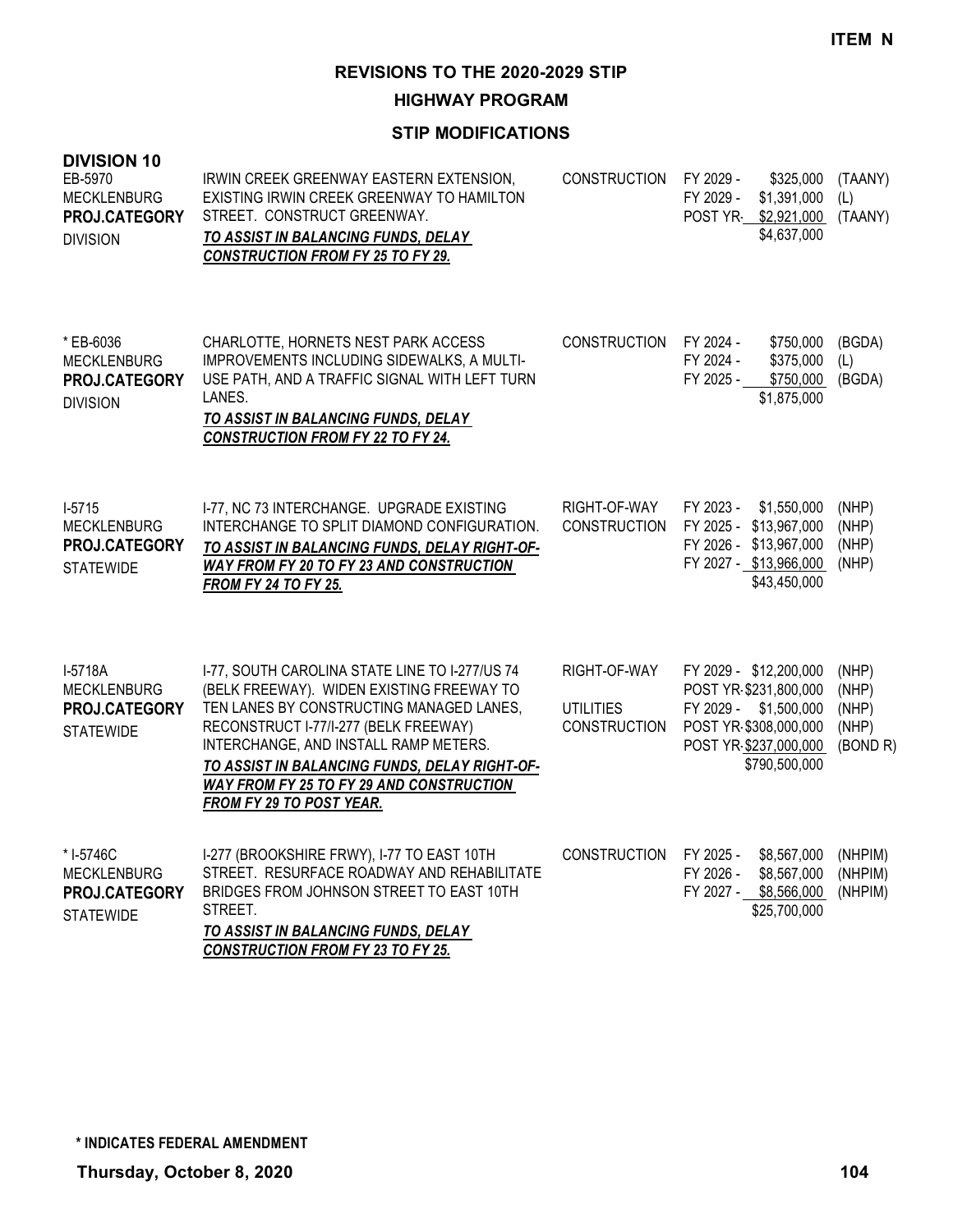**HIGHWAY PROGRAM**

| <b>DIVISION 10</b><br>I-5828<br><b>MECKLENBURG</b><br>PROJ.CATEGORY<br><b>STATEWIDE</b> | I-485, I-77 TO NC 49. PAVEMENT REHABILITATION.<br><b>TO ASSIST IN BALANCING FUNDS, DELAY</b><br><b>CONSTRUCTION FROM FY 22 TO FY 23.</b>                                                                                             | <b>CONSTRUCTION</b>                                     | FY 2023 -<br>FY 2024 -                                                                                          | \$1,500,000<br>\$1,500,000<br>\$3,000,000                                                                                                                      | (NHPIM)<br>(NHPIM)                                                 |
|-----------------------------------------------------------------------------------------|--------------------------------------------------------------------------------------------------------------------------------------------------------------------------------------------------------------------------------------|---------------------------------------------------------|-----------------------------------------------------------------------------------------------------------------|----------------------------------------------------------------------------------------------------------------------------------------------------------------|--------------------------------------------------------------------|
| I-5861<br><b>MECKLENBURG</b><br>PROJ.CATEGORY<br><b>STATEWIDE</b>                       | I-485, PAVEMENT AND BRIDGE REHABILITATION AT<br>OAKDALE ROAD INTERCHANGE AT MILEMARKER 17.2.<br>TO ASSIST IN BALANCING FUNDS, DELAY<br><b>CONSTRUCTION FROM FY 21 TO FY 23.</b>                                                      | <b>CONSTRUCTION</b>                                     | FY 2023 -<br>FY 2024 -                                                                                          | \$1,250,000<br>\$1,250,000<br>\$2,500,000                                                                                                                      | (NHPIM)<br>(NHPIM)                                                 |
| * I-5902<br><b>MECKLENBURG</b><br>PROJ.CATEGORY<br><b>STATEWIDE</b>                     | I-485, SR 1786 TO NC 27. BRIDGE REHABILITATION.<br>TO ASSIST IN BALANCING FUNDS, DELAY<br><b>CONSTRUCTION FROM FY 22 TO FY 24.</b>                                                                                                   | <b>CONSTRUCTION</b>                                     | FY 2024 -                                                                                                       | \$900,000<br>\$900,000                                                                                                                                         | (NHPIM)                                                            |
| * I-5963<br><b>MECKLENBURG</b><br>PROJ.CATEGORY<br><b>STATEWIDE</b>                     | I-485, I-485 AND NC 16 (PROVIDENCE ROAD).<br>CONSTRUCT INTERCHANGE IMPROVEMENTS.<br>TO ASSIST IN BALANCING FUNDS, DELAY RIGHT-OF-<br><b>WAY FROM FY 22 TO FY 29 AND CONSTRUCTION</b><br><b>FROM FY 25 TO POST YEAR.</b>              | RIGHT-OF-WAY<br><b>UTILITIES</b><br><b>CONSTRUCTION</b> | FY 2029 -<br>POST YR<br>POST YR-                                                                                | \$5,550,000<br>\$5,550,000<br>\$1,300,000<br>POST YR \$28,900,000<br>\$41,300,000                                                                              | (NHP)<br>(NHP)<br>(NHP)<br>(NHP)                                   |
| * I-5973<br><b>MECKLENBURG</b><br>PROJ.CATEGORY<br><b>REGIONAL</b>                      | I-485, NC 16 (BROOKSHIRE BOULEVARD)<br>INTERCHANGE. CONSTRUCT INTERCHANGE<br>IMPROVEMENTS.<br><u>TO ASSIST IN BALANCING FUNDS, DELAY RIGHT-OF-</u><br><b>WAY FROM FY 20 TO FY 22 AND CONSTRUCTION</b><br><b>FROM FY 21 TO FY 24.</b> | RIGHT-OF-WAY<br><b>BUILD NC CON</b><br>CONSTRUCTION     | FY 2022 -<br>FY 2024 -<br>FY 2025 -<br>FY 2026 -<br>FY 2027 -<br>FY 2028 -<br>FY 2029 -<br>POST YR<br>FY 2024 - | \$100,000<br>\$300,000<br>\$300,000<br>\$300,000<br>\$300,000<br>\$300,000<br>\$300,000<br>\$2,700,000<br>\$3,700,000<br>FY 2025 - \$3,700,000<br>\$12,000,000 | (T)<br>(T)<br>(T)<br>(T)<br>(T)<br>(T)<br>(T)<br>(T)<br>(T)<br>(T) |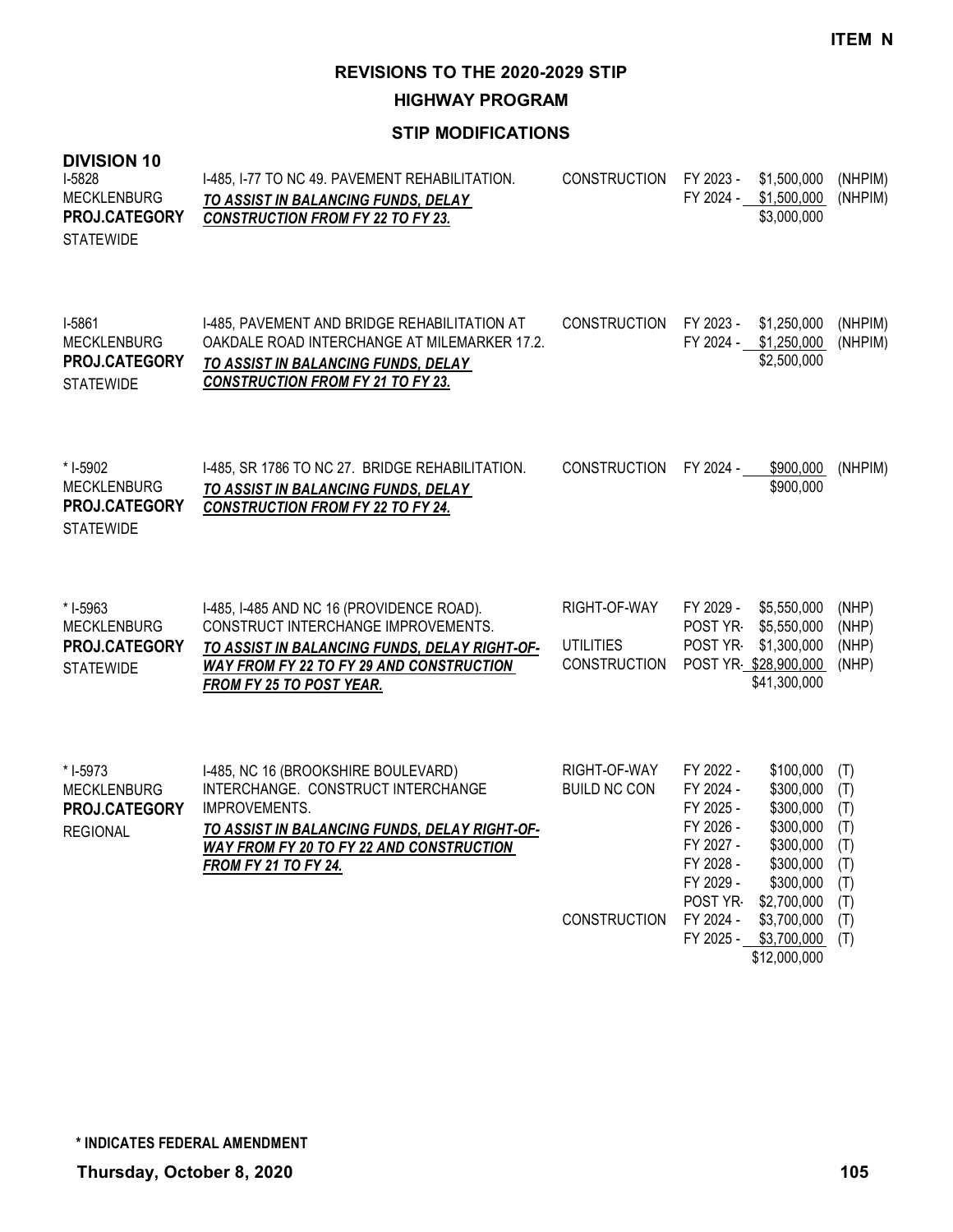**HIGHWAY PROGRAM**

| <b>DIVISION 10</b><br>$1-6012$<br><b>MECKLENBURG</b><br>PROJ.CATEGORY<br><b>STATEWIDE</b> | I-85, I-485 INTERCHANGE NORTHEAST OF<br>CHARLOTTE. IMPROVE INTERCHANGE<br>TO ASSIST IN BALANCING FUNDS, DELAY RIGHT-OF-<br><b>WAY FROM FY 25 TO FY 28 AND CONSTRUCTION</b><br>FROM FY 26 TO POST YEAR.          | RIGHT-OF-WAY<br><b>UTILITIES</b><br><b>CONSTRUCTION</b> | FY 2028 -<br>FY 2028 -<br>POST YR \$11,500,000                         | \$200,000<br>\$1,800,000<br>\$13,500,000                         | (NHP)<br>(NHP)<br>(NHP)                   |
|-------------------------------------------------------------------------------------------|-----------------------------------------------------------------------------------------------------------------------------------------------------------------------------------------------------------------|---------------------------------------------------------|------------------------------------------------------------------------|------------------------------------------------------------------|-------------------------------------------|
| $I-6013$<br><b>MECKLENBURG</b><br>PROJ.CATEGORY<br><b>STATEWIDE</b>                       | I-85, NC 24 (W.T. HARRIS BOULEVARD)<br>INTERCHANGE. IMPROVE INTERCHANGE.<br>TO ASSIST IN BALANCING FUNDS, DELAY RIGHT-OF-<br><b>WAY FROM FY 25 TO FY 29 AND CONSTRUCTION</b><br><b>FROM FY 27 TO POST YEAR.</b> | RIGHT-OF-WAY<br><b>UTILITIES</b><br><b>CONSTRUCTION</b> | FY 2029 -<br>POST YR-<br>FY 2029 -<br>POST YR-<br>POST YR \$11,200,000 | \$10,000<br>\$4,490,000<br>\$10,000<br>\$690,000<br>\$16,400,000 | (NHP)<br>(NHP)<br>(NHP)<br>(NHP)<br>(NHP) |
| $I-6014$<br><b>MECKLENBURG</b><br>PROJ.CATEGORY<br><b>STATEWIDE</b>                       | I-77, I-85 INTERCHANGE. IMPROVE INTERCHANGE.<br>TO ASSIST IN BALANCING FUNDS, DELAY RIGHT-OF-<br><b>WAY FROM FY 25 TO FY 28 AND CONSTRUCTION</b><br><b>FROM FY 26 TO POST YEAR.</b>                             | RIGHT-OF-WAY<br><b>UTILITIES</b><br><b>CONSTRUCTION</b> | FY 2028 -<br>FY 2028 -<br>POST YR \$80,100,000                         | \$1,000,000<br>\$1,000,000<br>\$82,100,000                       | (NHP)<br>(NHP)<br>(NHP)                   |
| I-6016<br><b>MECKLENBURG</b><br>PROJ.CATEGORY<br><b>STATEWIDE</b>                         | I-85, I-485 INTERCHANGE WEST OF CHARLOTTE.<br><b>IMPROVE INTERCHANGE.</b><br>TO ASSIST IN BALANCING FUNDS, DELAY<br><b>CONSTRUCTION FROM FY 26 TO FY 27.</b>                                                    | RIGHT-OF-WAY<br><b>UTILITIES</b><br><b>CONSTRUCTION</b> | FY 2025 -<br>FY 2025 -<br>FY 2027 - \$2,100,000                        | \$1,700,000<br>\$500,000<br>\$4,300,000                          | (NHP)<br>(NHP)<br>(NHP)                   |
| $I-6052$<br><b>MECKLENBURG</b><br>PROJ.CATEGORY<br><b>STATEWIDE</b>                       | I-277 (BROOKSHIRE FRWY), WEST OF I-77 TO EAST OF<br>1-77. BRIDGE REHABILITATION.<br>TO ASSIST IN BALANCING FUNDS, DELAY<br><b>CONSTRUCTION FROM FY 20 TO FY 22.</b>                                             | <b>CONSTRUCTION</b>                                     | FY 2022 -<br>FY 2023 - \$4,000,000                                     | \$4,000,000<br>\$8,000,000                                       | (NHPIM)<br>(NHPIM)                        |
| $I-6053$<br><b>MECKLENBURG</b><br>PROJ.CATEGORY<br><b>REGIONAL</b>                        | I-85, SR 2480 (SUGAR CREEK ROAD) INTERCHANGE.<br><b>IMPROVE INTERCHANGE</b><br>TO ASSIST IN BALANCING FUNDS, DELAY RIGHT-OF-<br><b>WAY FROM FY 26 TO FY 29.</b>                                                 | RIGHT-OF-WAY<br><b>UTILITIES</b><br><b>CONSTRUCTION</b> | FY 2029 -<br>POST YR-<br>FY 2029 -<br>POST YR<br>POST YR \$15,000,000  | \$10,000<br>\$4,990,000<br>\$10,000<br>\$490,000<br>\$20,500,000 | (NHP)<br>(NHP)<br>(NHP)<br>(NHP)<br>(NHP) |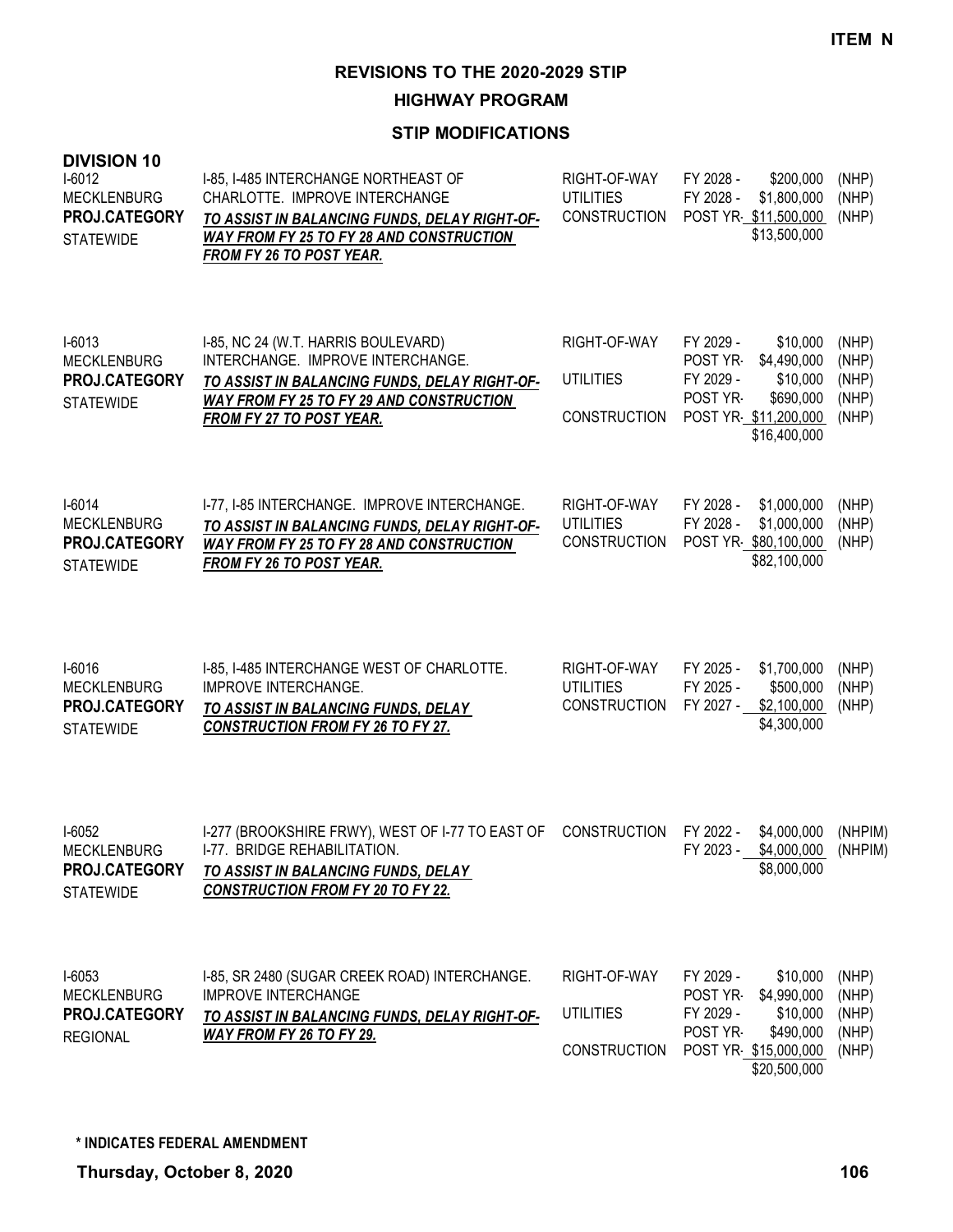**HIGHWAY PROGRAM**

| <b>DIVISION 10</b><br>* P-5744<br><b>UNION</b><br>PROJ.CATEGORY<br><b>STATEWIDE</b>    | CSX SF LINE, SR 1377 (WESLEY CHAPEL STOUTS<br>ROAD). CONSTRUCT GRADE SEPERATION.<br><b>COST INCREASE EXCEEDING \$2 MILLION AND 25%</b><br><b>THRESHOLDS.</b>                                             | RIGHT-OF-WAY<br><b>UTILITIES</b><br><b>CONSTRUCTION</b> | FY 2025 -<br>\$2,700,000<br>FY 2026 -<br>\$2,700,000<br>FY 2025 -<br>\$420,000<br>FY 2027 -<br>\$3,950,000<br>FY 2028 - \$3,950,000<br>\$13,720,000                                                                                                                                                                | (T)<br>(T)<br>(T)<br>(T)<br>(T)                                           |
|----------------------------------------------------------------------------------------|----------------------------------------------------------------------------------------------------------------------------------------------------------------------------------------------------------|---------------------------------------------------------|--------------------------------------------------------------------------------------------------------------------------------------------------------------------------------------------------------------------------------------------------------------------------------------------------------------------|---------------------------------------------------------------------------|
| R-2246A<br><b>CABARRUS</b><br>PROJ.CATEGORY<br><b>DIVISION</b>                         | GEORGE LILES PARKWAY, NC 49 TO SR 1304<br>(ROBERTA ROAD)<br>TO ASSIST IN BALANCING FUNDS, DELAY RIGHT-OF-<br><b>WAY FROM FY 25 TO FY 29 AND CONSTRUCTION</b><br><b>FROM FY 28 TO POST YEAR.</b>          | RIGHT-OF-WAY<br><b>UTILITIES</b><br><b>CONSTRUCTION</b> | FY 2029 -<br>\$10,000<br>POST YR<br>\$8,790,000<br>FY 2029 -<br>\$10,000<br>POST YR<br>\$2,590,000<br>POST YR \$16,500,000<br>\$27,900,000                                                                                                                                                                         | (T)<br>(T)<br>(T)<br>(T)<br>(T)                                           |
| * R-2555B<br><b>MECKLENBURG</b><br>PROJ.CATEGORY<br><b>DIVISION</b>                    | SR 5544 (WEST CATAWBA AVENUE), NC 73 (SAM<br>FURR ROAD) TO SR 2151 (JETTON ROAD). WIDEN TO<br>FOUR-LANES DIVIDED.<br>TO ASSIST IN BALANCING FUNDS, DELAY<br><b>CONSTRUCTION FROM FY 23 TO FY 25.</b>     | <b>BUILD NC CON</b><br><b>CONSTRUCTION</b>              | FY 2025 -<br>\$858,000<br>FY 2026 -<br>\$858,000<br>FY 2027 -<br>\$858,000<br>FY 2028 -<br>\$858,000<br>FY 2029 -<br>\$858,000<br>POST YR-<br>\$8,580,000<br>FY 2025 -<br>\$2,375,000<br>FY 2025 -<br>\$1,200,000<br>FY 2026 -<br>\$2,375,000<br>FY 2027 -<br>\$2,375,000<br>FY 2028 - \$2,375,000<br>\$23,570,000 | (T)<br>(T)<br>(T)<br>(T)<br>(T)<br>(T)<br>(T)<br>(L)<br>(T)<br>(T)<br>(T) |
| * R-5706A<br><b>CABARRUS</b><br><b>MECKLENBURG</b><br>PROJ.CATEGORY<br><b>REGIONAL</b> | NC 73 (DAVIDSON HIGHWAY), SR 2693 (DAVIDSON-<br>CONCORD ROAD) TO SR 1394 (POPLAR TENT ROAD).<br>TO ASSIST IN BALANCING FUNDS, DELAY RIGHT-OF-<br><b>WAY FROM FY 23 TO FY 24.</b>                         | RIGHT-OF-WAY<br><b>UTILITIES</b><br><b>CONSTRUCTION</b> | FY 2024 -<br>\$3,500,000<br>FY 2025 -<br>\$3,500,000<br>FY 2024 -<br>\$500,000<br>FY 2026 -<br>\$6,375,000<br>FY 2027 -<br>\$6,375,000<br>FY 2028 -<br>\$6,375,000<br>FY 2029 - \$6,375,000<br>\$33,000,000                                                                                                        | (T)<br>(T)<br>(T)<br>(T)<br>(T)<br>(T)<br>(T)                             |
| R-5706B<br><b>CABARRUS</b><br>PROJ.CATEGORY<br><b>REGIONAL</b>                         | NC 73 (DAVIDSON HIGHWAY), SR 1394 (POPLAR TENT<br>ROAD) TO US 29.<br>TO ASSIST IN BALANCING FUNDS, DELAY RIGHT-OF-<br><b>WAY FROM FY 25 TO FY 29 AND CONSTRUCTION</b><br><b>FROM FY 28 TO POST YEAR.</b> | RIGHT-OF-WAY<br><b>UTILITIES</b><br><b>CONSTRUCTION</b> | FY 2029 - \$23,333,000<br>POST YR \$46,667,000<br>FY 2029 -<br>\$1,050,000<br>POST YR<br>\$1,050,000<br>POST YR \$146,100,000<br>\$218,200,000                                                                                                                                                                     | (T)<br>(T)<br>(T)<br>(T)<br>(T)                                           |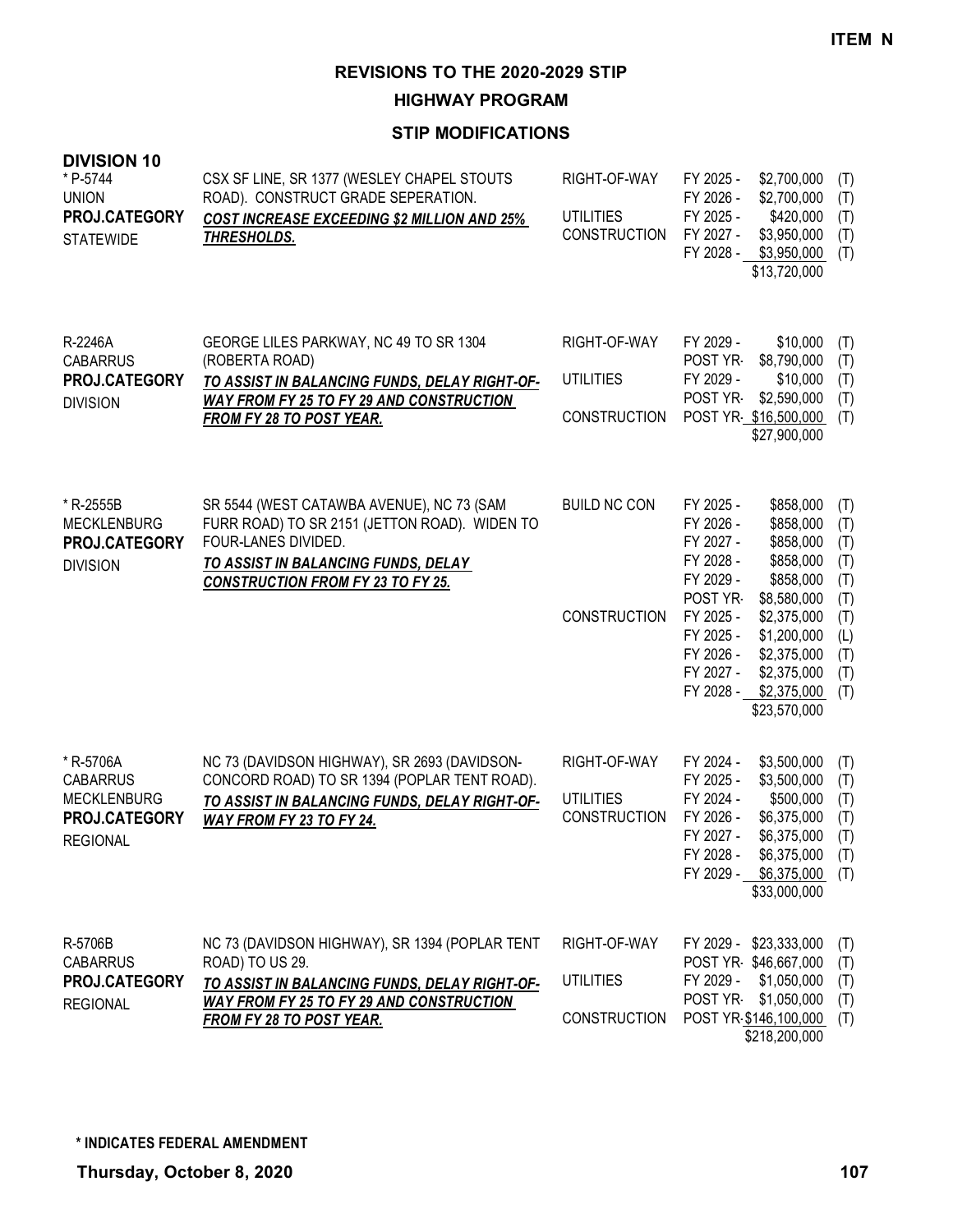**HIGHWAY PROGRAM**

### **STIP MODIFICATIONS**

| טו זוטוטואוע<br>* R-5721B<br><b>MECKLENBURG</b><br>PROJ.CATEGORY<br><b>REGIONAL</b> | NC 73, VANCE ROAD EXTENSION/BEATTIES FORD<br>ROAD TO SR 5544 (WEST CATAWBA AVENUE).<br>TO ASSIST IN BALANCING FUNDS, DELAY RIGHT-OF-<br><b>WAY FROM FY 21 TO FY 23 AND CONSTRUCTION</b><br><b>FROM FY 23 TO FY 26.</b>                                                                                                                                                                                                                 | <b>BUILD NC ROW</b>                                     | FY 2023 -<br>\$772,000<br>FY 2024 -<br>\$772,000<br>FY 2025 -<br>\$772,000<br>FY 2026 -<br>\$772,000<br>FY 2027 -<br>\$772,000<br>FY 2028 -<br>\$772,000<br>FY 2029 -<br>\$772,000                                             | (T)<br>(T)<br>(T)<br>(T)<br>(T)<br>(T)<br>(T)                        |
|-------------------------------------------------------------------------------------|----------------------------------------------------------------------------------------------------------------------------------------------------------------------------------------------------------------------------------------------------------------------------------------------------------------------------------------------------------------------------------------------------------------------------------------|---------------------------------------------------------|--------------------------------------------------------------------------------------------------------------------------------------------------------------------------------------------------------------------------------|----------------------------------------------------------------------|
|                                                                                     |                                                                                                                                                                                                                                                                                                                                                                                                                                        | RIGHT-OF-WAY                                            | POST YR<br>\$6,176,000<br>\$12,000,000<br>FY 2023 -<br>FY 2024 -<br>\$12,000,000<br>FY 2025 - \$12,000,000                                                                                                                     | (T)<br>(T)<br>(T)<br>(T)                                             |
|                                                                                     |                                                                                                                                                                                                                                                                                                                                                                                                                                        | <b>UTILITIES</b>                                        | FY 2023 -<br>\$1,500,000<br>FY 2024 -<br>\$1,500,000                                                                                                                                                                           | (T)<br>(T)                                                           |
|                                                                                     |                                                                                                                                                                                                                                                                                                                                                                                                                                        | <b>CONSTRUCTION</b>                                     | FY 2026 -<br>\$5,950,000<br>FY 2027 -<br>\$5,950,000<br>FY 2028 -<br>\$5,950,000<br>FY 2029 - \$5,950,000<br>\$74,380,000                                                                                                      | (T)<br>(T)<br>(T)<br>(T)                                             |
| * R-5798<br><b>ANSON</b><br>PROJ.CATEGORY<br><b>STATEWIDE</b>                       | US 74 (ANDREW JACKSON HIGHWAY), GRAHAM<br>STREET TO SR 1749. CONSTRUCT MEDIAN.<br>TO ASSIST IN BALANCING FUNDS, DELAY RIGHT-OF-<br><b>WAY FROM FY 22 TO FY 24 AND CONSTRUCTION</b><br><b>FROM FY 24 TO FY 26.</b>                                                                                                                                                                                                                      | RIGHT-OF-WAY<br><b>UTILITIES</b><br><b>CONSTRUCTION</b> | FY 2024 -<br>\$2,735,000<br>FY 2025 -<br>\$2,735,000<br>FY 2024 -<br>\$600,000<br>FY 2026 -<br>\$3,766,000<br>FY 2027 -<br>\$3,767,000<br>FY 2028 - \$3,767,000<br>\$17,370,000                                                | (T)<br>(T)<br>(T)<br>(T)<br>(T)<br>(T)                               |
| R-5871<br><b>ANSON</b><br>PROJ.CATEGORY<br><b>STATEWIDE</b>                         | US 74, NC 742 (GRAHAM STREET) TO ANSON HIGH<br>SCHOOL ROAD. CONSTRUCT ACCESS MANAGEMENT<br>IMPROVEMENTS.<br>TO ASSIST IN BALANCING FUNDS, DELAY RIGHT-OF-<br><b>WAY FROM FY 25 TO FY 28 AND CONSTRUCTION</b><br><b>FROM FY 26 TO POST YEAR.</b>                                                                                                                                                                                        | RIGHT-OF-WAY<br><b>UTILITIES</b><br><b>CONSTRUCTION</b> | FY 2028 -<br>\$800,000<br>FY 2028 -<br>\$600,000<br>POST YR-<br>\$3,100,000<br>\$4,500,000                                                                                                                                     | (NHP)<br>(NHP)<br>(NHP)                                              |
| * U-2509<br><b>MECKLENBURG</b><br>PROJ.CATEGORY<br><b>STATEWIDE</b>                 | US 74 (INDEPENDENCE BOULEVARD), WEST OF<br>IDLEWILD ROAD TO I-485. UPGRADE ROADWAY TO<br>EXPRESSWAY WITH EXPRESS LANES AND<br>CONSTRUCT IMPROVEMENTS ON PARALLEL ROUTES.<br>PROJECT TO NO LONGER UTILIZE GARVEE<br><b>BONDS.REMOVE SEGMENTS A AND B; FUNDING IS A</b><br>PLACEHOLDER UNTIL CORRIDOR IMPLEMENTATION<br>STRATEGY IS DEVELOPED. FUNDING INCLUDES<br>RIGHT-OF-WAY, UTILITIES, AND CONSTRUCTION FOR<br>STIP PROJECT U-6103. | <b>CONSTRUCTION</b>                                     | FY 2023 - \$25,000,000<br>FY 2024 - \$25,000,000<br>FY 2025 - \$80,000,000<br>FY 2026 - \$80,000,000<br>FY 2027 - \$80,000,000<br>FY 2028 - \$80,000,000<br>FY 2029 - \$80,000,000<br>POST YR \$753,200,000<br>\$1,203,200,000 | (NHP)<br>(NHP)<br>(NHP)<br>(NHP)<br>(NHP)<br>(NHP)<br>(NHP)<br>(NHP) |

**DIVISION 10**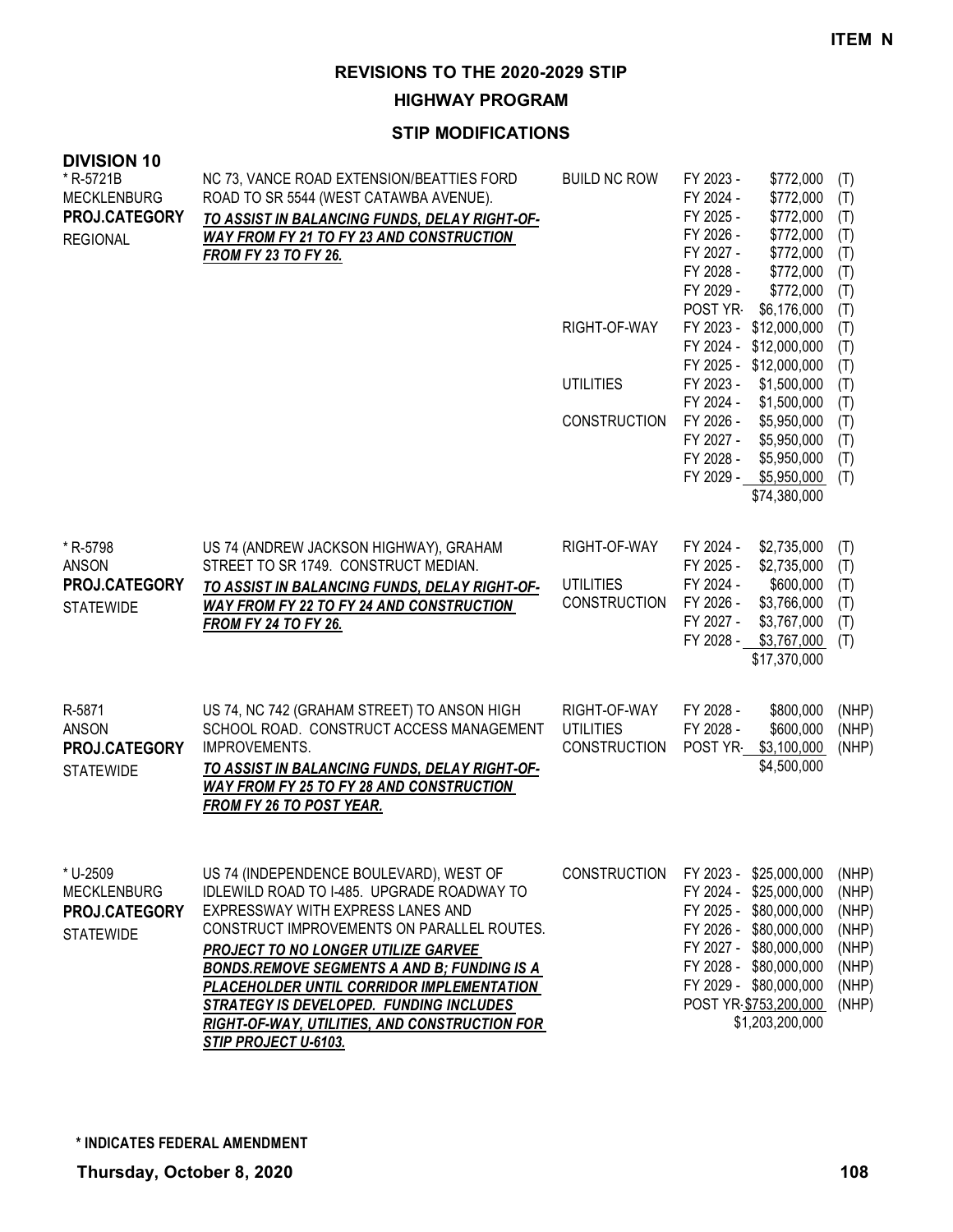**HIGHWAY PROGRAM**

## **STIP MODIFICATIONS**

| <b>DIVISION 10</b><br>* U-3415A | SR 1394 (POPLAR TENT ROAD), EAST OF I-85 TO     | <b>BUILD NC ROW</b> | FY 2024 - | \$172,000            | (T)     |
|---------------------------------|-------------------------------------------------|---------------------|-----------|----------------------|---------|
| <b>CABARRUS</b>                 | <b>GEORGE LILES PARKWAY</b>                     |                     | FY 2025 - | \$172,000            | (T)     |
| PROJ.CATEGORY                   | TO ASSIST IN BALANCING FUNDS, DELAY RIGHT-OF-   |                     | FY 2026 - | \$172,000            | (T)     |
| <b>DIVISION</b>                 | <b>WAY FROM FY 21 TO FY 24 AND CONSTRUCTION</b> |                     | FY 2027 - | \$172,000            | (T)     |
|                                 | <b>FROM FY 24 TO FY 26.</b>                     |                     | FY 2028 - | \$172,000            | (T)     |
|                                 |                                                 |                     | FY 2029 - | \$172,000            | (T)     |
|                                 |                                                 |                     | POST YR-  | \$1,548,000          | (T)     |
|                                 |                                                 | RIGHT-OF-WAY        | FY 2024 - | \$1,200,000          | (T)     |
|                                 |                                                 |                     | FY 2025 - | \$1,200,000          | (T)     |
|                                 |                                                 | <b>UTILITIES</b>    | FY 2024 - | \$300,000            | (T)     |
|                                 |                                                 |                     | FY 2025 - | \$300,000            | (T)     |
|                                 |                                                 | <b>BUILD NC CON</b> | FY 2026 - | \$686,000            | (T)     |
|                                 |                                                 |                     | FY 2027 - | \$686,000            | (T)     |
|                                 |                                                 |                     | FY 2028 - | \$686,000            | (T)     |
|                                 |                                                 |                     | FY 2029 - | \$686,000            | (T)     |
|                                 |                                                 |                     | POST YR   | \$7,546,000          | (T)     |
|                                 |                                                 | <b>CONSTRUCTION</b> | FY 2026 - | \$2,667,000          | (T)     |
|                                 |                                                 |                     | FY 2027 - | \$2,667,000          | (T)     |
|                                 |                                                 |                     | FY 2028 - | \$2,666,000          | (T)     |
|                                 |                                                 |                     |           | \$23,870,000         |         |
| U-3467                          | NC 84, NC 16 TO SR 1008 (WAXHAW-INDIAN TRAIL    | <b>CONSTRUCTION</b> | FY 2029 - | \$4,750,000          | (BGANY) |
| <b>UNION</b>                    | ROAD) IN WESLEY CHAPEL. CONSTRUCT FOUR LANE     |                     |           | POST YR \$42,750,000 | (BGANY) |
| PROJ.CATEGORY                   | ROADWAY, PART ON NEW LOCATION.                  |                     |           | \$47,500,000         |         |
| <b>REGIONAL</b>                 | TO ASSIST IN BALANCING FUNDS, DELAY             |                     |           |                      |         |
|                                 | <b>CONSTRUCTION FROM FY 24 TO FY 29.</b>        |                     |           |                      |         |
|                                 |                                                 |                     |           |                      |         |
| U-4024                          | US 601, EXISTING US 74 TO THE MONROE BYPASS.    | RIGHT-OF-WAY        | FY 2027 - | \$2,000,000          | (T)     |
| <b>UNION</b>                    | WIDEN TO MULTI-LANES.                           | <b>UTILITIES</b>    | FY 2027 - | \$1,000,000          | (T)     |
| PROJ.CATEGORY                   | TO ASSIST IN BALANCING FUNDS, DELAY RIGHT-OF-   | <b>CONSTRUCTION</b> |           | POST YR \$25,500,000 | (T)     |
| <b>REGIONAL</b>                 | <b>WAY FROM FY 25 TO FY 27 AND CONSTRUCTION</b> |                     |           | \$28,500,000         |         |

*FROM FY 27 TO POST YEAR.*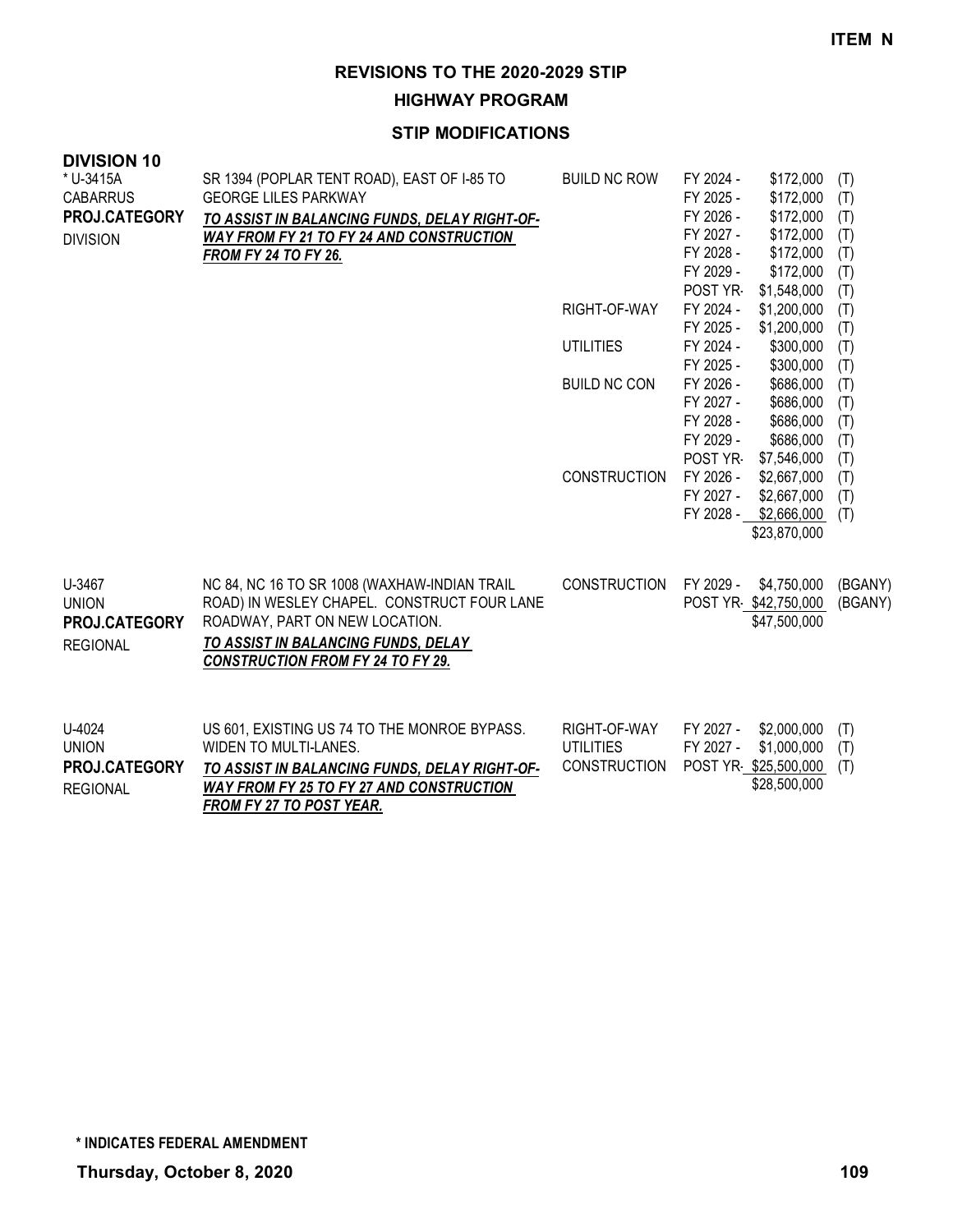**HIGHWAY PROGRAM**

| <b>DIVISION 10</b><br>* U-4713A | SR 3440 (MCKEE ROAD) EXTENSION, SR 3448         | <b>ENGINEERING</b>  | FY 2020 - | \$77,000            | (T)     |
|---------------------------------|-------------------------------------------------|---------------------|-----------|---------------------|---------|
| <b>MECKLENBURG</b>              | (PLEASANT PLAINS ROAD) TO SR 1009 (JOHN STREET) |                     | FY 2021 - | \$77,000            | (T)     |
| PROJ.CATEGORY                   | TO ASSIST IN BALANCING FUNDS, DELAY             |                     | FY 2022 - | \$77,000            | (T)     |
| <b>DIVISION</b>                 | <b>CONSTRUCTION FROM FY 22 TO FY 25.</b>        |                     | FY 2023 - | \$77,000            | (T)     |
|                                 |                                                 |                     | FY 2024 - | \$77,000            | (T)     |
|                                 |                                                 |                     | FY 2025 - | \$77,000            | (T)     |
|                                 |                                                 |                     | FY 2026 - | \$77,000            | (T)     |
|                                 |                                                 |                     | FY 2027 - | \$77,000            | (T)     |
|                                 |                                                 |                     | FY 2028 - | \$77,000            | (T)     |
|                                 |                                                 |                     | FY 2029 - | \$77,000            | (T)     |
|                                 |                                                 |                     | POST YR   | \$385,000           | (T)     |
|                                 |                                                 | <b>BUILD NC ROW</b> | FY 2020 - | \$24,000            | (T)     |
|                                 |                                                 |                     | FY 2021 - | \$24,000            | (T)     |
|                                 |                                                 |                     | FY 2022 - | \$24,000            | (T)     |
|                                 |                                                 |                     | FY 2023 - | \$24,000            | (T)     |
|                                 |                                                 |                     | FY 2024 - | \$24,000            | (T)     |
|                                 |                                                 |                     | FY 2025 - | \$24,000            | (T)     |
|                                 |                                                 |                     | FY 2026 - | \$24,000            | (T)     |
|                                 |                                                 |                     | FY 2027 - | \$24,000            | (T)     |
|                                 |                                                 |                     | FY 2028 - | \$24,000            | (T)     |
|                                 |                                                 |                     | FY 2029 - | \$24,000            | (T)     |
|                                 |                                                 |                     | POST YR-  | \$120,000           | (T)     |
|                                 |                                                 | RIGHT-OF-WAY        | FY 2021 - | \$1,160,000         | (T)     |
|                                 |                                                 |                     | FY 2022 - | \$1,160,000         | (T)     |
|                                 |                                                 | <b>UTILITIES</b>    | FY 2021 - | \$500,000           | (T)     |
|                                 |                                                 | <b>CONSTRUCTION</b> | FY 2025 - | \$2,550,000         | (T)     |
|                                 |                                                 |                     | FY 2026 - | \$2,550,000         | (T)     |
|                                 |                                                 |                     | FY 2027 - | \$2,000,000         | (L)     |
|                                 |                                                 |                     |           | \$11,435,000        |         |
|                                 |                                                 |                     |           |                     |         |
| U-4714AA                        | SR 1009 (JOHN STREET-OLD MONROE ROAD), SR       | RIGHT-OF-WAY        | FY 2029 - | \$4,574,000         | (T)     |
| <b>MECKLENBURG</b>              | 3448-SR 3474 (TRADE STREET) TO WEST OF I-485.   |                     | POST YR-  | \$4,574,000         | (T)     |
| PROJ.CATEGORY                   | PROJECT TO NO LONGER UTILIZE BUILD NC BONDS.    | <b>CONSTRUCTION</b> |           | POST YR \$7,728,000 | (BGANY) |
| <b>DIVISION</b>                 | TO ASSIST IN BALANCING FUNDS, DELAY RIGHT-OF-   |                     |           | \$16,876,000        |         |
|                                 | <b>WAY FROM FY 25 TO FY 29 AND CONSTRUCTION</b> |                     |           |                     |         |
|                                 | <b>FROM FY 27 TO POST YEAR.</b>                 |                     |           |                     |         |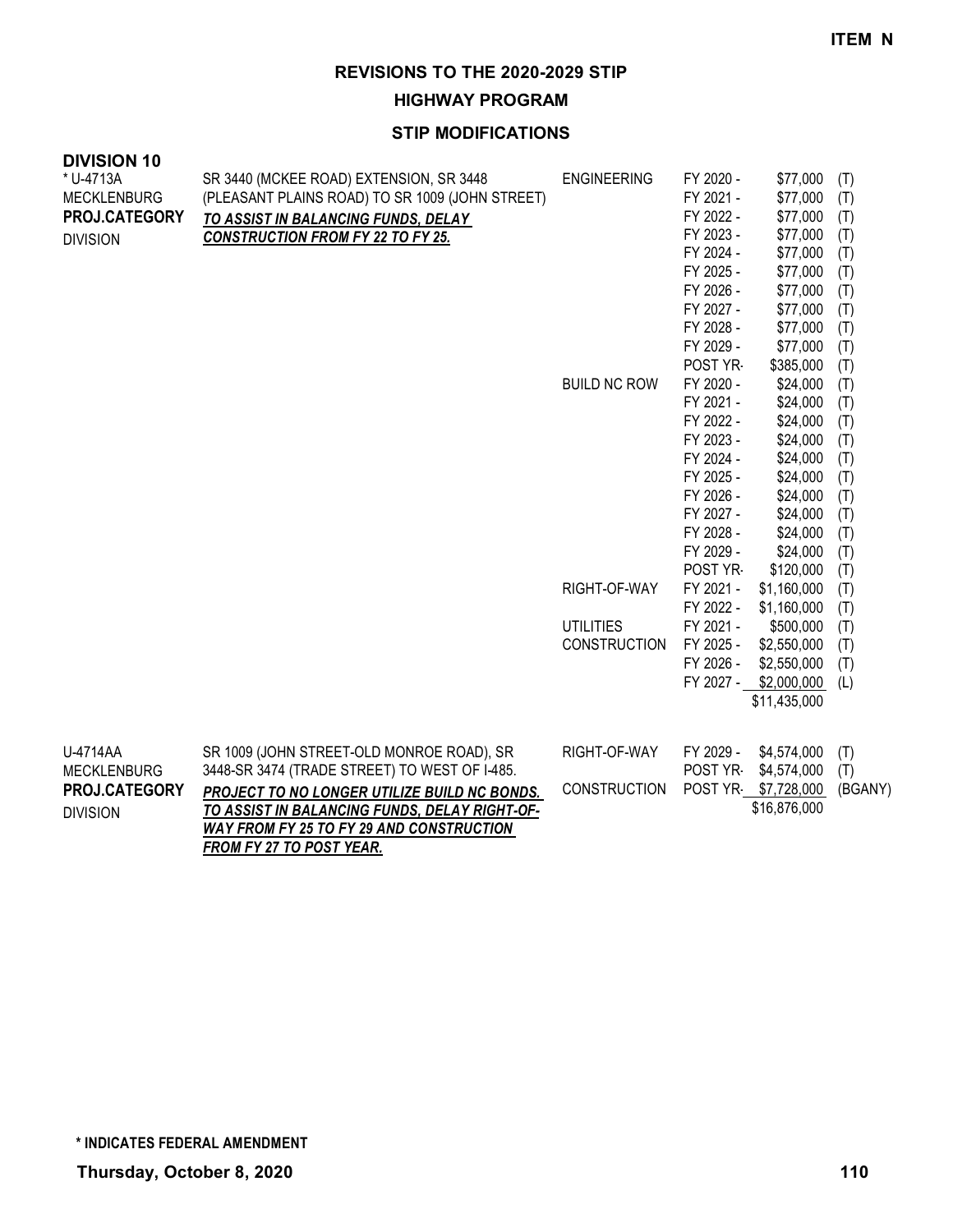**HIGHWAY PROGRAM**

| <b>DIVISION 10</b><br>* U-4714AC<br><b>MECKLENBURG</b><br><b>UNION</b><br>PROJ.CATEGORY<br><b>DIVISION</b> | SR 1009 (JOHN STREET-OLD MONROE ROAD), EAST<br>OF I-485 TO WEST OF MORNINGSIDE MEADOW LANE<br>TO ASSIST IN BALANCING FUNDS, DELAY<br><b>CONSTRUCTION FROM FY 22 TO FY 24.</b>                                                                                                                                  | RIGHT-OF-WAY<br><b>CONSTRUCTION</b>                     | FY 2020 -<br>\$249,000<br>FY 2020 -<br>\$4,513,000<br>FY 2020 -<br>\$1,128,000<br>FY 2021 -<br>\$249,000<br>FY 2021 -<br>\$4,513,000<br>FY 2021 -<br>\$1,128,000<br>FY 2024 -<br>\$2,200,000<br>FY 2024 -<br>\$1,925,000<br>FY 2024 -<br>\$481,000<br>FY 2025 -<br>\$2,200,000<br>FY 2025 -<br>\$1,925,000<br>FY 2025 -<br>\$481,000<br>FY 2026 -<br>\$2,200,000<br>FY 2026 -<br>\$1,925,000<br>FY 2026 -<br>\$481,000<br>FY 2027 -<br>\$2,200,000<br>\$1,925,000<br>FY 2027 -<br>FY 2027 - \$481,000<br>\$30,204,000 | (BGANY)<br>(BGDA)<br>(S(M))<br>(BGANY)<br>(BGDA)<br>(S(M))<br>(BGANY)<br>(BGDA)<br>(S(M))<br>(BGANY)<br>(BGDA)<br>(S(M))<br>(BGANY)<br>(BGDA)<br>(S(M))<br>(BGANY)<br>(BGDA)<br>(S(M)) |
|------------------------------------------------------------------------------------------------------------|----------------------------------------------------------------------------------------------------------------------------------------------------------------------------------------------------------------------------------------------------------------------------------------------------------------|---------------------------------------------------------|-----------------------------------------------------------------------------------------------------------------------------------------------------------------------------------------------------------------------------------------------------------------------------------------------------------------------------------------------------------------------------------------------------------------------------------------------------------------------------------------------------------------------|----------------------------------------------------------------------------------------------------------------------------------------------------------------------------------------|
| * U-4714B<br><b>UNION</b><br>PROJ.CATEGORY<br><b>DIVISION</b>                                              | SR 1009 (JOHN STREET-OLD MONROE ROAD), WEST<br>OF MORNINGSIDE MEADOW LANE TO EAST OF SR<br>1377 (WESLEY CHAPEL-STOUTS ROAD)<br>PROJECT TO NO LONGER UTILIZE BUILD NC BONDS.<br>TO ASSIST IN BALANCING FUNDS, DELAY RIGHT-OF-<br><b>WAY FROM FY 20 TO FY 21 AND CONSTRUCTION</b><br><u>FROM FY 22 TO FY 24.</u> | RIGHT-OF-WAY<br><b>CONSTRUCTION</b>                     | FY 2021 -<br>\$6,467,000<br>FY 2021 -<br>\$1,667,000<br>FY 2021 -<br>\$1,000,000<br>FY 2022 -<br>\$6,467,000<br>FY 2022 -<br>\$1,667,000<br>FY 2022 -<br>\$1,000,000<br>FY 2023 -<br>\$6,466,000<br>FY 2023 -<br>\$1,666,000<br>FY 2024 -<br>\$4,550,000<br>FY 2024 -<br>\$1,000,000<br>FY 2025 -<br>\$4,550,000<br>FY 2025 -<br>\$1,000,000<br>FY 2026 -<br>\$4,550,000<br>FY 2026 -<br>\$1,000,000<br>FY 2027 - \$4,550,000<br>\$47,600,000                                                                         | (BGANY)<br>(BGDA)<br>(O)<br>(BGANY)<br>(BGDA)<br>(O)<br>(BGANY)<br>(BGDA)<br>(T)<br>(0)<br>(T)<br>(O)<br>(T)<br>(0)<br>(T)                                                             |
| * U-5007<br><b>MECKLENBURG</b><br>PROJ.CATEGORY<br><b>REGIONAL</b>                                         | NC 51, MATTHEWS TOWNSHIP PARKWAY TO SR 3128<br>(LAWYERS ROAD). WIDEN TO MULTI-LANES.<br>TO ASSIST IN BALANCING FUNDS, DELAY RIGHT-OF-<br>WAY FROM FY 22 TO FY 29 AND CONSTRUCTION<br>FROM FY 25 TO POST YEAR.                                                                                                  | RIGHT-OF-WAY<br><b>UTILITIES</b><br><b>CONSTRUCTION</b> | FY 2029 -<br>\$825,000<br>POST YR<br>\$7,425,000<br>FY 2029 -<br>\$450,000<br>POST YR<br>\$4,050,000<br>POST YR \$30,500,000<br>\$43,250,000                                                                                                                                                                                                                                                                                                                                                                          | (T)<br>(T)<br>(T)<br>(T)<br>(T)                                                                                                                                                        |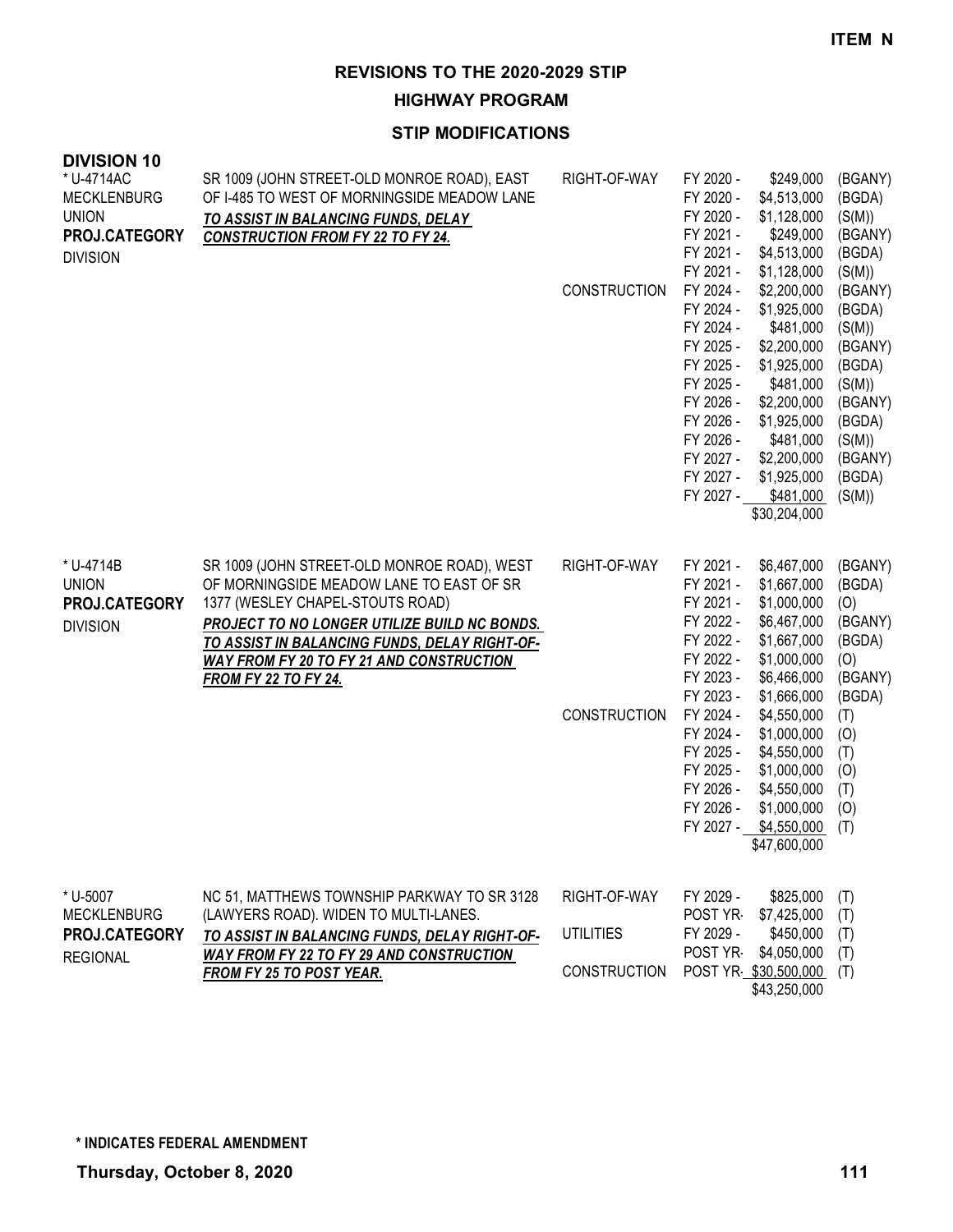**HIGHWAY PROGRAM**

| <b>DIVISION 10</b><br>* U-5703B<br><b>UNION</b><br>PROJ.CATEGORY<br><b>STATEWIDE</b> | US 74 (ROOSEVELT BLVD), REALIGN JAMES<br>HAMILTON ROAD TO INTERSECT WITH SR 1514<br>(ROCKY RIVER ROAD) AT MYERS ROAD.<br>TO ASSIST IN BALANCING FUNDS, DELAY<br><b>CONSTRUCTION FROM FY 22 TO FY 25.</b>                                                                                                                                   | RIGHT-OF-WAY<br><b>CONSTRUCTION</b>                     | FY 2021 -<br>\$500,000<br>(T)<br>FY 2025 -<br>\$650,000<br>(T)<br>\$1,150,000                                                                                                                                                                     |
|--------------------------------------------------------------------------------------|--------------------------------------------------------------------------------------------------------------------------------------------------------------------------------------------------------------------------------------------------------------------------------------------------------------------------------------------|---------------------------------------------------------|---------------------------------------------------------------------------------------------------------------------------------------------------------------------------------------------------------------------------------------------------|
| U-5723<br><b>UNION</b><br>PROJ.CATEGORY<br><b>STATEWIDE</b>                          | US 74, US 601 INTERCHANGE. CONSTRUCT<br>IMPROVEMENTS.<br>TO ASSIST IN BALANCING FUNDS, DELAY<br><b>CONSTRUCTION FROM FY 24 TO FY 25.</b>                                                                                                                                                                                                   | <b>CONSTRUCTION</b>                                     | FY 2025 -<br>\$2,667,000<br>(T)<br>FY 2026 -<br>\$2,667,000<br>(T)<br>FY 2027 - \$2,666,000<br>(T)<br>\$8,000,000                                                                                                                                 |
| * U-5761<br><b>CABARRUS</b><br>PROJ.CATEGORY<br><b>REGIONAL</b>                      | NC 3 (DALE EARNHARDT BOULEVARD),<br>INTERSECTION OF NC 3 (DALE EARNHARDT<br>BOULEVARD) AND US 29/601 (CANNON BOULEVARD).<br>CONSTRUCT INTERSECTION IMPROVEMENTS.<br>PROJECT TO NO LONGER UTILIZE BUILD NC BONDS.<br>TO ASSIST IN BALANCING FUNDS, DELAY<br><b>CONSTRUCTION FROM FY 21 TO FY 24.</b>                                        | CONSTRUCTION FY 2024 -                                  | \$4,050,000<br>(T)<br>FY 2025 - \$4,050,000<br>(T)<br>\$8,100,000                                                                                                                                                                                 |
| * U-5763<br><b>MECKLENBURG</b><br>PROJ.CATEGORY<br><b>REGIONAL</b>                   | NC 51 (MATTHEWS TOWNSHIP PARKWAY), SR 3356<br>(SARDIS ROAD) TO SR 1010 (EAST JOHN STREET/<br>MONROE ROAD). WIDEN EXISTING ROADWAY.<br><b>COST INCREASE EXCEEDING \$2 MILLION AND 25%</b><br><b>THRESHOLDS. TO ASSIST IN BALANCING FUNDS,</b><br>DELAY RIGHT-OF-WAY FROM FY 21 TO FY 29 AND<br><b>CONSTRUCTION FROM FY 23 TO POST YEAR.</b> | RIGHT-OF-WAY<br><b>UTILITIES</b><br><b>CONSTRUCTION</b> | FY 2029 -<br>\$2,370,000<br>(T)<br>POST YR \$21,330,000<br>(T)<br>FY 2029 -<br>\$200,000<br>(T)<br>POST YR \$24,000,000<br>(T)<br>\$47,900,000                                                                                                    |
| * U-5764<br><b>UNION</b><br>PROJ.CATEGORY<br><b>REGIONAL</b>                         | US 74, NC 200 (DICKERSON BOULEVARD) TO SR 1007<br>(ROCKY RIVER ROAD). WIDEN EXISTING ROADWAY.<br>COST INCREASE EXCEEDING \$2 MILLION AND 25%<br>THRESHOLDS. TO ASSIST IN BALANCING FUNDS,<br>DELAY RIGHT-OF-WAY FROM FY 21 TO FY 24 AND<br><b>CONSTRUCTION FROM FY 24 TO FY 27.</b>                                                        | RIGHT-OF-WAY<br><b>CONSTRUCTION</b>                     | FY 2024 - \$10,300,000<br>(T)<br>FY 2025 - \$10,300,000<br>(T)<br>FY 2026 - \$10,300,000<br>(T)<br>FY 2027 - \$11,950,000<br>(T)<br>FY 2028 - \$11,950,000<br>(T)<br>FY 2029 - \$11,950,000<br>(T)<br>(T)<br>POST YR \$11,950,000<br>\$78,700,000 |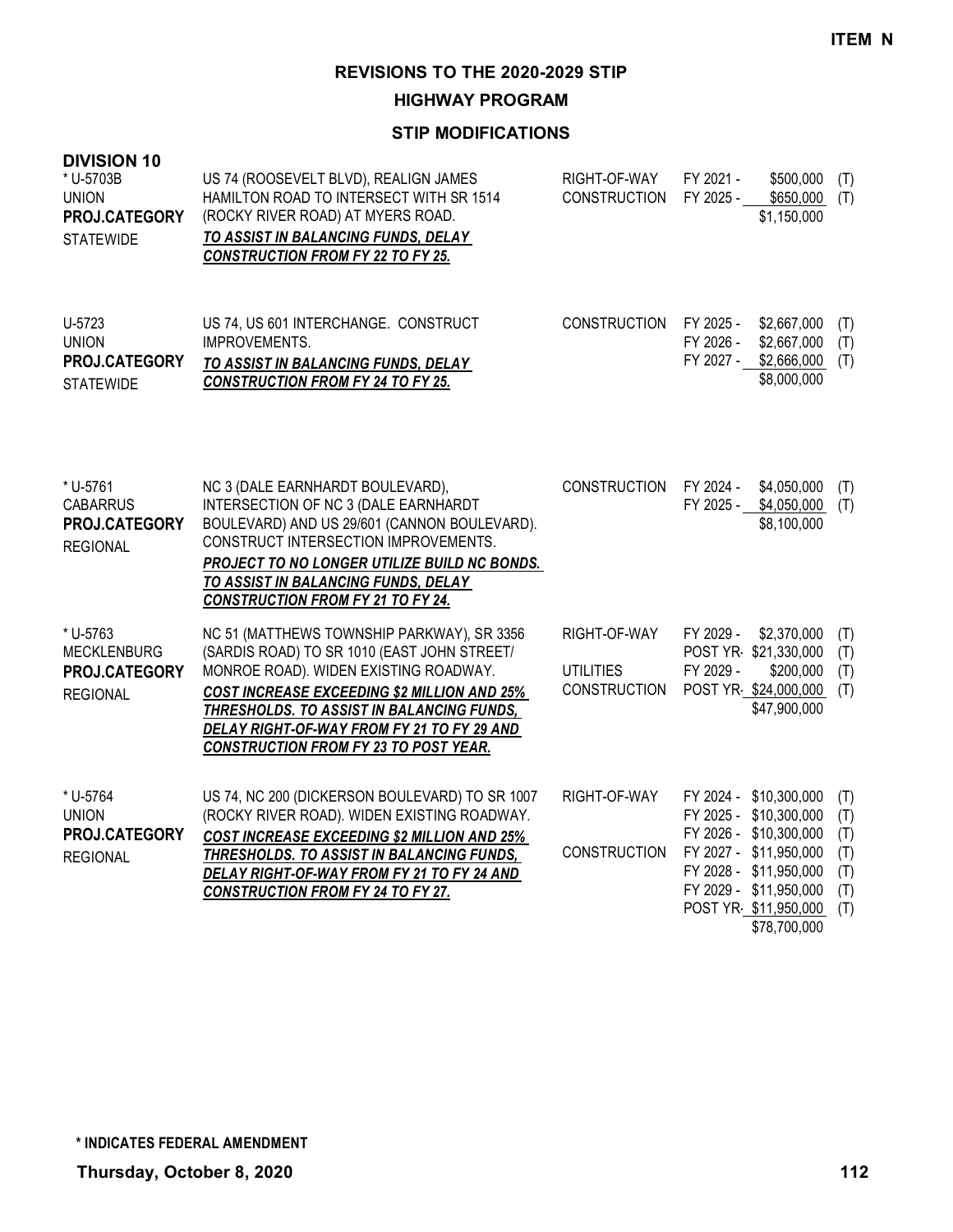**HIGHWAY PROGRAM**

| <b>DIVISION 10</b><br>* U-5765<br><b>MECKLENBURG</b><br>PROJ.CATEGORY<br><b>REGIONAL</b> | NC 73 (SAM FURR ROAD), SR 5544 (WEST CATAWBA<br>AVENUE) TO SR 2316 (NORTHCROSS DRIVE). WIDEN<br>EXISTING ROADWAY.<br>TO ASSIST IN BALANCING FUNDS, DELAY RIGHT-OF-<br><b>WAY FROM FY 21 TO FY 23 AND CONSTRUCTION</b><br><b>FROM FY 23 TO FY 26.</b>        | <b>BUILD NC ROW</b><br>RIGHT-OF-WAY                     | FY 2023 -<br>\$772,000<br>FY 2024 -<br>\$772,000<br>FY 2025 -<br>\$772,000<br>FY 2026 -<br>\$772,000<br>FY 2027 -<br>\$772,000<br>FY 2028 -<br>\$772,000<br>FY 2029 -<br>\$772,000<br>POST YR<br>\$6,176,000<br>FY 2023 -<br>\$6,000,000                                                   | (T)<br>(T)<br>(T)<br>(T)<br>(T)<br>(T)<br>(T)<br>(T)<br>(T)        |
|------------------------------------------------------------------------------------------|-------------------------------------------------------------------------------------------------------------------------------------------------------------------------------------------------------------------------------------------------------------|---------------------------------------------------------|--------------------------------------------------------------------------------------------------------------------------------------------------------------------------------------------------------------------------------------------------------------------------------------------|--------------------------------------------------------------------|
|                                                                                          |                                                                                                                                                                                                                                                             | <b>UTILITIES</b><br><b>CONSTRUCTION</b>                 | FY 2024 -<br>\$6,000,000<br>FY 2025 -<br>\$6,000,000<br>FY 2023 -<br>\$2,700,000<br>FY 2026 -<br>\$6,025,000<br>FY 2027 -<br>\$6,025,000<br>FY 2028 -<br>\$6,025,000<br>FY 2029 -<br>\$6,025,000<br>\$56,380,000                                                                           | (T)<br>(T)<br>(T)<br>(T)<br>(T)<br>(T)<br>(T)                      |
| * U-5766A<br><b>MECKLENBURG</b><br>PROJ.CATEGORY<br><b>REGIONAL</b>                      | NC 160, SOUTH CAROLINA LINE TO NC 49 (SOUTH<br>TRYON ROAD). WIDEN TO MULTI-LANES.<br>TO ASSIST IN BALANCING FUNDS, DELAY RIGHT-OF-<br><b>WAY FROM FY 23 TO FY 29 AND CONSTRUCTION</b><br><b>FROM FY 26 TO POST YEAR.</b>                                    | RIGHT-OF-WAY<br><b>UTILITIES</b><br><b>CONSTRUCTION</b> | FY 2029 -<br>\$2,050,000<br>POST YR \$18,450,000<br>FY 2029 -<br>\$2,243,000<br>POST YR \$17,500,000<br>\$40,243,000                                                                                                                                                                       | (T)<br>(T)<br>(T)<br>(T)                                           |
| * U-5766B<br><b>MECKLENBURG</b><br>PROJ.CATEGORY<br><b>REGIONAL</b>                      | NC 160, NC 49 (SOUTH TRYON ROAD) TO I-485.<br>WIDEN TO MULTI-LANES.<br>TO ASSIST IN BALANCING FUNDS, DELAY RIGHT-OF-<br><b>WAY FROM FY 23 TO FY 24 AND CONSTRUCTION</b><br><b>FROM FY 26 TO FY 27.</b>                                                      | RIGHT-OF-WAY<br><b>UTILITIES</b><br><b>CONSTRUCTION</b> | FY 2024 - \$22,833,000<br>FY 2025 - \$22,833,000<br>FY 2026 - \$22,834,000<br>FY 2024 -<br>\$7,254,000<br>FY 2025 -<br>\$7,254,000<br>FY 2026 -<br>\$7,254,000<br>FY 2027 -<br>\$7,825,000<br>FY 2028 -<br>\$7,825,000<br>FY 2029 -<br>\$7,825,000<br>POST YR \$7,825,000<br>\$121,562,000 | (T)<br>(T)<br>(T)<br>(T)<br>(T)<br>(T)<br>(T)<br>(T)<br>(T)<br>(T) |
| * U-5767<br><b>MECKLENBURG</b><br>PROJ.CATEGORY<br><b>REGIONAL</b>                       | US 21 (STATESVILLE ROAD), NORTHCROSS CENTER<br>COURT TO SR 2147 (WESTMORELAND ROAD). WIDEN<br>TO MULTI-LANES.<br><u>TO ASSIST IN BALANCING FUNDS, DELAY RIGHT-OF-</u><br><b>WAY FROM FY 20 TO FY 29 AND CONSTRUCTION</b><br><b>FROM FY 24 TO POST YEAR.</b> | RIGHT-OF-WAY<br><b>UTILITIES</b><br>CONSTRUCTION        | FY 2029 -<br>\$800,000<br>FY 2029 -<br>\$700,000<br>POST YR<br>\$700,000<br>POST YR \$21,000,000<br>\$23,200,000                                                                                                                                                                           | (T)<br>(T)<br>(T)<br>(T)                                           |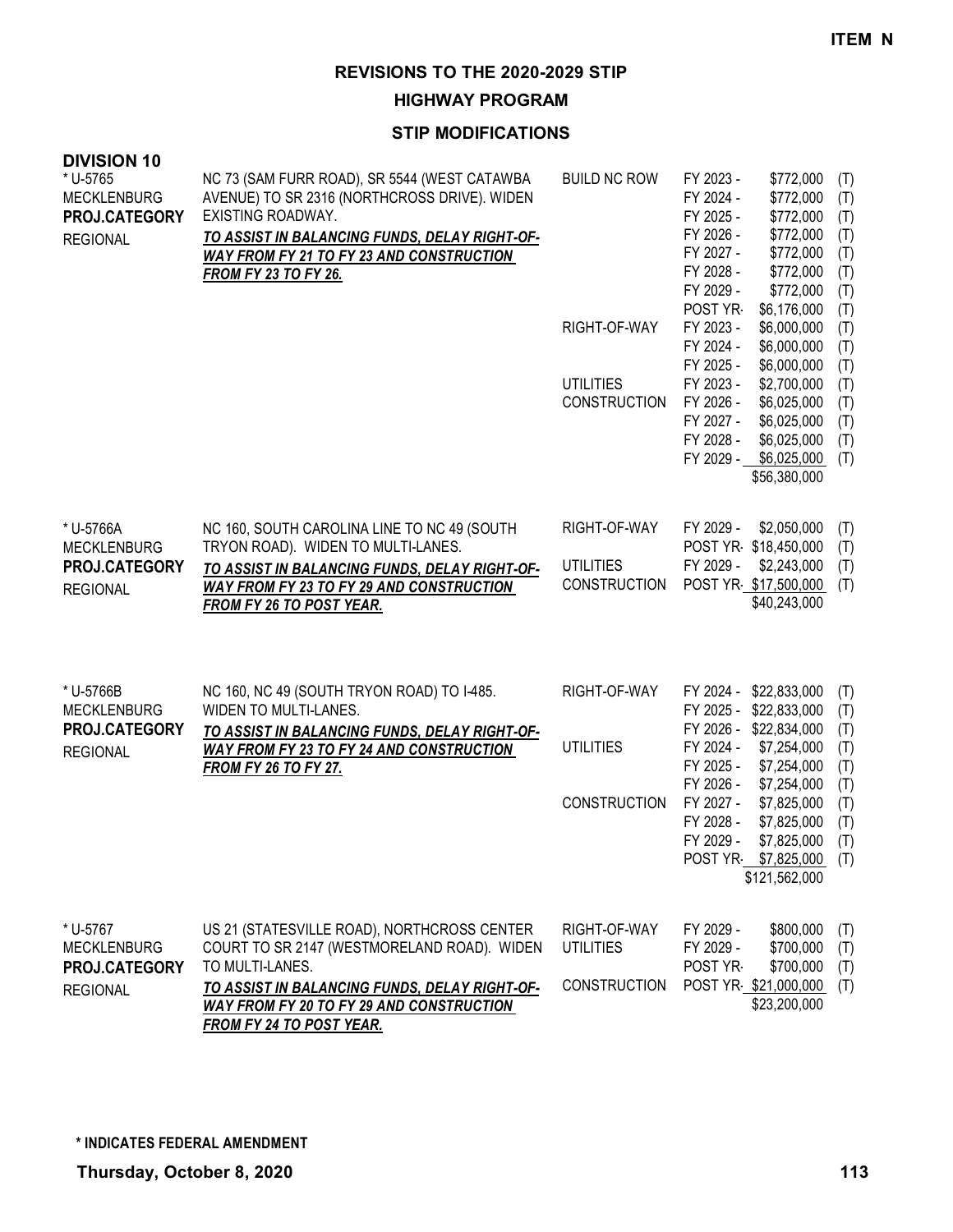**HIGHWAY PROGRAM**

| <b>DIVISION 10</b> |                                                                                                  |                     |                        |                         |            |
|--------------------|--------------------------------------------------------------------------------------------------|---------------------|------------------------|-------------------------|------------|
| U-5768             | NC 49 & BACK CREEK CHURCH ROAD, NC 49, JOHN                                                      | <b>BUILD NC ROW</b> | FY 2022 -              | \$944,000               | (T)        |
| <b>MECKLENBURG</b> | KIRK DRIVE TO I-485. WIDEN EXISTING ROADWAY.                                                     |                     | FY 2023 -              | \$944,000               | (T)        |
| PROJ.CATEGORY      | REALIGN BACK CREEK CHURCH ROAD ON NEW<br>LOCATION TO THE NC 49 AND MALLARD CREEK                 |                     | FY 2024 -<br>FY 2025 - | \$944,000               | (T)        |
| <b>REGIONAL</b>    | CHURCH ROAD INTERSECTION. CLOSE EXISTING AT                                                      |                     | FY 2026 -              | \$944,000<br>\$944,000  | (T)        |
|                    | GRADE RAIL CROSSING AT NC 49 AND BACK CREEK                                                      |                     | FY 2027 -              | \$944,000               | (T)        |
|                    | CHURCH ROAD.                                                                                     |                     | FY 2028 -              | \$944,000               | (T)<br>(T) |
|                    |                                                                                                  |                     | FY 2029 -              | \$944,000               | (T)        |
|                    | TO ASSIST IN BALANCING FUNDS, DELAY RIGHT-OF-<br><b>WAY FROM FY 21 TO FY 22 AND CONSTRUCTION</b> |                     | POST YR                | \$6,608,000             | (T)        |
|                    | <b>FROM FY 24 TO FY 25.</b>                                                                      | RIGHT-OF-WAY        | FY 2022 -              | \$6,500,000             | (T)        |
|                    |                                                                                                  |                     | FY 2022 -              | \$1,200,000             | (L)        |
|                    |                                                                                                  |                     | FY 2023 -              | \$6,500,000             | (T)        |
|                    |                                                                                                  |                     | FY 2024 -              | \$6,500,000             | (T)        |
|                    |                                                                                                  | <b>UTILITIES</b>    | FY 2022 -              | \$900,000               | (T)        |
|                    |                                                                                                  |                     | FY 2023 -              | \$900,000               | (T)        |
|                    |                                                                                                  | <b>MITIGATION</b>   | FY 2022 -              | \$925,000               | (L)        |
|                    |                                                                                                  | <b>BUILD NC CON</b> | FY 2025 -              | \$2,488,000             | (T)        |
|                    |                                                                                                  |                     | FY 2026 -              | \$2,488,000             | (T)        |
|                    |                                                                                                  |                     | FY 2027 -              | \$2,488,000             | (T)        |
|                    |                                                                                                  |                     | FY 2028 -              | \$2,488,000             | (T)        |
|                    |                                                                                                  |                     | FY 2029 -              | \$2,488,000             | (T)        |
|                    |                                                                                                  |                     |                        | POST YR \$24,880,000    | (T)        |
|                    |                                                                                                  | <b>CONSTRUCTION</b> | FY 2025 -              | \$4,525,000             | (T)        |
|                    |                                                                                                  |                     |                        | FY 2025 - \$12,300,000  | (L)        |
|                    |                                                                                                  |                     | FY 2026 -              | \$4,525,000             | (T)        |
|                    |                                                                                                  |                     | FY 2027 -              | \$4,525,000             | (T)        |
|                    |                                                                                                  |                     |                        | FY 2028 - \$4,525,000   | (T)        |
|                    |                                                                                                  |                     |                        | \$105,305,000           |            |
| * U-5769A          | NC 16 (PROVIDENCE ROAD SOUTH), SR 1316 (REA                                                      | RIGHT-OF-WAY        | FY 2024 -              | \$5,800,000             | (T)        |
| <b>UNION</b>       | ROAD EXTENSION) TO SR 1307 (BONDS GROVE                                                          |                     | FY 2025 -              | \$5,800,000             | (T)        |
| PROJ.CATEGORY      | CHURCH RD). WIDEN TO MULTI-LANES.                                                                | <b>UTILITIES</b>    | FY 2024 -              | \$1,400,000             | (T)        |
| <b>REGIONAL</b>    | TO ASSIST IN BALANCING FUNDS, DELAY RIGHT-OF-                                                    | <b>CONSTRUCTION</b> | FY 2027 -              | \$6,600,000             | (T)        |
|                    | <b>WAY FROM FY 23 TO FY 24 AND CONSTRUCTION</b>                                                  |                     | FY 2028 -              | \$6,600,000             | (T)        |
|                    | <b>FROM FY 26 TO FY 27.</b>                                                                      |                     | FY 2029 -              | \$6,600,000             | (T)        |
|                    |                                                                                                  |                     |                        | POST YR \$6,600,000 (T) |            |
|                    |                                                                                                  |                     |                        | \$39,400,000            |            |
| * U-5769B          | NC 16 (PROVIDENCE ROAD SOUTH), SR 1307 (BONDS                                                    | RIGHT-OF-WAY        | FY 2024 -              | \$4,800,000             | (T)        |
| <b>UNION</b>       | GROVE CHURCH RD) TO SR 3530 (WAXHAW                                                              |                     | FY 2025 -              | \$4,800,000             | (T)        |
| PROJ.CATEGORY      | PARKWAY) IN WAXHAW. WIDEN TO MULTI-LANES.                                                        | <b>UTILITIES</b>    | FY 2024 -              | \$1,200,000             | (T)        |
| <b>REGIONAL</b>    | TO ASSIST IN BALANCING FUNDS, DELAY RIGHT-OF-                                                    | <b>CONSTRUCTION</b> | FY 2027 -              | \$7,850,000             | (T)        |
|                    | <b>WAY FROM FY 23 TO FY 24 AND CONSTRUCTION</b>                                                  |                     | FY 2028 -              | \$7,850,000             | (T)        |
|                    | <b>FROM FY 26 TO FY 27.</b>                                                                      |                     | FY 2029 -              | \$7,850,000             | (T)        |
|                    |                                                                                                  |                     |                        | POST YR \$7,850,000     | (T)        |
|                    |                                                                                                  |                     |                        | \$42,200,000            |            |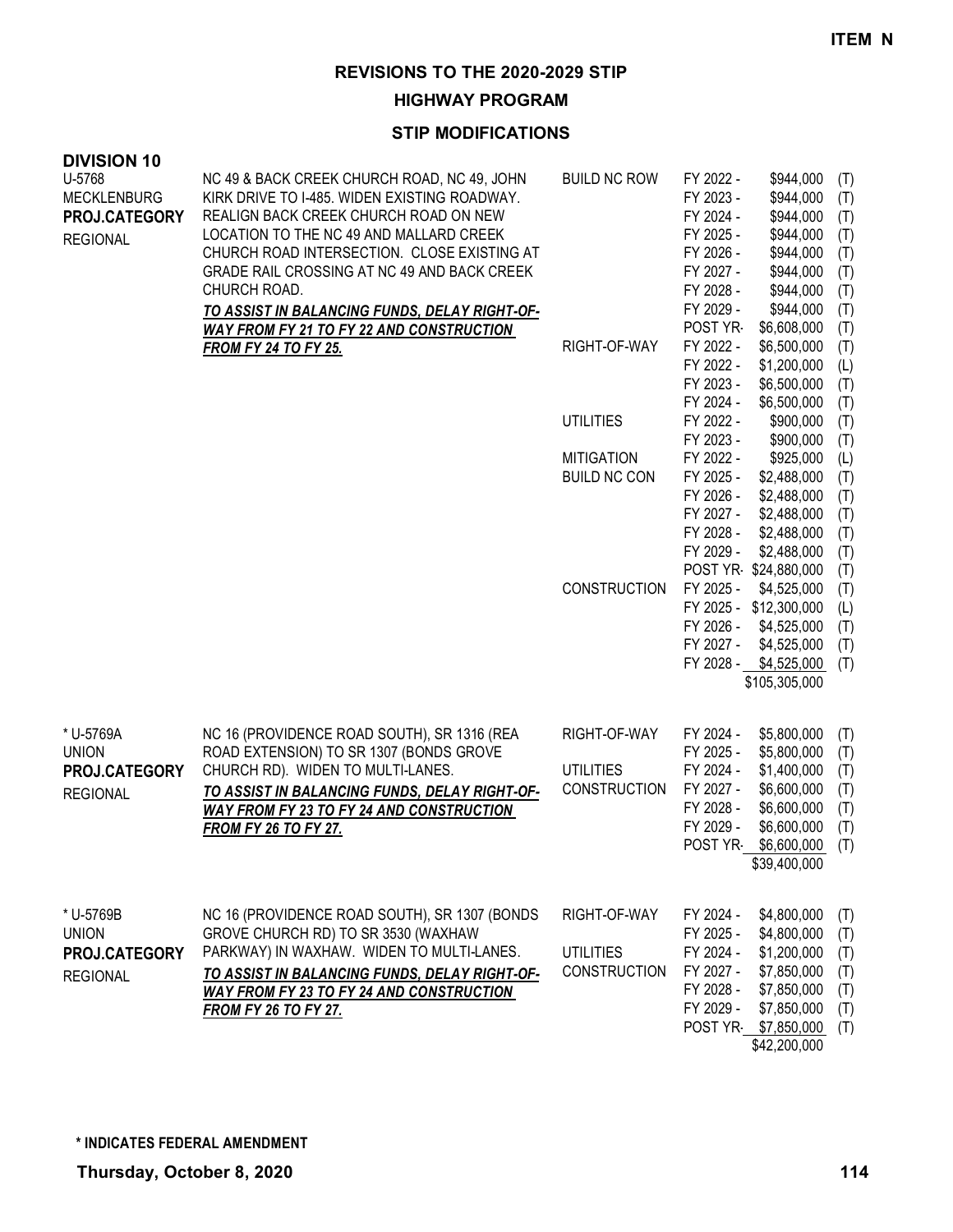**HIGHWAY PROGRAM**

| <b>DIVISION 10</b><br>U-5771<br><b>MECKLENBURG</b><br><b>PROJ.CATEGORY</b><br><b>REGIONAL</b> | US 21, SR 2136 (GILEAD ROAD) TO HOLLY POINT<br>DRIVE. WIDEN TO MULTI-LANES.<br>TO ASSIST IN BALANCING FUNDS, DELAY RIGHT-OF-<br>WAY FROM FY 20 TO FY 21.                                                                                                                             | RIGHT-OF-WAY<br><b>CONSTRUCTION</b>                     | FY 2021 -<br>\$450,000<br>\$2,550,000<br>FY 2021 -<br>\$5,500,000<br>FY 2024 -<br>\$5,500,000<br>FY 2025 -<br>\$5,500,000<br>FY 2026 -<br>\$19,500,000                                                         | (BA)<br>(T)<br>(T)<br>(T)<br>(T)                            |
|-----------------------------------------------------------------------------------------------|--------------------------------------------------------------------------------------------------------------------------------------------------------------------------------------------------------------------------------------------------------------------------------------|---------------------------------------------------------|----------------------------------------------------------------------------------------------------------------------------------------------------------------------------------------------------------------|-------------------------------------------------------------|
| * U-5772<br><b>MECKLENBURG</b><br>PROJ.CATEGORY<br><b>REGIONAL</b>                            | NC 115 (OLD STATESVILLE ROAD), NC 24 (HARRIS<br>BOULEVARD) TO I-485. WIDEN TO MULTI-LANES.<br>TO ASSIST IN BALANCING FUNDS, DELAY RIGHT-OF-<br><b>WAY FROM FY 22 TO FY 29 AND CONSTRUCTION</b><br><b>FROM FY 23 TO POST YEAR.</b>                                                    | RIGHT-OF-WAY<br><b>UTILITIES</b><br><b>CONSTRUCTION</b> | FY 2029 -<br>\$1,900,000<br>POST YR \$17,100,000<br>FY 2029 -<br>\$1,100,000<br>POST YR \$50,600,000<br>\$70,700,000                                                                                           | (T)<br>(T)<br>(T)<br>(T)                                    |
| * U-5803<br><b>MECKLENBURG</b><br>PROJ.CATEGORY<br><b>DIVISION</b>                            | CHARLOTTE, SR 2940 (EASTWAY DRIVE) AND<br>SHAMROCK DRIVE. CONSTRUCT INTERSECTION<br>IMPROVEMENTS.<br>PROJECT TO NO LONGER UTILIZE BUILD NC BONDS.<br>TO ASSIST IN BALANCING FUNDS, DELAY RIGHT-OF-<br><b>WAY FROM FY 21 TO FY 23 AND CONSTRUCTION</b><br><b>FROM FY 23 TO FY 25.</b> | RIGHT-OF-WAY<br><b>CONSTRUCTION</b>                     | FY 2023 -<br>\$1,200,000<br>FY 2023 -<br>\$600,000<br>FY 2024 -<br>\$1,200,000<br>FY 2025 -<br>\$2,800,000<br>FY 2025 -<br>\$2,200,000<br>FY 2026 -<br>\$2,800,000<br>FY 2026 -<br>\$2,200,000<br>\$13,000,000 | (T)<br>(L)<br>(T)<br>(T)<br>(L)<br>(T)<br>(L)               |
| U-5805<br><b>MECKLENBURG</b><br>PROJ.CATEGORY<br><b>DIVISION</b>                              | SR 1009 (MONROE ROAD), INTERSECTION OF SR 1009<br>(MONROE ROAD) AND RAMA ROAD/IDLEWILD ROAD.<br><b>CONSTRUCT INTERSECTION IMPROVEMENTS.</b><br>TO ASSIST IN BALANCING FUNDS, DELAY<br><b>CONSTRUCTION FROM FY 22 TO FY 23.</b>                                                       | RIGHT-OF-WAY<br><b>CONSTRUCTION</b>                     | FY 2020 -<br>\$750,000<br>FY 2023 -<br>\$1,070,000<br>FY 2023 -<br>\$2,120,000<br>FY 2023 -<br>\$530,000<br>FY 2024 -<br>\$1,070,000<br>\$2,120,000<br>FY 2024 -<br>\$530,000<br>FY 2024 -<br>\$8,190,000      | (T)<br>(BGANY)<br>(BGDA)<br>(L)<br>(BGANY)<br>(BGDA)<br>(L) |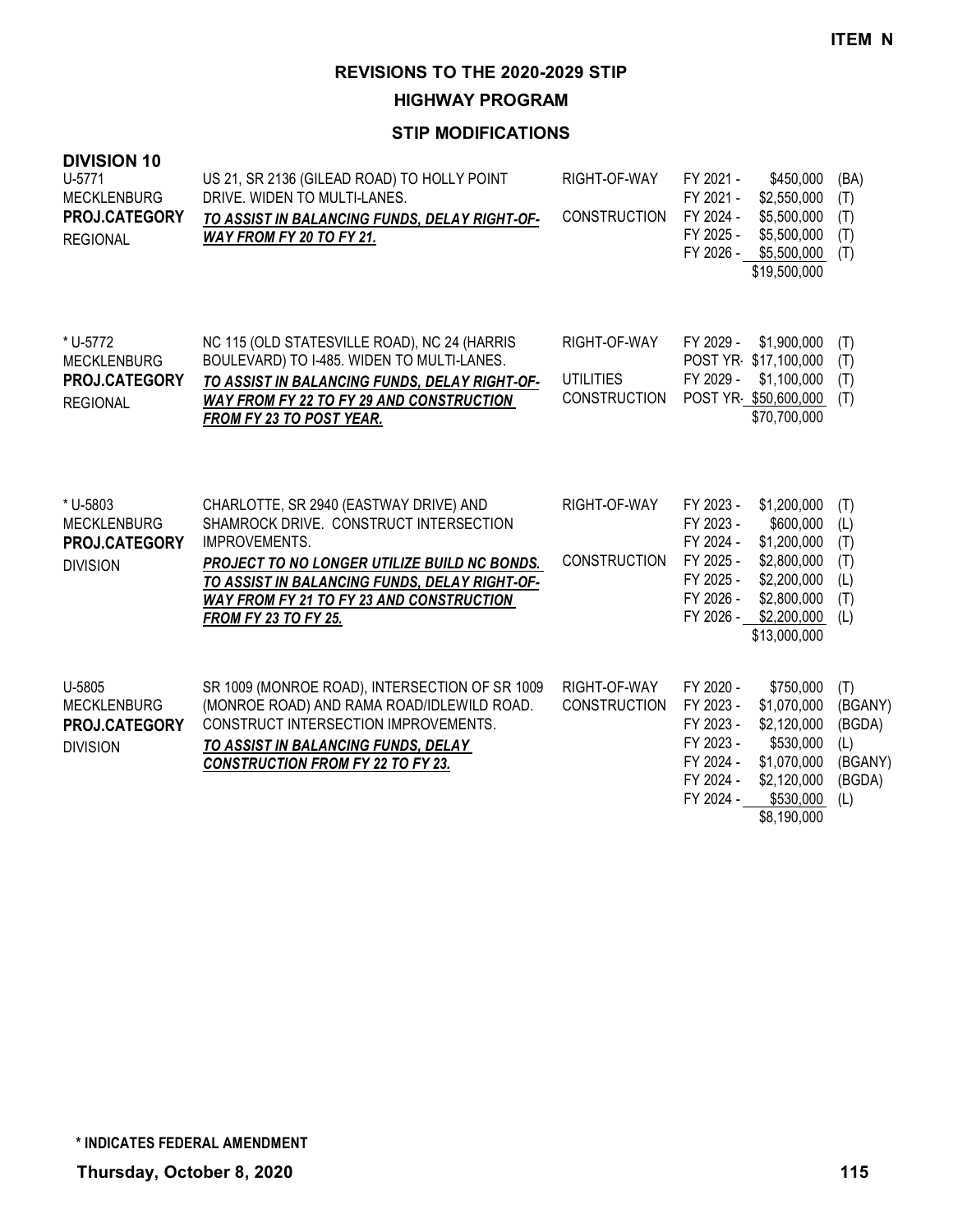**HIGHWAY PROGRAM**

| <b>DIVISION 10</b><br>* U-5806<br><b>CABARRUS</b><br>PROJ.CATEGORY<br><b>DIVISION</b> | SR 2894 (CONCORD MILLS BOULEVARD),<br>INTERSECTION OF SR 2894 (CONCORD MILLS<br>BOULEVARD) AND ENTRANCE #1 - KINGS GRANT<br>PAVILION. CONSTRUCT 2-LANE GRADE SEPARATED<br>DIRECTIONAL LEFT FLYOVER.<br>PROJECT TO UTILIZE BUILD NC BONDS.                                                                                                              | <b>ENGINEERING</b><br><b>BUILD NC CON</b>        | FY 2021 -<br>FY 2022 -<br>FY 2023 -<br>FY 2024 -<br>FY 2025 -<br>FY 2026 -<br>FY 2027 -<br>FY 2028 -<br>FY 2029 -<br>POST YR-<br>FY 2021 -<br>FY 2022 -<br>FY 2023 -<br>FY 2024 -<br>FY 2025 -<br>FY 2026 -<br>FY 2027 -<br>FY 2028 -<br>FY 2029 -<br>POST YR I | \$147,000<br>(T)<br>\$147,000<br>(T)<br>\$147,000<br>(T)<br>\$147,000<br>(T)<br>\$147,000<br>(T)<br>\$147,000<br>(T)<br>\$147,000<br>(T)<br>\$147,000<br>(T)<br>\$147,000<br>(T)<br>\$882,000<br>(T)<br>\$644,000<br>(T)<br>\$644,000<br>(T)<br>\$644,000<br>(T)<br>\$644,000<br>(T)<br>\$644,000<br>(T)<br>\$644,000<br>(T)<br>\$644,000<br>(T)<br>\$644,000<br>(T)<br>\$644,000<br>(T)<br>\$3,864,000<br>(T)<br>\$11,865,000 |                |
|---------------------------------------------------------------------------------------|--------------------------------------------------------------------------------------------------------------------------------------------------------------------------------------------------------------------------------------------------------------------------------------------------------------------------------------------------------|--------------------------------------------------|-----------------------------------------------------------------------------------------------------------------------------------------------------------------------------------------------------------------------------------------------------------------|--------------------------------------------------------------------------------------------------------------------------------------------------------------------------------------------------------------------------------------------------------------------------------------------------------------------------------------------------------------------------------------------------------------------------------|----------------|
| U-5807<br><b>MECKLENBURG</b><br>PROJ.CATEGORY<br><b>DIVISION</b>                      | SR 2136 (GILEAD ROAD), US 21 (STATESVILLE ROAD)<br>TO NC 115. WIDEN TO MULTI-LANES.<br><b>PROJECT TO NO LONGER UTILIZE BUILD NC BONDS.</b><br><u>TO ASSIST IN BALANCING FUNDS, DELAY RIGHT-OF-</u><br>WAY FROM FY 25 TO 29 AND CONSTRUCTION FROM<br>FY 27 TO POST YEAR.                                                                                | RIGHT-OF-WAY<br>UTILITIES<br><b>CONSTRUCTION</b> | FY 2029 -<br>POST YR-<br>FY 2029 -<br>POST YR<br>POST YR                                                                                                                                                                                                        | \$10,000<br>(T)<br>\$4,990,000<br>(T)<br>\$10,000<br>(T)<br>\$890,000<br>(T)<br>\$6,900,000<br>(T)<br>\$12,800,000                                                                                                                                                                                                                                                                                                             |                |
| U-5808<br><b>UNION</b><br>PROJ.CATEGORY<br><b>DIVISION</b>                            | SR 1362 (CHESTNUT LANE CONNECTOR), SR 1367<br>(MATTHEWS INDIAN TRAIL ROAD) TO SR 1368<br>(GRIBBLE ROAD). CONSTRUCT ROAD ON NEW<br>LOCATION. INTERSECTION OF US 74 AND EXISTING<br>SR 1362 (CHESTNUT LANE CONNECTOR).<br>CONSTRUCT INTERSECTION IMPROVEMENTS.<br><u>TO ASSIST IN BALANCING FUNDS, DELAY</u><br><b>CONSTRUCTION FROM FY 21 TO FY 23.</b> | RIGHT-OF-WAY<br><b>CONSTRUCTION</b>              | FY 2020 -<br>FY 2023 -<br>FY 2024 -<br>FY 2025 -                                                                                                                                                                                                                | \$1,615,000<br>(T)<br>\$4,500,000<br>(T)<br>\$4,500,000<br>(T)<br>\$4,500,000<br>(T)<br>\$15,115,000                                                                                                                                                                                                                                                                                                                           |                |
| U-5905A<br><b>MECKLENBURG</b><br>PROJ.CATEGORY<br><b>DIVISION</b>                     | SR 2112 (LAKEVIEW ROAD), REAMES ROAD TO NC<br>115. UPGRADE ROADWAY.<br>TO ASSIST IN BALANCING FUNDS, DELAY<br><b>CONSTRUCTION FROM FY 20 TO FY 21.</b>                                                                                                                                                                                                 | CONSTRUCTION                                     | FY 2021 -<br>FY 2021 - \$8,506,000                                                                                                                                                                                                                              | \$155,000<br>\$8,661,000                                                                                                                                                                                                                                                                                                                                                                                                       | (BGDA)<br>(BA) |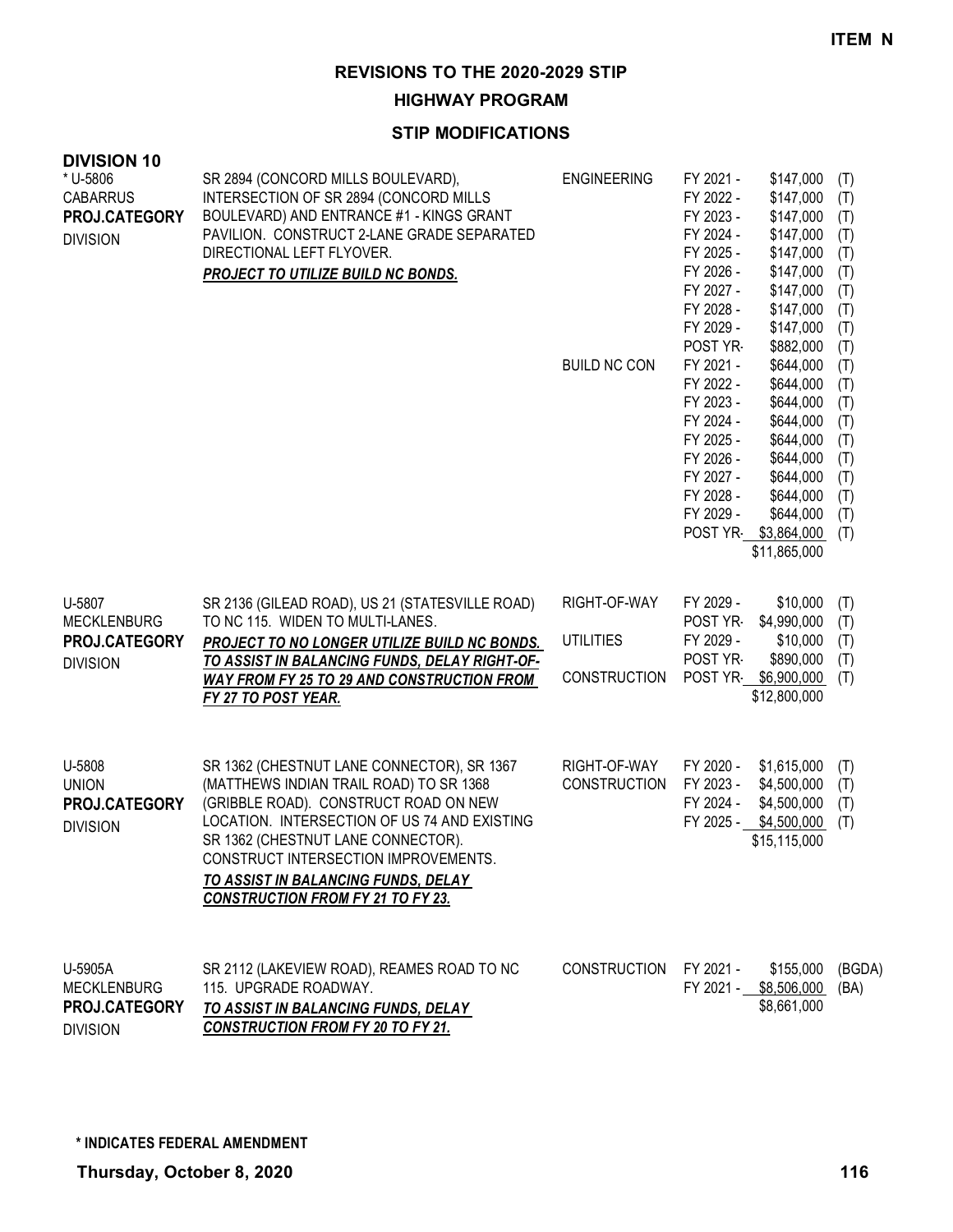**HIGHWAY PROGRAM**

| <b>DIVISION 10</b><br>U-5905B<br><b>MECKLENBURG</b><br>PROJ.CATEGORY<br><b>EXEMPT</b> | SR 2112 (LAKEVIEW ROAD), IMPROVE<br>INTERSECTIONS OF SR 2112 (LAKEVIEW ROAD)/NC 24<br>(HARRIS BOULEVARD) AND SR 2112 (LAKEVIEW<br>ROAD)/US 21 (STATESVILLE ROAD).<br>TO ASSIST IN BALANCING FUNDS, DELAY<br><b>CONSTRUCTION FROM FY 20 TO FY 21.</b>                                                                                             | <b>CONSTRUCTION</b>                                     | FY 2021 -                                                     | \$162,000<br>FY 2021 - \$3,000,000<br>\$3,162,000                                  | (BGDA)<br>(BA)                  |
|---------------------------------------------------------------------------------------|--------------------------------------------------------------------------------------------------------------------------------------------------------------------------------------------------------------------------------------------------------------------------------------------------------------------------------------------------|---------------------------------------------------------|---------------------------------------------------------------|------------------------------------------------------------------------------------|---------------------------------|
| * U-5931<br><b>UNION</b><br>PROJ.CATEGORY<br><b>STATEWIDE</b>                         | US 74, INTERSECTION OF US 74 AND SECREST<br>SHORTCUT ROAD. CONSTRUCT IMPROVEMENTS.<br><b>COST INCREASE EXCEEDING \$2 MILLION AND 25%</b><br>THRESHOLDS. TO ASSIST IN BALANCING FUNDS,<br>DELAY RIGHT-OF-WAY FROM FY 21 TO FY 24 AND<br><b>CONSTRUCTION FROM FY 24 TO FY 27.</b>                                                                  | RIGHT-OF-WAY<br><b>CONSTRUCTION</b>                     | FY 2024 -<br>FY 2025 -<br>FY 2027 -                           | \$2,750,000<br>\$2,750,000<br>\$2,500,000<br>FY 2028 - \$2,500,000<br>\$10,500,000 | (T)<br>(T)<br>(T)<br>(T)        |
| * U-5955<br><b>MECKLENBURG</b><br>PROJ.CATEGORY<br><b>REGIONAL</b>                    | NC 16 (BROOKSHIRE BOULEVARD), I-85 TO IDAHO<br>DRIVE. ADD WESTBOUND THROUGH LANE ON NC 16<br>BETWEEN A POINT WEST OF IDAHO DRIVE AND I-85.<br><b>IMPROVE I-85 NORTHBOUND RAMP TO EASTBOUND</b><br>NC 16.<br>TO ASSIST IN BALANCING FUNDS, DELAY RIGHT-OF-<br>WAY FROM FY 21 TO FY 23 AND CONSTRUCTION<br><b>FROM FY 23 TO FY 25.</b>             | RIGHT-OF-WAY<br><b>UTILITIES</b><br><b>CONSTRUCTION</b> | FY 2023 -<br>FY 2024 -<br>FY 2023 -<br>FY 2025 -<br>FY 2026 - | \$950,000<br>\$950,000<br>\$300,000<br>\$3,650,000<br>\$3,650,000<br>\$9,500,000   | (T)<br>(T)<br>(T)<br>(T)<br>(T) |
| * U-5956<br><b>CABARRUS</b><br>PROJ.CATEGORY<br><b>REGIONAL</b>                       | US 29, REALIGN UNION CEMETERY ROAD TO<br>INTERSECT US 29 AT ROCK HILL CHURCH ROAD AND<br>CONSTRUCT IMPROVEMENTS ALONG US 29 FROM 0.6<br>MILE WEST OF ROCK HILL CHURCH ROAD TO JUST<br>EAST OF ROCK HILL CHURCH ROAD.<br>TO ASSIST IN BALANCING FUNDS, DELAY RIGHT-OF-<br>WAY FROM FY 21 TO FY 22 AND CONSTRUCTION<br><b>FROM FY 23 TO FY 25.</b> | RIGHT-OF-WAY<br><b>UTILITIES</b><br><b>CONSTRUCTION</b> | FY 2022 -<br>FY 2022 -<br>FY 2025 -                           | \$1,000,000<br>\$500,000<br>\$4,050,000<br>FY 2026 - \$4,050,000<br>\$9,600,000    | (T)<br>(T)<br>(T)<br>(T)        |
| * U-5957<br><b>MECKLENBURG</b><br>PROJ.CATEGORY<br><b>REGIONAL</b>                    | NC 27 (FREEDOM DRIVE), SR 1644 (TODDVILLE ROAD)<br>TO SR 1600 (MOORES CHAPEL ROAD). WIDEN TO 4-<br>LANES.<br>TO ASSIST IN BALANCING FUNDS, DELAY RIGHT-OF-<br>WAY FROM FY 21 TO FY 29 AND CONSTRUCTION<br><b>FROM FY 23 TO POST YEAR.</b>                                                                                                        | RIGHT-OF-WAY<br><b>UTILITIES</b><br><b>CONSTRUCTION</b> | FY 2029 -<br>POST YR-<br>FY 2029 -                            | \$1,900,000<br>\$1,900,000<br>\$500,000<br>POST YR \$12,800,000<br>\$17,100,000    | (T)<br>(T)<br>(T)<br>(T)        |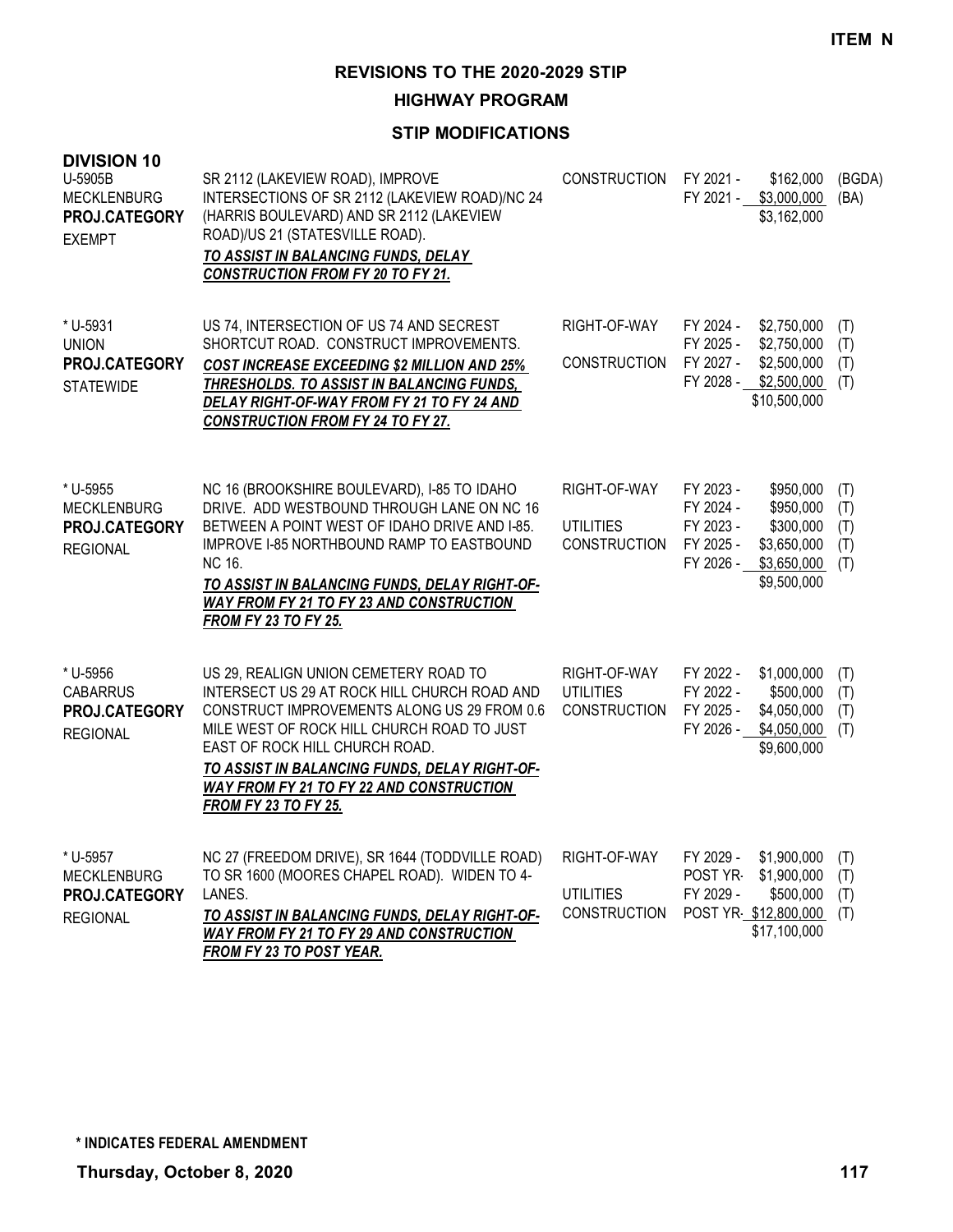**HIGHWAY PROGRAM**

| <b>DIVISION 10</b><br>* U-6028<br><b>MECKLENBURG</b><br>PROJ.CATEGORY<br><b>DIVISION</b> | SR 2467 (MALLARD CREEK ROAD), SR 2472 (MALLARD<br>CREEK CHURCH ROAD) TO BREEZEWOOD DRIVE.<br>WIDEN TO FOUR-LANES.<br>TO ASSIST IN BALANCING FUNDS, DELAY RIGHT-OF-<br>WAY FROM FY 22 TO FY 25 AND CONSTRUCTION<br>FROM FY 25 TO FY 27.                                                                                                                                                                     | RIGHT-OF-WAY<br><b>UTILITIES</b><br><b>BUILD NC CON</b><br><b>CONSTRUCTION</b> | FY 2025 -<br>\$2,000,000<br>(T)<br>FY 2026 -<br>\$2,000,000<br>(T)<br>FY 2025 -<br>\$250,000<br>(T)<br>FY 2026 -<br>\$250,000<br>(T)<br>FY 2027 -<br>\$686,000<br>(T)<br>FY 2028 -<br>\$686,000<br>(T)<br>FY 2029 -<br>\$686,000<br>(T)<br>POST YR<br>\$8,232,000<br>(T)<br>FY 2027 -<br>\$1,900,000<br>(T)<br>FY 2028 -<br>\$1,900,000<br>(T)<br>FY 2029 -<br>\$1,900,000<br>(T)<br>POST YR \$1,900,000<br>(T)<br>\$22,390,000 |
|------------------------------------------------------------------------------------------|------------------------------------------------------------------------------------------------------------------------------------------------------------------------------------------------------------------------------------------------------------------------------------------------------------------------------------------------------------------------------------------------------------|--------------------------------------------------------------------------------|---------------------------------------------------------------------------------------------------------------------------------------------------------------------------------------------------------------------------------------------------------------------------------------------------------------------------------------------------------------------------------------------------------------------------------|
| U-6031<br><b>UNION</b><br>PROJ.CATEGORY<br><b>DIVISION</b>                               | SR 1009 (CHARLOTTE AVENUE), SEYMOUR STREET<br>TO NC 200 (DICKERSON BOULEVARD). WIDEN TO<br>FOUR-LANES DIVIDED.<br>TO ASSIST IN BALANCING FUNDS, DELAY RIGHT-OF-<br>WAY FROM FY 24 TO FY 29 AND CONSTRUCTION<br><b>FROM FY 27 TO POST YEAR.</b>                                                                                                                                                             | RIGHT-OF-WAY<br><b>UTILITIES</b><br><b>CONSTRUCTION</b>                        | FY 2029 -<br>\$6,767,000<br>(T)<br>POST YR \$13,533,000<br>(T)<br>FY 2029 -<br>\$500,000<br>(T)<br>POST YR \$6,000,000<br>(T)<br>\$26,800,000                                                                                                                                                                                                                                                                                   |
| * U-6032<br><b>MECKLENBURG</b><br><b>CABARRUS</b><br>PROJ.CATEGORY<br><b>DIVISION</b>    | SR 2467 (MALLARD CREEK ROAD)/ SR 1445 (DERITA<br>ROAD), I-485 TO CONCORD MILLS BOULEVARD (SR<br>2894). WIDEN TO MULTI-LANES.<br>TO ASSIST IN BALANCING FUNDS, DELAY RIGHT-OF-<br><b>WAY FROM FY 21 TO FY 22 AND CONSTRUCTION</b><br><b>FROM FY 23 TO FY 25.</b>                                                                                                                                            | RIGHT-OF-WAY<br><b>UTILITIES</b><br><b>CONSTRUCTION</b>                        | FY 2022 -<br>\$1,450,000<br>(T)<br>FY 2023 -<br>\$1,450,000<br>(T)<br>FY 2022 -<br>\$500,000<br>(T)<br>FY 2025 -<br>\$8,333,000<br>(T)<br>FY 2026 -<br>\$8,333,000<br>(T)<br>FY 2027 -<br>\$8,334,000<br>(T)<br>\$28,400,000                                                                                                                                                                                                    |
| * U-6062<br><b>ROWAN</b><br><b>CABARRUS</b><br>PROJ.CATEGORY<br><b>DIVISION</b>          | SR 2739 (NORTH MAIN STREET / SOUTH MAIN<br>STREET), SR 2000 (JACKSON PARK ROAD) / NORTH<br>LOOP ROAD IN KANNAPOLIS TO SR 1211 (KIMBALL<br>ROAD) IN CHINA GROVE. UPGRADE ROADWAY<br>INCORPORATING BICYCLE LANES AND SIDEWALKS.<br>PROJECT TO NO LONGER UTILIZE BUILD NC BONDS.<br>TO ASSIST IN BALANCING FUNDS, DELAY RIGHT-OF-<br><b>WAY FROM FY 24 TO 29 AND CONSTRUCTION FROM</b><br>FY 27 TO POST YEAR. | RIGHT-OF-WAY<br><b>UTILITIES</b><br><b>CONSTRUCTION</b>                        | FY 2029 -<br>\$10,000<br>(T)<br>POST YR \$15,590,000<br>(T)<br>FY 2029 -<br>\$10,000<br>(T)<br>POST YR-<br>\$1,890,000<br>(T)<br>POST YR \$21,900,000<br>(T)<br>\$39,400,000                                                                                                                                                                                                                                                    |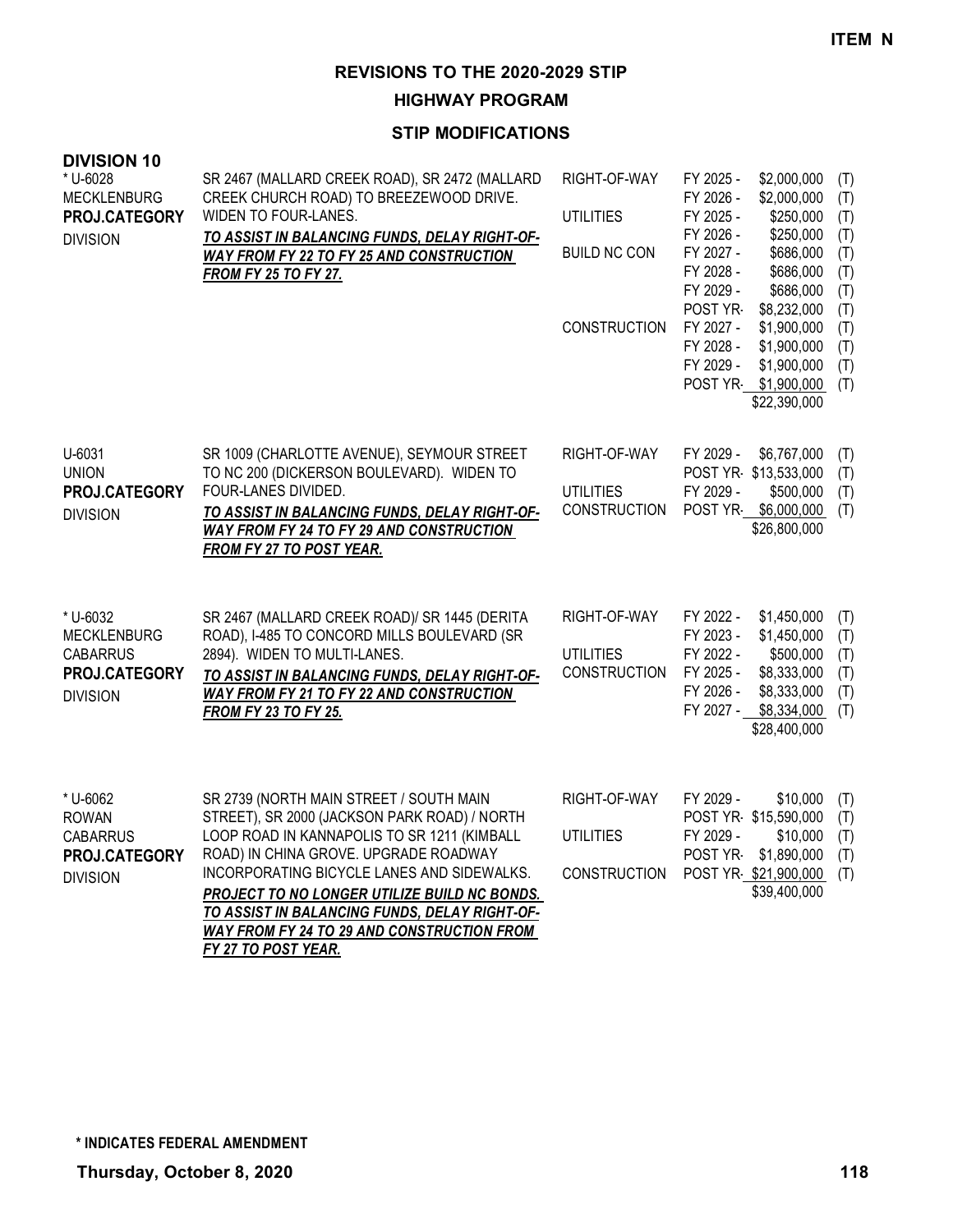**HIGHWAY PROGRAM**

| <b>DIVISION 10</b><br>U-6087<br><b>UNION</b><br>PROJ.CATEGORY<br><b>DIVISION</b> | WESLEY CHAPEL, POTTER ROAD AT WESLEY CHAPEL<br>ROAD. CONSTRUCT ROUNDABOUT.<br>TO ASSIST IN BALANCING FUNDS, DELAY RIGHT-OF-<br>WAY FROM FY 20 TO FY 21.                                                                                                                                                                                 | <b>ENGINEERING</b><br>RIGHT-OF-WAY<br><b>CONSTRUCTION</b> | FY 2020 -<br>\$7,000<br>FY 2020 -<br>\$5,000<br>FY 2021 -<br>\$74,000<br>FY 2021 -<br>\$26,000<br>FY 2021 -<br>\$26,000<br>FY 2022 -<br>\$1,006,000<br>FY 2022 -<br>\$390,000<br>FY 2022 -<br>\$313,000<br>\$1,847,000 | (CMAQ)<br>(S(M))<br>(CMAQ)<br>(L)<br>(S(M))<br>(CMAQ)<br>(L)<br>(S(M)) |
|----------------------------------------------------------------------------------|-----------------------------------------------------------------------------------------------------------------------------------------------------------------------------------------------------------------------------------------------------------------------------------------------------------------------------------------|-----------------------------------------------------------|------------------------------------------------------------------------------------------------------------------------------------------------------------------------------------------------------------------------|------------------------------------------------------------------------|
| * U-6103<br><b>MECKLENBURG</b><br>PROJ.CATEGORY<br><b>STATEWIDE</b>              | US 74 (INDEPENDENCE BOULEVARD), I-277 TO WEST<br>OF IDLEWILD ROAD. WIDEN ROADWAY TO ALLOW<br>FOR TWO-WAY EXPRESS LANES.<br>PROJECT TO NO LONGER UTILIZE GARVEE BONDS.<br><b>PROGRAMMED FOR PLANNING AND</b><br><b>ENVIRONMENTAL STUDY ONLY. RIGHT-OF-WAY,</b><br>UTLITIES, AND CONSTRUCTION FUNDED UNDER STIP<br><b>PROJECT U-2509.</b> |                                                           |                                                                                                                                                                                                                        |                                                                        |
| * U-6106<br><b>MECKLENBURG</b><br>PROJ.CATEGORY<br><b>DIVISION</b>               | HUNTERSVILLE, SR 2136 (GILEAD ROAD), SR 2120<br>(MCCOY ROAD) TO WYNFIELD CREEK PARKWAY.<br>WIDEN ROADWAY TO 4-LANES DIVIDED.<br>TO ASSIST IN BALANCING FUNDS, DELAY RIGHT-OF-<br><b>WAY FROM FY 21 TO FY 22 AND CONSTRUCTION</b><br><b>FROM FY 22 TO FY 24.</b>                                                                         | RIGHT-OF-WAY<br><b>CONSTRUCTION</b>                       | FY 2022 -<br>\$920,000<br>FY 2022 -<br>\$460,000<br>FY 2023 -<br>\$920,000<br>FY 2024 -<br>\$3,455,000<br>FY 2024 -<br>\$20,000<br>FY 2024 -<br>\$2,100,000<br>FY 2025 - \$3,455,000<br>\$11,330,000                   | (BGANY)<br>(L)<br>(BGANY)<br>(BGANY)<br>(BGDA)<br>(L)<br>(BGANY)       |
| * U-6109<br><b>MECKLENBURG</b><br>PROJ.CATEGORY<br><b>REGIONAL</b>               | US 521 (LANCASTER HIGHWAY/ JOHNSTON ROAD),<br>SOUTH CAROLINA STATE LINE TO SR 4979<br>(BALLANTYNE COMMONS PARKWAY). WIDEN TO<br>MULTILANES.<br>PROJECT TO NO LONGER UTILIZE BUILD NC BONDS.                                                                                                                                             | RIGHT-OF-WAY<br><b>UTILITIES</b><br><b>CONSTRUCTION</b>   | FY 2024 -<br>\$6,650,000<br>FY 2025 -<br>\$6,650,000<br>FY 2024 -<br>\$1,600,000<br>FY 2026 -<br>\$7,200,000<br>FY 2027 -<br>\$7,200,000<br>FY 2028 -<br>\$7,200,000<br>FY 2029 - \$7,200,000<br>\$43,700,000          | (NHP)<br>(NHP)<br>(NHP)<br>(NHP)<br>(NHP)<br>(NHP)<br>(NHP)            |
| U-6169<br><b>UNION</b><br>PROJ.CATEGORY<br><b>DIVISION</b>                       | SR 1009 (OLD MONROE ROAD), SR 1377 (WESLEY<br>CHAPEL-STOUTS ROAD) TO SR 1349 (AIRPORT ROAD).<br>TO ASSIST IN BALANCING FUNDS, DELAY RIGHT-OF-<br>WAY FROM FY 27 TO FY 29.                                                                                                                                                               | RIGHT-OF-WAY<br><b>UTILITIES</b><br><b>CONSTRUCTION</b>   | FY 2029 -<br>\$10,000<br>POST YR-<br>\$6,190,000<br>FY 2029 -<br>\$10,000<br>POST YR<br>\$790,000<br>POST YR \$20,400,000<br>\$27,400,000                                                                              | (BGANY)<br>(BGANY)<br>(BGANY)<br>(BGANY)<br>(BGANY)                    |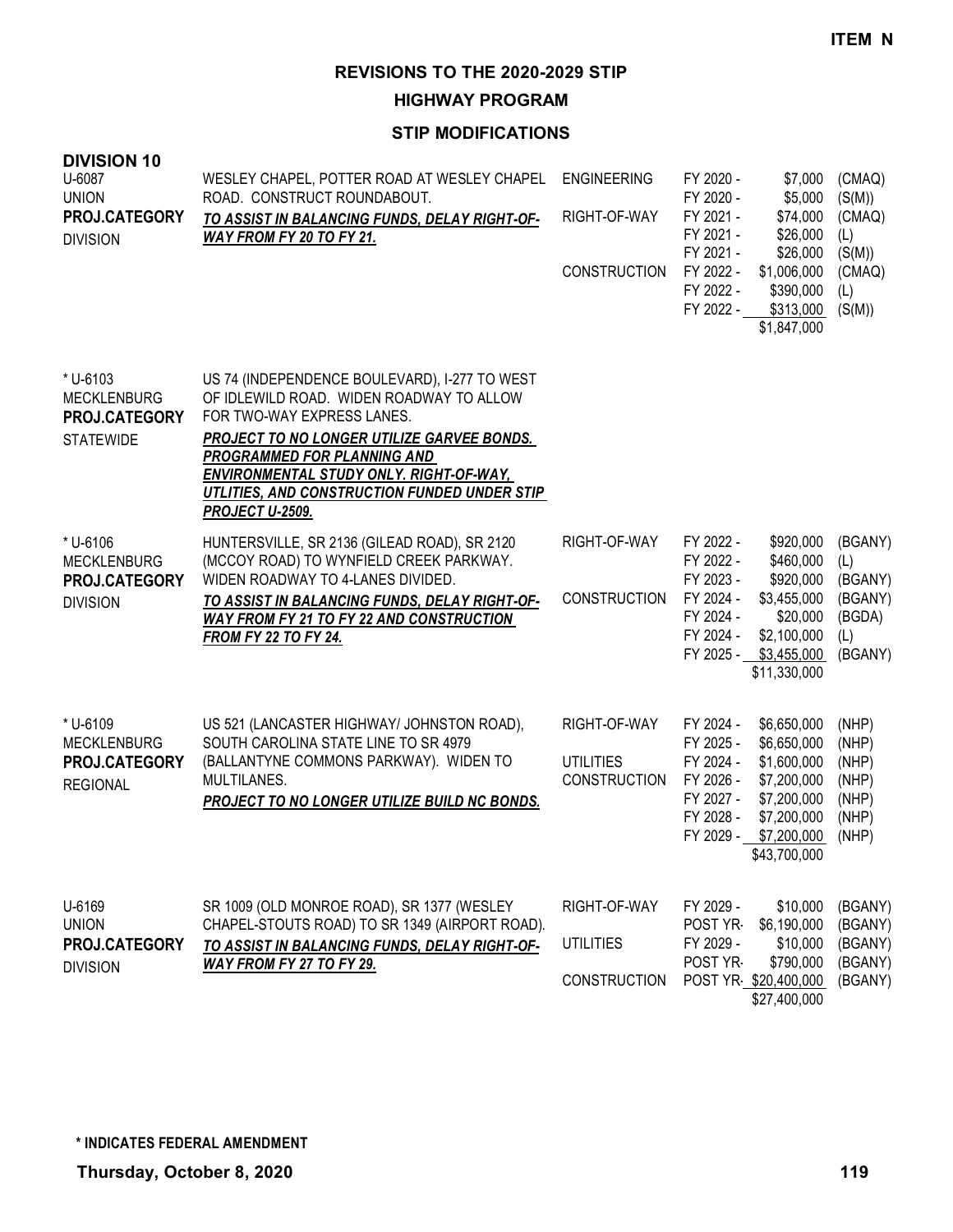**HIGHWAY PROGRAM**

| <b>DIVISION 10</b><br>U-6170<br><b>UNION</b><br>PROJ.CATEGORY<br><b>DIVISION</b> | SR 1004 (LAWYERS ROAD), I-485 TO SR 1524<br>(STEVENS MILL ROAD). WIDEN ROADWAY TO FOUR<br>LANES.<br>TO ASSIST IN BALANCING FUNDS, DELAY RIGHT-OF-<br>WAY FROM FY 28 TO FY 29.                                                     | RIGHT-OF-WAY<br><b>UTILITIES</b><br><b>CONSTRUCTION</b>   | FY 2029 -<br>POST YR-<br>FY 2029 -<br>POST YR-<br>POST YR                               | \$10,000<br>\$990,000<br>\$10,000<br>\$400,000<br>\$4,300,000<br>\$5,710,000                           | (BGANY)<br>(BGANY)<br>(BGANY)<br>(BGANY)<br>(BGANY)       |
|----------------------------------------------------------------------------------|-----------------------------------------------------------------------------------------------------------------------------------------------------------------------------------------------------------------------------------|-----------------------------------------------------------|-----------------------------------------------------------------------------------------|--------------------------------------------------------------------------------------------------------|-----------------------------------------------------------|
| U-6246<br><b>UNION</b><br>PROJ.CATEGORY<br><b>EXEMPT</b>                         | NC 84, SR 1007 (ROCKY RIVER ROAD)<br>INTERSECTION. CONSTRUCT INTERSECTION<br><b>IMPROVEMENTS</b><br>TO ASSIST IN BALANCING FUNDS, DELAY<br><b>CONSTRUCTION FROM FY 24 TO FY 25.</b>                                               | <b>ENGINEERING</b><br>RIGHT-OF-WAY<br><b>CONSTRUCTION</b> | FY 2021 -<br>FY 2021 -<br>FY 2023 -<br>FY 2023 -<br>FY 2025 -<br>FY 2025 -              | \$173,000<br>\$93,000<br>\$226,000<br>\$121,000<br>\$1,277,000<br>\$688,000<br>\$2,578,000             | (BGDA)<br>(L)<br>(BGDA)<br>(L)<br>(BGDA)<br>(L)           |
| U-6247<br><b>UNION</b><br>PROJ.CATEGORY<br><b>EXEMPT</b>                         | NC 84, SR 1162 (POTTER ROAD) INTERSECTION.<br><b>IMPROVE INTERSECTON.</b><br>TO ASSIST IN BALANCING FUNDS, DELAY<br><b>CONSTRUCTION FROM FY 24 TO FY 25.</b>                                                                      | <b>ENGINEERING</b><br>RIGHT-OF-WAY<br><b>CONSTRUCTION</b> | FY 2021 -<br>FY 2021 -<br>FY 2023 -<br>FY 2023 -<br>FY 2025 -<br>FY 2025 -<br>FY 2025 - | \$254,000<br>\$109,000<br>\$189,000<br>\$81,000<br>\$1,750,000<br>\$37,000<br>\$766,000<br>\$3,186,000 | (BGDA)<br>(L)<br>(BGDA)<br>(L)<br>(CMAQ)<br>(BGDA)<br>(L) |
| * W-5710X<br><b>MECKLENBURG</b><br>PROJ.CATEGORY<br><b>DIVISION</b>              | MECKLENBURG COUNTY, SR 2108 (SUNSET<br>BOULEVARD), SR 2025 (MIRANDA ROAD) AND SR 2040<br>(LAWING ROAD) NEAR CHARLOTTE. SAFETY<br>IMPROVEMENTS.<br>TO ASSIST IN BALANCING FUNDS, DELAY<br><b>CONSTRUCTION FROM FY 23 TO FY 25.</b> | <b>CONSTRUCTION</b>                                       | FY 2025 -<br>FY 2025 -<br>FY 2025 -                                                     | \$650,000<br>\$3,842,000<br>\$960,000<br>\$5,452,000                                                   | (HSIP)<br>(BGDA)<br>(L)                                   |
| * Y-4810K<br><b>CABARRUS</b><br>PROJ.CATEGORY<br><b>STATEWIDE</b>                | NORFOLK SOUTHERN MAINLINE, GRADE<br>SEPARATION AT ROGERS LAKE ROAD CROSSING<br>(724408Y) IN KANNAPOLIS.<br><b>COST INCREASE EXCEEDING \$2 MILLION AND 25%</b><br><b>THRESHOLDS.</b>                                               | <b>CONSTRUCTION</b>                                       | FY 2022 -<br>FY 2022 -<br>FY 2023 -<br>FY 2024 -                                        | \$4,000,000<br>\$450,000<br>\$4,000,000<br>\$4,000,000<br>\$12,450,000                                 | (T)<br>(O)<br>(T)<br>(T)                                  |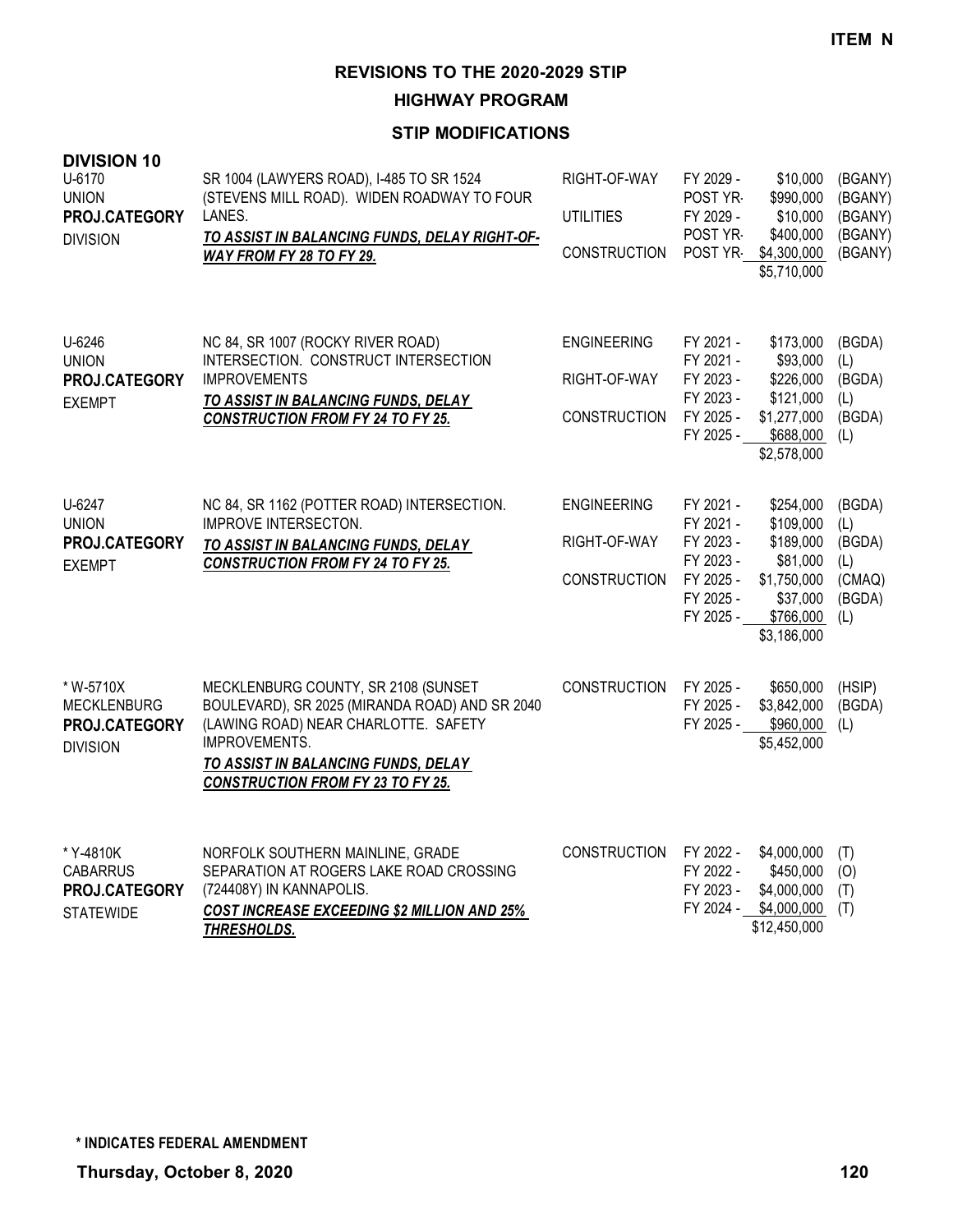**HIGHWAY PROGRAM**

| <b>DIVISION 11</b><br>*B-5831<br><b>SURRY</b><br>PROJ.CATEGORY<br><b>STATEWIDE</b> | I-77 NORTH, REPLACE BRIDGE 850006 OVER NC 268,<br>SOUTHERN RAILROAD, AND YADKIN RIVER.<br>TO ASSIST IN BALANCING FUNDS, DELAY RIGHT-OF-<br><b>WAY FROM FY 21 TO 24 AND CONSTRUCTION FROM</b><br>FY 22 TO FY 26. | RIGHT-OF-WAY<br><b>UTILITIES</b><br>CONSTRUCTION FY 2026 - | FY 2024 -<br>FY 2024 -                         | \$600,000<br>\$67,000<br>\$5,350,000<br>FY 2027 - \$5,350,000<br>\$11,367,000 | (NHPB)<br>(NHPB)<br>(NHPB)<br>(NHPB) |
|------------------------------------------------------------------------------------|-----------------------------------------------------------------------------------------------------------------------------------------------------------------------------------------------------------------|------------------------------------------------------------|------------------------------------------------|-------------------------------------------------------------------------------|--------------------------------------|
| BR-0210<br><b>SURRY</b><br><b>PROJ.CATEGORY</b><br><b>HWY FUNDS</b>                | SR 2081, REPLACE BRIDGE 850153 OVER HOGAN<br>CREEK.<br><b>ACCELERATE CONSTRUCTION FROM FY 22 TO FY 21</b><br>AT REQUEST OF STRUCTURES MANAGEMENT UNIT.                                                          | <b>CONSTRUCTION</b>                                        | FY 2021 -                                      | \$875,000<br>\$875,000                                                        | (O)                                  |
| I-5864<br>YADKIN<br>PROJ.CATEGORY<br><b>STATEWIDE</b>                              | I-77, MILEMARKER 71.8 TO MILEMARKER 75.8.<br>PAVEMENT REHABILITATION.<br>TO ASSIST IN BALANCING FUNDS, DELAY<br><b>CONSTRUCTION FROM FY 24 TO FY 27.</b>                                                        | <b>CONSTRUCTION</b>                                        | FY 2027 - \$2,037,000<br>FY 2028 - \$2,037,000 | \$4,074,000                                                                   | (BGIM)<br>(BGIM)                     |
| I-5865<br>YADKIN<br>PROJ.CATEGORY<br><b>STATEWIDE</b>                              | I-77, MILEMARKER 75.8 TO US 21 (EXIT 79).<br>PAVEMENT REHABILITATION.<br>TO ASSIST IN BALANCING FUNDS, DELAY<br><b>CONSTRUCTION FROM FY 24 TO FY 26.</b>                                                        | <b>CONSTRUCTION</b>                                        | FY 2026 -<br>FY 2027 - \$1,400,000             | \$1,400,000<br>\$2,800,000                                                    | (BGIM)<br>(BGIM)                     |
| * I-5907<br><b>SURRY</b><br>PROJ.CATEGORY<br><b>STATEWIDE</b>                      | I-74, I-77 TO US 601. PAVEMENT REHABILITATION.<br>TO ASSIST IN BALANCING FUNDS, DELAY<br><b>CONSTRUCTION FROM FY 23 TO FY 25.</b>                                                                               | <b>CONSTRUCTION</b>                                        | FY 2025 -                                      | \$2,082,000<br>FY 2026 - \$2,082,000<br>\$4,164,000                           | (BGIM)<br>(BGIM)                     |
| I-5910<br><b>SURRY</b><br>PROJ.CATEGORY<br><b>STATEWIDE</b>                        | I-77, MILEMARKER 95 TO MILEMARKER 99.<br>PAVEMENT REHABILITATION.<br>TO ASSIST IN BALANCING FUNDS, DELAY<br><b>CONSTRUCTION FROM FY 24 TO FY 26.</b>                                                            | <b>CONSTRUCTION</b>                                        | FY 2026 -<br>FY 2027 - \$1,750,000             | \$1,750,000<br>\$3,500,000                                                    | (BGIM)<br>(BGIM)                     |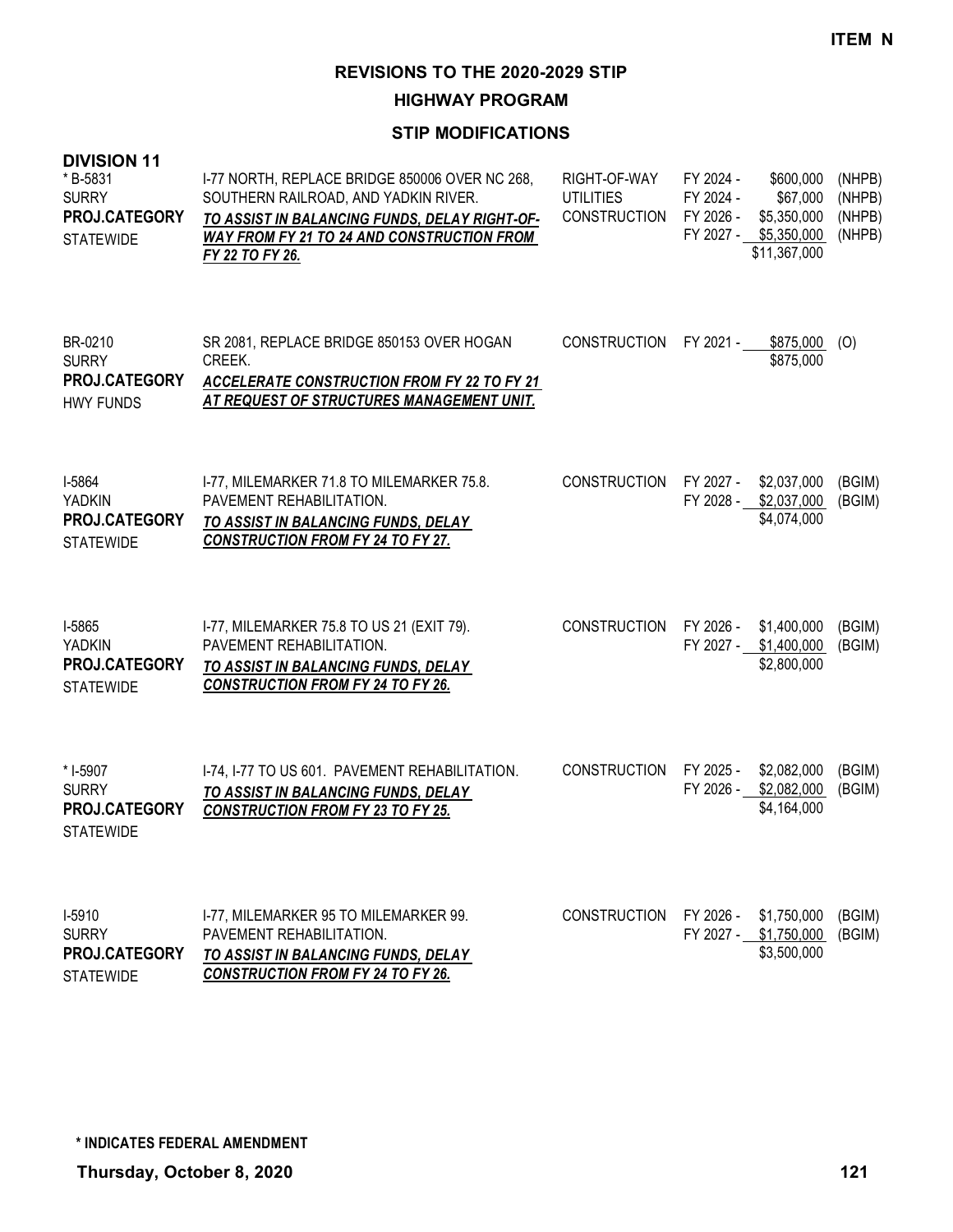**HIGHWAY PROGRAM**

| <b>DIVISION 11</b><br>$I-5911$<br><b>YADKIN</b><br>PROJ.CATEGORY<br><b>STATEWIDE</b> | I-77, IREDELL COUNTY LINE TO MILEMARKER 71.8.<br>PAVEMENT REHABILITATION.<br>TO ASSIST IN BALANCING FUNDS, DELAY<br><b>CONSTRUCTION FROM FY 24 TO FY 27.</b>                                                                      | <b>CONSTRUCTION</b>                                                            |                                                                                                                                                                                  | FY 2027 - \$1,933,000<br>\$1,933,000                                                                                                                                                                                                             | (BGIM)                                                                                                       |
|--------------------------------------------------------------------------------------|-----------------------------------------------------------------------------------------------------------------------------------------------------------------------------------------------------------------------------------|--------------------------------------------------------------------------------|----------------------------------------------------------------------------------------------------------------------------------------------------------------------------------|--------------------------------------------------------------------------------------------------------------------------------------------------------------------------------------------------------------------------------------------------|--------------------------------------------------------------------------------------------------------------|
| R-0616<br><b>WILKES</b><br>PROJ.CATEGORY<br><b>REGIONAL</b>                          | NEW ROUTE, NC 268 CONNECTOR, NC 18 TO US 421.<br>CONSTRUCT MULTI-LANE FACILITY, PART ON NEW<br>LOCATION.<br>TO ASSIST IN BALANCING FUNDS, DELAY RIGHT-OF-<br><b>WAY FROM FY 25 TO 26 AND CONSTRUCTION FROM</b><br>FY 27 TO FY 29. | RIGHT-OF-WAY<br><b>UTILITIES</b><br><b>CONSTRUCTION</b>                        | FY 2026 -<br>FY 2027 -<br>FY 2028 -<br>FY 2026 -                                                                                                                                 | \$6,666,000<br>\$6,667,000<br>\$6,667,000<br>\$1,400,000<br>FY 2029 - \$24,175,000<br>POST YR \$72,525,000<br>\$118,100,000                                                                                                                      | (T)<br>(T)<br>(T)<br>(T)<br>(T)<br>(T)                                                                       |
| * R-2520A<br><b>MITCHELL</b><br><b>AVERY</b><br>PROJ.CATEGORY<br><b>DIVISION</b>     | US 19E, MULTI-LANES EAST OF SPRUCE PINE TO SR<br>1106. WIDEN TO MULTI-LANES.<br>TO ASSIST IN BALANCING FUNDS, DELAY RIGHT-OF-<br><b>WAY FROM FY 23 TO FY 29 AND CONSTRUCTION</b><br><b>FROM FY 25 TO POST YEAR.</b>               | RIGHT-OF-WAY<br><b>UTILITIES</b><br><b>CONSTRUCTION</b>                        | FY 2029 -<br>POST YR-<br>FY 2029 -<br>POST YR                                                                                                                                    | \$10,000<br>\$6,590,000<br>\$10,000<br>\$700,000<br>POST YR \$38,400,000<br>\$45,710,000                                                                                                                                                         | (T)<br>(T)<br>(T)<br>(T)<br>(T)                                                                              |
| * R-2566B<br><b>WATAUGA</b><br>PROJ.CATEGORY<br><b>REGIONAL</b>                      | NC 105, SR 1136 (CLARKS CREEK ROAD) TO SR 1107<br>(NC 105 BYPASS) IN BOONE.<br>TO ASSIST IN BALANCING FUNDS, DELAY RIGHT-OF-<br>WAY FROM FY 21 TO 22 AND CONSTRUCTION FROM<br>FY 23 TO FY 24.                                     | <b>BUILD NC ROW</b><br>RIGHT-OF-WAY<br><b>UTILITIES</b><br><b>CONSTRUCTION</b> | FY 2022 -<br>FY 2023 -<br>FY 2024 -<br>FY 2025 -<br>FY 2026 -<br>FY 2027 -<br>FY 2028 -<br>FY 2029 -<br>POST YR<br>FY 2022 -<br>FY 2023 -<br>FY 2024 -<br>FY 2022 -<br>FY 2023 - | \$686,000<br>\$686,000<br>\$686,000<br>\$686,000<br>\$686,000<br>\$686,000<br>\$686,000<br>\$686,000<br>\$4,802,222<br>\$500,000<br>\$2,360,000<br>\$2,360,000<br>\$3,400,000<br>\$3,400,000<br>FY 2024 - \$11,075,000<br>FY 2025 - \$11,075,000 | (T)<br>(T)<br>(T)<br>(T)<br>(T)<br>(T)<br>(T)<br>(T)<br>(T)<br>(T)<br>(T)<br>(T)<br>(T)<br>(T)<br>(T)<br>(T) |
|                                                                                      |                                                                                                                                                                                                                                   |                                                                                |                                                                                                                                                                                  | FY 2026 - \$11,075,000<br>FY 2027 - \$11,075,000<br>\$66,610,222                                                                                                                                                                                 | (T)<br>(T)                                                                                                   |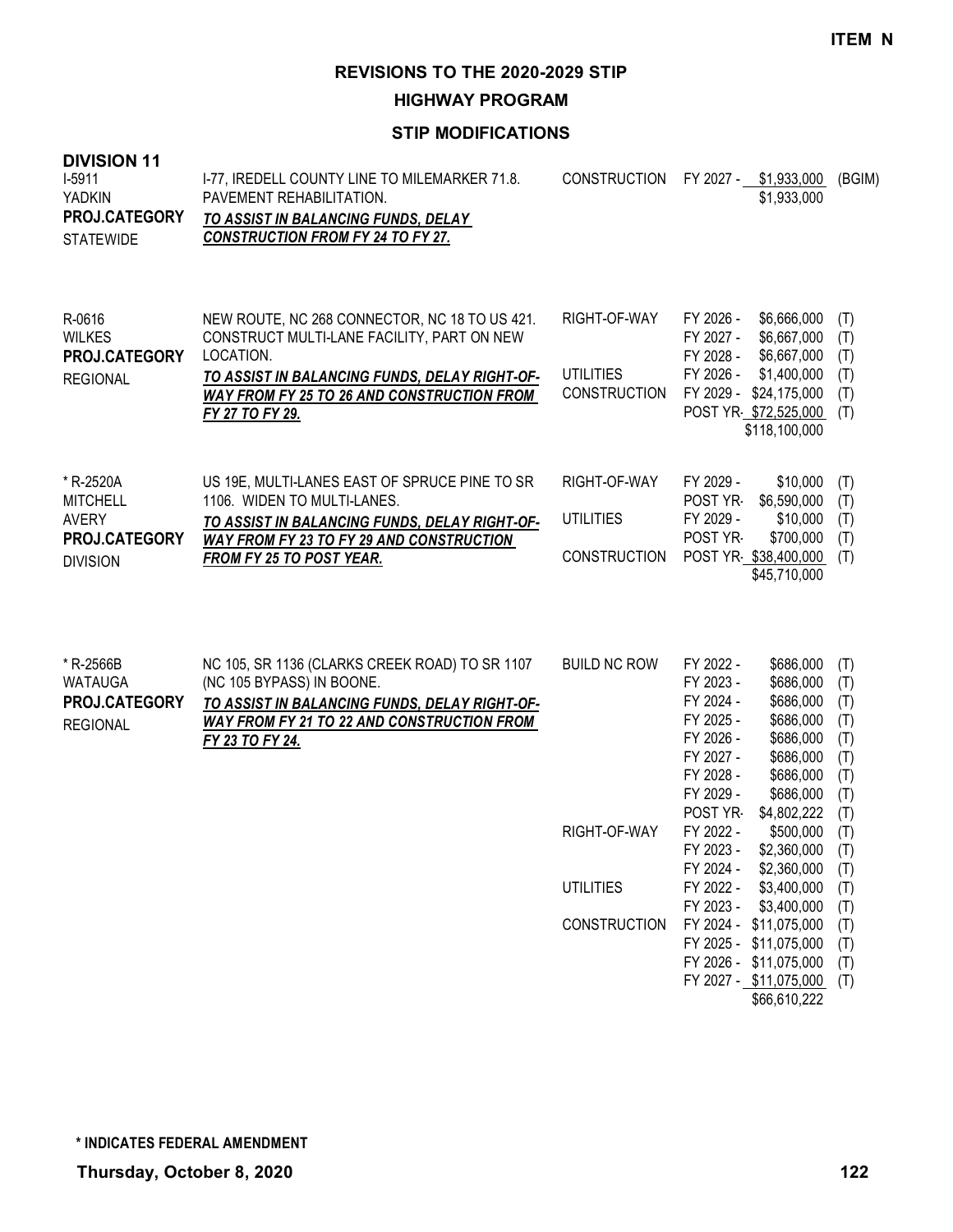**HIGHWAY PROGRAM**

#### **STIP MODIFICATIONS**

| <b>DIVISION 11</b><br>R-2566BA<br><b>WATAUGA</b><br>PROJ.CATEGORY<br><b>DIVISION</b> | NC 105, CONSTRUCT NEW BRIDGE OVER WATAUGA<br>RIVER AND LEFT-TURN LANE AT SR 1112<br>(BROADSTONE ROAD).<br>TO ASSIST IN BALANCING FUNDS, DELAY<br><b>CONSTRUCTION FROM FY 22 TO FY 23.</b>                                            | <b>UTILITIES</b><br><b>BUILD NC CON</b><br><b>CONSTRUCTION</b> | FY 2020 -<br>FY 2023 -<br>FY 2024 -<br>FY 2025 -<br>FY 2026 -<br>FY 2027 -<br>FY 2028 -<br>FY 2029 -<br>POST YR-<br>FY 2023 - | \$2,850,000<br>\$532,000<br>\$532,000<br>\$532,000<br>\$532,000<br>\$532,000<br>\$532,000<br>\$532,000<br>\$3,724,000<br>\$6,200,000<br>\$16,498,000 | (T)<br>(T)<br>(T)<br>(T)<br>(T)<br>(T)<br>(T)<br>(T)<br>(T)<br>(T) |
|--------------------------------------------------------------------------------------|--------------------------------------------------------------------------------------------------------------------------------------------------------------------------------------------------------------------------------------|----------------------------------------------------------------|-------------------------------------------------------------------------------------------------------------------------------|------------------------------------------------------------------------------------------------------------------------------------------------------|--------------------------------------------------------------------|
| R-2615<br><b>WATAUGA</b><br>PROJ.CATEGORY<br><b>REGIONAL</b>                         | US 421/US 321, US 321/US 421 JUNCTION NEAR VILAS<br>TO SR 1107 (105 BYPASS) - TERMINI OF PROPOSED<br>BOONE BYPASS (U-2703). WIDEN TO MULTI-LANES.<br>TO ASSIST IN BALANCING FUNDS, DELAY<br><b>CONSTRUCTION FROM FY 26 TO FY 27.</b> | RIGHT-OF-WAY<br><b>UTILITIES</b><br><b>CONSTRUCTION</b>        | FY 2024 -<br>FY 2025 -<br>FY 2026 -<br>FY 2024 -<br>FY 2025 -<br>FY 2027 -<br>FY 2028 -<br>FY 2029 -<br>POST YR               | \$8,333,000<br>\$8,334,000<br>\$8,333,000<br>\$1,600,000<br>\$1,600,000<br>\$7,175,000<br>\$7,175,000<br>\$7,175,000<br>\$7,175,000<br>\$56,900,000  | (T)<br>(T)<br>(T)<br>(T)<br>(T)<br>(T)<br>(T)<br>(T)<br>(T)        |
| * R-3430C<br>CALDWELL<br><b>PROJ.CATEGORY</b><br><b>DIVISION</b>                     | SR 1001 (CONNELLY SPRINGS ROAD), CATAWBA<br>RIVER TO SR 1933 (SOUTH-WEST BOULEVARD)<br>TO ASSIST IN BALANCING FUNDS, DELAY RIGHT-OF-<br><b>WAY FROM FY 22 TO 26 AND CONSTRUCTION FROM</b><br><b>FY 24 TO FY 29.</b>                  | RIGHT-OF-WAY<br><b>UTILITIES</b><br><b>CONSTRUCTION</b>        | FY 2026 -<br>FY 2027 -<br>FY 2026 -<br>FY 2027 -<br>FY 2029 -                                                                 | \$13,750,000<br>\$13,750,000<br>\$2,000,000<br>\$2,000,000<br>\$11,750,000<br>POST YR \$35,250,000                                                   | (T)<br>(T)<br>(T)<br>(T)<br>(T)<br>(T)                             |

\$78,500,000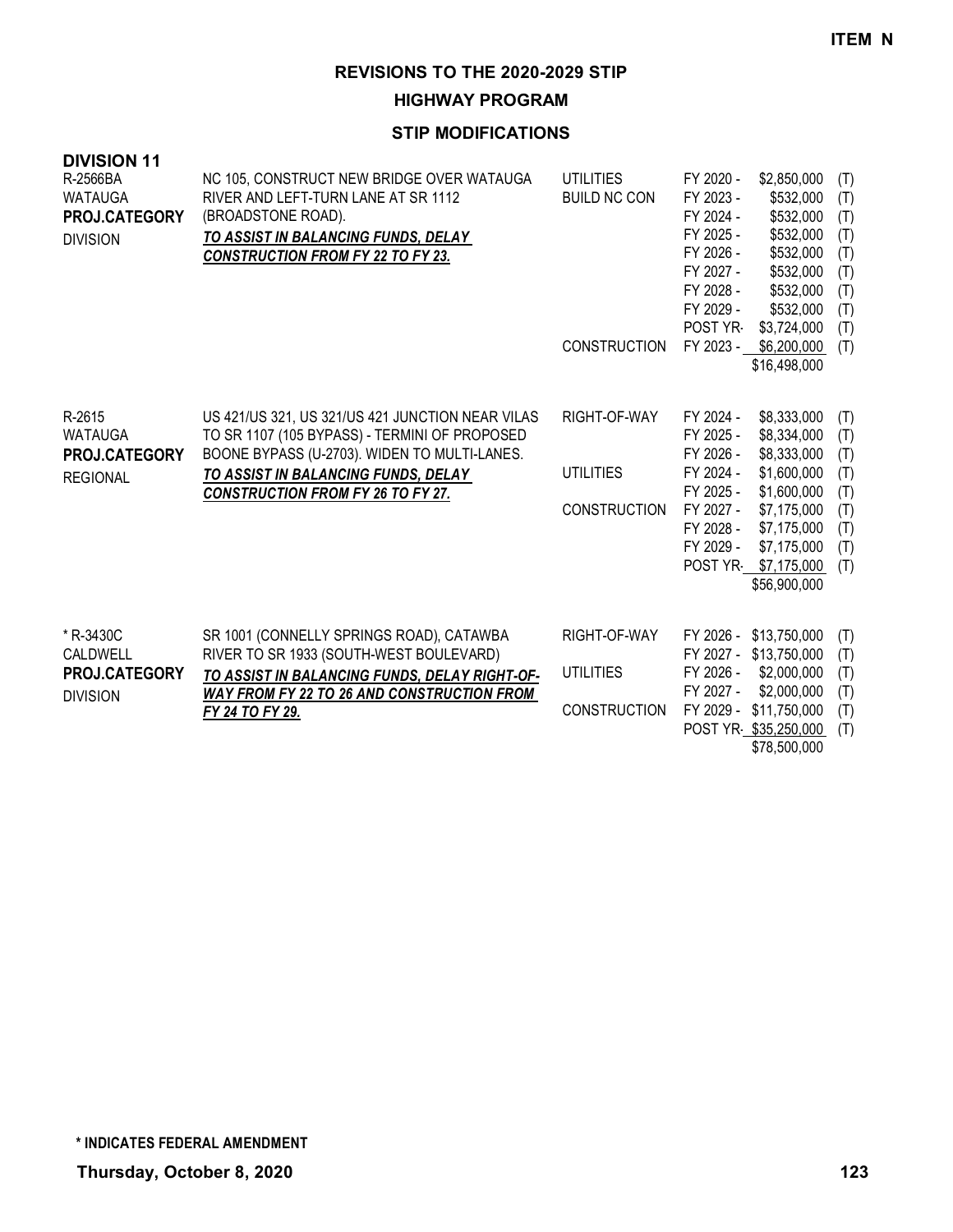**HIGHWAY PROGRAM**

## **STIP MODIFICATIONS**

| <b>UIVIUIUI</b> II<br>* R-5759<br><b>WILKES</b><br>PROJ.CATEGORY<br><b>DIVISION</b> | NC 115, US 421 TO 2ND STREET. WIDEN ROADWAY.<br>TO ASSIST IN BALANCING FUNDS, DELAY<br><b>CONSTRUCTION FROM FY 21 TO FY 24.</b>                                                                                                  | <b>ENGINEERING</b>                                      | FY 2020 -<br>FY 2021 -<br>FY 2022 -<br>FY 2023 -<br>FY 2024 -<br>FY 2025 -<br>FY 2026 -<br>FY 2027 -<br>FY 2028 -<br>FY 2029 -                       | \$91,000<br>\$91,000<br>\$91,000<br>\$91,000<br>\$91,000<br>\$91,000<br>\$91,000<br>\$91,000<br>\$91,000<br>\$91,000               | (T)<br>(T)<br>(T)<br>(T)<br>(T)<br>(T)<br>(T)<br>(T)<br>(T)<br>(T)               |
|-------------------------------------------------------------------------------------|----------------------------------------------------------------------------------------------------------------------------------------------------------------------------------------------------------------------------------|---------------------------------------------------------|------------------------------------------------------------------------------------------------------------------------------------------------------|------------------------------------------------------------------------------------------------------------------------------------|----------------------------------------------------------------------------------|
|                                                                                     |                                                                                                                                                                                                                                  | <b>BUILD NC ROW</b>                                     | POST YR<br>FY 2020 -<br>FY 2021 -<br>FY 2022 -<br>FY 2023 -<br>FY 2024 -<br>FY 2025 -<br>FY 2026 -<br>FY 2027 -<br>FY 2028 -<br>FY 2029 -<br>POST YR | \$455,000<br>\$1,000<br>\$1,000<br>\$1,000<br>\$1,000<br>\$1,000<br>\$1,000<br>\$1,000<br>\$1,000<br>\$1,000<br>\$1,000<br>\$5,000 | (T)<br>(T)<br>(T)<br>(T)<br>(T)<br>(T)<br>(T)<br>(T)<br>(T)<br>(T)<br>(T)<br>(T) |
|                                                                                     |                                                                                                                                                                                                                                  | RIGHT-OF-WAY                                            | FY 2020 -<br>FY 2021 -                                                                                                                               | \$6,300,000<br>\$6,300,000                                                                                                         | (T)<br>(T)                                                                       |
|                                                                                     |                                                                                                                                                                                                                                  | <b>UTILITIES</b>                                        | FY 2020 -                                                                                                                                            | \$450,000                                                                                                                          | (T)                                                                              |
|                                                                                     |                                                                                                                                                                                                                                  |                                                         | FY 2021 -                                                                                                                                            | \$450,000                                                                                                                          | (T)                                                                              |
|                                                                                     |                                                                                                                                                                                                                                  | <b>CONSTRUCTION</b>                                     | FY 2024 -<br>FY 2025 -                                                                                                                               | \$9,100,000<br>\$9,100,000<br>FY 2026 - \$9,100,000<br>\$42,180,000                                                                | (T)<br>(T)<br>(T)                                                                |
| * R-5772                                                                            | SR 1001 (OAKWOODS ROAD), US 421 TO NC 268 (EAST                                                                                                                                                                                  | RIGHT-OF-WAY                                            | FY 2026 -                                                                                                                                            | \$2,750,000                                                                                                                        | (T)                                                                              |
| <b>WILKES</b>                                                                       | MAIN STREET). UPGRADE ROADWAY.                                                                                                                                                                                                   |                                                         | FY 2027 -                                                                                                                                            | \$2,750,000                                                                                                                        | (T)                                                                              |
| PROJ.CATEGORY                                                                       | TO ASSIST IN BALANCING FUNDS, DELAY RIGHT-OF-                                                                                                                                                                                    | <b>UTILITIES</b>                                        | FY 2026 -                                                                                                                                            | \$1,000,000                                                                                                                        | (T)                                                                              |
| <b>DIVISION</b>                                                                     | <b>WAY FROM FY 22 TO 26 AND CONSTRUCTION FROM</b><br>FY 24 TO FY 28.                                                                                                                                                             | CONSTRUCTION                                            | FY 2028 -<br>FY 2029 -                                                                                                                               | \$4,533,000<br>\$4,534,000<br>POST YR \$4,533,000 (T)<br>\$20,100,000                                                              | (T)<br>(T)                                                                       |
| * R-5830<br>WATAUGA<br>PROJ.CATEGORY<br><b>DIVISION</b>                             | SR 1522 (DEERFIELD ROAD), STATE FARM ROAD TO<br>SR 1523 (WILSON RIDGE ROAD). UPGRADE<br>ROADWAY.<br><u>TO ASSIST IN BALANCING FUNDS, DELAY RIGHT-OF-</u><br><b>WAY FROM FY 20 TO 24 AND CONSTRUCTION FROM</b><br>FY 22 TO FY 25. | RIGHT-OF-WAY<br><b>UTILITIES</b><br><b>CONSTRUCTION</b> | FY 2024 -<br>FY 2024 -<br>FY 2025 -                                                                                                                  | \$150,000<br>\$100,000<br>\$1,600,000<br>FY 2026 - \$1,600,000<br>\$3,450,000                                                      | (T)<br>(T)<br>(T)<br>(T)                                                         |

**DIVISION 11**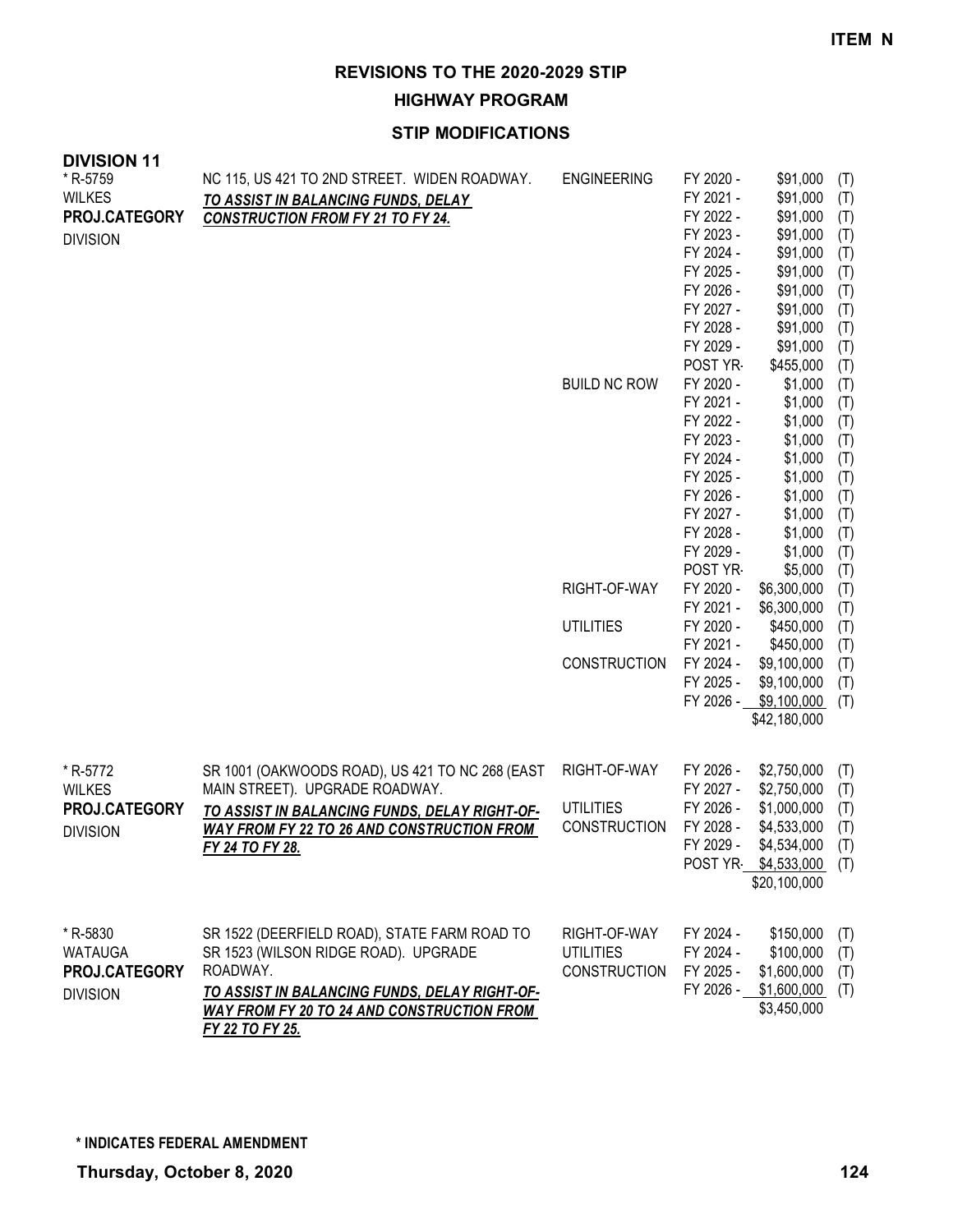**HIGHWAY PROGRAM**

| <b>DIVISION 11</b><br>R-5833<br><b>ASHE</b><br>PROJ.CATEGORY<br><b>REGIONAL</b> | US 221 BUSINESS, NC 194 AND SR 1248 (BEAVER<br>CREEK SCHOOL ROAD) INTERSECTION. CONSTRUCT<br>SUPERSTREET INTERSECTION.<br>TO ASSIST IN BALANCING FUNDS, DELAY<br><b>CONSTRUCTION FROM FY 29 TO POST YEAR.</b> | RIGHT-OF-WAY<br><b>UTILITIES</b><br><b>CONSTRUCTION</b> | FY 2027 -<br>\$300,000<br>FY 2027 -<br>\$100,000<br>POST YR<br>\$2,400,000<br>\$2,800,000                                                                                                                       | (T)<br>(T)<br>(T)                             |
|---------------------------------------------------------------------------------|---------------------------------------------------------------------------------------------------------------------------------------------------------------------------------------------------------------|---------------------------------------------------------|-----------------------------------------------------------------------------------------------------------------------------------------------------------------------------------------------------------------|-----------------------------------------------|
| * R-5836<br><b>SURRY</b><br>PROJ.CATEGORY<br><b>DIVISION</b>                    | US 601, I-74 TO SR 1104 (CODY TRAIL). WIDEN TO 4-<br>LANES.<br>TO ASSIST IN BALANCING FUNDS, DELAY RIGHT-OF-<br>WAY FROM FY 21 TO 24 AND CONSTRUCTION FROM<br>FY 23 TO FY 26.                                 | RIGHT-OF-WAY<br><b>UTILITIES</b><br><b>CONSTRUCTION</b> | FY 2024 -<br>\$1,600,000<br>FY 2025 -<br>\$1,600,000<br>FY 2024 -<br>\$500,000<br>FY 2026 -<br>\$12,750,000<br>FY 2027 -<br>\$12,750,000<br>FY 2028 -<br>\$12,750,000<br>FY 2029 - \$12,750,000<br>\$54,700,000 | (T)<br>(T)<br>(T)<br>(T)<br>(T)<br>(T)<br>(T) |
| R-5872<br><b>WATAUGA</b><br>PROJ.CATEGORY<br><b>STATEWIDE</b>                   | US 421, SR 1180 (POPLAR GROVE CONNECTOR).<br>CONSTRUCT ROUNDABOUT.<br>TO ASSIST IN BALANCING FUNDS, DELAY RIGHT-OF-<br><b>WAY FROM FY 25 TO 28 AND CONSTRUCTION FROM</b><br>FY 26 TO FY POST YEAR.            | RIGHT-OF-WAY<br><b>UTILITIES</b><br><b>CONSTRUCTION</b> | FY 2028 -<br>\$200,000<br>FY 2028 -<br>\$200,000<br>\$1,100,000<br>POST YR<br>\$1,500,000                                                                                                                       | (NHP)<br>(NHP)<br>(NHP)                       |
| R-5874<br><b>WATAUGA</b><br>PROJ.CATEGORY<br><b>STATEWIDE</b>                   | US 321, DEERFIELD ROAD AND MEADOWVIEW ROAD.<br>REALIGN OFFSET INTERSECTION.<br>TO ASSIST IN BALANCING FUNDS, DELAY RIGHT-OF-<br>WAY FROM FY 28 TO FY 29.                                                      | RIGHT-OF-WAY<br><b>UTILITIES</b><br><b>CONSTRUCTION</b> | FY 2029 -<br>\$10,000<br>POST YR-<br>\$1,690,000<br>FY 2029 -<br>\$300,000<br>POST YR-<br>\$6,100,000<br>\$8,100,000                                                                                            | (NHP)<br>(NHP)<br>(NHP)<br>(NHP)              |
| * R-5894<br><b>YADKIN</b><br>PROJ.CATEGORY<br><b>REGIONAL</b>                   | US 601 (SOUTH STATE STREET), US 421 EASTBOUND<br>RAMPS. INSTALL ROUNDABOUT.<br>TO ASSIST IN BALANCING FUNDS, DELAY RIGHT-OF-<br><b>WAY FROM FY 21 TO 24 AND CONSTRUCTION FROM</b><br>FY 22 TO FY 26.          | RIGHT-OF-WAY<br><b>UTILITIES</b><br><b>CONSTRUCTION</b> | FY 2024 -<br>\$1,500,000<br>FY 2024 -<br>\$500,000<br>FY 2026 -<br>\$1,625,000<br>FY 2027 -<br>\$1,625,000<br>\$5,250,000                                                                                       | (NHP)<br>(NHP)<br>(NHP)<br>(NHP)              |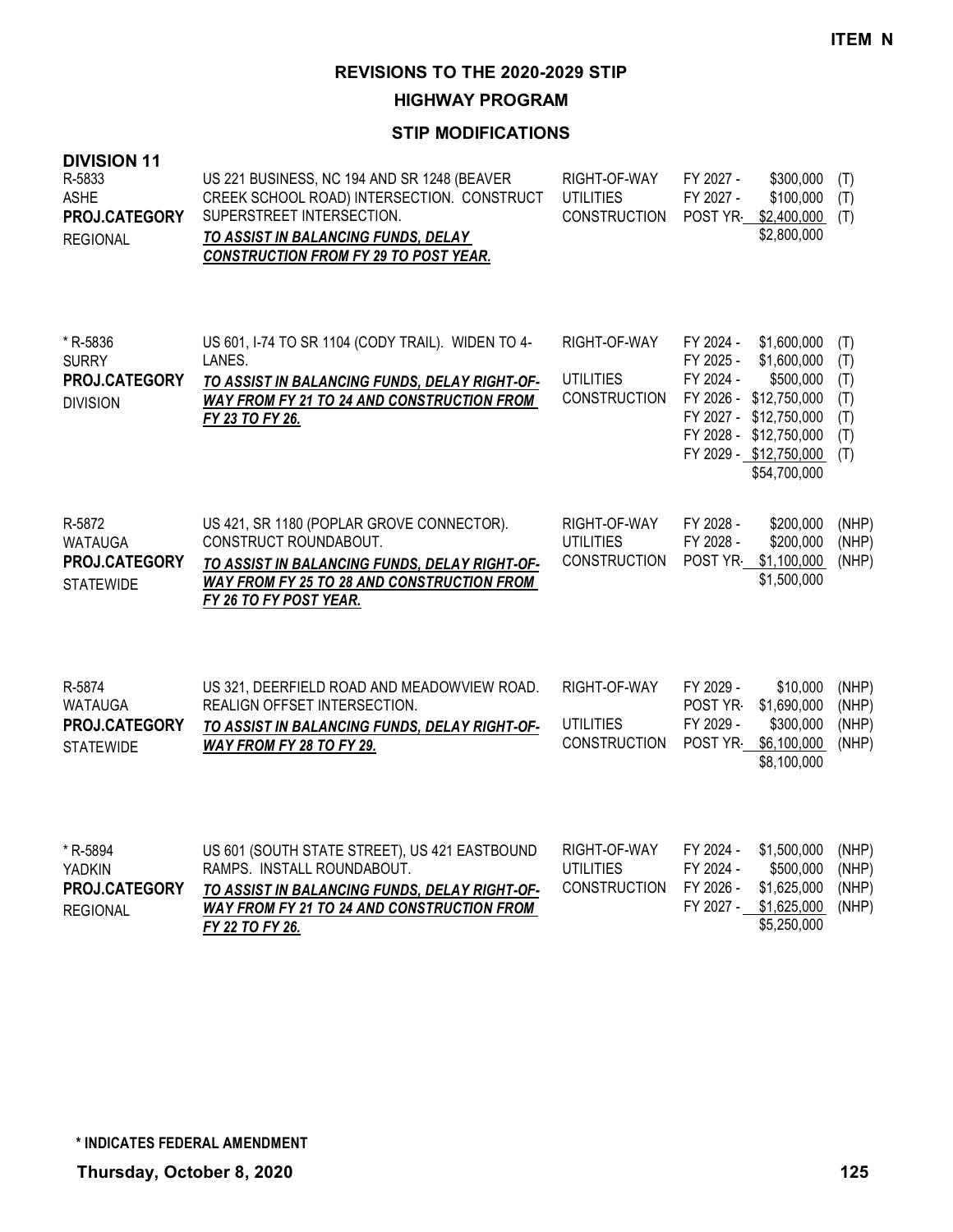**HIGHWAY PROGRAM**

| <b>DIVISION 11</b><br>R-5895<br><b>SURRY</b><br>PROJ.CATEGORY<br><b>REGIONAL</b> | NC 103 (EAST PINE STREET), SR 1742 (QUAKER<br>ROAD) INTERSECTION. IMPROVE INTERSECTION.<br>TO ASSIST IN BALANCING FUNDS, DELAY<br><b>CONSTRUCTION FROM FY 27 TO POST YEAR.</b>                                                                                                                                         | RIGHT-OF-WAY<br><b>UTILITIES</b><br><b>CONSTRUCTION</b> | FY 2026 -<br>FY 2026 -<br>POST YR                                                      | \$1,100,000<br>\$500,000<br>\$1,100,000<br>\$2,700,000                                                                | (T)<br>(T)<br>(T)                                                                |
|----------------------------------------------------------------------------------|------------------------------------------------------------------------------------------------------------------------------------------------------------------------------------------------------------------------------------------------------------------------------------------------------------------------|---------------------------------------------------------|----------------------------------------------------------------------------------------|-----------------------------------------------------------------------------------------------------------------------|----------------------------------------------------------------------------------|
| R-5896<br>YADKIN<br>PROJ.CATEGORY<br><b>REGIONAL</b>                             | US 601, NC 67 TO (SR 1502/1503) COUNTRY CLUB<br>ROAD. MODERNIZE ROADWAY AND IMPROVE SR<br>1134 (MACKIE ROAD) INTERSECTION.<br>TO ASSIST IN BALANCING FUNDS, DELAY RIGHT-OF-<br>WAY FROM FY 28 TO FY 29 AND UTILITIES FROM FY<br><b>28 TO POST YEAR.</b>                                                                | RIGHT-OF-WAY<br><b>UTILITIES</b><br><b>CONSTRUCTION</b> | FY 2029 -<br>POST YR<br>POST YR                                                        | \$200,000<br>\$1,800,000<br>\$300,000<br>POST YR \$2,100,000<br>\$4,400,000                                           | (T)<br>(T)<br>(T)<br>(T)                                                         |
| R-5901<br><b>SURRY</b><br>PROJ.CATEGORY<br><b>REGIONAL</b>                       | NC 89 (WEST PINE STREET), SR 1397 (ROUND PEAK<br>CHURCH ROAD) INTERSECTION. IMPROVE<br>INTERSECTION.<br>TO ASSIST IN BALANCING FUNDS, DELAY<br><b>CONSTRUCTION FROM FY 28 TO FY 29.</b>                                                                                                                                | RIGHT-OF-WAY<br><b>UTILITIES</b><br><b>CONSTRUCTION</b> | FY 2027 -<br>FY 2027 -<br>FY 2029 -<br>POST YR-                                        | \$500,000<br>\$100,000<br>\$10,000<br>\$3,890,000<br>\$4,500,000                                                      | (T)<br>(T)<br>(T)<br>(T)                                                         |
| * R-5905<br><b>SURRY</b><br>PROJ.CATEGORY<br><b>DIVISION</b>                     | NC 89 (WEST PINE STREET), SR 1387 (TOAST ROAD)<br>TO SR 1396 (PINE RIDGE ROAD). MODERNIZE<br>ROADWAY AND IMPROVE INTERSECTION AT SR 1396<br>(PINE RIDGE ROAD).<br>TO ASSIST IN BALANCING FUNDS, DELAY RIGHT-OF-<br>WAY FROM FY 22 TO 26 AND CONSTRUCTION FROM<br>FY 24 TO FY 28.                                       | RIGHT-OF-WAY<br><b>UTILITIES</b><br><b>CONSTRUCTION</b> | FY 2026 -<br>FY 2027 -<br>FY 2026 -<br>FY 2027 -<br>FY 2028 -<br>FY 2029 -<br>POST YR- | \$2,000,000<br>\$2,000,000<br>\$2,500,000<br>\$2,500,000<br>\$6,500,000<br>\$6,500,000<br>\$6,500,000<br>\$28,500,000 | (BG5200)<br>(BG5200)<br>(BG5200)<br>(BG5200)<br>(BG5200)<br>(BG5200)<br>(BG5200) |
| * R-5909<br>YADKIN<br>PROJ.CATEGORY<br><b>DIVISION</b>                           | SR 1314 (EAST MAIN STREET), US 601 TO SR 1765<br>(UNIFI INDUSTRIAL ROAD) IN YADKINVILLE.<br>MODERNIZE ROADWAY, INCLUDING IMPROVEMENTS<br>AT THE US 601 AND VAN BUREN STREET<br>INTERSECTIONS.<br>TO ASSIST IN BALANCING FUNDS, DELAY RIGHT-OF-<br><b>WAY FROM FY 22 TO 26 AND CONSTRUCTION FROM</b><br>FY 24 TO FY 28. | RIGHT-OF-WAY<br><b>UTILITIES</b><br><b>CONSTRUCTION</b> | FY 2026 -<br>FY 2027 -<br>FY 2026 -<br>FY 2028 -                                       | \$1,000,000 (BGLT5)<br>\$1,000,000<br>\$500,000<br>\$2,950,000<br>FY 2029 - \$2,950,000<br>\$8,400,000                | (BGLT5)<br>(BGLT5)<br>(BGLT5)<br>(BGLT5)                                         |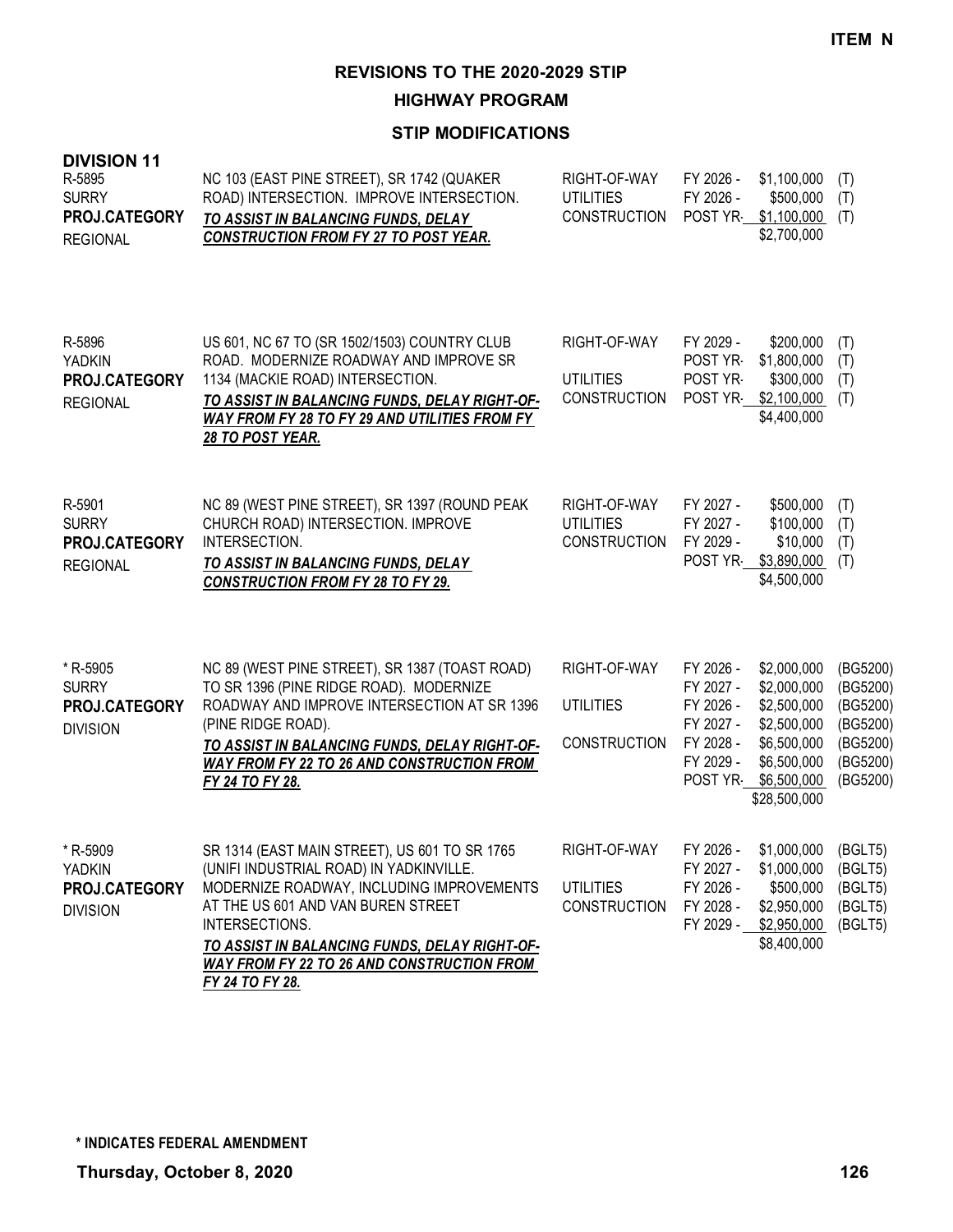**HIGHWAY PROGRAM**

| <b>DIVISION 11</b><br>R-5910<br><b>SURRY</b><br>PROJ.CATEGORY<br><b>DIVISION</b> | US 21 BUSINESS (NORTH BRIDGE STREET), NC 268<br>(CC CAMP ROAD) INTERSECTION. IMPROVE US 21<br>BUSINESS NORTHBOUND TO NC 268 EASTBOUND<br>MOVEMENT.<br>TO ASSIST IN BALANCING FUNDS, DELAY RIGHT-OF-<br>WAY FROM FY 21 TO 22 AND CONSTRUCTION FROM<br>FY 22 TO FY 23.                                                                                                                          | RIGHT-OF-WAY<br><b>UTILITIES</b><br><b>CONSTRUCTION</b> | FY 2022 -<br>FY 2022 -<br>FY 2023 -              | \$100,000<br>\$100,000<br>\$700,000<br>\$900,000                | (BG5200)<br>(BG5200)<br>(BG5200) |
|----------------------------------------------------------------------------------|-----------------------------------------------------------------------------------------------------------------------------------------------------------------------------------------------------------------------------------------------------------------------------------------------------------------------------------------------------------------------------------------------|---------------------------------------------------------|--------------------------------------------------|-----------------------------------------------------------------|----------------------------------|
| *R-5912<br>YADKIN<br>PROJ.CATEGORY<br><b>DIVISION</b>                            | SR 1605 (OLD US 421), SR 1600 (FALCON ROAD)<br>INTERSECTION. CONSTRUCT ROUNDABOUT.<br>TO ASSIST IN BALANCING FUNDS, DELAY RIGHT-OF-<br><b>WAY FROM FY 22 TO 23 AND CONSTRUCTION FROM</b><br>FY 23 TO FY 24.                                                                                                                                                                                   | RIGHT-OF-WAY<br><b>UTILITIES</b><br><b>CONSTRUCTION</b> | FY 2023 -<br>FY 2023 -<br>FY 2024 -<br>FY 2025 - | \$500,000<br>\$100,000<br>\$550,000<br>\$550,000<br>\$1,700,000 | (T)<br>(T)<br>(T)<br>(T)         |
| R-5913A<br><b>SURRY</b><br>YADKIN<br>PROJ.CATEGORY<br><b>DIVISION</b>            | NC 67, US 21 BUSINESS, COMMERCE STREET IN<br>ELKIN TO NORTH BRIDGE STREET IN JONESVILLE.<br>WIDEN ROADWAY, CONSTRUCT ROUNDABOUTS AT<br>WEST MAIN STREET AND ELM STREET AND ELM<br>STREET AND NORTH BRIDGE STREET, AND IMPROVE<br>BICYCLE AND PEDESTRIAN CONNECTIONS.<br>TO ASSIST IN BALANCING FUNDS, DELAY RIGHT-OF-<br><b>WAY FROM FY 22 TO 23 AND CONSTRUCTION FROM</b><br>FY 24 TO FY 25. | RIGHT-OF-WAY<br><b>UTILITIES</b><br><b>CONSTRUCTION</b> | FY 2023 -<br>FY 2023 -<br>FY 2025 -              | \$600,000<br>\$500,000<br>\$3,300,000<br>\$4,400,000            | (BG5200)<br>(BG5200)<br>(BG5200) |
| U-4700CA<br>CALDWELL<br>PROJ.CATEGORY<br><b>REGIONAL</b>                         | US 321, SR 1160 (MOUNT HERMAN ROAD). UPGRADE<br>INTERSECTION TO SUPERSTREET DESIGN - WITHIN<br>THE LIMITS OF U-4700 C.<br>TO ASSIST IN BALANCING FUNDS, DELAY<br><b>CONSTRUCTION FROM FY 22 TO FY 23.</b>                                                                                                                                                                                     | RIGHT-OF-WAY<br><b>CONSTRUCTION</b>                     | FY 2020 -<br>FY 2023 -                           | \$420,000<br>\$1,750,000<br>\$2,170,000                         | (NHP)<br>(NHP)                   |
| U-4700CB<br>CALDWELL<br>PROJ.CATEGORY<br><b>STATEWIDE</b>                        | US 321, SR 1809/1952 (PINE MOUNTAIN ROAD).<br>UPGRADE INTERSECTION TO SUPERSTREET<br>DESIGN - WITHIN THE LIMITS OF U-4700 C.<br>TO ASSIST IN BALANCING FUNDS, DELAY<br><b>CONSTRUCTION FROM FY 22 TO FY 23.</b>                                                                                                                                                                               | RIGHT-OF-WAY<br><b>UTILITIES</b><br><b>CONSTRUCTION</b> | FY 2020 -<br>FY 2020 -<br>FY 2023 -              | \$400,000<br>\$100,000<br>\$2,200,000<br>\$2,700,000            | (NHP)<br>(NHP)<br>(NHP)          |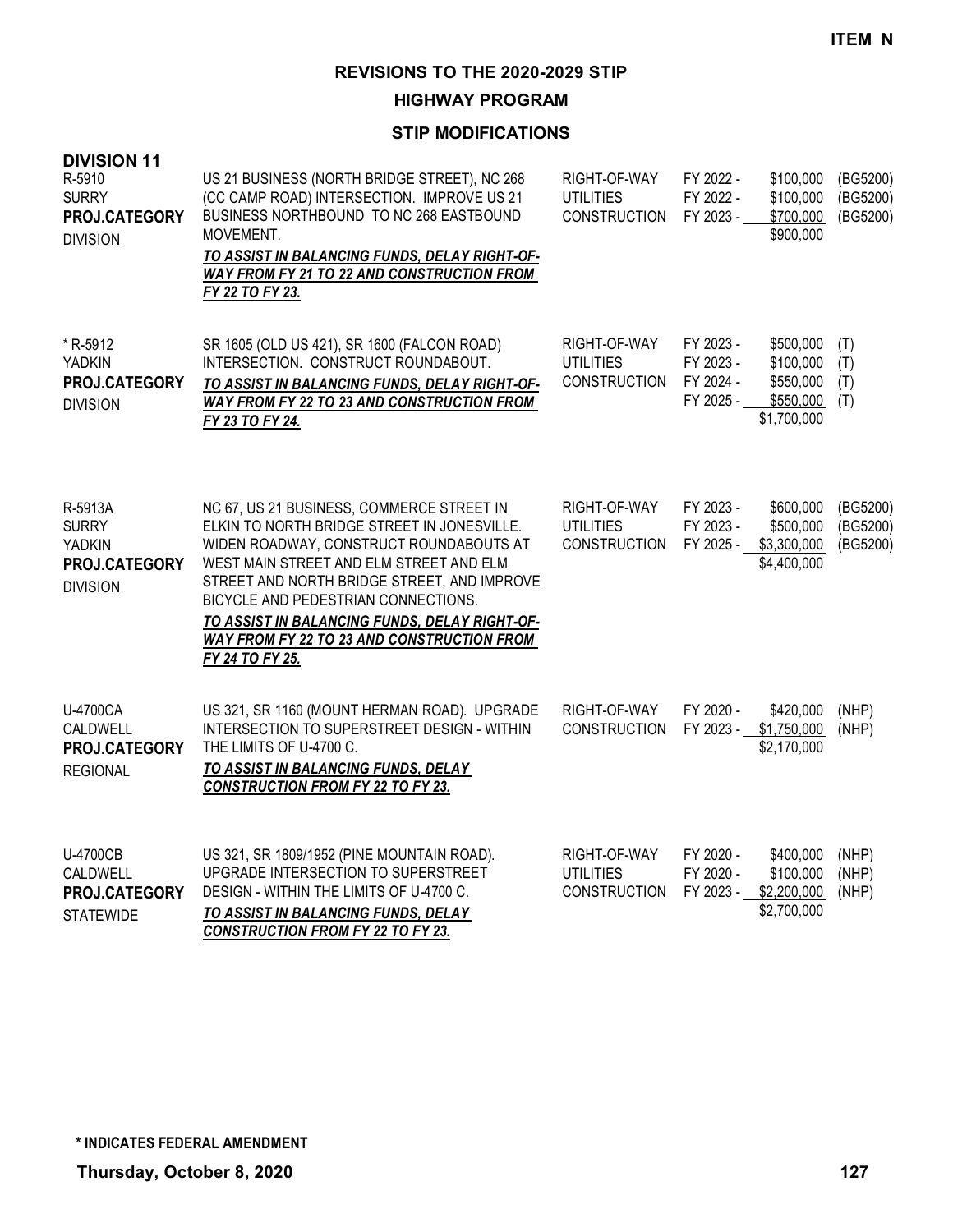**HIGHWAY PROGRAM**

| <b>DIVISION 11</b><br>U-4700CC<br>CALDWELL<br>PROJ.CATEGORY<br><b>STATEWIDE</b> | US 321, SR 1108 (MISSION ROAD). UPGRADE<br>INTERSECTION TO SUPERSTREET DESIGN - WITHIN<br>THE LIMITS OF U-4700 C.<br>TO ASSIST IN BALANCING FUNDS, DELAY<br><b>CONSTRUCTION FROM FY 22 TO FY 23.</b>                                                                                    | RIGHT-OF-WAY<br><b>UTILITIES</b><br>CONSTRUCTION | FY 2020 -<br>\$450,000<br>FY 2020 -<br>\$100,000<br>FY 2023 - \$2,200,000<br>\$2,750,000                                                                                                                                               | (NHP)<br>(NHP)<br>(NHP)                              |
|---------------------------------------------------------------------------------|-----------------------------------------------------------------------------------------------------------------------------------------------------------------------------------------------------------------------------------------------------------------------------------------|--------------------------------------------------|----------------------------------------------------------------------------------------------------------------------------------------------------------------------------------------------------------------------------------------|------------------------------------------------------|
| U-5312<br><b>WILKES</b><br>PROJ.CATEGORY<br><b>REGIONAL</b>                     | US 421, NC 16 TO US 421 BUSINESS. CONVERT<br>EXISTING ROADWAY TO SUPERSTREET AND ADD<br>SERVICE ROADS.<br>TO ASSIST IN BALANCING FUNDS, DELAY<br><b>CONSTRUCTION FROM FY 22 TO FY 23.</b>                                                                                               | <b>BUILD NC CON</b>                              | FY 2023 -<br>\$1,287,000<br>FY 2024 -<br>\$1,287,000<br>FY 2025 -<br>\$1,287,000<br>FY 2026 -<br>\$1,287,000<br>FY 2027 -<br>\$1,287,000<br>FY 2028 -<br>\$1,287,000<br>FY 2029 -<br>\$1,287,000<br>POST YR \$10,296,000               | (T)<br>(T)<br>(T)<br>(T)<br>(T)<br>(T)<br>(T)<br>(T) |
|                                                                                 |                                                                                                                                                                                                                                                                                         | <b>CONSTRUCTION</b>                              | FY 2023 -<br>\$4,550,000<br>FY 2024 -<br>\$4,550,000<br>FY 2025 -<br>\$4,550,000<br>FY 2026 - \$4,550,000<br>\$37,505,000                                                                                                              | (T)<br>(T)<br>(T)<br>(T)                             |
| * U-5810<br><b>WATAUGA</b><br>PROJ.CATEGORY<br><b>DIVISION</b>                  | SR 1514 (BAMBOO ROAD); SR 1523 (WILSON RIDGE),<br>US 421/US 221 TO SR 1522 (DEERFIELD ROAD).<br>WIDEN ROADWAY TO 12-FEET LANES WITH 4-FEET<br>PAVED SHOULDERS.<br>TO ASSIST IN BALANCING FUNDS, DELAY RIGHT-OF-<br><b>WAY FROM FY 20 TO 22 AND CONSTRUCTION FROM</b><br>FY 21 TO FY 24. | <b>BUILD NC ROW</b>                              | FY 2022 -<br>\$300,000<br>FY 2023 -<br>\$300,000<br>FY 2024 -<br>\$300,000<br>FY 2025 -<br>\$300,000<br>FY 2026 -<br>\$300,000<br>FY 2027 -<br>\$300,000<br>FY 2028 -<br>\$300,000<br>FY 2029 -<br>\$300,000<br>POST YR<br>\$2,100,000 | (T)<br>(T)<br>(T)<br>(T)<br>(T)<br>(T)<br>(T)<br>(T) |
|                                                                                 |                                                                                                                                                                                                                                                                                         | RIGHT-OF-WAY<br><b>BUILD NC CON</b>              | FY 2022 -<br>\$3,525,000<br>FY 2024 -<br>\$943,000<br>FY 2025 -<br>\$943,000<br>FY 2026 -<br>\$943,000<br>\$943,000<br>FY 2027 -<br>FY 2028 -<br>\$943,000<br>FY 2029 -<br>\$943,000                                                   | (T)<br>(T)<br>(T)<br>(T)<br>(T)<br>(T)<br>(T)<br>(T) |
|                                                                                 |                                                                                                                                                                                                                                                                                         | CONSTRUCTION                                     | POST YR-<br>\$8,487,000<br>FY 2024 -<br>\$3,766,000<br>FY 2025 -<br>\$3,767,000<br>FY 2026 - \$3,767,000<br>\$33,470,000                                                                                                               | (T)<br>(T)<br>(T)<br>(T)                             |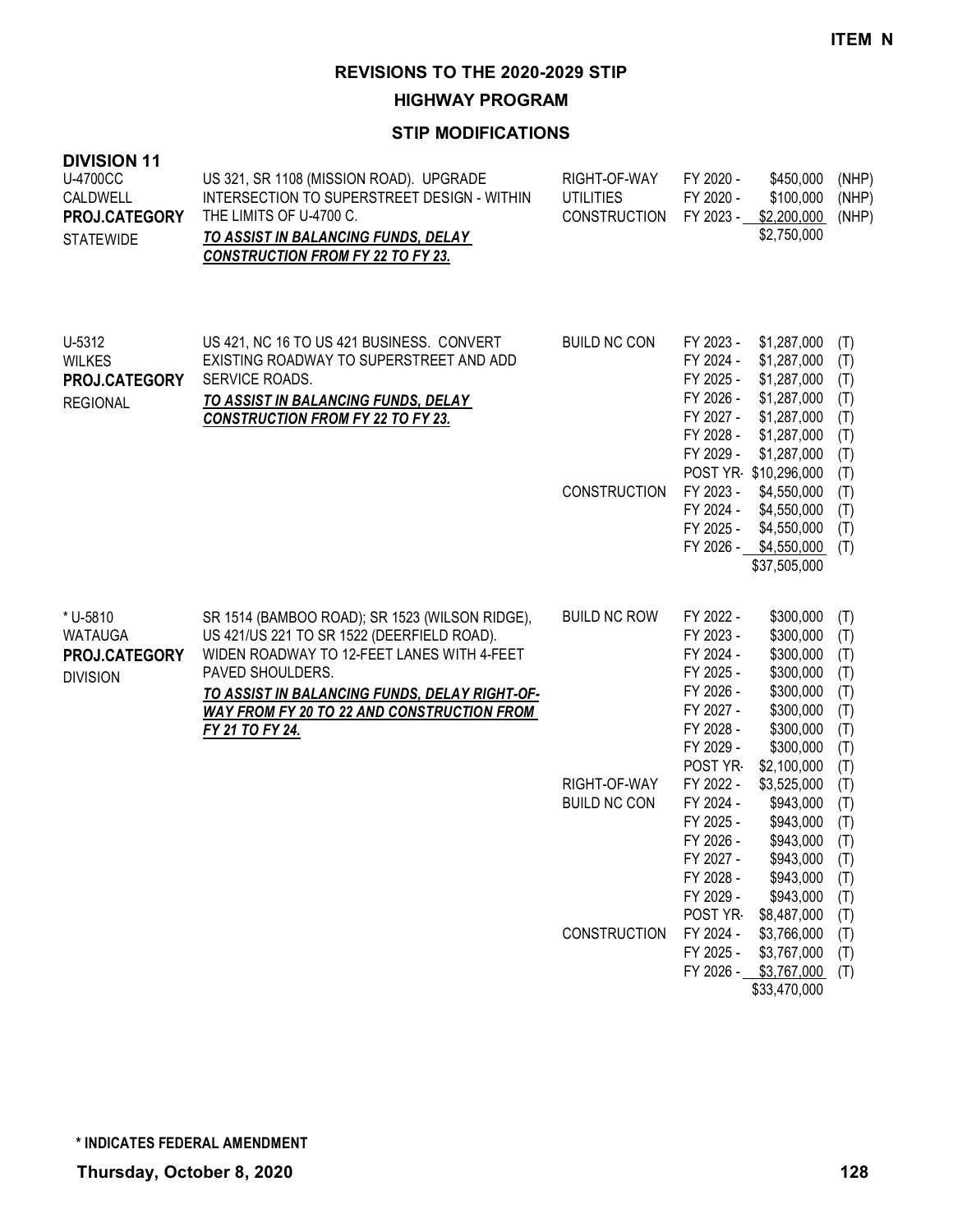**HIGHWAY PROGRAM**

| <b>DIVISION 11</b><br>* U-6034<br>CALDWELL<br>PROJ.CATEGORY<br><b>DIVISION</b>     | US 321 ALT, SR 1109 (PINEWOOD ROAD) TO SR 1106<br>(DUKE STREET). UPGRADE ROADWAY.<br>TO ASSIST IN BALANCING FUNDS, DELAY RIGHT-OF-<br><b>WAY FROM FY 20 TO 24 AND CONSTRUCTION FROM</b><br>FY 22 TO FY 26.                   | RIGHT-OF-WAY<br><b>UTILITIES</b><br><b>CONSTRUCTION</b> | FY 2024 -<br>\$100,000<br>FY 2024 -<br>\$100,000<br>FY 2026 -<br>\$4,633,000<br>FY 2027 -<br>\$4,634,000<br>FY 2028 -<br>\$4,633,000<br>\$14,100,000   | (T)<br>(T)<br>(T)<br>(T)<br>(T)                     |
|------------------------------------------------------------------------------------|------------------------------------------------------------------------------------------------------------------------------------------------------------------------------------------------------------------------------|---------------------------------------------------------|--------------------------------------------------------------------------------------------------------------------------------------------------------|-----------------------------------------------------|
| U-6036<br>CALDWELL<br>PROJ.CATEGORY<br><b>DIVISION</b>                             | SR 1109 (PINEWOOD ROAD), US 321 TO SR 1931<br>(BERT HUFFMAN ROAD). UPGRADE ROADWAY.<br>TO ASSIST IN BALANCING FUNDS, DELAY<br><b>CONSTRUCTION FROM FY 22 TO FY 23.</b>                                                       | RIGHT-OF-WAY<br><b>CONSTRUCTION</b>                     | FY 2020 -<br>\$1,500,000<br>FY 2023 -<br>\$2,300,000<br>FY 2024 -<br>\$2,300,000<br>\$6,100,000                                                        | (T)<br>(T)<br>(T)                                   |
| U-6157<br>CALDWELL<br>PROJ.CATEGORY<br><b>DIVISION</b>                             | SR 1130 (CAJAH MOUNTAIN ROAD), SR 1001<br>(CONNELLY SPRINGS ROAD) TO US 321A.<br>MODERNIZE ROADWAY.<br>TO ASSIST IN BALANCING FUNDS, DELAY RIGHT-OF-<br><b>WAY FROM FY 22 TO 23 AND CONSTRUCTION FROM</b><br>FY 24 TO FY 25. | RIGHT-OF-WAY<br><b>UTILITIES</b><br><b>CONSTRUCTION</b> | FY 2023 -<br>\$500,000<br>FY 2023 -<br>\$500,000<br>FY 2025 -<br>\$5,000,000<br>FY 2026 -<br>\$5,000,000<br>FY 2027 -<br>\$5,000,000<br>\$16,000,000   | (BGANY)<br>(BGANY)<br>(BGANY)<br>(BGANY)<br>(BGANY) |
| * U-6161<br>CALDWELL<br>PROJ.CATEGORY<br><b>DIVISION</b>                           | US 321, SR 1002 (DUDLEY SHOALS ROAD) GRADE<br>SEPARATION. CONSTRUCT RAMP ONTO US 321<br>SOUTHBOUND.<br>TO ASSIST IN BALANCING FUNDS, DELAY RIGHT-OF-<br><b>WAY FROM FY 21 TO 26 AND CONSTRUCTION FROM</b><br>FY 23 TO FY 28. | RIGHT-OF-WAY<br><b>UTILITIES</b><br><b>CONSTRUCTION</b> | FY 2026 -<br>\$2,050,000<br>\$2,050,000<br>FY 2027 -<br>FY 2026 -<br>\$500,000<br>FY 2028 -<br>\$8,000,000<br>FY 2029 -<br>\$8,000,000<br>\$20,600,000 | (NHP)<br>(NHP)<br>(NHP)<br>(NHP)<br>(NHP)           |
| <b>DIVISION 12</b><br>B-6051<br><b>GASTON</b><br>PROJ.CATEGORY<br><b>STATEWIDE</b> | US 29 / US 74, REPLACE BRIDGE 350091 OVER<br><b>CATAWBA RIVER</b><br>TO ASSIST IN BALANCING FUNDS, DELAY RIGHT-OF-<br><b>WAY FROM FY 21 TO FY 22.</b>                                                                        | RIGHT-OF-WAY<br><b>CONSTRUCTION</b>                     | FY 2022 -<br>\$4,000,000<br>FY 2023 - \$40,900,000<br>\$44,900,000                                                                                     | (HFB)<br>(HFB)                                      |
| C-5196<br><b>CATAWBA</b><br>PROJ.CATEGORY<br><b>DIVISION</b>                       | HICKORY, 16TH STREET (SANDY RIDGE ROAD) AT 21<br>ST. AVENUE NE IN HICKORY. CONSTRUCT<br>ROUNDABOUT.<br><b>TO ASSIST IN BALANCING FUNDS, DELAY</b><br><b>CONSTRUCTION FROM FY 21 TO FY 22.</b>                                | <b>CONSTRUCTION</b>                                     | FY 2022 -<br>\$2,390,000<br>FY 2022 - \$598,000<br>\$2,988,000                                                                                         | (BGDA)<br>(L)                                       |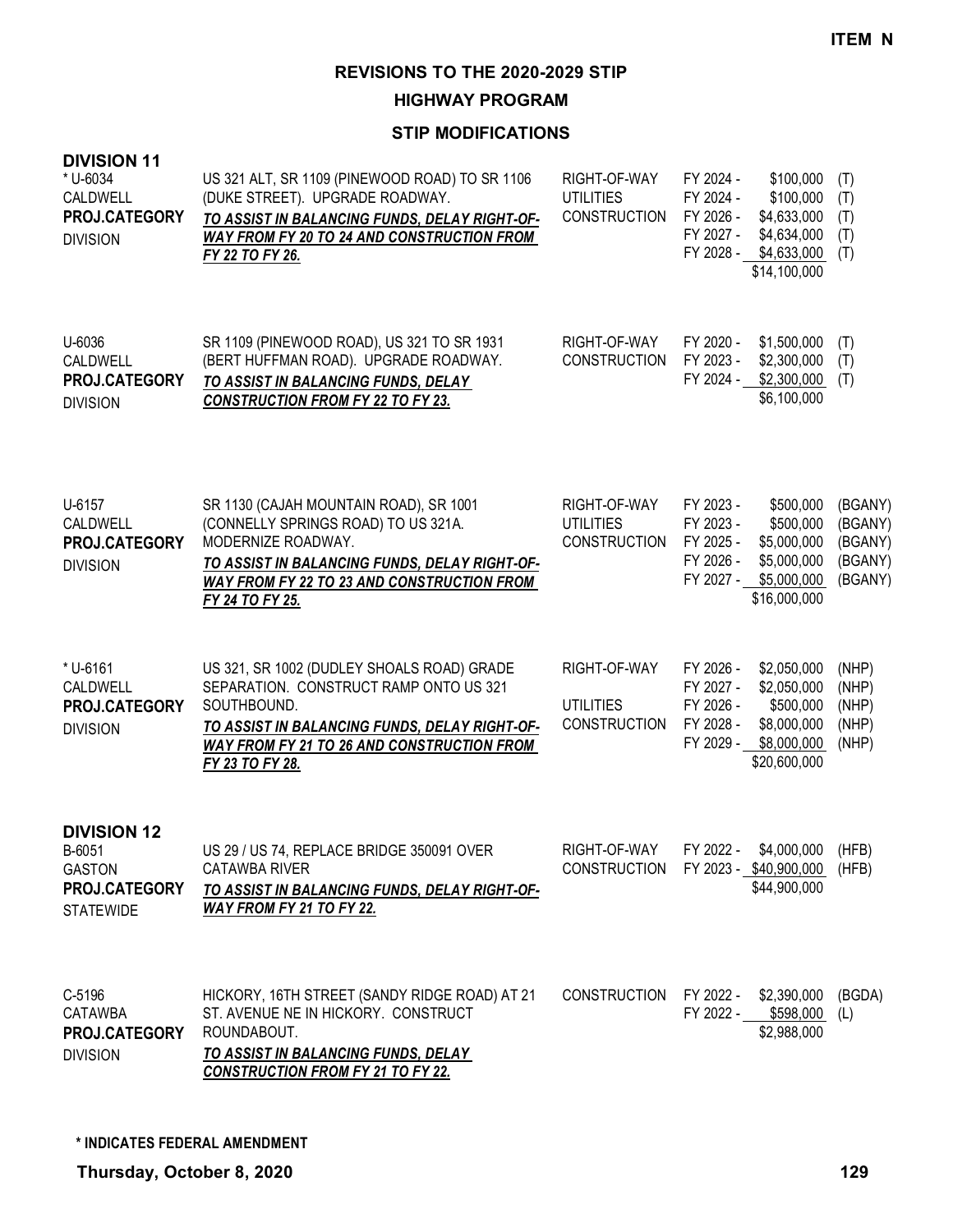**HIGHWAY PROGRAM**

| <b>DIVISION 12</b><br>* EB-5743<br><b>GASTON</b><br>PROJ.CATEGORY<br><b>DIVISION</b> | NC 279 (SOUTH NEW HOPE ROAD), SR 2200<br>(ARMSTRONG PARK ROAD) TO SR 1255 (HUDSON<br>BOULEVARD). CONSTRUCT MISSING SIDEWALK ON<br>SOUTH SIDE OF NC 279.<br>TO ASSIST IN BALANCING FUNDS, DELAY<br><b>CONSTRUCTION FROM FY 23 TO FY 24.</b>                                                                                                                       | <b>CONSTRUCTION</b>                                       | FY 2024 -<br>FY 2024 -<br>FY 2025 -                                        | \$514,000<br>\$257,000<br>\$514,000<br>\$1,285,000                                       | (TA5200)<br>(L)<br>(TA5200)                     |
|--------------------------------------------------------------------------------------|------------------------------------------------------------------------------------------------------------------------------------------------------------------------------------------------------------------------------------------------------------------------------------------------------------------------------------------------------------------|-----------------------------------------------------------|----------------------------------------------------------------------------|------------------------------------------------------------------------------------------|-------------------------------------------------|
| * EB-5745<br><b>GASTON</b><br>PROJ.CATEGORY<br><b>DIVISION</b>                       | SR 1255 (HUDSON BLVD) SR 2466 (REDBUD DR), SR<br>1255 (HUDSON BOULEVARD) FROM SR 2200 (GASTON<br>DAY SCHOOL ROAD) TO SR 2466 (REDBUD DRIVE).<br>SR 2466 (REDBUD DRIVE) FROM SR 1255 (HUDSON<br>BOULEVARD) TO NC 279 (SOUTH NEW HOPE ROAD).<br>CONSTRUCT SIDEWALK ON ONE SIDE.<br>TO ASSIST IN BALANCING FUNDS, DELAY<br><b>CONSTRUCTION FROM FY 23 TO FY 24.</b> | RIGHT-OF-WAY<br><b>CONSTRUCTION</b>                       | FY 2022 -<br>FY 2022 -<br>FY 2024 -<br>FY 2024 -                           | \$108,000<br>\$27,000<br>\$984,000<br>\$246,000<br>\$1,365,000                           | (TA5200)<br>(L)<br>(TA5200)<br>(L)              |
| * EB-5768<br><b>GASTON</b><br>PROJ.CATEGORY<br><b>DIVISION</b>                       | SOUTH MARIETTA STREET/ HILLTOP DRIVE, HUDSON<br>BOULEVARD TO CLYDE STREET. CONSTRUCT<br>SIDEWALK ON ONE SIDE OF ROAD.<br>TO ASSIST IN BALANCING FUNDS, DELAY<br><b>CONSTRUCTION FROM FY 23 TO FY 24.</b>                                                                                                                                                         | RIGHT-OF-WAY<br>CONSTRUCTION                              | FY 2022 -<br>FY 2022 -<br>FY 2024 -<br>FY 2024 -                           | \$48,000<br>\$12,000<br>\$1,008,000<br>\$252,000<br>\$1,320,000                          | (TA5200)<br>(L)<br>(TA5200)<br>(L)              |
| EB-5932<br><b>IREDELL</b><br>PROJ.CATEGORY<br><b>DIVISION</b>                        | TROUTMAN, RICHARDSON GREENWAY SOUTH. US<br>21/NC 115 (SOUTH MAIN STREET) FROM TROUTMAN<br>ELEMENTARY SCHOOL TO JACOBS WOODS<br>SUBDIVISION.<br>TO ASSIST IN BALANCING FUNDS, DELAY<br><b>PRELIMINARY ENGINEERING FROM FY 20 TO FY 21,</b><br>RIGHT-OF-WAY FROM FY 21 TO FY 22 AND<br><b>CONSTRUCTION FROM FY 22 TO FY 23.</b>                                    | <b>ENGINEERING</b><br>RIGHT-OF-WAY<br><b>CONSTRUCTION</b> | FY 2021 -<br>FY 2021 -<br>FY 2022 -<br>FY 2022 -<br>FY 2023 -<br>FY 2023 - | \$97,000<br>\$25,000<br>\$174,000<br>\$43,000<br>\$1,000,000<br>\$250,000<br>\$1,589,000 | (TADA)<br>(L)<br>(TADA)<br>(L)<br>(TADA)<br>(L) |
| * EB-5975<br><b>GASTON</b><br>PROJ.CATEGORY<br><b>DIVISION</b>                       | NC 279 (NEW HOPE ROAD), US 29/74 (FRANKLIN<br>BOULEVARD) TO HUNT AVENUE. CONSTRUCT<br>SIDEWALK ON EAST SIDE OF NC 279 (NEW HOPE<br>ROAD) FROM US 29/74 (FRANKLIN BOULEVARD) TO<br>COURT DRIVE AND WEST SIDE OF NC 279 FROM<br>COURT DRIVE TO HUNT AVENUE.<br>TO ASSIST IN BALANCING FUNDS, DELAY<br><b>CONSTRUCTION FROM FY 23 TO FY 24.</b>                     | <b>CONSTRUCTION</b>                                       | FY 2024 -<br>FY 2024 -                                                     | \$1,652,000<br>\$413,000<br>\$2,065,000                                                  | (TA5200)<br>(L)                                 |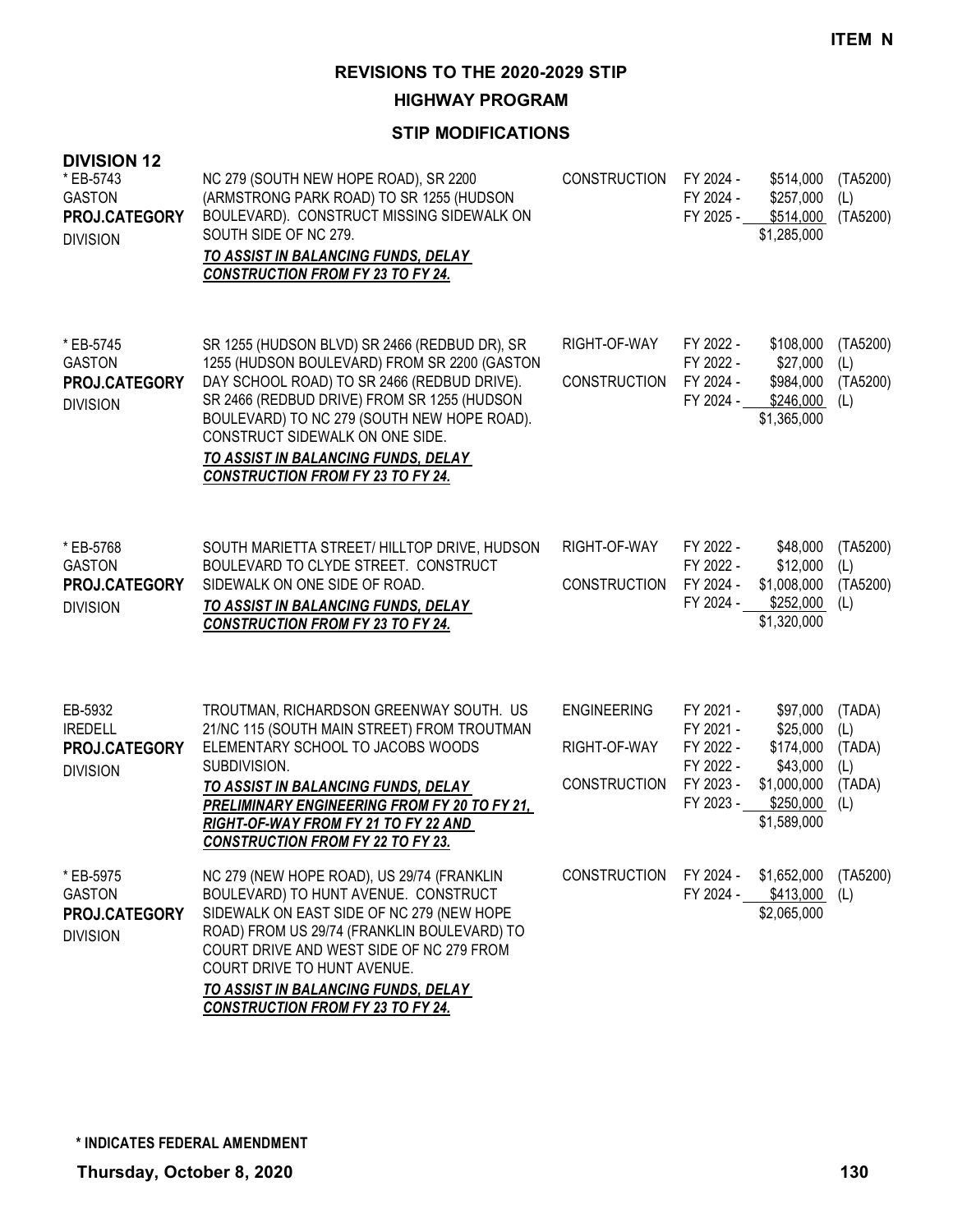**HIGHWAY PROGRAM**

| <b>DIVISION 12</b><br>* EB-5976<br><b>GASTON</b><br>PROJ.CATEGORY<br><b>DIVISION</b> | SR 2200 (COX ROAD), I-85 TO COURT DRIVE.<br>CONSTRUCT SIDEWALK ON BOTH SIDES OF SR 2200<br>(COX ROAD).<br>TO ASSIST IN BALANCING FUNDS, DELAY<br><b>CONSTRUCTION FROM FY 23 TO FY 24.</b>                                                                            | <b>CONSTRUCTION</b>                                     | FY 2024 -<br>\$1,120,000<br>FY 2024 - \$280,000<br>\$1,400,000                                                                                                                                                                                            | (TA5200)<br>(L)                                             |
|--------------------------------------------------------------------------------------|----------------------------------------------------------------------------------------------------------------------------------------------------------------------------------------------------------------------------------------------------------------------|---------------------------------------------------------|-----------------------------------------------------------------------------------------------------------------------------------------------------------------------------------------------------------------------------------------------------------|-------------------------------------------------------------|
| $* I-5716$<br><b>CATAWBA</b><br>PROJ.CATEGORY<br><b>STATEWIDE</b>                    | I-40, SR 1007 (LENOIR RHYNE BOULEVARD)<br>INTERCHANGE. CONSTRUCT INTERCHANGE<br><b>IMPROVEMENTS.</b><br>TO ASSIST IN BALANCING FUNDS, DELAY<br><b>CONSTRUCTION FROM FY 23 TO FY 25.</b>                                                                              | <b>CONSTRUCTION</b>                                     | FY 2025 -<br>\$2,667,000<br>FY 2026 -<br>\$2,667,000<br>FY 2027 - \$2,666,000<br>\$8,000,000                                                                                                                                                              | (NHP)<br>(NHP)<br>(NHP)                                     |
| $I-5719$<br><b>GASTON</b><br>PROJ.CATEGORY<br><b>STATEWIDE</b>                       | I-85, US 321 TO NC 273. WIDEN TO EIGHT LANES. SR<br>2200 (COX ROAD) INTERCHANGE. CONSTRUCT<br>INTERCHANGE IMPROVEMENTS.<br>TO ASSIST IN BALANCING FUNDS, DELAY<br><b>CONSTRUCTION FROM FY 24 TO FY 25. CHANGE</b><br><b>PROCUREMENT TO PROGRESSIVE DESIGN-BUILD.</b> | RIGHT-OF-WAY<br><b>UTILITIES</b><br><b>CONSTRUCTION</b> | FY 2024 - \$12,533,000<br>FY 2025 - \$12,533,000<br>FY 2026 - \$12,534,000<br>FY 2024 -<br>\$2,900,000<br>FY 2025 - \$10,750,000<br>FY 2026 - \$83,912,000<br>FY 2027 - \$83,913,000<br>FY 2028 - \$83,913,000<br>FY 2029 - \$83,912,000<br>\$386,900,000 | (T)<br>(T)<br>(T)<br>(T)<br>(T)<br>(T)<br>(T)<br>(T)<br>(T) |
| I-5805<br><b>IREDELL</b><br>PROJ.CATEGORY<br><b>STATEWIDE</b>                        | I-40, SR 2158 (OLD MOCKSVILLE ROAD) TO DAVIE<br>COUNTY LINE. PAVEMENT REHABILITATION.<br>TO ASSIST IN BALANCING FUNDS, DELAY<br><b>CONSTRUCTION FROM FY 25 TO FY 28.</b>                                                                                             | <b>CONSTRUCTION</b>                                     | FY 2028 -<br>\$4,956,000<br>FY 2029 - \$4,956,000<br>\$9,912,000                                                                                                                                                                                          | (BGIM)<br>(BGIM)                                            |
| I-5914<br><b>CATAWBA</b><br>PROJ.CATEGORY<br><b>STATEWIDE</b>                        | I-40, BURKE COUNTY LINE TO MILEMARKER 123.<br>PAVEMENT REHABILITATION.<br>TO ASSIST IN BALANCING FUNDS, DELAY<br><b>CONSTRUCTION FROM FY 24 TO FY 27.</b>                                                                                                            | <b>CONSTRUCTION</b>                                     | FY 2027 -<br>\$2,200,000<br>FY 2028 - \$2,200,000<br>\$4,400,000                                                                                                                                                                                          | (NHPIM)<br>(NHPIM)                                          |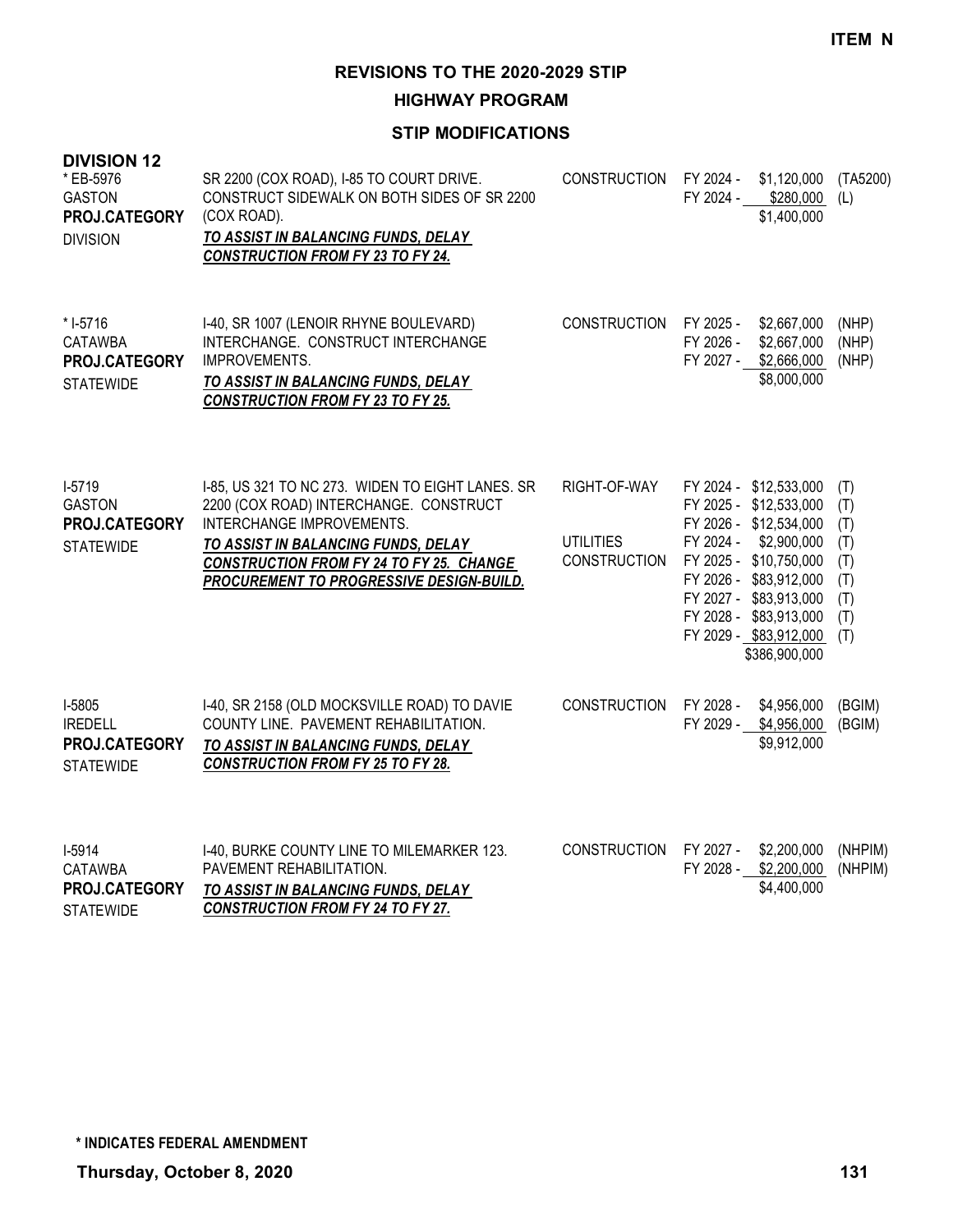**HIGHWAY PROGRAM**

#### **STIP MODIFICATIONS**

#### **DIVISION 12** I-40, BRIDGE REHABILITATION. *TO ASSIST IN BALANCING FUNDS, DELAY CONSTRUCTION FROM FY 21 TO FY 25.* CONSTRUCTION FY 2025 - \$5,000,000 (NHPIM) FY 2026 - \$5,000,000 (NHPIM) \$10,000,000 \* I-5915B CATAWBA IREDELL **STATEWIDE PROJ.CATEGORY** I-85, SOUTH CAROLINA LINE TO GASTON COUNTY LINE. PAVEMENT REHABILITATION. *TO ASSIST IN BALANCING FUNDS, DELAY CONSTRUCTION FROM FY 22 TO FY 25.* CONSTRUCTION FY 2025 - \$2,647,000 (NHPIM) FY 2026 - \$2,647,000 (NHPIM) \$5,294,000 \* I-5916 CLEVELAND **STATEWIDE PROJ.CATEGORY** I-77, MILEMARKER 36.5 TO MILEMARKER 50.0. PAVEMENT REHABILITATION. *TO ASSIST IN BALANCING FUNDS, DELAY CONSTRUCTION FROM FY 22 TO FY 25.* CONSTRUCTION FY 2025 - \$5,704,000 (NHPIM) FY 2026 - \$5,704,000 (NHPIM) \$11,408,000 \* I-5918 IREDELL **STATEWIDE PROJ.CATEGORY** I-77, MILEMARKER 53.7 TO MILEMARKER 56.8. PAVEMENT REHABILITATION. *TO ASSIST IN BALANCING FUNDS, DELAY CONSTRUCTION FROM FY 22 TO FY 25.* CONSTRUCTION FY 2025 - \$1,310,000 (BGIM) FY 2026 - \$1,310,000 (BGIM) \$2,620,000 \* I-5919 IREDELL **STATEWIDE PROJ.CATEGORY** I-77, MILE MARKER 58.4 TO YADKIN COUNTY LINE. PAVEMENT REHABILITATION. *TO ASSIST IN BALANCING FUNDS, DELAY CONSTRUCTION FROM FY 23 TO FY 26.* CONSTRUCTION FY 2026 - \$4,200,000 (BGIM) FY 2027 - \$4,200,000 (BGIM) \$8,400,000 \* I-5920 IREDELL **STATEWIDE PROJ.CATEGORY** I-85, CLEVELAND COUNTY LINE TO MILE MARKER 14. PAVEMENT REHABILITATION. *TO ASSIST IN BALANCING FUNDS, DELAY*  CONSTRUCTION FY 2025 - \$2,404,000 (NHPIM) FY 2026 - \$2,404,000 (NHPIM) \$4,808,000 \* I-5921 GASTON **PROJ.CATEGORY**

*CONSTRUCTION FROM FY 22 TO FY 25.* **STATEWIDE**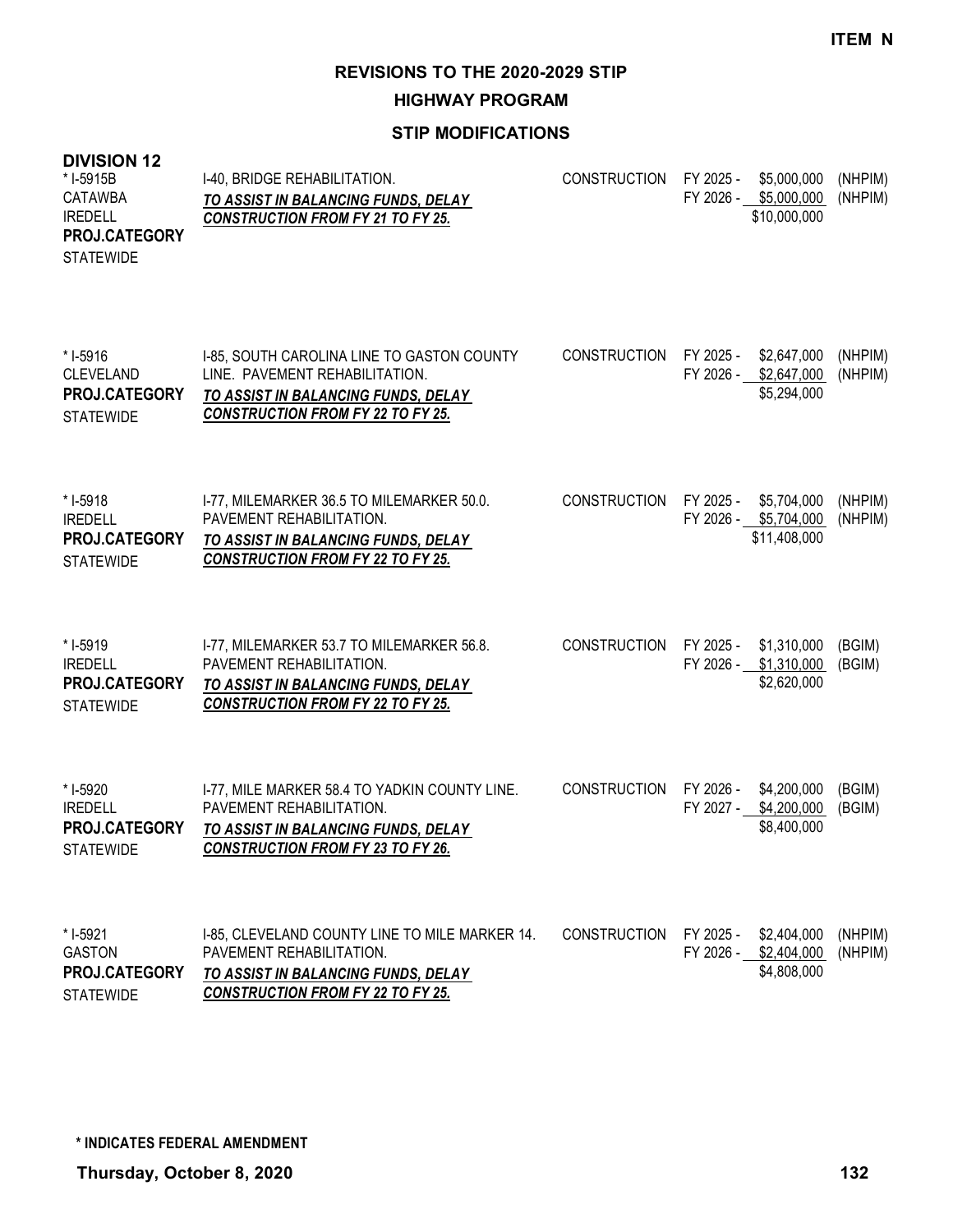**HIGHWAY PROGRAM**

| <b>DIVISION 12</b><br>* I-5962<br><b>IREDELL</b><br>PROJ.CATEGORY<br><b>STATEWIDE</b> | I-77, I-77 AT SR 1302 (CORNELIUS ROAD). CONVERT<br><b>GRADE SEPARATION TO INTERCHANGE.</b><br>TO ASSIST IN BALANCING FUNDS, DELAY RIGHT-OF-<br>WAY FROM FY 23 TO FY 26 AND CONSTRUCTION<br><b>FROM FY 25 TO FY 28.</b> | RIGHT-OF-WAY<br><b>UTILITIES</b><br><b>CONSTRUCTION</b>   | FY 2026 -<br>\$950,000<br>FY 2027 -<br>\$950,000<br>FY 2026 -<br>\$500,000<br>FY 2028 -<br>\$7,553,000<br>FY 2028 -<br>\$2,240,000<br>FY 2029 -<br>\$7,554,000<br>POST YR \$7,553,000<br>\$27,300,000                                                                             | (NHP)<br>(NHP)<br>(NHP)<br>(NHP)<br>(O)<br>(NHP)<br>(NHP)                                      |
|---------------------------------------------------------------------------------------|------------------------------------------------------------------------------------------------------------------------------------------------------------------------------------------------------------------------|-----------------------------------------------------------|-----------------------------------------------------------------------------------------------------------------------------------------------------------------------------------------------------------------------------------------------------------------------------------|------------------------------------------------------------------------------------------------|
| I-5985A<br>CLEVELAND<br><b>GASTON</b><br>PROJ.CATEGORY<br><b>STATEWIDE</b>            | I-85, SOUTH CAROLINA STATE LINE TO US 74<br>TO ASSIST IN BALANCING FUNDS, DELAY RIGHT-OF-<br>WAY FROM FY 25 TO FY 29.                                                                                                  | RIGHT-OF-WAY<br><b>UTILITIES</b><br><b>CONSTRUCTION</b>   | FY 2029 -<br>\$10,000<br>POST YR<br>\$9,690,000<br>FY 2029 -<br>\$10,000<br>POST YR<br>\$690,000<br>POST YR \$133,000,000<br>\$143,400,000                                                                                                                                        | (NHP)<br>(NHP)<br>(NHP)<br>(NHP)<br>(NHP)                                                      |
| I-5985B<br><b>GASTON</b><br>PROJ.CATEGORY<br><b>STATEWIDE</b>                         | I-85, US 74 TO US 321<br>TO ASSIST IN BALANCING FUNDS, DELAY RIGHT-OF-<br><b>WAY FROM FY 25 TO FY 29 AND CONSTRUCTION</b><br><b>FROM FY 29 TO POST YEAR.</b>                                                           | RIGHT-OF-WAY<br><b>UTILITIES</b><br><b>CONSTRUCTION</b>   | FY 2029 -<br>\$10,000<br>POST YR<br>\$4,590,000<br>FY 2029 -<br>\$10,000<br>POST YR<br>\$690,000<br>POST YR \$136,000,000<br>\$141,300,000                                                                                                                                        | (NHP)<br>(NHP)<br>(NHP)<br>(NHP)<br>(NHP)                                                      |
| I-5991A<br>CATAWBA<br>PROJ.CATEGORY<br><b>STATEWIDE</b>                               | I-40, US 321 TO SR 1476 (FAIRGROVE CHURCH<br>ROAD). WIDEN TO SIX LANES.<br>TO ASSIST IN BALANCING FUNDS, DELAY RIGHT-OF-<br><b>WAY FROM FY 25 TO FY 29.</b>                                                            | RIGHT-OF-WAY<br><b>UTILITIES</b><br><b>CONSTRUCTION</b>   | FY 2029 -<br>\$10,000<br>POST YR<br>\$9,990,000<br>FY 2029 -<br>\$10,000<br>POST YR-<br>\$1,990,000<br>POST YR \$125,700,000<br>\$137,700,000                                                                                                                                     | (NHP)<br>(NHP)<br>(NHP)<br>(NHP)<br>(NHP)                                                      |
| $I-6065$<br><b>IREDELL</b><br><b>MECKLENBURG</b><br>PROJ.CATEGORY<br><b>EXEMPT</b>    | I-77, I-485 TO NC 150. CONSTRUCT PEAK PERIOD<br>SHOULDER USE LANES.<br>TO ASSIST IN BALANCING FUNDS, DELAY RIGHT-OF-<br><b>WAY FROM FY 21 TO FY 22 AND CONSTRUCTION</b><br><b>FROM FY 21 TO FY 23.</b>                 | <b>ENGINEERING</b><br>RIGHT-OF-WAY<br><b>CONSTRUCTION</b> | \$760,000<br>FY 2020 -<br>FY 2020 -<br>\$190,000<br>FY 2022 -<br>\$80,000<br>FY 2022 -<br>\$20,000<br>FY 2023 - \$12,253,000<br>FY 2023 -<br>\$3,063,000<br>FY 2024 - \$12,253,000<br>FY 2024 -<br>\$3,063,000<br>FY 2025 - \$12,254,000<br>FY 2025 - \$3,064,000<br>\$47,000,000 | (BGDA)<br>(BA)<br>(BGDA)<br>(S(M))<br>(BGDA)<br>(S(M))<br>(BGDA)<br>(S(M))<br>(BGDA)<br>(S(M)) |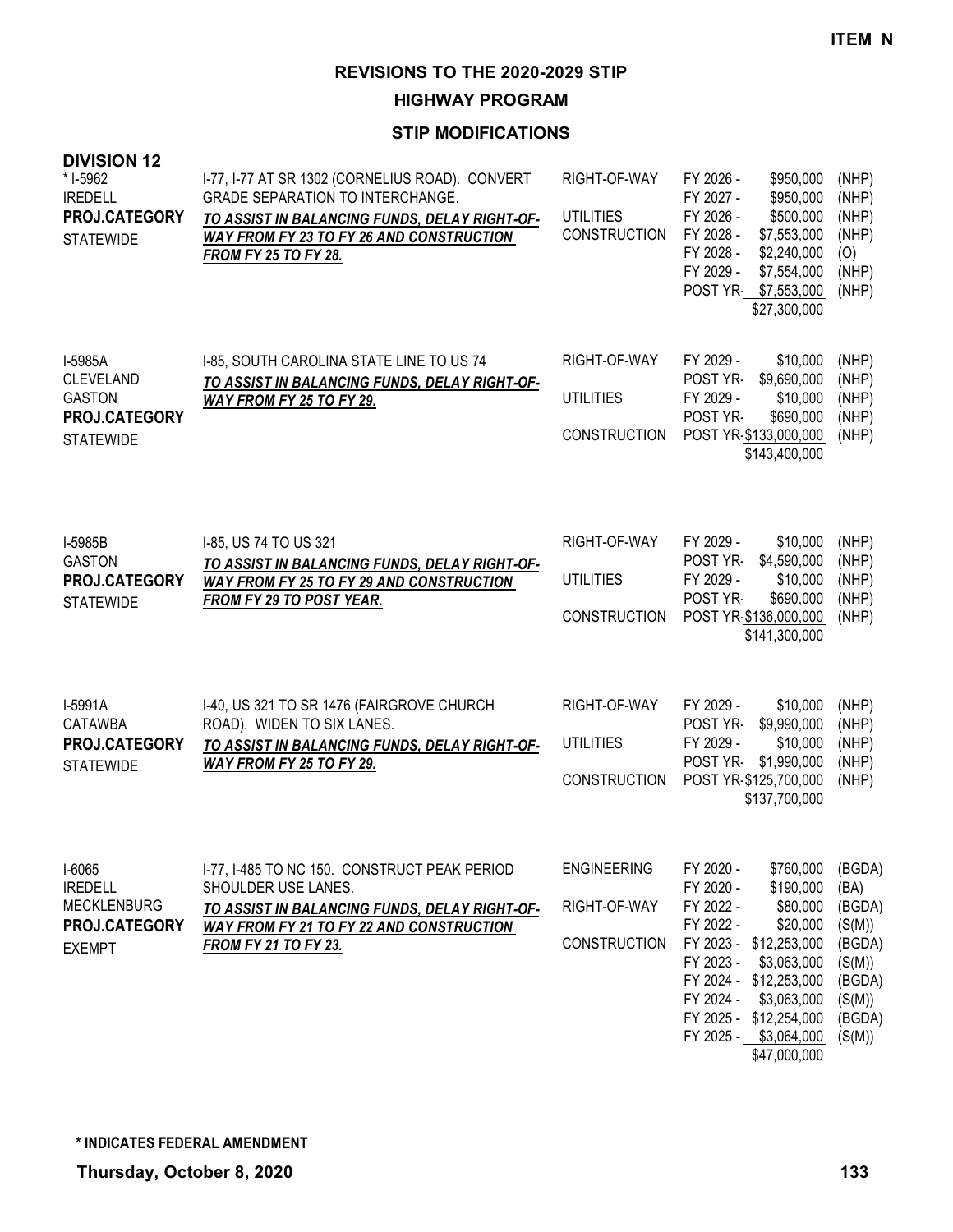**HIGHWAY PROGRAM**

| <b>DIVISION 12</b><br>R-2307A<br><b>CATAWBA</b><br><b>LINCOLN</b><br>PROJ.CATEGORY<br><b>REGIONAL</b> | NC 150, RELOCATED NC 16 (STIP PROJECT R-2206) TO<br>EAST OF SR 1840 (GREENWOOD ROAD). WIDEN TO 4-<br>LANES WITH A BYPASS OF THE TERRELL HISTORIC<br>DISTRICT.<br>TO ASSIST IN BALANCING FUNDS, DELAY<br><b>CONSTRUCTION FROM FY 28 TO FY 29.</b>                                                                                                       | RIGHT-OF-WAY<br><b>UTILITIES</b><br><b>CONSTRUCTION</b> | FY 2025 - \$25,000,000<br>FY 2026 - \$25,000,000<br>FY 2025 -<br>\$3,400,000<br>FY 2029 - \$23,100,000<br>POST YR \$69,300,000<br>\$145,800,000                                                                                                                                                                                                                                                                                       | (T)<br>(T)<br>(T)<br>(BGANY)<br>(BGANY)                                                                        |
|-------------------------------------------------------------------------------------------------------|--------------------------------------------------------------------------------------------------------------------------------------------------------------------------------------------------------------------------------------------------------------------------------------------------------------------------------------------------------|---------------------------------------------------------|---------------------------------------------------------------------------------------------------------------------------------------------------------------------------------------------------------------------------------------------------------------------------------------------------------------------------------------------------------------------------------------------------------------------------------------|----------------------------------------------------------------------------------------------------------------|
| * R-2307B<br><b>IREDELL</b><br><b>CATAWBA</b><br>PROJ.CATEGORY<br><b>REGIONAL</b>                     | NC 150, EAST OF SR 1840 (GREENWOOD ROAD) IN<br>CATAWBA COUNTY TO WEST OF SR 1303/SR 1180<br>(PERTH ROAD/DOOLIE ROAD) IN IREDELL COUNTY.<br>WIDEN TO 4-LANES. SR 1383/SR 1180 TO US 21 IN<br>IREDELL COUNTY. WIDEN TO 6-LANES.<br>PROJECT TO UTILIZE BUILD NC BONDS. TO ASSIST<br>IN BALANCING FUNDS, DELAY CONSTRUCTION<br><b>FROM FY 21 TO FY 23.</b> | <b>BUILD NC CON</b><br><b>CONSTRUCTION</b>              | FY 2023 -<br>\$2,574,000<br>FY 2024 -<br>\$2,574,000<br>FY 2025 -<br>\$2,574,000<br>FY 2026 -<br>\$2,574,000<br>FY 2027 -<br>\$2,574,000<br>FY 2028 -<br>\$2,574,000<br>FY 2029 -<br>\$2,574,000<br>POST YR \$20,592,000<br>FY 2023 -<br>\$2,500,000<br>FY 2023 - \$24,900,000<br>FY 2023 -<br>\$1,000,000<br>FY 2024 -<br>\$2,500,000<br>FY 2024 - \$24,900,000<br>FY 2025 - \$24,900,000<br>FY 2026 - \$24,900,000<br>\$144,210,000 | (T)<br>(T)<br>(T)<br>(T)<br>(T)<br>(T)<br>(T)<br>(T)<br>(BGDA)<br>(T)<br>(S(M))<br>(BGDA)<br>(T)<br>(T)<br>(T) |
| * R-2522<br><b>IREDELL</b><br>PROJ.CATEGORY<br><b>REGIONAL</b>                                        | US 21 - NC 115, CEDAR LANE IN TROUTMAN TO<br>BARIUM LANE IN BARIUM SPRINGS. WIDEN TO MULTI-<br>LANES.<br>TO ASSIST IN BALANCING FUNDS, DELAY RIGHT-OF-<br><b>WAY FROM FY 21 TO FY 29 AND CONSTRUCTION</b><br>FROM FY 23 TO POST YEAR.                                                                                                                  | RIGHT-OF-WAY<br><b>UTILITIES</b><br><b>CONSTRUCTION</b> | FY 2029 - \$11,425,000<br>POST YR \$11,425,000<br>FY 2029 -<br>\$290,000<br>POST YR<br>\$2,610,000<br>POST YR \$6,400,000<br>\$32,150,000                                                                                                                                                                                                                                                                                             | (T)<br>(T)<br>(T)<br>(T)<br>(T)                                                                                |
| * R-2707D<br><b>CLEVELAND</b><br>PROJ.CATEGORY<br><b>REGIONAL</b>                                     | US 74 SHELBY BYPASS, EAST OF NC 150 TO EXISTING RIGHT-OF-WAY<br>US 74 WEST OF SR 2238 (LONG BRANCH ROAD).<br>GRADING, STRUCTURE, PAVING.<br>TO ASSIST IN BALANCING FUNDS, DELAY<br><b>CONSTRUCTION FROM FY 22 TO FY 24.</b>                                                                                                                            | <b>BUILD NC CON</b><br><b>CONSTRUCTION</b>              | FY 2020 -<br>\$2,950,000<br>FY 2024 -<br>\$2,574,000<br>FY 2025 -<br>\$2,574,000<br>FY 2026 -<br>\$2,574,000<br>FY 2027 -<br>\$2,574,000<br>FY 2028 -<br>\$2,574,000<br>FY 2029 -<br>\$2,574,000<br>POST YR \$23,166,000<br>FY 2024 - \$10,725,000<br>FY 2025 - \$10,725,000<br>FY 2026 - \$10,725,000<br>FY 2027 - \$10,725,000<br>\$84,460,000                                                                                      | (T)<br>(T)<br>(T)<br>(T)<br>(T)<br>(T)<br>(T)<br>(T)<br>(T)<br>(T)<br>(T)<br>(T)                               |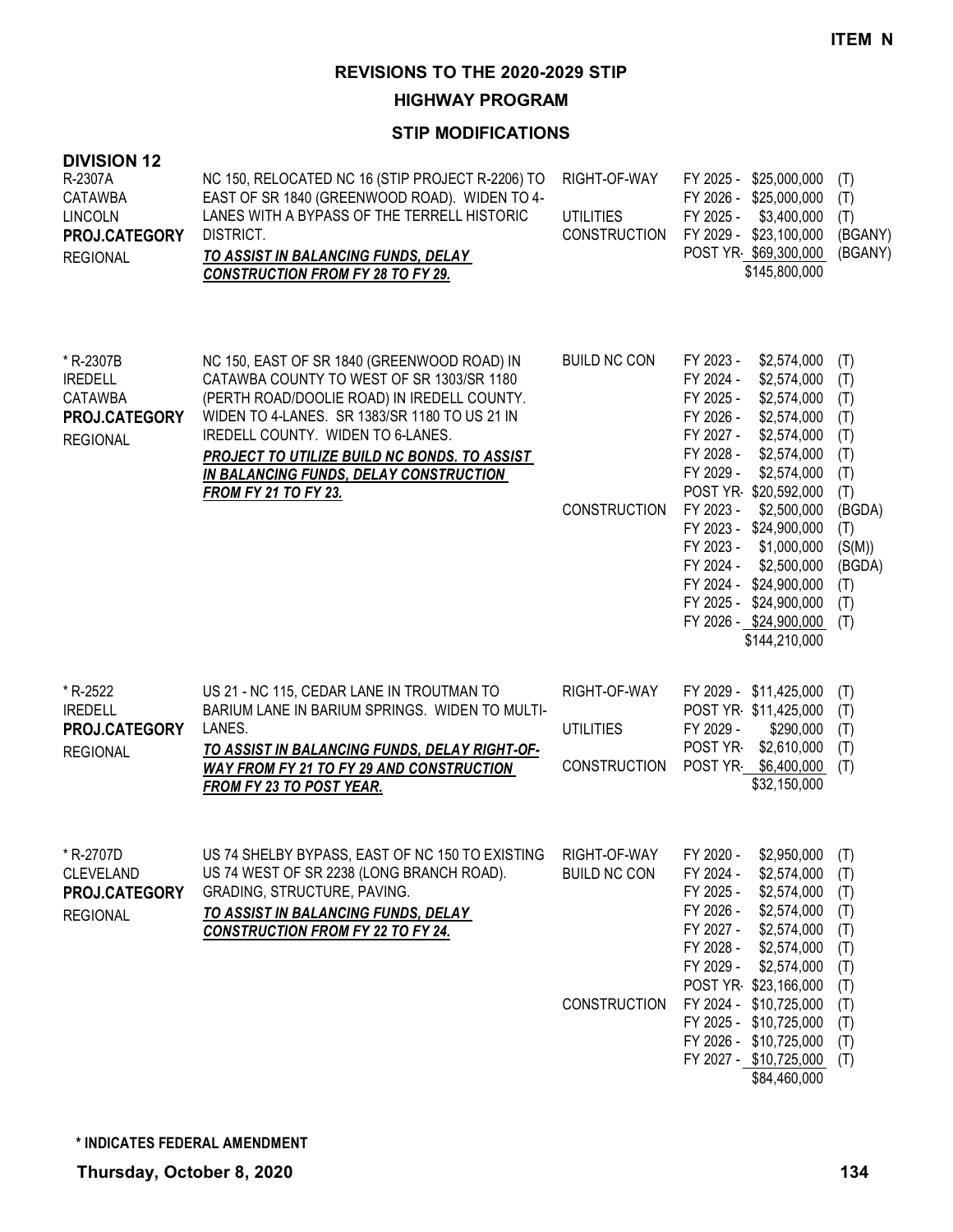**HIGHWAY PROGRAM**

#### **STIP MODIFICATIONS**

| <b>DIVISION 12</b> |                                                  |                     |                        |                            |            |
|--------------------|--------------------------------------------------|---------------------|------------------------|----------------------------|------------|
| * R-2707E          | US 74 SHELBY BYPASS, EAST OF NC 150 TO EXISTING  | RIGHT-OF-WAY        | FY 2019 -              | \$5,200,000                | (T)        |
| <b>CLEVELAND</b>   | US 74 WEST OF SR 2238 (LONG BRANCH ROAD).        |                     | FY 2020 -              | \$5,200,000                | (T)        |
| PROJ.CATEGORY      | GRADING, STRUCTURES, PAVING.                     | <b>BUILD NC CON</b> | FY 2024 -              | \$1,030,000                | (T)        |
| <b>REGIONAL</b>    | TO ASSIST IN BALANCING FUNDS, DELAY              |                     | FY 2025 -              | \$1,030,000                | (T)        |
|                    | <b>CONSTRUCTION FROM FY 22 TO FY 24.</b>         |                     | FY 2026 -              | \$1,030,000                | (T)        |
|                    |                                                  |                     | FY 2027 -<br>FY 2028 - | \$1,030,000<br>\$1,030,000 | (T)<br>(T) |
|                    |                                                  |                     | FY 2029 -              | \$1,030,000                | (T)        |
|                    |                                                  |                     | POST YR                | \$9,270,000                | (T)        |
|                    |                                                  | <b>CONSTRUCTION</b> | FY 2024 -              | \$5,575,000                | (T)        |
|                    |                                                  |                     | FY 2025 -              | \$5,575,000                | (T)        |
|                    |                                                  |                     | FY 2026 -              | \$5,575,000                | (T)        |
|                    |                                                  |                     |                        | FY 2027 - \$5,575,000      | (T)        |
|                    |                                                  |                     |                        | \$48,150,000               |            |
|                    |                                                  |                     |                        |                            |            |
| * R-3100A          | NC 16, SR 1895 (TOWER ROAD) TO SR 1814           | <b>BUILD NC CON</b> | FY 2021 -              | \$2,660,000                | (T)        |
| <b>CATAWBA</b>     | (CALDWELL ROAD)                                  |                     | FY 2022 -              | \$2,660,000                | (T)        |
| PROJ.CATEGORY      | PROJECT TO UTILIZE BUILD NC BONDS                |                     | FY 2023 -              | \$2,660,000                | (T)        |
| <b>DIVISION</b>    |                                                  |                     | FY 2024 -              | \$2,660,000                | (T)        |
|                    |                                                  |                     | FY 2025 -              | \$2,660,000                | (T)        |
|                    |                                                  |                     | FY 2026 -<br>FY 2027 - | \$2,660,000<br>\$2,660,000 | (T)        |
|                    |                                                  |                     | FY 2028 -              | \$2,660,000                | (T)<br>(T) |
|                    |                                                  |                     | FY 2029 -              | \$2,660,000                | (T)        |
|                    |                                                  |                     |                        | POST YR \$15,960,000       | (T)        |
|                    |                                                  |                     |                        | \$39,900,000               |            |
|                    |                                                  |                     |                        |                            |            |
| * R-3603A          | NC 127, SR 1400 (CLONINGER MILL ROAD) TO SR 1156 | RIGHT-OF-WAY        | FY 2024 -              | \$1,700,000                | (T)        |
| ALEXANDER          | (RICHEY ROAD).                                   |                     | FY 2025 -              | \$1,700,000                | (T)        |
| CATAWBA            | PROJECT TO NO LONGER UTILIZE BUILD NC BONDS.     | <b>UTILITIES</b>    | FY 2024 -              | \$100,000                  | (T)        |
| PROJ.CATEGORY      | TO ASSIST IN BALANCING FUNDS, DELAY RIGHT-OF-    | <b>CONSTRUCTION</b> | FY 2026 -              | \$9,725,000                | (T)        |
| <b>DIVISION</b>    | <b>WAY FROM FY 21 TO FY 24 AND CONSTRUCTION</b>  |                     | FY 2027 -              | \$9,725,000                | (T)        |
|                    | <b>FROM FY 23 TO FY 26.</b>                      |                     | FY 2028 -              | \$9,725,000                | (T)        |
|                    |                                                  |                     | FY 2029 -              | \$9,725,000                | (T)        |

\$42,400,000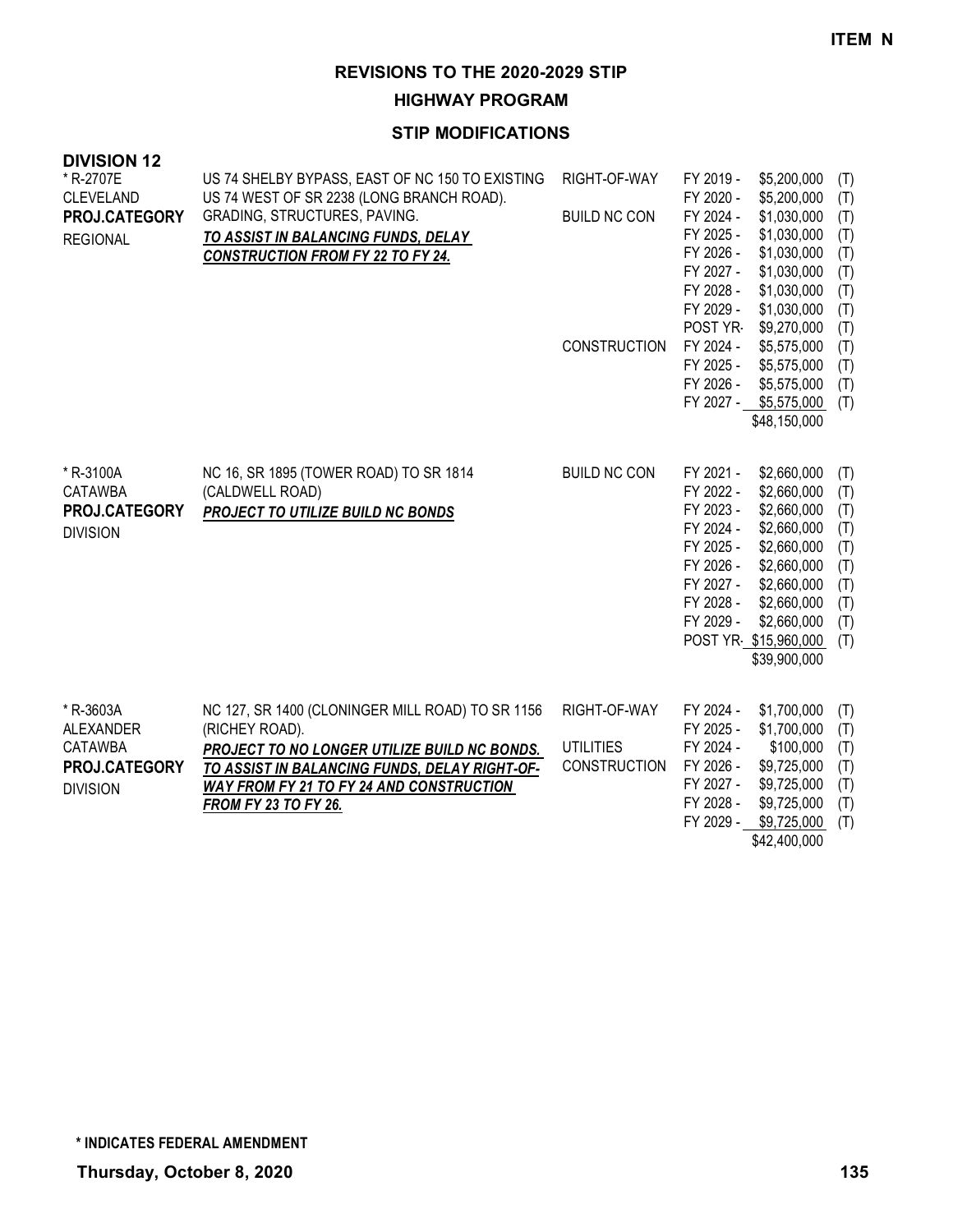**HIGHWAY PROGRAM**

#### **STIP MODIFICATIONS**

| <b>DIVISION 12</b>   |                                              |                     |           |             |     |
|----------------------|----------------------------------------------|---------------------|-----------|-------------|-----|
| * R-3833C            | SR 1100 (BRAWLEY SCHOOL ROAD), I-77 TO US 21 | RIGHT-OF-WAY        | FY 2020 - | \$5,050,000 | (T) |
| IREDELL              | TO ASSIST IN BALANCING FUNDS, DELAY          | <b>BUILD NC CON</b> | FY 2024 - | \$386,000   | (T) |
| <b>PROJ.CATEGORY</b> | <b>CONSTRUCTION FROM FY 21 TO FY 24.</b>     |                     | FY 2025 - | \$386,000   | (T) |
| <b>DIVISION</b>      |                                              |                     | FY 2026 - | \$386,000   | (T) |
|                      |                                              |                     | FY 2027 - | \$386,000   | (T) |
|                      |                                              |                     | FY 2028 - | \$386,000   | (T) |
|                      |                                              |                     | FY 2029 - | \$386.000   | (T) |
|                      |                                              |                     | POST YR   | \$3,474,000 | (T) |
|                      |                                              | <b>CONSTRUCTION</b> | FY 2024 - | \$5,000,000 | (T) |

FY 2025 - \$5,000,000 (T) FY 2026 - \$5,000,000 (T) \$26,730,000

FY 2024 - \$890,000 (L)

**Thursday, October 8, 2020 136 \* INDICATES FEDERAL AMENDMENT**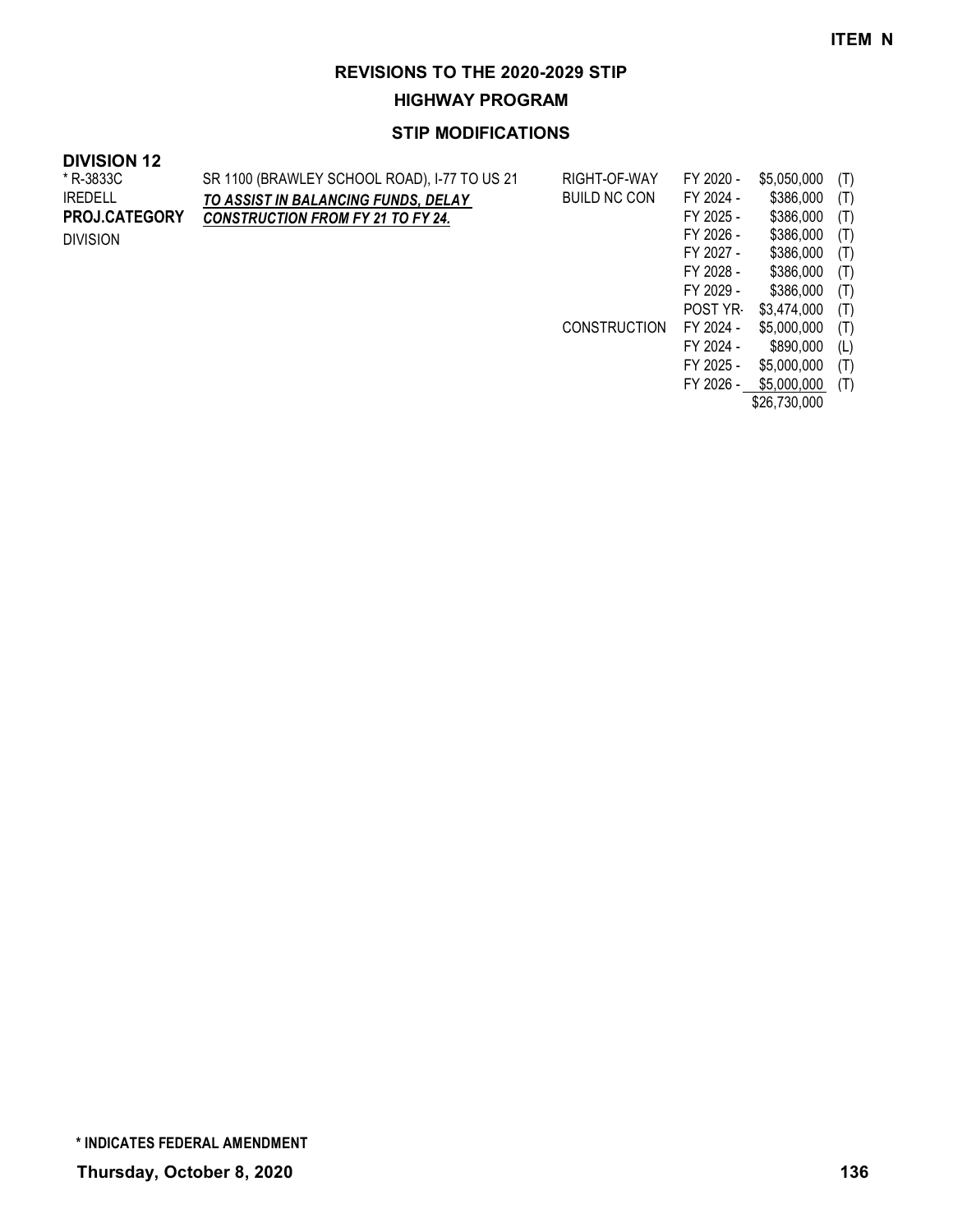**HIGHWAY PROGRAM**

## **STIP MODIFICATIONS**

| <b>DIVISION 12</b> |                                                 |                     |                        |                            |     |
|--------------------|-------------------------------------------------|---------------------|------------------------|----------------------------|-----|
| * R-5100A          | SR 1109 (WILLIAMSON ROAD), I-77 TO SR 1100      | <b>ENGINEERING</b>  | FY 2020 -              | \$40,000                   | (T) |
| <b>IREDELL</b>     | (BRAWLEY SCHOOL ROAD). WIDEN TO MULTI-LANES.    |                     | FY 2021 -              | \$40,000                   | (T) |
| PROJ.CATEGORY      | TO ASSIST IN BALANCING FUNDS, DELAY RIGHT-OF-   |                     | FY 2022 -              | \$40,000                   | (T) |
| <b>DIVISION</b>    | <b>WAY FROM FY 20 TO FY 22 AND CONSTRUCTION</b> |                     | FY 2023 -              | \$40,000                   | (T) |
|                    | <b>FROM FY 22 TO FY 25.</b>                     |                     | FY 2024 -              | \$40,000                   | (T) |
|                    |                                                 |                     | FY 2025 -              | \$40,000                   | (T) |
|                    |                                                 |                     | FY 2026 -              | \$40,000                   | (T) |
|                    |                                                 |                     | FY 2027 -              | \$40,000                   | (T) |
|                    |                                                 |                     | FY 2028 -              | \$40,000                   | (T) |
|                    |                                                 |                     | FY 2029 -              | \$40,000                   | (T) |
|                    |                                                 |                     | POST YR                | \$200,000                  | (T) |
|                    |                                                 | <b>BUILD NC ROW</b> | FY 2020 -              | \$13,000                   | (T) |
|                    |                                                 |                     | FY 2021 -              | \$13,000                   | (T) |
|                    |                                                 |                     | FY 2022 -              | \$356,000                  | (T) |
|                    |                                                 |                     | FY 2023 -              | \$356,000                  | (T) |
|                    |                                                 |                     | FY 2024 -              | \$356,000                  | (T) |
|                    |                                                 |                     | FY 2025 -              | \$356,000                  | (T) |
|                    |                                                 |                     | FY 2026 -              | \$356,000                  | (T) |
|                    |                                                 |                     | FY 2027 -              | \$356,000                  | (T) |
|                    |                                                 |                     | FY 2028 -              | \$356,000                  | (T) |
|                    |                                                 |                     | FY 2029 -              | \$356,000                  | (T) |
|                    |                                                 |                     | POST YR                | \$2,466,000                | (T) |
|                    |                                                 | RIGHT-OF-WAY        | FY 2022 -              | \$3,000,000                | (T) |
|                    |                                                 |                     | FY 2023 -              | \$3,000,000                | (T) |
|                    |                                                 | <b>UTILITIES</b>    | FY 2022 -              | \$500,000                  | (T) |
|                    |                                                 |                     | FY 2023 -              | \$500,000                  | (T) |
|                    |                                                 | <b>BUILD NC CON</b> | FY 2025 -              | \$858,000                  | (T) |
|                    |                                                 |                     | FY 2026 -              | \$858,000                  | (T) |
|                    |                                                 |                     | FY 2027 -              | \$858,000                  | (T) |
|                    |                                                 |                     | FY 2028 -              | \$858,000                  | (T) |
|                    |                                                 |                     | FY 2029 -              | \$858,000                  | (T) |
|                    |                                                 |                     | POST YR-               | \$8,580,000                | (T) |
|                    |                                                 | CONSTRUCTION        | FY 2025 -<br>FY 2026 - | \$4,900,000                | (T) |
|                    |                                                 |                     | FY 2027 -              | \$4,900,000<br>\$4,900,000 | (T) |
|                    |                                                 |                     |                        |                            | (T) |
|                    |                                                 |                     | FY 2028 -              | \$4,900,000                | (T) |

\$45,410,000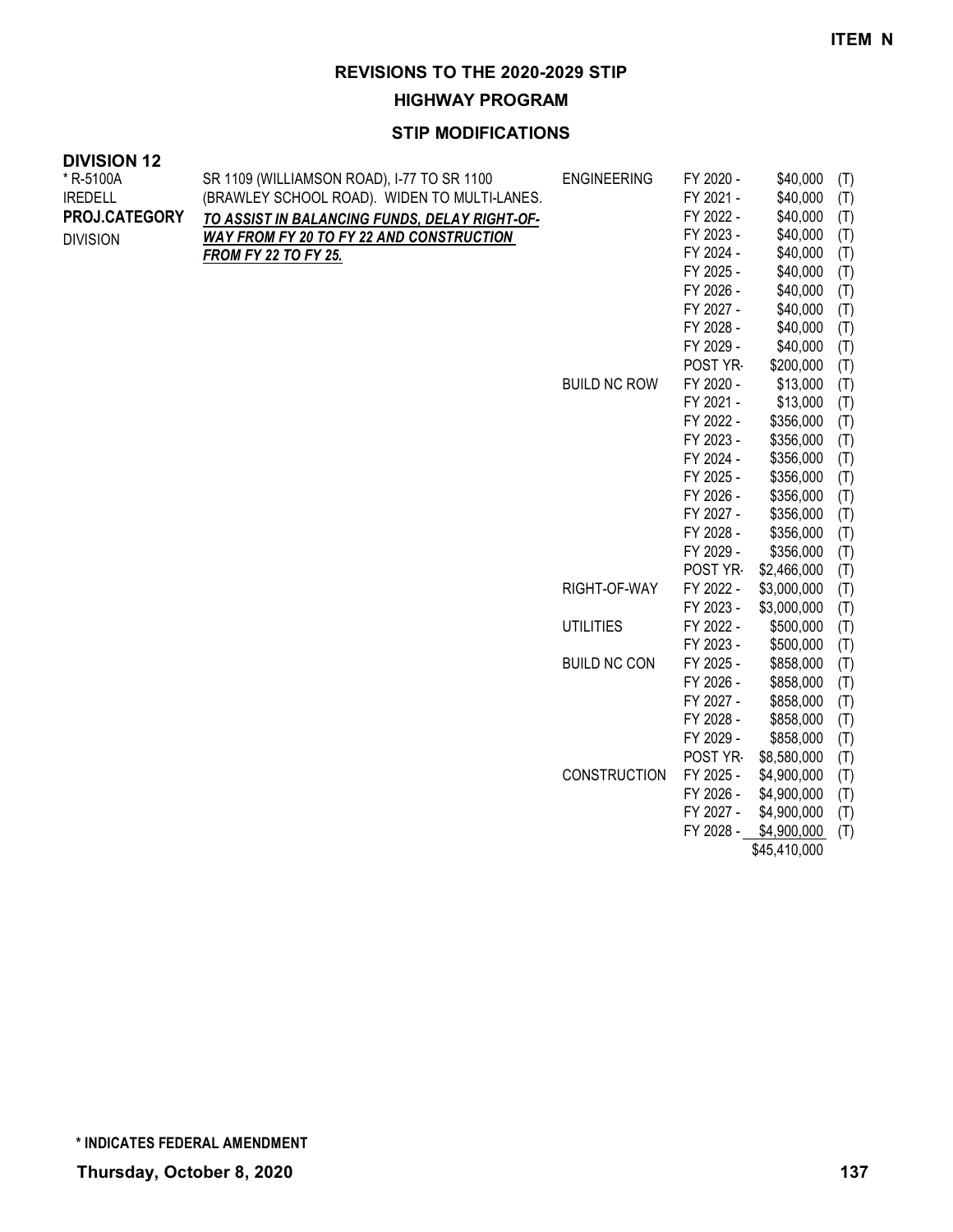**HIGHWAY PROGRAM**

| <b>DIVISION 12</b><br>* R-5100B                    | SR 1109 (WILLIAMSON ROAD), SR 1100 (BRAWLEY                                                                                                       | <b>BUILD NC ROW</b> | FY 2020 -<br>\$30,000                                                     | (T)               |
|----------------------------------------------------|---------------------------------------------------------------------------------------------------------------------------------------------------|---------------------|---------------------------------------------------------------------------|-------------------|
| <b>IREDELL</b><br>PROJ.CATEGORY<br><b>DIVISION</b> | SCHOOL ROAD) TO NC 150. WIDEN TO MULTI-LANES.<br>TO ASSIST IN BALANCING FUNDS, DELAY RIGHT-OF-<br><b>WAY FROM FY 20 TO FY 22 AND CONSTRUCTION</b> |                     | \$30,000<br>FY 2021 -<br>FY 2022 -<br>\$202,000<br>FY 2023 -<br>\$202,000 | (T)<br>(T)<br>(T) |
|                                                    | <b>FROM FY 22 TO FY 25.</b>                                                                                                                       |                     | FY 2024 -<br>\$202,000<br>FY 2025 -<br>\$202,000                          | (T)               |
|                                                    |                                                                                                                                                   |                     | FY 2026 -<br>\$202,000                                                    | (T)<br>(T)        |
|                                                    |                                                                                                                                                   |                     | FY 2027 -<br>\$202,000<br>FY 2028 -<br>\$202,000                          | (T)<br>(T)        |
|                                                    |                                                                                                                                                   |                     | FY 2029 -<br>\$202,000                                                    | (T)               |
|                                                    |                                                                                                                                                   | RIGHT-OF-WAY        | POST YR<br>\$1,354,000<br>FY 2022 -<br>\$662,000                          | (T)<br>(T)        |
|                                                    |                                                                                                                                                   | <b>UTILITIES</b>    | FY 2022 -<br>\$1,425,000<br>FY 2023 -<br>\$1,425,000                      | (T)<br>(T)        |
|                                                    |                                                                                                                                                   | <b>BUILD NC CON</b> | FY 2025 -<br>\$215,000                                                    | (T)               |
|                                                    |                                                                                                                                                   |                     | FY 2026 -<br>\$215,000<br>FY 2027 -<br>\$215,000                          | (T)<br>(T)        |
|                                                    |                                                                                                                                                   |                     | FY 2028 -<br>\$215,000<br>FY 2029 -<br>\$215,000                          | (T)<br>(T)        |
|                                                    |                                                                                                                                                   |                     | POST YR-<br>\$2,150,000                                                   | (T)               |
|                                                    |                                                                                                                                                   | <b>CONSTRUCTION</b> | FY 2025 -<br>\$1,550,000<br>FY 2026 -<br>\$1,550,000                      | (T)<br>(T)        |
|                                                    |                                                                                                                                                   |                     | \$12,867,000                                                              |                   |
| *R-5113<br><b>CATAWBA</b>                          | SR 1005 (STARTOWN ROAD), US 70 TO NC 10. WIDEN<br>TO MULTI-LANES.                                                                                 | RIGHT-OF-WAY        | FY 2029 -<br>\$10,000<br>POST YR \$10,390,000                             | (T)<br>(T)        |
| PROJ.CATEGORY                                      | TO ASSIST IN BALANCING FUNDS, DELAY RIGHT-OF-                                                                                                     | <b>UTILITIES</b>    | FY 2029 -<br>\$10,000                                                     | (T)               |
| <b>DIVISION</b>                                    | <b>WAY FROM FY 22 TO FY 29 AND CONSTRUCTION</b><br>FROM FY 25 TO POST YEAR.                                                                       | <b>CONSTRUCTION</b> | POST YR-<br>\$1,240,000<br>POST YR \$44,200,000<br>\$55,850,000           | (T)<br>(T)        |
|                                                    |                                                                                                                                                   |                     |                                                                           |                   |
| R-5711<br><b>IREDELL</b><br>PROJ.CATEGORY          | US 21, INTERSECTION OF US 21 AND SR 2375<br>(HOUSTON ROAD)/SR 1312 (FLOWER HOUSE ROAD).<br>REALIGN AND SIGNALIZE.                                 | <b>CONSTRUCTION</b> | FY 2023 -<br>\$1,475,000<br>FY 2024 -<br>\$1,475,000<br>\$2,950,000       | (T)<br>(T)        |
| <b>REGIONAL</b>                                    | <b>TO ASSIST IN BALANCING FUNDS, DELAY</b><br><b>CONSTRUCTION FROM FY 22 TO FY 23.</b>                                                            |                     |                                                                           |                   |
| * R-5713<br><b>CLEVELAND</b>                       | US 74, US 74 BUSINESS TO NC 226. CONSTRUCT<br>ACCESS MANAGEMENT IMPROVEMENTS.                                                                     | <b>CONSTRUCTION</b> | FY 2024 - \$3,000,000<br>\$3,000,000                                      | (T)               |
| PROJ.CATEGORY<br><b>REGIONAL</b>                   | TO ASSIST IN BALANCING FUNDS, DELAY<br><b>CONSTRUCTION FROM FY 22 TO FY 24.</b>                                                                   |                     |                                                                           |                   |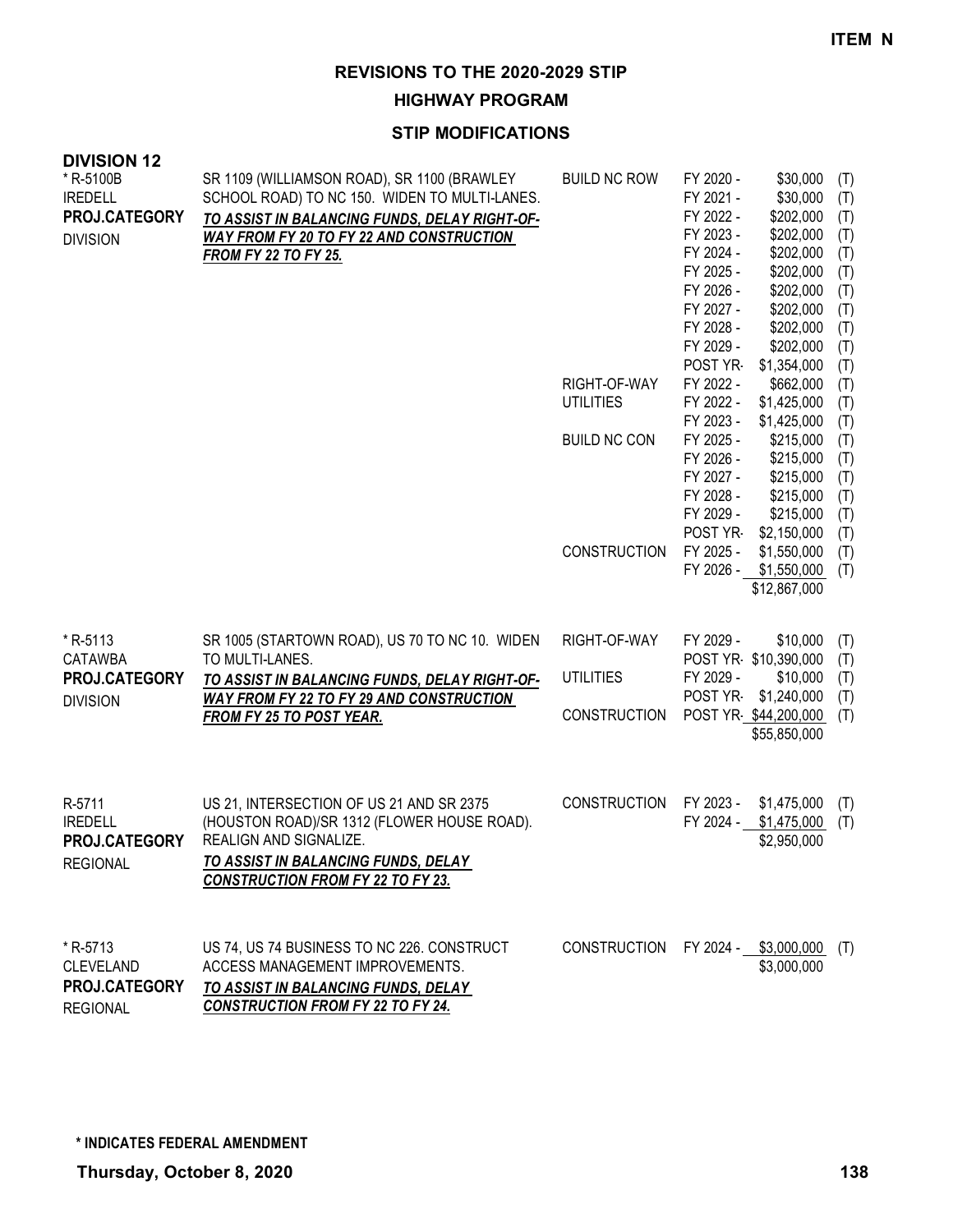**HIGHWAY PROGRAM**

| <b>DIVISION 12</b><br>* R-5721A<br><b>LINCOLN</b><br><b>MECKLENBURG</b><br>PROJ.CATEGORY<br><b>REGIONAL</b> | NC 73, NC 16 TO VANCE ROAD EXTENSION/BEATTIES<br>FORD ROAD.<br>PROJECT TO NO LONGER UTILIZE BUILD NC BONDS.<br>TO ASSIST IN BALANCING FUNDS, DELAY RIGHT-OF-<br><b>WAY FROM FY 21 TO FY 24 AND CONSTRUCTION</b><br><b>FROM FY 23 TO FY 27.</b>                      | RIGHT-OF-WAY<br><b>UTILITIES</b><br><b>CONSTRUCTION</b> | FY 2024 -<br>\$10,000,000<br>FY 2025 -<br>\$10,000,000<br>FY 2026 - \$10,000,000<br>FY 2024 -<br>\$2,400,000<br>FY 2025 -<br>\$2,400,000<br>FY 2027 - \$22,025,000<br>FY 2028 - \$22,025,000<br>FY 2029 - \$22,025,000<br>POST YR \$22,025,000<br>\$122,900,000                                  | (T)<br>(T)<br>(T)<br>(T)<br>(T)<br>(T)<br>(T)<br>(T)<br>(T)                             |
|-------------------------------------------------------------------------------------------------------------|---------------------------------------------------------------------------------------------------------------------------------------------------------------------------------------------------------------------------------------------------------------------|---------------------------------------------------------|--------------------------------------------------------------------------------------------------------------------------------------------------------------------------------------------------------------------------------------------------------------------------------------------------|-----------------------------------------------------------------------------------------|
| * U-2307B<br>CATAWBA<br><b>PROJ.CATEGORY</b><br><b>DIVISION</b>                                             | HICKORY, SR 1453 (SPRINGS ROAD) TO NC 127<br>PROJECT TO NO LONGER UTILIZE BUILD NC BONDS.<br>TO ASSIST IN BALANCING FUNDS, DELAY RIGHT-OF-<br><b>WAY FROM FY 21 TO FY 24 AND CONSTRUCTION</b><br><b>FROM FY 23 TO FY 27.</b>                                        | RIGHT-OF-WAY<br><b>UTILITIES</b><br><b>CONSTRUCTION</b> | FY 2024 -<br>\$2,320,000<br>FY 2024 -<br>\$1,800,000<br>FY 2024 -<br>\$960,000<br>FY 2025 -<br>\$2,320,000<br>FY 2025 -<br>\$1,800,000<br>FY 2024 -<br>\$1,100,000<br>FY 2027 -<br>\$5,175,000<br>FY 2028 -<br>\$5,175,000<br>\$5,175,000<br>FY 2029 -<br>POST YR<br>\$5,175,000<br>\$31,000,000 | (BGANY)<br>(BGDA)<br>(S(M))<br>(BGANY)<br>(BGDA)<br>(BGANY)<br>(T)<br>(T)<br>(T)<br>(T) |
| * U-2523B<br><b>GASTON</b><br>PROJ.CATEGORY<br><b>REGIONAL</b>                                              | NC 279, NORTH OF SR 2275 (ROBINSON-CLEMMER<br>ROAD) TO WEST OF NC 275 IN DALLAS.<br>PROJECT TO NO LONGER UTILIZE BUILD NC BONDS.<br>TO ASSIST IN BALANCING FUNDS, DELAY RIGHT-OF-<br><b>WAY FROM FY 20 TO FY 26 AND CONSTRUCTION</b><br><b>FROM FY 22 TO FY 28.</b> | RIGHT-OF-WAY<br><b>UTILITIES</b><br><b>CONSTRUCTION</b> | FY 2026 -<br>\$5,625,000<br>FY 2027 -<br>\$5,625,000<br>FY 2026 -<br>\$500,000<br>\$5,233,000<br>FY 2028 -<br>FY 2029 -<br>\$5,234,000<br><b>POST YR</b><br>\$5,233,000<br>\$27,450,000                                                                                                          | (T)<br>(T)<br>(T)<br>(T)<br>(T)<br>(T)                                                  |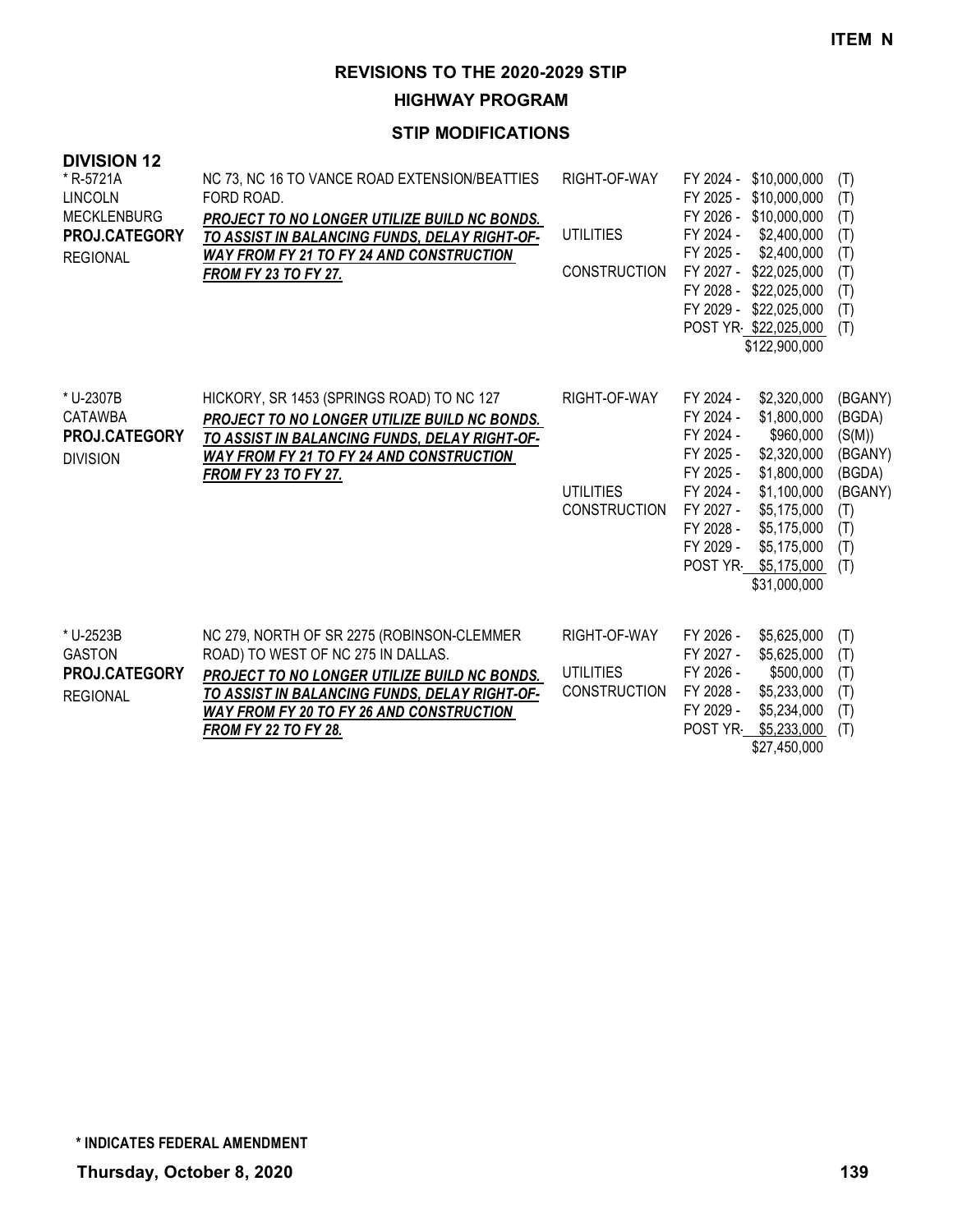**HIGHWAY PROGRAM**

| <b>DIVISION 12</b><br>* U-2530A  | NC 127, SR 1132 (HUFFMAN FARM ROAD) TO SR 1008                                                   | <b>BUILD NC ROW</b>                     | FY 2025 -<br>\$300,000<br>(T)                                     |
|----------------------------------|--------------------------------------------------------------------------------------------------|-----------------------------------------|-------------------------------------------------------------------|
| <b>CATAWBA</b>                   | (ZION CHURCH ROAD).                                                                              |                                         | \$300,000<br>FY 2026 -<br>(T)                                     |
| PROJ.CATEGORY                    | TO ASSIST IN BALANCING FUNDS, DELAY RIGHT-OF-<br>WAY FROM FY 22 TO FY 25 AND CONSTRUCTION        |                                         | \$300,000<br>FY 2027 -<br>(T)<br>\$300,000<br>FY 2028 -<br>(T)    |
| <b>DIVISION</b>                  | <b>FROM FY 24 TO FY 27.</b>                                                                      |                                         | \$300,000<br>FY 2029 -<br>(T)                                     |
|                                  |                                                                                                  | RIGHT-OF-WAY                            | \$3,000,000<br>POST YR-<br>(T)<br>\$1,600,000<br>FY 2025 -<br>(T) |
|                                  |                                                                                                  |                                         | FY 2026 -<br>\$1,600,000<br>(T)                                   |
|                                  |                                                                                                  | <b>UTILITIES</b><br><b>BUILD NC CON</b> | FY 2025 -<br>\$800,000<br>(T)<br>\$858,000<br>FY 2027 -<br>(T)    |
|                                  |                                                                                                  |                                         | \$858,000<br>FY 2028 -<br>(T)                                     |
|                                  |                                                                                                  |                                         | \$858,000<br>FY 2029 -<br>(T)<br>POST YR \$10,296,000<br>(T)      |
|                                  |                                                                                                  | <b>CONSTRUCTION</b>                     | \$4,167,000<br>FY 2027 -<br>(T)                                   |
|                                  |                                                                                                  |                                         | \$4,167,000<br>FY 2028 -<br>(T)<br>FY 2029 - \$4,166,000<br>(T)   |
|                                  |                                                                                                  |                                         | \$33,870,000                                                      |
|                                  |                                                                                                  |                                         |                                                                   |
| * U-2567<br><b>CLEVELAND</b>     | US 74 (DIXON BOULEVARD), NC 150 (DEKALB STREET)<br>INTERSECTION. CONSTRUCT INTERCHANGE.          | RIGHT-OF-WAY                            | FY 2029 -<br>\$10,000<br>(T)<br>POST YR<br>\$2,190,000<br>(T)     |
| PROJ.CATEGORY                    | TO ASSIST IN BALANCING FUNDS, DELAY RIGHT-OF-                                                    | <b>UTILITIES</b>                        | FY 2029 -<br>\$10,000<br>(T)                                      |
| <b>STATEWIDE</b>                 | <b>WAY FROM FY 22 TO FY 29 AND CONSTRUCTION</b><br><b>FROM FY 25 TO POST YEAR.</b>               | <b>CONSTRUCTION</b>                     | POST YR<br>\$490,000<br>(T)<br>POST YR \$19,100,000<br>(T)        |
|                                  |                                                                                                  |                                         | \$21,800,000                                                      |
|                                  |                                                                                                  |                                         |                                                                   |
| * U-3633                         | NC 273 (SOUTH MAINSTREET), TUCKASEEGEE ROAD                                                      | <b>BUILD NC CON</b>                     | FY 2021 -<br>\$584,000<br>(T)                                     |
| <b>GASTON</b><br>PROJ.CATEGORY   | (AT BEATTY DRIVE) TO HIGHLAND STREET (AT A & E<br>DRIVE) IN MOUNT HOLLY. WIDEN TO FOUR-LANES     |                                         | FY 2022 -<br>\$584,000<br>(T)<br>FY 2023 -<br>\$584,000           |
| <b>REGIONAL</b>                  | DIVIDED.                                                                                         |                                         | (T)<br>FY 2024 -<br>\$584,000<br>(T)                              |
|                                  | <b>PROJECT TO UTILIZE BUILD NC BONDS.</b>                                                        |                                         | FY 2025 -<br>\$584,000<br>(T)<br>FY 2026 -<br>\$584,000           |
|                                  |                                                                                                  |                                         | (T)<br>FY 2027 -<br>\$584,000<br>(T)                              |
|                                  |                                                                                                  |                                         | FY 2028 -<br>\$584,000<br>(T)<br>FY 2029 -<br>\$584,000           |
|                                  |                                                                                                  |                                         | (T)<br>POST YR \$3,504,000<br>(T)                                 |
|                                  |                                                                                                  |                                         | \$8,760,000                                                       |
| * U-5779                         | NC 115, SR 1645 (OLD WILKESBORO ROAD) TO                                                         | RIGHT-OF-WAY                            | FY 2029 -<br>\$1,250,000<br>(T)                                   |
| <b>IREDELL</b>                   | HARTNESS ROAD. WIDEN TO MULTI-LANES.                                                             |                                         | \$1,250,000<br>POST YR-<br>(T)                                    |
| PROJ.CATEGORY<br><b>REGIONAL</b> | TO ASSIST IN BALANCING FUNDS, DELAY RIGHT-OF-<br><b>WAY FROM FY 23 TO FY 29 AND CONSTRUCTION</b> | <b>UTILITIES</b><br><b>CONSTRUCTION</b> | FY 2029 -<br>\$300,000<br>(T)<br>POST YR \$10,900,000<br>(T)      |
|                                  | <u>FROM FY 25 TO POST YEAR.</u>                                                                  |                                         | \$13,700,000                                                      |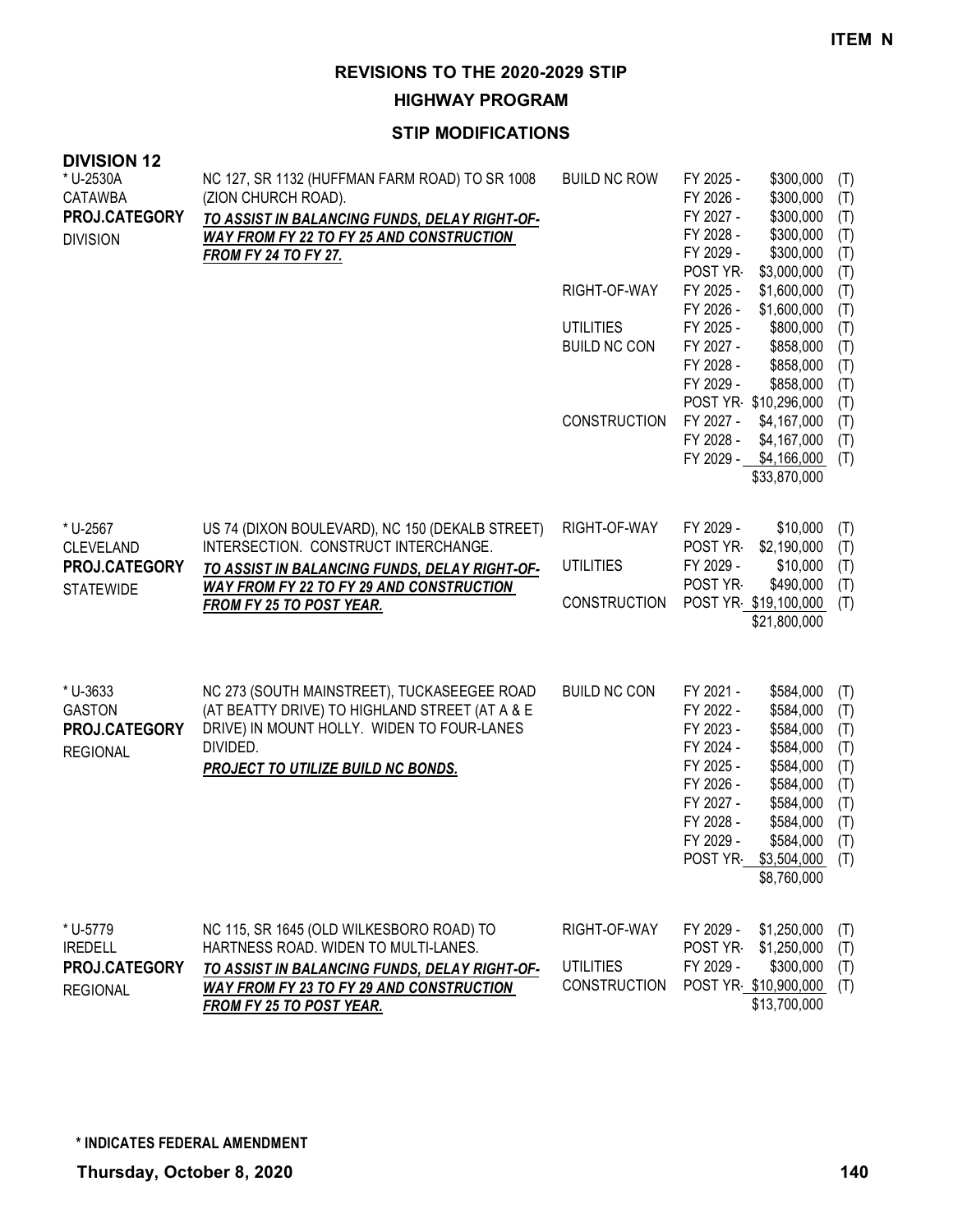**HIGHWAY PROGRAM**

| <b>DIVISION 12</b><br>U-5799<br><b>IREDELL</b><br>PROJ.CATEGORY<br><b>REGIONAL</b> | US 21, SR 1933 TO FORT DOBBS ROAD. WIDEN TO<br>MULTI-LANES AND REALIGN OFFSET INTERSECTIONS<br>OF SR 1922 AND SR 2171.<br><b>TO ASSIST IN BALANCING FUNDS, DELAY</b><br><b>CONSTRUCTION FROM FY 21 TO FY 23.</b> | <b>ENGINEERING</b><br><b>BUILD NC ROW</b> | FY 2020 -<br>FY 2021 -<br>FY 2022 -<br>FY 2023 -<br>FY 2024 -<br>FY 2025 -<br>FY 2026 -<br>FY 2027 -<br>FY 2028 -<br>FY 2029 -<br>POST YR-<br>FY 2020 -<br>FY 2021 -<br>FY 2022 -<br>FY 2023 -<br>FY 2024 - | \$151,000<br>\$151,000<br>\$151,000<br>\$151,000<br>\$151,000<br>\$151,000<br>\$151,000<br>\$151,000<br>\$151,000<br>\$151,000<br>\$755,000<br>\$4,000<br>\$4,000<br>\$4,000<br>\$4,000<br>\$4,000 | (T)<br>(T)<br>(T)<br>(T)<br>(T)<br>(T)<br>(T)<br>(T)<br>(T)<br>(T)<br>(T)<br>(T)<br>(T)<br>(T)<br>(T)<br>(T) |
|------------------------------------------------------------------------------------|------------------------------------------------------------------------------------------------------------------------------------------------------------------------------------------------------------------|-------------------------------------------|-------------------------------------------------------------------------------------------------------------------------------------------------------------------------------------------------------------|----------------------------------------------------------------------------------------------------------------------------------------------------------------------------------------------------|--------------------------------------------------------------------------------------------------------------|
|                                                                                    |                                                                                                                                                                                                                  |                                           | FY 2025 -<br>FY 2026 -<br>FY 2027 -<br>FY 2028 -<br>FY 2029 -<br>POST YR                                                                                                                                    | \$4,000<br>\$4,000<br>\$4,000<br>\$4,000<br>\$4,000<br>\$20,000                                                                                                                                    | (T)<br>(T)<br>(T)<br>(T)<br>(T)<br>(T)                                                                       |
|                                                                                    |                                                                                                                                                                                                                  | RIGHT-OF-WAY                              | FY 2020 -                                                                                                                                                                                                   | \$2,562,000                                                                                                                                                                                        | (T)                                                                                                          |
|                                                                                    |                                                                                                                                                                                                                  |                                           | FY 2021 -                                                                                                                                                                                                   | \$2,562,000                                                                                                                                                                                        | (T)                                                                                                          |
|                                                                                    |                                                                                                                                                                                                                  | <b>UTILITIES</b>                          | FY 2020 -                                                                                                                                                                                                   | \$400,000                                                                                                                                                                                          | (T)                                                                                                          |
|                                                                                    |                                                                                                                                                                                                                  | <b>CONSTRUCTION</b>                       | FY 2023 -                                                                                                                                                                                                   | \$5,100,000                                                                                                                                                                                        | (T)                                                                                                          |
|                                                                                    |                                                                                                                                                                                                                  |                                           | FY 2024 -                                                                                                                                                                                                   | \$5,100,000                                                                                                                                                                                        | (T)                                                                                                          |
|                                                                                    |                                                                                                                                                                                                                  |                                           | FY 2025 -                                                                                                                                                                                                   | \$5,000,000                                                                                                                                                                                        | (T)                                                                                                          |
|                                                                                    |                                                                                                                                                                                                                  |                                           |                                                                                                                                                                                                             | \$23,049,000                                                                                                                                                                                       |                                                                                                              |
| * U-5816<br><b>IREDELL</b>                                                         | SR 1305 (OATES ROAD - MIDNIGHT LANE), US 21<br>(CHARLOTTE HIGHWAY) TO SR 1474 (BLUEFIELD                                                                                                                         | RIGHT-OF-WAY                              | FY 2026 -<br>FY 2027 -                                                                                                                                                                                      | \$6,300,000<br>\$6,300,000                                                                                                                                                                         | (T)<br>(T)                                                                                                   |
| PROJ.CATEGORY                                                                      | ROAD). WIDEN TO THREE-LANES WITH OVERPASS                                                                                                                                                                        | <b>UTILITIES</b>                          | FY 2026 -                                                                                                                                                                                                   | \$500,000                                                                                                                                                                                          | (T)                                                                                                          |
| <b>DIVISION</b>                                                                    | <b>OVER I-77.</b>                                                                                                                                                                                                |                                           | FY 2027 -                                                                                                                                                                                                   | \$500,000                                                                                                                                                                                          | (T)                                                                                                          |
|                                                                                    | PROJECT TO NO LONGER UTILIZE BUILD NC BONDS.                                                                                                                                                                     | <b>CONSTRUCTION</b>                       | FY 2029 -                                                                                                                                                                                                   | \$9,233,000                                                                                                                                                                                        | (T)                                                                                                          |
|                                                                                    | TO ASSIST IN BALANCING FUNDS, DELAY RIGHT-OF-<br><b>WAY FROM FY 20 TO FY 26 AND CONSTRUCTION</b><br><b>FROM FY 24 TO FY 29.</b>                                                                                  |                                           | POST YR \$18,467,000 (T)                                                                                                                                                                                    | \$41,300,000                                                                                                                                                                                       |                                                                                                              |
| * U-5817<br><b>IREDELL</b>                                                         | SR 1246 (FAIRVIEW ROAD), EXTEND SR 1246<br>(FAIRVIEW ROAD) OVER I-77 TO CONNECT WITH SR                                                                                                                          | RIGHT-OF-WAY                              | FY 2020 -<br>FY 2020 -                                                                                                                                                                                      | \$550,000<br>\$2,403,000                                                                                                                                                                           | (BGANY)<br>(BGDA)                                                                                            |
| PROJ.CATEGORY                                                                      | 1206 (ALCOVE ROAD) AND CONSTRUCT PARALLEL                                                                                                                                                                        |                                           | FY 2020 -                                                                                                                                                                                                   | \$2,725,000                                                                                                                                                                                        | (BA)                                                                                                         |
| <b>DIVISION</b>                                                                    | NORTH-SOUTH CONNECTOR ROADS TO SR 1109                                                                                                                                                                           | <b>UTILITIES</b>                          | FY 2020 -                                                                                                                                                                                                   | \$100,000                                                                                                                                                                                          | (BGANY)                                                                                                      |
|                                                                                    | (WILLIAMSON ROAD).                                                                                                                                                                                               | <b>CONSTRUCTION</b>                       | FY 2025 -                                                                                                                                                                                                   | \$5,900,000                                                                                                                                                                                        | (T)                                                                                                          |
|                                                                                    | <b>PROJECT TO NO LONGER UTILIZE BUILD NC BONDS.</b>                                                                                                                                                              |                                           | FY 2026 -                                                                                                                                                                                                   | \$5,900,000                                                                                                                                                                                        | (T)                                                                                                          |
|                                                                                    | <b>TO ASSIST IN BALANCING FUNDS, DELAY</b>                                                                                                                                                                       |                                           | FY 2027 - \$5,900,000                                                                                                                                                                                       |                                                                                                                                                                                                    | (T)                                                                                                          |
|                                                                                    | <b>CONSTRUCTION FROM FY 21 TO FY 25.</b>                                                                                                                                                                         |                                           |                                                                                                                                                                                                             | \$23,478,000                                                                                                                                                                                       |                                                                                                              |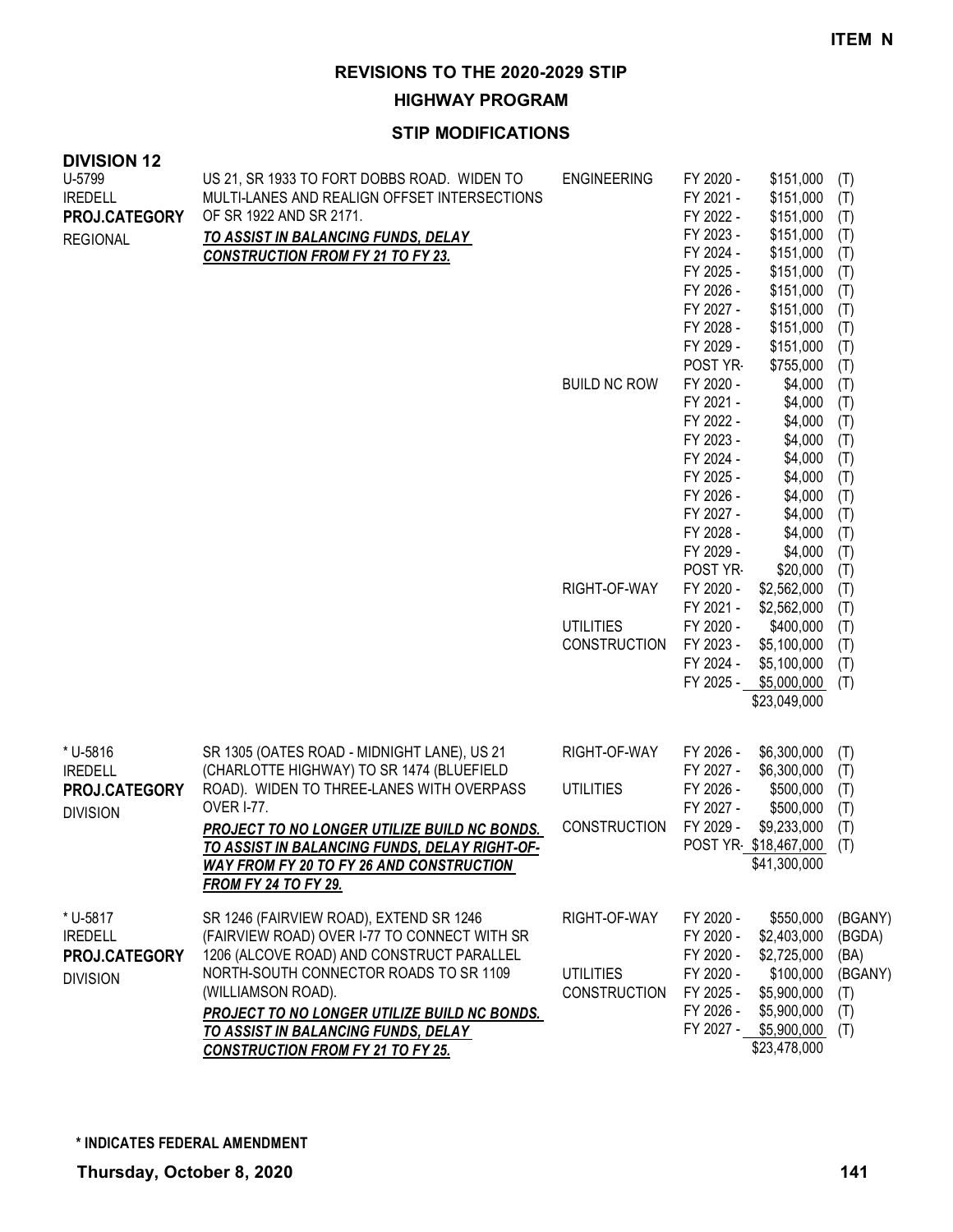**HIGHWAY PROGRAM**

| <b>DIVISION 12</b><br>* U-5819<br><b>GASTON</b><br>PROJ.CATEGORY<br><b>DIVISION</b> | NC 27 (WEST CHARLOTTE AVENUE), INTERSECTION<br>OF NC 27 (WEST CHARLOTTE AVENUE) AND SR 2534<br>(HAWTHORNE STREET). CONSTRUCT INTERSECTION<br>IMPROVEMENTS.<br>TO ASSIST IN BALANCING FUNDS, DELAY RIGHT-OF-<br><b>WAY FROM FY 21 TO FY 28 AND CONSTRUCTION</b><br><b>FROM FY 22 TO POST YEAR.</b> | RIGHT-OF-WAY<br><b>CONSTRUCTION</b>                     | FY 2028 -<br>\$450,000<br>(T)<br>POST YR \$1,900,000<br>(T)<br>\$2,350,000                                                                                                                                                                                                       |  |
|-------------------------------------------------------------------------------------|---------------------------------------------------------------------------------------------------------------------------------------------------------------------------------------------------------------------------------------------------------------------------------------------------|---------------------------------------------------------|----------------------------------------------------------------------------------------------------------------------------------------------------------------------------------------------------------------------------------------------------------------------------------|--|
| U-5821<br><b>GASTON</b><br>PROJ.CATEGORY<br><b>DIVISION</b>                         | NC 279 (NEW HOPE ROAD), SR 2478 (TITMAN ROAD)<br>TO SR 2435 (UNION-NEW HOPE ROAD). WIDEN TO 4-<br>LANES.<br>TO ASSIST IN BALANCING FUNDS, DELAY RIGHT-OF-<br><b>WAY FROM FY 21 TO FY 23 AND CONSTRUCTION</b><br><b>FROM FY 24 TO FY 26.</b>                                                       | <b>BUILD NC ROW</b>                                     | FY 2023 -<br>\$1,544,000<br>(T)<br>\$1,544,000<br>FY 2024 -<br>(T)<br>FY 2025 -<br>\$1,544,000<br>(T)<br>\$1,544,000<br>FY 2026 -<br>(T)<br>\$1,544,000<br>FY 2027 -<br>(T)<br>FY 2028 -<br>\$1,544,000<br>(T)<br>FY 2029 -<br>\$1,544,000<br>(T)<br>POST YR \$12,352,000<br>(T) |  |
|                                                                                     |                                                                                                                                                                                                                                                                                                   | RIGHT-OF-WAY                                            | FY 2023 -<br>\$6,600,000<br>(T)<br>FY 2024 -<br>\$6,600,000<br>(T)<br>\$6,600,000<br>FY 2025 -<br>(T)                                                                                                                                                                            |  |
|                                                                                     |                                                                                                                                                                                                                                                                                                   | <b>UTILITIES</b>                                        | FY 2023 -<br>\$1,950,000<br>(T)<br>FY 2024 -<br>\$1,950,000<br>(T)                                                                                                                                                                                                               |  |
|                                                                                     |                                                                                                                                                                                                                                                                                                   | <b>BUILD NC CON</b>                                     | FY 2026 -<br>\$1,287,000<br>(T)<br>FY 2027 -<br>\$1,287,000<br>(T)<br>FY 2028 -<br>\$1,287,000<br>(T)<br>FY 2029 -<br>\$1,287,000<br>(T)<br>POST YR \$14,157,000<br>(T)                                                                                                          |  |
|                                                                                     |                                                                                                                                                                                                                                                                                                   | <b>CONSTRUCTION</b>                                     | FY 2026 -<br>\$8,275,000<br>(T)<br>FY 2027 -<br>\$8,275,000<br>(T)<br>FY 2028 -<br>\$8,275,000<br>(T)<br>FY 2029 - \$8,275,000<br>(T)<br>\$99,265,000                                                                                                                            |  |
| * U-5929<br><b>CLEVELAND</b><br>PROJ.CATEGORY                                       | US 74 (DIXON BOULEVARD), INTERSECTION OF US 74<br>(DIXON BOULEVARD) AND NC 226 (EARL ROAD).<br>CONSTRUCT IMPROVEMENTS.                                                                                                                                                                            | RIGHT-OF-WAY<br><b>UTILITIES</b>                        | FY 2029 -<br>\$10,000<br>(T)<br>\$5,290,000<br>POST YR-<br>(T)<br>FY 2029 -<br>\$10,000<br>(T)                                                                                                                                                                                   |  |
| <b>STATEWIDE</b>                                                                    | TO ASSIST IN BALANCING FUNDS, DELAY RIGHT-OF-<br><b>WAY FROM FY 22 TO FY 29 AND CONSTRUCTION</b><br><b>FROM FY 25 TO POST YEAR.</b>                                                                                                                                                               | <b>CONSTRUCTION</b>                                     | POST YR-<br>\$690,000<br>(T)<br>POST YR \$11,000,000 (T)<br>\$17,000,000                                                                                                                                                                                                         |  |
| * U-5960<br><b>IREDELL</b><br>PROJ.CATEGORY<br><b>REGIONAL</b>                      | NC 150 (OAK RIDGE FARM HIGHWAY), NC 115 TO NC<br>801 (PARK AVENUE). WIDEN TO MULTI-LANES.<br>TO ASSIST IN BALANCING FUNDS, DELAY RIGHT-OF-<br><b>WAY FROM FY 23 TO FY 28 AND CONSTRUCTION</b><br>FROM FY 25 TO POST YEAR.                                                                         | RIGHT-OF-WAY<br><b>UTILITIES</b><br><b>CONSTRUCTION</b> | FY 2028 -<br>\$1,700,000<br>(T)<br>FY 2028 -<br>\$500,000<br>(T)<br>POST YR \$26,500,000<br>(T)<br>\$28,700,000                                                                                                                                                                  |  |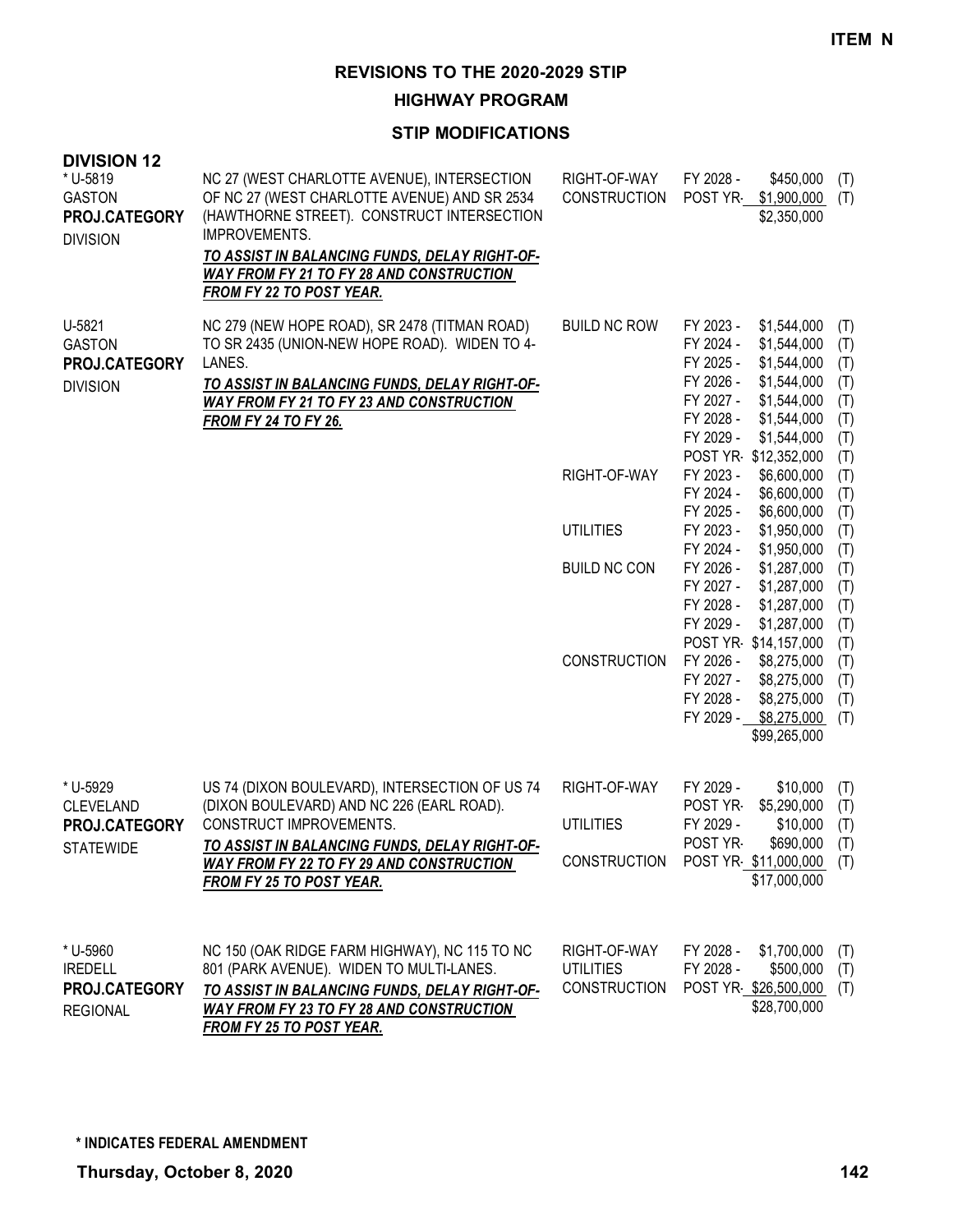**HIGHWAY PROGRAM**

| <b>DIVISION 12</b><br>* U-5961<br><b>GASTON</b><br>PROJ.CATEGORY<br><b>REGIONAL</b> | NC 274 (UNION ROAD), OSCEOLA STREET TO NIBLICK<br>DRIVE. UPGRADE ROADWAY.<br>TO ASSIST IN BALANCING FUNDS, DELAY RIGHT-OF-<br>WAY FROM FY 22 TO FY 23.                                                                                                               | RIGHT-OF-WAY<br><b>UTILITIES</b><br><b>CONSTRUCTION</b> | FY 2023 -<br>\$1,750,000<br>(T)<br>FY 2024 -<br>\$1,750,000<br>(T)<br>FY 2023 -<br>\$1,800,000<br>(T)<br>FY 2025 -<br>\$2,600,000<br>(T)<br>FY 2025 -<br>\$5,000,000<br>(O)<br>\$12,900,000                           |
|-------------------------------------------------------------------------------------|----------------------------------------------------------------------------------------------------------------------------------------------------------------------------------------------------------------------------------------------------------------------|---------------------------------------------------------|-----------------------------------------------------------------------------------------------------------------------------------------------------------------------------------------------------------------------|
| * U-5962<br><b>LINCOLN</b><br>PROJ.CATEGORY<br><b>REGIONAL</b>                      | NC 16 BUSINESS, NC 16 BUSINESS, SR 1373<br>(CAMPGROUND ROAD), SR 1386 (WILL PROCTOR<br>ROAD). REALIGN OFFSET INTERSECTIONS.<br>TO ASSIST IN BALANCING FUNDS, DELAY RIGHT-OF-<br><b>WAY FROM FY 21 TO FY 24 AND CONSTRUCTION</b><br><b>FROM FY 23 TO FY 26.</b>       | RIGHT-OF-WAY<br><b>UTILITIES</b><br><b>CONSTRUCTION</b> | FY 2024 -<br>\$690,000<br>(T)<br>FY 2025 -<br>\$690,000<br>(T)<br>FY 2024 -<br>\$510,000<br>(T)<br>FY 2026 -<br>\$1,731,000<br>(T)<br>FY 2026 -<br>\$288,000<br>(O)<br>FY 2027 -<br>\$1,731,000<br>(T)<br>\$5,640,000 |
| * U-5964<br><b>IREDELL</b><br>PROJ.CATEGORY<br><b>REGIONAL</b>                      | US 64 (DAVIE AVENUE), US 64 (DAVIE AVENUE) AND<br>US 21 (SULLIVAN ROAD). CONVERT 5-APPROACH<br>INTERSECTION TO A SINGLE LANE ROUNDABOUT.<br>TO ASSIST IN BALANCING FUNDS, DELAY RIGHT-OF-<br>WAY FROM FY 21 TO FY 24 AND CONSTRUCTION<br><b>FROM FY 22 TO FY 26.</b> | RIGHT-OF-WAY<br><b>UTILITIES</b><br><b>CONSTRUCTION</b> | FY 2024 -<br>\$200,000<br>(T)<br>FY 2024 -<br>\$100,000<br>(T)<br>FY 2026 -<br>\$800,000<br>(T)<br>\$1,100,000                                                                                                        |
| * U-5965<br><b>GASTON</b><br>PROJ.CATEGORY<br><b>REGIONAL</b>                       | US 29 (FRANKLIN BOULEVARD), US 29 (FRANKLIN<br>BOULEVARD) AND NC 274. CONSTRUCT<br>INTERSECTION IMPROVEMENTS.<br>TO ASSIST IN BALANCING FUNDS, DELAY RIGHT-OF-<br>WAY FROM FY 21 TO FY 22 AND CONSTRUCTION<br><b>FROM FY 22 TO FY 24.</b>                            | RIGHT-OF-WAY<br><b>UTILITIES</b><br><b>CONSTRUCTION</b> | FY 2022 -<br>\$500,000<br>(T)<br>FY 2022 -<br>\$100,000<br>(T)<br>FY 2024 -<br>\$1,200,000<br>(T)<br>FY 2025 -<br>\$1,200,000<br>(T)<br>\$3,000,000                                                                   |
| * U-6037<br><b>IREDELL</b><br>PROJ.CATEGORY<br><b>DIVISION</b>                      | US 21 (CHARLOTTE HIGHWAY), NC 150 (PLAZA DRIVE)<br>TO SR 1245 (MEDICAL PARK ROAD). WIDEN TO 4-<br>LANES DIVIDED.<br>TO ASSIST IN BALANCING FUNDS, DELAY RIGHT-OF-<br><b>WAY FROM FY 22 TO FY 27 AND CONSTRUCTION</b><br>FROM FY 25 TO POST YEAR.                     | RIGHT-OF-WAY<br><b>UTILITIES</b><br><b>CONSTRUCTION</b> | FY 2027 -<br>\$3,250,000<br>(T)<br>FY 2028 -<br>\$3,250,000<br>(T)<br>FY 2027 -<br>\$800,000<br>(T)<br>POST YR \$27,800,000<br>(T)<br>\$35,100,000                                                                    |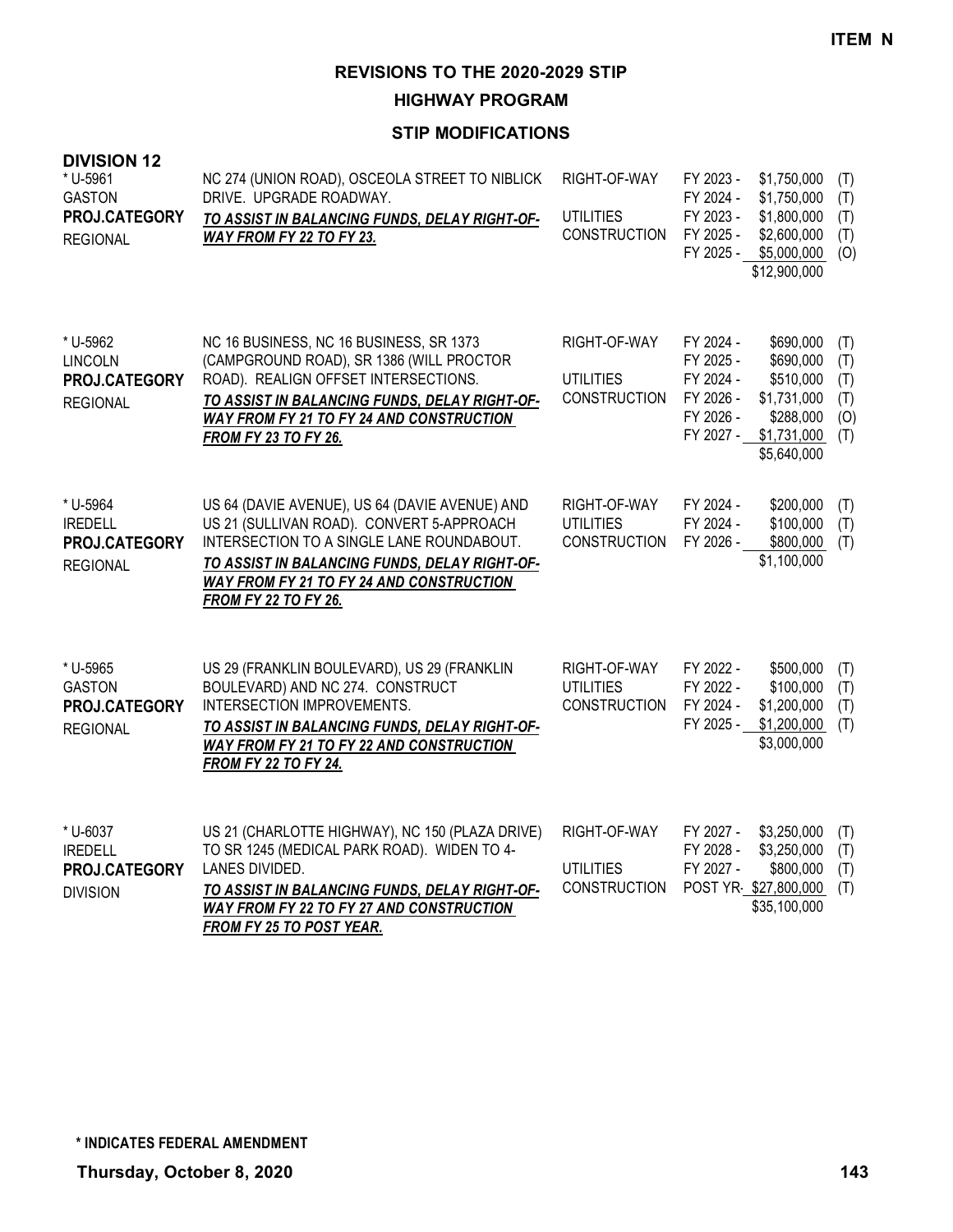**HIGHWAY PROGRAM**

| <b>DIVISION 12</b><br>* U-6041<br><b>ALEXANDER</b><br>PROJ.CATEGORY<br><b>DIVISION</b> | US 64, US 64 AND SR 1124. ADD LEFT TURN LANE ON<br>WESTBOUND US 64/NC 90<br>TO ASSIST IN BALANCING FUNDS, DELAY RIGHT-OF-<br>WAY FROM FY 21 TO FY 24 AND CONSTRUCTION<br><b>FROM FY 23 TO FY 25.</b>                                                                                                                                                                                                                                    | RIGHT-OF-WAY<br><b>UTILITIES</b><br><b>CONSTRUCTION</b> | FY 2024 -<br>FY 2024 -<br>FY 2025 -                                                   | \$100,000<br>\$100,000<br>\$1,400,000<br>\$1,600,000                                  | (T)<br>(T)<br>(T)                      |
|----------------------------------------------------------------------------------------|-----------------------------------------------------------------------------------------------------------------------------------------------------------------------------------------------------------------------------------------------------------------------------------------------------------------------------------------------------------------------------------------------------------------------------------------|---------------------------------------------------------|---------------------------------------------------------------------------------------|---------------------------------------------------------------------------------------|----------------------------------------|
| * U-6042<br><b>CATAWBA</b><br>PROJ.CATEGORY<br><b>DIVISION</b>                         | SR 1124 (33RD STREET SW), SR 1124 (33RD STREET<br>SW) AND (34TH STREET NW). REALIGN<br>INTERSECTION.<br>TO ASSIST IN BALANCING FUNDS, DELAY RIGHT-OF-<br><b>WAY FROM FY 22 TO FY 27 AND CONSTRUCTION</b><br><b>FROM FY 24 TO POST YEAR.</b>                                                                                                                                                                                             | RIGHT-OF-WAY<br><b>UTILITIES</b><br><b>CONSTRUCTION</b> | FY 2027 -<br>FY 2027 -<br>POST YR                                                     | \$1,400,000<br>\$200,000<br>\$1,800,000<br>\$3,400,000                                | (T)<br>(T)<br>(T)                      |
| * U-6043<br><b>GASTON</b><br>PROJ.CATEGORY<br><b>DIVISION</b>                          | US 29/US 74 (FRANKLIN BOULEVARD), SR 2200 (COX<br>ROAD) TO 400 FEET EAST OF LINEBERGER ROAD.<br>ADD LANE IN THE EASTBOUND DIRECTION.<br>TO ASSIST IN BALANCING FUNDS, DELAY RIGHT-OF-<br><b>WAY FROM FY 21 TO FY 22 AND CONSTRUCTION</b><br>FROM FY 23 TO FY 24.                                                                                                                                                                        | RIGHT-OF-WAY<br><b>UTILITIES</b><br><b>CONSTRUCTION</b> | FY 2022 -<br>FY 2023 -<br>FY 2022 -<br>FY 2024 -<br>FY 2025 -                         | \$1,200,000<br>\$1,200,000<br>\$500,000<br>\$3,150,000<br>\$3,150,000<br>\$9,200,000  | (T)<br>(T)<br>(T)<br>(T)<br>(T)        |
| U-6044<br><b>GASTON</b><br>PROJ.CATEGORY<br><b>DIVISION</b>                            | SR 2200 (COX ROAD), I-85 TO US 29/74. SELECTIVE<br>WIDENING AND OPERATIONAL IMPROVEMENTS.<br><b>ACCELERATE CONSTRUCTION FROM FY 29 TO FY 28.</b>                                                                                                                                                                                                                                                                                        | RIGHT-OF-WAY<br><b>UTILITIES</b><br><b>CONSTRUCTION</b> | FY 2025 -<br>FY 2026 -<br>FY 2025 -<br>FY 2028 -<br>FY 2029 -<br>POST YR \$16,200,000 | \$2,450,000<br>\$2,450,000<br>\$600,000<br>\$5,400,000<br>\$5,400,000<br>\$32,500,000 | (T)<br>(T)<br>(T)<br>(T)<br>(T)<br>(T) |
| * U-6078<br><b>GASTON</b><br>PROJ.CATEGORY<br><b>DIVISION</b>                          | NC 275, INTERSECTION OF NC 275 AND NC 274,<br>INTERSECTION OF NC 275 AND SR 1327 (FAIRVIEW<br>ROAD), AND INTERSECTION OF SR 1456 (WHITE<br>JENKINS ROAD) AND SR 1327 (FAIRVIEW ROAD).<br>IMPROVE INTERSECTIONS AND CLOSE<br>INTERSECTION OF NC 275 AND SR 1456 (WHITE<br><b>JENKINS ROAD)</b><br><u>TO ASSIST IN BALANCING FUNDS, DELAY RIGHT-OF-</u><br><b>WAY FROM FY 22 TO FY 24 AND CONSTRUCTION</b><br><b>FROM FY 23 TO FY 25.</b> | RIGHT-OF-WAY<br><b>UTILITIES</b><br><b>CONSTRUCTION</b> | FY 2024 -<br>FY 2024 -<br>FY 2025 -                                                   | \$150,000<br>\$100,000<br>\$650,000<br>\$900,000                                      | (T)<br>(T)<br>(T)                      |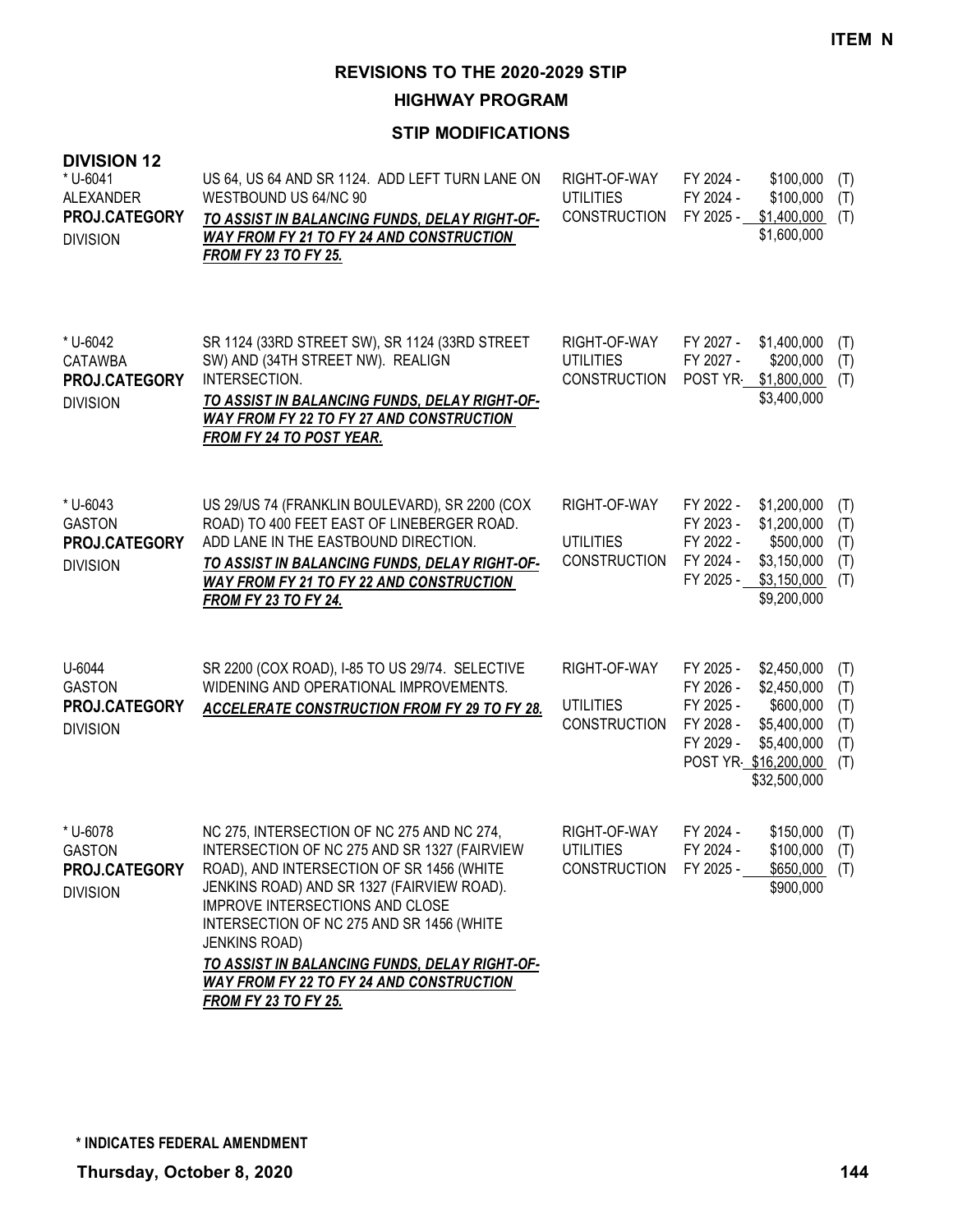**HIGHWAY PROGRAM**

| <b>DIVISION 12</b><br>* U-6134<br><b>LINCOLN</b><br>PROJ.CATEGORY<br><b>REGIONAL</b> | NC 16 BYPASS, SR 1380 (OPTIMIST CLUB ROAD)<br>INTERSECTION, UPGRADE AT-GRADE INTERSECTION<br>TO INTERCHANGE.<br><u>TO ASSIST IN BALANCING FUNDS, DELAY RIGHT-OF-</u><br><b>WAY FROM FY 21 TO FY 22 AND CONSTRUCTION</b><br><b>FROM FY 23 TO FY 24.</b>                                                                                                                                                                                | RIGHT-OF-WAY<br><b>UTILITIES</b><br><b>CONSTRUCTION</b> | FY 2022 -<br>FY 2022 -<br>FY 2024 -<br>FY 2025 -<br>FY 2026 - | \$500,000<br>\$65,000<br>\$8,467,000<br>\$8,467,000<br>\$8,467,000<br>\$25,966,000           | (T)<br>(T)<br>(T)<br>(T)<br>(T)           |
|--------------------------------------------------------------------------------------|---------------------------------------------------------------------------------------------------------------------------------------------------------------------------------------------------------------------------------------------------------------------------------------------------------------------------------------------------------------------------------------------------------------------------------------|---------------------------------------------------------|---------------------------------------------------------------|----------------------------------------------------------------------------------------------|-------------------------------------------|
| U-6135<br><b>CATAWBA</b><br>PROJ.CATEGORY<br><b>REGIONAL</b>                         | NC 127 (2ND STREET NORTHEAST, NORTH CENTER<br>STREET), 8TH AVENUE NORTHEAST TO SR 1327 (30TH<br>AVENUE NORTHWEST). CONSTRUCT ACCESS<br>MANAGEMENT IMPROVEMENTS.<br>TO ASSIST IN BALANCING FUNDS, DELAY RIGHT-OF-<br><b>WAY FROM FY 27 TO FY 29 AND CONSTRUCTION</b><br><b>FROM FY 29 TO POST YEAR.</b>                                                                                                                                | RIGHT-OF-WAY<br><b>UTILITIES</b><br><b>CONSTRUCTION</b> | FY 2029 -<br>POST YR<br>FY 2029 -<br>POST YR                  | \$10,000<br>\$7,990,000<br>\$10,000<br>\$1,190,000<br>POST YR \$10,000,000<br>\$19,200,000   | (T)<br>(T)<br>(T)<br>(T)<br>(T)           |
| U-6140<br><b>LINCOLN</b><br>PROJ.CATEGORY<br><b>REGIONAL</b>                         | NC 27 (EAST MAIN STREET), US 321 BUS TO NC 150<br>(EAST). CONSTRUCT ACCESS MANAGEMENT AND<br>INTERSECTION IMPROVEMENTS. INCLUDES<br>CONSTRUCTION OF NORTHBOUND TURN LANE FROM<br>SR 1294 (LITHINA INN ROAD) TO NC 27 (E MAIN<br>STREET) AND WIDENING OF BRIDGE #540042 OVER<br>SEABOARD RR ON NC 150.<br>TO ASSIST IN BALANCING FUNDS, DELAY RIGHT-OF-<br><b>WAY FROM FY 25 TO FY 29 AND CONSTRUCTION</b><br>FROM FY 28 TO POST YEAR. | RIGHT-OF-WAY<br><b>UTILITIES</b><br><b>CONSTRUCTION</b> | FY 2029 -<br>POST YR-<br>FY 2029 -<br>POST YR                 | \$770,000<br>\$6,930,000<br>\$250,000<br>\$2,250,000<br>POST YR \$21,900,000<br>\$32,100,000 | (T)<br>(T)<br>(T)<br>(T)<br>(T)           |
| U-6141<br><b>GASTON</b><br>PROJ.CATEGORY<br><b>REGIONAL</b>                          | US 29/74 (FRANKLIN BOULEVARD), SR 2329 (REDBUD<br>DRIVE) INTERSECTION. IMPROVE INTERSECTION<br>AREA INCLUDING NEW GRADE-SEPARATED<br>CROSSING OF US 29/74.<br>TO ASSIST IN BALANCING FUNDS, DELAY RIGHT-OF-<br><b>WAY FROM FY 26 TO FY 29 AND CONSTRUCTION</b><br><b>FROM FY 29 TO POST YEAR.</b>                                                                                                                                     | RIGHT-OF-WAY<br><b>UTILITIES</b><br>CONSTRUCTION        | FY 2029 -<br>POST YR-<br>FY 2029 -<br>POST YR-                | \$10,000<br>\$7,490,000<br>\$10,000<br>\$990,000<br>POST YR \$20,000,000<br>\$28,500,000     | (NHP)<br>(NHP)<br>(NHP)<br>(NHP)<br>(NHP) |
| U-6143<br><b>GASTON</b><br>PROJ.CATEGORY<br><b>REGIONAL</b>                          | NC 7 (EAST CATAWBA STREET), US 74 (WILKINSON<br>BOULEVARD) INTERSECTION. CONSTRUCT<br>NORTHBOUND RIGHT-TURN LANE ON NC 7 (EAST<br>CATAWBA STREET) AND EXTEND EXISTING<br>WESTBOUND LEFT-TURN LANE ON US 74 (WILKINSON<br>BOULEVARD).<br><u>TO ASSIST IN BALANCING FUNDS, DELAY RIGHT-OF-</u><br><b>WAY FROM FY 21 TO FY 22 AND CONSTRUCTION</b><br><b>FROM FY 22 TO FY 23.</b>                                                        | RIGHT-OF-WAY<br><b>UTILITIES</b><br><b>CONSTRUCTION</b> | FY 2022 -<br>FY 2022 -<br>FY 2023 -<br>FY 2023 -              | \$500,000<br>\$500,000<br>\$1,200,000<br>\$75,000<br>\$2,275,000                             | (T)<br>(T)<br>(T)<br>(L)                  |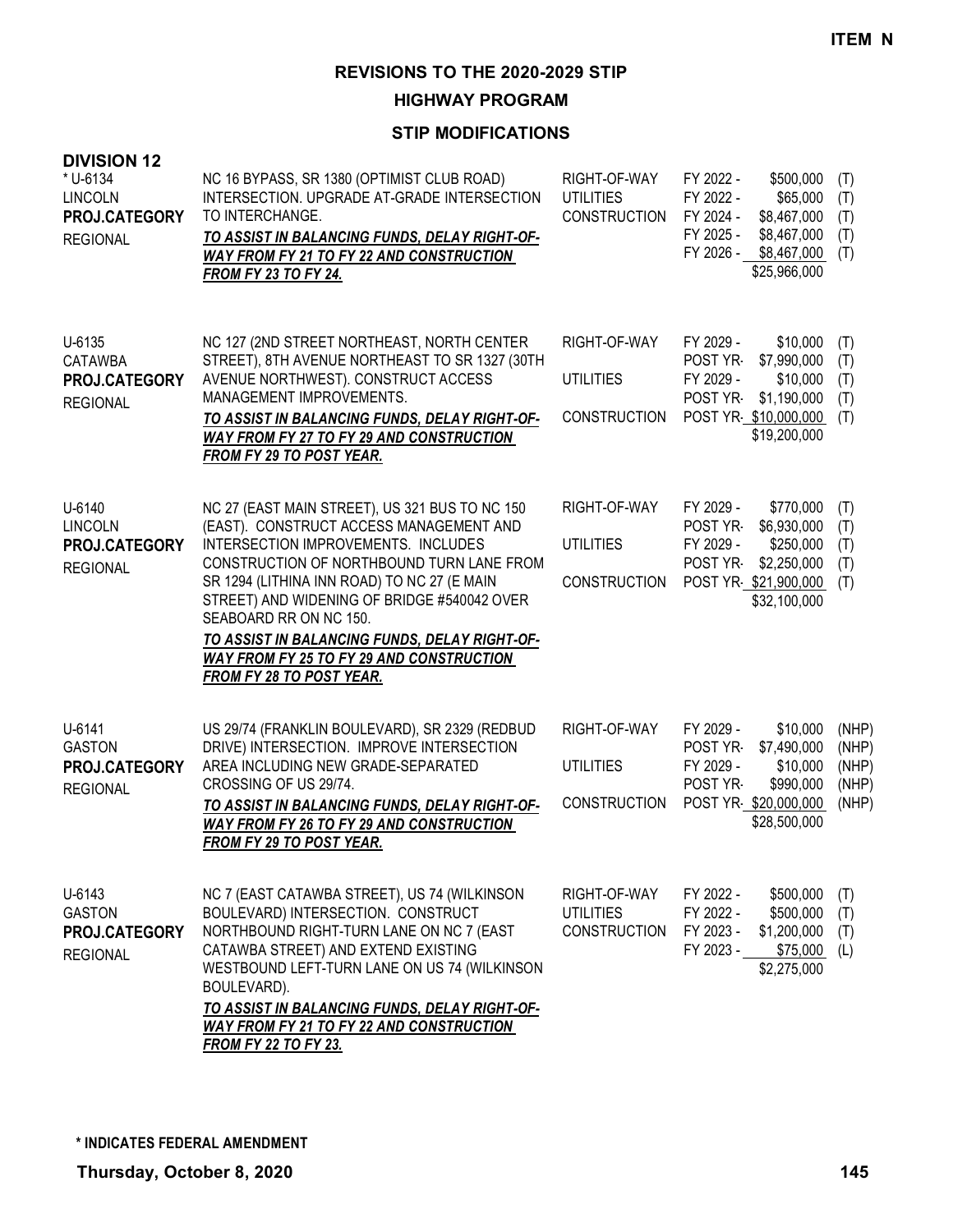**HIGHWAY PROGRAM**

## **STIP MODIFICATIONS**

| <b>DIVISION 12</b><br>* U-6146 | US 74 (WILKINSON BOULEVARD), MARKET STREET TO        | <b>BUILD NC ROW</b> | FY 2022 -              | \$335,000                  |              |
|--------------------------------|------------------------------------------------------|---------------------|------------------------|----------------------------|--------------|
| <b>GASTON</b>                  | SR 2015 (ALBERTA AVENUE. WIDEN TO SIX LANES.         |                     | FY 2023 -              | \$335,000                  | (T)<br>(T)   |
| PROJ.CATEGORY                  | TO ASSIST IN BALANCING FUNDS, DELAY RIGHT-OF-        |                     | FY 2024 -              | \$335,000                  | (T)          |
| <b>REGIONAL</b>                | <b>WAY FROM FY 21 TO FY 22 AND CONSTRUCTION</b>      |                     | FY 2025 -              | \$335,000                  | (T)          |
|                                | <b>FROM FY 23 TO FY 24.</b>                          |                     | FY 2026 -              | \$335,000                  | (T)          |
|                                |                                                      |                     | FY 2027 -              | \$335,000                  | (T)          |
|                                |                                                      |                     | FY 2028 -              | \$335,000                  | (T)          |
|                                |                                                      |                     | FY 2029 -              | \$335,000                  | (T)          |
|                                |                                                      |                     | POST YR                | \$2,345,000                | (T)          |
|                                |                                                      | RIGHT-OF-WAY        | FY 2022 -              | \$1,950,000                | (T)          |
|                                |                                                      |                     | FY 2023 -              | \$1,950,000                | (T)          |
|                                |                                                      | <b>UTILITIES</b>    | FY 2022 -              | \$500,000                  | (T)          |
|                                |                                                      | <b>BUILD NC CON</b> | FY 2024 -              | \$558,000                  | (T)          |
|                                |                                                      |                     | FY 2025 -              | \$558,000                  | (T)          |
|                                |                                                      |                     | FY 2026 -              | \$558,000                  | (T)          |
|                                |                                                      |                     | FY 2027 -              | \$558,000                  | (T)          |
|                                |                                                      |                     | FY 2028 -              | \$558,000                  | (T)          |
|                                |                                                      |                     | FY 2029 -              | \$558,000                  | (T)          |
|                                |                                                      | <b>CONSTRUCTION</b> | POST YR<br>FY 2024 -   | \$5,022,000<br>\$3,500,000 | (T)          |
|                                |                                                      |                     | FY 2024 - \$10,000,000 |                            | (T)<br>(HFB) |
|                                |                                                      |                     |                        | \$31,295,000               |              |
|                                |                                                      |                     |                        |                            |              |
| U-6150                         | NC 273, SR 2525 (SOUTH POINT ROAD)                   | RIGHT-OF-WAY        | FY 2028 -              | \$1,000,000                | (T)          |
| <b>GASTON</b>                  | INTERSECTION. CONSTRUCT ROUNDABOUT.                  | <b>UTILITIES</b>    | FY 2028 -              | \$500,000                  | (T)          |
| PROJ.CATEGORY                  | TO ASSIST IN BALANCING FUNDS, DELAY RIGHT-OF-        | <b>CONSTRUCTION</b> | POST YR                | \$2,500,000                | (T)          |
| <b>REGIONAL</b>                | WAY FROM FY 27 TO FY 28 AND CONSTRUCTION             |                     |                        | \$4,000,000                |              |
|                                | FROM FY 29 TO POST YEAR.                             |                     |                        |                            |              |
|                                |                                                      |                     |                        |                            |              |
|                                |                                                      |                     |                        |                            |              |
| * U-6176                       | SR 1453 (16TH STREET NE, 12TH AVE NE, SPRINGS        | RIGHT-OF-WAY        | FY 2029 -              | \$800,000                  | (BGANY)      |
| <b>CATAWBA</b>                 | ROAD), 9TH AVENUE NE TO SR 1504 (CHARLOTTE           |                     | POST YR-               | \$7,200,000                | (BGANY)      |
| PROJ.CATEGORY                  | STREET). CONSTRUCT ACCESS MANAGEMENT                 | <b>UTILITIES</b>    | FY 2029 -              | \$100,000                  | (BGANY)      |
| <b>DIVISION</b>                | IMPROVEMENTS.                                        |                     | POST YR-               | \$2,800,000                | (BGANY)      |
|                                | PROJECT TO NO LONGER UTILIZE BUILD NC BONDS.         | <b>CONSTRUCTION</b> | POST YR \$20,500,000   |                            | (T)          |
|                                | <u>TO ASSIST IN BALANCING FUNDS, DELAY RIGHT-OF-</u> |                     |                        | \$31,400,000               |              |
|                                | <b>WAY FROM FY 25 TO FY 29 AND CONSTRUCTION</b>      |                     |                        |                            |              |

*FROM FY 28 TO POST YEAR.*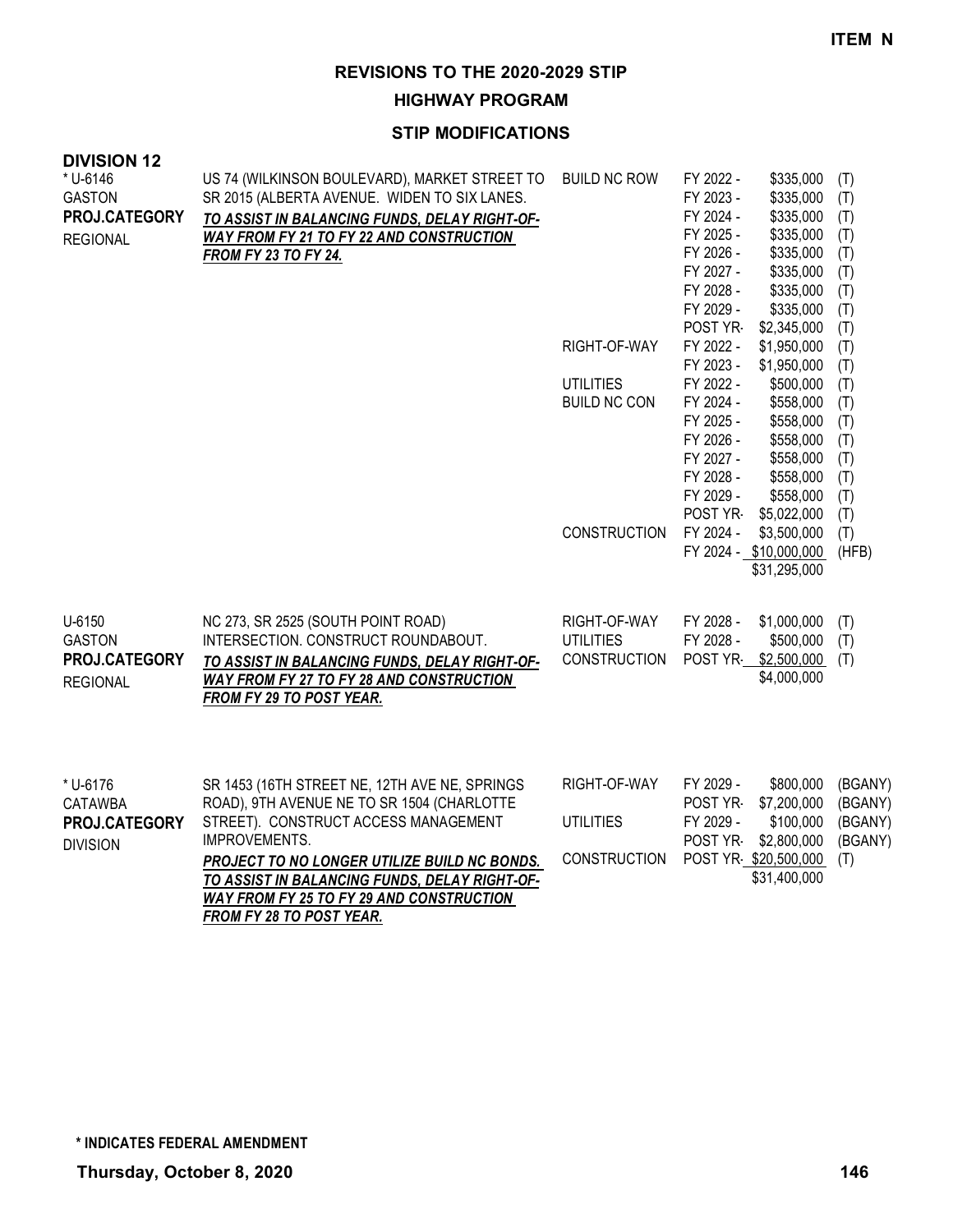**HIGHWAY PROGRAM**

## **STIP MODIFICATIONS**

| <b>DIVISION 12</b><br>* W-5212N<br><b>GASTON</b><br>PROJ.CATEGORY<br><b>DIVISION</b>  | NC 279 (DALLAS CHERRYVILLE HIGHWAY), SOUTH OF<br>(ST MARK'S CHURCH ROAD) TO NORTH OF NC 275 -<br>CONSTRUCT SAFETY IMPROVEMENTS, INCLUDING<br>PASSING ZONES<br><b>PROJECT TO UTILIZE BUILD NC BONDS.</b> | <b>BUILD NC CON</b> | FY 2021 -<br>\$1,030,000<br>FY 2022 -<br>\$1,030,000<br>FY 2023 -<br>\$1,030,000<br>FY 2024 -<br>\$1,030,000<br>FY 2025 -<br>\$1,030,000<br>FY 2026 -<br>\$1,030,000<br>FY 2027 -<br>\$1,030,000<br>FY 2028 -<br>\$1,030,000<br>FY 2029 -<br>\$1,030,000<br>POST YR \$6,180,000<br>\$15,450,000 | (T)<br>(T)<br>(T)<br>(T)<br>(T)<br>(T)<br>(T)<br>(T)<br>(T)<br>(T) |
|---------------------------------------------------------------------------------------|---------------------------------------------------------------------------------------------------------------------------------------------------------------------------------------------------------|---------------------|-------------------------------------------------------------------------------------------------------------------------------------------------------------------------------------------------------------------------------------------------------------------------------------------------|--------------------------------------------------------------------|
| <b>DIVISION 13</b><br>A-0010AA<br><b>BUNCOMBE</b><br>PROJ.CATEGORY<br><b>REGIONAL</b> | I-26 (US 19/US 23), SR 1781 (BROADWAY STREET) TO<br><b>US 25</b><br>TO ASSIST IN BALANCING FUNDS, DELAY RIGHT-OF-<br><b>WAY FROM FY 24 TO FY 26 AND CONSTRUCTION</b>                                    | <b>BUILD NC ROW</b> | FY 2026 -<br>\$858,000<br>FY 2027 -<br>\$858,000<br>FY 2028 -<br>\$858,000<br>FY 2029 -<br>\$858,000                                                                                                                                                                                            | (T)<br>(T)<br>(T)<br>(T)                                           |
|                                                                                       | <b>FROM FY 27 TO POST YEAR.</b>                                                                                                                                                                         | RIGHT-OF-WAY        | \$9,438,000<br>POST YR<br>FY 2026 - \$11,000,000<br>FY 2027 - \$11,000,000                                                                                                                                                                                                                      | (T)<br>(T)<br>(T)                                                  |
|                                                                                       |                                                                                                                                                                                                         | <b>CONSTRUCTION</b> | FY 2028 - \$11,000,000<br>POST YR \$106,901,000<br>\$152,771,000                                                                                                                                                                                                                                | (T)<br>(T)                                                         |
| B-6012<br><b>MADISON</b><br>PROJ.CATEGORY<br><b>DIVISION</b>                          | SR 1341 (FOSTER CREEK ROAD), REPLACE BRIDGE<br>560073 OVER FOSTER CREEK.<br>PROJECT TO UTILIZE BUILD NC BONDS.                                                                                          | <b>BUILD NC CON</b> | FY 2021 -<br>\$301,000<br>FY 2022 -<br>\$301,000<br>FY 2023 -<br>\$301,000<br>FY 2024 -<br>\$301,000<br>FY 2025 -<br>\$301,000<br>FY 2026 -<br>\$301,000<br>FY 2027 -<br>\$301,000<br>FY 2028 -<br>\$301,000<br>\$301,000<br>FY 2029 -<br>POST YR<br>\$1,806,000                                | (T)<br>(T)<br>(T)<br>(T)<br>(T)<br>(T)<br>(T)<br>(T)<br>(T)<br>(T) |
|                                                                                       |                                                                                                                                                                                                         | <b>CONSTRUCTION</b> | FY 2021 -<br>\$338,000<br>\$4,853,000                                                                                                                                                                                                                                                           | (T)                                                                |
| EB-5808<br><b>CATAWBA</b><br>CALDWELL<br><b>BURKE</b>                                 | HICKORY, UPGRADE CURRENT PEDESTRIAN<br>SIGNALS AND INSTALL NEW PEDESTRIAN SIGNALS.<br>TO ASSIST IN BALANCING FUNDS, DELAY<br><b>CONSTRUCTION FROM FY 20 TO FY 21.</b>                                   | <b>CONSTRUCTION</b> | FY 2021 -<br>\$322,000<br>FY 2021 -<br>\$80,000<br>\$402,000                                                                                                                                                                                                                                    | (BGDA)<br>(L)                                                      |

DIVISION **PROJ.CATEGORY**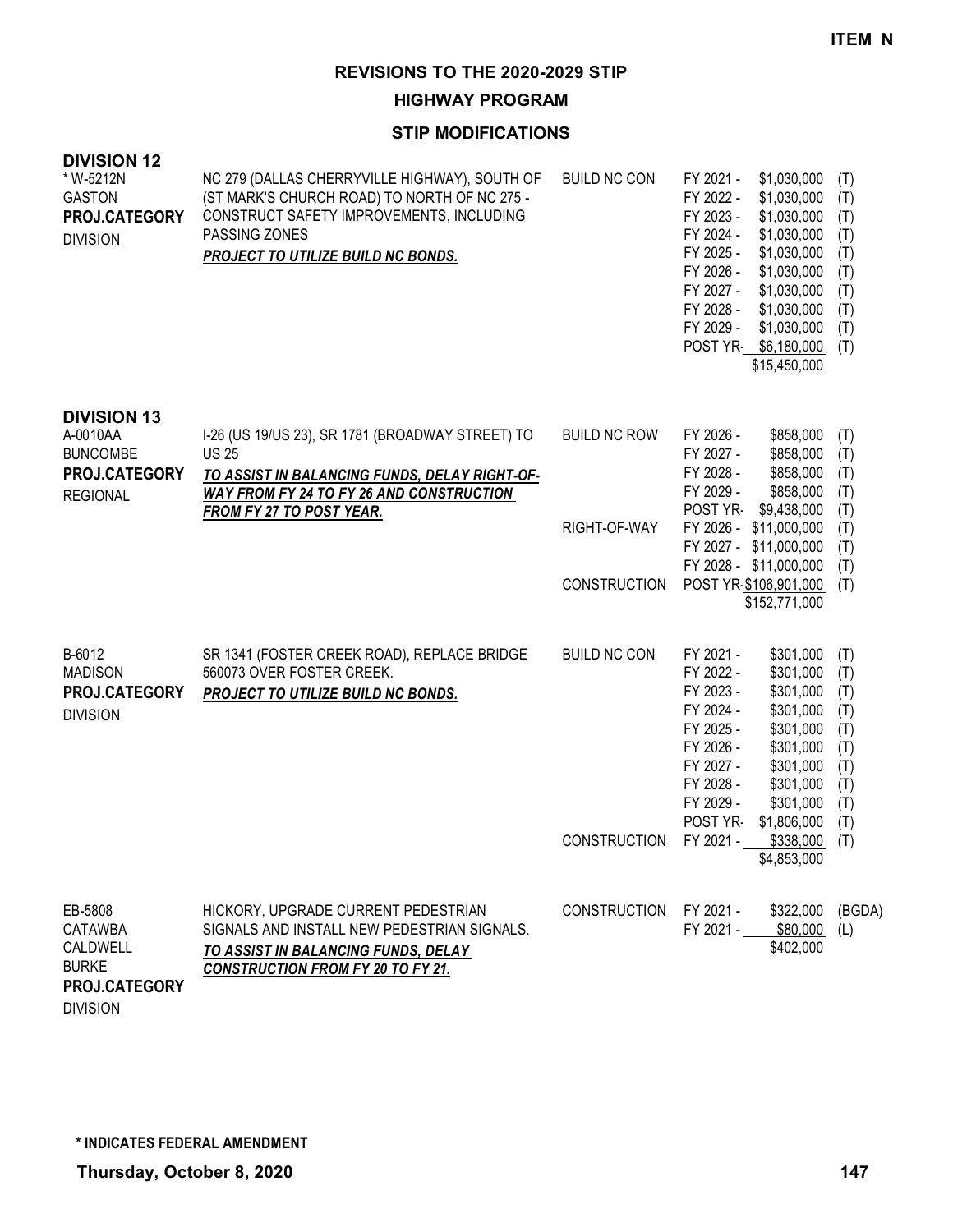**HIGHWAY PROGRAM**

| <b>DIVISION 13</b><br>* EB-5824<br><b>BUNCOMBE</b><br><b>PROJ.CATEGORY</b><br><b>DIVISION</b> | HOMINY CREEK GREENWAY, CONSTRUCT MULTI-USE<br>PATH FROM HOMINY VALLEY PARK AND ENKA HIGH<br>SCHOOL TO EAST OF SAND HILL ROAD<br>ADD PREIMINARY ENGINEERING IN FY 21 NOT<br>PREVIOUSLY PROGRAMMED AT REQUEST OF MPO.                               | <b>ENGINEERING</b><br><b>CONSTRUCTION</b>                 | FY 2021 -<br>FY 2021 -<br>FY 2022 -<br>FY 2022 -<br>FY 2022 -              | \$480,000<br>\$120,000<br>\$4,400,000<br>\$240,000<br>\$1,160,000<br>\$6,400,000           | (BGDA)<br>(L)<br>(BGANY)<br>(BGDA)<br>(L)          |
|-----------------------------------------------------------------------------------------------|---------------------------------------------------------------------------------------------------------------------------------------------------------------------------------------------------------------------------------------------------|-----------------------------------------------------------|----------------------------------------------------------------------------|--------------------------------------------------------------------------------------------|----------------------------------------------------|
| EB-5965<br><b>BUNCOMBE</b><br><b>PROJ.CATEGORY</b><br><b>DIVISION</b>                         | DEAVERVIEW ROAD, US 19/23/74A (PATTON AVENUE)<br>TO WESTMORE DRIVE IN ASHEVILLE. CONSTRUCT<br>SIDEWALK.<br>TO ASSIST IN BALANCING FUNDS, DELAY RIGHT-OF-<br><b>WAY FROM FY 25 TO FY 26 AND CONSTRUCTION</b><br><b>FROM FY 26 TO FY 27.</b>        | <b>ENGINEERING</b><br>RIGHT-OF-WAY<br><b>CONSTRUCTION</b> | FY 2024 -<br>FY 2024 -<br>FY 2026 -<br>FY 2026 -<br>FY 2027 -<br>FY 2027 - | \$568,000<br>\$142,000<br>\$200,000<br>\$50,000<br>\$1,796,000<br>\$449,000<br>\$3,205,000 | (TAANY)<br>(L)<br>(TAANY)<br>(L)<br>(TAANY)<br>(L) |
| * EB-5978<br><b>BURKE</b><br>PROJ.CATEGORY<br><b>DIVISION</b>                                 | COLLEGE STREET MULTIMODAL CONNECTOR,<br>NORTH GREEN STREET TO US 70 IN MORGANTON.<br>CONSTRUCT MULTI-USE PATH.<br>TO ASSIST IN BALANCING FUNDS, DELAY RIGHT-OF-<br><b>WAY FROM FY 20 TO FY 22 AND CONSTRUCTION</b><br><b>FROM FY 21 TO FY 24.</b> | RIGHT-OF-WAY<br><b>CONSTRUCTION</b>                       | FY 2022 -<br>FY 2022 -<br>FY 2024 -<br>FY 2024 -<br>FY 2025 -              | \$80,000<br>\$20,000<br>\$1,160,000<br>\$580,000<br>\$1,160,000<br>\$3,000,000             | (TAANY)<br>(L)<br>(TAANY)<br>(L)<br>(TAANY)        |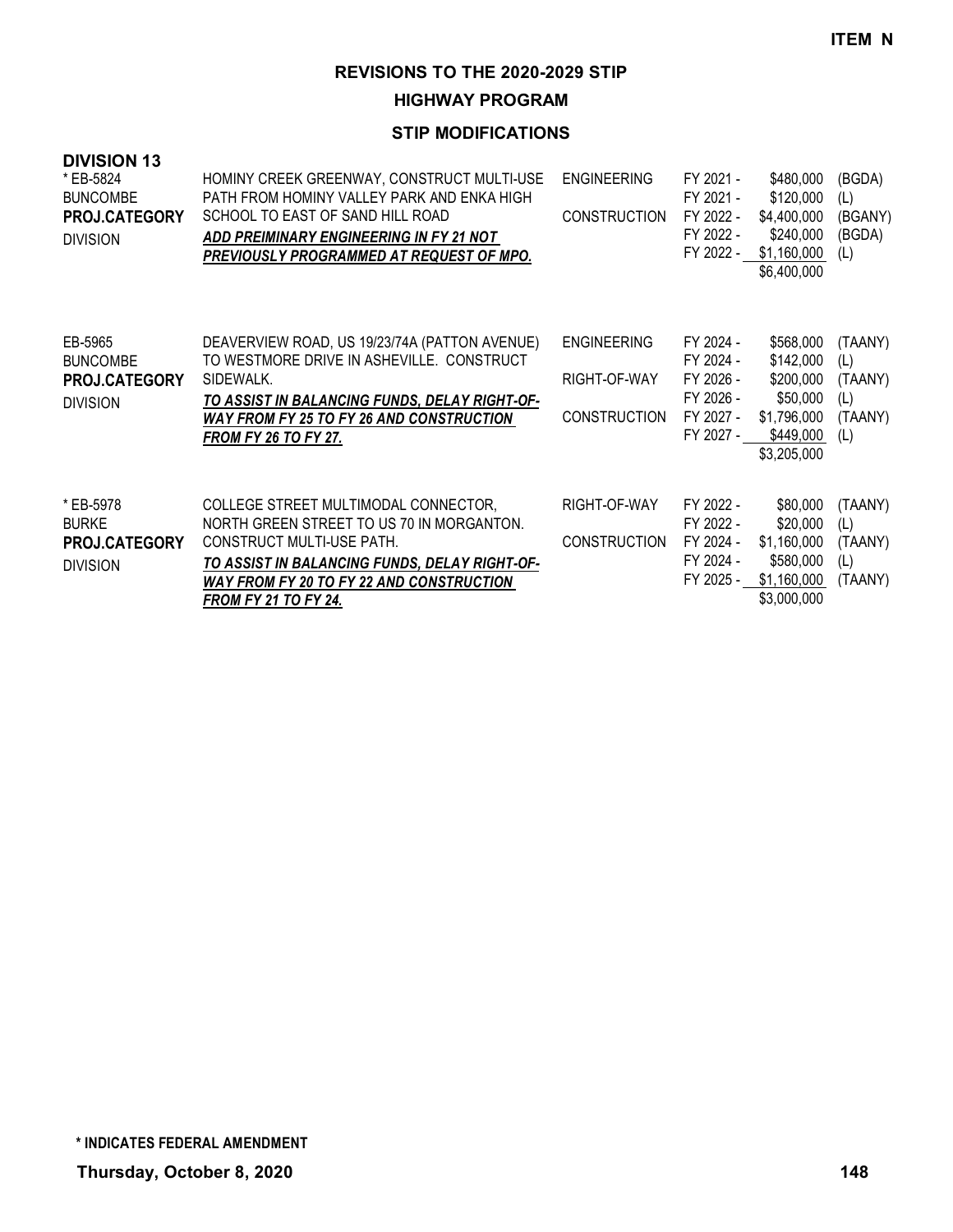**HIGHWAY PROGRAM**

## **STIP MODIFICATIONS**

# **DIVISION 13**

| * I-2513A            | I-26, I-26/I-40/I-240 INTERCHANGE TO SR 3548    | <b>BUILD NC ROW</b> | FY 2022 - | \$1,287,000            | (T) |
|----------------------|-------------------------------------------------|---------------------|-----------|------------------------|-----|
| <b>BUNCOMBE</b>      | (HAYWOOD ROAD). INCLUDES INITIAL                |                     | FY 2023 - | \$1,287,000            | (T) |
| <b>PROJ.CATEGORY</b> | IMPROVEMENTS AT I-26/I-40/I-240 INTERCHANGE AND |                     | FY 2024 - | \$1,287,000            | (T) |
| <b>REGIONAL</b>      | ALONG I-40 WESTBOUND BETWEEN I-26/I-40/I-240    |                     | FY 2025 - | \$1,287,000            | (T) |
|                      | INTERCHANGE AND US 19/23 (SMOKEY PARK           |                     | FY 2026 - | \$1,287,000            | (T) |
|                      | HIGHWAY)                                        |                     | FY 2027 - | \$1,287,000            | (T) |
|                      | TO ASSIST IN BALANCING FUNDS, DELAY             |                     | FY 2028 - | \$1,287,000            | (T) |
|                      | <b>CONSTRUCTION FROM FY 22 TO FY 24. CHANGE</b> |                     | FY 2029 - | \$1,287,000            | (T) |
|                      | <b>PROCUREMENT TO DESIGN-BID-BUILD.</b>         |                     | POST YR-  | \$9,009,000            | (T) |
|                      |                                                 | RIGHT-OF-WAY        |           | FY 2022 - \$11,000,000 | (T) |
|                      |                                                 |                     |           | FY 2023 - \$11,000,000 | (T) |
|                      |                                                 | <b>UTILITIES</b>    | FY 2022 - | \$2,850,000            | (T) |
|                      |                                                 |                     | FY 2023 - | \$2,850,000            | (T) |
|                      |                                                 | <b>BUILD NC CON</b> | FY 2024 - | \$3,432,000            | (T) |
|                      |                                                 |                     | FY 2025 - | \$3,432,000            | (T) |
|                      |                                                 |                     | FY 2026 - | \$8,151,000            | (T) |
|                      |                                                 |                     | FY 2027 - | \$8,151,000            | (T) |
|                      |                                                 |                     | FY 2028 - | \$8,151,000            | (T) |
|                      |                                                 |                     | FY 2029 - | \$8,151,000            | (T) |
|                      |                                                 |                     |           | POST YR \$82,797,000   | (T) |
|                      |                                                 | <b>CONSTRUCTION</b> |           | FY 2024 - \$20,375,000 | (T) |
|                      |                                                 |                     | FY 2025 - | \$20,375,000           | (T) |
|                      |                                                 |                     | FY 2026 - | \$20,375,000           | (T) |
|                      |                                                 |                     |           | FY 2027 - \$20,375,000 | (T) |

\$250,770,000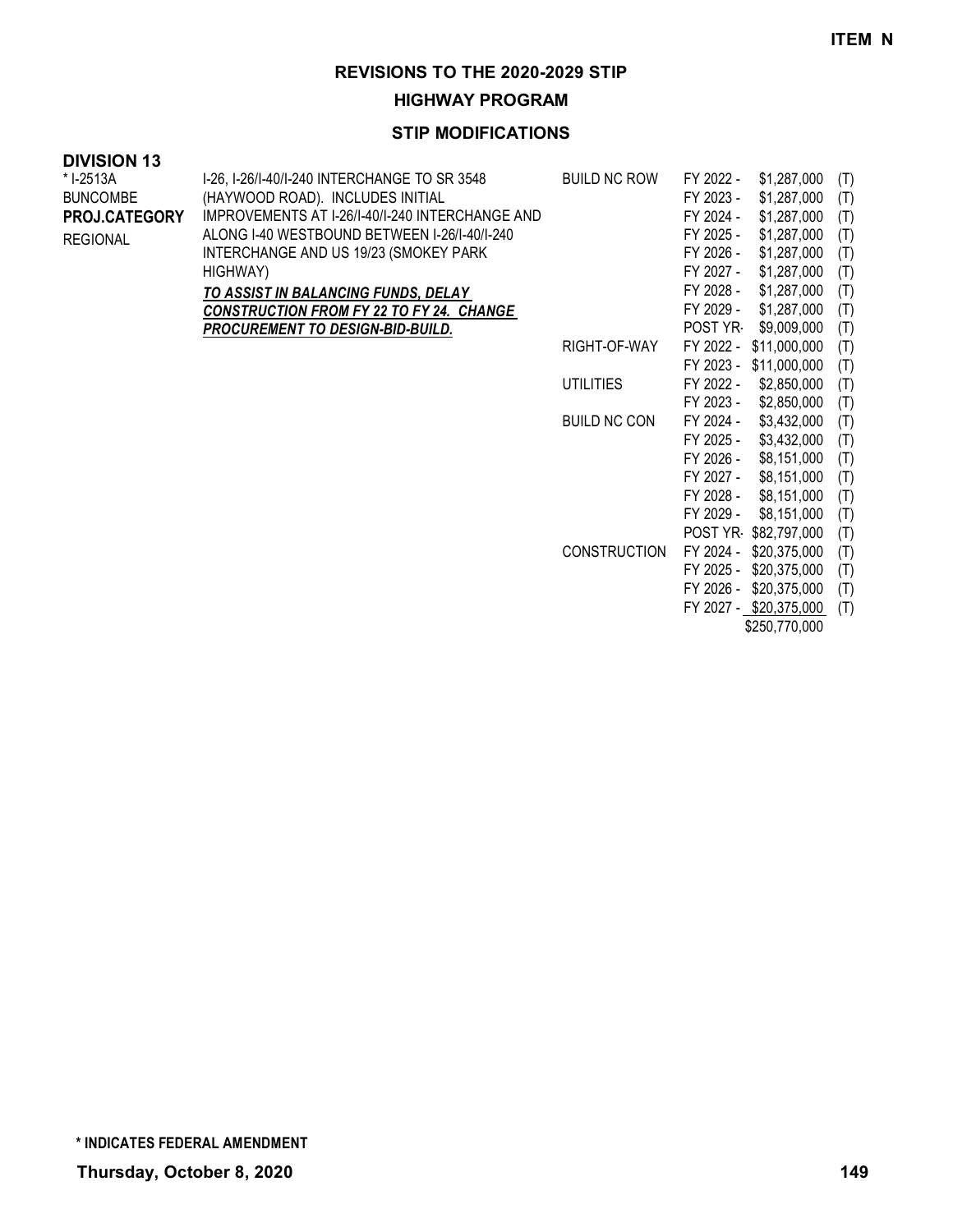**HIGHWAY PROGRAM**

| <b>DIVISION 13</b><br>* I-2513B | I-26, SR 3548 (HAYWOOD ROAD) TO SR 1781          | <b>GARVEE ROW</b>   | FY 2022 -<br>\$3,432,000                           | (NHP)           |
|---------------------------------|--------------------------------------------------|---------------------|----------------------------------------------------|-----------------|
| <b>BUNCOMBE</b>                 | (BROADWAY)                                       |                     | FY 2023 -<br>\$3,432,000                           | (NHP)           |
| PROJ.CATEGORY                   | ADD UTILITIES IN FY 22 NOT PREVIOUSLY            |                     | FY 2024 -<br>\$3,432,000                           | (NHP)           |
| <b>STATEWIDE</b>                | <b>PROGRAMMED. TO ASSIST IN BALANCING FUNDS,</b> |                     | FY 2025 -<br>\$3,432,000                           | (NHP)           |
|                                 | DELAY RIGHT-OF-WAY FROM FY 21 TO FY 22 AND       |                     | FY 2026 -<br>\$3,432,000                           | (NHP)           |
|                                 | <b>CONSTRUCTION FROM FY 22 TO FY 24. CHANGE</b>  |                     | \$3,432,000<br>FY 2027 -                           | (NHP)           |
|                                 | <b>PROCUREMENT TO PROGRESSIVE DESIGN-BUILD.</b>  |                     | \$3,432,000<br>FY 2028 -                           | (NHP)           |
|                                 |                                                  |                     | FY 2029 -<br>\$3,432,000                           | (NHP)           |
|                                 |                                                  |                     | POST YR \$24,030,000                               | (NHP)           |
|                                 |                                                  | RIGHT-OF-WAY        | FY 2022 - \$17,650,000                             | (NHP)           |
|                                 |                                                  |                     | FY 2022 -<br>\$6,667,000                           | (S(M))          |
|                                 |                                                  |                     | FY 2023 - \$17,650,000                             | (NHP)           |
|                                 |                                                  |                     | FY 2023 -<br>\$6,667,000                           | (S(M))          |
|                                 |                                                  | <b>UTILITIES</b>    | FY 2022 -<br>\$9,050,000                           | (NHP)           |
|                                 |                                                  |                     | FY 2023 -<br>\$9,050,000                           | (NHP)           |
|                                 |                                                  | <b>GARVEE CON</b>   | FY 2024 - \$23,166,000                             | (NHP)           |
|                                 |                                                  |                     | FY 2025 - \$23,166,000                             | (NHP)           |
|                                 |                                                  |                     | FY 2026 - \$23,166,000                             | (NHP)           |
|                                 |                                                  |                     | FY 2027 - \$23,166,000                             | (NHP)           |
|                                 |                                                  |                     | FY 2028 - \$23,166,000                             | (NHP)           |
|                                 |                                                  |                     | FY 2029 - \$23,166,000                             | (NHP)           |
|                                 |                                                  | <b>CONSTRUCTION</b> | POST YR \$208,494,000                              | (NHP)           |
|                                 |                                                  |                     | FY 2024 - \$10,450,000<br>FY 2024 -<br>\$4,500,000 | (NHP)           |
|                                 |                                                  |                     | FY 2025 - \$49,638,000                             | (S(M))<br>(NHP) |
|                                 |                                                  |                     | FY 2025 - \$21,375,000                             | (S(M))          |
|                                 |                                                  |                     | FY 2026 - \$49,638,000                             | (NHP)           |
|                                 |                                                  |                     | FY 2026 - \$21,375,000                             |                 |
|                                 |                                                  |                     | FY 2027 - \$49,638,000                             | (S(M))<br>(NHP) |
|                                 |                                                  |                     | FY 2027 - \$21,375,000                             | (S(M))          |
|                                 |                                                  |                     | FY 2028 - \$49,638,000                             | (NHP)           |
|                                 |                                                  |                     | FY 2028 - \$21,375,000                             | (S(M))          |
|                                 |                                                  |                     | \$764,712,000                                      |                 |
|                                 |                                                  |                     |                                                    |                 |
| * I-2513C                       | I-26, I-26/I-40/I-240 FINAL INTERCHANGE          | RIGHT-OF-WAY        | FY 2029 -<br>\$430,000                             | (NHP)           |
| <b>BUNCOMBE</b>                 | <b>IMPROVEMENTS</b>                              |                     | POST YR-<br>\$3,870,000                            | (NHP)           |
| PROJ.CATEGORY                   | ADD UTILITIES IN FY 29 NOT PREVIOUSLY            | <b>UTILITIES</b>    | FY 2029 -<br>\$1,330,000                           | (NHP)           |
| <b>STATEWIDE</b>                | PROGRAMMED. TO ASSIST IN BALANCING FUNDS,        |                     | POST YR \$11,970,000                               | (NHP)           |
|                                 | DELAY RIGHT-OF-WAY FROM FY 25 TO FY 29 AND       | <b>CONSTRUCTION</b> | POST YR \$185,002,000                              | (NHP)           |
|                                 | <b>CONSTRUCTION FROM FY 25 TO POST YEAR.</b>     |                     | \$202,602,000                                      |                 |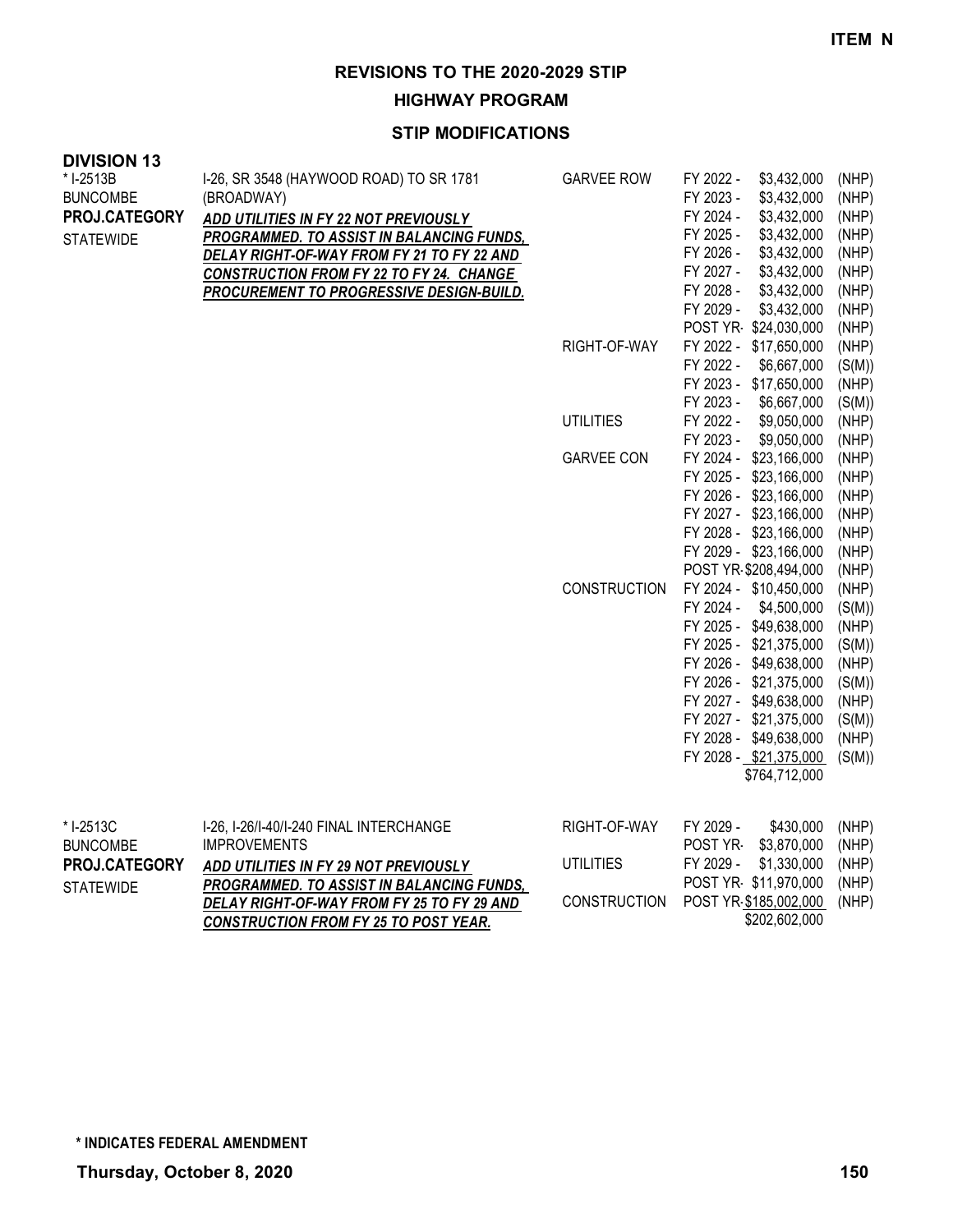**HIGHWAY PROGRAM**

| <b>DIVISION 13</b><br>* I-2513D<br><b>BUNCOMBE</b><br>PROJ.CATEGORY<br><b>DIVISION</b> | SR 1477 (RIVERSIDE DRIVE), SR 1517 (HILL STREET)<br>TO SR 1781 (BROADWAY STREET)<br>TO ASSIST IN BALANCING FUNDS, DELAY RIGHT-OF-<br><b>WAY FROM FY 21 TO FY 22 AND CONSTRUCTION</b><br>FROM FY 21 TO FY 24. CHANGE PROCUREMENT TO<br><b>PROGRESSIVE DESIGN-BUILD.</b>                                                                                                     | RIGHT-OF-WAY<br><b>UTILITIES</b><br>CONSTRUCTION                             | FY 2022 - \$11,700,000<br>FY 2023 - \$11,700,000<br>FY 2022 -<br>\$2,800,000<br>FY 2024 -<br>\$795,000<br>\$3,776,000<br>FY 2025 -<br>FY 2026 -<br>\$3,776,000<br>FY 2027 -<br>\$3,776,000<br>FY 2028 -<br>\$3,777,000<br>\$42,100,000                                                                                                                                                                                                                                                                   | (BGANY)<br>(BGANY)<br>(BGANY)<br>(BGANY)<br>(BGANY)<br>(BGANY)<br>(BGANY)<br>(BGANY)                                                                                                             |
|----------------------------------------------------------------------------------------|----------------------------------------------------------------------------------------------------------------------------------------------------------------------------------------------------------------------------------------------------------------------------------------------------------------------------------------------------------------------------|------------------------------------------------------------------------------|----------------------------------------------------------------------------------------------------------------------------------------------------------------------------------------------------------------------------------------------------------------------------------------------------------------------------------------------------------------------------------------------------------------------------------------------------------------------------------------------------------|--------------------------------------------------------------------------------------------------------------------------------------------------------------------------------------------------|
| * I-4409<br><b>BUNCOMBE</b><br>PROJ.CATEGORY<br><b>DIVISION</b>                        | SR 2500 (BLUE RIDGE ROAD), CONVERT I-40/SR 2500<br>(BLUE RIDGE ROAD) GRADE SEPARATION TO<br>INTERCHANGE. WIDEN SR 2500 (BLUE RIDGE ROAD)<br>TO THREE LANES FROM US 70 TO SOUTH OF I-40 AND<br>UPGRADE ROADWAY SOUTH OF 1-40 TO SR 2713.<br>TO ASSIST IN BALANCING FUNDS, DELAY RIGHT-OF-<br><b>WAY FROM FY 21 TO FY 23 AND CONSTRUCTION</b><br><b>FROM FY 23 TO FY 25.</b> | RIGHT-OF-WAY<br><b>UTILITIES</b><br><b>CONSTRUCTION</b>                      | FY 2023 -<br>\$3,150,000<br>FY 2024 -<br>\$3,150,000<br>FY 2023 -<br>\$250,000<br>FY 2024 -<br>\$250,000<br>FY 2025 -<br>\$7,866,000<br>FY 2026 -<br>\$7,866,000<br>FY 2027 - \$7,867,000<br>\$30,399,000                                                                                                                                                                                                                                                                                                | (NHP)<br>(NHP)<br>(NHP)<br>(NHP)<br>(NHP)<br>(NHP)<br>(NHP)                                                                                                                                      |
| * I-4759<br><b>BUNCOMBE</b><br>PROJ.CATEGORY<br><b>STATEWIDE</b>                       | I-40, I-40/SR 1228 (LIBERTY ROAD). CONVERT GRADE<br>SEPARATION TO AN INTERCHANGE AND CONSTRUCT<br>TWO LANE ROADWAY NORTH OF I-40 TO SR 1224 AND<br>FOUR LANE ROADWAY SOUTH OF I-40 TO US 19/US<br>23/NC 151 WITH PARTS ON NEW LOCATION.<br>TO ASSIST IN BALANCING FUNDS, DELAY<br><b>CONSTRUCTION FROM FY 23 TO FY 25.</b>                                                 | <b>GARVEE ROW</b><br>RIGHT-OF-WAY<br><b>UTILITIES</b><br><b>CONSTRUCTION</b> | FY 2020 -<br>\$798,000<br>FY 2021 -<br>\$798,000<br>FY 2022 -<br>\$798,000<br>FY 2023 -<br>\$798,000<br>FY 2024 -<br>\$798,000<br>FY 2025 -<br>\$798,000<br>FY 2026 -<br>\$798,000<br>FY 2027 -<br>\$798,000<br>FY 2028 -<br>\$798,000<br>FY 2029 -<br>\$798,000<br>POST YR<br>\$3,192,000<br>FY 2020 -<br>\$1,300,000<br>FY 2021 -<br>\$1,300,000<br>FY 2020 -<br>\$1,350,000<br>FY 2025 -<br>\$8,150,000<br>FY 2026 -<br>\$8,150,000<br>FY 2027 - \$8,150,000<br>FY 2028 - \$8,150,000<br>\$47,722,000 | (BGANY)<br>(BGANY)<br>(BGANY)<br>(BGANY)<br>(BGANY)<br>(BGANY)<br>(BGANY)<br>(BGANY)<br>(BGANY)<br>(BGANY)<br>(BGANY)<br>(S(M))<br>(S(M))<br>(BGANY)<br>(BGANY)<br>(BGANY)<br>(BGANY)<br>(BGANY) |
| * I-5008<br><b>BURKE</b><br>PROJ.CATEGORY<br><b>REGIONAL</b>                           | I-40, SR 1734 (CAROLINA STREET SE)/SR 1826 - EXIT<br>111. REVISE INTERCHANGE.<br>TO ASSIST IN BALANCING FUNDS, DELAY<br><b>CONSTRUCTION FROM FY 23 TO FY 29.</b>                                                                                                                                                                                                           | <b>CONSTRUCTION</b>                                                          | FY 2029 -<br>\$10,000<br>FY 2029 -<br>\$10,000<br>POST YR-<br>\$1,803,000<br>POST YR \$1,077,000<br>\$2,900,000                                                                                                                                                                                                                                                                                                                                                                                          | (NHFP)<br>(NHP)<br>(NHFP)<br>(NHP)                                                                                                                                                               |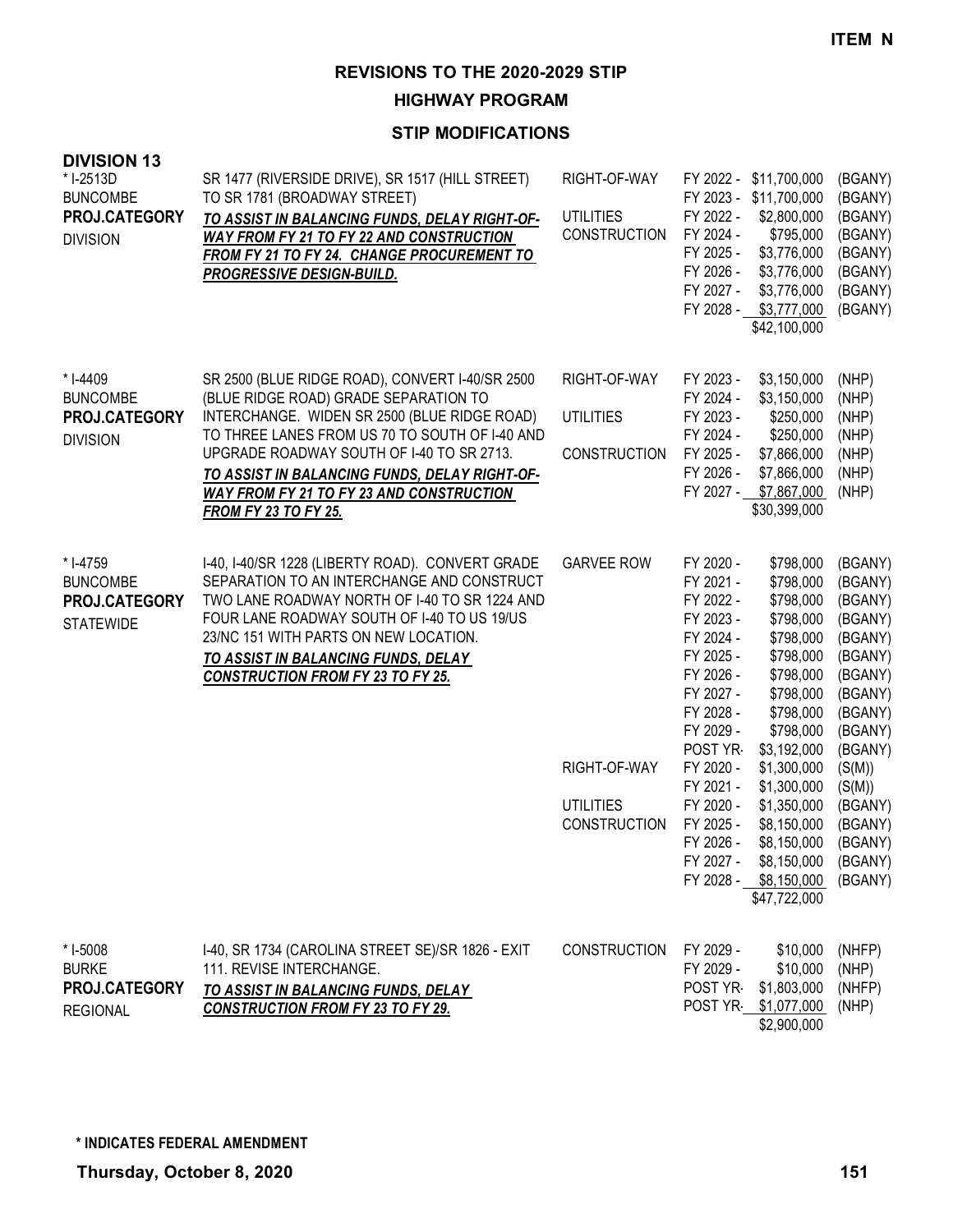**HIGHWAY PROGRAM**

| <b>DIVISION 13</b><br>* I-5009<br><b>BURKE</b><br>PROJ.CATEGORY<br><b>REGIONAL</b> | I-40, US 64 (BURKEMONT ROAD). IMPROVE<br>INTERCHANGE.<br>TO ASSIST IN BALANCING FUNDS, DELAY RIGHT-OF-<br><b>WAY FROM FY 21 TO FY 29 AND CONSTRUCTION</b><br>FROM FY 23 TO FY 29. | RIGHT-OF-WAY<br><b>CONSTRUCTION</b> | FY 2029 -<br>\$10,000<br>POST YR<br>\$150,000<br>POST YR-<br>\$990,000<br>POST YR<br>\$10,000<br>\$1,160,000    | (NHP)<br>(NHP)<br>(NHFP)<br>(NHP)  |
|------------------------------------------------------------------------------------|-----------------------------------------------------------------------------------------------------------------------------------------------------------------------------------|-------------------------------------|-----------------------------------------------------------------------------------------------------------------|------------------------------------|
| * I-5874<br><b>BURKE</b><br>PROJ.CATEGORY<br><b>REGIONAL</b>                       | I-40, SR 1142 (JAMESTOWN ROAD) - EXIT 100.<br><b>UPGRADE INTERCHANGE.</b><br>TO ASSIST IN BALANCING FUNDS, DELAY<br><b>CONSTRUCTION FROM FY 23 TO FY 29.</b>                      | <b>CONSTRUCTION</b>                 | FY 2029 -<br>\$10,000<br>FY 2029 -<br>\$10,000<br>POST YR<br>\$1,165,000<br>POST YR<br>\$690,000<br>\$1,875,000 | (NHFP)<br>(NHP)<br>(NHFP)<br>(NHP) |
| * I-5875<br><b>BURKE</b><br>PROJ.CATEGORY<br><b>REGIONAL</b>                       | I-40, SR 1712 (DREXEL ROAD). UPGRADE<br>INTERCHANGE.<br>TO ASSIST IN BALANCING FUNDS, DELAY<br><b>CONSTRUCTION FROM FY 23 TO FY 29.</b>                                           | <b>CONSTRUCTION</b>                 | FY 2029 -<br>\$10,000<br>POST YR \$13,490,000<br>\$13,500,000                                                   | (NHP)<br>(NHP)                     |
| * I-5888B<br><b>BUNCOMBE</b><br>PROJ.CATEGORY<br><b>STATEWIDE</b>                  | 1-40, MILE MARKER 37 TO MILE MARKER 44.<br>REHABILITATE BRIDGES.<br>TO ASSIST IN BALANCING FUNDS, DELAY<br><b>CONSTRUCTION FROM FY 22 TO FY 25.</b>                               | <b>CONSTRUCTION</b>                 | FY 2025 - \$3,400,000<br>\$3,400,000                                                                            | (NHPIM)                            |
| I-5889B<br><b>BUNCOMBE</b><br>PROJ.CATEGORY<br><b>STATEWIDE</b>                    | I-40, MILE MARKER 45.25 TO MILE MARKER 50.<br>REHABILITATE PAVEMENT.<br>TO ASSIST IN BALANCING FUNDS, DELAY<br><b>CONSTRUCTION FROM FY 21 TO FY 22.</b>                           | <b>CONSTRUCTION</b>                 | FY 2022 -<br>\$8,150,000<br>FY 2023 - \$8,150,000<br>\$16,300,000                                               | (NHPIM)<br>(NHFP)                  |
| * I-5891B<br><b>BURKE</b><br>PROJ.CATEGORY<br><b>STATEWIDE</b>                     | I-40, MILE MARKER 93 TO MILE MARKER 119.<br>REHABILITATE BRIDGES.<br>TO ASSIST IN BALANCING FUNDS, DELAY<br><b>CONSTRUCTION FROM FY 21 TO FY 25.</b>                              | <b>CONSTRUCTION</b>                 | FY 2025 -<br>\$2,000,000<br>FY 2026 - \$2,000,000<br>\$4,000,000                                                | (NHPIM)<br>(NHPIM)                 |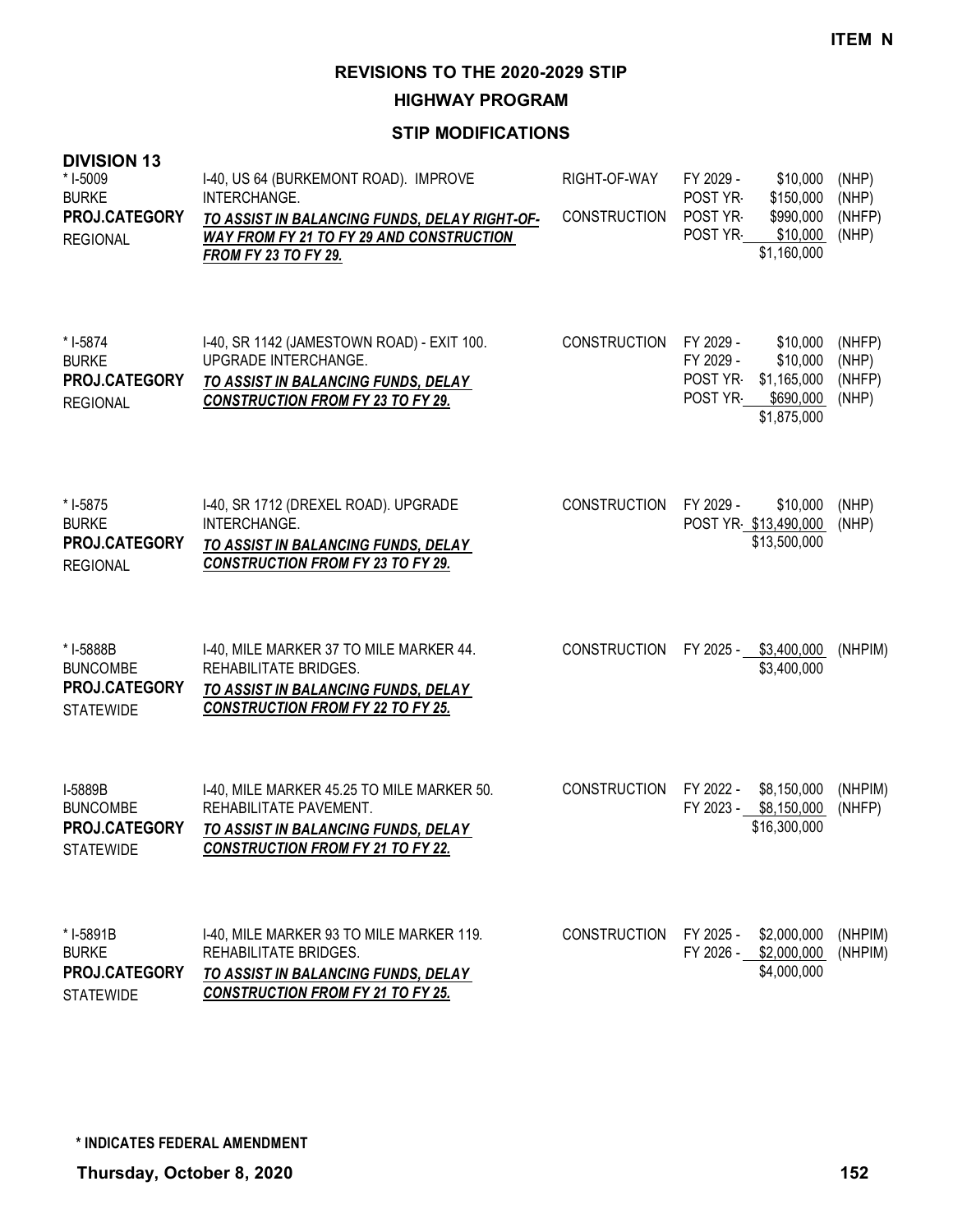**HIGHWAY PROGRAM**

| <b>DIVISION 13</b><br>I-5900<br><b>McDOWELL</b><br>PROJ.CATEGORY<br><b>STATEWIDE</b> | I-40, MILEMARKER 73 TO MILEMARKER 86.<br>PAVEMENT REHABILITATION.<br>TO ASSIST IN BALANCING FUNDS, DELAY<br><b>CONSTRUCTION FROM FY 24 TO FY 25.</b>                                                                                                           | <b>CONSTRUCTION</b>                                     | FY 2025 -                                                     | \$6,500,000<br>FY 2026 - \$6,500,000<br>\$13,000,000                                                           | (NHPIM)<br>(NHPIM)                                 |
|--------------------------------------------------------------------------------------|----------------------------------------------------------------------------------------------------------------------------------------------------------------------------------------------------------------------------------------------------------------|---------------------------------------------------------|---------------------------------------------------------------|----------------------------------------------------------------------------------------------------------------|----------------------------------------------------|
| * I-5901<br><b>BUNCOMBE</b><br>PROJ.CATEGORY<br><b>STATEWIDE</b>                     | I-240, MILEMARKER 4 TO MILEMARKER 9. PAVEMENT<br>REHABILITATION.<br>TO ASSIST IN BALANCING FUNDS, DELAY<br><b>CONSTRUCTION FROM FY 22 TO FY 25.</b>                                                                                                            | <b>CONSTRUCTION</b>                                     | FY 2025 -<br>FY 2026 -                                        | \$4,070,000<br>\$4,070,000<br>\$8,140,000                                                                      | (NHPIM)<br>(NHPIM)                                 |
| * I-5971<br><b>BURKE</b><br>PROJ.CATEGORY<br><b>STATEWIDE</b>                        | I-40, SR 1761 (OLD HIGHWAY NC 10) - EXIT 116.<br>UPGRADE INTERCHANGE AND REMOVE TWO-WAY<br>TRAFFIC.<br>TO ASSIST IN BALANCING FUNDS, DELAY RIGHT-OF-<br><b>WAY FROM FY 21 TO 29 AND CONSTRUCTION FROM</b><br>FY 25 TO POST YEAR.                               | RIGHT-OF-WAY<br><b>UTILITIES</b><br><b>CONSTRUCTION</b> | FY 2029 -<br>POST YR-<br>FY 2029 -<br>POST YR-                | \$10,000<br>\$2,090,000<br>\$10,000<br>\$700,000<br>POST YR \$9,500,000<br>\$12,310,000                        | (NHP)<br>(NHP)<br>(NHP)<br>(NHP)<br>(NHP)          |
| * I-5975<br><b>BURKE</b><br>PROJ.CATEGORY<br><b>REGIONAL</b>                         | I-40, SR 1744 (MINERAL SPRINGS MOUNTAIN<br>ROAD)/SR 1744 (ELDRED STREET SE) - EXIT 112.<br>CONSTRUCT INTERCHANGE IMPROVEMENTS.<br>TO ASSIST IN BALANCING FUNDS, DELAY RIGHT-OF-<br><b>WAY FROM FY 21 TO FY 29 AND CONSTRUCTION</b><br>FROM FY 24 TO POST YEAR. | RIGHT-OF-WAY<br><b>UTILITIES</b><br><b>CONSTRUCTION</b> | FY 2029 -<br>POST YR<br>FY 2029 -<br>POST YR-                 | \$10,000<br>\$2,650,000<br>\$10,000<br>\$490,000<br>POST YR \$5,200,000<br>\$8,360,000                         | (NHP)<br>(NHP)<br>(NHP)<br>(NHP)<br>(NHP)          |
| * I-5990<br><b>BURKE</b><br>PROJ.CATEGORY<br><b>DIVISION</b>                         | I-40, EXIT 118 - SR 1761 (OLD NC 10). CONTRUCT<br>INTERCHANGE IMPROVEMENTS.<br>TO ASSIST IN BALANCING FUNDS, DELAY RIGHT-OF-<br><b>WAY FROM FY 21 TO FY 23 AND CONSTRUCTION</b><br><b>FROM FY 23 TO FY 24.</b>                                                 | RIGHT-OF-WAY<br><b>UTILITIES</b><br><b>CONSTRUCTION</b> | FY 2023 -<br>FY 2024 -<br>FY 2023 -<br>FY 2024 -<br>FY 2025 - | \$1,300,000<br>\$1,300,000<br>\$500,000<br>\$3,500,000<br>\$3,500,000<br>FY 2026 - \$3,400,000<br>\$13,500,000 | (NHP)<br>(NHP)<br>(NHP)<br>(NHP)<br>(NHP)<br>(NHP) |
| * R-0204E<br><b>McDOWELL</b><br>PROJ.CATEGORY<br><b>DIVISION</b>                     | US 221, NORTH OF 1-40 TO SR 1153 (GOOSE CREEK<br>ROAD)<br>TO ASSIST IN BALANCING FUNDS, DELAY RIGHT-OF-<br><b>WAY FROM FY 21 TO FY 25 AND CONSTRUCTION</b><br><b>FROM FY 24 TO FY 29.</b>                                                                      | RIGHT-OF-WAY<br><b>UTILITIES</b><br><b>CONSTRUCTION</b> | FY 2025 -<br>FY 2026 -<br>FY 2025 -<br>FY 2029 -              | \$1,100,000<br>\$1,100,000<br>\$500,000<br>\$9,300,000<br>POST YR \$27,900,000<br>\$39,900,000                 | (T)<br>(T)<br>(T)<br>(T)<br>(T)                    |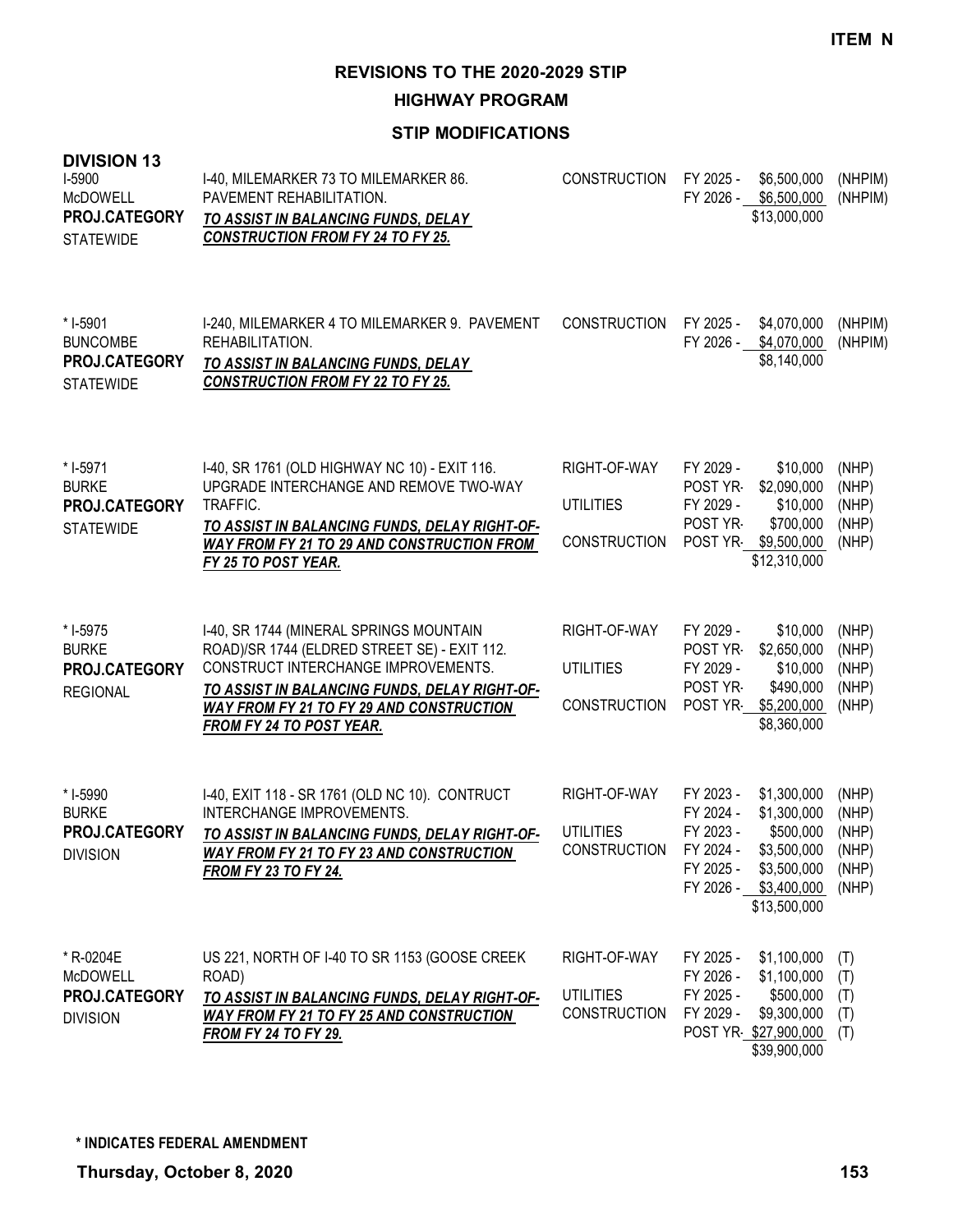**HIGHWAY PROGRAM**

| <b>DIVISION 13</b><br>* R-2233BA<br><b>RUTHERFORD</b><br>PROJ.CATEGORY<br><b>DIVISION</b> | US 221, NORTH OF US 74 BYPASS TO SOUTH OF US<br>74 BUSINESS<br>TO ASSIST IN BALANCING FUNDS, DELAY RIGHT-OF-<br><b>WAY FROM FY 20 TO FY 22 AND CONSTRUCTION</b><br><b>FROM FY 23 TO FY 25.</b> | <b>BUILD NC ROW</b><br>RIGHT-OF-WAY<br><b>UTILITIES</b><br><b>BUILD NC CON</b> | FY 2022 -<br>FY 2023 -<br>FY 2024 -<br>FY 2025 -<br>FY 2026 -<br>FY 2027 -<br>FY 2028 -<br>FY 2029 -<br>POST YR<br>FY 2022 -<br>FY 2023 -<br>FY 2022 -<br>FY 2023 -<br>FY 2025 -<br>FY 2026 -<br>FY 2027 -<br>FY 2028 - | \$858,000<br>\$858,000<br>\$858,000<br>\$858,000<br>\$858,000<br>\$858,000<br>\$858,000<br>\$858,000<br>\$6,006,000<br>\$8,100,000<br>\$8,100,000<br>\$850,000<br>\$850,000<br>\$3,432,000<br>\$3,432,000<br>\$3,432,000<br>\$3,432,000                                  | (T)<br>(T)<br>(T)<br>(T)<br>(T)<br>(T)<br>(T)<br>(T)<br>(T)<br>(T)<br>(T)<br>(T)<br>(T)<br>(T)<br>(T)<br>(T)<br>(T) |
|-------------------------------------------------------------------------------------------|------------------------------------------------------------------------------------------------------------------------------------------------------------------------------------------------|--------------------------------------------------------------------------------|-------------------------------------------------------------------------------------------------------------------------------------------------------------------------------------------------------------------------|--------------------------------------------------------------------------------------------------------------------------------------------------------------------------------------------------------------------------------------------------------------------------|---------------------------------------------------------------------------------------------------------------------|
|                                                                                           |                                                                                                                                                                                                | <b>CONSTRUCTION</b>                                                            | FY 2029 -<br>FY 2025 -                                                                                                                                                                                                  | \$3,432,000<br>POST YR \$34,320,000<br>\$11,275,000<br>FY 2026 - \$11,275,000<br>FY 2027 - \$11,275,000<br>FY 2028 - \$11,275,000<br>\$127,350,000                                                                                                                       | (T)<br>(T)<br>(T)<br>(T)<br>(T)<br>(T)                                                                              |
| R-2233BB<br><b>RUTHERFORD</b><br>PROJ.CATEGORY<br><b>DIVISION</b>                         | US 221, SOUTH OF US 74 BUSINESS TO NORTH OF SR BUILD NC CON<br>1366 (ROPER LOOP ROAD)<br>TO ASSIST IN BALANCING FUNDS, DELAY<br><b>CONSTRUCTION FROM FY 21 TO FY 22.</b>                       | CONSTRUCTION                                                                   | FY 2022 -<br>FY 2023 -<br>FY 2024 -<br>FY 2025 -<br>FY 2026 -<br>FY 2027 -<br>FY 2028 -<br>FY 2029 -                                                                                                                    | \$2,574,000<br>\$2,574,000<br>\$2,574,000<br>\$2,574,000<br>\$2,574,000<br>\$2,574,000<br>\$2,574,000<br>\$2,574,000<br>POST YR \$18,018,000<br>FY 2022 - \$13,250,000<br>FY 2023 - \$13,250,000 (T)<br>FY 2024 - \$13,250,000<br>FY 2025 - \$13,250,000<br>\$91,610,000 | (T)<br>(T)<br>(T)<br>(T)<br>(T)<br>(T)<br>(T)<br>(T)<br>(T)<br>(T)<br>(T)<br>(T)                                    |
| R-5779<br><b>MADISON</b><br>PROJ.CATEGORY<br><b>DIVISION</b>                              | SR 1631 (CROSSROADS PARKWAY), EXTEND SR 1631<br>(CROSSROADS PARKWAY) TO SR 1632.<br>TO ASSIST IN BALANCING FUNDS, DELAY<br><b>CONSTRUCTION FROM FY 20 TO FY 21.</b>                            | <b>CONSTRUCTION</b>                                                            | FY 2021 -<br>FY 2021 -                                                                                                                                                                                                  | \$1,611,000<br>\$1,510,000<br>FY 2021 - \$950,000<br>\$4,071,000                                                                                                                                                                                                         | (APD)<br>(T)<br>(O)                                                                                                 |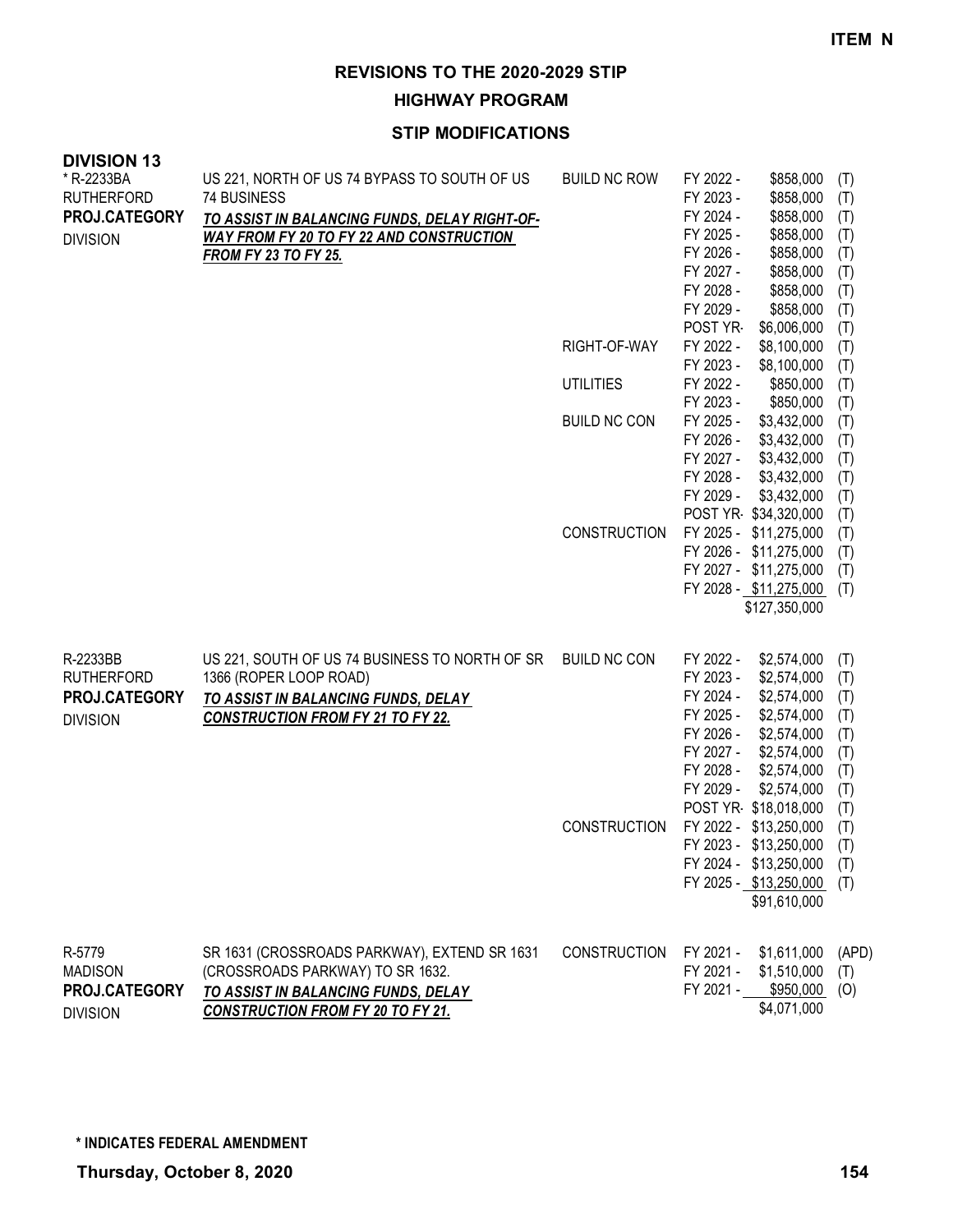**HIGHWAY PROGRAM**

| <b>DIVISION 13</b><br>* R-5804<br><b>MITCHELL</b><br>PROJ.CATEGORY<br><b>REGIONAL</b> | NC 226, BLUE RIDGE PARKWAY TO SR 1274 (SUMMIT<br>AVENUE). WIDEN TO 3-LANES.<br>TO ASSIST IN BALANCING FUNDS, DELAY RIGHT-OF-<br>WAY FROM FY 21 TO FY 29 AND CONSTRUCTION<br>FROM FY 24 TO POST YEAR.                                                                                                                                                          | RIGHT-OF-WAY<br><b>UTILITIES</b><br><b>CONSTRUCTION</b>                        | FY 2029 -<br>POST YR-<br>\$1,190,000<br>FY 2029 -<br>POST YR-<br>POST YR \$27,500,000<br>\$29,200,000                                                                                                                                                                                                                                           | \$10,000<br>(T)<br>(T)<br>\$10,000<br>(T)<br>\$490,000<br>(T)<br>(T)                                                                                                                              |
|---------------------------------------------------------------------------------------|---------------------------------------------------------------------------------------------------------------------------------------------------------------------------------------------------------------------------------------------------------------------------------------------------------------------------------------------------------------|--------------------------------------------------------------------------------|-------------------------------------------------------------------------------------------------------------------------------------------------------------------------------------------------------------------------------------------------------------------------------------------------------------------------------------------------|---------------------------------------------------------------------------------------------------------------------------------------------------------------------------------------------------|
| * R-5837<br><b>MADISON</b><br>PROJ.CATEGORY<br><b>REGIONAL</b>                        | US 25, US 25/70 BUSINESS (NORTH MAIN STREET) TO<br>SR 1143 (BRUSH CREEK ROAD). WIDEN TO MULTI-<br>LANES.<br>TO ASSIST IN BALANCING FUNDS, DELAY RIGHT-OF-<br><b>WAY FROM FY 22 TO FY 29 AND CONSTRUCTION</b><br><b>FROM FY 24 TO POST YEAR.</b>                                                                                                               | RIGHT-OF-WAY<br><b>UTILITIES</b><br><b>CONSTRUCTION</b>                        | FY 2029 -<br>POST YR \$10,890,000<br>FY 2029 -<br>POST YR<br>\$1,290,000<br>POST YR \$24,000,000<br>\$36,200,000                                                                                                                                                                                                                                | \$10,000<br>(T)<br>(T)<br>\$10,000<br>(T)<br>(T)<br>(T)                                                                                                                                           |
| R-5880<br><b>RUTHERFORD</b><br>PROJ.CATEGORY<br><b>REGIONAL</b>                       | US 221, SR 2201 (THUNDER ROAD) / SR 1005 (COXE<br>ROAD) INTERSECTION. IMPROVE INTERSECTION.<br>TO ASSIST IN BALANCING FUNDS, DELAY RIGHT-OF-<br><b>WAY FROM FY 24 TO FY 29 AND CONSTRUCTION</b><br><b>FROM FY 25 TO POST YEAR.</b>                                                                                                                            | RIGHT-OF-WAY<br><b>UTILITIES</b><br><b>CONSTRUCTION</b>                        | FY 2029 -<br>FY 2029 -<br>POST YR-<br>\$1,000,000                                                                                                                                                                                                                                                                                               | \$100,000<br>(NHP)<br>\$100,000<br>(NHP)<br>\$800,000<br>(NHP)                                                                                                                                    |
| R-5964<br><b>McDOWELL</b><br>PROJ.CATEGORY<br><b>EXEMPT</b>                           | NEW ROUTE, CONSTRUCT ACCESS ROAD TO<br>UNIVERSAL PROPERTY.<br>TO ALLOW ADDITIONAL TIME FOR PLANNING AND<br>DESIGN, DELAY CONSTRUCTION FROM FY 20 TO FY<br>21.                                                                                                                                                                                                 | <b>CONSTRUCTION</b>                                                            | FY 2021 -                                                                                                                                                                                                                                                                                                                                       | \$600,000<br>(APD)<br>\$600,000                                                                                                                                                                   |
| * U-2801A<br><b>BUNCOMBE</b><br>PROJ.CATEGORY<br><b>REGIONAL</b>                      | US 25A (SWEETEN CREEK ROAD), US 25<br>(HENDERSONVILLE ROAD) TO SR 3081 (ROCK HILL<br>ROAD)<br><b>COST INCREASE EXCEEDING \$2 MILLION AND 25%</b><br>THRESHOLDS. ADD UTILITIES IN FY 24 NOT<br><b>PREVIOUSLY PROGRAMMED. TO ASSIST IN</b><br><b>BALANCING FUNDS, DELAY RIGHT-OF-WAY FROM FY</b><br>21 TO FY 24 AND CONSTRUCTION FROM FY 23 TO FY<br><u>27.</u> | <b>BUILD NC ROW</b><br>RIGHT-OF-WAY<br><b>UTILITIES</b><br><b>CONSTRUCTION</b> | FY 2024 -<br>FY 2025 -<br>FY 2026 -<br>FY 2027 -<br>FY 2028 -<br>FY 2029 -<br>POST YR<br>\$2,313,000<br>FY 2024 -<br>\$3,150,000<br>FY 2025 -<br>\$3,150,000<br>FY 2024 -<br>\$2,200,000<br>FY 2025 -<br>\$2,200,000<br>FY 2027 -<br>\$7,950,000<br>FY 2028 -<br>\$7,950,000<br>FY 2029 -<br>\$7,950,000<br>POST YR \$7,950,000<br>\$46,355,000 | \$257,000<br>(T)<br>\$257,000<br>(T)<br>$$257,000$ (T)<br>\$257,000<br>(T)<br>\$257,000<br>(T)<br>\$257,000<br>(T)<br>(T)<br>(T)<br>(T)<br>(T)<br>(T)<br>(BGANY)<br>(BGANY)<br>(BGANY)<br>(BGANY) |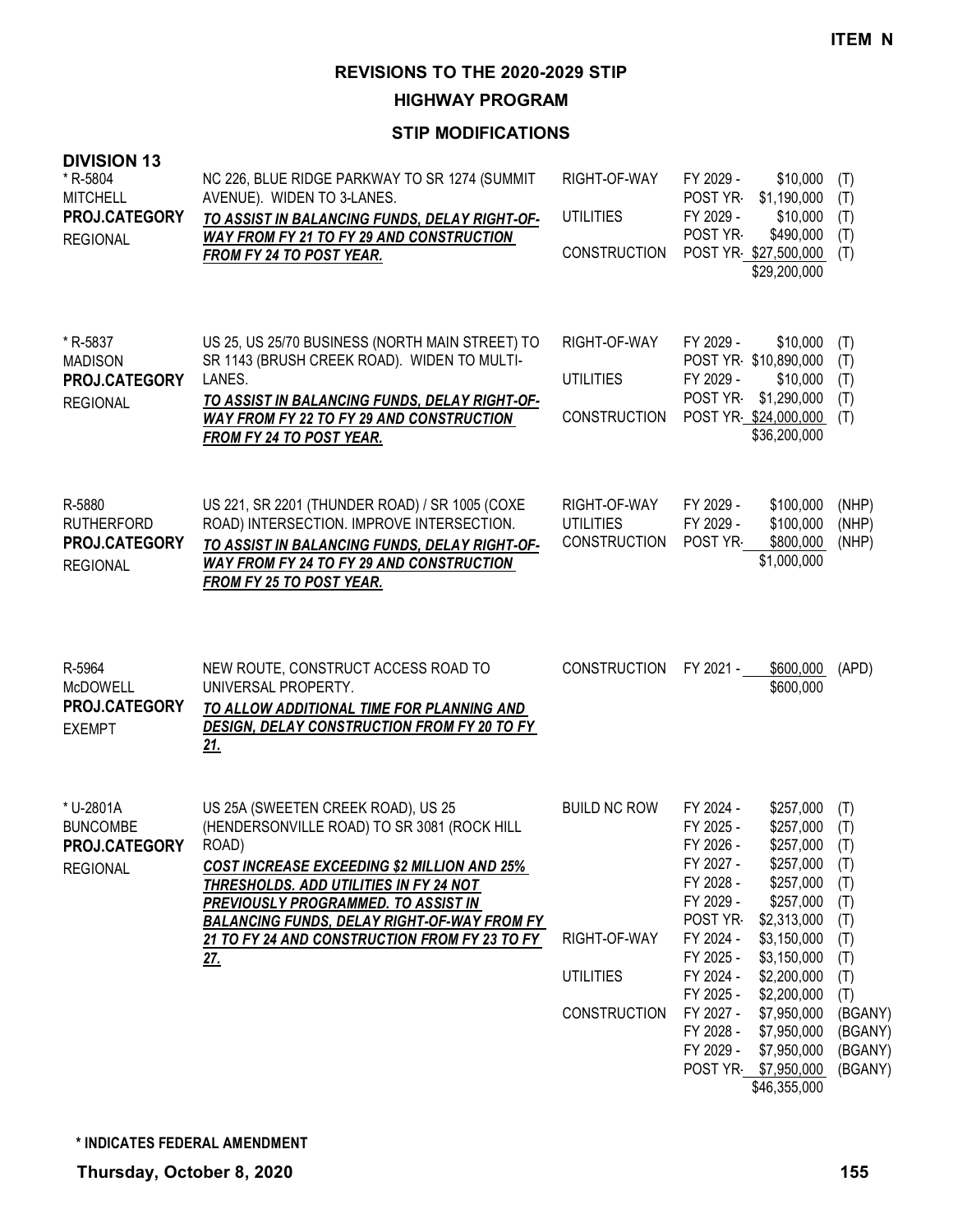**HIGHWAY PROGRAM**

| <b>DIVISION 13</b><br>U-3403B<br><b>BUNCOMBE</b><br>PROJ.CATEGORY<br><b>REGIONAL</b>         | NC 191 (BREVARD ROAD - OLD HAYWOOD ROAD), SR<br>3498 (LEDBETTER ROAD) TO NORTH OF BLUE RIDGE<br>PARKWAY.<br>TO ASSIST IN BALANCING FUNDS, DELAY RIGHT-OF-<br><b>WAY FROM FY 24 TO FY 29 AND CONSTRUCTION</b><br>FROM FY 27 TO POST YEAR.                                                                                | RIGHT-OF-WAY<br><b>UTILITIES</b><br><b>CONSTRUCTION</b> | FY 2029 -<br>\$10,000<br>POST YR-<br>\$5,090,000<br>FY 2029 -<br>\$10,000<br>POST YR<br>\$590,000<br>POST YR \$16,400,000<br>\$22,100,000                                                                                                                                        | (T)<br>(T)<br>(T)<br>(T)<br>(T)                                                        |
|----------------------------------------------------------------------------------------------|-------------------------------------------------------------------------------------------------------------------------------------------------------------------------------------------------------------------------------------------------------------------------------------------------------------------------|---------------------------------------------------------|----------------------------------------------------------------------------------------------------------------------------------------------------------------------------------------------------------------------------------------------------------------------------------|----------------------------------------------------------------------------------------|
| * U-4700A<br><b>BURKE</b><br>CALDWELL<br><b>CATAWBA</b><br>PROJ.CATEGORY<br><b>STATEWIDE</b> | US 321, NORTH OF US 70 IN HICKORY TO US 321A<br>TO ASSIST IN BALANCING FUNDS, DELAY RIGHT-OF-<br>WAY FROM FY 20 TO FY 21. TO ASSIST IN<br><b>BALANCING FUNDS AND TO ALLOW FOR</b><br><b>ADDITIONAL TIME FOR RIGHT-OF-WAY ACQUISITION</b><br>AND UTILITIES RELOCATION, DELAY CONSTRUCTION<br><b>FROM FY 21 TO FY 25.</b> | <b>GARVEE ROW</b>                                       | FY 2021 -<br>\$3,861,000<br>FY 2022 -<br>\$3,861,000<br>FY 2023 -<br>\$3,861,000<br>FY 2024 -<br>\$3,861,000<br>FY 2025 -<br>\$3,861,000<br>FY 2026 -<br>\$3,861,000<br>FY 2027 -<br>\$3,861,000<br>FY 2028 -<br>\$3,861,000<br>FY 2029 -<br>\$3,861,000<br>POST YR \$23,166,000 | (NHP)<br>(NHP)<br>(NHP)<br>(NHP)<br>(NHP)<br>(NHP)<br>(NHP)<br>(NHP)<br>(NHP)<br>(NHP) |
|                                                                                              |                                                                                                                                                                                                                                                                                                                         | RIGHT-OF-WAY                                            | FY 2021 -<br>\$2,000,000<br>FY 2021 -<br>\$5,000,000<br>FY 2022 -<br>\$2,000,000<br>FY 2022 -<br>\$5,000,000<br>FY 2023 -<br>\$5,000,000                                                                                                                                         | (NHP)<br>(S(M))<br>(NHP)<br>(S(M))<br>(S(M))                                           |
|                                                                                              |                                                                                                                                                                                                                                                                                                                         | <b>CONSTRUCTION</b>                                     | FY 2025 - \$31,260,000<br>FY 2025 -<br>\$700,000<br>FY 2026 - \$31,260,000<br>FY 2027 - \$31,260,000<br>FY 2028 - \$31,260,000<br>FY 2029 - \$31,260,000<br>\$233,915,000                                                                                                        | (NHP)<br>(L)<br>(NHP)<br>(NHP)<br>(NHP)<br>(NHP)                                       |
| * U-4700AA<br>CALDWELL<br><b>BURKE</b><br>PROJ.CATEGORY<br><b>STATEWIDE</b>                  | US 321, INTERIM STRUCTURE IMPROVEMENTS TO US<br>321 SOUTHBOUND BRIDGE OVER LAKE HICKORY.<br>ADD SEGMENT AA NOT PREVIOUSLY PROGRAMMED<br><b>AT REQUEST OF DIVISION.</b>                                                                                                                                                  | <b>CONSTRUCTION</b>                                     | FY 2021 -<br>\$2,000,000<br>\$2,000,000                                                                                                                                                                                                                                          | (NHP)                                                                                  |
| * U-4739<br><b>BUNCOMBE</b><br>PROJ.CATEGORY<br><b>DIVISION</b>                              | SR 3556 (AMBOYROAD/ MEADOW ROAD), I-240 TO NC<br>81/SR 3214 (BILTMORE AVENUE). WIDEN TO MULTI-<br>LANES WITH NEW BRIDGE OVER THE FRENCH<br><b>BROAD RIVER.</b><br>TO ASSIST IN BALANCING FUNDS, DELAY RIGHT-OF-<br><b>WAY FROM FY 22 TO FY 25 AND CONSTRUCTION</b><br><b>FROM FY 25 TO FY 29.</b>                       | RIGHT-OF-WAY<br><b>UTILITIES</b><br><b>CONSTRUCTION</b> | FY 2025 -<br>\$3,300,000<br>FY 2026 -<br>\$9,900,000<br>\$1,600,000<br>FY 2025 -<br>FY 2029 -<br>\$8,625,000<br>POST YR \$25,875,000<br>\$49,300,000                                                                                                                             | (BGANY)<br>(BGANY)<br>(BGANY)<br>(BGANY)<br>(BGANY)                                    |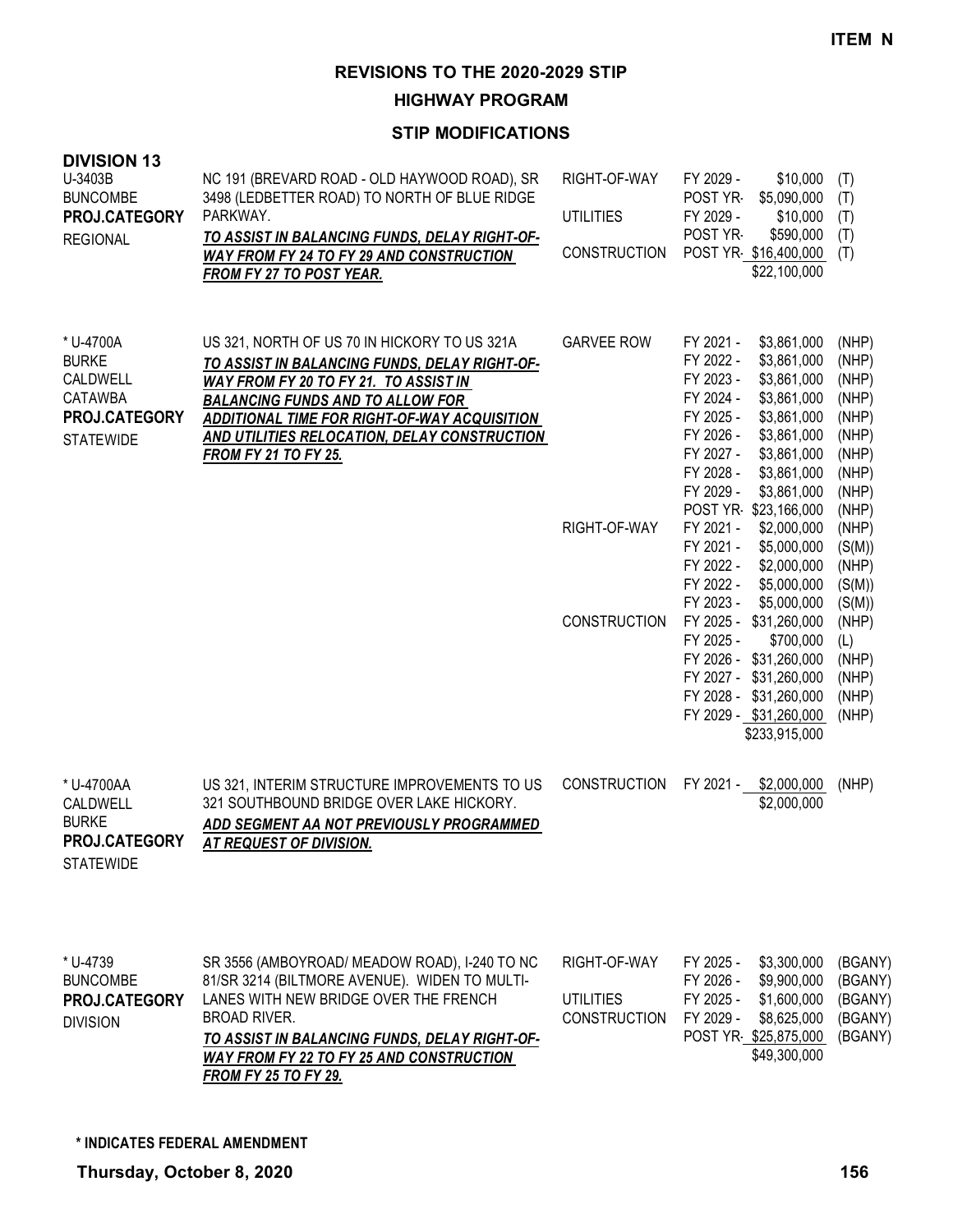**HIGHWAY PROGRAM**

| <b>DIVISION 13</b><br>U-5019A<br><b>BUNCOMBE</b><br>PROJ.CATEGORY<br><b>DIVISION</b> | RIVERWAY MULTI-MODAL NETWORK, TOWN BRANCH<br><b>GREENWAY</b><br><b>TO ASSIST IN BALANCING FUNDS, DELAY</b><br><b>CONSTRUCTION FROM FY 20 TO FY 21.</b>                                                                                                        | <b>CONSTRUCTION</b>                                     | FY 2021 -<br>FY 2021 -<br>FY 2022 - \$1,706,000                           | \$1,706,000<br>\$855,000<br>\$4,267,000                                             | (BGANY)<br>(L)<br>(BGANY)       |
|--------------------------------------------------------------------------------------|---------------------------------------------------------------------------------------------------------------------------------------------------------------------------------------------------------------------------------------------------------------|---------------------------------------------------------|---------------------------------------------------------------------------|-------------------------------------------------------------------------------------|---------------------------------|
| * U-5019E<br><b>BUNCOMBE</b><br>PROJ.CATEGORY<br><b>DIVISION</b>                     | RIVERWAY MULTI-MODAL NETWORK, CRAVEN<br>STREET BRIDGE IMPROVEMENTS OVER THE FRENCH<br><b>BROAD RIVER</b><br>TO ASSIST IN BALANCING FUNDS, DELAY<br><b>CONSTRUCTION FROM FY 22 TO FY 24.</b>                                                                   | <b>CONSTRUCTION</b>                                     | FY 2024 -<br>FY 2024 -                                                    | \$4,200,000<br>\$1,050,000<br>\$5,250,000                                           | (BGANY)<br>(L)                  |
| * U-5781<br><b>BUNCOMBE</b><br>PROJ.CATEGORY<br><b>REGIONAL</b>                      | US 25 (MERRIMON AVENUE), INTERSECTION OF US 25<br>(MERRIMON AVENUE) AND EDGEWOOD ROAD.<br><b>IMPROVE INTERSECTION.</b><br>TO ASSIST IN BALANCING FUNDS, DELAY RIGHT-OF-<br><b>WAY FROM FY 21 TO FY 29 AND CONSTRUCTION</b><br><b>FROM FY 23 TO POST YEAR.</b> | RIGHT-OF-WAY<br><b>CONSTRUCTION</b>                     | FY 2029 -<br>POST YR                                                      | \$180,000<br>\$850,000<br>\$1,030,000                                               | (T)<br>(T)                      |
| * U-5782<br><b>BUNCOMBE</b><br>PROJ.CATEGORY<br><b>REGIONAL</b>                      | US 25 (MERRIMON AVENUE), INTERSECTION OF US 25<br>(MERRIMON AVENUE) AND W. T. WEAVER<br>BOULEVARD. IMPROVE INTERSECTION.<br>TO ASSIST IN BALANCING FUNDS, DELAY RIGHT-OF-<br><b>WAY FROM FY 21 TO FY 29 AND CONSTRUCTION</b><br>FROM FY 23 TO POST YEAR.      | RIGHT-OF-WAY<br><b>CONSTRUCTION</b>                     | FY 2029 -<br>POST YR \$1,750,000                                          | \$45,000<br>\$1,795,000                                                             | (T)<br>(T)                      |
| * U-5832<br><b>BUNCOMBE</b><br>PROJ.CATEGORY<br><b>DIVISION</b>                      | NC 81 (SWANNANOA RIVER ROAD), SR 3214<br>(BILTMORE AVENUE) TO US 74A (SOUTH TUNNEL<br>ROAD). WIDEN EXISTING ROADWAY.<br>TO ASSIST IN BALANCING FUNDS, DELAY RIGHT-OF-<br><b>WAY FROM FY 22 TO FY 29 AND CONSTRUCTION</b><br>FROM FY 24 TO POST YEAR.          | RIGHT-OF-WAY<br><b>UTILITIES</b><br>CONSTRUCTION        | FY 2029 -<br>POST YR-<br>FY 2029 -<br>POST YR-<br>POST YR                 | \$10,000<br>\$2,990,000<br>\$10,000<br>\$340,000<br>\$7,400,000 (T)<br>\$10,750,000 | (T)<br>(T)<br>(T)<br>(T)        |
| U-5835<br>McDOWELL<br>PROJ.CATEGORY<br><b>DIVISION</b>                               | US 221 BUSINESS, US 221/NC 226 TO GEORGIA<br>AVENUE. WIDEN EXISTING ROADWAY.<br>TO ASSIST IN BALANCING FUNDS, DELAY RIGHT-OF-<br><b>WAY FROM FY 21 TO FY 23 AND CONSTRUCTION</b><br><b>FROM FY 24 TO FY 25.</b>                                               | RIGHT-OF-WAY<br><b>UTILITIES</b><br><b>CONSTRUCTION</b> | FY 2023 -<br>FY 2023 -<br>FY 2025 -<br>FY 2026 -<br>FY 2027 - \$4,000,000 | \$1,400,000<br>\$170,000<br>\$4,000,000<br>\$4,000,000<br>\$13,570,000              | (T)<br>(T)<br>(T)<br>(T)<br>(T) |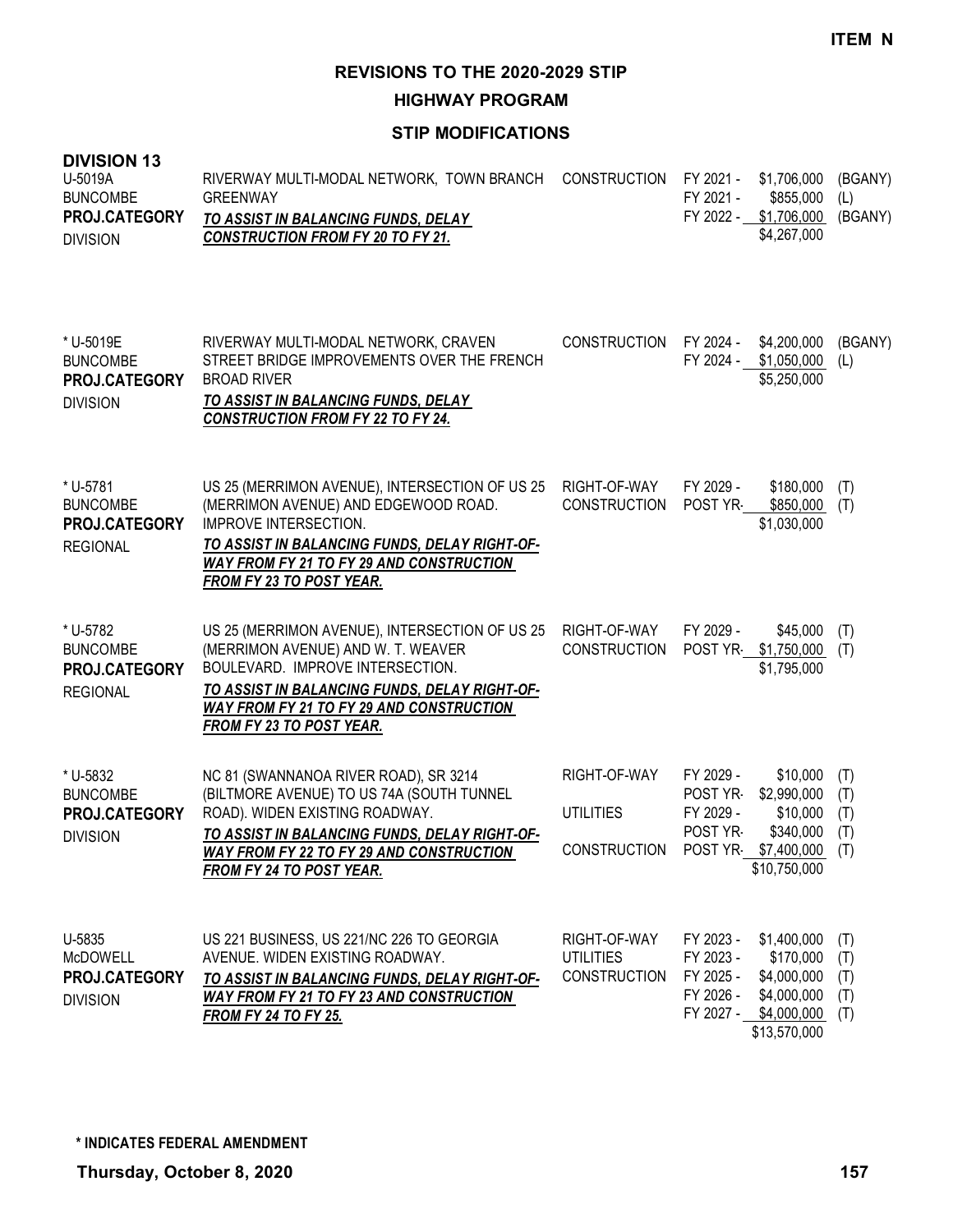**HIGHWAY PROGRAM**

| <b>DIVISION 13</b><br>U-5836<br><b>BURKE</b><br>PROJ.CATEGORY<br><b>REGIONAL</b> | NC 181, SR 1414 (ST MARY'S CHURCH ROAD) TO<br>MORGANTON ETJ. WIDEN EXISTING ROADWAY.<br>TO ASSIST IN BALANCING FUNDS, DELAY<br><b>CONSTRUCTION FROM FY 24 TO FY 29.</b>                                                                                              | <b>CONSTRUCTION</b>                                     | FY 2029 -<br>\$10,000<br>(T)<br>\$9,690,000<br>POST YR<br>(T)<br>\$9,700,000                                                                                                  |
|----------------------------------------------------------------------------------|----------------------------------------------------------------------------------------------------------------------------------------------------------------------------------------------------------------------------------------------------------------------|---------------------------------------------------------|-------------------------------------------------------------------------------------------------------------------------------------------------------------------------------|
| * U-5837<br><b>BUNCOMBE</b><br>PROJ.CATEGORY<br><b>DIVISION</b>                  | SR 2002 (RICEVILLE ROAD), US 70 (TUNNEL ROAD) TO<br>SR 2285 (CLEAR VISTA LANE). UPGRADE ROADWAY.<br>TO ASSIST IN BALANCING FUNDS, DELAY RIGHT-OF-<br><b>WAY FROM FY 22 TO FY 29 AND CONSTRUCTION</b><br><u>FROM FY 23 TO POST YEAR.</u>                              | RIGHT-OF-WAY<br><b>CONSTRUCTION</b>                     | FY 2029 -<br>\$100,000<br>(T)<br>POST YR \$1,900,000<br>(T)<br>\$2,000,000                                                                                                    |
| * U-5971B<br><b>BUNCOMBE</b><br>PROJ.CATEGORY<br><b>REGIONAL</b>                 | ASHEVILLE, US 19 (PATTON AVENUE) AND NC 63<br>(NEW LEICESTER HIGHWAY). CONSTRUCT FINAL<br>INTERSECTION IMPROVEMENTS.<br>TO ASSIST IN BALANCING FUNDS, DELAY RIGHT-OF-<br><b>WAY FROM FY 20 TO FY 29 AND CONSTRUCTION</b><br><b>FROM FY 23 TO POST YEAR.</b>          | RIGHT-OF-WAY<br><b>UTILITIES</b><br><b>CONSTRUCTION</b> | \$10,000<br>FY 2029 -<br>(T)<br>\$390,000<br>POST YR<br>(T)<br>\$100,000<br>FY 2029 -<br>(T)<br>POST YR<br>\$2,200,000<br>(T)<br>\$2,700,000                                  |
| * U-5972<br><b>BUNCOMBE</b><br>PROJ.CATEGORY<br><b>REGIONAL</b>                  | ASHEVILLE, NC 63 (NEW LEICESTER HIGHWAY), US<br>19/23 (PATTON AVENUE) TO NEWFOUND ROAD.<br>CONSTRUCT ACCESS MANAGEMENT<br><u>TO ASSIST IN BALANCING FUNDS, DELAY RIGHT-OF-</u><br><b>WAY FROM FY 22 TO FY 29 AND CONSTRUCTION</b><br><b>FROM FY 25 TO POST YEAR.</b> | RIGHT-OF-WAY<br><b>UTILITIES</b><br><b>CONSTRUCTION</b> | FY 2029 -<br>\$10,000<br>(T)<br>POST YR \$11,790,000<br>(T)<br>FY 2029 -<br>\$140,000<br>(T)<br>POST YR-<br>\$1,260,000<br>(T)<br>POST YR \$15,200,000<br>(T)<br>\$28,400,000 |
| * U-5973<br><b>BUNCOMBE</b><br>PROJ.CATEGORY<br><b>REGIONAL</b>                  | WEAVERVILLE, US 19 BUSINESS (WEAVERVILLE<br>HIGHWAY) AND SR 1740 (NEW STOCK ROAD).<br>CONSTRUCT INTERSECTION IMPROVEMENTS.<br>TO ASSIST IN BALANCING FUNDS, DELAY RIGHT-OF-<br><b>WAY FROM FY 22 TO FY 29 AND CONSTRUCTION</b><br>FROM FY 23 TO POST YEAR.           | RIGHT-OF-WAY<br><b>UTILITIES</b><br><b>CONSTRUCTION</b> | FY 2029 -<br>\$200,000<br>(T)<br>\$100,000<br>FY 2029 -<br>(T)<br>POST YR-<br>\$1,000,000<br>(T)<br>\$1,300,000                                                               |
| * U-5978<br><b>BURKE</b><br>PROJ.CATEGORY<br><b>REGIONAL</b>                     | NC 181, SR 1440 TO SR 1419. WIDEN TO 3-LANES.<br>TO ASSIST IN BALANCING FUNDS, DELAY RIGHT-OF-<br><b>WAY FROM FY 21 TO FY 29 AND CONSTRUCTION</b><br><b>FROM FY 24 TO POST YEAR.</b>                                                                                 | RIGHT-OF-WAY<br><b>UTILITIES</b><br><b>CONSTRUCTION</b> | FY 2029 -<br>\$10,000<br>(T)<br>\$4,090,000<br>POST YR-<br>(T)<br>\$10,000<br>FY 2029 -<br>(T)<br>POST YR-<br>\$490,000<br>(T)<br>POST YR \$13,800,000<br>(T)<br>\$18,400,000 |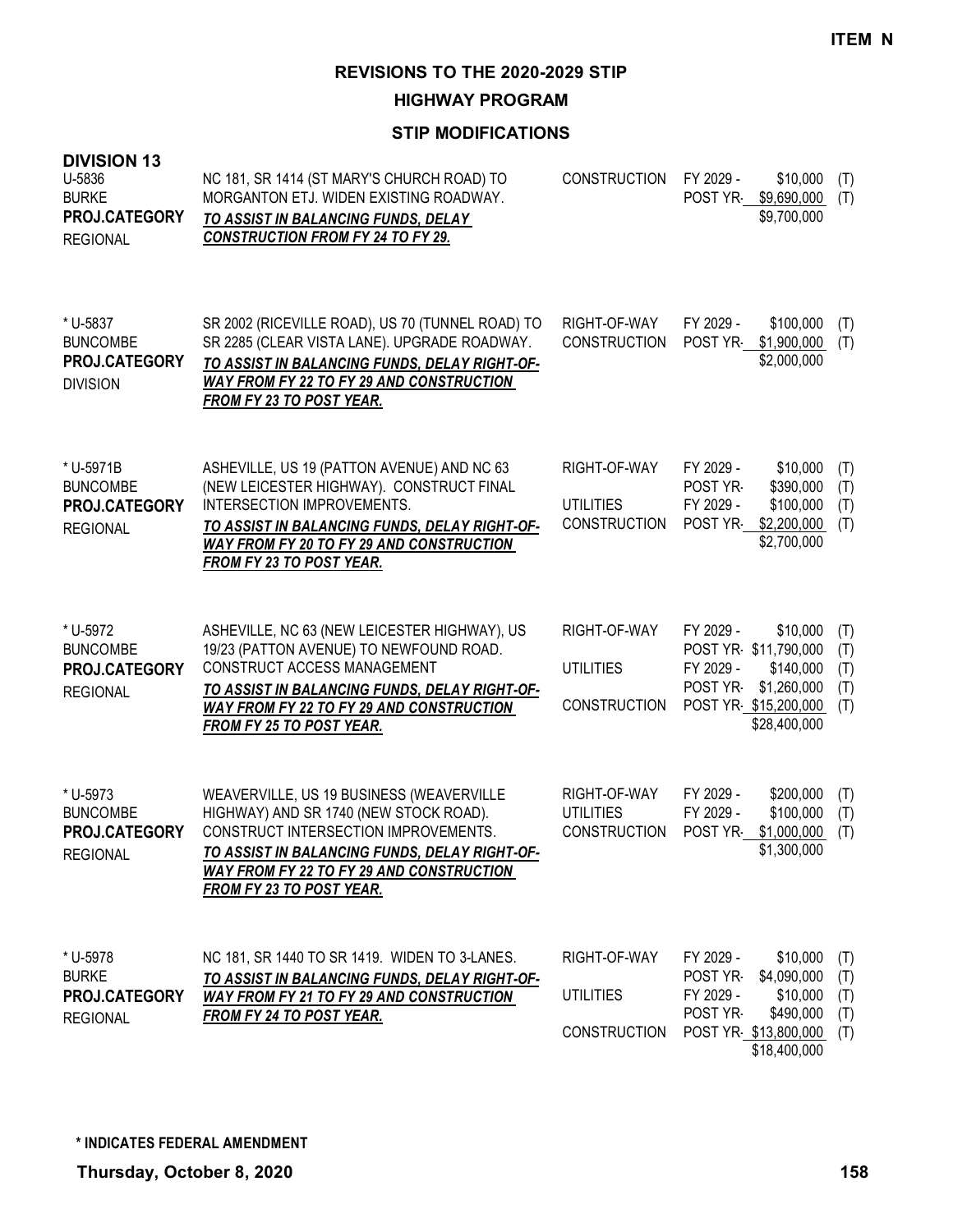**HIGHWAY PROGRAM**

## **STIP MODIFICATIONS**

| <b>DIVISION 13</b><br>* U-6046<br><b>BUNCOMBE</b><br>PROJ.CATEGORY<br><b>DIVISION</b> | NC 81 (SWANNANOA RIVER ROAD), US 70 (TUNNEL<br>ROAD) TO US 74 (SOUTH TUNNEL ROAD). UPGRADE<br>ROADWAY.<br>TO ASSIST IN BALANCING FUNDS, DELAY RIGHT-OF-<br><b>WAY FROM FY 22 TO FY 29 AND CONSTRUCTION</b><br>FROM FY 24 TO POST YEAR. | RIGHT-OF-WAY<br><b>UTILITIES</b><br><b>CONSTRUCTION</b> | FY 2029 -<br>\$10,000<br>POST YR<br>\$6,840,000<br>FY 2029 -<br>\$10,000<br><b>POST YR-</b><br>\$1,190,000<br>POST YR \$15,252,000<br>\$23,302,000   | (T)<br>(T)<br>(T)<br>(T)<br>(T) |
|---------------------------------------------------------------------------------------|----------------------------------------------------------------------------------------------------------------------------------------------------------------------------------------------------------------------------------------|---------------------------------------------------------|------------------------------------------------------------------------------------------------------------------------------------------------------|---------------------------------|
| U-6047<br><b>BUNCOMBE</b><br>PROJ.CATEGORY<br><b>DIVISION</b>                         | NC 112 (SARDIS ROAD/ SANDHILL ROAD), NC 191<br>(BREVARD ROAD) TO US 19/23 (SMOKEY PARK<br>HIGHWAY). WIDEN ROADWAY.<br>TO ASSIST IN BALANCING FUNDS, DELAY RIGHT-OF-<br><b>WAY FROM FY 24 TO FY 25.</b>                                 | RIGHT-OF-WAY<br><b>UTILITIES</b><br><b>CONSTRUCTION</b> | FY 2025 -<br>\$1,300,000<br>FY 2025 -<br>\$1,600,000<br>\$9,350,000<br>FY 2028 -<br>FY 2029 -<br>\$9,350,000<br>POST YR \$18,700,000<br>\$40,300,000 | (T)<br>(T)<br>(T)<br>(T)<br>(T) |
| * U-6048<br><b>HAYWOOD</b><br><b>BUNCOMBE</b><br>PROJ.CATEGORY<br><b>DIVISION</b>     | US 19, US 23, SR 1836 (CHESTNUT MOUNTAIN ROAD)<br>TO SR 1200 (WIGGINS ROAD). UPGRADE ROADWAY.<br>TO ASSIST IN BALANCING FUNDS, DELAY RIGHT-OF-<br><b>WAY FROM FY 21 TO FY 29 AND CONSTRUCTION</b><br><b>FROM FY 24 TO POST YEAR.</b>   | RIGHT-OF-WAY<br><b>UTILITIES</b><br><b>CONSTRUCTION</b> | FY 2029 -<br>\$135,000<br>\$100,000<br><b>POST YR-</b><br>\$4,300,000<br>POST YR<br>\$4,535,000                                                      | (T)<br>(T)<br>(T)               |
| U-6162<br><b>BUNCOMBE</b><br><b>PROJ.CATEGORY</b><br><b>DIVISION</b>                  | SR 1332 (NORTH LOUISIANA AVENUE), US 19/23<br>(PATTON AVENUE) TO SR 1338 (EMMA ROAD).<br>MODERNIZE ROADWAY.<br>TO ASSIST IN BALANCING FUNDS, DELAY<br><b>CONSTRUCTION FROM FY 26 TO POST YEAR.</b>                                     | RIGHT-OF-WAY<br><b>UTILITIES</b><br><b>CONSTRUCTION</b> | FY 2025 -<br>\$500,000<br>FY 2025 -<br>\$100,000<br>POST YR<br>\$5,200,000<br>\$5,800,000                                                            | (BGANY)<br>(BGANY)<br>(BGANY)   |
| W-5813A<br><b>BUNCOMBE</b><br>PROJ.CATEGORY<br><b>REGIONAL</b>                        | US 25, US 25 (MCDOWELL STREET) AT DOCTOR'S<br>DRIVE/ASHEVILLE HIGH SCHOOL ENTRANCE. INSTALL<br>PEDESTRIAN SIGNALS, HIGH VISIBILITY<br>CROSSWALKS, AND CURB RAMPS.<br>TO ASSIST IN BALANCING FUNDS, DELAY                               | <b>CONSTRUCTION</b>                                     | FY 2021 -<br>\$74,000<br>\$74,000                                                                                                                    | (HSIP)                          |

*CONSTRUCTION FROM FY 20 TO FY 21.*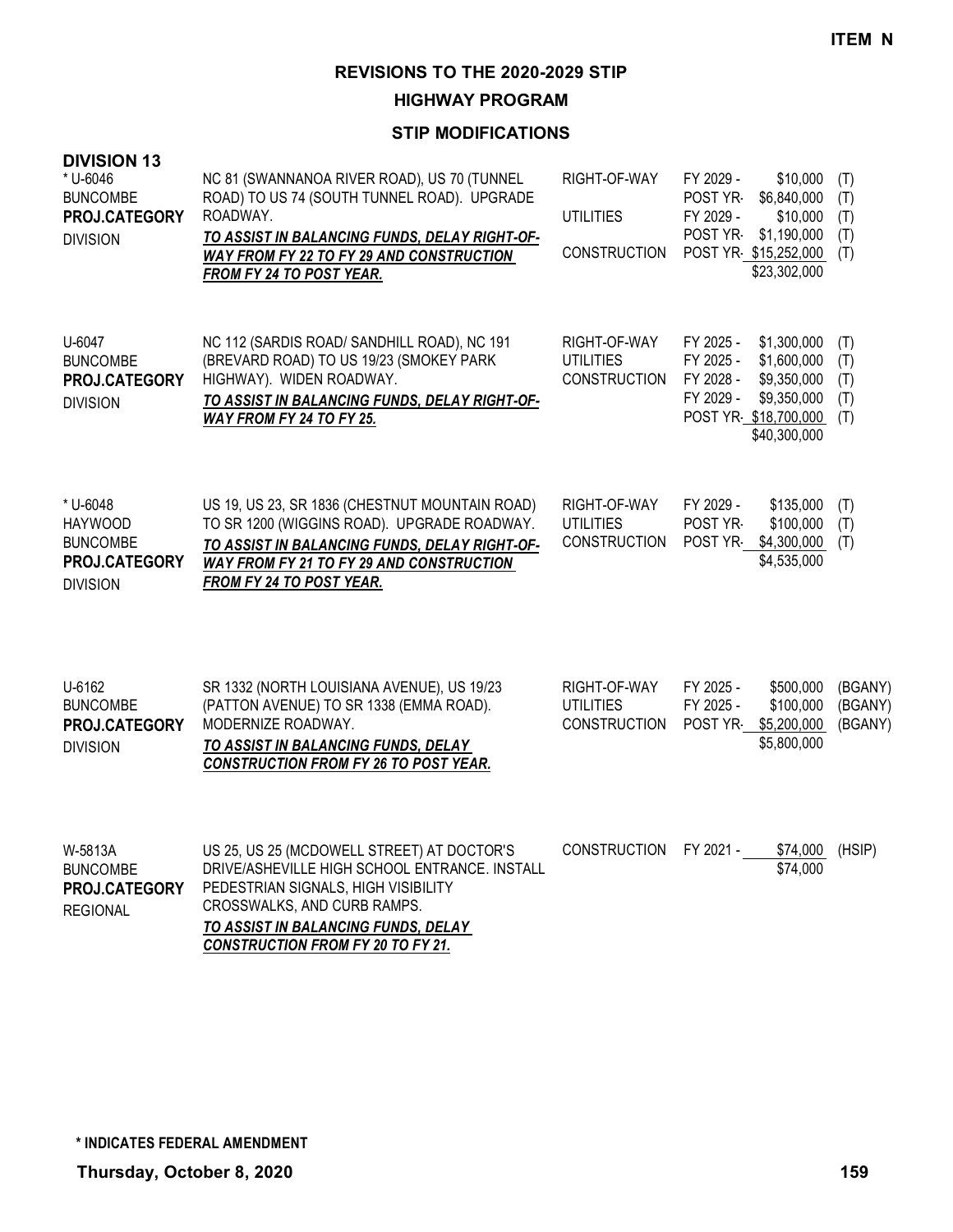**HIGHWAY PROGRAM**

**STIP MODIFICATIONS**

#### **DIVISION 13** VARIOUS, VARIOUS SR LOCATIONS. INSTALL LONG LIFE PAVEMENT MARKINGS. *TO ASSIST IN BALANCING FUNDS, DELAY CONSTRUCTION FROM FY 21 TO FY 22.* CONSTRUCTION FY 2022 - \$1,504,000 (HSIP) \$1,504,000 W-5813B RUTHERFORD **YANCEY** MITCHELL BURKE DIVISION **PROJ.CATEGORY** SR 1332, SR 1332 (N. LOUISIANA AVENUE) AT SR 1338 (EMMA ROAD). INSTALL PEDESTRIAN SIGNAL PHASING, HIGH VISIBILITY CROSSWALKS, SIDEWALK AND CURB RAMPS. *TO ASSIST IN BALANCING FUNDS, DELAY CONSTRUCTION FROM FY 21 TO FY 22.* CONSTRUCTION FY 2022 - \$95,000 (HSIP) \$95,000 W-5813C BUNCOMBE DIVISION **PROJ.CATEGORY** US 25, (1) US 25 AT ALL SOULS CRESCENT, (2) US 25 AT US 25 ALT (LODGE STREET). INSTALL CURB RAMPS, SIDEWALK, AND SIGNAL UPGRADES *TO ASSIST IN BALANCING FUNDS, DELAY CONSTRUCTION FROM FY 20 TO FY 21.* CONSTRUCTION FY 2021 - \$96,000 (HSIP) \$96,000 W-5813D BUNCOMBE REGIONAL **PROJ.CATEGORY** US 19-23-74 ALT, US 19-23-74 ALT (PATTON AVENUE) AT US 19-23 BUS (HAYWOOD ROAD)/SR 1319 (JOHNSTON ROAD). INSTALL PEDESTRIAN SIGNAL PHASING, HIGH VISIBILITY CROSSWALKS AND CURB RAMPS. *TO ASSIST IN BALANCING FUNDS, DELAY CONSTRUCTION FROM FY 20 TO FY 21.* CONSTRUCTION FY 2021 - \$115,000 (HSIP) \$115,000 W-5813E BUNCOMBE REGIONAL **PROJ.CATEGORY** US 19-23-74 ALT, US 19-23-74 ALT (SMOKEY PARK HIGHWAY) AT OLD HAYWOOD ROAD. INSTALL PEDESTRIAN SIGNAL PHASING, HGIH VISIBILITY CROSSWALKS, AND CURB RAMPS. *TO ASSIST IN BALANCING FUNDS, DELAY CONSTRUCTION FROM FY 20 TO FY 21.* CONSTRUCTION FY 2021 - \$70,000 (HSIP) \$70,000 W-5813F BUNCOMBE REGIONAL **PROJ.CATEGORY**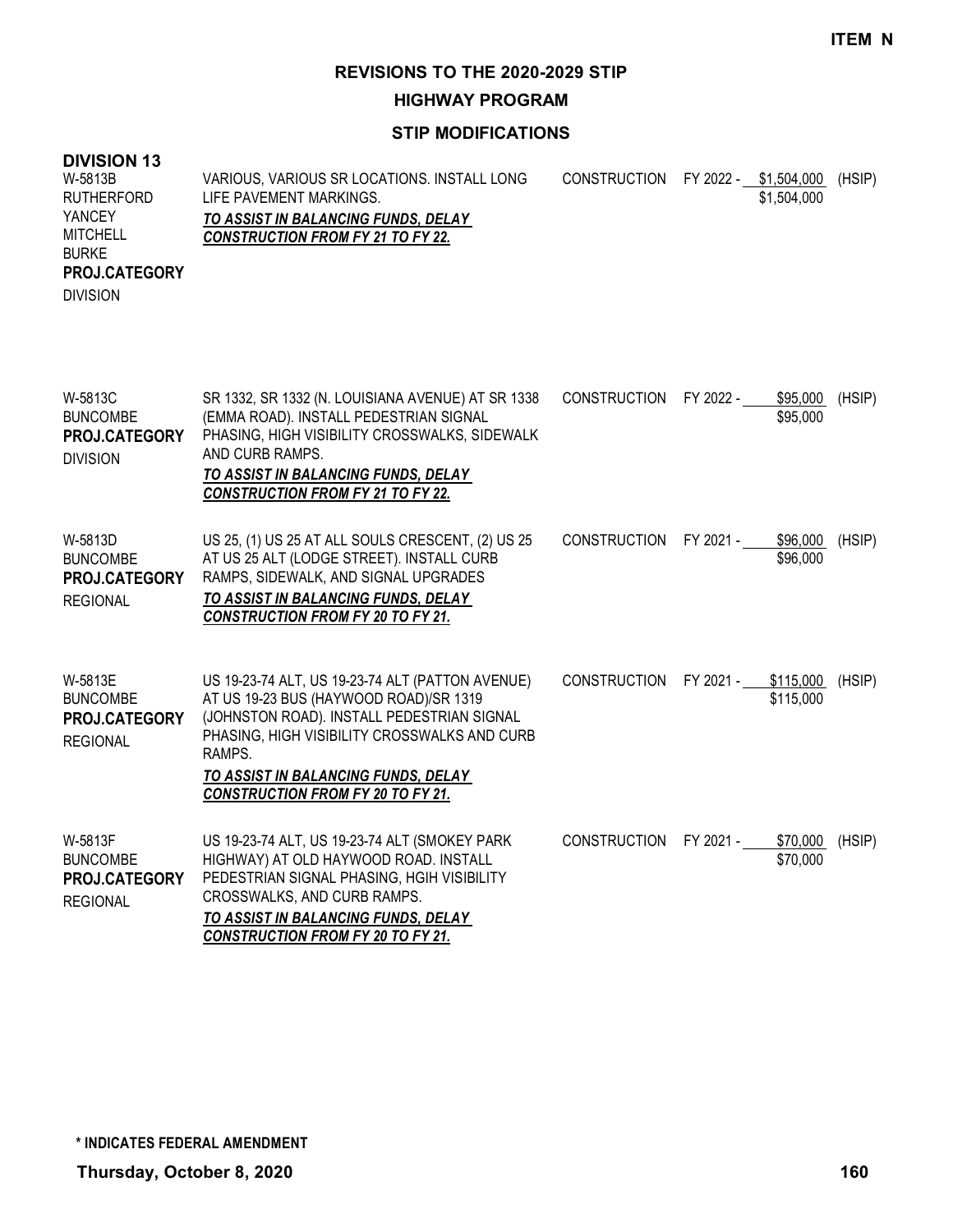**HIGHWAY PROGRAM**

#### **STIP MODIFICATIONS**

| <b>DIVISION 13</b><br>W-5813G<br><b>BUNCOMBE</b><br>PROJ.CATEGORY<br><b>REGIONAL</b> | US 70; US 74 ALT, (1) US 70 (TUNNEL ROAD) AT OLD<br>CHUNNS COVE ROAD, (2) US 74 ALT (S. TUNNEL<br>ROAD) AT MAIN MALL ENTRANCE (EAST LEG), (3) US<br>74ALT (S. TUNNEL ROAD) AT LOWER MALL<br>ENTRANCE. INSTALL CURB RAMPS, SIDEWALK, AND<br>SIGNAL UPGRADES.<br>TO ASSIST IN BALANCING FUNDS, DELAY<br><b>CONSTRUCTION FROM FY 20 TO FY 21.</b> | CONSTRUCTION FY 2021 -           |                        | \$92,000<br>\$92,000       | (HSIP)         |
|--------------------------------------------------------------------------------------|------------------------------------------------------------------------------------------------------------------------------------------------------------------------------------------------------------------------------------------------------------------------------------------------------------------------------------------------|----------------------------------|------------------------|----------------------------|----------------|
| W-5813H<br>YANCEY<br>PROJ.CATEGORY<br><b>REGIONAL</b>                                | NC 197, NC 197 FROM SR 1338 TO THE MITCHELL<br>COUNTY LINE, NEAR GREEN MOUNTAIN. INSTALL<br>SHOULDER GUARDRAIL.<br>TO ASSIST IN BALANCING FUNDS, DELAY<br><b>CONSTRUCTION FROM FY 21 TO FY 22.</b>                                                                                                                                             | CONSTRUCTION FY 2022 -           |                        | \$474,000<br>\$474,000     | (HSIP)         |
| W-5813I<br><b>BUNCOMBE</b><br>PROJ.CATEGORY<br><b>DIVISION</b>                       | SR 2806, SR 2806 (GARREN CREEK ROAD) FROM SR<br>2815 TO SR 2786, NEAR FAIRVIEW. INSTALL<br>SHOULDER GUARDRAIL.<br>TO ASSIST IN BALANCING FUNDS, DELAY<br><b>CONSTRUCTION FROM FY 21 TO FY 22.</b>                                                                                                                                              | CONSTRUCTION FY 2022 -           |                        | \$460,000<br>\$460,000     | (HSIP)         |
| W-5813J<br><b>RUTHERFORD</b><br><b>McDOWELL</b><br>PROJ.CATEGORY<br><b>STATEWIDE</b> | US 221, (1) US 221 IN RUTHERFORD COUNTY FROM<br>US 64 TO THE MCDOWELL COUNTY LINE. (2) US 221 IN<br>MCDOWELL COUNTY ROM THE RUTHERFOD COUNTY<br>LINE TO 1-40. INSTALL SINUSIODAL CENTERLINE<br>RUMBLESTRIPES WITH LONG-LIFE PAVEMENT<br><b>MARKINGS.</b><br>TO ASSIST IN BALANCING FUNDS, DELAY<br><b>CONSTRUCTION FROM FY 21 TO FY 22.</b>    | <b>CONSTRUCTION</b>              | FY 2022 -              | \$501,000<br>\$501,000     | (HSIP)         |
| <b>DIVISION 14</b><br>* A-0009CA<br><b>GRAHAM</b>                                    | US 129, NC 143, SOUTH OF SR 1275 (FIVE POINTS<br>ROAD) TO NC 143; US 129 TO SR 1223 (BEECH CREEK                                                                                                                                                                                                                                               | RIGHT-OF-WAY<br><b>UTILITIES</b> | FY 2021 -<br>FY 2021 - | \$8,500,000<br>\$2,030,000 | (NHP)<br>(NHP) |

**PROJ.CATEGORY** ROAD), UPGRADE ROADWAY.

EXEMPT

*MODIFY A-0009C INTO SEGMENTS CA, CB, AND CC.*

CONSTRUCTION FY 2022 - \$29,000,000 (NHP)

\$39,530,000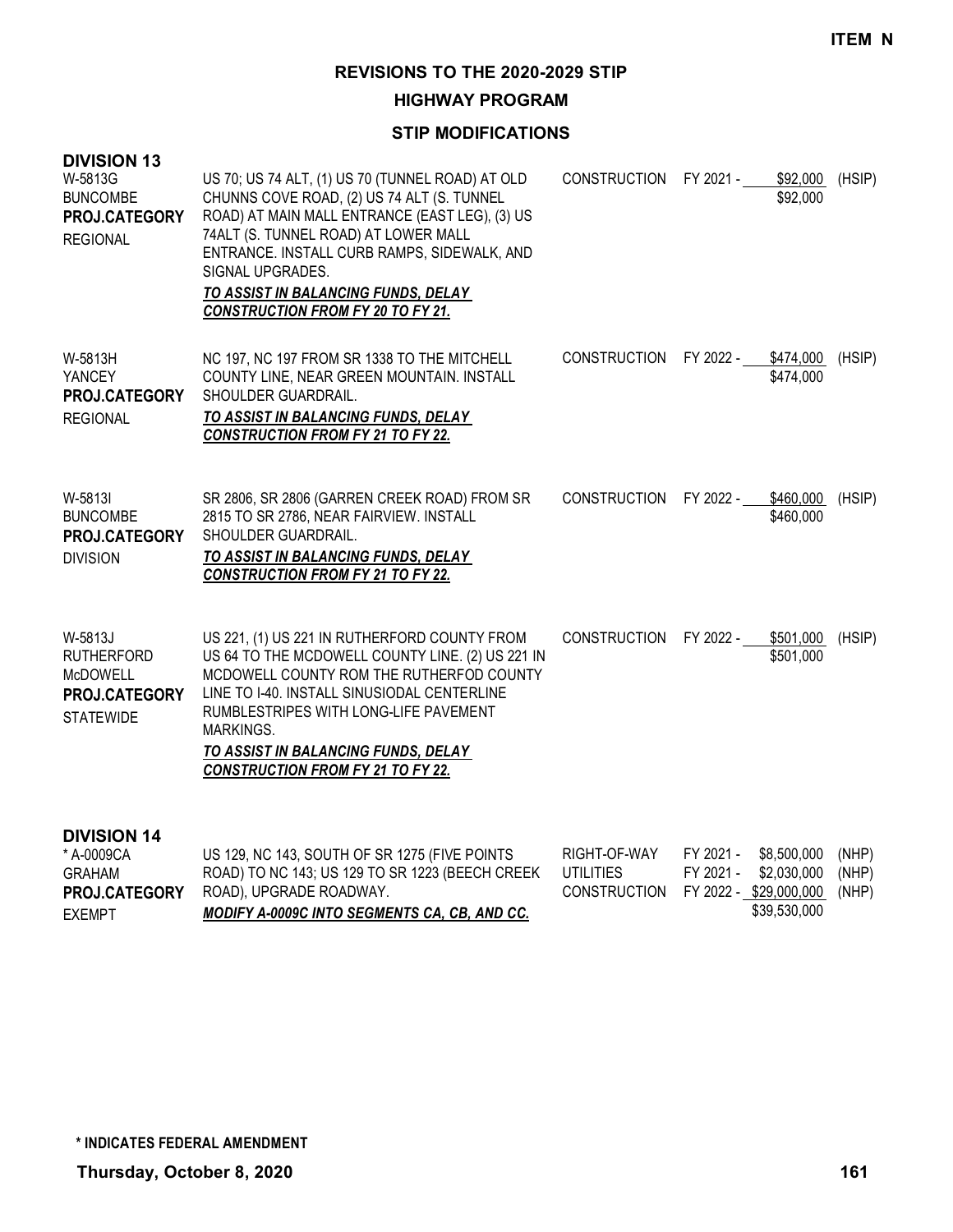**HIGHWAY PROGRAM**

| <b>DIVISION 14</b><br>* A-0009CB<br><b>GRAHAM</b><br>PROJ.CATEGORY<br><b>EXEMPT</b> | NC 143, SR 1223 (BEECH CREEK ROAD) TO 0.5 MILES<br>NORTH OF APPALACHIAN TRAIL, UPGRADE<br>ROADWAY.<br><b>MODIFY A-0009C INTO SEGMENTS CA, CB, AND CC.</b>                                                        | RIGHT-OF-WAY<br><b>UTILITIES</b><br><b>CONSTRUCTION</b> | FY 2021 -<br>\$2,900,000<br>FY 2021 -<br>\$1,300,000<br>FY 2022 - \$38,200,000<br>\$42,400,000 | (NHP)<br>(NHP)<br>(NHP)    |
|-------------------------------------------------------------------------------------|------------------------------------------------------------------------------------------------------------------------------------------------------------------------------------------------------------------|---------------------------------------------------------|------------------------------------------------------------------------------------------------|----------------------------|
| * A-0009CC<br><b>GRAHAM</b><br>PROJ.CATEGORY<br><b>EXEMPT</b>                       | NC 143, NC 28, 0.5 MILES NORTH OF APPALACHIAN<br>TRAIL TO NC 28; NC 143 TO 0.3 MILES EAST OF SR<br>1235 (GUNTERS GAP ROAD), UPGRADE ROADWAY.<br>MODIFY A-0009C INTO SEGMENTS CA, CB, AND CC.                     | RIGHT-OF-WAY<br><b>UTILITIES</b><br><b>CONSTRUCTION</b> | FY 2021 -<br>\$2,300,000<br>\$1,820,000<br>FY 2021 -<br>FY 2023 - \$43,000,000<br>\$47,120,000 | (NHP)<br>(NHP)<br>(NHP)    |
| AV-5850<br><b>MACON</b><br>PROJ.CATEGORY<br><b>DIVISION</b>                         | MACON COUNTY AIRPORT, EXTEND RUNWAY.<br>TO ASSIST IN BALANCING FUNDS, DELAY RIGHT-OF-<br><b>WAY FROM FY 22 TO FY 23 AND CONSTRUCTION</b><br><b>FROM FY 22 TO FY 23.</b>                                          | RIGHT-OF-WAY<br><b>CONSTRUCTION</b>                     | FY 2023 -<br>\$166,000<br>FY 2023 -<br>\$4,834,000<br>\$5,000,000                              | (T)<br>(T)                 |
| B-3186<br><b>HAYWOOD</b><br>PROJ.CATEGORY<br><b>STATEWIDE</b>                       | US 23/US 74, REPLACE BRIDGE 430155, AND BRIDGE<br>430158 OVER RICHLAND CREEK.<br>TO ASSIST IN BALANCING FUNDS, DELAY RIGHT-OF-<br><b>WAY FROM FY 21 TO FY 22 AND CONSTRUCTION</b><br><b>FROM FY 22 TO FY 23.</b> | RIGHT-OF-WAY<br><b>CONSTRUCTION</b>                     | FY 2022 -<br>\$800,000<br>FY 2023 -<br>\$3,050,000<br>FY 2024 -<br>\$3,050,000<br>\$6,900,000  | (NHPB)<br>(NHPB)<br>(NHPB) |
| B-4069<br><b>CHEROKEE</b><br>PROJ.CATEGORY<br><b>DIVISION</b>                       | SR 1326, REPLACE BRIDGE 159 OVER HANGING DOG<br>CREEK.<br>TO ASSIST IN BALANCING FUNDS, DELAY RIGHT-OF-<br><b>WAY FROM FY 21 TO FY 23 AND CONSTRUCTION</b><br><b>FROM FY 21 TO FY 23.</b>                        | RIGHT-OF-WAY<br><b>CONSTRUCTION</b>                     | FY 2023 -<br>\$295,000<br>FY 2023 -<br>\$1,800,000<br>\$2,095,000                              | (BGOFF)<br>(BGOFF)         |
| B-5925<br><b>CHEROKEE</b><br>PROJ.CATEGORY<br><b>DIVISION</b>                       | SR 1548 (OLD HIGHWAY 64), REPLACE BRIDGE 223<br>OVER HIWASSEE RIVER.<br><u>TO ASSIST IN BALANCING FUNDS, DELAY RIGHT-OF-</u><br><u>WAY FROM FY 21 TO FY 22.</u>                                                  | RIGHT-OF-WAY<br><b>CONSTRUCTION</b>                     | FY 2022 -<br>\$260,000<br>FY 2022 - \$2,600,000<br>\$2,860,000                                 | (BGLT5)<br>(BGLT5)         |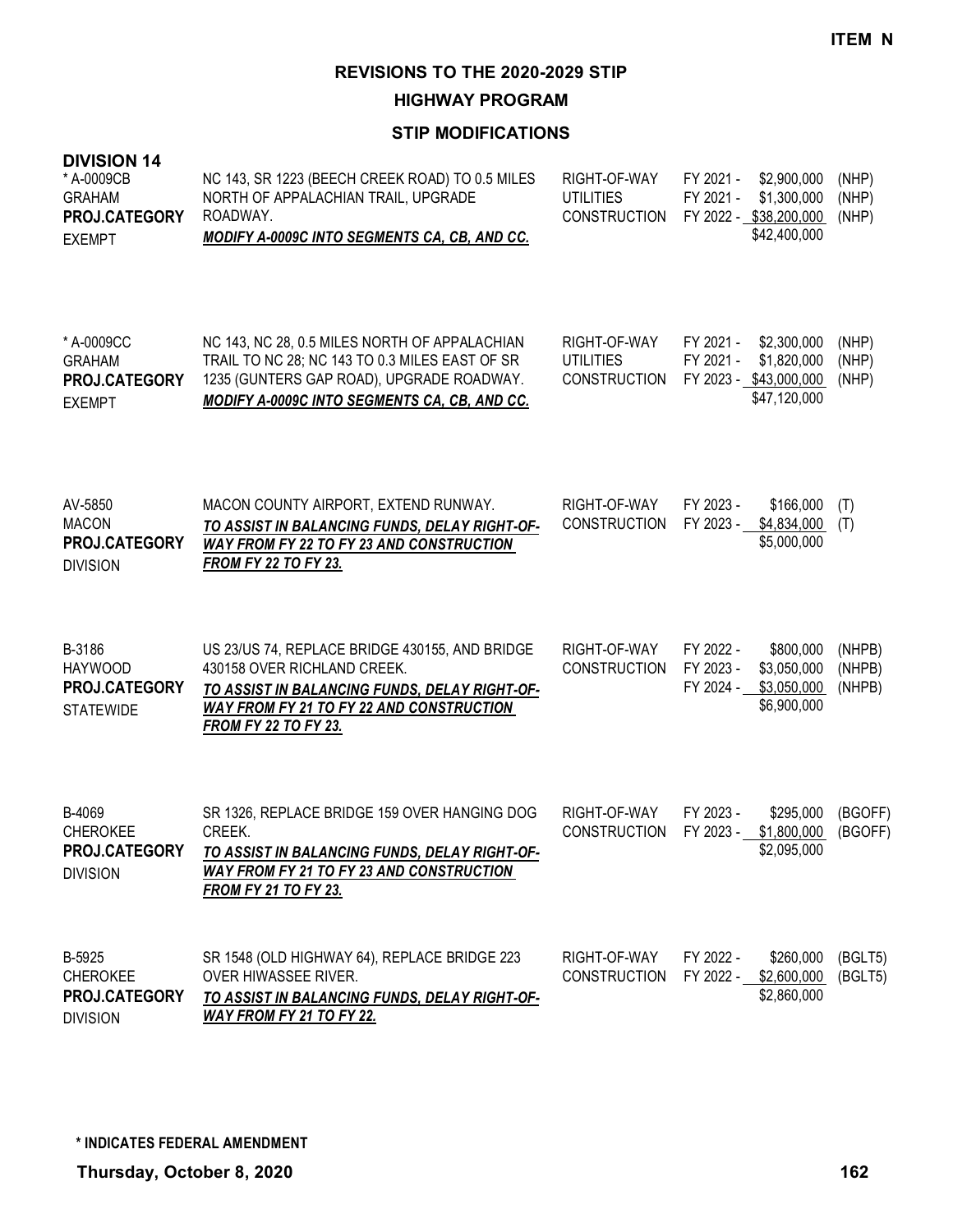**HIGHWAY PROGRAM**

## **STIP MODIFICATIONS**

| <b>DIVISION 14</b><br>B-5929<br><b>HENDERSON</b><br>PROJ.CATEGORY<br><b>DIVISION</b> | TRACY GROVE ROAD, REPLACE BRIDGE 440350<br><b>OVER DEVILS FORK CREEK.</b><br>TO ASSIST IN BALANCING FUNDS, DELAY<br><b>CONSTRUCTION FROM FY 20 TO FY 22.</b>                                                        | CONSTRUCTION                        | FY 2022 -<br>FY 2022 - | \$920,000<br>\$230,000<br>\$1,150,000 | (BGOFF)<br>(L)     |
|--------------------------------------------------------------------------------------|---------------------------------------------------------------------------------------------------------------------------------------------------------------------------------------------------------------------|-------------------------------------|------------------------|---------------------------------------|--------------------|
| B-6025<br><b>MACON</b><br>PROJ.CATEGORY<br><b>DIVISION</b>                           | SR 1114 (SHOPE ROAD), REPLACE BRIDGE 550244<br>OVER N. FORK COWEETA CREEK.<br>TO ASSIST IN BALANCING FUNDS, DELAY RIGHT-OF-<br><b>WAY FROM FY 21 TO FY 22 AND CONSTRUCTION</b><br><b>FROM FY 22 TO FY 23.</b>       | RIGHT-OF-WAY<br><b>CONSTRUCTION</b> | FY 2022 -<br>FY 2023 - | \$15,000<br>\$550,000<br>\$565,000    | (BGOFF)<br>(BGOFF) |
| *B-6026<br><b>MACON</b><br>PROJ.CATEGORY<br><b>DIVISION</b>                          | SR 1500 (WATAUGA ROAD), REPLACE BRIDGE 550214<br>OVER WATAUGA CREEK.<br>TO ASSIST IN BALANCING FUNDS, DELAY RIGHT-OF-<br>WAY FROM FY 23 TO FY 24 AND CONSTRUCTION<br><b>FROM FY 24 TO FY 25.</b>                    | RIGHT-OF-WAY<br><b>CONSTRUCTION</b> | FY 2024 -<br>FY 2025 - | \$50,000<br>\$500,000<br>\$550,000    | (BGOFF)<br>(BGOFF) |
| B-6029<br><b>MACON</b><br>PROJ.CATEGORY<br><b>DIVISION</b>                           | SR 1001 (ELLIJAY ROAD), REPLACE BRIDGE 550009<br>OVER NORTH PRONG ELLIJAY CREEK.<br>TO ASSIST IN BALANCING FUNDS, DELAY RIGHT-OF-<br><b>WAY FROM FY 22 TO FY 23 AND CONSTRUCTION</b><br><b>FROM FY 22 TO FY 23.</b> | RIGHT-OF-WAY<br><b>CONSTRUCTION</b> | FY 2023 -<br>FY 2023 - | \$70,000<br>\$700,000<br>\$770,000    | (BGOFF)<br>(BGOFF) |
| *B-6031<br><b>JACKSON</b><br>PROJ.CATEGORY<br><b>DIVISION</b>                        | SR 1300 (PUMPKINTOWN ROAD), REPLACE BRIDGE<br>490069 OVER SAVANNAH CREEK.<br>TO ASSIST IN BALANCING FUNDS, DELAY RIGHT-OF-<br><b>WAY FROM FY 21 TO FY 24 AND CONSTRUCTION</b><br><b>FROM FY 22 TO FY 25.</b>        | RIGHT-OF-WAY<br><b>CONSTRUCTION</b> | FY 2024 -<br>FY 2025 - | \$80,000<br>\$800,000<br>\$880,000    | (BGOFF)<br>(BGOFF) |
| *B-6034<br><b>JACKSON</b><br>PROJ.CATEGORY<br><b>DIVISION</b>                        | SR 1300 (PUMPKINTOWN ROAD), REPLACE BRIDGE<br>490065 OVER SAVANNAH CREEK.<br>TO ASSIST IN BALANCING FUNDS, DELAY RIGHT-OF-<br><b>WAY FROM FY 21 TO FY 24 AND CONSTRUCTION</b><br><b>FROM FY 22 TO FY 25.</b>        | RIGHT-OF-WAY<br><b>CONSTRUCTION</b> | FY 2024 -<br>FY 2025 - | \$80,000<br>\$800,000<br>\$880,000    | (BGOFF)<br>(BGOFF) |

**Thursday, October 8, 2020 163 \* INDICATES FEDERAL AMENDMENT**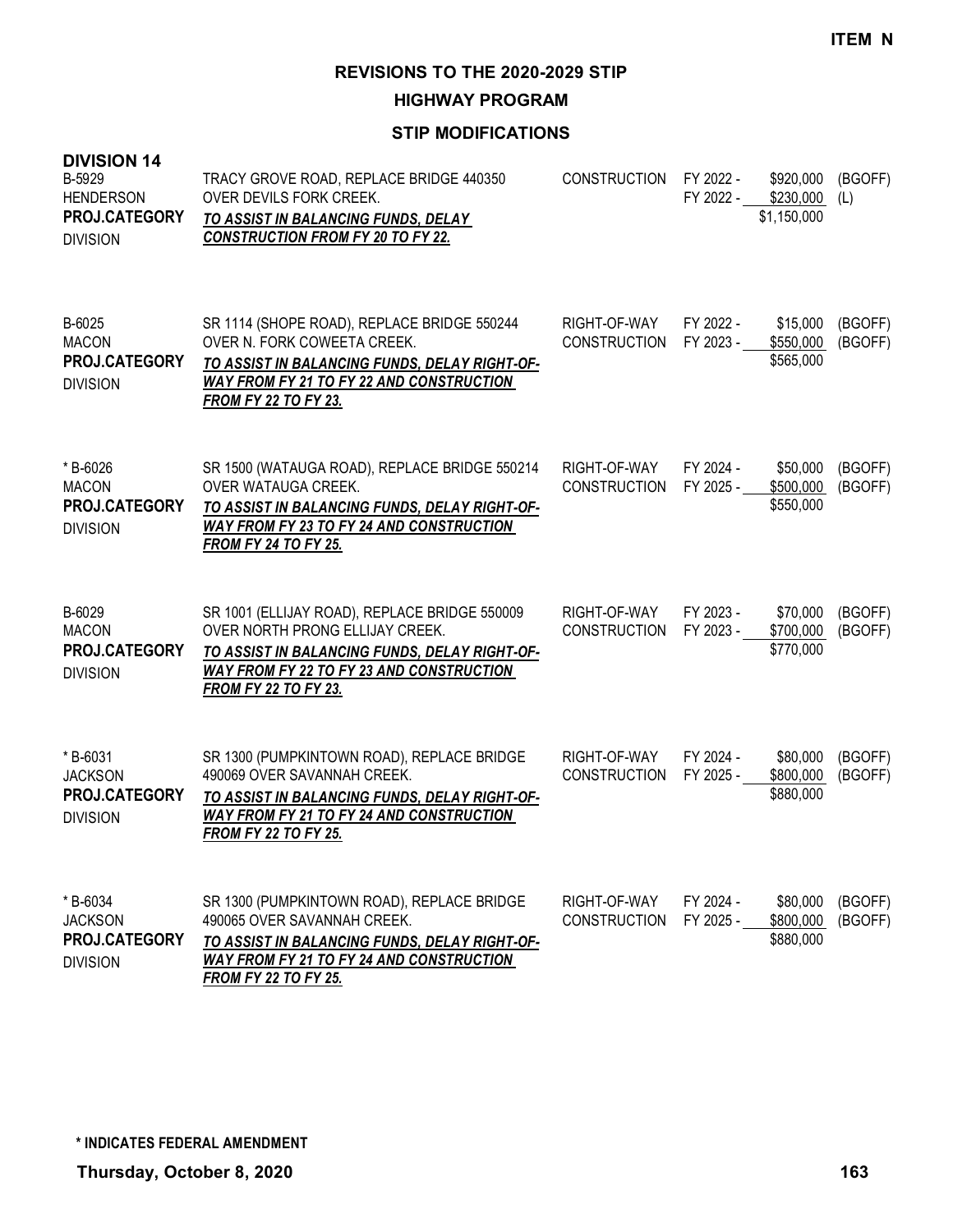**HIGHWAY PROGRAM**

| <b>DIVISION 14</b><br>B-6054A<br><b>HAYWOOD</b><br>PROJ.CATEGORY<br><b>STATEWIDE</b> | I-40, REPLACE BRIDGE 430057 OVER US FOREST<br>SERVICE ROAD/COLD SPRINGS CREEK AT HARMON'S<br>DEN.<br>TO ASSIST IN BALANCING FUNDS, DELAY<br><b>CONSTRUCTION FROM FY 21 TO FY 22.</b>                                                                                                                                                              | <b>ENGINEERING</b><br>RIGHT-OF-WAY<br><b>UTILITIES</b><br><b>CONSTRUCTION</b> | FY 2020 -<br>\$500,000<br>FY 2021 -<br>\$5,000<br>FY 2021 -<br>\$5,000<br>FY 2022 -<br>\$5,000,000<br>\$5,510,000                                                        | (T)<br>(NHPB)<br>(NHPB)<br>(NHPB)           |
|--------------------------------------------------------------------------------------|---------------------------------------------------------------------------------------------------------------------------------------------------------------------------------------------------------------------------------------------------------------------------------------------------------------------------------------------------|-------------------------------------------------------------------------------|--------------------------------------------------------------------------------------------------------------------------------------------------------------------------|---------------------------------------------|
| B-6054C<br><b>HAYWOOD</b><br>PROJ.CATEGORY<br><b>STATEWIDE</b>                       | I-40, REPLACE BRIDGE 430171 OVER SR 1338 (WHITE<br>OAK ROAD) AND JONATHAN CREEK.<br>TO ASSIST IN BALANCING FUNDS, DELAY<br><b>CONSTRUCTION FROM FY 21 TO FY 22.</b>                                                                                                                                                                               | <b>ENGINEERING</b><br>RIGHT-OF-WAY<br><b>UTILITIES</b><br><b>CONSTRUCTION</b> | FY 2020 -<br>\$2,500,000<br>FY 2021 -<br>\$5,000<br>FY 2021 -<br>\$5,000<br>FY 2022 - \$12,500,000<br>FY 2023 - \$12,500,000<br>\$27,510,000                             | (T)<br>(NHPB)<br>(NHPB)<br>(NHPB)<br>(NHPB) |
| B-6054E<br><b>HAYWOOD</b><br>PROJ.CATEGORY<br><b>STATEWIDE</b>                       | 1-40, REPLACE BRIDGE 430142 OVER PIGEON RIVER.<br>TO ASSIST IN BALANCING FUNDS, DELAY<br><b>CONSTRUCTION FROM FY 22 TO FY 23.</b>                                                                                                                                                                                                                 | <b>ENGINEERING</b><br>RIGHT-OF-WAY<br><b>UTILITIES</b><br><b>CONSTRUCTION</b> | FY 2021 -<br>\$2,000,000<br>FY 2021 -<br>\$5,000<br>FY 2021 -<br>\$5,000<br>FY 2023 - \$10,000,000<br>FY 2024 - \$10,000,000<br>\$22,010,000                             | (T)<br>(NHPB)<br>(NHPB)<br>(NHPB)<br>(NHPB) |
| EB-5756<br><b>MACON</b><br>PROJ.CATEGORY<br><b>DIVISION</b>                          | SR 1729 (DEPOT STREET), US 441 BUSINESS (EAST<br>MAIN STREET) TO SR 1667 (WAYAH STREET).<br>CONSTRUCT MISSING SECTIONS OF SIDEWALK<br>ALONG WEST SIDE AND CONSTRUCT NEW SIDEWALK<br>ALONG EAST SIDE.<br>TO ASSIST IN BALANCING FUNDS, DELAY<br><b>PRELIMINARY ENGINEERING FROM FY 21 TO FY 22</b><br><b>AND CONSTRUCTION FROM FY 22 TO FY 23.</b> | <b>ENGINEERING</b><br>CONSTRUCTION                                            | FY 2022 -<br>\$14,000<br>FY 2022 -<br>\$4,000<br>FY 2023 -<br>\$221,000<br>FY 2023 -<br>\$55,000<br>\$294,000                                                            | (TA5200)<br>(L)<br>(TA5200)<br>(L)          |
| * EB-5858<br>TRANSYLVANIA<br>PROJ.CATEGORY<br><b>DIVISION</b>                        | BREVARD, CONSTRUCT BIKE/PEDESTRIAN BRIDGE<br>FROM CITY OF BREVARD EXISTING SHARED USE<br>PATH ACROSS DAVIDSON RIVER.<br>TO ASSIST IN BALANCING FUNDS, DELAY<br><b>PRELIMINARY ENGINEERING FROM FY 21 TO FY 22,</b><br>RIGHT-OF-WAY FROM FY 22 TO FY 23 AND<br><b>CONSTRUCTION FROM FY 23 TO FY 24.</b>                                            | <b>ENGINEERING</b><br>RIGHT-OF-WAY<br><b>CONSTRUCTION</b>                     | FY 2022 -<br>\$144,000 (TA5200)<br>FY 2022 -<br>\$36,000<br>\$8,000<br>FY 2023 -<br>\$2,000<br>FY 2023 -<br>FY 2024 -<br>\$336,000<br>FY 2024 -<br>\$84,000<br>\$610,000 | (L)<br>(TA5200)<br>(L)<br>(TA5200)<br>(L)   |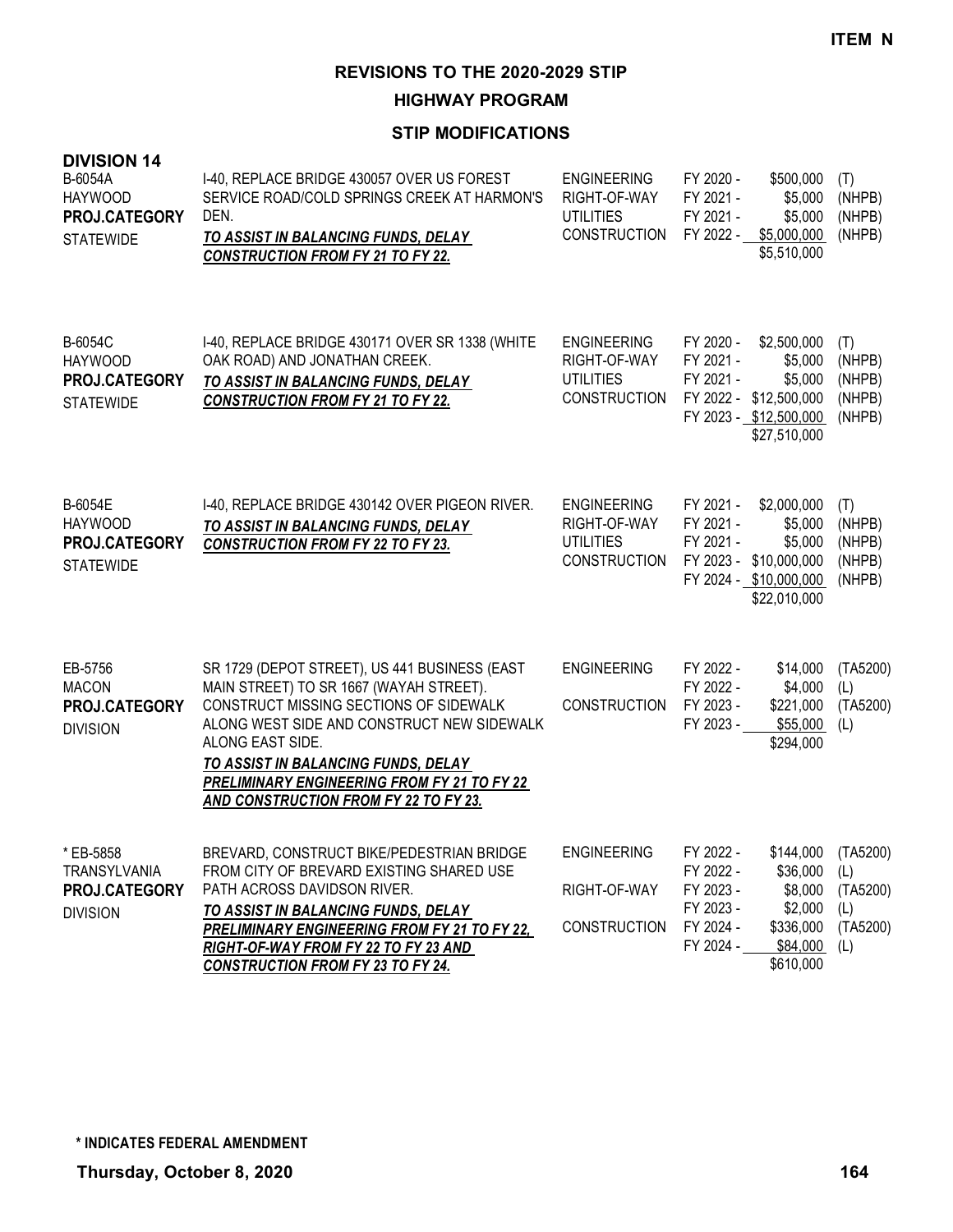**HIGHWAY PROGRAM**

| <b>DIVISION 14</b><br>* EB-5860<br><b>HENDERSON</b><br>PROJ.CATEGORY<br><b>DIVISION</b> | BLYTHE STREET, BLYTHE STREET, US 64 (BREVARD<br>ROAD) TO NC 191 (HAYWOOD ROAD). CONSTRUCT<br>SIDEWALKS.<br>TO ASSIST IN BALANCING FUNDS, DELAY<br><b>PRELIMINARY ENGINEERING FROM FY 21 TO FY 24,</b><br>RIGHT-OF-WAY FROM FY 22 TO FY 25 AND<br><b>CONSTRUCTION FROM FY 23 TO FY 26.</b> | <b>ENGINEERING</b><br>RIGHT-OF-WAY<br><b>CONSTRUCTION</b> | FY 2024 -<br>FY 2024 -<br>FY 2025 -<br>FY 2025 -<br>FY 2026 -<br>FY 2026 - | \$96,000<br>\$24,000<br>\$192,000<br>\$48,000<br>\$480,000<br>\$120,000<br>\$960,000  | (TAANY)<br>(L)<br>(TAANY)<br>(L)<br>(TAANY)<br>(L)    |
|-----------------------------------------------------------------------------------------|-------------------------------------------------------------------------------------------------------------------------------------------------------------------------------------------------------------------------------------------------------------------------------------------|-----------------------------------------------------------|----------------------------------------------------------------------------|---------------------------------------------------------------------------------------|-------------------------------------------------------|
| * EB-5963<br><b>HENDERSON</b><br>PROJ.CATEGORY<br><b>DIVISION</b>                       | GROVE STREET, BARNWELL STREET TO US 176<br>(SPARTANBURG HIGHWAY). CONSTRUCT SIDEWALK.<br>TO ASSIST IN BALANCING FUNDS, DELAY<br><b>PRELIMINARY ENGINEERING FROM FY 21 TO FY 24,</b><br>RIGHT-OF-WAY FROM FY 22 TO FY 25 AND<br><b>CONSTRUCTION FROM FY 23 TO FY 26.</b>                   | <b>ENGINEERING</b><br>RIGHT-OF-WAY<br><b>CONSTRUCTION</b> | FY 2024 -<br>FY 2024 -<br>FY 2025 -<br>FY 2025 -<br>FY 2026 -<br>FY 2026 - | \$126,000<br>\$31,000<br>\$106,000<br>\$26,000<br>\$492,000<br>\$123,000<br>\$904,000 | (TAANY)<br>(L)<br>(TAANY)<br>(L)<br>(TAANY)<br>(L)    |
| * EB-5964<br><b>MACON</b><br>PROJ.CATEGORY<br><b>DIVISION</b>                           | EAST MAIN ST/US 441 BUS, NC 28 (HIGHLANDS<br>ROAD). CONSTRUCT SIDEWALK LOOP.<br>TO ASSIST IN BALANCING FUNDS, DELAY<br><b>PRELIMINARY ENGINEERING FROM FY 21 TO FY 22,</b><br>RIGHT-OF-WAY FROM FY 22 TO 23 AND<br><b>CONSTRUCTION FROM FY 23 TO FY 24.</b>                               | <b>ENGINEERING</b><br>RIGHT-OF-WAY<br><b>CONSTRUCTION</b> | FY 2022 -<br>FY 2022 -<br>FY 2023 -<br>FY 2023 -<br>FY 2024 -<br>FY 2024 - | \$16,000<br>\$4,000<br>\$16,000<br>\$4,000<br>\$144,000<br>\$36,000<br>\$220,000      | (TA5200)<br>(L)<br>(TA5200)<br>(L)<br>(TA5200)<br>(L) |
| <b>I-4400A</b><br><b>HENDERSON</b><br>PROJ.CATEGORY<br><b>REGIONAL</b>                  | 1-26, US 25 TO US 64<br>TO ASSIST IN BALANCING FUNDS, DELAY RIGHT-OF-<br>WAY FROM FY 27 TO FY 29.                                                                                                                                                                                         | RIGHT-OF-WAY<br><b>CONSTRUCTION</b>                       | FY 2029 -<br>POST YR                                                       | \$10,000<br>\$1,990,000<br>POST YR \$78,000,000<br>\$80,000,000                       | (NHP)<br>(NHP)<br>(NHP)                               |

| 1-4400BA             | 1-26. US 64 INTERCHANGE IMPROVEMENTS            | RIGHT-OF-WAY | FY 2029 - | $$600,000$ (T)           |  |
|----------------------|-------------------------------------------------|--------------|-----------|--------------------------|--|
| <b>HENDERSON</b>     | TO ASSIST IN BALANCING FUNDS, DELAY RIGHT-OF-   |              |           | POST YR \$5,400,000 (T)  |  |
| <b>PROJ.CATEGORY</b> | <b>WAY FROM FY 24 TO FY 29 AND CONSTRUCTION</b> | CONSTRUCTION |           | POST YR \$23,400,000 (T) |  |
| <b>STATEWIDE</b>     | FROM FY 27 TO POST YEAR.                        |              |           | \$29,400,000             |  |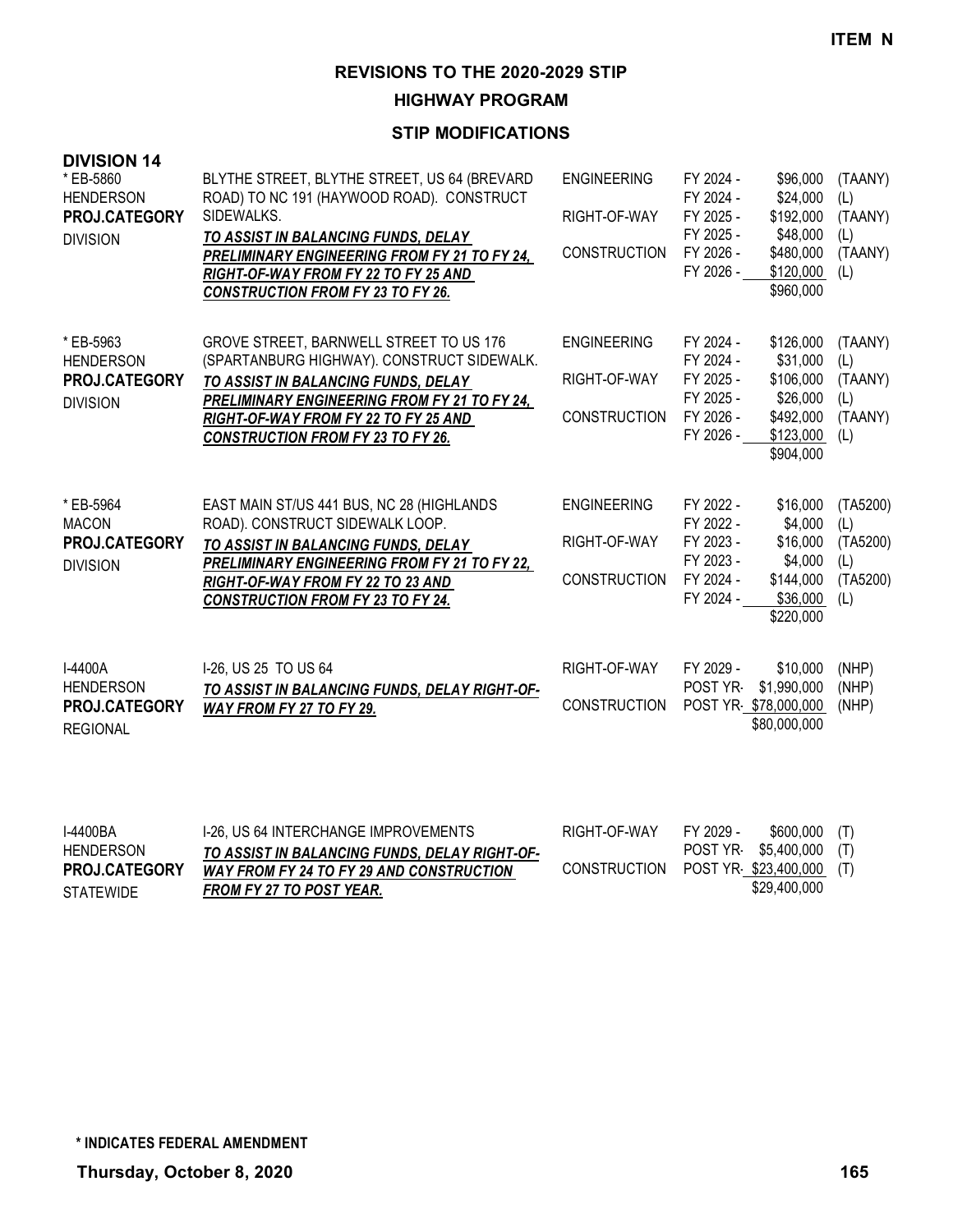**HIGHWAY PROGRAM**

#### **STIP MODIFICATIONS**

| <b>DIVISION 14</b><br>I-4729B<br><b>POLK</b><br>PROJ.CATEGORY<br><b>REGIONAL</b> | I-26, CONSTRUCT IMPROVEMENTS ON NC 108 AT EXIT<br>67.<br><b>TO ASSIST IN BALANCING FUNDS, DELAY</b><br><b>CONSTRUCTION FROM FY 24 TO FY 29.</b>                   | RIGHT-OF-WAY<br><b>CONSTRUCTION</b> | FY 2020 -<br>FY 2029 -<br>POST YR | \$950,000<br>\$10,000<br>\$6,790,000<br>\$7,750,000                                            | (T)<br>(T)<br>(T)                        |
|----------------------------------------------------------------------------------|-------------------------------------------------------------------------------------------------------------------------------------------------------------------|-------------------------------------|-----------------------------------|------------------------------------------------------------------------------------------------|------------------------------------------|
| * I-5834<br><b>HAYWOOD</b><br>PROJ.CATEGORY<br><b>STATEWIDE</b>                  | 1-40, MILE MARKER 27 TO MILE MARKER 34.<br>PAVEMENT AND BRIDGE REHABILITATION.<br><b>COST INCREASE EXCEEDING \$2 MILLION AND 25%</b><br><b>THRESHOLDS.</b>        | <b>CONSTRUCTION</b>                 | FY 2023 -<br>FY 2024 -            | \$6,250,000<br>\$6,250,000<br>FY 2025 - \$17,250,000<br>FY 2026 - \$17,250,000<br>\$47,000,000 | (NHPIM)<br>(NHPIM)<br>(NHPIM)<br>(NHPIM) |
| * I-5924<br><b>HAYWOOD</b><br>PROJ.CATEGORY<br><b>STATEWIDE</b>                  | I-40, MILE MARKER 15 TO MILE MARKER 20.5.<br>PAVEMENT REHABILITATION.<br>TO ASSIST IN BALANCING FUNDS, DELAY<br><b>CONSTRUCTION FROM FY 23 TO FY 26.</b>          | <b>CONSTRUCTION</b>                 | FY 2026 -<br>FY 2027 -            | \$2,642,000<br>\$2,642,000<br>\$5,284,000                                                      | (BGIM)<br>(BGIM)                         |
| * I-5925<br><b>HENDERSON</b><br>PROJ.CATEGORY<br><b>STATEWIDE</b>                | I-26, MILE MARKER 50 TO POLK COUNTY LINE.<br>PAVEMENT REHABILITATION.<br>TO ASSIST IN BALANCING FUNDS, DELAY<br><b>CONSTRUCTION FROM FY 22 TO FY 25.</b>          | <b>CONSTRUCTION</b>                 | FY 2025 -                         | \$2,225,000<br>FY 2026 - \$2,225,000<br>\$4,450,000                                            | (NHPIM)<br>(NHPIM)                       |
| * I-5926<br><b>POLK</b><br>PROJ.CATEGORY<br><b>STATEWIDE</b>                     | I-26, HENDERSON COUNTY LINE TO MILE MARKER<br>65. PAVEMENT REHABILITATION.<br>TO ASSIST IN BALANCING FUNDS, DELAY<br><b>CONSTRUCTION FROM FY 22 TO FY 25.</b>     | <b>CONSTRUCTION</b>                 | FY 2025 -<br>FY 2026 -            | \$1,843,000<br>\$1,843,000<br>\$3,686,000                                                      | (BGIM)<br>(BGIM)                         |
| * I-5927<br><b>POLK</b><br>PROJ.CATEGORY<br><b>STATEWIDE</b>                     | I-26, MILE MARKER 65 TO SOUTH CAROLINA STATE<br>LINE. PAVEMENT REHABILITATION.<br>TO ASSIST IN BALANCING FUNDS, DELAY<br><b>CONSTRUCTION FROM FY 21 TO FY 24.</b> | <b>CONSTRUCTION</b>                 | FY 2024 -                         | \$2,471,000<br>FY 2025 - \$2,471,000<br>\$4,942,000                                            | (BGIM)<br>(BGIM)                         |

**STATEWIDE**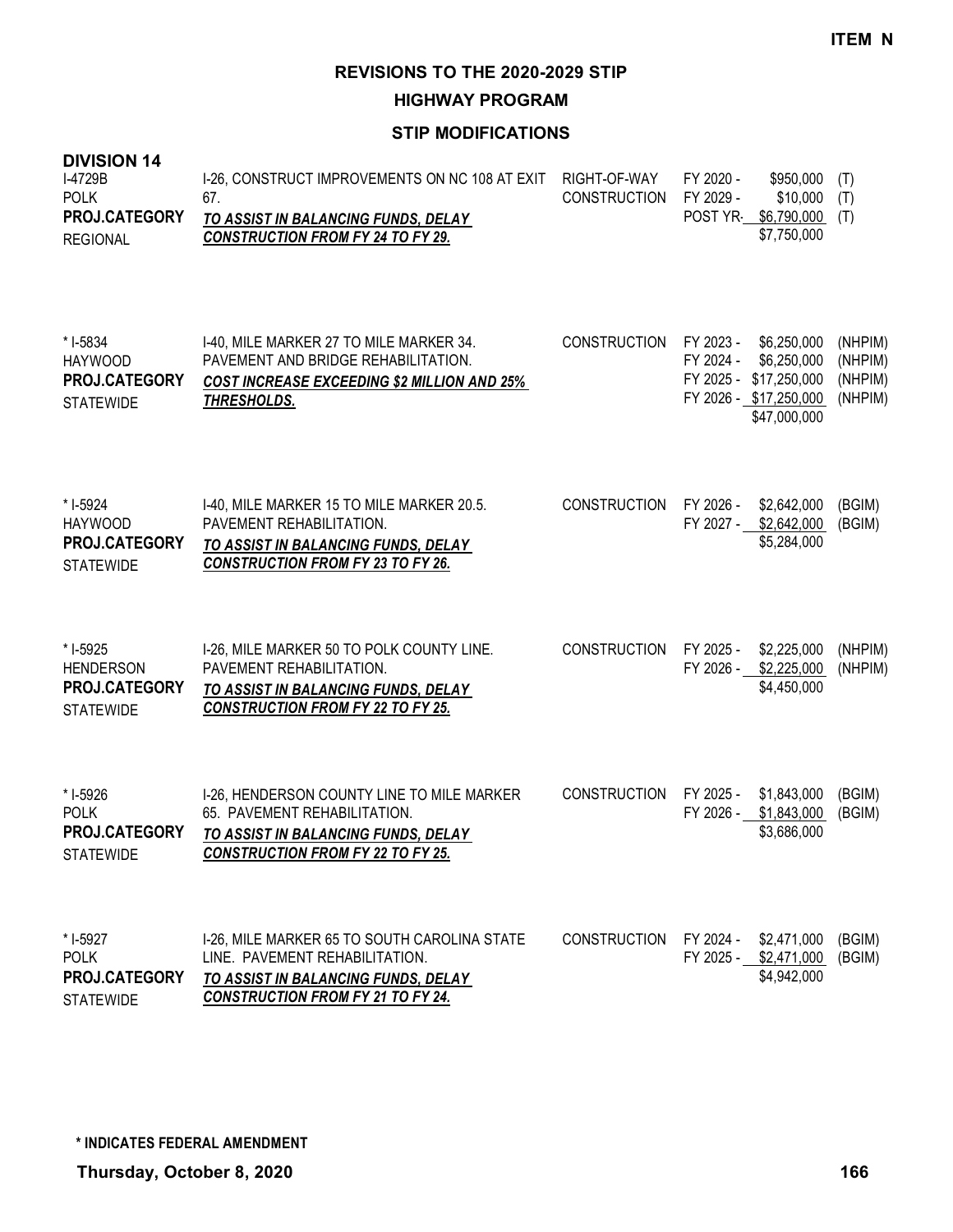**HIGHWAY PROGRAM**

| <b>DIVISION 14</b><br>I-5928<br><b>HAYWOOD</b><br>PROJ.CATEGORY<br><b>STATEWIDE</b> | 1-40, MILE MARKER 34 TO BUNCOMBE COUNTY LINE.<br>PAVEMENT REHABILITATION.<br>TO ASSIST IN BALANCING FUNDS, DELAY<br><b>CONSTRUCTION FROM FY 24 TO FY 27.</b>                                                           | <b>CONSTRUCTION</b>                                     | FY 2027 -<br>FY 2028 -                                                                                          | \$800,000<br>\$800,000<br>\$1,600,000                                                                                | (NHPIM)<br>(NHPIM)                                          |
|-------------------------------------------------------------------------------------|------------------------------------------------------------------------------------------------------------------------------------------------------------------------------------------------------------------------|---------------------------------------------------------|-----------------------------------------------------------------------------------------------------------------|----------------------------------------------------------------------------------------------------------------------|-------------------------------------------------------------|
| $I-6051$<br><b>HAYWOOD</b><br>PROJ.CATEGORY<br><b>STATEWIDE</b>                     | I-40, MILEMARKER 20 TO MILEMARKER 27. PAVEMENT<br>REHABILITATION.<br>TO ASSIST IN BALANCING FUNDS, DELAY<br><b>CONSTRUCTION FROM FY 27 TO FY 29.</b>                                                                   | <b>CONSTRUCTION</b>                                     | FY 2029 -                                                                                                       | \$420,000<br>POST YR \$3,780,000<br>\$4,200,000                                                                      | (NHPIM)<br>(NHPIM)                                          |
| * R-2588B<br><b>HENDERSON</b><br>PROJ.CATEGORY<br><b>DIVISION</b>                   | NC 191, SR 1381 (MOUNTAIN ROAD) TO NC 280 SOUTH<br>OF MILLS RIVER.<br>TO ASSIST IN BALANCING FUNDS, DELAY RIGHT-OF-<br><b>WAY FROM FY 20 TO FY 22 AND CONSTRUCTION</b><br><b>FROM FY 23 TO FY 24.</b>                  | <b>BUILD NC ROW</b>                                     | FY 2022 -<br>FY 2023 -<br>FY 2024 -<br>FY 2025 -<br>FY 2026 -<br>FY 2027 -<br>FY 2028 -<br>FY 2029 -<br>POST YR | \$215,000<br>\$215,000<br>\$215,000<br>\$215,000<br>\$215,000<br>\$215,000<br>\$215,000<br>\$215,000<br>\$1,505,000  | (T)<br>(T)<br>(T)<br>(T)<br>(T)<br>(T)<br>(T)<br>(T)<br>(T) |
|                                                                                     |                                                                                                                                                                                                                        | RIGHT-OF-WAY                                            | FY 2022 -<br>FY 2023 -                                                                                          | \$1,250,000<br>\$1,250,000                                                                                           | (T)<br>(T)                                                  |
|                                                                                     |                                                                                                                                                                                                                        | <b>UTILITIES</b>                                        | FY 2022 -                                                                                                       | \$500,000                                                                                                            | (T)                                                         |
|                                                                                     |                                                                                                                                                                                                                        | <b>BUILD NC CON</b>                                     | FY 2024 -<br>FY 2025 -<br>FY 2026 -<br>FY 2027 -<br>FY 2028 -<br>FY 2029 -                                      | \$2,274,000<br>\$2,274,000<br>\$2,274,000<br>\$2,274,000<br>\$2,274,000<br>\$2,274,000<br>POST YR \$20,466,000       | (T)<br>(T)<br>(T)<br>(T)<br>(T)<br>(T)<br>(T)               |
|                                                                                     |                                                                                                                                                                                                                        | <b>CONSTRUCTION</b>                                     |                                                                                                                 | FY 2024 - \$12,575,000<br>FY 2025 - \$12,575,000<br>FY 2026 - \$12,575,000<br>FY 2027 - \$12,575,000<br>\$90,635,000 | (T)<br>(T)<br>(T)<br>(T)                                    |
| * R-4751<br><b>SWAIN</b><br>PROJ.CATEGORY<br><b>REGIONAL</b>                        | US 19, SR 1152 (HUGHES BRANCH ROAD) IN BRYSON<br>CITY TO SR 1195 (US 19A). MODERNIZE ROADWAY.<br>TO ASSIST IN BALANCING FUNDS, DELAY RIGHT-OF-<br>WAY FROM FY 23 TO FY 29 AND CONSTRUCTION<br>FROM FY 24 TO POST YEAR. | RIGHT-OF-WAY<br><b>UTILITIES</b><br><b>CONSTRUCTION</b> | FY 2029 -<br>FY 2029 -<br>POST YR                                                                               | \$400,000<br>\$100,000<br>\$8,500,000<br>\$9,000,000                                                                 | (T)<br>(T)<br>(T)                                           |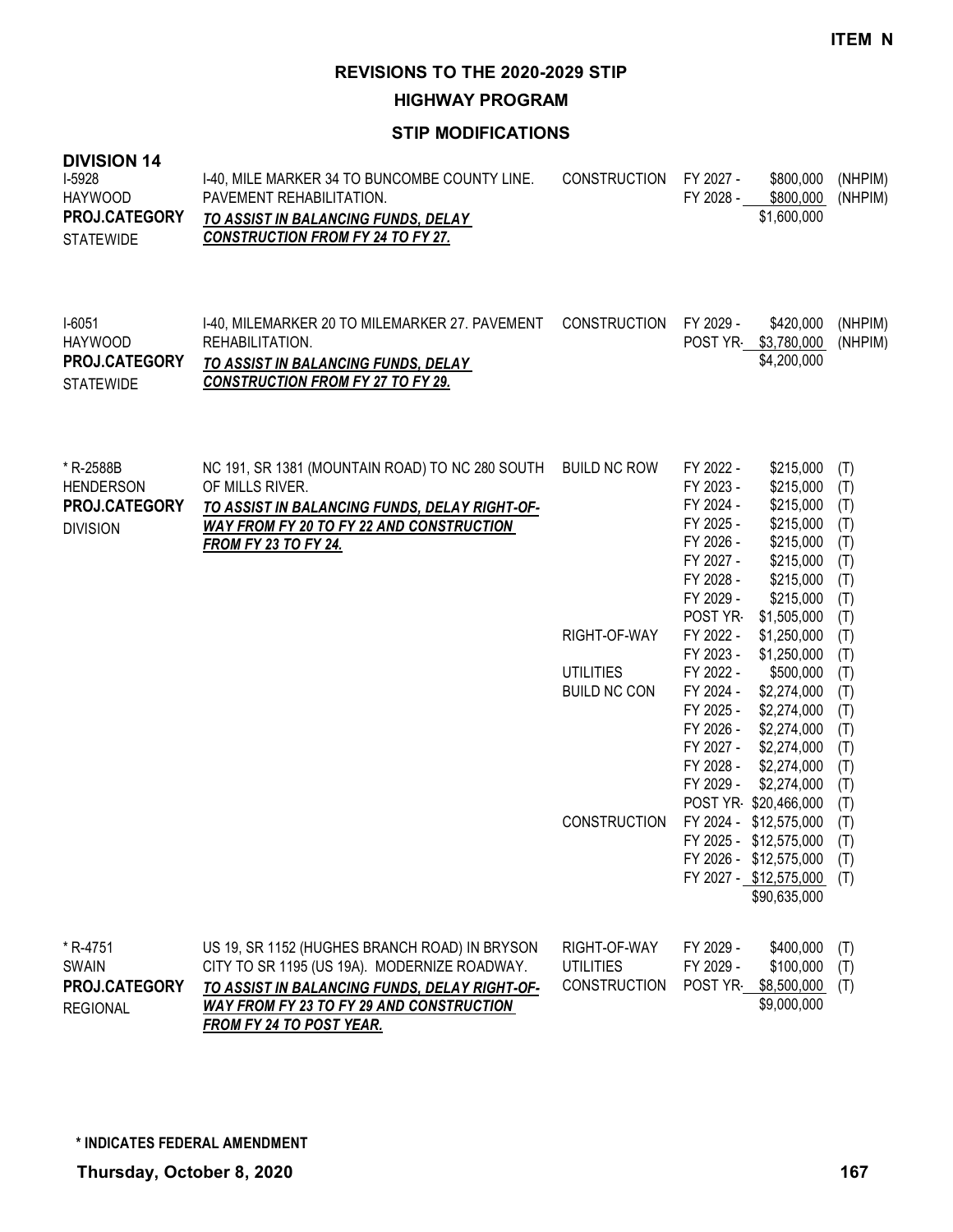**HIGHWAY PROGRAM**

| <b>DIVISION 14</b><br>* R-5600 | NC 107 (US 23 BUSINESS), NC 116 TO US 23                                    | <b>BUILD NC ROW</b> | FY 2022 -              | \$1,716,000                          | (T)        |
|--------------------------------|-----------------------------------------------------------------------------|---------------------|------------------------|--------------------------------------|------------|
| <b>JACKSON</b>                 | BUSINESS. US 23 BUSINESS, SR 1432 (SKYLAND                                  |                     | FY 2023 -              | \$1,716,000                          | (T)        |
| PROJ.CATEGORY                  | DRIVE) TO MUNICIPAL DRIVE. UPGRADE ROADWAY.                                 |                     | FY 2024 -              | \$1,716,000                          | (T)        |
| <b>REGIONAL</b>                | TO ASSIST IN BALANCING FUNDS, DELAY RIGHT-OF-                               |                     | FY 2025 -              | \$1,716,000                          | (T)        |
|                                | WAY FROM FY 20 TO FY 22 AND CONSTRUCTION                                    |                     | FY 2026 -              | \$1,716,000                          | (T)        |
|                                | <b>FROM FY 23 TO FY 25.</b>                                                 |                     | FY 2027 -              | \$1,716,000                          | (T)        |
|                                |                                                                             |                     | FY 2028 -<br>FY 2029 - | \$1,716,000<br>\$1,716,000           | (T)<br>(T) |
|                                |                                                                             |                     |                        | POST YR \$12,012,000                 | (T)        |
|                                |                                                                             | RIGHT-OF-WAY        | FY 2022 -              | \$9,200,000                          | (T)        |
|                                |                                                                             |                     | FY 2023 -              | \$9,200,000                          | (T)        |
|                                |                                                                             |                     | FY 2024 -              | \$9,200,000                          | (T)        |
|                                |                                                                             | <b>UTILITIES</b>    | FY 2022 -              | \$1,100,000                          | (T)        |
|                                |                                                                             | <b>BUILD NC CON</b> | FY 2025 -              | \$858,000                            | (T)        |
|                                |                                                                             |                     | FY 2026 -              | \$858,000                            | (T)        |
|                                |                                                                             |                     | FY 2027 -              | \$858,000                            | (T)        |
|                                |                                                                             |                     | FY 2028 -<br>FY 2029 - | \$858,000<br>\$858,000               | (T)<br>(T) |
|                                |                                                                             |                     | POST YR                | \$8,580,000                          | (T)        |
|                                |                                                                             | <b>CONSTRUCTION</b> | FY 2025 -              | \$2,875,000                          | (T)        |
|                                |                                                                             |                     | FY 2026 -              | \$2,875,000                          | (T)        |
|                                |                                                                             |                     | FY 2027 -              | \$2,875,000                          | (T)        |
|                                |                                                                             |                     | FY 2028 -              | \$2,875,000                          | (T)        |
|                                |                                                                             |                     |                        | \$78,810,000                         |            |
|                                |                                                                             |                     |                        |                                      |            |
| * R-5734B                      | US 23/US 441, SR 1652 (WIDE HORIZON DRIVE)/SR                               | RIGHT-OF-WAY        | FY 2025 -              | \$6,300,000                          | (T)        |
| <b>MACON</b>                   | 1152 (BELDEN CIRCLE) TO SR 1649 (PRENTISS                                   |                     | FY 2026 -              | \$6,300,000                          | (T)        |
| PROJ.CATEGORY                  | BRIDGE ROAD).                                                               | <b>UTILITIES</b>    | FY 2025 -              | \$650,000                            | (T)        |
| <b>REGIONAL</b>                | <b>COST INCREASE EXCEEDING \$2 MILLION AND 25%</b>                          |                     | FY 2026 -              | \$650,000                            | (T)        |
|                                | THRESHOLDS. TO ASSIST IN BALANCING FUNDS,                                   | <b>CONSTRUCTION</b> | FY 2029 -              | \$2,660,000                          | (T)        |
|                                | DELAY RIGHT-OF-WAY FROM FY 20 TO FY 25 AND                                  |                     |                        | POST YR \$23,940,000<br>\$40,500,000 | (T)        |
|                                | <b>CONSTRUCTION FROM FY 23 TO FY 29.</b>                                    |                     |                        |                                      |            |
|                                |                                                                             |                     |                        |                                      |            |
| * R-5748                       | SR 1127 (KANUGA ROAD), US 25 BUSINESS (CHURCH                               | RIGHT-OF-WAY        | FY 2027 -              | \$450,000                            | (T)        |
| <b>HENDERSON</b>               | STREET) TO SR 1123 (LITTLE RIVER ROAD).                                     | <b>UTILITIES</b>    | FY 2027 -              | \$100,000                            | (T)        |
| PROJ.CATEGORY                  | UPGRADE ROADWAY.                                                            | <b>CONSTRUCTION</b> |                        | POST YR \$12,500,000                 | (T)        |
| <b>DIVISION</b>                | TO ASSIST IN BALANCING FUNDS, DELAY RIGHT-OF-                               |                     |                        | \$13,050,000                         |            |
|                                | <b>WAY FROM FY 22 TO FY 27 AND CONSTRUCTION</b><br>FROM FY 24 TO POST YEAR. |                     |                        |                                      |            |
|                                |                                                                             |                     |                        |                                      |            |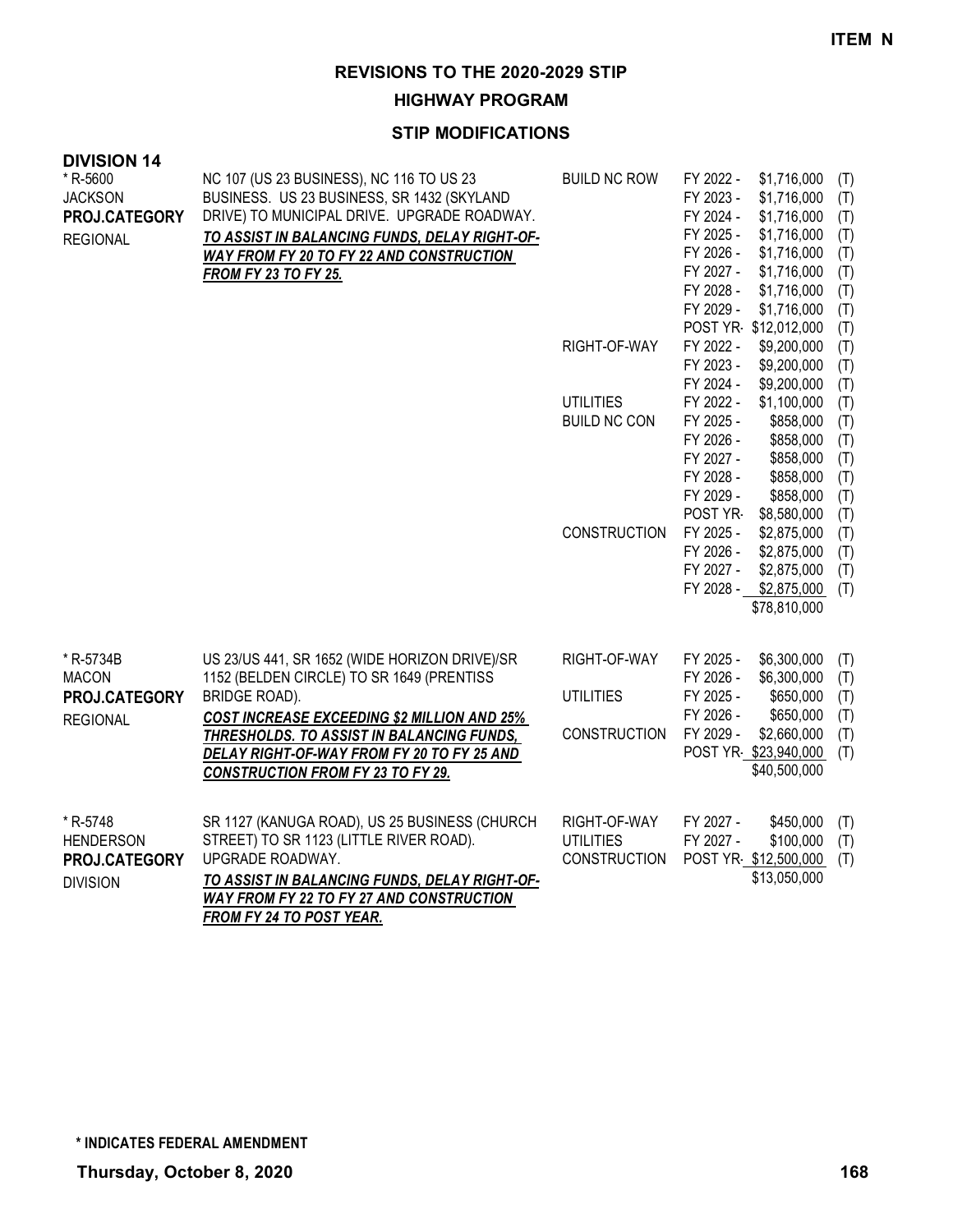**HIGHWAY PROGRAM**

## **STIP MODIFICATIONS**

| <b>DIVISION 14</b>       |                                                                                                  |                                         |                        |                            |            |
|--------------------------|--------------------------------------------------------------------------------------------------|-----------------------------------------|------------------------|----------------------------|------------|
| * R-5763<br>TRANSYLVANIA | SR 1540 (WILSON ROAD), SR 1504 (OLD US 64) TO US<br>276. UPGRADE ROADWAY.                        | RIGHT-OF-WAY                            | FY 2022 -<br>FY 2023 - | \$3,200,000                | (T)        |
| PROJ.CATEGORY            | <b>COST INCREASE EXCEEDING \$2 MILLION AND 25%</b>                                               | <b>UTILITIES</b>                        | FY 2022 -              | \$3,200,000<br>\$100,000   | (T)<br>(T) |
| <b>DIVISION</b>          | THRESHOLDS. PROJECT TO NO LONGER UTILIZE                                                         | <b>CONSTRUCTION</b>                     | FY 2024 -              | \$8,500,000                | (T)        |
|                          | <b>BUILD NC BONDS. TO ASSIST IN BALANCING FUNDS,</b>                                             |                                         | FY 2025 -              | \$8,500,000                | (T)        |
|                          | DELAY RIGHT-OF-WAY FROM FY 21 TO FY 22 AND                                                       |                                         | FY 2026 -<br>FY 2027 - | \$8,500,000<br>\$8,500,000 | (T)<br>(T) |
|                          | <b>CONSTRUCTION FROM FY 23 TO FY 24.</b>                                                         |                                         |                        | \$40,500,000               |            |
|                          |                                                                                                  |                                         |                        |                            |            |
| * R-5799                 | US 64, US 276, NC 280 INTERSECTION. CONSTRUCT                                                    | <b>BUILD NC ROW</b>                     | FY 2022 -              | \$215,000                  | (T)        |
| <b>TRANSYLVANIA</b>      | INTERSECTION IMPROVEMENTS.                                                                       |                                         | FY 2023 -              | \$215,000                  | (T)        |
| <b>PROJ.CATEGORY</b>     | TO ASSIST IN BALANCING FUNDS, DELAY RIGHT-OF-                                                    |                                         | FY 2024 -              | \$215,000                  | (T)        |
| <b>REGIONAL</b>          | <b>WAY FROM FY 20 TO FY 22 AND CONSTRUCTION</b>                                                  |                                         | FY 2025 -<br>FY 2026 - | \$215,000                  | (T)        |
|                          | <b>FROM FY 22 TO FY 24.</b>                                                                      |                                         | FY 2027 -              | \$215,000<br>\$215,000     | (T)<br>(T) |
|                          |                                                                                                  |                                         | FY 2028 -              | \$215,000                  | (T)        |
|                          |                                                                                                  |                                         | FY 2029 -              | \$215,000                  | (T)        |
|                          |                                                                                                  |                                         | POST YR-               | \$1,505,000                | (T)        |
|                          |                                                                                                  | RIGHT-OF-WAY                            | FY 2022 -              | \$1,550,000                | (T)        |
|                          |                                                                                                  |                                         | FY 2023 -              | \$1,550,000                | (T)        |
|                          |                                                                                                  | <b>UTILITIES</b><br><b>CONSTRUCTION</b> | FY 2022 -<br>FY 2024 - | \$100,000<br>\$4,800,000   | (T)        |
|                          |                                                                                                  |                                         | FY 2025 -              | \$4,800,000                | (T)<br>(T) |
|                          |                                                                                                  |                                         |                        | \$16,025,000               |            |
|                          |                                                                                                  |                                         |                        |                            |            |
| * R-5800                 | US 64, US 276, FORTUNE COVE ROAD TO US 64                                                        | RIGHT-OF-WAY                            | FY 2023 -              | \$2,800,000                | (T)        |
| <b>TRANSYLVANIA</b>      | BUSINESS (NORTH CALDWELL STREET).                                                                |                                         | FY 2024 -              | \$2,800,000                | (T)        |
| PROJ.CATEGORY            | CONSTRUCT MEDIAN AND ACCESS CONTROL<br>MEASURES.                                                 | <b>UTILITIES</b>                        | FY 2023 -              | \$300,000                  | (T)        |
| <b>REGIONAL</b>          |                                                                                                  | <b>CONSTRUCTION</b>                     | FY 2024 -<br>FY 2025 - | \$300,000<br>\$5,767,000   | (T)<br>(T) |
|                          | <b>COST INCREASE EXCEEDING \$2 MILLION AND 25%</b><br>THRESHOLDS. PROJECT TO NO LONGER UTILIZE   |                                         | FY 2026 -              | \$5,767,000                | (T)        |
|                          | BUILD NC BONDS. TO ASSIST IN BALANCING FUNDS,                                                    |                                         | FY 2027 -              | \$5,766,000                | (T)        |
|                          | DELAY RIGHT-OF-WAY FROM FY 20 TO FY 23 AND                                                       |                                         |                        | \$23,500,000               |            |
|                          | <b>CONSTRUCTION FROM FY 22 TO FY 25.</b>                                                         |                                         |                        |                            |            |
| * R-5839BA               | NC 28, SWAIN/GRAHAM COUNTY LINE AT LITTLE                                                        | RIGHT-OF-WAY                            | FY 2024 -              | \$70,000                   | (T)        |
| <b>GRAHAM</b>            | TENNESSEE RIVER TO WOODS ROAD AT FONTANA                                                         | <b>UTILITIES</b>                        | FY 2024 -              | \$20,000                   | (T)        |
| PROJ.CATEGORY            | DAM VILLAGE. UPGRADE ROADWAY.                                                                    | <b>CONSTRUCTION</b>                     |                        | FY 2029 - \$17,500,000     | (T)        |
| <b>DIVISION</b>          | PROJECT TO NO LONGER UTILIZE BUILD NC BONDS.                                                     |                                         |                        | POST YR \$52,500,000       | (T)        |
|                          | TO ASSIST IN BALANCING FUNDS, DELAY RIGHT-OF-<br><b>WAY FROM FY 22 TO FY 24 AND CONSTRUCTION</b> |                                         |                        | \$70,090,000               |            |
|                          |                                                                                                  |                                         |                        |                            |            |

*FROM FY 25 TO FY 29.*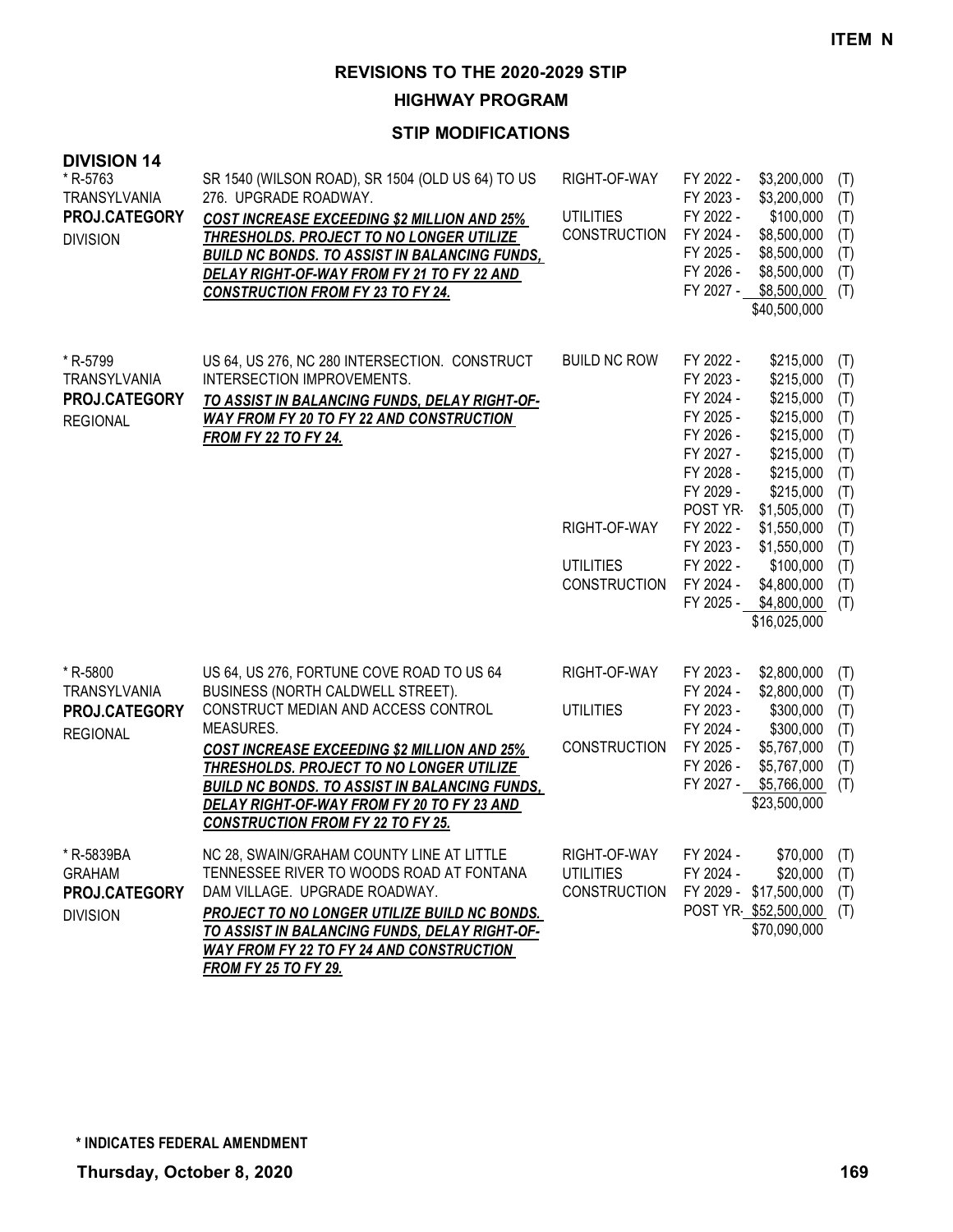**HIGHWAY PROGRAM**

| <b>DIVISION 14</b><br>* R-5840<br><b>POLK</b><br>PROJ.CATEGORY<br><b>DIVISION</b> | NC 9, US 74 TO NC 108. ADD PAVED SHOULDERS.<br>TO ASSIST IN BALANCING FUNDS, DELAY RIGHT-OF-<br>WAY FROM FY 21 TO FY 22 AND CONSTRUCTION<br><b>FROM FY 23 TO FY 25.</b>                                                                   | RIGHT-OF-WAY<br><b>UTILITIES</b><br><b>CONSTRUCTION</b> | FY 2022 -<br>FY 2022 -<br>FY 2025 -<br>FY 2026 -                                        | \$300,000<br>\$100,000<br>\$1,400,000<br>\$1,400,000<br>\$3,200,000                                                 | (T)<br>(T)<br>(T)<br>(T)                      |
|-----------------------------------------------------------------------------------|-------------------------------------------------------------------------------------------------------------------------------------------------------------------------------------------------------------------------------------------|---------------------------------------------------------|-----------------------------------------------------------------------------------------|---------------------------------------------------------------------------------------------------------------------|-----------------------------------------------|
| * R-5841A<br><b>JACKSON</b><br>PROJ.CATEGORY<br><b>DIVISION</b>                   | NC 107, 500 FEET SOUTH OF SR 1135 (SHOOK COVE<br>ROAD) TO 1000 FEET NORTH OF THE LAKE<br>TUCKASEEGEE DAM.<br>TO ASSIST IN BALANCING FUNDS, DELAY RIGHT-OF-<br>WAY FROM FY 21 TO FY 29 AND CONSTRUCTION<br><b>FROM FY 23 TO POST YEAR.</b> | RIGHT-OF-WAY<br><b>UTILITIES</b><br><b>CONSTRUCTION</b> | FY 2029 -<br>POST YR-<br>FY 2029 -                                                      | \$10,000<br>\$4,290,000<br>\$200,000<br>POST YR \$17,900,000<br>\$22,400,000                                        | (T)<br>(T)<br>(T)<br>(T)                      |
| R-5847<br><b>CHEROKEE</b><br><b>CLAY</b><br>PROJ.CATEGORY<br><b>REGIONAL</b>      | US 64, US 64 BUSINESS WEST OF HAYESVILLE TO<br>EAST OF NC 141. WIDEN TO FOUR-LANES DIVIDED.<br>TO ASSIST IN BALANCING FUNDS, DELAY RIGHT-OF-<br>WAY FROM FY 25 TO FY 29.                                                                  | RIGHT-OF-WAY<br><b>UTILITIES</b><br><b>CONSTRUCTION</b> | FY 2029 -<br>FY 2029 -<br>POST YR-                                                      | \$2,030,000<br>POST YR \$18,270,000<br>\$305,000<br>\$2,740,000<br>POST YR \$72,900,000<br>\$96,245,000             | (T)<br>(T)<br>(T)<br>(T)<br>(T)               |
| * R-5861<br><b>CHEROKEE</b><br>PROJ.CATEGORY<br><b>DIVISION</b>                   | US 19/129, GEORGIA STATE LINE TO US 64. WIDEN<br>ROADWAY.<br>PROJECT TO NO LONGER UTILIZE BUILD NC BONDS.<br>TO ASSIST IN BALANCING FUNDS, DELAY RIGHT-OF-<br>WAY FROM FY 20 TO FY 22 AND CONSTRUCTION<br><b>FROM FY 23 TO FY 24.</b>     | RIGHT-OF-WAY<br><b>UTILITIES</b><br><b>CONSTRUCTION</b> | FY 2022 -<br>FY 2023 -<br>FY 2022 -<br>FY 2024 -<br>FY 2025 -<br>FY 2026 -<br>FY 2027 - | \$1,500,000<br>\$1,500,000<br>\$500,000<br>\$6,925,000<br>\$6,925,000<br>\$6,925,000<br>\$6,925,000<br>\$31,200,000 | (T)<br>(T)<br>(T)<br>(T)<br>(T)<br>(T)<br>(T) |
| * R-5863<br><b>CLAY</b><br>PROJ.CATEGORY<br><b>DIVISION</b>                       | US 64 BUSINESS, US 64 TO SR 1307 (MAIN STREET).<br>UPGRADE ROADWAY.<br>TO ASSIST IN BALANCING FUNDS, DELAY RIGHT-OF-<br>WAY FROM FY 20 TO FY 22 AND CONSTRUCTION<br><b>FROM FY 23 TO FY 24.</b>                                           | RIGHT-OF-WAY<br><b>UTILITIES</b><br><b>CONSTRUCTION</b> | FY 2022 -<br>FY 2023 -<br>FY 2022 -                                                     | \$2,000,000<br>\$2,000,000<br>\$100,000<br>FY 2024 - \$1,300,000<br>\$5,400,000                                     | (T)<br>(T)<br>(T)<br>(T)                      |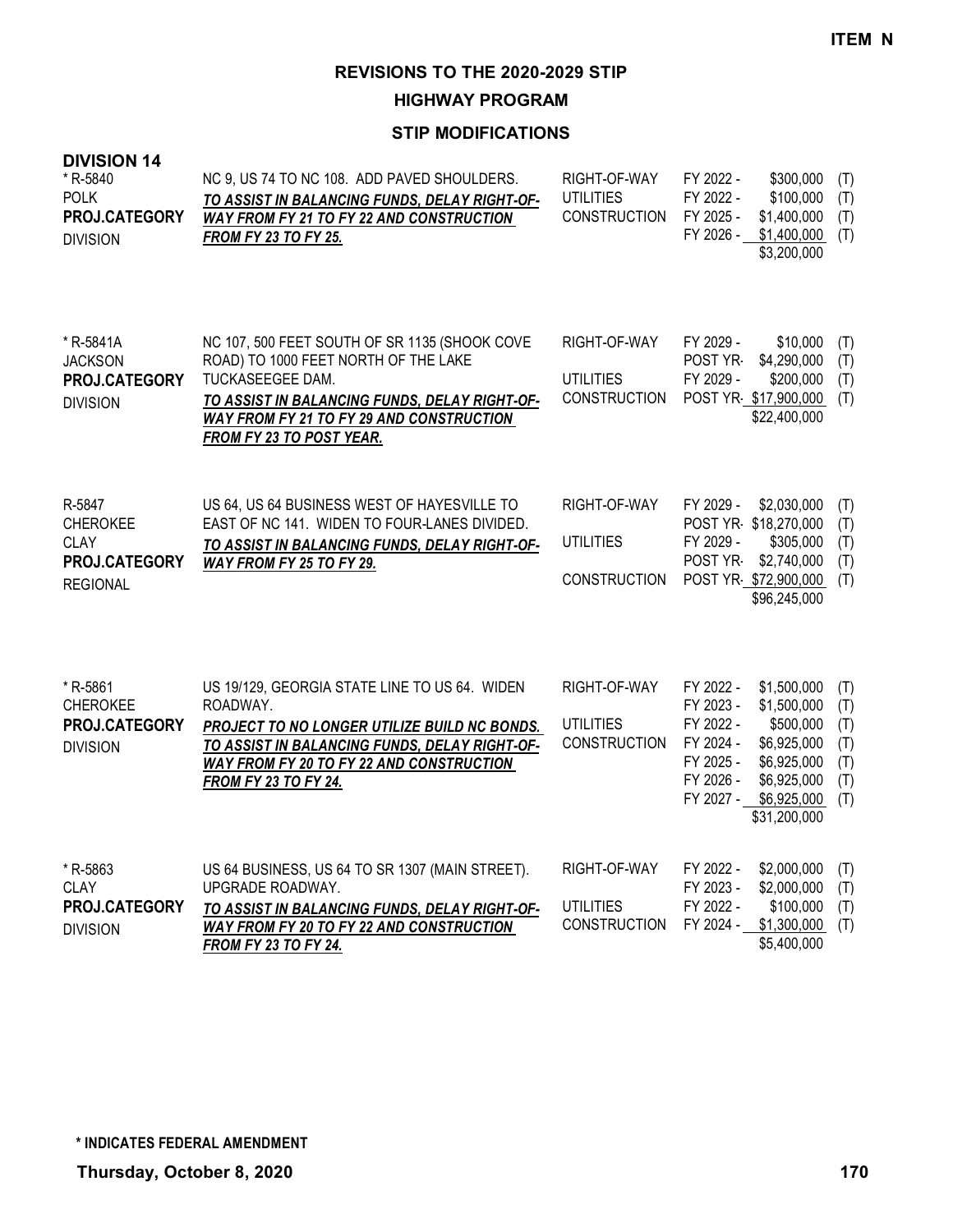**HIGHWAY PROGRAM**

| <b>DIVISION 14</b><br>* R-5873<br><b>POLK</b><br>PROJ.CATEGORY<br><b>STATEWIDE</b> | US 74, NC 108 INTERCHANGE. IMPROVE<br>INTERCHANGE.<br>TO ASSIST IN BALANCING FUNDS, DELAY RIGHT-OF-<br>WAY FROM FY 21 TO FY 24 AND CONSTRUCTION<br><b>FROM FY 22 TO FY 27.</b>                                                                                                                                                                   | RIGHT-OF-WAY<br><b>UTILITIES</b><br><b>CONSTRUCTION</b> | FY 2024 -<br>\$500,000<br>FY 2024 -<br>\$140,000<br>FY 2027 -<br>\$1,000,000<br>\$1,640,000                                                                                    | (NHP)<br>(NHP)<br>(NHP)                                        |
|------------------------------------------------------------------------------------|--------------------------------------------------------------------------------------------------------------------------------------------------------------------------------------------------------------------------------------------------------------------------------------------------------------------------------------------------|---------------------------------------------------------|--------------------------------------------------------------------------------------------------------------------------------------------------------------------------------|----------------------------------------------------------------|
| * R-5907<br><b>JACKSON</b><br>PROJ.CATEGORY<br><b>DIVISION</b>                     | US 74 (GREAT SMOKEY MOUNTAINS EXPRESSWAY),<br>US 441 GATEWAY INTERCHANGE TO SR 1391 (WEST<br>PINEY MOUNTAIN ROAD). MODERNIZE ROADWAY,<br>INCLUDING REPLACEMENT OF BRIDGE 490043 OVER<br>THE TUCKASEGEE RIVER.<br>TO ASSIST IN BALANCING FUNDS, DELAY RIGHT-OF-<br><b>WAY FROM FY 23 TO FY 24 AND CONSTRUCTION</b><br><b>FROM FY 25 TO FY 27.</b> | RIGHT-OF-WAY<br><b>UTILITIES</b><br><b>CONSTRUCTION</b> | FY 2024 -<br>\$500,000<br>FY 2024 -<br>\$100,000<br>FY 2027 -<br>\$6,000,000<br>FY 2028 -<br>\$6,000,000<br>FY 2029 -<br>\$6,000,000<br>POST YR<br>\$6,000,000<br>\$24,600,000 | (BGLT5)<br>(BGLT5)<br>(BGLT5)<br>(BGLT5)<br>(BGLT5)<br>(BGLT5) |
| * R-5908<br><b>CHEROKEE</b><br>PROJ.CATEGORY<br><b>DIVISION</b>                    | US 19/US 74/ US 129, US 64 TO SR 1689 (CASINO<br>PARKWAY). MODERNIZE ROADWAY.<br>TO ASSIST IN BALANCING FUNDS, DELAY RIGHT-OF-<br><b>WAY FROM FY 22 TO FY 26 AND CONSTRUCTION</b><br><b>FROM FY 24 TO FY 29.</b>                                                                                                                                 | RIGHT-OF-WAY<br><b>UTILITIES</b><br><b>CONSTRUCTION</b> | FY 2026 -<br>\$100,000<br>FY 2026 -<br>\$200,000<br>FY 2029 -<br>\$10,000<br>POST YR \$14,990,000<br>\$15,300,000                                                              | (BGLT5)<br>(BGLT5)<br>(BGLT5)<br>(BGLT5)                       |
| R-5919<br>TRANSYLVANIA<br>PROJ.CATEGORY<br><b>DIVISION</b>                         | US 178, SR 1156 (MAIN STREET) IN ROSMAN TO SR<br>1133 (MIDDLEFORK ROAD) MODERNIZE ROADWAY.<br>TO ASSIST IN BALANCING FUNDS, DELAY RIGHT-OF-<br><b>WAY FROM FY 25 TO FY 29 AND CONSTRUCTION</b><br>FROM FY 29 TO POST YEAR.                                                                                                                       | RIGHT-OF-WAY<br><b>UTILITIES</b><br><b>CONSTRUCTION</b> | FY 2029 -<br>\$10,000<br>POST YR-<br>\$2,990,000<br>FY 2029 -<br>\$10,000<br>POST YR-<br>\$990,000<br>POST YR \$10,000,000<br>\$14,000,000                                     | (BGLT5)<br>(BGLT5)<br>(BGLT5)<br>(BGLT5)<br>(BGLT5)            |
| * R-5921<br><b>HAYWOOD</b><br>PROJ.CATEGORY<br><b>DIVISION</b>                     | US 276 (JONATHAN CREEK), US 19 TO I-40 UPGRADE.<br>MODERNIZE ROADWAY.<br><b>COST INCREASE EXCEEDING \$2 MILLION AND 25%</b><br><b>THRESHOLDS. TO ASSIST IN BALANCING FUNDS.</b><br><b>DELAY RIGHT-OF-WAY FROM FY 22 TO FY 23.</b>                                                                                                                | RIGHT-OF-WAY<br><b>UTILITIES</b><br><b>CONSTRUCTION</b> | \$600,000<br>FY 2023 -<br>FY 2023 -<br>\$100,000<br>FY 2024 -<br>\$8,400,000<br>FY 2025 -<br>\$8,400,000<br>FY 2026 -<br>\$8,400,000<br>FY 2027 - \$8,400,000<br>\$34,300,000  | (BGLT5)<br>(BGLT5)<br>(BGLT5)<br>(BGLT5)<br>(BGLT5)<br>(BGLT5) |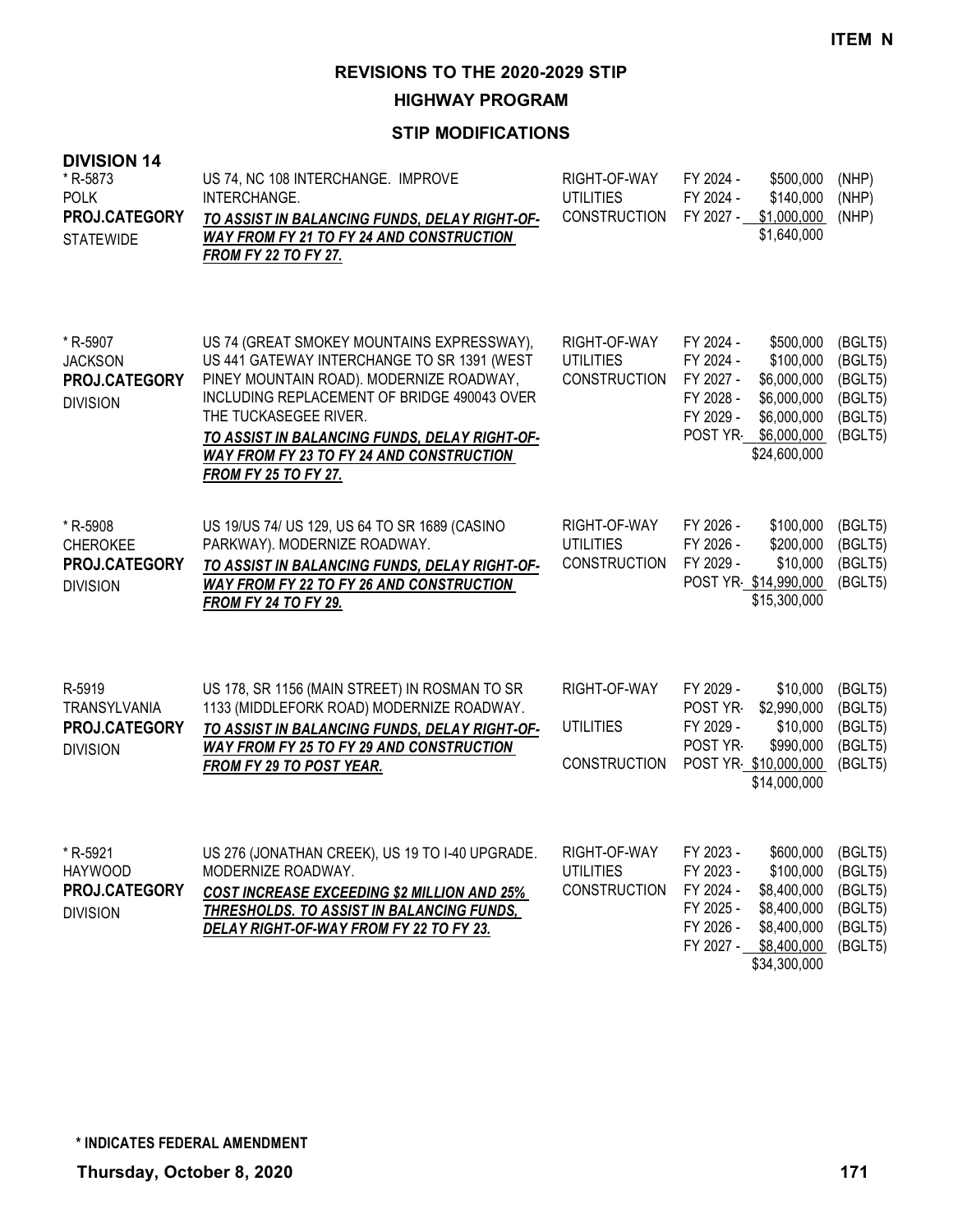**HIGHWAY PROGRAM**

| <b>DIVISION 14</b><br>* U-4712<br><b>HAYWOOD</b><br><b>PROJ.CATEGORY</b><br><b>DIVISION</b> | US 23 BUSINESS (SOUTH MAIN STREET), SR 1164<br>(HYATT CREEK ROAD) TO US 276 (PIGEON STREET).<br>WIDEN TO MULTI-LANES.<br>PROJECT TO NO LONGER UTILIZE BUILD NC BONDS.<br>TO ASSIST IN BALANCING FUNDS, DELAY RIGHT-OF-<br><b>WAY FROM FY 21 TO FY 24 AND CONSTRUCTION</b><br><b>FROM FY 23 TO FY 27.</b>                                                      | RIGHT-OF-WAY<br><b>UTILITIES</b><br><b>CONSTRUCTION</b> | FY 2024 -<br>FY 2025 -<br>FY 2026 -<br>FY 2024 -<br>FY 2025 -<br>FY 2027 -<br>FY 2028 -<br>FY 2029 - | \$6,667,000<br>\$6,667,000<br>\$6,666,000<br>\$1,200,000<br>\$1,200,000<br>\$5,600,000<br>\$5,600,000<br>\$5,600,000<br>POST YR \$5,600,000<br>\$44,800,000 | (T)<br>(T)<br>(T)<br>(T)<br>(T)<br>(T)<br>(T)<br>(T)<br>(T) |
|---------------------------------------------------------------------------------------------|---------------------------------------------------------------------------------------------------------------------------------------------------------------------------------------------------------------------------------------------------------------------------------------------------------------------------------------------------------------|---------------------------------------------------------|------------------------------------------------------------------------------------------------------|-------------------------------------------------------------------------------------------------------------------------------------------------------------|-------------------------------------------------------------|
| U-5548<br><b>HAYWOOD</b><br><b>PROJ.CATEGORY</b><br><b>DIVISION</b>                         | BROWN AVENUE, REALIGNMENT OF BROWN AVENUE<br>FROM BOYD AVENUE TO APPROXIMATELY 1200 FEET<br>SOUTH OF THE INTERSECTION. PROJECT INCLUDES<br>CONSTRUCTION OF NEW ROADWAY (SCHOOL<br>STREET), RAISED CROSSWALK, PAINTED<br>CROSSWALKS, REFUGE ISLAND, BULBOUT AND<br>SIGNAGE.<br>TO ASSIST IN BALANCING FUNDS, DELAY<br><b>CONSTRUCTION FROM FY 21 TO FY 22.</b> | <b>CONSTRUCTION</b>                                     | FY 2022 -<br>FY 2022 -                                                                               | \$400,000<br>\$100,000<br>\$500,000                                                                                                                         | (BGDA)<br>(L)                                               |
| * U-5783<br><b>HENDERSON</b><br><b>PROJ.CATEGORY</b><br><b>REGIONAL</b>                     | US 64, SR 1180 (BLYTHE STREET) TO SR 1173 (WHITE<br>PINE DRIVE)/SR 1186 (DANIEL DRIVE). WIDEN<br>ROADWAY.<br>TO ASSIST IN BALANCING FUNDS, DELAY RIGHT-OF-<br><b>WAY FROM FY 20 TO FY 21 AND CONSTRUCTION</b><br><b>FROM FY 23 TO FY 24.</b>                                                                                                                  | RIGHT-OF-WAY<br><b>UTILITIES</b><br><b>CONSTRUCTION</b> | FY 2021 -<br>FY 2022 -<br>FY 2021 -<br>FY 2024 -<br>FY 2025 -<br>FY 2026 -                           | \$925,000<br>\$925,000<br>\$220,000<br>\$5,267,000<br>\$5,266,000<br>\$5,267,000<br>\$17,870,000                                                            | (T)<br>(T)<br>(T)<br>(T)<br>(T)<br>(T)                      |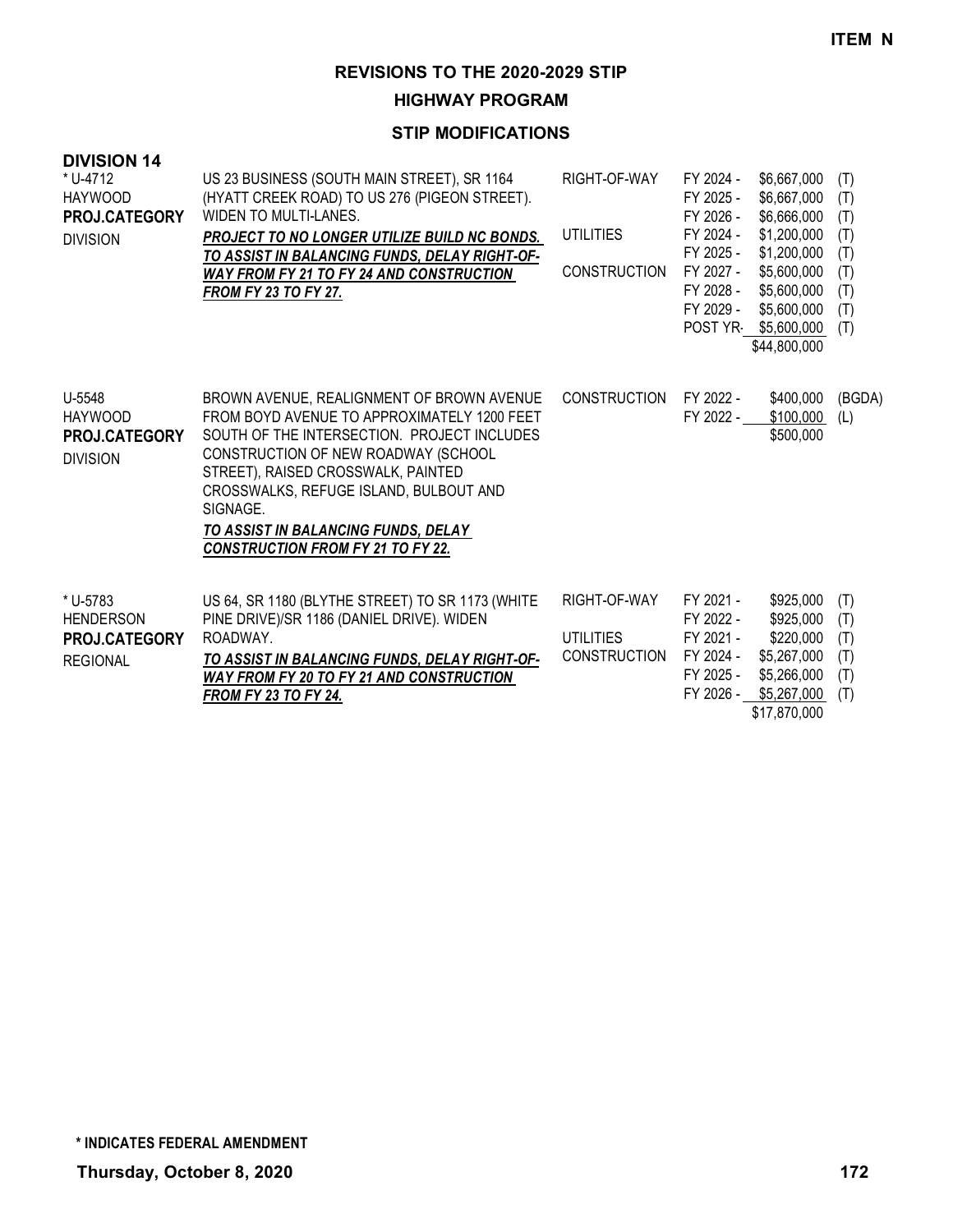**HIGHWAY PROGRAM**

| <b>DIVISION 14</b> |                                                                 |                     |           |                                                    |     |
|--------------------|-----------------------------------------------------------------|---------------------|-----------|----------------------------------------------------|-----|
| U-5839             | US 276 (RUSS AVENUE), US 23/74 TO US 23 BUSINESS                | <b>ENGINEERING</b>  | FY 2020 - | \$222,000                                          | (T) |
| <b>HAYWOOD</b>     | (MAIN STREET). UPGRADE CORRIDOR.                                |                     | FY 2021 - | \$222,000                                          | (T) |
| PROJ.CATEGORY      | TO ASSIST IN BALANCING FUNDS, DELAY                             |                     | FY 2022 - | \$222,000                                          | (T) |
| <b>DIVISION</b>    | <b>CONSTRUCTION FROM FY 21 TO FY 23.</b>                        |                     | FY 2023 - | \$222,000                                          | (T) |
|                    |                                                                 |                     | FY 2024 - | \$222,000                                          | (T) |
|                    |                                                                 |                     | FY 2025 - | \$222,000                                          | (T) |
|                    |                                                                 |                     | FY 2026 - | \$222,000                                          | (T) |
|                    |                                                                 |                     | FY 2027 - | \$222,000                                          | (T) |
|                    |                                                                 |                     | FY 2028 - | \$222,000                                          | (T) |
|                    |                                                                 |                     | FY 2029 - | \$222,000                                          | (T) |
|                    |                                                                 |                     | POST YR   | \$1,110,000                                        | (T) |
|                    |                                                                 | <b>BUILD NC ROW</b> | FY 2020 - | \$186,000                                          | (T) |
|                    |                                                                 |                     | FY 2021 - | \$186,000                                          | (T) |
|                    |                                                                 |                     | FY 2022 - | \$186,000                                          | (T) |
|                    |                                                                 |                     | FY 2023 - | \$186,000                                          | (T) |
|                    |                                                                 |                     | FY 2024 - | \$186,000                                          | (T) |
|                    |                                                                 |                     | FY 2025 - | \$186,000                                          | (T) |
|                    |                                                                 |                     | FY 2026 - | \$186,000                                          | (T) |
|                    |                                                                 |                     | FY 2027 - | \$186,000                                          | (T) |
|                    |                                                                 |                     | FY 2028 - | \$186,000                                          | (T) |
|                    |                                                                 |                     | FY 2029 - | \$186,000                                          | (T) |
|                    |                                                                 |                     | POST YR   | \$930,000                                          | (T) |
|                    |                                                                 | RIGHT-OF-WAY        | FY 2020 - | \$160,000                                          | (T) |
|                    |                                                                 |                     | FY 2021 - | \$3,880,000                                        | (T) |
|                    |                                                                 | <b>UTILITIES</b>    | FY 2020 - | \$750,000                                          | (T) |
|                    |                                                                 | <b>CONSTRUCTION</b> | FY 2023 - | \$7,233,000                                        | (T) |
|                    |                                                                 |                     | FY 2024 - | \$7,233,000                                        | (T) |
|                    |                                                                 |                     | FY 2025 - | \$7,234,000                                        | (T) |
|                    |                                                                 |                     |           | \$32,610,000                                       |     |
|                    |                                                                 |                     |           |                                                    |     |
| * U-5886           |                                                                 | RIGHT-OF-WAY        | FY 2023 - |                                                    |     |
| <b>HENDERSON</b>   | SR 1170 (WHITE STREET), SR 1171 (WILLOW ROAD)                   |                     | FY 2024 - | \$5,623,000<br>\$5,624,000                         | (T) |
|                    | TO US 176 (SPARTANBURG HIGHWAY). REALIGN AND<br>EXTEND ROADWAY. |                     | FY 2025 - |                                                    | (T) |
| PROJ.CATEGORY      |                                                                 | <b>UTILITIES</b>    | FY 2023 - | \$5,623,000                                        | (T) |
| <b>DIVISION</b>    | <b>PROJECT TO NO LONGER UTILIZE BUILD NC BONDS.</b>             | <b>CONSTRUCTION</b> | FY 2026 - | \$400,000                                          | (T) |
|                    | TO ASSIST IN BALANCING FUNDS, DELAY RIGHT-OF-                   |                     |           | \$5,500,000                                        | (T) |
|                    | <b>WAY FROM FY 20 TO FY 23 AND CONSTRUCTION</b>                 |                     |           | FY 2027 - \$5,500,000 (T)<br>FY 2028 - \$5,500,000 |     |
|                    | <b>FROM FY 23 TO FY 26.</b>                                     |                     |           | \$33,770,000                                       | (T) |
|                    |                                                                 |                     |           |                                                    |     |
|                    |                                                                 |                     |           |                                                    |     |
| * U-5887           | SR 1783 (HIGHLAND LAKE ROAD), NC 225 TO US 176.                 | RIGHT-OF-WAY        | FY 2020 - | \$500,000                                          | (T) |
| <b>HENDERSON</b>   | UPGRADE ROADWAY.                                                | <b>CONSTRUCTION</b> | FY 2021 - | \$2,500,000                                        | (T) |
| PROJ.CATEGORY      | PROJECT TO NO LONGER UTILIZE BUILD NC BONDS.                    |                     |           | FY 2022 - \$2,500,000                              | (T) |
| <b>DIVISION</b>    |                                                                 |                     |           | \$5,500,000                                        |     |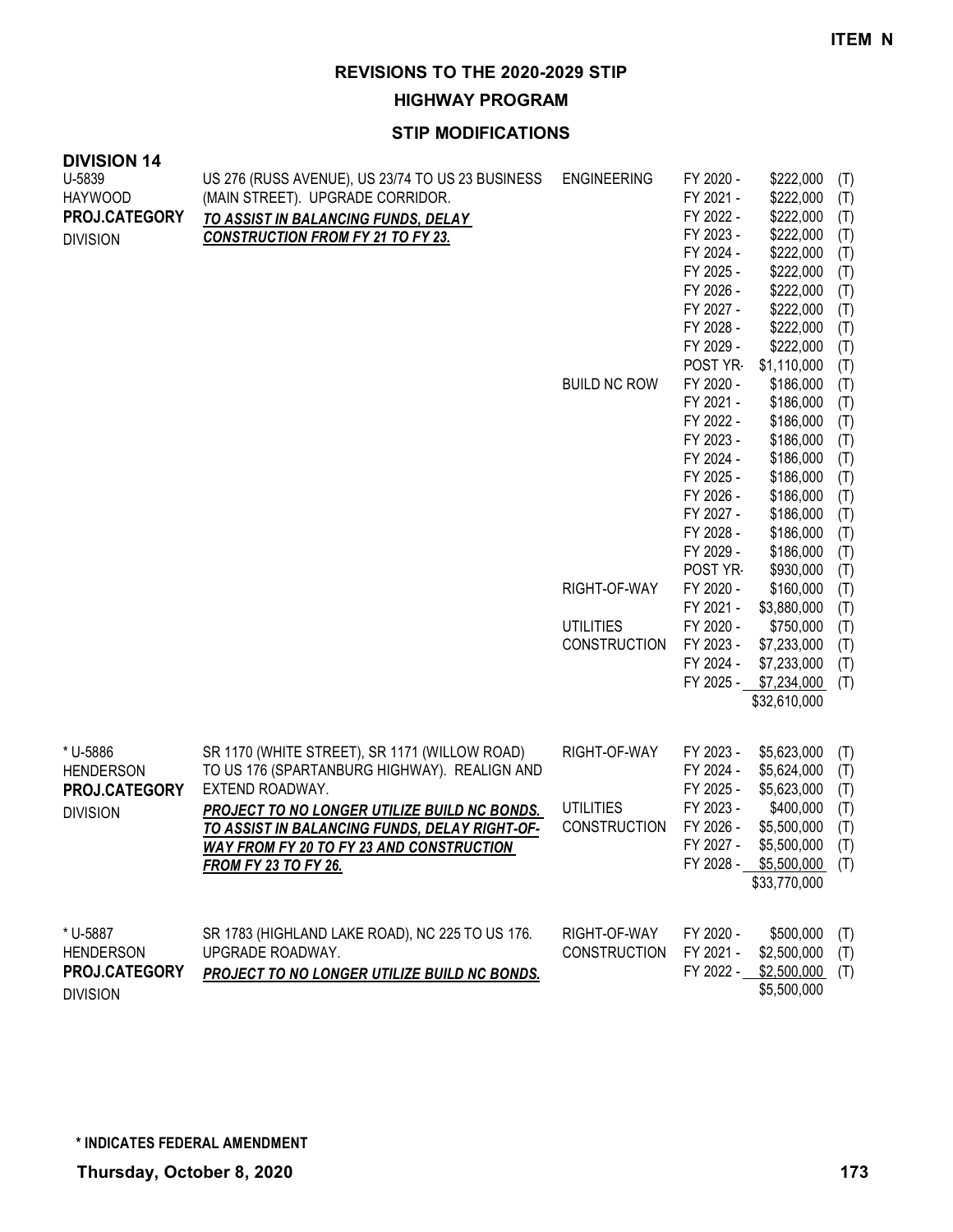**HIGHWAY PROGRAM**

| <b>DIVISION 14</b><br>* U-6049<br><b>HENDERSON</b><br>PROJ.CATEGORY<br><b>REGIONAL</b> | NC 225 (SOUTH MAIN STREET), SOUTH MAIN STREET<br>AT SOUTH KING STREET TO US 176. WIDEN BRIDGE<br>440143 TO 5-LANES.<br>TO ASSIST IN BALANCING FUNDS, DELAY RIGHT-OF-<br><b>WAY FROM FY 20 TO FY 23 AND CONSTRUCTION</b><br><b>FROM FY 23 TO FY 26.</b>                                    | RIGHT-OF-WAY<br><b>UTILITIES</b><br>CONSTRUCTION        | FY 2023 -<br>FY 2023 -<br>FY 2026 -<br>FY 2027 -                       | \$933,000<br>\$500,000<br>\$1,600,000<br>\$1,600,000<br>\$4,633,000          | (T)<br>(T)<br>(T)<br>(T)                            |
|----------------------------------------------------------------------------------------|-------------------------------------------------------------------------------------------------------------------------------------------------------------------------------------------------------------------------------------------------------------------------------------------|---------------------------------------------------------|------------------------------------------------------------------------|------------------------------------------------------------------------------|-----------------------------------------------------|
| U-6124<br><b>HENDERSON</b><br>PROJ.CATEGORY<br><b>REGIONAL</b>                         | NC 280 (BOYLSTON HIGHWAY), NC 191 (HAYWOOD<br>ROAD) TO NC 191 (OLD HAYWOOD ROAD).<br>CONSTRUCT ACCESS MANAGEMENT AND<br>INTERSECTION IMPROVEMENTS.<br>TO ASSIST IN BALANCING FUNDS, DELAY RIGHT-OF-<br><b>WAY FROM FY 24 TO FY 29 AND CONSTRUCTION</b><br><b>FROM FY 26 TO POST YEAR.</b> | RIGHT-OF-WAY<br><b>UTILITIES</b><br><b>CONSTRUCTION</b> | FY 2029 -<br>POST YR-<br>FY 2029 -<br>POST YR-<br>POST YR              | \$10,000<br>\$490,000<br>\$10,000<br>\$490,000<br>\$8,600,000<br>\$9,600,000 | (NHP)<br>(NHP)<br>(NHP)<br>(NHP)<br>(NHP)           |
| U-6158<br><b>HAYWOOD</b><br>PROJ.CATEGORY<br><b>DIVISION</b>                           | US 276, SR 1134 (CRYMES COVE ROAD) AND<br>RACCOON ROAD. INTERSECTION REALIGNMENT.<br>TO ASSIST IN BALANCING FUNDS, DELAY RIGHT-OF-<br>WAY FROM FY 25 TO FY 29 AND CONSTRUCTION<br>FROM FY 27 TO POST YEAR.                                                                                | RIGHT-OF-WAY<br>UTILITIES<br><b>CONSTRUCTION</b>        | FY 2029 -<br>POST YR-<br>FY 2029 -<br>POST YR                          | \$140,000<br>\$1,260,000<br>\$200,000<br>\$1,100,000<br>\$2,700,000          | (T)<br>(T)<br>(T)<br>(T)                            |
| U-6159<br><b>HAYWOOD</b><br>PROJ.CATEGORY<br><b>DIVISION</b>                           | US 276 (RUSS AVENUE), US 23-74 (GREAT SMOKEY<br>MOUNTAIN EXPRESSWAY) TO US 19 (DELLWOOD<br>ROAD). ACCESS MANAGEMENT.<br>TO ASSIST IN BALANCING FUNDS, DELAY RIGHT-OF-<br>WAY FROM FY 25 TO FY 29 AND CONSTRUCTION<br><b>FROM FY 28 TO POST YEAR.</b>                                      | RIGHT-OF-WAY<br><b>UTILITIES</b><br>CONSTRUCTION        | FY 2029 -<br>POST YR-<br>FY 2029 -<br>POST YR-<br>POST YR \$10,000,000 | \$10,000<br>\$3,090,000<br>\$10,000<br>\$490,000<br>\$13,600,000             | (BGANY)<br>(BGANY)<br>(BGANY)<br>(BGANY)<br>(BGANY) |
| U-6172<br><b>JACKSON</b><br><b>HAYWOOD</b><br>PROJ.CATEGORY<br><b>DIVISION</b>         | US 23/US 74 (GREAT SMOKEY MOUNTAINS<br>EXPRESSWAY), SR 1777 (BALSAM VIEW DRIVE) TO SR<br>1158 (OLD BALSAM ROAD) MODERNIZE ROADWAY.<br>TO ASSIST IN BALANCING FUNDS, DELAY RIGHT-OF-<br><b>WAY FROM FY 25 TO FY 27 AND CONSTRUCTION</b><br><b>FROM FY 27 TO POST YEAR.</b>                 | RIGHT-OF-WAY<br><b>UTILITIES</b><br><b>CONSTRUCTION</b> | FY 2027 -<br>FY 2027 -<br>POST YR \$20,000,000                         | \$2,000,000<br>\$1,000,000<br>\$23,000,000                                   | (BGLT5)<br>(BGLT5)<br>(BGLT5)                       |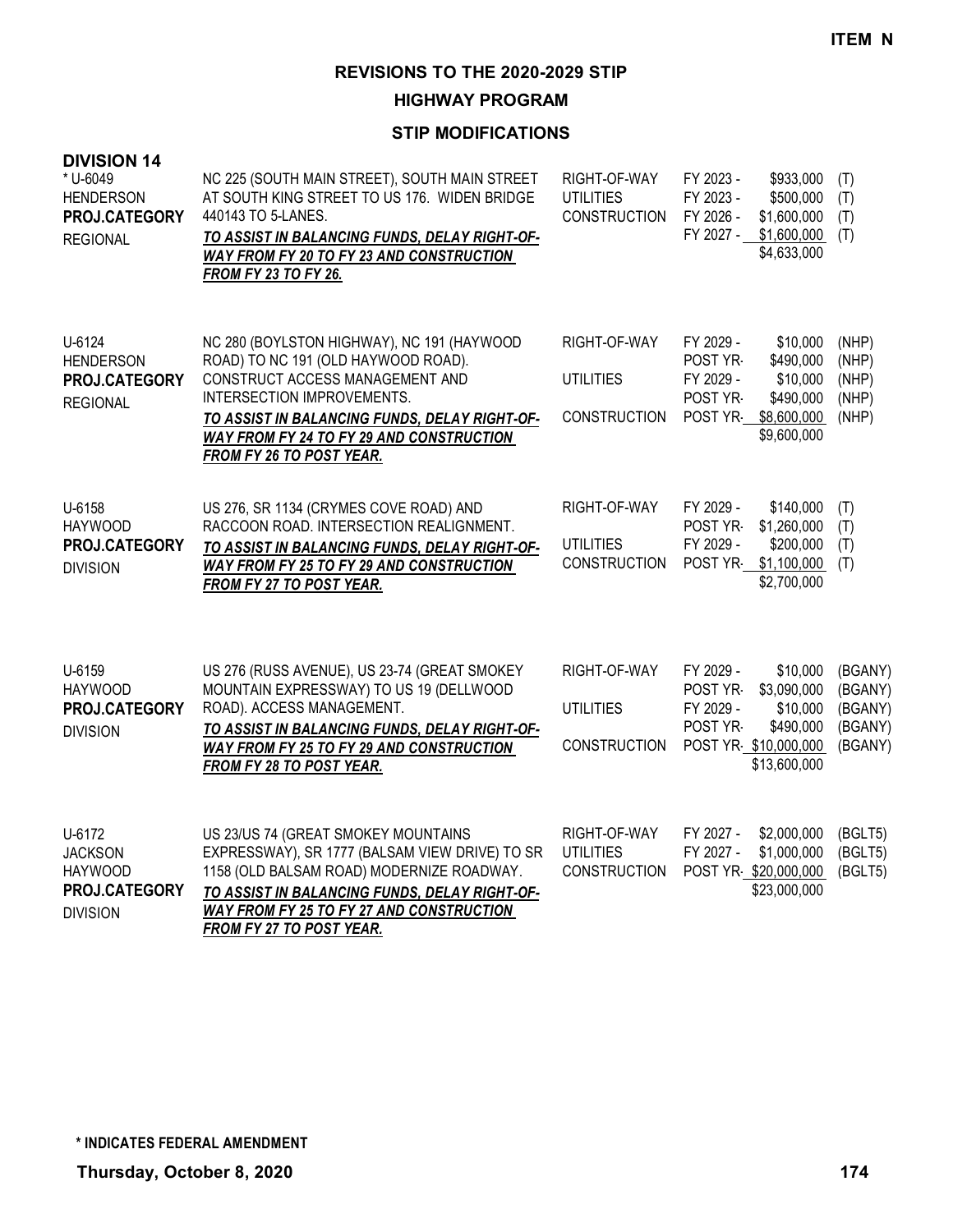FY 2024 - \$200,000 (L) FY 2025 - \$800,000 (BGOFF) FY 2025 - \$200,000 (L) FY 2026 - \$800,000 (BGOFF) FY 2026 - \$200,000 (L) FY 2027 - \$800,000 (BGOFF) FY 2027 - \$200,000 (L) FY 2028 - \$800,000 (BGOFF) FY 2028 - \$200,000 (L)

FY 2029 - \$800,000 (BGOFF)<br>FY 2029 - \$200.000 (L)  $$200,000$  (L) \$10,000,000

**REVISIONS TO THE 2020-2029 STIP**

**HIGHWAY PROGRAM**

#### **STIP MODIFICATIONS**

#### **DIVISION 14** US 276, CONSTRUCT LEFT TURN LANE 0.3 MILES SOUTH OF SR 1326 (BOB BOYD ROAD). *ADD NEW PROJECT BREAK AT REQUEST OF TRANSPORTATION MOBILITY AND SAFETY DIVISION.* CONSTRUCTION FY 2020 - \$200,000 (HSIP) \$200,000 \* W-5814A HAYWOOD REGIONAL **PROJ.CATEGORY STATEWIDE** VARIOUS, MUNICIPAL BRIDGE INSPECTION PROGRAM IMPLEMENTATIO FY 2020 - \$800,000 (BGOFF) *ADD INSPECTION FUNDS NOT PREVIOUSLY PROGRAMMED AT REQUEST OF STRUCTURES MANAGEMENT UNIT.* FY 2020 - \$200,000 (L) FY 2021 - \$800,000 (BGOFF) FY 2021 - \$200,000 (L) FY 2022 - \$800,000 (BGOFF) FY 2022 - \$200,000 (L) FY 2023 - \$800,000 (BGOFF) FY 2023 - \$200,000 (L) FY 2024 - \$800,000 (BGOFF) \* M-0414 **STATEWIDE**

| * R-5753             | VARIOUS, FEDERAL LANDS TRANSPORTATION       | CONSTRUCTION FY 2020 - \$8,434,000 (FLTP) |           |                               |  |
|----------------------|---------------------------------------------|-------------------------------------------|-----------|-------------------------------|--|
| <b>STATEWIDE</b>     | PROGRAM (FLTP) AND EMERGENCY RELIEF FOR     |                                           | FY 2021 - | \$670,000 (ERFO)              |  |
| <b>PROJ.CATEGORY</b> | FEDERALLY OWNED ROADS (ERFO). ROAD AND      |                                           |           | FY 2021 - \$21,440,000 (FLTP) |  |
| <b>EXEMPT</b>        | BRIDGE IMPROVEMENTS TO BE CONSTRUCTED ON    |                                           |           | FY 2022 - \$24,116,000 (FLTP) |  |
|                      | TRANSPORTATION FACILITIES THAT ARE OWNED BY |                                           |           | FY 2023 - \$27,295,000 (FLTP) |  |
|                      | THE FEDERAL GOVERNMENT THAT PROVIDE ACCESS  |                                           |           | \$81,955,000                  |  |
|                      | TO FEDERAL LANDS.                           |                                           |           |                               |  |
|                      | ADD EMERGENCY RELIEF FOR FEDERALLY OWNED    |                                           |           |                               |  |
|                      | 88.188.888.88.111.2111188.1187.8821.1181.11 |                                           |           |                               |  |

*ROADS PROGRAM FUNDS NOT PREVIOUSLY PROGRAMMED.*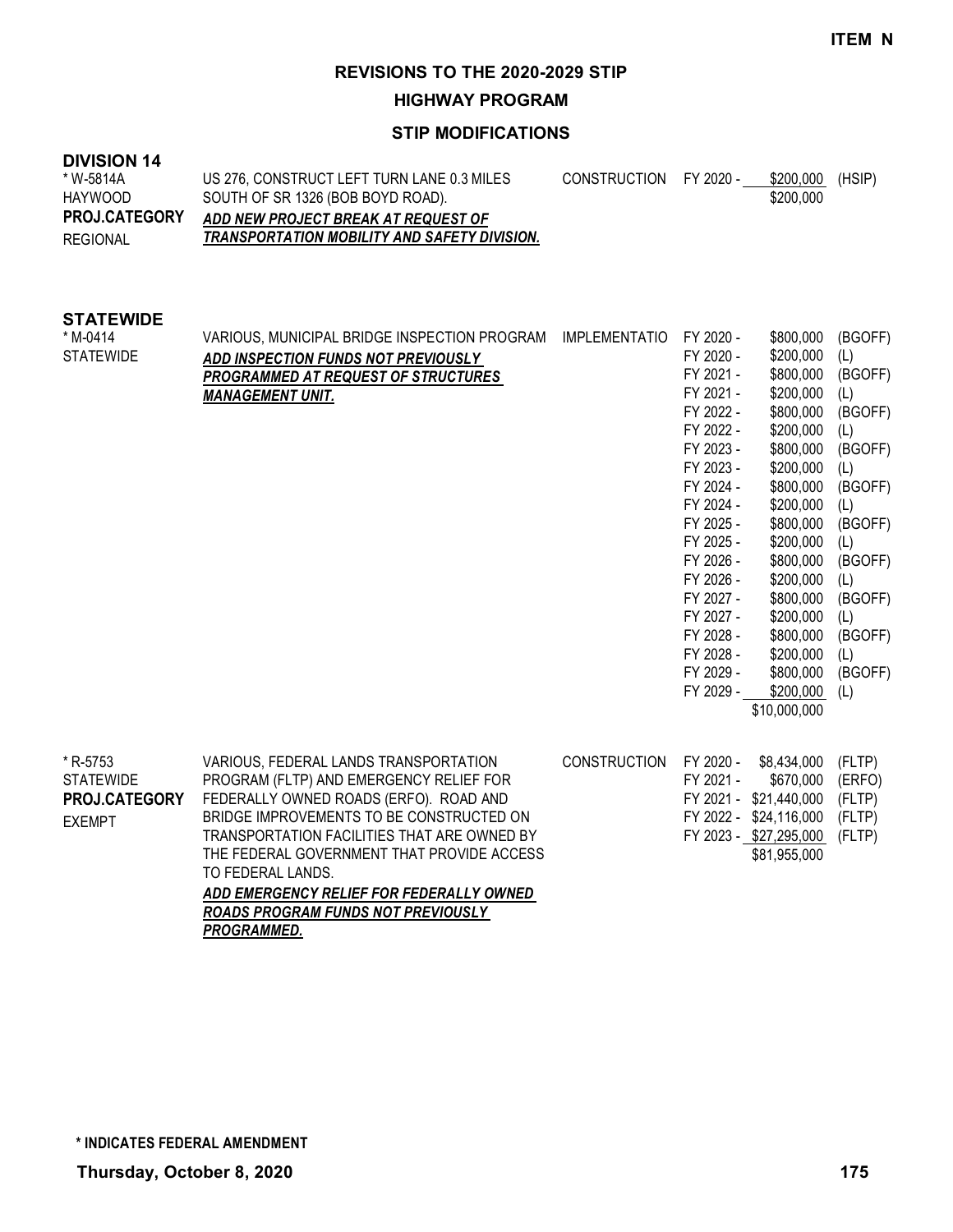**HIGHWAY PROGRAM**

## **STIP MODIFICATIONS**

#### **STATEWIDE**

| * RX-2100        | VARIOUS, PASSENGER RAIL CROSSING SAFETY        | ENGINEERING | FY 2021 - | \$500.000   | (RR) |
|------------------|------------------------------------------------|-------------|-----------|-------------|------|
| <b>STATEWIDE</b> | IMPROVEMENT INVENTORY PROGRAM                  |             | FY 2022 - | \$500.000   | (RR) |
|                  | ADD PRELIMINARY ENGINEERING NOT PREVIOUSLY     |             | FY 2023 - | \$500.000   | (RR) |
|                  | <b>PROGRAMMED AT REQUEST OF RAIL DIVISION.</b> |             | FY 2024 - | \$500.000   | (RR) |
|                  |                                                |             | FY 2025 - | \$500.000   | (RR) |
|                  |                                                |             |           | \$2,500,000 |      |

## **STIP DELETIONS**

#### **DIVISION 2**

| *B-4786<br><b>PITT</b><br><b>PROJ.CATEGORY</b><br><b>HWY FUNDS</b>                     | US 13, REPLACE BRIDGE 730038 OVER TAR RIVER.<br>PROJECT WILL BE COMPLETED UNDER THE STATE<br><b>BRIDGE PROGRAM.</b>                                                                                                                                                                                            | <b>CONSTRUCTION</b> | FY 2022 -              | \$4,100,000<br>FY 2023 - \$4,100,000<br>\$8,200,000 | (HFB)<br>(HFB)     |
|----------------------------------------------------------------------------------------|----------------------------------------------------------------------------------------------------------------------------------------------------------------------------------------------------------------------------------------------------------------------------------------------------------------|---------------------|------------------------|-----------------------------------------------------|--------------------|
| *B-5301<br><b>PITT</b><br><b>PROJ.CATEGORY</b><br><b>HWY FUNDS</b>                     | NC 33, BRIDGE 87 OVER THE NORFOLK SOUTHERN<br>RAILROAD ON NC 33.<br>PROJECT WILL BE COMPLETED UNDER THE STATE<br><b>BRIDGE PROGRAM. PROJECT TO NO LONGER</b><br>UTILIZE BUILD NC BONDS.                                                                                                                        | <b>CONSTRUCTION</b> | FY 2021 -<br>FY 2022 - | \$3,450,000<br>\$3,450,000<br>\$6,900,000           | (HFB)<br>(HFB)     |
| *B-5302<br><b>BEAUFORT</b><br><b>PROJ.CATEGORY</b><br><b>HWY FUNDS</b>                 | US 17 BUSINESS, BRIDGE 3 OVER THE NORFOLK<br>SOUTHERN RAILROAD ON US 17 BUSINESS:<br>PRESERVATION OF BRIDGE NO. 25 ON US 17<br>BUSINESS OVER PAMLICO RIVER (COMBINED WITH<br>15BPR.42).<br>PROJECT WILL BE COMPLETED UNDER THE STATE<br><b>BRIDGE PROGRAM. PROJECT TO NO LONGER</b><br>UTILIZE BUILD NC BONDS. | <b>CONSTRUCTION</b> | FY 2021 -              | \$3,400,000<br>FY 2022 - \$3,400,000<br>\$6,800,000 | (HFB)<br>(HFB)     |
| <b>DIVISION 5</b><br>*B-5318<br><b>WAKE</b><br><b>PROJ.CATEGORY</b><br><b>DIVISION</b> | SR 2044 (LIGON MILL ROAD), REPLACE BRIDGE<br>910126 OVER SMITHS CREEK IN WAKE FOREST.<br><b>PROJECT WILL BE COMPLETED UNDER THE STATE</b><br><b>BRIDGE PROGRAM.</b>                                                                                                                                            | <b>CONSTRUCTION</b> | FY 2025 -<br>FY 2026 - | \$2,550,000<br>\$2,550,000<br>\$5,100,000           | (BGANY)<br>(BGANY) |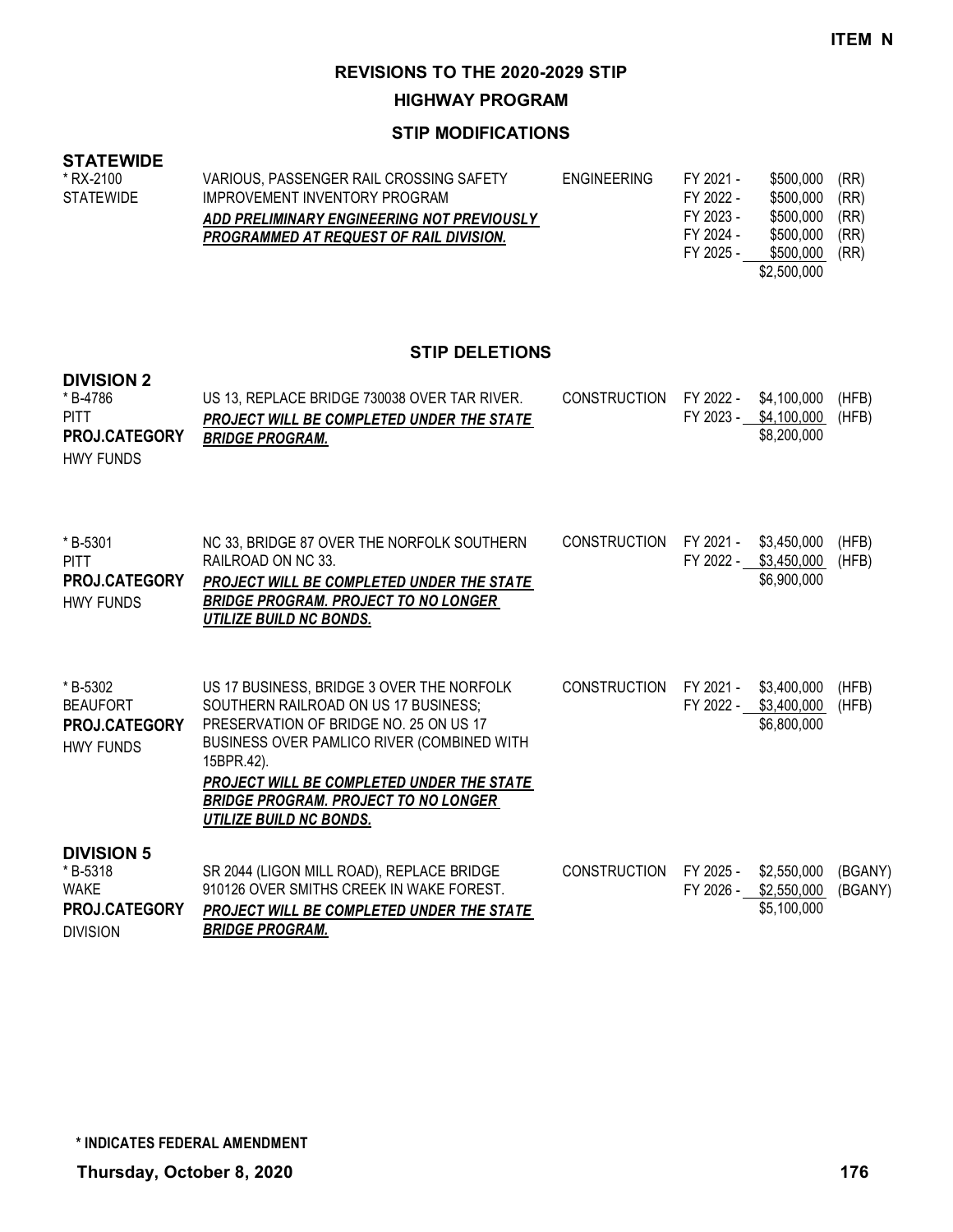**HIGHWAY PROGRAM**

### **STIP DELETIONS**

| <b>DIVISION 5</b><br>* B-5326<br><b>WAKE</b><br>PROJ.CATEGORY<br><b>DIVISION</b>         | SR 2555 (RAYNOR ROAD), REPLACE BRIDGE 910247<br>OVER WHITE OAK CREEK IN GARNER.<br>PROJECT WILL BE COMPLETED UNDER THE STATE<br><b>BRIDGE PROGRAM.</b>                                           | <b>CONSTRUCTION</b>                 | FY 2025 -                                        | \$2,450,000<br>FY 2026 - \$2,450,000<br>\$4,900,000         | (BGOFF)<br>(BGOFF)                 |
|------------------------------------------------------------------------------------------|--------------------------------------------------------------------------------------------------------------------------------------------------------------------------------------------------|-------------------------------------|--------------------------------------------------|-------------------------------------------------------------|------------------------------------|
| <b>DIVISION 6</b><br>* BR-0014<br><b>CUMBERLAND</b><br>PROJ.CATEGORY<br><b>HWY FUNDS</b> | NC 242, BRIDGE 250025 OVER BEAVER DAM CREEK<br>ON NC 242.<br>PROJECT WILL BE COMPLETED UNDER THE STATE<br><b>BRIDGE PROGRAM. PROJECT TO NO LONGER</b><br><b>UTILIZE BUILD NC BONDS.</b>          | <b>CONSTRUCTION</b>                 |                                                  | FY 2021 - \$2,600,000<br>\$2,600,000                        | (HFB)                              |
| <b>DIVISION 7</b><br>* BR-0042<br><b>ROCKINGHAM</b><br>PROJ.CATEGORY<br><b>DIVISION</b>  | SR 2600 (MIZPAH CHURCH ROAD), REPLACE BRIDGE<br>780116 OVER US 29.<br>PROJECT WILL BE COMPLETED UNDER THE STATE<br><b>BRIDGE PROGRAM. PROJECT TO NO LONGER</b><br><b>UTILIZE BUILD NC BONDS.</b> | <b>CONSTRUCTION</b>                 |                                                  | FY 2021 - \$4,800,000<br>\$4,800,000                        | (T)                                |
| * BR-0044<br><b>ROCKINGHAM</b><br>PROJ.CATEGORY<br><b>REGIONAL</b>                       | NC 14 / NC 87, REPLACE BRIDGE 780168 OVER SMITH<br>RIVER.<br>PROJECT WILL BE COMPLETED UNDER THE STATE<br><b>BRIDGE PROGRAM. PROJECT TO NO LONGER</b><br>UTILIZE BUILD NC BONDS.                 | <b>CONSTRUCTION</b>                 |                                                  | FY 2021 - \$6,900,000<br>\$6,900,000                        | (T)                                |
| * EB-5884<br>ALAMANCE<br>PROJ.CATEGORY<br><b>DIVISION</b>                                | NC 87 (SOUTH MAIN STREET), SR 2183 (IVEY ROAD)<br>TO SR 2100 (EAST GILBREATH STREET) IN GRAHAM.<br><b>CONSTRUCT SIDEWALK.</b><br>DELETE. PROJECT DECLINED BY CITY.                               | RIGHT-OF-WAY<br><b>CONSTRUCTION</b> | FY 2020 -<br>FY 2020 -<br>FY 2021 -<br>FY 2021 - | \$184,000<br>\$46,000<br>\$203,000<br>\$51,000<br>\$484,000 | (TA5200)<br>(L)<br>(TA5200)<br>(L) |
| <b>DIVISION 8</b><br>* BR-0035<br><b>MOORE</b><br>PROJ.CATEGORY<br><b>REGIONAL</b>       | NC 22, REPLACE BRIDGE 62 OVER NICKS CREEK.IN<br>CARTHAGE.<br>PROJECT WILL BE COMPLETED UNDER THE STATE<br><b>BRIDGE PROGRAM. PROJECT TO NO LONGER</b>                                            | CONSTRUCTION                        |                                                  | FY 2021 - \$2,400,000<br>\$2,400,000                        | (1)                                |

*UTILIZE BUILD NC BONDS.*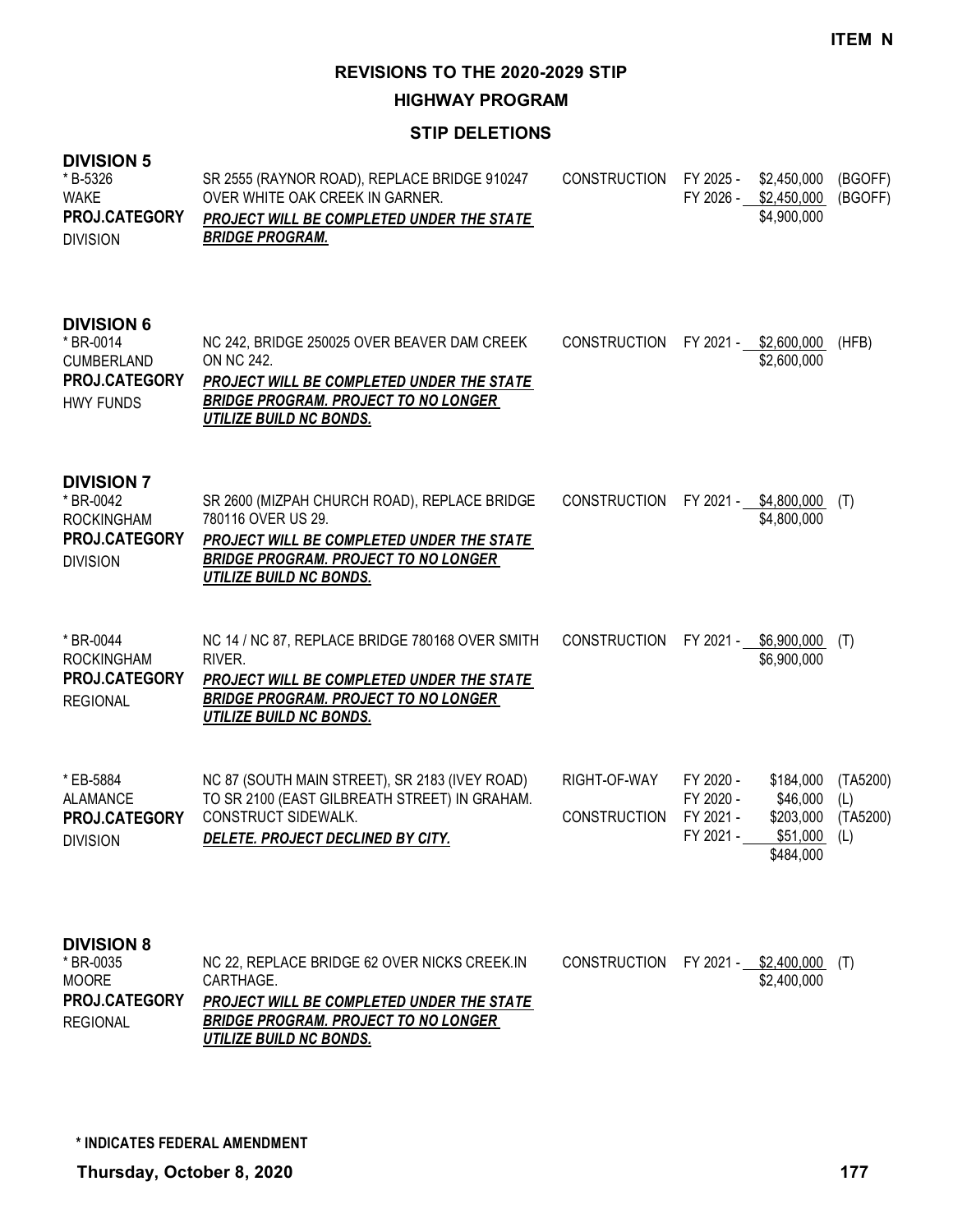**HIGHWAY PROGRAM**

### **STIP DELETIONS**

| <b>DIVISION 9</b><br>* B-4626<br><b>ROWAN</b><br>PROJ.CATEGORY<br><b>STATEWIDE</b> | NC 8 / NC 49, REPLACE BRIDGE 790003 AND APPLY<br>DECK PRESERVATION TREATEMENT TO BRIDGE<br>790008 OVER YADKIN RIVER AND WINSTON-SALEM<br>SOUTHBOUND RAILROAD.<br>PROJECT WILL BE COMPLETED UNDER THE STATE<br><b>BRIDGE PROGRAM.</b>                                                 | CONSTRUCTION FY 2025 -              | FY 2026 -                           | \$5,400,000<br>\$5,400,000<br>FY 2027 - \$5,400,000 (BGLT5)<br>\$16,200,000 | (BGLT5)<br>(BGLT5)  |
|------------------------------------------------------------------------------------|--------------------------------------------------------------------------------------------------------------------------------------------------------------------------------------------------------------------------------------------------------------------------------------|-------------------------------------|-------------------------------------|-----------------------------------------------------------------------------|---------------------|
| * BR-0047<br><b>STOKES</b><br>PROJ.CATEGORY<br><b>DIVISION</b>                     | SR 1105 (MEADOWBROOK DRIVE), REPLACE BRIDGE<br>840010 OVER US 52 IN KING.<br>PROJECT WILL BE COMPLETED UNDER THE STATE<br><b>BRIDGE PROGRAM. PROJECT TO NO LONGER</b><br><b>UTILIZE BUILD NC BONDS.</b>                                                                              | CONSTRUCTION FY 2021 - \$3,900,000  |                                     | \$3,900,000                                                                 | (T)                 |
| <b>DIVISION 11</b><br>BR-0002<br><b>ASHE</b><br>PROJ.CATEGORY<br><b>HWY FUNDS</b>  | NC 194, BRIDGE 040008 ON NC 194 OVER NORTH<br><b>FORK NEW RIVER</b><br>PROJECT WILL BE COMPLETED UNDER THE STATE<br><b>BRIDGE PROGRAM. PROJECT TO NO LONGER</b><br>UTILIZE BUILD NC BONDS. TO ASSIST IN BALANCING<br><b>FUNDS, DELAY CONSTRUCTION FROM FY 20 TO FY</b><br><u>22.</u> | <b>CONSTRUCTION</b>                 |                                     | FY 2022 - \$2,750,000<br>FY 2023 - \$2,750,000<br>\$5,500,000               | (HFB)<br>(HFB)      |
| BR-0048<br><b>SURRY</b><br>PROJ.CATEGORY<br><b>HWY FUNDS</b>                       | NC 268, BRIDGE 850103 ON NC 268 OVER MITCHELL<br><b>RIVER</b><br>PROJECT WILL BE COMPLETED UNDER THE STATE<br><b>BRIDGE PROGRAM. PROJECT TO NO LONGER</b><br><b>UTILIZE BUILD NC BONDS.</b>                                                                                          | <b>CONSTRUCTION</b>                 |                                     | FY 2021 - \$1,725,000<br>FY 2022 - \$1,725,000<br>\$3,450,000               | (HFB)<br>(HFB)      |
| BR-0109<br><b>YADKIN</b><br>PROJ.CATEGORY<br><b>HWY FUNDS</b>                      | SR 1512, REPLACE BRIDGE 980080 OVER UT TO<br><b>FARMERS CREEK.</b><br>ADD RIGHT-OF-WAY IN FY 22 NOT PREVIOUSLY<br>PROGRAMMED. TO ASSIST IN BALANCING FUNDS.<br><b>DELAY CONSTRUCTION FROM FY 22 TO FY 23.</b>                                                                        | RIGHT-OF-WAY<br><b>CONSTRUCTION</b> | FY 2022 -<br>FY 2023 -              | \$3,000<br>\$900,000<br>\$903,000                                           | (HFB)<br>(HFB)      |
| * BR-0123<br><b>SURRY</b><br>PROJ.CATEGORY<br><b>HWY FUNDS</b>                     | SR 1319 (ABE MAYES ROAD), REPLACE BRIDGE<br>850318 ON SR 1319 OVER SOUTH FORK MITCHELL<br>RIVER.<br>REMOVE PROJECT AT REQUEST OF STRUCTURES<br><b>MANAGEMENT UNIT.</b>                                                                                                               | RIGHT-OF-WAY<br><b>CONSTRUCTION</b> | FY 2020 -<br>FY 2020 -<br>FY 2021 - | \$35,000<br>\$200,000<br>\$200,000<br>\$435,000                             | (HFB)<br>(0)<br>(0) |